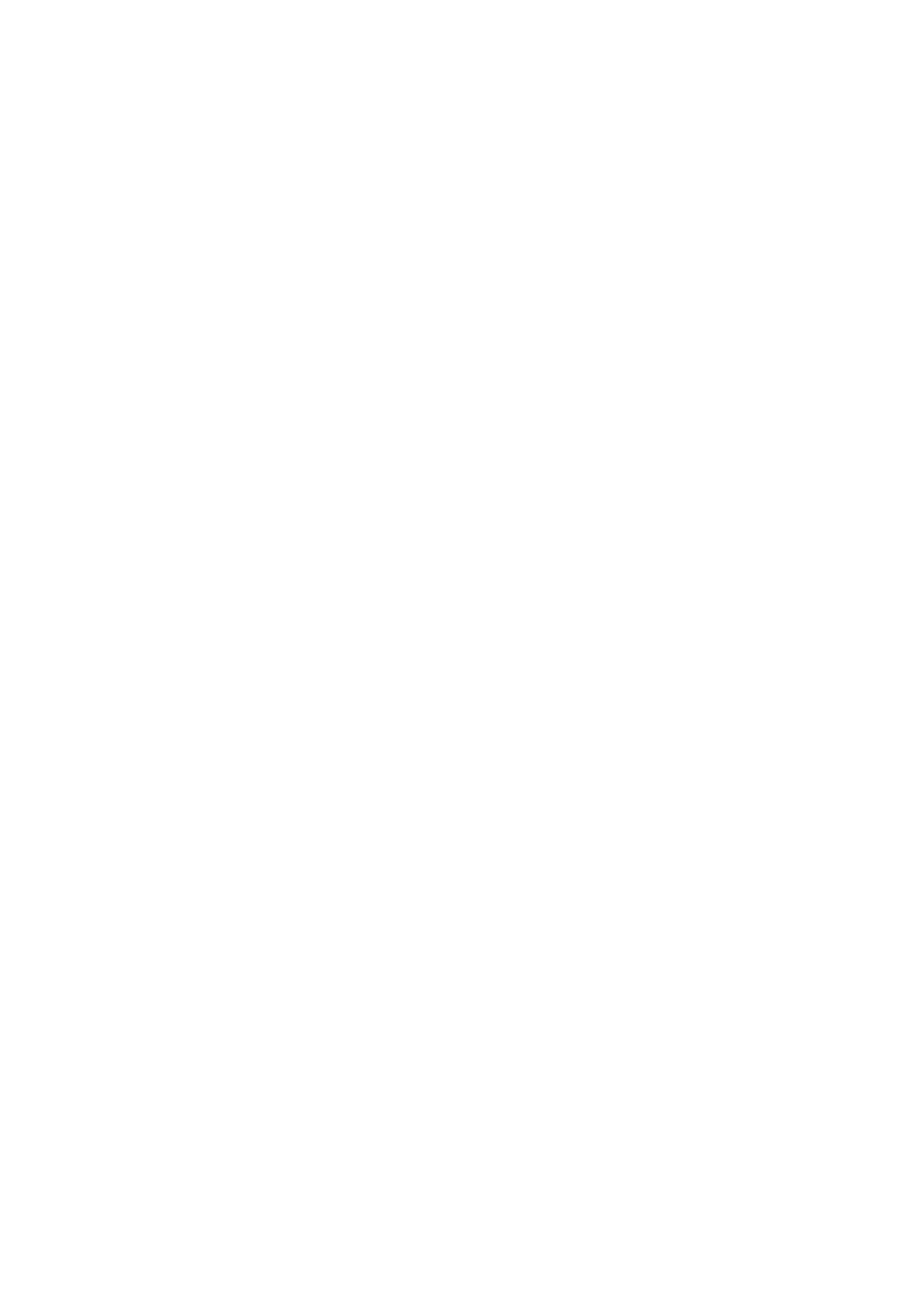## Repertoire & Opera Explorer

Back to the Origins and Toward the Unknown

Repertoire Explorer is an enterprise that operates outside the commercial music publishing industry. Its underlying idea was born from the experience that too many great works of music are unknown, forgotten, underrated and unperformed. Moreover, most of this neglected music has been commercially unavailable for a long time.

The work of Repertoire Explorer extends far beyond the needs of collectors. The series aims to change the world of music one step at a time. For this reason, we also produce first editions of neglected masterworks, that should have been published long ago. These are always accompanied by the complete set of performance material.

Every score is introduced with a scholarly preface (English, German), most of which are available online for preview. All this is made possible by a worldwide network of dedicated musicians, musicologists, and music-loving amateurs contributing in many different ways to the success of the series.

Let us know if there is a work that you've been searching for in vain. If it is in the public domain, and if there is a score (and perhaps parts) in acceptable condition, we can usually publish it and make it available quite quickly. If it is still under copyright protection, you may be able to help us negotiate with the rightsholders. Some publishers such as Universal Edition in Vienna have agreed to collaborate with us on a broad basis. It is our hope that such examples will inspire others to join us in promoting great music that will otherwise never enter the repertoire.

All works in the extra series chamber music "Beyond the Waves" are designed as performance scores.

Look through our catalogue and be inspired.

*Munich 2022*

Score formats 168 x 240 mm 210 x 297 mm 225 x 320 mm (performance materials) Extra large format & special size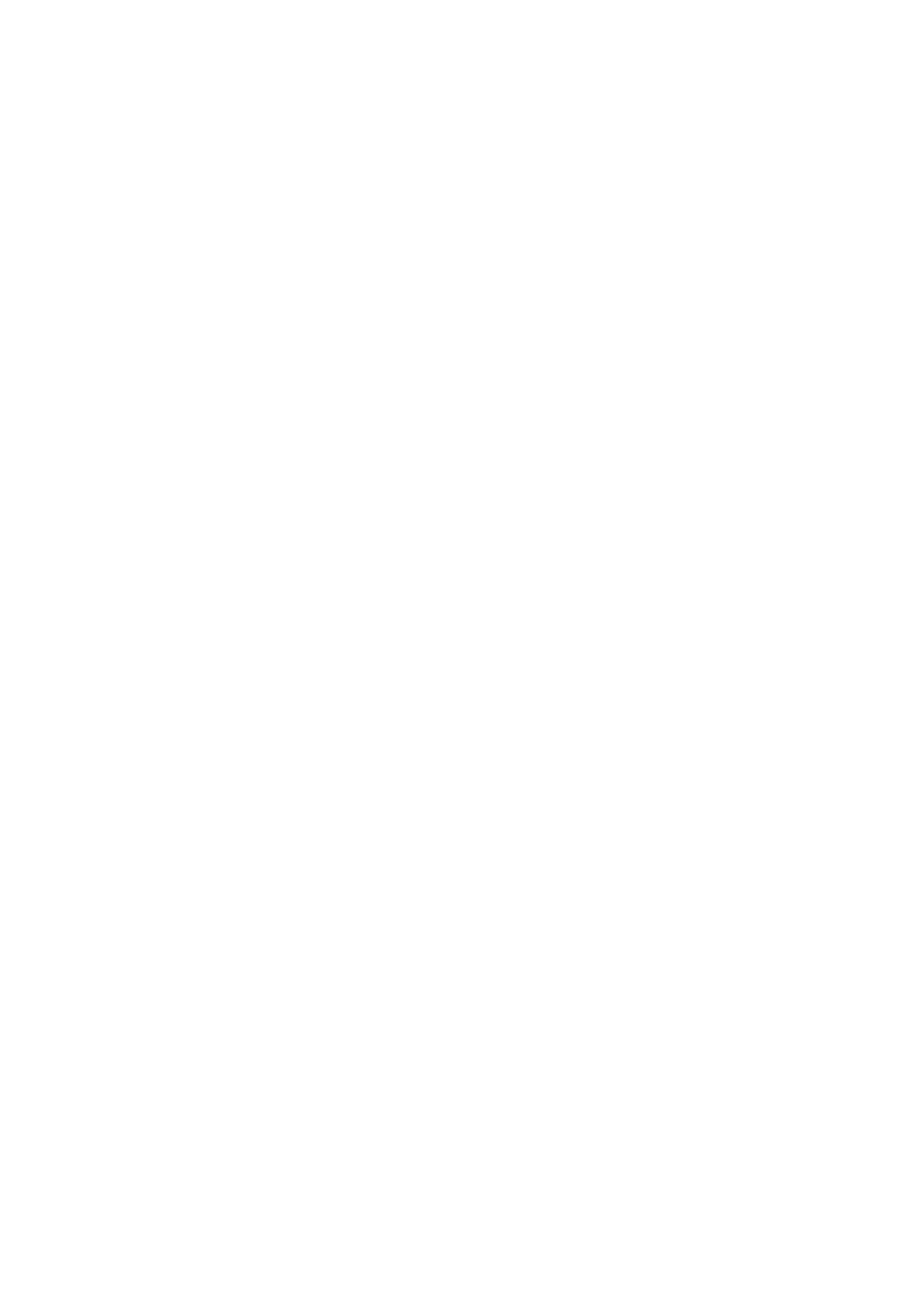## RepertoireExplorer

| <b>COMPOSER</b>                             | <b>TITLE</b>                                                                                       | <b>SKU</b> | pages | <b>EUR</b> |
|---------------------------------------------|----------------------------------------------------------------------------------------------------|------------|-------|------------|
| Aagaard-Nilsen,<br><b>Torstein</b>          | Five Poems for Violin and Violoncello (2 performance<br>scores / first print)                      | 4583       | 32    | 22         |
| Adam, Charles<br>Adolphe                    | Si jétais Roi (Overture)                                                                           | 1641       | 40    | 16         |
| Aerts, Peter                                | In Flanders Fields, for voice and orchestra (first print)                                          | 2567       | 16    | 22         |
| Agsteribbe, Frank                           | "Paul Klee" for piano solo                                                                         | 597        | 12    | 8          |
| Agsteribbe, Frank                           | Elegiae for orchestra                                                                              | 525        | 32    | 10         |
| Alain, Jehan                                | Sarabande pour orgue, quintette à cordes et timbales                                               | 4242       | 24    | 15         |
| Albéniz, Isaac                              | Cataluña. Suite for orchestra                                                                      | 743        | 72    | 19         |
| Albéniz, Isaac / arr.<br>Windhagauer, Horst | Asturias Leyenda for 4 celli, WN 6 (first print / set score &<br>parts)                            | 2801       | 32    | 22         |
| Albert, Eugen d'                            | Aschenputtel Op.33, suite for orchestra                                                            | 4172       | 52    | 20         |
| Albert, Eugen d'                            | Cello Concerto in C Op. 20                                                                         | 832        | 60    | 19         |
| Albert, Eugen d'                            | Piano Concerto No. 1 in B minor Op. 2                                                              | 1096       | 148   | 32         |
| Albert, Eugen d'                            | Piano Concerto No. 1 in B minor Op. 2 (Piano Reduction for 2<br>pianos, 2 copies)                  | 1096b      |       | 34         |
| Albert, Eugen d'                            | Piano Concerto No. 2 in E Op. 12                                                                   | 853        | 60    | 18         |
| Albert, Eugen d'                            | Piano Concerto No. 2 in E Op. 12 (Piano Reduction for 2<br>pianos, 2 copies)                       | 853b       |       | 30         |
| Albert, Eugen d'                            | String Quartet No. 2 in E-flat Op. 11 (Full Score)                                                 | 833        | 60    | 17         |
| Albert, Eugen d'                            | String Quartet No. 2 in E-flat Op. 11 (parts)                                                      | 833b       |       | 25         |
| Albert, Eugen d'                            | Symphonic prelude to the opera Tiefland Op.34                                                      | 4331       | 48    | 18         |
| Albert, Eugen d'                            | Symphony in F major, Op. 4                                                                         | 1800       | 146   | 33         |
| Albert, Eugen d'                            | Cello Concerto in C Op. 20 (Piano Reduction/ Solo)                                                 | 832b       |       | 20         |
| Albert, Eugen d'                            | Esther overture, Op. 8                                                                             | 1739       | 82    | 25         |
| Albicastro, Henricus                        | Twelve Concerti a 4, Op. 7                                                                         | 4069       | 156   | 34         |
| Albrechtsberger,<br>Johann Georg            | Concerto per l'organo (cembalo o pianoforte) ed archi                                              | 1177       | 68    | 22         |
| Albrechtsberger,<br>Johann Georg            | Concerto per trombone alto ed archi                                                                | 1021       | 56    | 17         |
| Albrechtsberger,<br>Johann Georg            | Harp Concerto in C                                                                                 | 1263       | 68    | 21         |
| Albrechtsberger,<br>Johann Georg            | Sinfonia in C & Sinfonia Concertino in D                                                           | 1529       | 52    | 19         |
| Alpaerts, Flor                              | Character piece for trumpet in D and string orchestra (or<br>piano) (score & parts / first print)  | 2614       | 56    | 28         |
| Åm, Magnar                                  | lydar i løynd - 7 små dikt for piano & farvel grenser for<br>piano (performance score/first print) | 4608       | 28    | 18         |
| Åm, Magnar                                  | Oktett - in nude - for 6 strings, clarinet & bassoon (first print /<br>Set score & parts)          | 4307       | 54    | 24         |
| Åm, Magnar                                  | pas de deux for violin and cello (First print, score and parts)                                    | 4409       | 32    | 20         |
| Åm, Magnar                                  | Spegle det for orchestra (first print)                                                             | 4253       | 48    | 22         |
| Androne-Nakanishi,<br>Sebastian             | Lan Huahua - The Dark Blue Flower for Orchestra and Erhu/<br>Solo Violin (first print)             | 4189       | 50    | 22         |
| Androne-Nakanishi,<br>Sebastian             | Happiness (Short Film Music, Golden Eye trophy at Zürich<br>Film Festival / first print)           | 4190       | 28    | 20         |
| Anonymus                                    | De roep van de strate (The cry of the street) for choir and<br>basso continuo                      | 2538       | 20    | 10         |
| Arensky, Anton                              | Fantaisie sur des Chants épiques russes Op. 48                                                     | 877        | 48    | 15         |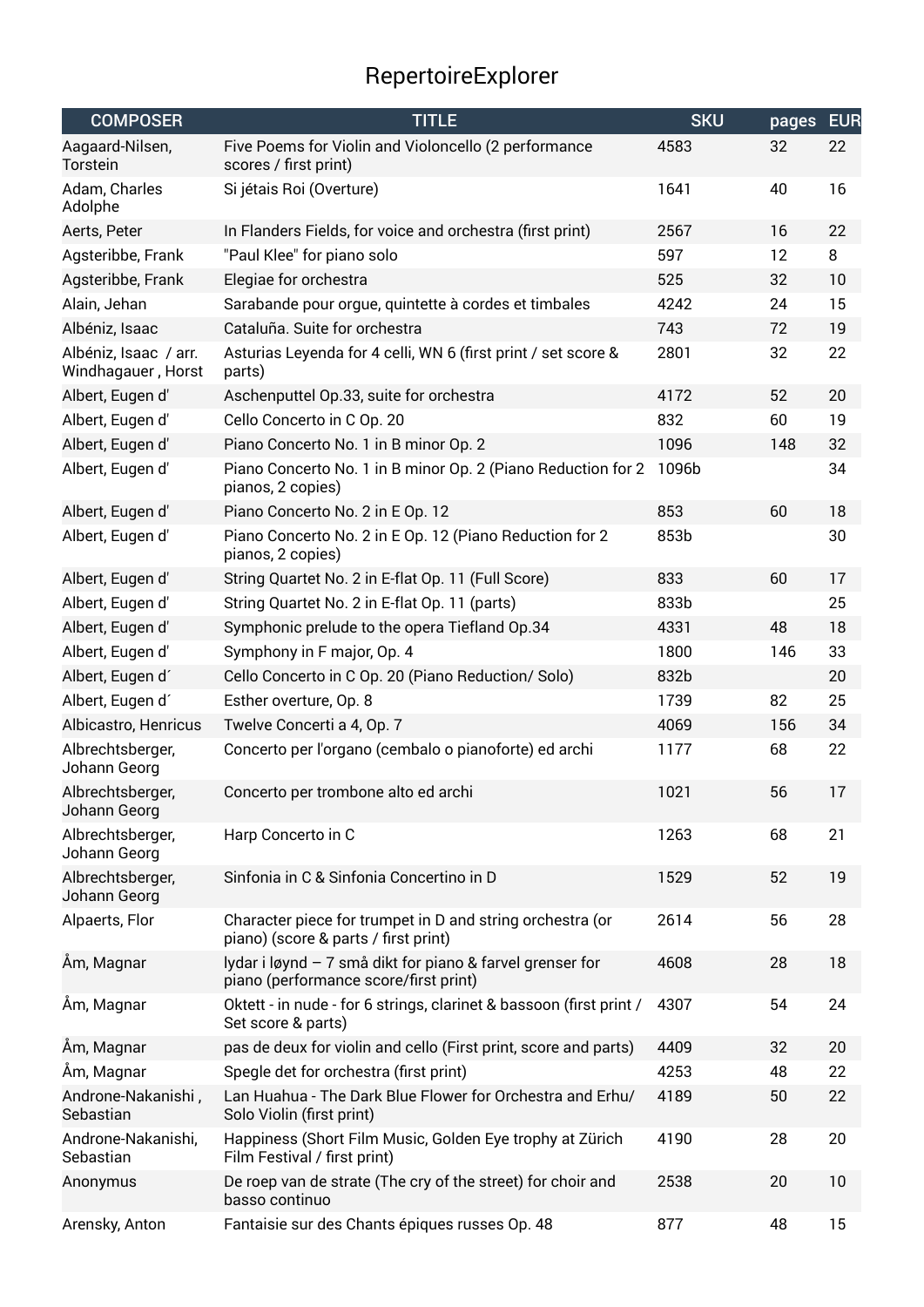| <b>COMPOSER</b>                         | <b>TITLE</b>                                                                                                                                                                                         | <b>SKU</b> | pages | <b>EUR</b> |
|-----------------------------------------|------------------------------------------------------------------------------------------------------------------------------------------------------------------------------------------------------|------------|-------|------------|
| Arensky, Anton                          | Nuits d'Egypte. Suite pour orchestre Op. 50a                                                                                                                                                         | 962        | 170   | 31         |
| Arensky, Anton                          | Overture to the opera "Un songe sur le Volga"                                                                                                                                                        | 1112       | 40    | 16         |
| Arensky, Anton                          | Piano Concerto in F minor Op. 2                                                                                                                                                                      | 927        | 132   | 28         |
| Arensky, Anton                          | Piano Concerto in F minor Op. 2 (Piano Reduction for 2<br>pianos, 2 copies)                                                                                                                          | 927b       |       | 30         |
| Arensky, Anton                          | Piano Quintet in D / Op. 51 (Score & Parts)                                                                                                                                                          | 1036b      |       | 32         |
| Arensky, Anton                          | Piano Quintet in D Op. 51                                                                                                                                                                            | 1036       | 76    | 20         |
| Arensky, Anton                          | Silhouettes Op. 23 for orchestra                                                                                                                                                                     | 949        | 84    | 22         |
| Arensky, Anton                          | Suite for Orchestra No. 3 (Variations) Op. 33                                                                                                                                                        | 1028       | 84    | 22         |
| Arensky, Anton                          | Suite pour orchestre Op. 7                                                                                                                                                                           | 887        | 136   | 28         |
| Arensky, Anton                          | Symphony No. 1 in B minor Op. 4                                                                                                                                                                      | 886        | 152   | 30         |
| Arensky, Anton                          | Variations on a Theme of Tchaikovsky Op. 35a for string<br>orchestra                                                                                                                                 | 836        | 20    | 10         |
| Arensky, Anton                          | Violin Concerto in A minor Op. 54                                                                                                                                                                    | 1044       | 80    | 20         |
| Arensky, Anton                          | Violin Concerto in A minor Op. 54 (Piano Reduction/Solo)                                                                                                                                             | 1044b      |       | 22         |
| Arriaga, Juan<br>Crisóstomo de          | Complete String Quartets Nos. 1-3 / Critically revised Urtext<br>edition by Lucian Beschiu (Score and parts)                                                                                         | 1282       | 160   | 44         |
| Arriaga, Juan<br>Crisóstomo de          | Complete String Quartets Nos. 1-3 / Critically revised Urtext<br>edition by Lucian Beschiu (Score)                                                                                                   | 1282a      | 88    | 25         |
| Arriaga, Juan<br>Crisóstomo de          | Los esclavos felices Overture                                                                                                                                                                        | 168        | 44    | 12         |
| Arriaga, Juan<br>Crisóstomo de          | Symphony in D                                                                                                                                                                                        | 284        | 98    | 22         |
| Atterberg, Kurt                         | A Värmland Rhapsody: "Around the Long Shores of Lake<br>Löven" Op. 36 for orchestra                                                                                                                  | 4036       | 32    | 16         |
| Atterberg, Kurt                         | Mittsommardanser Op. 24 for orchestra                                                                                                                                                                | 4460       | 66    | 22         |
| Atterberg, Kurt                         | Symphony No. 6 in C Op. 31 "Dollar Symphony"                                                                                                                                                         | 153        | 144   | 28         |
| Auber, Daniel<br><b>Francois Esprit</b> | Concerto for Solo Violin with Flute, two Oboes, two horns,<br>two bassoons and strings                                                                                                               | 1861       | 44    | 17         |
| Auber, Daniel<br><b>Francois Esprit</b> | Fra Diavolo Overture                                                                                                                                                                                 | 1219       | 66    | 19         |
| Aulin, Tor                              | Meister Olof, Suite for orchestra                                                                                                                                                                    | 4543       | 124   | 33         |
| Aulin, Tor                              | Svenska danser for orchestra, Op. 32                                                                                                                                                                 | 4447       | 98    | 27         |
| Bach, Carl Philipp<br>Emanuel           | Four Orchestral Symphonies (1775-76)                                                                                                                                                                 | 253        | 104   | 21         |
| Bach, Johann<br>Christian               | 5 Symphonies: Symphony No. 1 in G minor / Symphony No.<br>2 in B-flat / Symphony No. 3 in D, Overture to the opera<br>Temistocle / Symphony No. 4 in E for double orchestra /<br>Symphony no. 5 in D | 1379       | 206   | 42         |
| Bach, Johann<br>Christian               | Ensemble Concertos in E-flat, E, D, and B-flat                                                                                                                                                       | 1317       | 196   | 41         |
| Bach, Johann<br>Christoph Friedrich     | Die Kindheit Jesu (The Childhood of Jesus) / Die<br>Auferweckung Lazarus (The Raising of Lazarus) (Oratorios)                                                                                        | 1318       | 118   | 29         |
| Bach, Johann<br>Christoph Friedrich     | Symphony in E flat for 2 horns, 2 oboes, strings and basso<br>continuo (Wf I/10)                                                                                                                     | 1538       | 32    | 14         |
| Bach, Johann<br>Christoph Friedrich     | The Raising of Lazarus, Oratorio                                                                                                                                                                     | 1864       | 76    | 23         |
| Bach, Johann<br>Sebastian               | Fuga in sol minore BWV 578 per archi in partitura a quattro<br>(score and parts / edited and engraved by Lucian Beschiu)                                                                             | 1678       | 22    | 10         |
| Bach, Johann<br>Sebastian               | Wir glauben all' an einen Gott, Vater. Choral Prelude BWV 740<br>(arranged for 2 trumpets and string orchestra by Christoph<br>Schlüren and Lucian Beschiu / score and parts)                        | 1699       | 20    | 20         |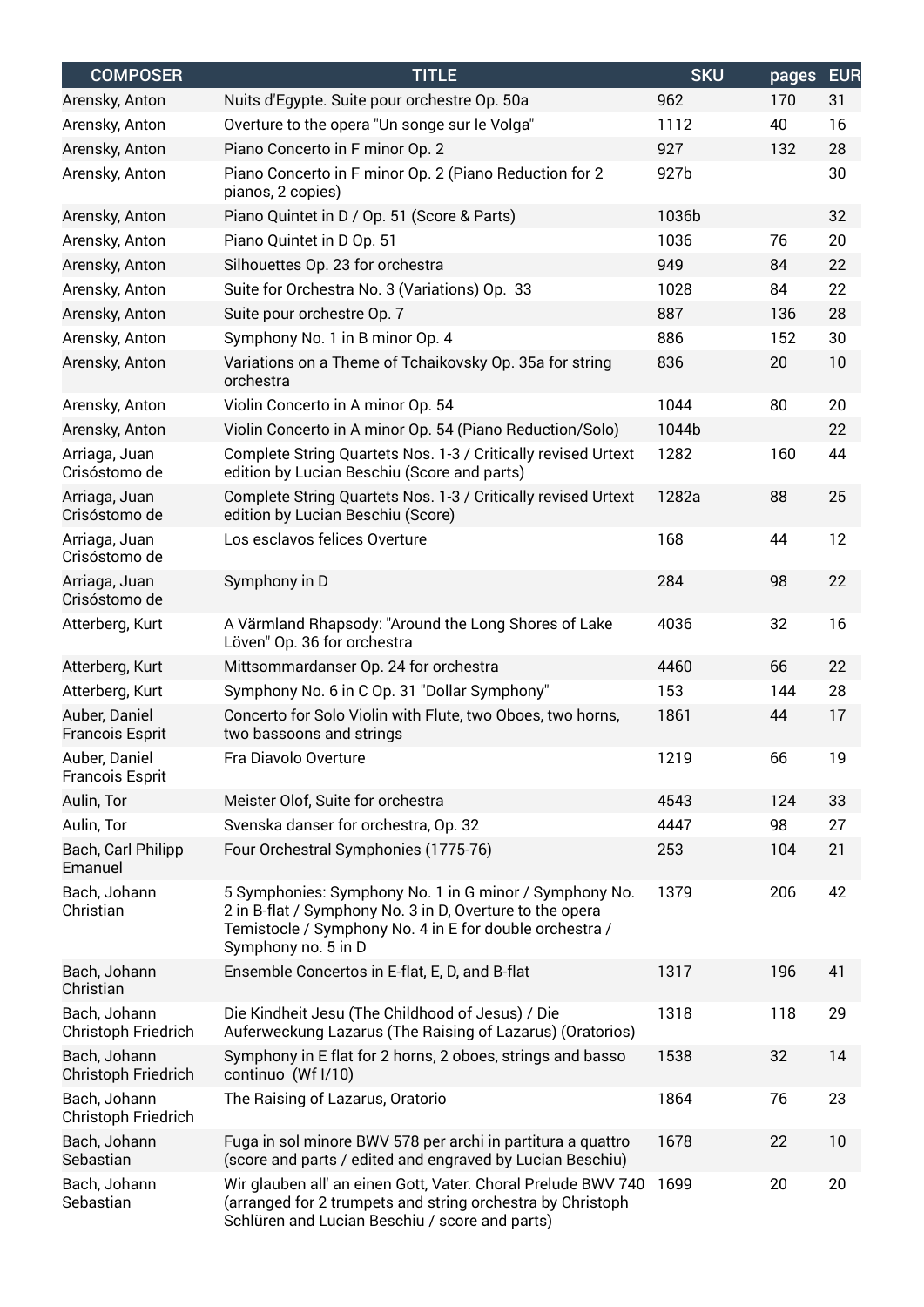| <b>COMPOSER</b>                                         | <b>TITLE</b>                                                                                               | <b>SKU</b> | pages | <b>EUR</b> |
|---------------------------------------------------------|------------------------------------------------------------------------------------------------------------|------------|-------|------------|
| Bach, Johann<br>Sebastian / orch.<br>Elgar, Edward      | Fantasia and Fugue in C minor BWV 537, transcribed for<br>orchestra by Edward Elgar (with Bach's original) | 840        | 56    | 19         |
| Bach, Johann<br>Sebastian / orch.<br>Graeser, Wolfgang  | The Art of the Fugue for ochestra (incl. Graeser biography in<br>German)                                   | 4050       | 344   | 57         |
| Bach, Johann<br>Sebastian / orch.<br>Holst, Gustav      | Fugue à la Gigue from the Fugue in G, BWV 577 for orchestra<br>(new print)                                 | 1537       | 36    | 14         |
| Bach, Johann<br>Sebastian / orch.<br>Respighi, Ottorino | Passacaglia in Do minore for orchestra                                                                     | 1951       | 62    | 21         |
| Bach, Johann<br>Sebastian / orch.<br>Respighi, Ottorino | Prelude and Fugue in D, BWV 532 (Transcription for<br>orchestra)                                           | 1476       | 58    | 19         |
| Bach, Wilhelm<br>Friedemann                             | Cembalo Concerto in E minor                                                                                | 256        | 44    | 12         |
| Badings, Henk                                           | Symphonische Variationen                                                                                   | 4458       | 54    | 20         |
| <b>Balakirev, Mily</b>                                  | In Bohemia. Symphonic Poem                                                                                 | 925        | 82    | 22         |
| <b>Balakirev, Mily</b>                                  | King Lear (Stage Music to Shakespeare sTragedy)                                                            | 435        | 188   | 32         |
| <b>Balakirev, Mily</b>                                  | Octet for piano, violin, viola, cello, double bass, flute, oboe &<br>horn                                  | 1046       | 68    | 19         |
| <b>Balakirev, Mily</b>                                  | Overture on the Themes of Three Russian Songs                                                              | 950        | 84    | 15         |
| Balakirev, Mily                                         | Piano Concerto No. 2 in E-flat                                                                             | 1121       | 166   | 36         |
| <b>Balakirev, Mily</b>                                  | Piano Concerto No. 2 in E-flat (Piano Reduction for 2 pianos,<br>2 copies)                                 | 1121b      |       | 36         |
| <b>Balakirev, Mily</b>                                  | Russia (Symphonic poem)                                                                                    | 1097       | 80    | 20         |
| <b>Balakirev, Mily</b>                                  | Suite in B minor for orchestra                                                                             | 695        | 164   | 33         |
| <b>Balakirev, Mily</b>                                  | Symphony No. 1 in C                                                                                        | 320        | 232   | 40         |
| <b>Balakirev, Mily</b>                                  | Symphony No. 2 in D minor                                                                                  | 321        | 208   | 36         |
| <b>Balakirev, Mily</b>                                  | Tamara. Symphonic Poem                                                                                     | 724        | 194   | 34         |
| Casella, Alfredo                                        | Balakirev, Mily / orch. Islamey, Oriental Fantasy for orchestra                                            | 4047       | 94    | 26         |
| Balakirev, Mily / orch.<br>Liapunov, Sergey             | Islamey, Oriental Fantasy for orchestra                                                                    | 303        | 64    | 15         |
| Bantock, Granville                                      | "In the far West" Serenade for String Orchestra                                                            | 1970       | 44    | 17         |
| Bantock, Granville                                      | Atalanta in Calydon, a cappella choral symphony                                                            | 3075       | 150   | 34         |
| Bantock, Granville                                      | Celtic Symphony                                                                                            | 4571       | 120   | 28         |
| Bantock, Granville                                      | Dante and Beatrice, Tone poem                                                                              | 1984       | 100   | 29         |
| Bantock, Granville                                      | Hebridean Symphony                                                                                         | 4003       | 154   | 34         |
| Bantock, Granville                                      | Old English Suite, arranged for small orchestra                                                            | 4299       | 64    | 22         |
| Bantock, Granville                                      | Pagan Symphony                                                                                             | 3003       | 284   | 59         |
| Bantock, Granville                                      | Pageant of Human Life, Choral suite for male, female and<br>children's voices                              | 4201       | 44    | 18         |
| Bantock, Granville                                      | Scenes from the Scottish Highlands for string orchestra                                                    | 3049       | 36    | 16         |
| Bantock, Granville                                      | The Cyprian Goddess (Symphony No. 3) Reprint of the<br>autograph                                           | 4506       | 122   | 32         |
| Bantock, Granville                                      | The Frogs for orchestra                                                                                    | 1971       | 68    | 21         |
| Bantock, Granville                                      | The Pierrot of the minute, A Comedy Overture to a Dramatic<br>Phantasy of Ernest Dowson                    | 1983       | 60    | 29         |
| Bantock, Granville                                      | The Vanity of Vanities, a cappella choral symphony                                                         | 3032       | 190   | 40         |
| Bargiel, Woldemar                                       | Adagio op. 38 for Cello and Orchestra                                                                      | 1681       | 20    | 12         |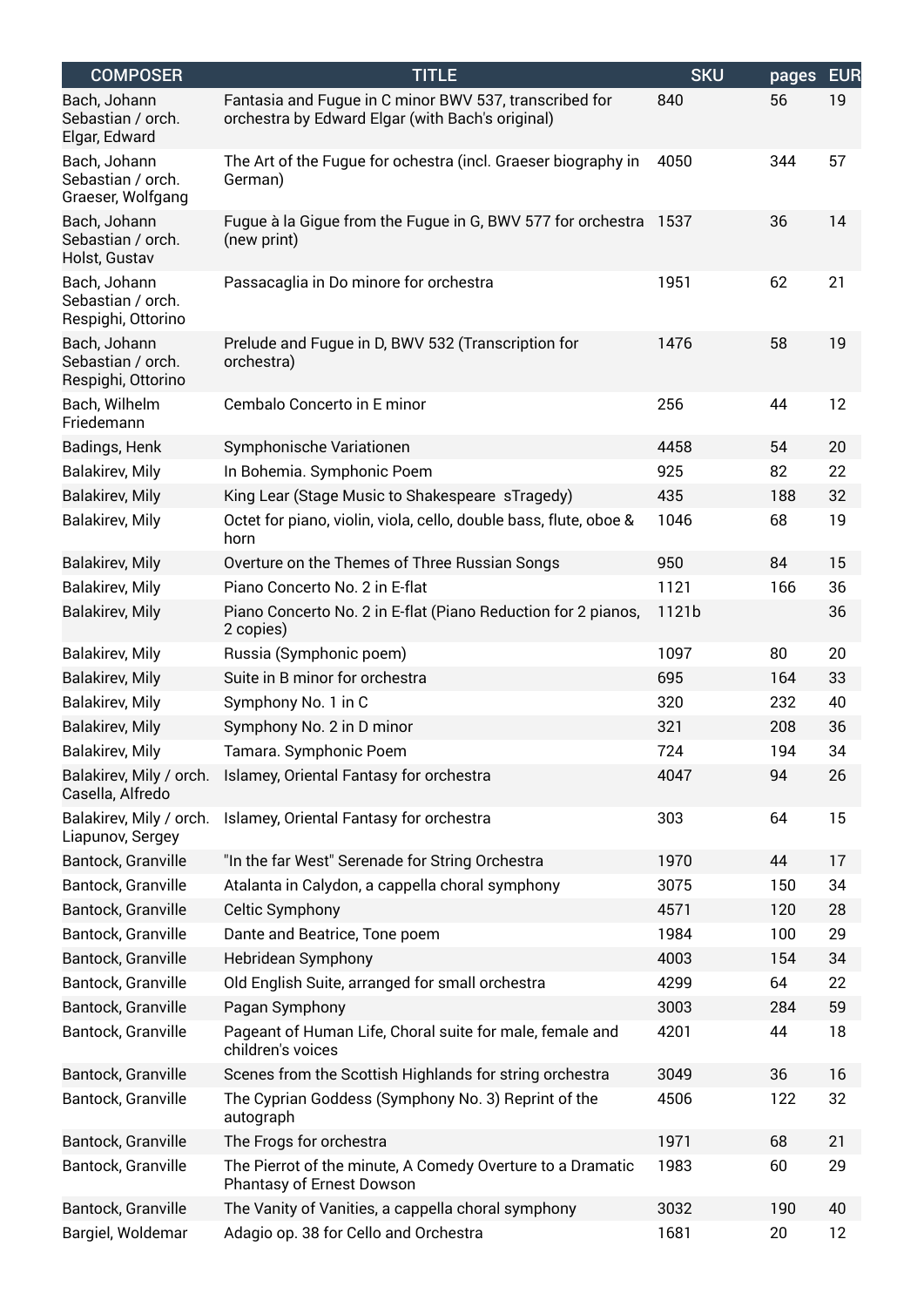| <b>COMPOSER</b>                                                        | <b>TITLE</b>                                                                                                                                                              | <b>SKU</b> | pages | <b>EUR</b>     |
|------------------------------------------------------------------------|---------------------------------------------------------------------------------------------------------------------------------------------------------------------------|------------|-------|----------------|
| Bargiel, Woldemar                                                      | Octet for 4 Violins, 2 Violas & 2 Cellos Op. 15a                                                                                                                          | 4024       | 106   | 28             |
| Bargiel, Woldemar                                                      | Octet for 4 Violins, 2 Violas and 2 Cellos, Op. 15a (eight solo<br>parts)                                                                                                 | 4024b      |       | 32             |
| Bargiel, Woldemar                                                      | Overture for a Tragedy, Op. 18 for orchestra                                                                                                                              | 1769       | 74    | 23             |
| Bargiel, Woldemar                                                      | Overture to Medea, Op. 22 for orchestra                                                                                                                                   | 1768       | 80    | 23             |
| Bargiel, Woldemar                                                      | Overture to Prometheus, Op. 16 for orchestra                                                                                                                              | 1726       | 88    | 25             |
| Bargiel, Woldemar                                                      | Symphony in C Op. 30                                                                                                                                                      | 602        | 208   | 36             |
| Barraud, Henry                                                         | Concerto da Camera (1934)                                                                                                                                                 | 4577       | 88    | 27             |
| Bartók, Béla                                                           | Piano Quintet in C major (score and parts)                                                                                                                                | 1860       | 206   | 62             |
| Bartók, Béla                                                           | Romanian Christmas Songs, arranged for string orchestra by<br>Dan Turcanu (first print)                                                                                   | 4234       | 36    | 24             |
| Baußnern, Waldemar<br>von                                              | Champagner, an overture for grand orchestra                                                                                                                               | 1972       | 74    | 23             |
| Baußnern, Waldemar<br>von                                              | Hymnische Stunden (Three Pieces for String Orchestra)                                                                                                                     | 4243       | 40    | 17             |
| Beach, Amy                                                             | Pastorale Op. 151 for Wind Quintet (score and parts)                                                                                                                      | 1838       | 22    | 14             |
| Beach, Amy                                                             | Quintet in F-sharp minor, op. 67 for Pianoforte, 2 Violins,<br>Viola and Violoncello (Score & Parts)                                                                      | 1837       | 116   | 30             |
| Beach, Amy                                                             | Symphony in E minor, Op. 32                                                                                                                                               | 1525       | 224   | 38             |
| Beethoven, Ludwig<br>van                                               | Christus am Ölberge (Christ at the Mount of Olives), Oratorio<br>Op. 85                                                                                                   | 275        | 132   | 27             |
| Beethoven, Ludwig<br>van                                               | Christus am Ölberge (Christ at the Mount of Olives), Oratorio<br>Op. 85 (Vocal Score)                                                                                     | 275b       |       | 22             |
| Beethoven, Ludwig<br>van                                               | String Quartet in F (First version of the string quartet Op. 18<br>No.1)                                                                                                  | 873        | 32    | 14             |
| Beethoven, Ludwig<br>van                                               | Triumphal March WoO 2a, incidental Music for Christoph<br>Kuffner's tragedy Tarpeja / Introduction to Act II [of Leonore],<br>WoO 2b [formerly thought to be for Tarpeja] | 1814       | 32    | 16             |
| Beethoven, Ludwig<br>van / arr. Lachner,<br>Vinzenz                    | Piano Concerto No. 1 (2) in C Op. 15 (arranged for piano and<br>string orchestra by Vinzenz Lachner)                                                                      | 1299       | 104   | 32             |
| Beethoven, Ludwig<br>van / arr. Lachner,<br>Vinzenz                    | Piano Concerto No. 3 in C minor Op. 37 (arranged for piano<br>and string orchestra / new edition)                                                                         | 1967       | 92    | 26             |
| Beethoven, Ludwig<br>van / arr.<br>Weingartner                         | Große Fuge (Grande Fugue) B flat major Op. 133 (arranged<br>for string orchestra by Felix Weingartner)                                                                    | 4177       | 28    | 15             |
| Beethoven, Ludwig<br>van / orch. Hessen,<br>Alexander Friedrich<br>von | Quartet in F minor, Op. 95 for orchestra                                                                                                                                  | 1978       | 58    | 19             |
| Beethoven, Ludwig<br>van / orch.<br>Weingartner, Felix                 | "An die ferne Geliebte" for voice and orchestra                                                                                                                           | 389        | 92    | 21             |
| Beethoven, Ludwig<br>van / orch.<br>Weingartner, Felix                 | Hammerklavier Sonata in B-flat Op. 106, orchestrated by<br>Weingartner                                                                                                    | 1398       | 132   | 31             |
| Bellini, Vincenzo                                                      | Oboe concerto in E flat Major                                                                                                                                             | 1409       | 20    | 12             |
| Bellini, Vincenzo                                                      | Overture to the opera "Norma"                                                                                                                                             | 103        | 36    | $\overline{7}$ |
| Bellman, Carl<br>Michael / arr.<br>Hermann, Ulrich                     | Fredmans Epistlar / Fredmans Sanger for mixed ensemble                                                                                                                    | 1440       | 184   | 38             |
| Benda, Franz                                                           | 3 Flute Concertos                                                                                                                                                         | 1344       | 180   | 38             |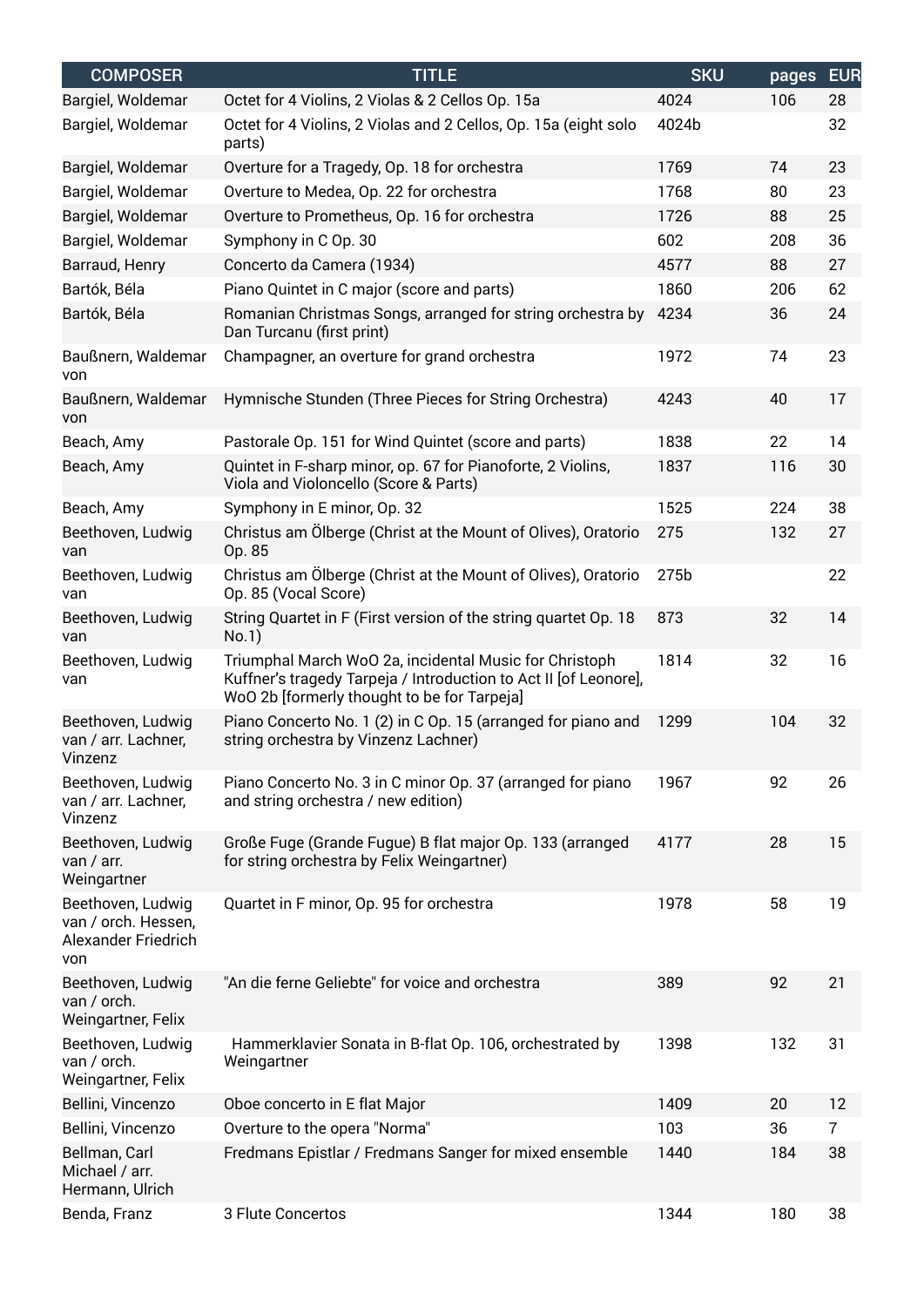| <b>COMPOSER</b>               | <b>TITLE</b>                                                                                | <b>SKU</b> | pages | <b>EUR</b> |
|-------------------------------|---------------------------------------------------------------------------------------------|------------|-------|------------|
| Benda, Jiri Antonín           | 12 Symphonies                                                                               | 1111       | 252   | 50         |
| Benda, Jiri Antonín           | 3 Concertos for Harpsichord (Cembalo) & String Quartet                                      | 1228       | 112   | 29         |
| Benda, Jiri Antonín           | Concerto for Viola and Orchestra in F                                                       | 1973       | 68    | 21         |
| Benda, Jiri Antonín           | Piano Concerto in G minor (score and parts)                                                 | 1385       | 100   | 28         |
| Bendix, Victor                | Piano Concerto in G minor Op. 17                                                            | 4573       | 178   | 40         |
| Bendix, Victor                | Symphony No.1 Op. 16 "Ascension"                                                            | 4448       | 200   | 42         |
| Benedict, Julius              | Symphony in G minor Op. 101                                                                 | 4431       | 190   | 41         |
| Bennett, William<br>Sterndale | Die Naiaden (The Naiades) Op. 15 (Concert Overture)                                         | 264        | 104   | 21         |
| Bennett, William<br>Sterndale | Die Waldnymphe (The Wood Nymph) Concert Overture                                            | 1204       | 102   | 23         |
| Bennett, William<br>Sterndale | Paradies und Peri. Overture to Thomas Moore's Play                                          | 1281       | 88    | 22         |
| Bennett, William<br>Sterndale | Symphony in G minor Op. 43                                                                  | 434        | 176   | 32         |
| Benoit, Peter                 | 15 motets for voice and organ                                                               | 583        | 80    | 22         |
| Benoit, Peter                 | 4 Fantaisies for piano solo                                                                 | 571        | 36    | 16         |
| Benoit, Peter                 | Contes et ballades for piano solo                                                           | 565        | 116   | 34         |
| Benoit, Peter                 | De oorlog (The war, oratorio, 1869-73)                                                      | 548        | 292   | 55         |
| Benoit, Peter                 | De Pacificatie van Gent (The Pacification of Gent, Suite for<br>orchestra)                  | 556        | 68    | 22         |
| Benoit, Peter                 | De Schelde (oratorio)                                                                       | 586        | 260   | 50         |
| Benoit, Peter                 | Joncvrouw Cathelijne, dramatic sketch for alto and orchestra<br>(vocal score / first print) | 2585b      | 40    | 20         |
| Benoit, Peter                 | Le roi des aulnes overture                                                                  | 2592       | 24    | 15         |
| Benoit, Peter                 | Messe solennelle                                                                            | 2501       | 146   | 33         |
| Benoit, Peter                 | Plechtige optocht (Solemn Procession) for orchestra                                         | 550        | 12    | 12         |
| Benoit, Peter                 | Prometheus, oratorio                                                                        | 2561       | 98    | 26         |
| Benoit, Peter                 | Quatuor op. 10 / new edition with a critical report by Piet<br>Stryckers (score and parts)  | 2506       | 100   | 28         |
| Benoit, Peter                 | Symfonisch gedicht (Symphonic Poem) for piano &<br>orchestra (1865)                         | 510        | 84    | 19         |
| Benoit, Peter                 | Symfonisch gedicht voor fluit en orkest                                                     | 553        | 88    | 24         |
| Benoit, Peter                 | Symfonisch gedicht voor fluit en orkest (piano reduction &<br>part)                         | 553b       |       | 16         |
| Benoit, Peter                 | Tétralogie religieuse                                                                       | 500        | 298   | 52         |
| Benoit, Peter                 | Trois mélodies sans paroles, Op. 2 for piano solo                                           | 584        | 24    | 14         |
| Benoit, Peter                 | Van Arteveldes geest for voice and orchestra (score & vocal<br>score)                       | 2599       | 28    | 18         |
| Benoit, Peter                 | Vlaanderens kunstroem (Flanders Artistic Glory, a Rubens<br>Cantata)                        | 555        | 164   | 35         |
| Berger, Theodor               | Rondo ostinato on a Spanish Motif for large wind orchestra<br>& percussion                  | 1858       | 68    | 21         |
| Berger, Theodor               | Violin Concerto                                                                             | 1746       | 82    | 25         |
| Berger, Wilhelm               | Piano Quintet in F minor / Op. 95 (Score & Parts)                                           | 1058c      |       | 32         |
| Berger, Wilhelm               | Piano Quintet in F minor Op. 95                                                             | 1058       | 88    | 25         |
| Berger, Wilhelm               | Piano Quintet in F minor Op. 95 (String Parts)                                              | 1058b      |       | 20         |
| Berger, Wilhelm               | Symphony in B-flat Major Op. 71                                                             | 1936       | 208   | 42         |
| Berger, Wilhelm               | Symphony No. 2 B minor for large orchestra op. 80                                           | 4360       | 154   | 35         |
| Bergh, Sverre                 | Epigrammer etter et motiv av Rikard Nordraak, String Quartet                                | 4528       | 78    | 28         |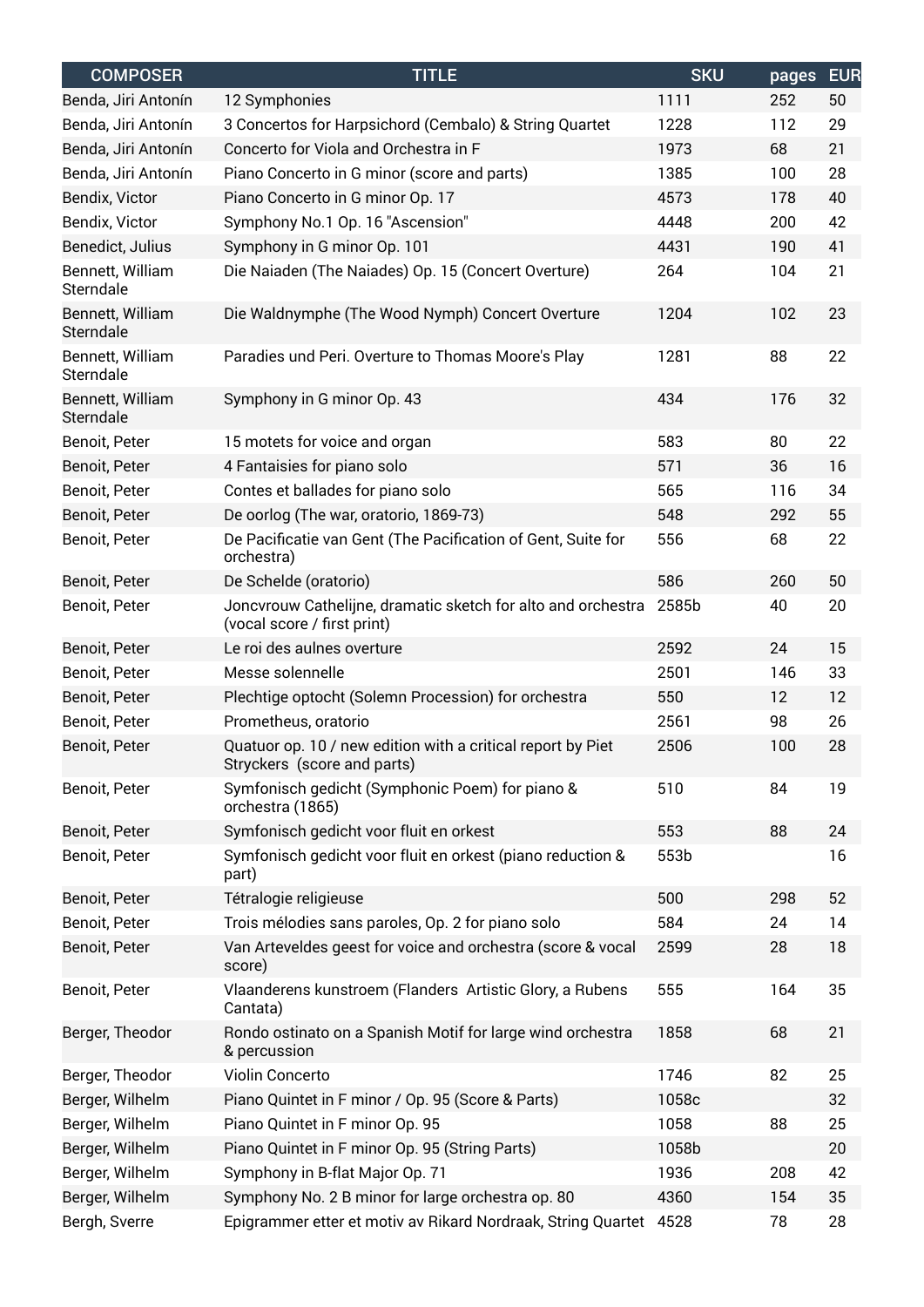| <b>COMPOSER</b>                        | <b>TITLE</b>                                                                                                                                                           | <b>SKU</b> | pages EUR |    |
|----------------------------------------|------------------------------------------------------------------------------------------------------------------------------------------------------------------------|------------|-----------|----|
|                                        | no. 2 (first print, score & parts)                                                                                                                                     |            |           |    |
| Berlioz, Hector                        | Chant des Chemins de fer Op. 19 No. 3 for choir and<br>orchestra                                                                                                       | 4524       | 60        | 20 |
| Berlioz, Hector                        | Chant des Chemins de fer Op. 19 No. 3 for choir and<br>orchestra (Vocal score with French libretto)                                                                    | 4524b      |           | 14 |
| Berlioz, Hector                        | Herminie (Cantata)                                                                                                                                                     | 1235       | 64        | 20 |
| Berlioz, Hector                        | Huit scènes de Faust Op. 1                                                                                                                                             | 1154       | 112       | 29 |
| Berlioz, Hector                        | L'Impériale. Cantata Op. 26                                                                                                                                            | 1247       | 48        | 17 |
| Berlioz, Hector                        | La mort de Cléopâtre                                                                                                                                                   | 1233       | 48        | 17 |
| Berlioz, Hector                        | La Révolution grecque: scène héroïque (cantata)                                                                                                                        | 1188       | 116       | 29 |
| Berlioz, Hector                        | Le Cinq Mai. Cantata Op. 6                                                                                                                                             | 1173       | 40        | 16 |
| Berlioz, Hector                        | Lélio ou Le Retour à la Vie Op. 14b                                                                                                                                    | 179        | 154       | 29 |
| Berlioz, Hector                        | Orchestral Adaptions of Marseillaise, Plaisir d'amour,<br>Erlkönig, Aufforderung zum Tanz                                                                              | 645        | 108       | 24 |
| Berlioz, Hector                        | Ouverture de Rob-Roy                                                                                                                                                   | 135        | 68        | 16 |
| Berlioz, Hector                        | Quartetto e coro dei maggi (Choeur d'anges)                                                                                                                            | 1212       | 24        | 14 |
| Berlioz, Hector                        | Resurrexit                                                                                                                                                             | 1246       | 56        | 19 |
| Berlioz, Hector                        | Rêverie et Caprice Op. 8 for violin and orchestra or piano                                                                                                             | 644        | 28        | 9  |
| Berlioz, Hector                        | Rêverie et Caprice Op. 8 for violin and orchestra or piano<br>(Piano Reduction/Solo)                                                                                   | 644b       |           | 10 |
| Berlioz, Hector                        | Symphonie funèbre et triomphale Op. 15                                                                                                                                 | 892        | 84        | 25 |
| Berlioz, Hector                        | Te Deum Op. 22                                                                                                                                                         | 953        | 168       | 36 |
| Berlioz, Hector                        | Te Deum Op. 22 (Vocal Score)                                                                                                                                           | 953b       |           | 28 |
| Berlioz, Hector                        | The Troyans in Carthage (Les Troyens à Carthage) Overture                                                                                                              | 1053       | 16        | 11 |
| Berwald, Franz                         | Konzertstück for Bassoon and Orchestra                                                                                                                                 | 1515       | 68        | 21 |
| Berwald, Franz                         | Theme and Variations for Violin and Orchestra                                                                                                                          | 1778       |           | 12 |
| Berwald, Franz Adolf                   | Bajaderen-Fest for orchestra                                                                                                                                           | 1468       | 70        | 21 |
| Berwald, Franz Adolf                   | Concerto for 2 Violins & Orchestra in A                                                                                                                                | 1166       | 72        | 23 |
| Berwald, Franz Adolf                   | Piano Concerto in D                                                                                                                                                    | 1461       | 90        | 25 |
| Berwald, Franz Adolf                   | Piano Concerto in D (Piano solo part)                                                                                                                                  | 1461b      | 90        | 25 |
| Berwald, Franz Adolf                   | Remembrance of the Norwegian Alps for orchestra                                                                                                                        | 1551       | 36        | 16 |
| Berwald, Franz Adolf                   | Violin Concerto in C-sharp minor                                                                                                                                       | 1207       | 64        | 22 |
| Berwald, Franz Adolf                   | Wettlauf, Tone poem for grand orchestra                                                                                                                                | 1747       | 82        | 25 |
| Berwald, Franz Adolf                   | Tragic Overture, overture to the opera Estrella de Soria                                                                                                               | 4103       | 44        | 18 |
| Beschiu, Lucian                        | Eine kleine Weihnachtsmusik after German Christmas carols<br>for piano solo (first print)                                                                              | 4552       | 16        | 12 |
| Beschiu, Lucian                        | Lento rubato per archi (first print)                                                                                                                                   | 4139       | 16        | 15 |
| Beschiu, Lucian / arr.<br>Turcanu, Dan | Eleven Miniatures - Chamber Music Etudes for Viola Quartet<br>(First print)                                                                                            | 2909a      | 16        | 16 |
| Beschiu, Lucian / arr.<br>Turcanu, Dan | Eleven Miniatures - Chamber Music Etudes for Violin Quartet<br>(First print)                                                                                           | 2909       | 16        | 16 |
| Bessems, Antoine                       | 5th Fantaisie op. 25 (Souvenirs élégiaques) for viola or cello<br>and piano. Arrangement for piano cello by Adrien François<br>Servais (score and parts / first print) | 2589       | 52        | 22 |
| Bessems, Antoine                       | Messe solennelle No. 2 à quatre voix (Score and parts)                                                                                                                 | 578        | 52        | 20 |
| Bessems, Antoine                       | Souvenir de l'Amélia, Mélodie pour alto-viola avec accompt.<br>de piano (score and part)                                                                               | 2584       | 12        | 13 |
| Bischoff, Hermann                      | Introduktion und Rondo for orchestra                                                                                                                                   | 4470       | 76        | 24 |
| Bischoff, Hermann                      | Symphony No. 1 in E-major Op. 16                                                                                                                                       | 4308       | 246       | 49 |
| Bischoff, Hermann                      | Symphony No. 2 in D minor                                                                                                                                              | 1729       | 154       | 34 |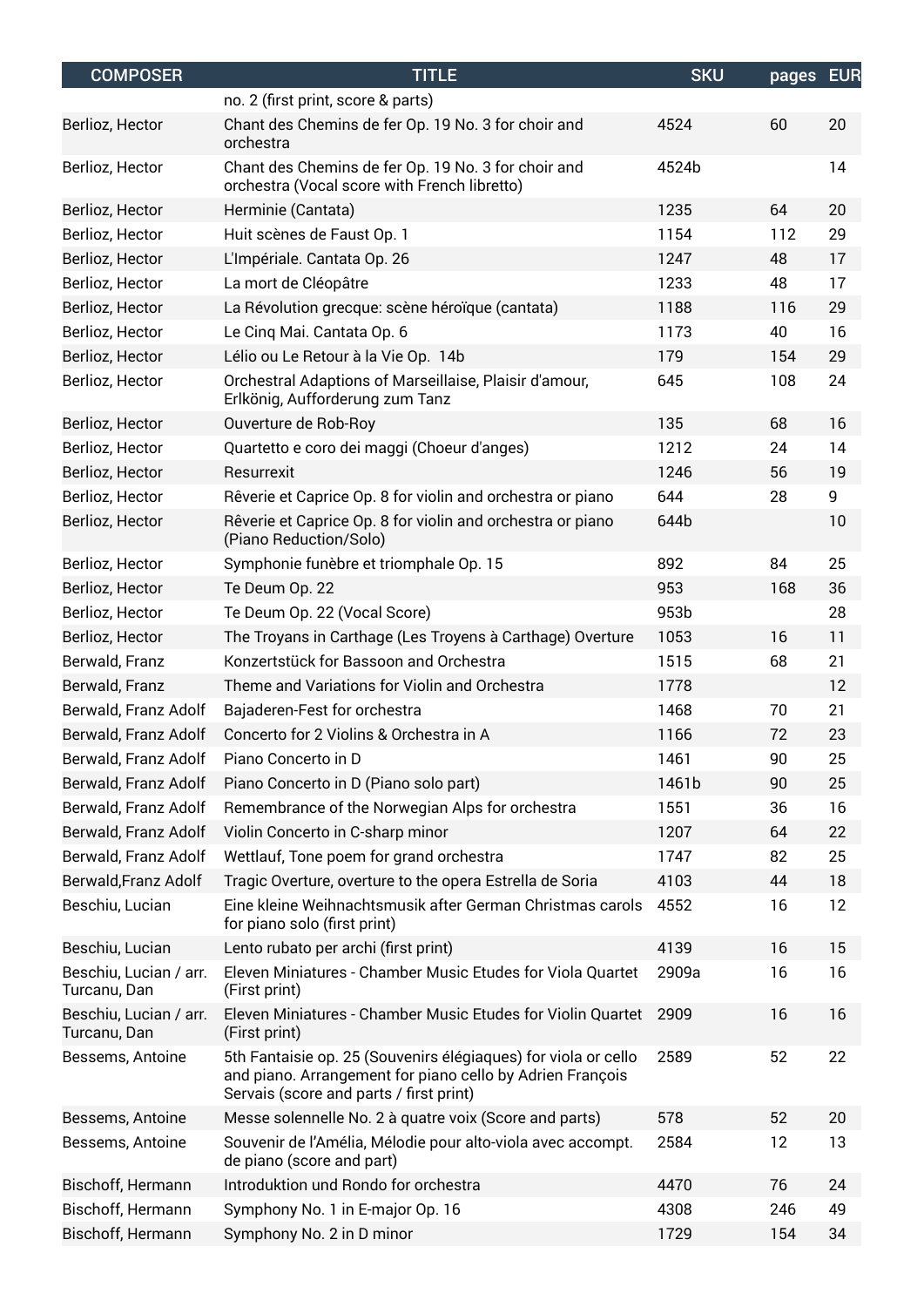| <b>COMPOSER</b>                               | <b>TITLE</b>                                                                                                            | <b>SKU</b> | pages | <b>EUR</b> |
|-----------------------------------------------|-------------------------------------------------------------------------------------------------------------------------|------------|-------|------------|
| Bittner, Julius                               | Vaterland, symphonic poem                                                                                               | 4326       | 82    | 26         |
| Bizet, Georges                                | Jeux d enfants. Suite pour orchestre Op. 22                                                                             | 811        | 72    | 20         |
| Bizet, Georges                                | L'Arlésienne (complete stage music)                                                                                     | 374        | 140   | 29         |
| Bizet, Georges                                | La Patrie. Concert Overture Op. 19                                                                                      | 1148       | 64    | 22         |
| Bizet, Georges                                | Variations Chromatiques for orchestra. Arr. for orchestra by<br>F. Weingartner                                          | 4441       | 62    | 21         |
| Bizet, Georges                                | Variations Chromatiques for piano. Revised by Felix<br>Weingartner                                                      | 4441b      | 24    | 10         |
| Bizet, Georges                                | Djamileh Overture                                                                                                       | 1296       | 32    | 16         |
| Bizet, Georges / orch.<br>Karg-Elert, Sigfrid | Suite in A minor after Bizet for large or small orchestra Op.<br>21                                                     | 1502       | 84    | 25         |
| Blacher, Boris                                | Dialog (Dialogue) for flute, violin, piano, and string orchestra                                                        | 4413       | 44    | 18         |
| Blockx, Jan                                   | Kermesse flamande (Flemish Carnival) Pantomime from the<br>ballet "Milenka"                                             | 570        | 80    | 23         |
| Blockx, Jan                                   | Suite dans le style ancien for small orchestra (1906-07)                                                                | 568        | 52    | 19         |
| Blockx, Jan                                   | Suite dans le style ancien, pièces pour piano                                                                           | 2566       | 28    | 14         |
| Blockx, Jan                                   | Symfonisch drieluk (Symphonic Triptych)                                                                                 | 561        | 64    | 22         |
| Blockx, Jan                                   | Vlaamse dansen (Flemish Danses) Op. 26 (for four handed<br>piano)                                                       | 507c       | 56    | 19         |
| Blockx, Jan                                   | Vlaamse dansen (Flemish Danses) Op. 26 for orchestra                                                                    | 507        | 112   | 27         |
| Blumenfeld, Felix                             | Symphonie en ut Op. 39                                                                                                  | 3087       | 118   | 29         |
| Boccherini, Luigi                             | Sinfonia in la op.37 n.4                                                                                                | 1597       | 68    | 21         |
| Boccherini, Luigi                             | Symphony in D minor (La Casa del Diavolo)                                                                               | 4449       | 94    | 27         |
| Boeck, August de                              | Concerto for piano and orchestra in C major (reduction for<br>two pianos, 2 copies / first print)                       | 2565b      | 80    | 34         |
| Boeck, August de                              | Concerto pour piano et orchestre en do majeur (arranged for<br>modern grand piano by Jozef De Beenhouwer / first print) | 2565       | 154   | 34         |
| Boeck, August de                              | Eekhoorndans for piano solo                                                                                             | 2515       | 16    | 12         |
| Boeck, August de                              | Élégie for stringorchestra (first print / score and parts)                                                              | 2583       | 26    | 18         |
| Boeck, August De                              | Fantaisie sur deux thèmes flamands for orchestra (new<br>edition)                                                       | 2517       | 50    | 17         |
| Boeck, August de                              | Mélodies sur des poèmes francais for voice and piano<br>(critical report, first print)                                  | 2607b      | 98    | 25         |
| Boeck, August de                              | Mélodies sur des poèmes francais for voice and piano<br>(score & critical report / 2 volumes / first print)             | 2607c      | 290   | 60         |
| Boeck, August de                              | Mélodies sur des poèmes francais for voice and piano<br>(score/first print)                                             | 2607       | 192   | 42         |
| Boeck, August de                              | Nocturne for orchestra                                                                                                  | 576        | 28    | 14         |
| Boeck, August de                              | Rapsodie dahoméenne (Dahomeyan Rhapsody) for<br>orchestra                                                               | 585        | 32    | 16         |
| Boehe, Ernst                                  | Aus Odysseus Fahrten. Four tone-poems for large orchestra<br>(Vier Tondichtungen für grosses Orchester) Op. 6           | 1557       | 318   | 60         |
| Boehe, Ernst                                  | Stille der Nacht (Silence of the Night) for voice and orchestra                                                         | 1109       | 28    | 14         |
| Boehe, Ernst                                  | Taormina. Tone Poem for large orchestra Op. 9                                                                           | 1117       | 84    | 25         |
| Boehe, Ernst                                  | Tragische Ouvertüre (Tragic Overture) for large orchestra Op.<br>10                                                     | 966        | 78    | 20         |
| Boellmann, Léon                               | Symphonie en fa majeur Op. 24                                                                                           | 4444       | 158   | 35         |
| Boellmann, Léon                               | Variations symphoniques pour violoncelle et orchestre Op.<br>23                                                         | 4316       | 80    | 26         |
| Boellmann, Léon                               | Variations symphoniques pour violoncelle et orchestre Op.<br>23 (piano reduction and solo)                              | 4316b      |       | 20         |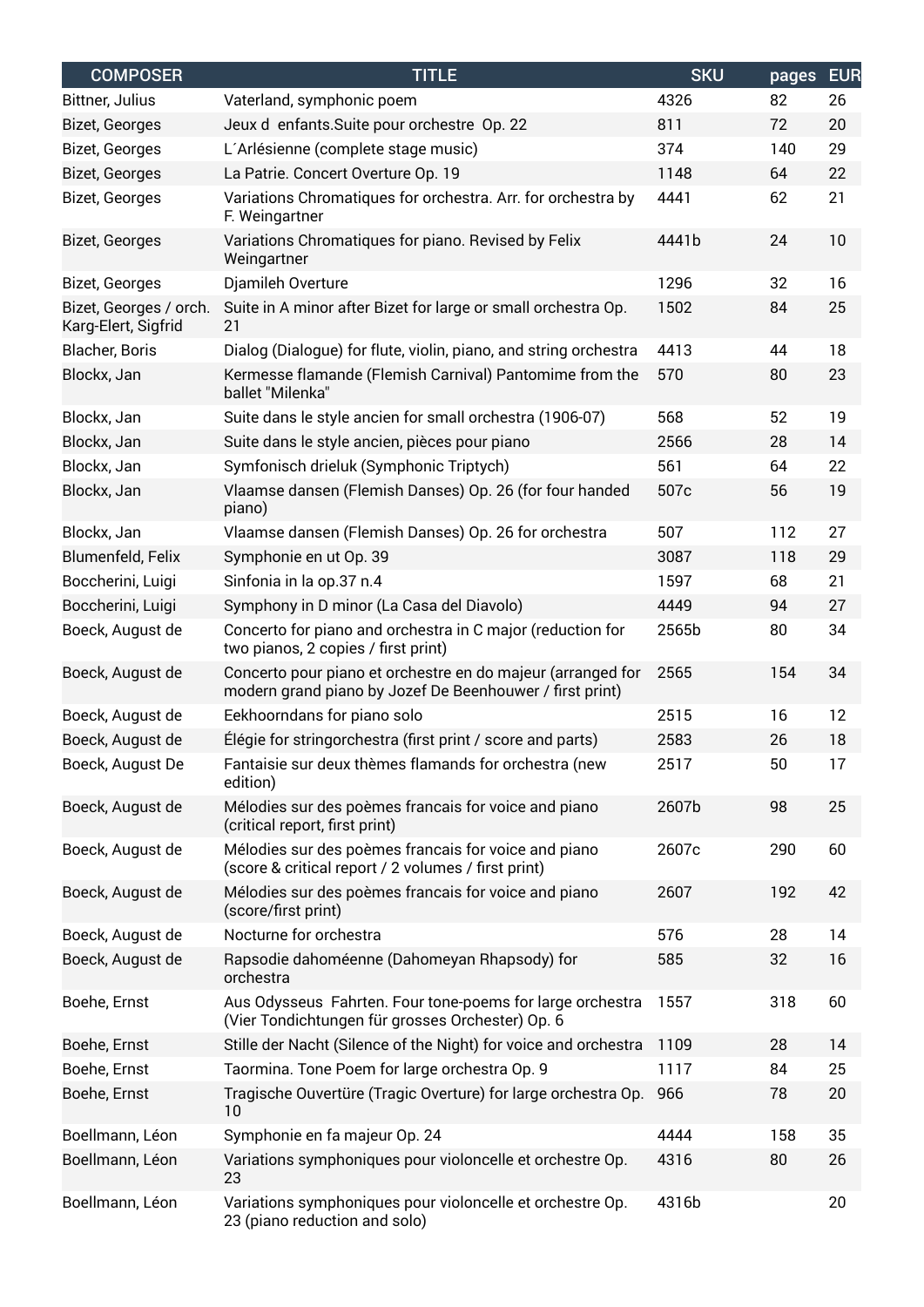| <b>COMPOSER</b>                                   | <b>TITLE</b>                                                                                                                                                                                                                                                                                                                                                             | <b>SKU</b> | pages | <b>EUR</b> |
|---------------------------------------------------|--------------------------------------------------------------------------------------------------------------------------------------------------------------------------------------------------------------------------------------------------------------------------------------------------------------------------------------------------------------------------|------------|-------|------------|
| Bohnke, Emil                                      | Klavierkonzert Op. 14 (Piano Reduction for 2 pianos / 2<br>copies)                                                                                                                                                                                                                                                                                                       | 4240b      |       | 28         |
| Bohnke, Emil                                      | Piano Concerto Op. 14                                                                                                                                                                                                                                                                                                                                                    | 4240       | 106   | 29         |
| Bohnke, Emil                                      | Sinfonische Ouvertüre op. 2                                                                                                                                                                                                                                                                                                                                              | 4489       | 62    | 22         |
| Bohnke, Emil                                      | Symphony Op. 16                                                                                                                                                                                                                                                                                                                                                          | 215        | 126   | 27         |
| Bohnke, Emil                                      | Theme with Variations Op. 9 for orchestra                                                                                                                                                                                                                                                                                                                                | 214        | 48    | 13         |
| Bohnke, Emil                                      | Violin Concerto Op. 11                                                                                                                                                                                                                                                                                                                                                   | 4370       | 104   | 30         |
| Bohnke, Emil                                      | Violinkonzert op. 11 (Piano reduction / Solo)                                                                                                                                                                                                                                                                                                                            | 4370b      |       | 25         |
| Bomtempo, Joao<br>Domingos                        | Symphony No.2 in D major                                                                                                                                                                                                                                                                                                                                                 | 1868       | 206   | 42         |
| Bomtempo, João<br>Domingos                        | Sinfonia n.1, op.11                                                                                                                                                                                                                                                                                                                                                      | 1801       | 58    | 19         |
| Bonzon, Frédéric                                  | En Ardennes, Scène pastorale pour hautbois avec<br>accompagnement de piano (original version & revised<br>version (first print) / score and parts)                                                                                                                                                                                                                       | 2550       | 38    | 20         |
| Borck, Edmund von                                 | Concerto for Alto Saxophone and Orchestra, Op. 6                                                                                                                                                                                                                                                                                                                         | 1676       | 110   | 28         |
| Borck, Edmund von                                 | Concerto for Piano and Orchestra, Op. 20                                                                                                                                                                                                                                                                                                                                 | 1647       | 62    | 21         |
| Borck, Edmund von                                 | Konzert für Orchester (Concerto for Orchestra) Op. 14                                                                                                                                                                                                                                                                                                                    | 395        | 56    | 14         |
| Borck, Edmund von                                 | Orphika Op. 21 for orchestra                                                                                                                                                                                                                                                                                                                                             | 257        | 88    | 20         |
| Borck, Edmund von                                 | Prelude and Fugue for Orchestra, Op. 10                                                                                                                                                                                                                                                                                                                                  | 1696       | 52    | 19         |
| Borck, Edmund von                                 | Thema, Variationen und Finale Op. 16 for orchestra                                                                                                                                                                                                                                                                                                                       | 250        | 76    | 17         |
| Borck, Edmund von                                 | Zwei Fantasiestücke (Two Fantasy Pieces) Op. 17 for<br>orchestra                                                                                                                                                                                                                                                                                                         | 266        | 52    | 13         |
| Borodin, Alexander                                | Petite Suite pour orchestre / orch. A. Glazunov                                                                                                                                                                                                                                                                                                                          | 685        | 100   | 21         |
| Borodin, Alexander                                | Piano Quintet in C minor (Full Score)                                                                                                                                                                                                                                                                                                                                    | 1087       | 60    | 20         |
| Borodin, Alexander                                | Piano Quintet in C minor (string parts)                                                                                                                                                                                                                                                                                                                                  | 1087b      |       | 18         |
| Borodin, Alexander                                | Symphony No. 2 in B minor                                                                                                                                                                                                                                                                                                                                                | 1661       | 158   | 28         |
| Borodin, Alexander,<br>orch. Rimsky -<br>Korsakov | More (The Sea) for tenor and orchestra                                                                                                                                                                                                                                                                                                                                   | 1367       | 48    | 17         |
| Borremans, Joseph                                 | Marche de La Vestale arrangée pour le piano                                                                                                                                                                                                                                                                                                                              | 2539       | 12    | 8          |
| Bossi, Enrico                                     | Concerto per organo, archi, corni e timpani Op. 100                                                                                                                                                                                                                                                                                                                      | 807        | 88    | 22         |
| Bossi, Enrico                                     | Intermezzi Goldoniani Op. 127 for string ochestra                                                                                                                                                                                                                                                                                                                        | 741        | 56    | 16         |
| Bossi, Enrico                                     | Konzertstück in C minor Op. 130 for organ, brass, timpani,<br>bells and strings                                                                                                                                                                                                                                                                                          | 4233       | 68    | 22         |
| Boulanger, Lili                                   | "Du fond de l'abîme". Psalm 130 for voice & orchestra                                                                                                                                                                                                                                                                                                                    | 1001       | 100   | 27         |
| Boulanger, Lili                                   | Pie Jesu pour Chant, Quatuor à Cordes, Harpe et Orque<br>(score and parts)                                                                                                                                                                                                                                                                                               | 1603       | 24    | 22         |
| Boulanger, Lili                                   | Psalm 129 for baritone & orchestra                                                                                                                                                                                                                                                                                                                                       | 1100       | 36    | 16         |
| Boulanger, Lili                                   | Psalm 129 for baritone & orchestra (Vocal Score)                                                                                                                                                                                                                                                                                                                         | 1100b      |       | 8          |
| Boulanger, Lili                                   | Psalm 24 for voice & orchestra                                                                                                                                                                                                                                                                                                                                           | 1146       | 24    | 16         |
| Boulanger, Lili                                   | Psalm 24 for voice & orchestra (Vocal Score with French &<br>English libretto)                                                                                                                                                                                                                                                                                           | 1146b      |       | 8          |
| Boulanger, Lili                                   | Vieille prière bouddhique for voice & orchestra                                                                                                                                                                                                                                                                                                                          | 987        | 30    | 14         |
| Boutmy, Josse                                     | Troisième livre de pièces de clavecin                                                                                                                                                                                                                                                                                                                                    | 580        | 56    | 19         |
| Boyce, William                                    | 17 Overtures and a Symphony (Patron of arts / Forward,<br>Janus / Discord, hence! / Again returns / Long did the<br>churlish East / At length the fleeting year / From scenes of<br>death / Ye powers who rule / Driven out / Pieriean Sisters or<br>To arms, to arms, ye sons of might / Behold, the circle<br>forms / When Othbert left / Again the sun / Prepare your | 1755       | 170   | 36         |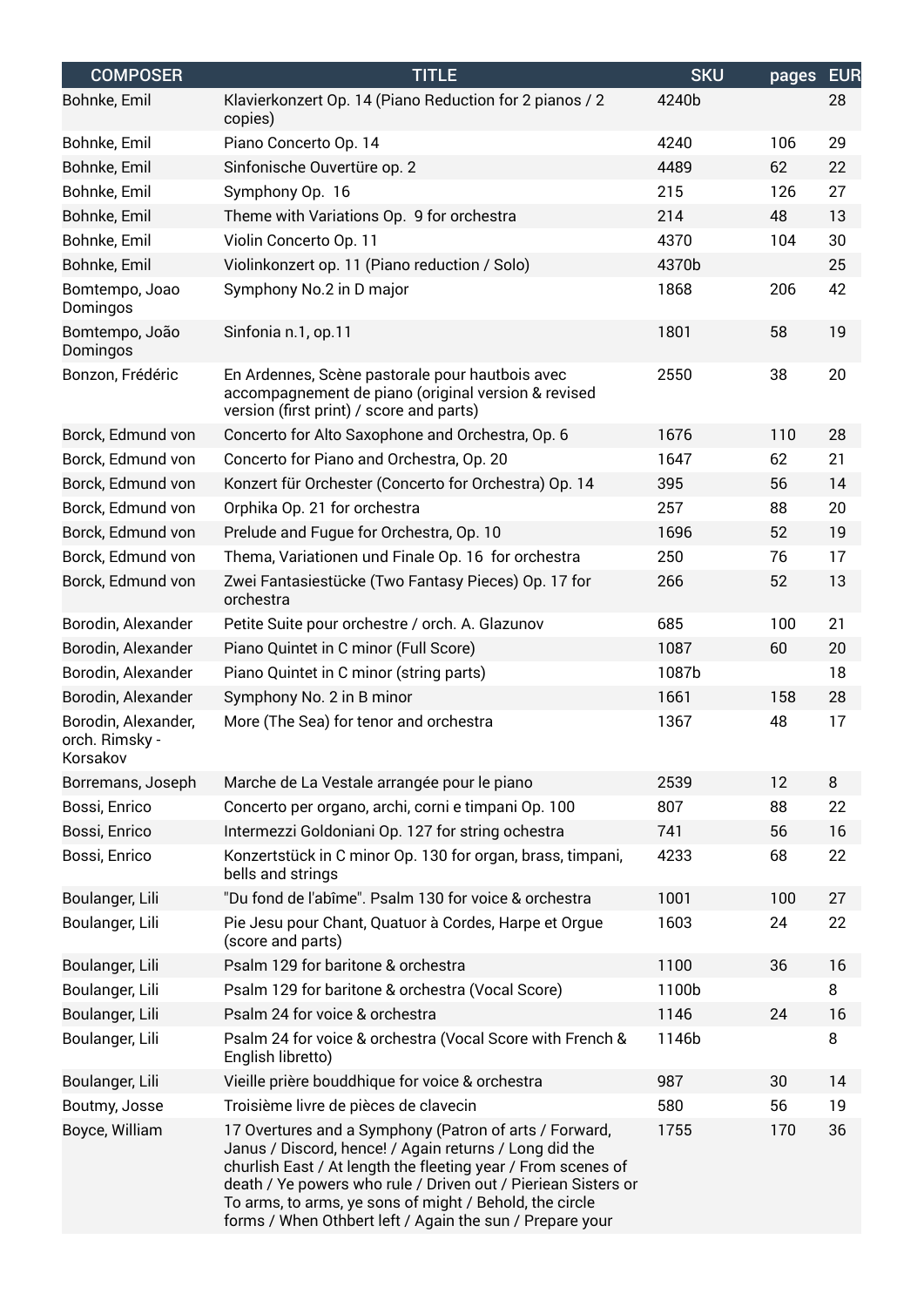| <b>COMPOSER</b>                            | <b>TITLE</b>                                                                                                                                                               | <b>SKU</b> | pages EUR |                |
|--------------------------------------------|----------------------------------------------------------------------------------------------------------------------------------------------------------------------------|------------|-----------|----------------|
|                                            | songs / Peleus & Thetis / St. Cecila Ode / Ode for St. Cecilias<br>Day / The Souls of the Righteous                                                                        |            |           |                |
| Brahms, Johannes                           | 3 Ungarische Tänze (Hungarian Dances) for orchestra (No.1<br>in G minor, No.3 in F, No.10 in F)                                                                            | 1149       | 32        | 16             |
| Brahms, Johannes                           | Alt-Rhapsodie Op. 53 (Vocal Score / German text)                                                                                                                           | 716b       |           | 8              |
| Brahms, Johannes                           | Alt-Rhapsodie Op. 53, Schicksalslied (Song of Destiny) Op.<br>54, Nänie (Nenia) Op. 82                                                                                     | 716        | 104       | 22             |
| Brahms, Johannes                           | Ave Maria Op. 12                                                                                                                                                           | 420        | 16        | $\overline{7}$ |
| Brahms, Johannes                           | Begräbnisgesang (Funeral Song) Op. 13                                                                                                                                      | 387        | 20        | 6              |
| Brahms, Johannes                           | Gesang der Parzen for six-part choir & orchestra Op. 89                                                                                                                    | 1210       | 36        | 17             |
| Brahms, Johannes                           | Gesang der Parzen for six-part choir & orchestra Op. 89<br>(Vocal Score with German & English libretto)                                                                    | 1210b      |           | 12             |
| Brahms, Johannes                           | Rinaldo Op. 50, Cantata for tenor, male choir & orchestra                                                                                                                  | 307        | 152       | 32             |
| Brahms, Johannes                           | Rinaldo, Cantata for tenor, male choir & orchestra Op. 50<br>(Vocal Score with German & English libretto)                                                                  | 307b       |           | 22             |
| Brahms, Johannes                           | Triumphlied (Hymn of Triumph) Op. 55                                                                                                                                       | 345        | 96        | 22             |
| Brahms, Johannes                           | Triumphlied (Hymn of Triumph) Op. 55 (Vocal score with<br>English & German libretto)                                                                                       | 345b       |           | 24             |
| Brahms, Johannes                           | Two Serenades Opp. 11 & 16 for orchestra                                                                                                                                   | 486        | 148       | 29             |
| Brahms, Johannes /<br>orch. Antonín Dvorák | Four Hungarian Dances for orchestra (No.17 in F sharp<br>minor, No.18 in D Major, No.19 in B minor, No.20 in E minor,<br>No.21 in E minor), orchestrated by Antonín Dvorák | 3004       | 88        | 22             |
| Braunfels, Walter                          | "Phantastische Erscheinungen eines Themas von Berlioz"<br>for orchestra Op. 25                                                                                             | 212        | 206       | 36             |
| Braunfels, Walter                          | Der gläserne Berg, op. 39b, Orchestral Suite                                                                                                                               | 4196       | 90        | 26             |
| Braunfels, Walter                          | Don Juan Op. 34 for orchestra                                                                                                                                              | 239        | 156       | 28             |
| Braunfels, Walter                          | Great Mass, Op. 37, for mixed choir, solo quartet, boys' choir,<br>organ, and large orchestra                                                                              | 4423       | 264       | 54             |
| Braunfels, Walter                          | Präludium und Fuge (Prelude and Fugue for orchestra) Op.<br>36                                                                                                             | 400        | 72        | 17             |
| Braunfels, Walter                          | Te Deum op. 32                                                                                                                                                             | 1995       | 212       | 42             |
| Brewaeys, Luc                              | Het raadsel van de sfinks, for Cello, Clarinet Bb, Percussion,<br>Piano / Harpsichord and Violin (score and parts, first print)                                            | 2573       | 168       | 42             |
| Bridge, Frank                              | "There is a willow grow aslant a brook" for orchestra                                                                                                                      | 1169       | 20        | 12             |
| Bridge, Frank                              | Dance Rhapsody for orchestra                                                                                                                                               | 4267       | 130       | 32             |
| Bridge, Frank                              | Divertimenti for flute, oboe, clarinet & bassoon                                                                                                                           | 1209       | 36        | 14             |
| Bridge, Frank                              | Enter Spring for orchestra                                                                                                                                                 | 4162       | 76        | 24             |
| Bridge, Frank                              | Lament for string orchestra                                                                                                                                                | 1366       | 12        | 10             |
| Bridge, Frank                              | Quintet for Piano, Two Violins, Viola & Violoncello (score and<br>parts)                                                                                                   | 1969       | 120       | 29             |
| Bridge, Frank                              | Rebus for orchestra                                                                                                                                                        | 1288       | 64        | 21             |
| Bridge, Frank                              | String Quartet No. 3 (score and parts)                                                                                                                                     | 1250       | 126       | 32             |
| Bridge, Frank                              | Suite for String Orchestra (1909)                                                                                                                                          | 1436       | 32        | 16             |
| Bridge, Frank                              | Summer. Tone poem for orchestra                                                                                                                                            | 1435       | 36        | 14             |
| Bridge, Frank                              | The Sea. Suite for orchestra                                                                                                                                               | 1189       | 114       | 30             |
| Bridge, Frank                              | Two Old English Songs (Sally in Our Alley, Cherry Ripe) for<br>string quartet or string orchestra (Full Score)                                                             | 1487       | 28        | 14             |
| Bridge, Frank                              | Two Old English Songs (Sally in Our Alley/Cherry Ripe /<br>parts for string quartet)                                                                                       | 1487b      |           | 22             |
| Bronsart, Hans von                         | Frühlings-Fantasie Op. 11 for orchestra                                                                                                                                    | 1147       | 114       | 29             |
| Bronsart, Hans von                         | Piano Concerto in F-sharp minor Op. 10                                                                                                                                     | 1206       | 72        | 28             |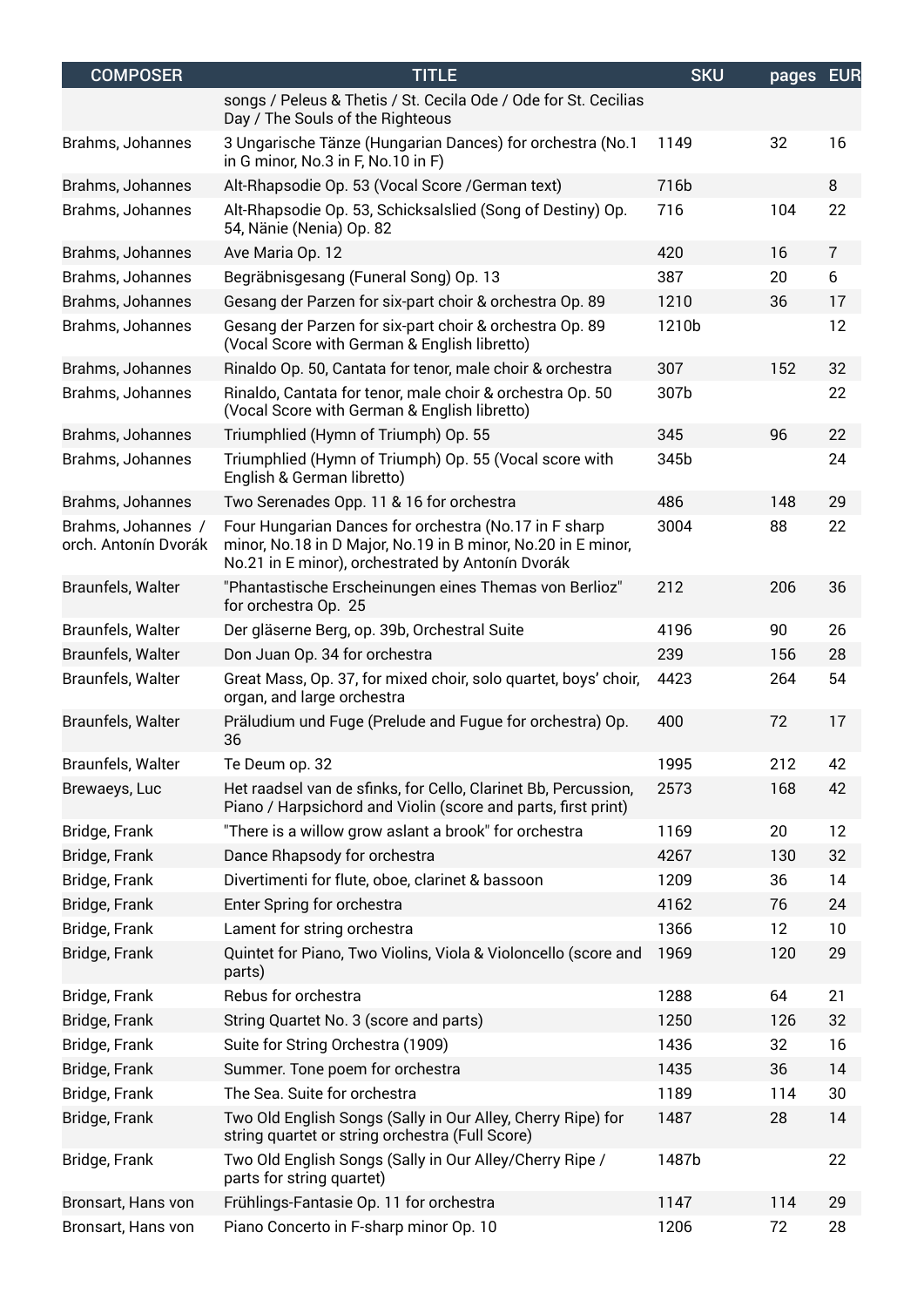| <b>COMPOSER</b>                        | <b>TITLE</b>                                                                                                                       | <b>SKU</b> | pages | <b>EUR</b> |
|----------------------------------------|------------------------------------------------------------------------------------------------------------------------------------|------------|-------|------------|
| Bronsart, Hans von                     | Piano Concerto in F-sharp minor Op. 10 (Piano Solo Part)                                                                           | 1206b      |       | 20         |
| Brookes, Phillip                       | A Boat Easy To Pull, Meditation for small orchestra, Op. 45<br>(first print)                                                       | 1820       | 58    | 19         |
| Brookes, Phillip                       | Concerto for Clarinet and String Orchestra Op. 30 (first<br>edition)                                                               | 1718       | 60    | 19         |
| Brookes, Phillip                       | Concerto for Clarinet and String Orchestra Op. 30 (Piano<br>Reduction/Solo)                                                        | 1718b      |       | 28         |
| Brookes, Phillip                       | Festival Fanfare for grand orchestra, wind band and others<br>(first print)                                                        | 1811       | 12    | 12         |
| Brookes, Phillip                       | George Butterworth - Words, Deeds & Memory, an<br>unconventional biography (348 pages / language: English)                         | 4110x      | 348   | 52         |
| Brookes, Phillip                       | Little Suite, op. 54 for orchestra (first print)                                                                                   | 4210       | 80    | 24         |
| Brookes, Phillip                       | Symphony in B-flat, Op. 10                                                                                                         | 4456       | 92    | 28         |
| Brookes, Phillip                       | The Leaving of Liverpool. Fantasia on Sea Songs for wind<br>band                                                                   | 1530       | 50    | 18         |
| Brookes, Phillip                       | The Lent Lily, Op. 60, a George Butterworth sequence for<br>Baritone, narrator & small orchestra (first print)                     | 4150       | 206   | 43         |
| Brookes, Phillip                       | Where Once We Danced Op. 39 for orchestra                                                                                          | 1399       | 98    | 26         |
| Browne, W. Denis                       | Dances for Small Orchestra                                                                                                         | 1552       | 52    | 19         |
| Browne, W. Denis /<br>Brookes, Phillip | Three Old English Songs (orchestrated by Phillip Brookes)                                                                          | 1594       | 48    | 17         |
| Bruch, Max                             | "Konzertstück" for violin and orchestra Op. 84                                                                                     | 133        | 70    | 19         |
| Bruch, Max                             | "Konzertstück" for violin and orchestra Op. 84 (Piano<br>reduction/Solo)                                                           | 133b       |       | 12         |
| Bruch, Max                             | Achilleus, Dichtung nach Motiven der Ilias op. 50 for soli,<br>choir and orchestra                                                 | 1617       | 426   | 65         |
| Bruch, Max                             | Achilleus, Dichtung nach Motiven der Ilias op. 50 for soli,<br>choir and orchestra (Vocal Score with German & English<br>libretto) | 1617b      |       | 38         |
| Bruch, Max                             | Adagio appassionato for Violin and Orchestra in F minor Op.<br>57                                                                  | 1934       | 50    | 19         |
| Bruch, Max                             | Adagio appassionato for Violin and Orchestra in F minor Op.<br>57 (Piano Reduction / Solo)                                         | 1934b      |       | 10         |
| Bruch, Max                             | Adagio on Celtic Melodies Op. 56 for cello and orchestra                                                                           | 1143       | 32    | 14         |
| Bruch, Max                             | Arminius Op. 43, secular oratorio for three solo voices,<br>chorus, organ, and orchestra                                           | 1875       | 290   | 58         |
| Bruch, Max                             | Arminius Op. 43, secular oratorio for three solo voices,<br>chorus, organ, and orchestra (Vocal Score)                             | 1875b      |       | 36         |
| Bruch, Max                             | Ave Maria Op. 61 for cello and orchestra                                                                                           | 3002       | 28    | 14         |
| Bruch, Max                             | Ave Maria Op. 61 for cello and orchestra (Piano reduction/<br>Solo)                                                                | 3002b      |       | 10         |
| Bruch, Max                             | Canzone in B-Flat Major for cello and orchestra op. 55                                                                             | 1734       | 36    | 16         |
| Bruch, Max                             | Canzone in B-Flat Major for cello and orchestra Op.55 (Piano<br>Reduction/Solo)                                                    | 1734b      |       | 14         |
| Bruch, Max                             | Concerto for Clarinet, Viola and Orchestra Op. 88                                                                                  | 1886       | 86    | 25         |
| Bruch, Max                             | Concerto for Clarinet, Viola and Orchestra Op. 88 (Piano<br>Reduction/Solo Parts)                                                  | 1886b      |       | 22         |
| Bruch, Max                             | Concerto in A-flat minor for Two Pianos and Orchestra, Op.<br>88a                                                                  | 1897       | 156   | 34         |
| Bruch, Max                             | Damajanti Op. 78 for soprano, chorus and orchestra                                                                                 | 1877       | 80    | 23         |
| Bruch, Max                             | Das Feuerkreuz Op. 52 (The Fiery Cross), Cantata for<br>soprano, baritone, bass, mixed chorus, and orchestra                       | 1887       | 260   | 50         |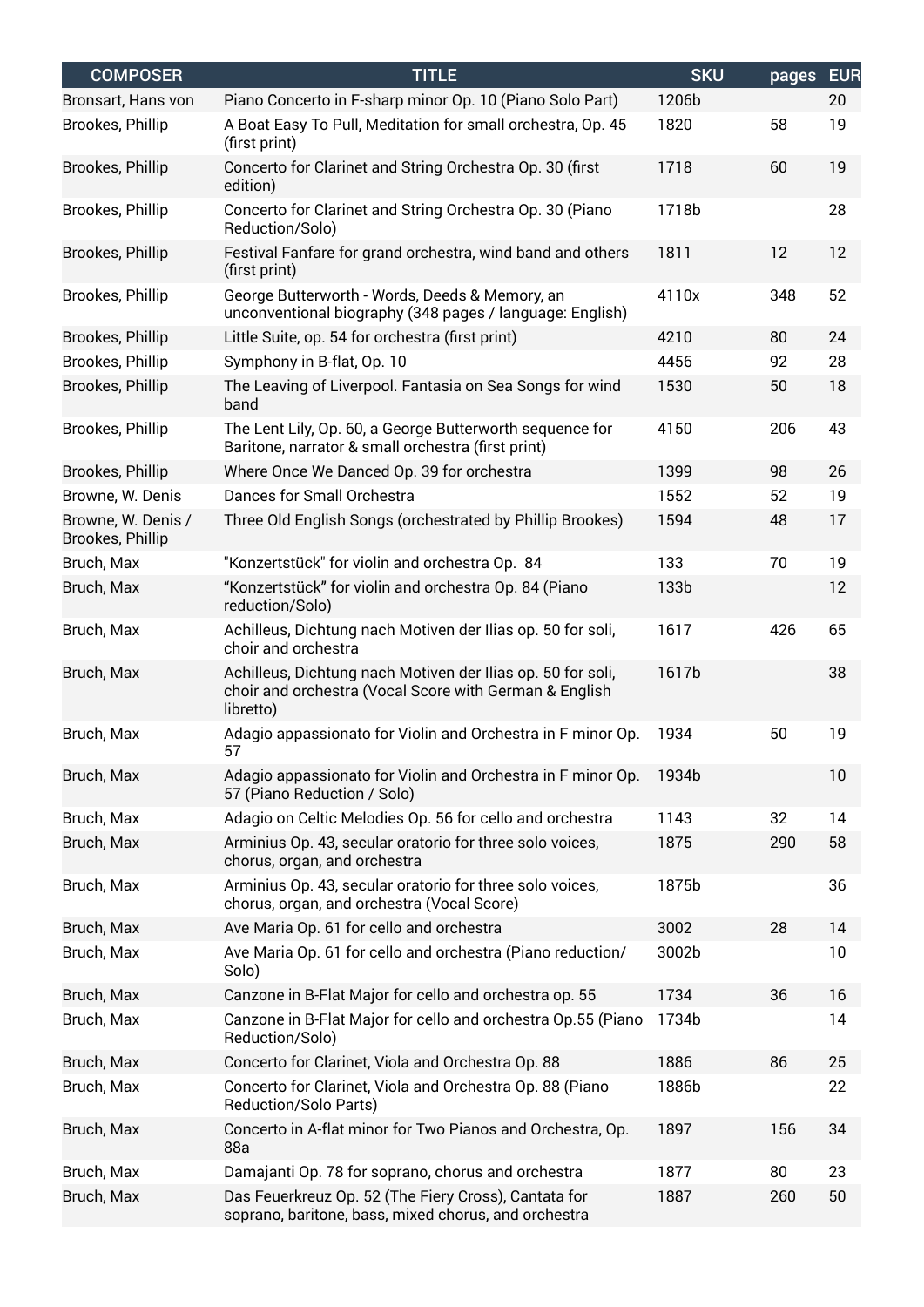| <b>COMPOSER</b> | <b>TITLE</b>                                                                                                                                           | <b>SKU</b> | pages | <b>EUR</b> |
|-----------------|--------------------------------------------------------------------------------------------------------------------------------------------------------|------------|-------|------------|
| Bruch, Max      | Das Feuerkreuz Op. 52 (The Fiery Cross), Cantata for<br>soprano, baritone, bass, mixed chorus, and orchestra (Piano<br>reduction with German libretto) | 1887b      |       | 26         |
| Bruch, Max      | Das Lied von der Glocke (The Lay of the Bell) Op. 45                                                                                                   | 449        | 314   | 55         |
| Bruch, Max      | Das Lied von der Glocke (The Lay of the Bell) Op. 45 (Piano<br>Reduction)                                                                              | 449b       |       | 28         |
| Bruch, Max      | Die Birken und die Erlen (The Birches and the Alders) Op. 8<br>for soprano, mixed choir and orchestra                                                  | 1365       | 48    | 17         |
| Bruch, Max      | Flight of the Holy Family Op. 20 for choir and orchestra/<br>Flight into Egypt Op. 31, 1 for soprano, choir and orchestra                              | 1799       |       | 23         |
| Bruch, Max      | Gustav Adolf Op.73, Oratorio for Chorus, Solo Voices,<br>Orchestra and Organ                                                                           | 3048       | 340   | 65         |
| Bruch, Max      | Gustav Adolf Oratorio Op.73 (Vocal Score with German &<br>English libretto)                                                                            | 3048b      |       | 30         |
| Bruch, Max      | In Memoriam, Adagio in C-sharp minor for violin and<br>orchestra, op. 65                                                                               | 1833       | 40    | 16         |
| Bruch, Max      | In Memoriam, Adagio in C-sharp minor for violin and<br>orchestra, op. 65 (Piano reduction / Solo violin part)                                          | 1833b      |       | 16         |
| Bruch, Max      | Kol Nidrei for Cello and Orchestra                                                                                                                     | 783        | 36    | 14         |
| Bruch, Max      | Moses, a biblical oratorio for soprano, tenor, and bass soli,<br>mixed choir and orchestra Op. 67                                                      | 1954       | 324   | 64         |
| Bruch, Max      | Moses. A Biblical Oratorio for soprano, tenor, bass soli,<br>mixed choir & orchestra Op. 67 (Vocal Score with German<br>and English libretto)          | 1954b      |       | 36         |
| Bruch, Max      | Normannenzug (The Lay of the Norsemen) for baritone solo,<br>men' schorus, and orchestra Op. 32                                                        | 1381       | 52    | 19         |
| Bruch, Max      | Normannenzug (The Lay of the Norsemen) for baritone solo,<br>men's chorus, and orchestra Op. 32 (Vocal Score)                                          | 1381b      |       | 10         |
| Bruch, Max      | Odysseus, Oratorio Op. 41 (Vocal Score)                                                                                                                | 983b       |       | 32         |
| Bruch, Max      | Odysseus. Oratorio Op. 41                                                                                                                              | 983        | 360   | 68         |
| Bruch, Max      | Romance for Viola & Orchestra in F Op. 85                                                                                                              | 1358       | 36    | 16         |
| Bruch, Max      | Romance for Viola & Orchestra in F Op. 85 (Piano reduction / 1358b<br>Solo Viola)                                                                      |            | 36    | 16         |
| Bruch, Max      | Romance for Viola & Orchestra in F Op. 85 (Piano reduction /<br>Solo Violin)                                                                           | 1358c      | 36    | 16         |
| Bruch, Max      | Romance for Violin and Orchestra in A Minor, Op. 42                                                                                                    | 1924       | 54    | 19         |
| Bruch, Max      | Romance for Violin and Orchestra in A Minor, Op. 42 (Piano<br>Reduction / Solo)                                                                        | 1924b      |       | 10         |
| Bruch, Max      | Salamis, Siegesgesang der Griechen Op. 25                                                                                                              | 1588       | 64    | 21         |
| Bruch, Max      | Salamis, Siegesgesang der Griechen Op. 25 (Piano<br>Reduction)                                                                                         | 1588b      |       | 18         |
| Bruch, Max      | Schottische Fantasie (Scottish Fantasy) for Violin and<br>Orchestra Op. 46                                                                             | 120        | 110   | 22         |
| Bruch, Max      | Schottische Fantasie (Scottish Fantasy) for Violin and<br>Orchestra Op. 46 (Piano Reduction/Solo)                                                      | 120b       | 110   | 22         |
| Bruch, Max      | Schwedische Tänze (Swedish Dances) Op. 63, Orchestral<br>Suites Nos. 1 & 2                                                                             | 1048       | 100   | 23         |
| Bruch, Max      | Serenade for Strings after Swedish Folk Melodies,<br>Op.posthum                                                                                        | 1974       | 24    | 14         |
| Bruch, Max      | Serenade for violin and orchestra Op. 75                                                                                                               | 1816       | 150   | 33         |
| Bruch, Max      | Serenade for violin and orchestra Op. 75 (Piano Reduction/<br>Solo)                                                                                    | 1816b      |       | 25         |
| Bruch, Max      | Symphony No. 1 in E-flat Op. 28                                                                                                                        | 430        | 220   | 36         |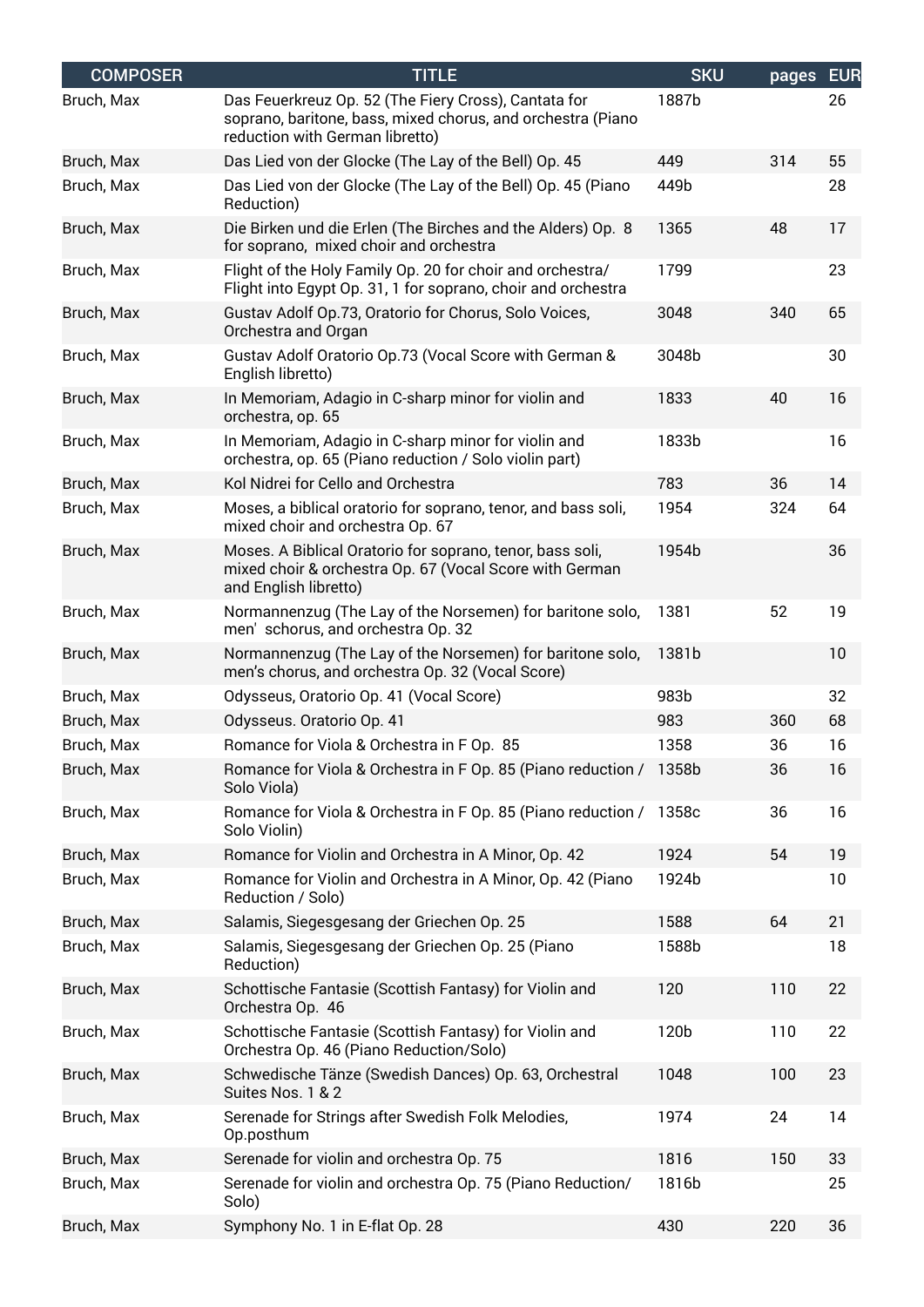| <b>COMPOSER</b>                         | <b>TITLE</b>                                                                                                                                                                                                                | <b>SKU</b> | pages | <b>EUR</b> |
|-----------------------------------------|-----------------------------------------------------------------------------------------------------------------------------------------------------------------------------------------------------------------------------|------------|-------|------------|
| Bruch, Max                              | Symphony No. 2 in F minor Op. 36                                                                                                                                                                                            | 431        | 236   | 40         |
| Bruch, Max                              | Symphony No. 3 in E Op. 51                                                                                                                                                                                                  | 432        | 168   | 31         |
| Bruch, Max                              | Violin Concerto No. 2 in D minor Op. 44                                                                                                                                                                                     | 443        | 136   | 27         |
| Bruch, Max                              | Violin Concerto No. 2 in D minor Op. 44 (Piano Reduction/<br>Solo)                                                                                                                                                          | 443b       |       | 23         |
| Bruch, Max                              | Violin Concerto No. 3 in D minor / Op.58 (Solo/Piano<br>Reduction)                                                                                                                                                          | 315b       |       | 24         |
| Bruch, Max                              | Violin Concerto No. 3 in D minor Op. 58                                                                                                                                                                                     | 315        | 160   | 30         |
| Bruckner, Anton                         | Symphony No.3 in D Minor, 'final performing version',<br>compiled and arranged after the first prints and other<br>authentic sources by Joseph Kanz (first print)                                                           | 4525       | 272   | 58         |
| Bruckner, Anton                         | Symphony No.3 in D Minor, 'final performing version',<br>compiled and arranged after the first prints and other<br>authentic sources by Joseph Kanz / Editor's notes about the<br>work (Book with German and English text)  | 4525b      | 95    | 20         |
| Bruckner, Anton                         | Symphony Nr. 9 in D minor, Finale (Completed performance<br>version / first print)                                                                                                                                          | 444        | 304   | 44         |
| Bruckner, Anton / arr.<br>Schalk, Franz | Symphony No. 5 in B-flat (version by Franz Schalk)                                                                                                                                                                          | 888        | 224   | 38         |
| Brüll, Ignaz                            | Macbeth Op. 46, concert overture                                                                                                                                                                                            | 4408       | 74    | 24         |
| Brusselmans, Michel                     | Heures d'après-midi / Très doucement for voice and<br>orchestra (Performance Score)                                                                                                                                         | 2535       | 32    | 20         |
| Brusselmans, Michel                     | Rhapsodie flamande                                                                                                                                                                                                          | 557        | 80    | 23         |
| Brusselmans, Michel                     | Scènes Bruegheliennes. Esquisses symphoniques                                                                                                                                                                               | 524        | 84    | 20         |
| Brusselmans, Michel                     | Suite d'orchestre d'après les caprices de Paganini                                                                                                                                                                          | 513        | 106   | 20         |
| Bryson, Robert<br>Ernest                | Symphony No. 1 in D                                                                                                                                                                                                         | 1620       | 134   | 32         |
| Buck, Dudley                            | Festival Overture on the American National Air TheStar-<br>Spangled Banner for orchestra & Concert Variations on the<br>StarSpangled Banner for organ                                                                       | 1368       | 60    | 19         |
| <b>Bull, Edvard Hagerup</b>             | «Cassation» pour orchestre de chambre op. 22 (first print)                                                                                                                                                                  | 4098       | 106   | 30         |
| Bull, Edvard Hagerup                    | «Entre Deux Trains» pour clarinette et quintuor d'archets<br>(score and parts), first print                                                                                                                                 | 1920       | 54    | 28         |
| <b>Bull, Edvard Hagerup</b>             | Duo no. 1 pour violon et piano Op. 18a (first print, score and<br>parts)                                                                                                                                                    | 1824       | 76    | 28         |
| <b>Bull, Edvard Hagerup</b>             | Duo no. 2 pour violon et piano op. 44c (score and parts / first 1895<br>print)                                                                                                                                              |            | 84    | 25         |
| <b>Bull, Edvard Hagerup</b>             | Épilogue : Hommage à la mémoire d'un Monde Perdu : In<br>commemoration to the deed of infamy 13th of August 1961,<br>Berlin (Le mur de Berlin) : Version pour quatuor à cordes, op.<br>26 B (score and parts / first print) | 4333       | 104   | 32         |
| Bülow, Hans von                         | "Des Sängers Fluch" Op. 16 (Ballad for orchestra)                                                                                                                                                                           | 1419       | 60    | 19         |
| Bülow, Hans von                         | Nirwana (Nirvana) Op. 20 for orchestra                                                                                                                                                                                      | 381        | 102   | 21         |
| Bungert, August                         | Torquato Tasso op.14                                                                                                                                                                                                        | 3076       | 70    | 21         |
| Burgmüller, Norbert                     | 4 Entr Actesfor orchestra Op. 17                                                                                                                                                                                            | 228        | 84    | 19         |
| Burgmüller, Norbert                     | Overture in F minor Op. 5                                                                                                                                                                                                   | 232        | 88    | 20         |
| Burgmüller, Norbert                     | Symphony No. 1 in C minor Op. 2                                                                                                                                                                                             | 125        | 240   | 40         |
| Burgmüller, Norbert                     | Symphony No. 2 in D Op. 11                                                                                                                                                                                                  | 252        | 208   | 36         |
| Busch, Carl                             | Minnehaha sVision. Symphonic poem after Longfellow s<br>Hiawatha                                                                                                                                                            | 1477       | 40    | 16         |
| Busoni, Ferruccio                       | "Geharnischte Suite" Op. 34a for orchestra                                                                                                                                                                                  | 171        | 134   | 28         |
| Busoni, Ferruccio                       | Concertino for clarinet and small orchestra Op. 48                                                                                                                                                                          | 991        | 32    | 14         |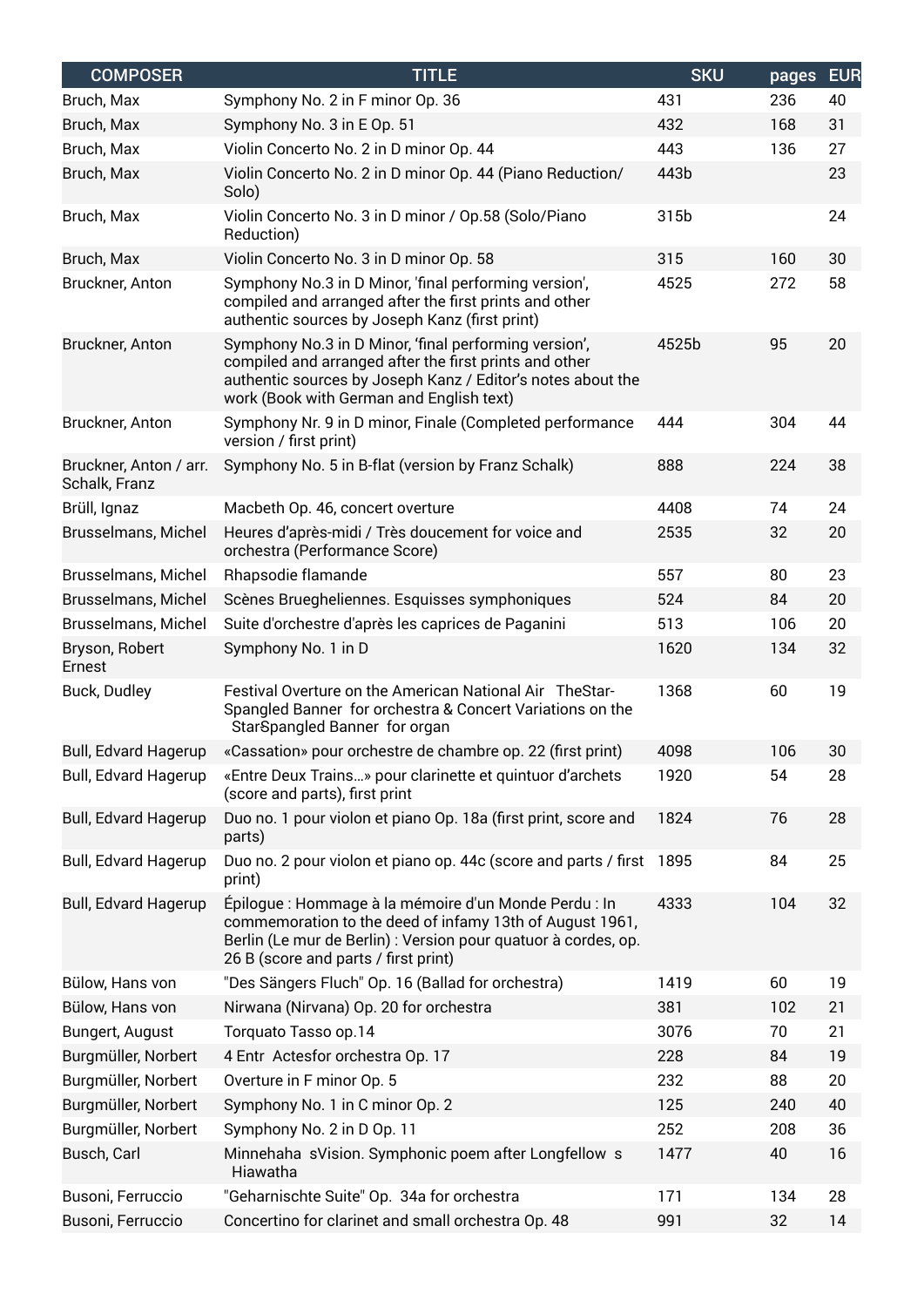| <b>COMPOSER</b>                                | <b>TITLE</b>                                                                                                                                                                                                                                                                                           | <b>SKU</b> | pages | <b>EUR</b> |
|------------------------------------------------|--------------------------------------------------------------------------------------------------------------------------------------------------------------------------------------------------------------------------------------------------------------------------------------------------------|------------|-------|------------|
| Busoni, Ferruccio                              | Concertino for clarinet and small orchestra Op. 48 (Piano<br>Reduction/Solo)                                                                                                                                                                                                                           | 991b       |       | 14         |
| Busoni, Ferruccio                              | Divertimento for Flute and Small Orchestra Op. 52                                                                                                                                                                                                                                                      | 1003       | 28    | 14         |
| Busoni, Ferruccio                              | Gesang vom Reigen der Geister (Song of the Spirits<br>Roundel) Op. 47 for small orchestra                                                                                                                                                                                                              | 856        | 20    | 12         |
| Busoni, Ferruccio                              | Indianische Fantasie (Indian Fantasy) for piano and<br>orchestra Op. 44                                                                                                                                                                                                                                | 945        | 66    | 21         |
| Busoni, Ferruccio                              | Indianische Fantasie (Indian Fantasy) for piano and<br>orchestra Op. 44 (Piano Reduction for 2 pianos, 2 copies)                                                                                                                                                                                       | 945b       |       | 30         |
| Busoni, Ferruccio                              | Konzerstück D-Dur Op. 31a & Romanza e Scherzoso in f-<br>minor Op. 54                                                                                                                                                                                                                                  | 4568       | 100   | 28         |
| Busoni, Ferruccio                              | Nocturne Symphonique Op. 43 for orchestra                                                                                                                                                                                                                                                              | 975        | 40    | 14         |
| Busoni, Ferruccio                              | Sarabande and Cortège Op. 51 for orchestra                                                                                                                                                                                                                                                             | 864        | 72    | 20         |
| Busoni, Ferruccio                              | String Quartet No. 2 in D minor Op. 26 (Full Score)                                                                                                                                                                                                                                                    | 957        | 44    | 15         |
| Busoni, Ferruccio                              | String Quartet No. 2 in D minor Op. 26 (parts)                                                                                                                                                                                                                                                         | 957b       |       | 25         |
| Busoni, Ferruccio                              | Suite from "Die Brautwahl" Op. 45                                                                                                                                                                                                                                                                      | 207        | 108   | 24         |
| Busoni, Ferruccio                              | Symphonische Suite Op. 25                                                                                                                                                                                                                                                                              | 958        | 98    | 25         |
| Busoni, Ferruccio                              | Symphonisches Tongedicht (Symhonic Tone Poem) Op. 32a                                                                                                                                                                                                                                                  | 206        | 98    | 22         |
| Busoni, Ferruccio                              | Turandot, orchestral Suite Op. 41                                                                                                                                                                                                                                                                      | 4211       | 148   | 34         |
| Busoni, Ferruccio /<br>orch. Levin, Ira        | Fantasia contrappuntistica for orchestra (first print)                                                                                                                                                                                                                                                 | 3091       | 84    | 25         |
| Busschop, Jules                                | Deuxième Messe solennelle en choeur à l'unisson                                                                                                                                                                                                                                                        | 2513       | 120   | 29         |
| Busschop, Jules                                | Six chants réligieux avec accomp. d orgueobligé, violoncelle<br>et contrebasse, ad. libit.                                                                                                                                                                                                             | 2518       | 44    | 17         |
| Butterworth, George                            | Eleven Songs From "A Shropshire Lad", containing: Six<br>Songs From A Shropshire Lad, Bredon Hill and Other Songs<br>(Vocal score). Original version for voice & piano. Includes<br>rehearsal marks and details of orchestration consistent with<br>Phillip Brookes' arrangement for voice & orchestra | 717b       |       | 29         |
| Butterworth, George                            | Volume 1 (Works for orchestra): Two English Idylls,<br>Rhapsody 'A Shropshire Lad', The Banks of Green Willow, 11<br>Songs from 'A Shropshire Lad' (arr. for voice & orchestra by<br>Phillip Brookes)                                                                                                  | 622        | 260   | 45         |
| Butterworth, George                            | Volume 2 (Works for chamber group): Suite for String<br>Quartet, Love Blows as the Wind Blows (versions for voice<br>and string quartet, voice and piano, and voice and small<br>orchestra)                                                                                                            | 623        | 124   | 27         |
| Butterworth, George                            | Volume 3 (Vocal works): Six Songs from A Shropshire Lad,<br>Bredon Hill and other Songs, Folk Songs from Sussex & 7<br>further songs                                                                                                                                                                   | 717        | 142   | 29         |
| Butterworth, George /<br>orch. Phillip Brookes | Suite for small orchestra (arranged by Phillip Brookes from<br>the Suite for String Quartet)                                                                                                                                                                                                           | 1251       | 92    | 26         |
| Butting, Max                                   | Heitere Musik Op. 38 for small orchestra                                                                                                                                                                                                                                                               | 1697       | 78    | 23         |
| Butting, Max                                   | I. Symphonie Op. 21 (first print / composer's manuscript)                                                                                                                                                                                                                                              | 4465       | 146   | 34         |
| Butting, Max                                   | Symphony No. 2, op. 29                                                                                                                                                                                                                                                                                 | 1759       | 142   | 29         |
| Butting, Max                                   | Symphony no. 3, Op. 34                                                                                                                                                                                                                                                                                 | 1668       | 156   | 30         |
| Büttner, Paul                                  | Bläserstück (first print / score and parts)                                                                                                                                                                                                                                                            | 4488       | 56    | 24         |
| Büttner, Paul                                  | Heroic Overture in C                                                                                                                                                                                                                                                                                   | 1952       | 98    | 26         |
| Büttner, Paul                                  | Konzertstück in G major for Violin and Orchestra                                                                                                                                                                                                                                                       | 1675       | 92    | 26         |
| Büttner, Paul                                  | Konzertstück in G major for Violin and Orchestra (Piano<br>Reduction/Solo)                                                                                                                                                                                                                             | 1675b      |       | 22         |
| Büttner, Paul                                  | Präludium, Fuge und Epilog. A Vision for large Orchestra                                                                                                                                                                                                                                               | 4235       | 96    | 27         |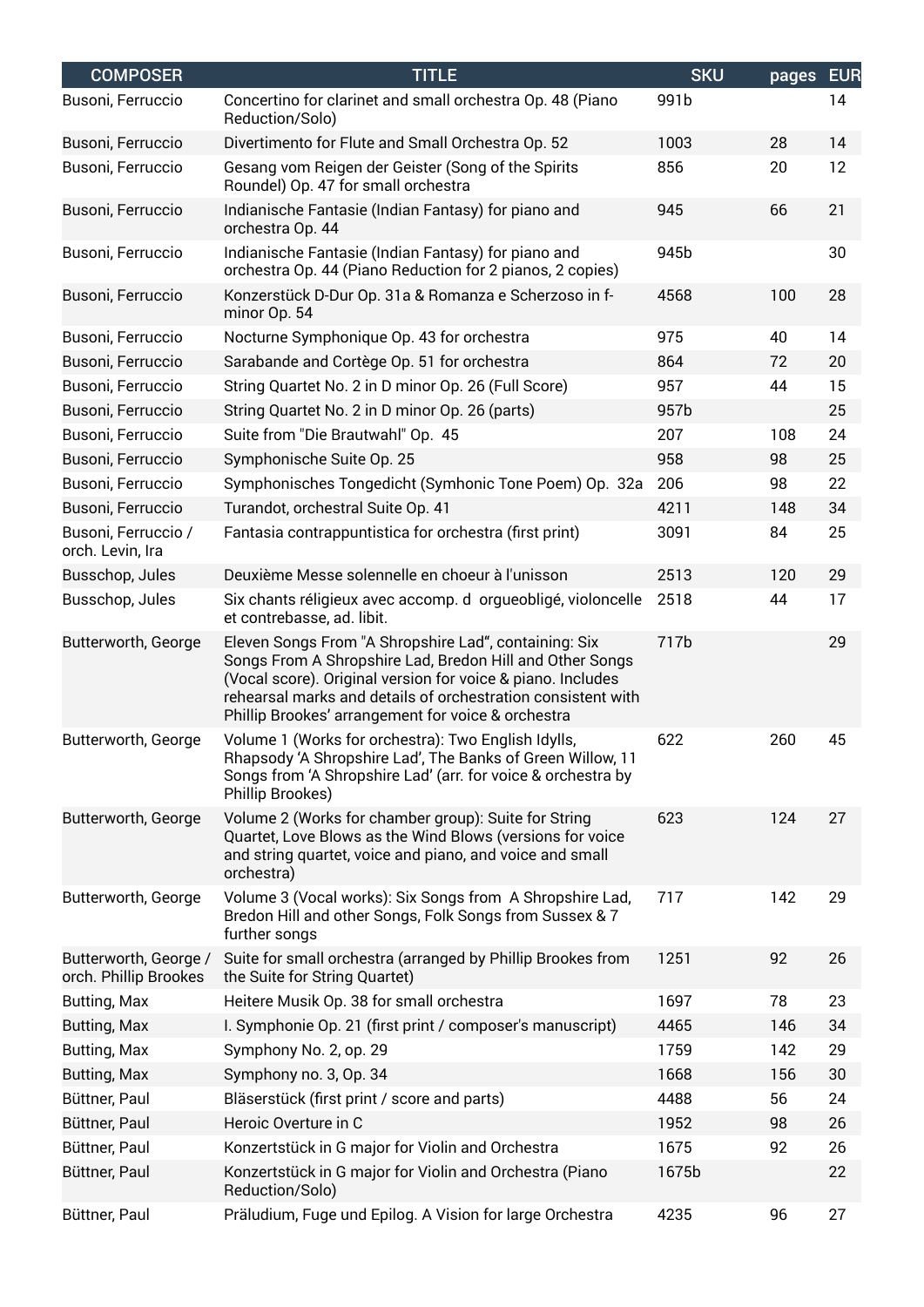| <b>COMPOSER</b>              | <b>TITLE</b>                                                                                                             | <b>SKU</b> | pages | <b>EUR</b> |
|------------------------------|--------------------------------------------------------------------------------------------------------------------------|------------|-------|------------|
| Büttner, Paul                | Slavonian Dance in G Minor                                                                                               | 4384       | 48    | 18         |
| Büttner, Paul                | Sonata No. 1 in C minor for violin and piano (score & violin<br>part)                                                    | 1783       |       | 24         |
| Büttner, Paul                | String Quartet in G minor (score and parts)                                                                              | 1812       | 138   | 32         |
| Büttner, Paul                | Symphony No. 2 in G                                                                                                      | 1497       | 164   | 36         |
| Büttner, Paul                | Symphony No. 3 in D-flat major/C-sharp minor                                                                             | 1485       | 152   | 34         |
| Büttner, Paul                | Symphony No.4 in B minor                                                                                                 | 1694       | 202   | 42         |
| Büttner, Paul                | Trio Sonata for Violin, Viola and Cello (Canons in Inversion in<br>Double Counterpoint at the Twelfth) (Score and parts) | 1782       | 64    | 28         |
| Buyst, Palmyre               | Nocturne in f for piano solo (first print)                                                                               | 2545       | 16    | 12         |
| Cadman, Charles<br>Wakefield | American Suite for orchestra                                                                                             | 4254       | 28    | 15         |
| Callaerts, Joseph            | Impromptu in a, opus 6 & Caprice in f, opus 8 for piano solo                                                             | 2552       | 32    | 16         |
| Callaerts, Joseph            | Messe, graduel & offertoire Op. 4 pour quatre voix avec<br>accompagnement d'orgue (with parts)                           | 577        | 72    | 25         |
| Callaerts, Joseph            | Sonate in c, opus 3 für piano solo                                                                                       | 2553       | 24    | 14         |
| Callaerts, Joseph            | Trio (la mineur) pour piano, violon et violoncelle, Op. 16<br>(score and parts)                                          | 2536       | 82    | 26         |
| Caplet, André                | «Epiphanie» (d'après une légende éthiopienne) Fresque pour<br>Violoncelle et Piano (Score and parts)                     | 1585b      | 56    | 27         |
| Caplet, André                | «Epiphanie» (d aprèsune légende éthiopienne) Fresque pour<br>Violoncelle et Orchestre (score)                            | 1585       | 118   | 29         |
| Caplet, André                | Forét for voice and orchestra and original version for voice<br>and piano                                                | 4252       | 40    | 18         |
| Caplet, André                | Le Miroir de Jésus. Mystères du Rosaire (Quinze petits<br>poèmes par Henri Ghéon)                                        | 1586       | 130   | 31         |
| Casella, Alfredo             | »A notte alta« op. 30bis for piano and orchestra                                                                         | 3098       | 54    | 20         |
| Casella, Alfredo             | Concerto per archi, pianoforte, timpani e batteria, Op.69                                                                | 4080       | 82    | 25         |
| Casella, Alfredo             | Concerto Romano Op. 43 for organ & orchestra                                                                             | 404        | 140   | 29         |
| Casella, Alfredo             | Divertimento per Fulvia Op. 64                                                                                           | 914        | 108   | 24         |
| Casella, Alfredo             | Elegia eroica Op. 29 for large orchestra                                                                                 | 164        | 36    | 12         |
| Casella, Alfredo             | Introduzione, Corale e Marcia for wind orchestra                                                                         | 311        | 40    | 12         |
| Casella, Alfredo             | La Donna serpente, framenti sinfonici                                                                                    | 4250       | 132   | 35         |
| Casella, Alfredo             | La Giara, choreographic comedy in one act                                                                                | 4117       | 112   | 30         |
| Casella, Alfredo             | Le Couvent sur l'eau, Fragments symphoniques pour<br>orchestre op. 19                                                    | 4013       | 102   | 28         |
| Casella, Alfredo             | Missa solemnis pro pace Op. 71                                                                                           | 411        | 272   | 44         |
| Casella, Alfredo             | Notturno e Tarantella for orchestra                                                                                      | 4009       | 40    | 16         |
| Casella, Alfredo             | Partita for piano and small orchestra, op. 42                                                                            | 4040       | 206   | 42         |
| Casella, Alfredo             | Prima Sinfonia in si minore op. 5                                                                                        | 4410       | 166   | 37         |
| Casella, Alfredo             | Pupazetti for orchestra                                                                                                  | 4071       | 60    | 20         |
| Casella, Alfredo             | Pupazzetti (Piano Reduction for 2 pianos, 2 copies)                                                                      | 4071b      |       | 18         |
| Casella, Alfredo             | Scarlattiana Op. 44 for piano and small orchestra                                                                        | 202        | 142   | 29         |
| Casella, Alfredo             | Seconda Sinfonia in do minore op. 12                                                                                     | 4124       | 230   | 44         |
| Casella, Alfredo             | Serenata Op. 46 bis for chamber orchestra                                                                                | 4454       | 94    | 27         |
| Casella, Alfredo             | Sinfonia per orchestra Op. 63 (Symphony No. 3)                                                                           | 204        | 222   | 38         |
| Casella, Alfredo             | Suite in C major Op.13 for orchestra                                                                                     | 4246       | 108   | 30         |
| Casella, Alfredo             | Violin Concerto in a minor Op. 48                                                                                        | 154        | 168   | 31         |
| Castro, Juan José            | Corales Criollos No.3 for orchestra                                                                                      | 4169       | 94    | 27         |
| Caturla, Alejandro           | Trois Danses Cubaines pour Orchestre Symphonique                                                                         | 1773       | 58    | 20         |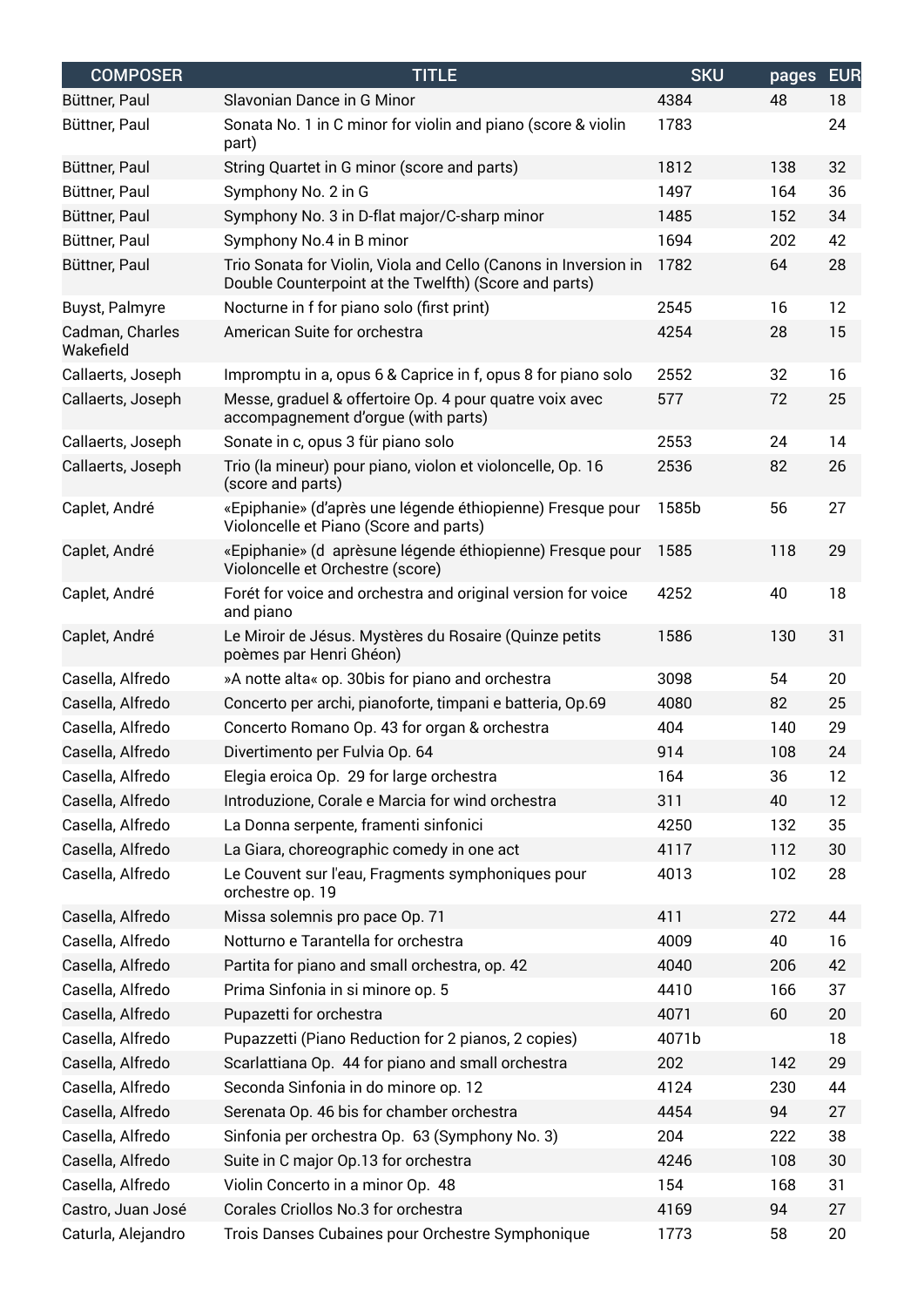| <b>COMPOSER</b>                                     | <b>TITLE</b>                                                                                                  | <b>SKU</b> | pages | <b>EUR</b> |
|-----------------------------------------------------|---------------------------------------------------------------------------------------------------------------|------------|-------|------------|
| Garcia                                              |                                                                                                               |            |       |            |
| Celis, Frits                                        | Concerto for bassoon and orchestra                                                                            | 2522       | 56    | 19         |
| Celis, Frits                                        | Preludio e narrazione per soprano ed orchestra, Op. 18                                                        | 2572       | 60    | 22         |
| Ceunen, Felix                                       | Elixia for a lost shadow for trumpet and string quartet (score<br>and parts)                                  | 579        | 64    | 22         |
| Ceunen, Felix                                       | Gorcum, symphonic poem for French horn and wind<br>orchestra (first print)                                    | 2560       | 42    | 28         |
| Ceunen, Felix                                       | Gorcum, symphonic poem for French horn and wind<br>orchestra (piano reduction/solo, first print)              | 2560b      |       | 14         |
| Ceunen, Felix                                       | Parcae for violin solo (Jef Van Hoof Prijs 2010)                                                              | 554        | 16    | 14         |
| Ceunen, Felix                                       | Sechs Teile 'ohne Worte' for horn and piano (score and part /<br>first print)                                 | 2556       | 48    | 22         |
| Ceunen, Felix                                       | Verwandlung (Transformation) for string orchestra                                                             | 562        | 56    | 19         |
| Chabrier, Emmanuel                                  | Fête polonaise (Extrait de "Le Roi Malgré Lui")                                                               | 868        | 68    | 19         |
| Chabrier, Emmanuel                                  | <b>Gwendoline Overture</b>                                                                                    | 1289       | 76    | 23         |
| Chabrier, Emmanuel                                  | La Sulamite. Scène lyrique for mezzo-soprano, women s<br>choir & orchestra                                    | 612        | 92    | 20         |
| Chabrier, Emmanuel                                  | La Sulamite. Scène lyrique for mezzo-soprano, women s<br>choir & orchestra (vocal score with French libretto) | 612b       |       | 20         |
| Chabrier, Emmanuel                                  | Marche Joyeuse for orchestra                                                                                  | 829        | 36    | 16         |
| Chabrier, Emmanuel                                  | Suite pastorale for orchestra                                                                                 | 715        | 72    | 17         |
| Chabrier, Emmanuel /<br>orch. Mottl, Felix          | Trois Valses romantiques pour orchestre                                                                       | 4472       | 90    | 26         |
| Chadwick, George<br>Whitefield                      | Aphrodite (Symphonic Fantasy)                                                                                 | 217        | 124   | 25         |
| Chadwick, George<br>Whitefield                      | Euterpe (Concert Overture)                                                                                    | 1682       | 52    | 19         |
| Chadwick, George<br>Whitefield                      | Melpomene (Dramatic Overture)                                                                                 | 450        | 68    | 18         |
| Chadwick, George<br>Whitefield                      | Rip van Winkle, Concert overture                                                                              | 1774       | 94    | 26         |
| Chadwick, George<br>Whitefield                      | Symphonic Sketches (1895-96/1904)                                                                             | 936        | 162   | 31         |
| Chadwick, George<br>Whitefield                      | Symphony No. 2 in B flat Op. 21                                                                               | 1533       | 224   | 44         |
| Chadwick, George<br>Whitefield                      | Tam O'Shanter (Symphonic Poem)                                                                                | 629        | 114   | 25         |
| Chaminade, Cécile                                   | Concertino pour flûte avec accampagnement d'orchestre Op.<br>107                                              | 1606       | 48    | 18         |
| Chaminade, Cécile                                   | Concertino pour flûte avec accampagnement d'orchestre Op.<br>107 (Piano Reduction/Solo)                       | 1606b      |       | 12         |
| Chaminade, Cécile                                   | Concertstück for Piano and Orchestra, Op. 40                                                                  | 1593       | 74    | 23         |
| Chaminade, Cécile                                   | Concertstück for Piano and Orchestra, Op. 40 (Piano solo<br>part)                                             | 1593c      |       | 10         |
| Chaplin, Charlie / arr.<br>Windhagauer, Horst<br>R. | Limelight arranged for 4 Violoncelli by Horst Windhagauer<br>2016/WN 9                                        | 2808       | 12    | 17         |
| Charpentier, Marc-<br>Antoine                       | Judicium salomonis, oratorio ("histoire sacré")                                                               | 4094       | 116   | 29         |
| Charpentier, Marc-<br>Antoine                       | Messe des morts à 4 voix et orchestre                                                                         | 1458       | 56    | 20         |
| Charpentier, Marc-<br>Antoine                       | Ouverture pour le sacre d unévêque                                                                            | 415        | 20    | 12         |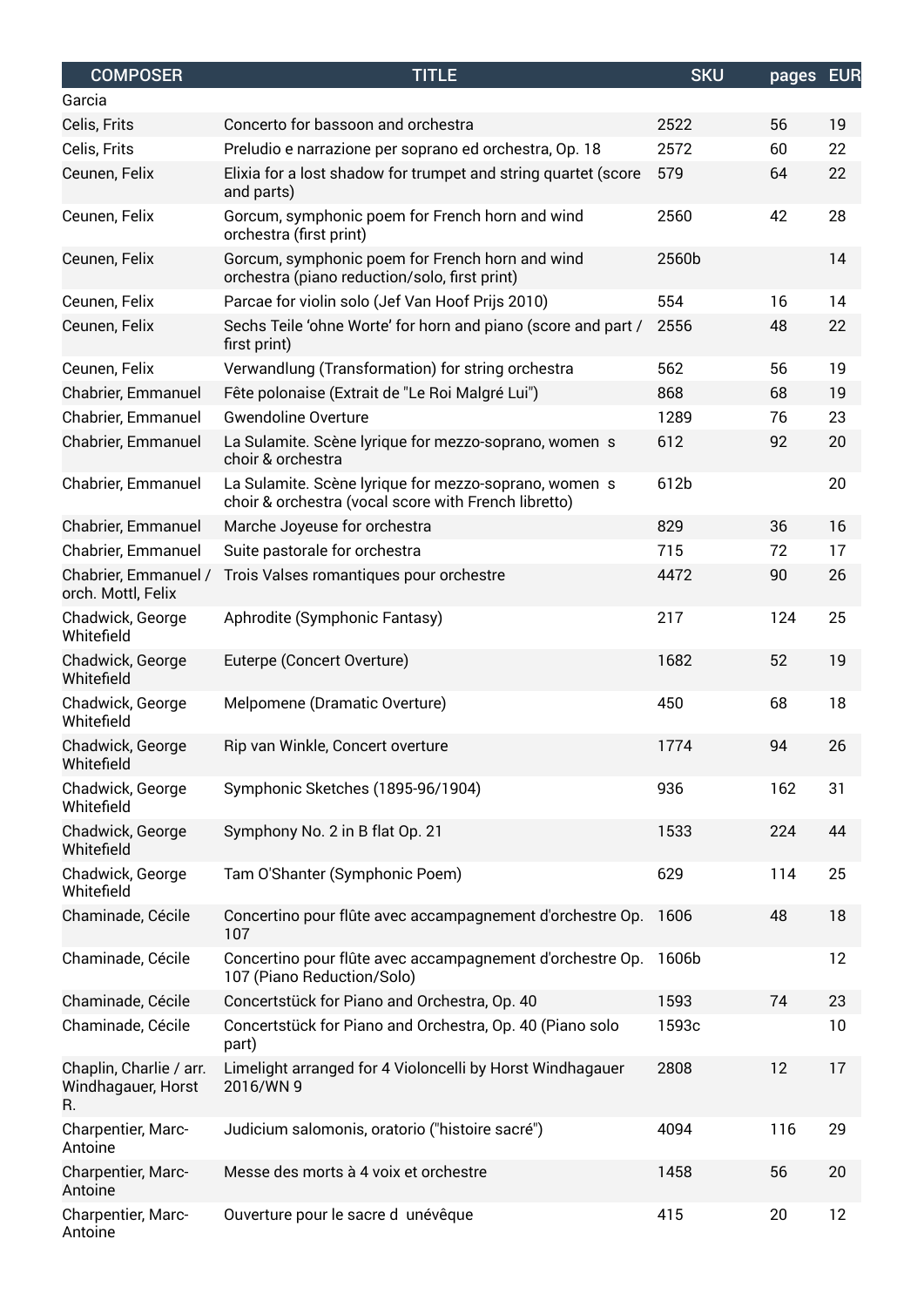| <b>COMPOSER</b>     | <b>TITLE</b>                                                                                           | <b>SKU</b> | pages | <b>EUR</b> |
|---------------------|--------------------------------------------------------------------------------------------------------|------------|-------|------------|
| Chausson, Ernest    | Chanson perpétuelle for soprano and orchestra Op. 37                                                   | 243        | 20    | 7          |
| Chausson, Ernest    | Chanson perpétuelle for soprano and orchestra Op. 37<br>(Vocal Score with French & libretto, 2 copies) | 243b       |       | 12         |
| Chausson, Ernest    | Concert en ré majeur Op. 21 for violin, piano and string<br>quartet (Full Score)                       | 943        | 92    | 26         |
| Chausson, Ernest    | Concert en ré majeur Op. 21 for violin, piano and string<br>quartet (score and parts)                  | 943b       | 92    | 36         |
| Chausson, Ernest    | La Tempête Op. 18 for orchestra ("Air de danse" & "Danse<br>rustique")                                 | 1157       | 40    | 16         |
| Chausson, Ernest    | Poème de l'Amour et de la Mer Op. 19 for voice and<br>orchestra                                        | 143        | 82    | 20         |
| Chausson, Ernest    | Poème de l'Amour et de la Mer Op. 19 for voice and<br>orchestra (Piano Reduction/Solo)                 | 143b       |       | 16         |
| Chausson, Ernest    | Poème for violin and orchestra Op. 25                                                                  | 131        | 36    | 11         |
| Chausson, Ernest    | Poème for violin and orchestra Op. 25 (Piano Reduction/<br>Solo)                                       | 131b       |       | 12         |
| Chausson, Ernest    | Symphony B-flat Op. 20                                                                                 | 424        | 124   | 27         |
| Chausson, Ernest    | Viviane Op. 5 (Symphonic poem)                                                                         | 356        | 56    | 14         |
| Cherubini, Luigi    | "Lodoïska" Overture                                                                                    | 132        | 56    | 13         |
| Cherubini, Luigi    | Ali Baba Overture                                                                                      | 748        | 64    | 15         |
| Cherubini, Luigi    | Anacréon Overture                                                                                      | 719        | 84    | 19         |
| Cherubini, Luigi    | Armida abbandonata, overture                                                                           | 1963       | 52    | 19         |
| Cherubini, Luigi    | Chant sur la mort d'Haydn for soprano, tenor and orchestra                                             | 1960       | 86    | 22         |
| Cherubini, Luigi    | Concert Overture in G for the London Philharmonic Society<br>(1815)                                    | 1275       | 54    | 19         |
| Cherubini, Luigi    | Contredanses for orchestra                                                                             | 1370       | 56    | 19         |
| Cherubini, Luigi    | Démophon Overture                                                                                      | 1558       | 28    | 14         |
| Cherubini, Luigi    | Eight Marches for Brass Ensemble                                                                       | 3058       | 48    | 18         |
| Cherubini, Luigi    | Eight Marches for Brass Ensemble (Parts)                                                               | 3058b      |       | 14         |
| Cherubini, Luigi    | Eliza Overture                                                                                         | 1424       | 74    | 20         |
| Cherubini, Luigi    | Faniska Overture                                                                                       | 720        | 68    | 18         |
| Cherubini, Luigi    | L' Hôtellerieportugaise Overture                                                                       | 747        | 72    | 17         |
| Cherubini, Luigi    | La Punition, overture                                                                                  | 1890       | 40    | 16         |
| Cherubini, Luigi    | Le Crescendo Overture                                                                                  | 3077       | 90    | 25         |
| Cherubini, Luigi    | Les Abencérages Overture                                                                               | 726        | 56    | 17         |
| Cherubini, Luigi    | Les deux journées (The Water Carrier) Overture                                                         | 727        | 60    | 17         |
| Cherubini, Luigi    | Lo Sposo di tre Marito di Nessuna, overture                                                            | 4146       | 28    | 15         |
| Cherubini, Luigi    | Médée (Medea) Overture                                                                                 | 718        | 64    | 15         |
| Cherubini, Luigi    | Messa Solenne in Do Maggiore per Soli, Coro ed orchestra                                               | 1706       | 244   | 48         |
| Cherubini, Luigi    | Souvenir pour son cher baillot for string quartet (score &<br>parts)                                   | 1925       | 32    | 18         |
| Cherubini, Luigi    | String Quartet No. 1 in E-flat (Full Score)                                                            | 225        | 40    | 11         |
| Cherubini, Luigi    | String Quartet No. 1 in E-flat (parts)                                                                 | 225b       |       | 25         |
| Cherubini, Luigi    | String Quartet No. 2 in C (score and parts)                                                            | 112b       | 96    | 26         |
| Cherubini, Luigi    | Symphony in D                                                                                          | 112a       | 76    | 23         |
| Chevillard, Camille | Ballade symphonique for orchestra                                                                      | 1413       | 66    | 21         |
| Chopin, Frédéric    | "Krakowiak" Grand Rondeau Op. 14 for piano and orchestra                                               | 343        | 60    | 15         |
| Chopin, Frédéric    | Andante spianato and Grande PolonaiseOp. 22 for piano<br>and orchestra                                 | 344        | 40    | 12         |
| Chopin, Frédéric    | Fantaisie sur des airs nationaux polonaises Op. 13 for piano                                           | 342        | 52    | 14         |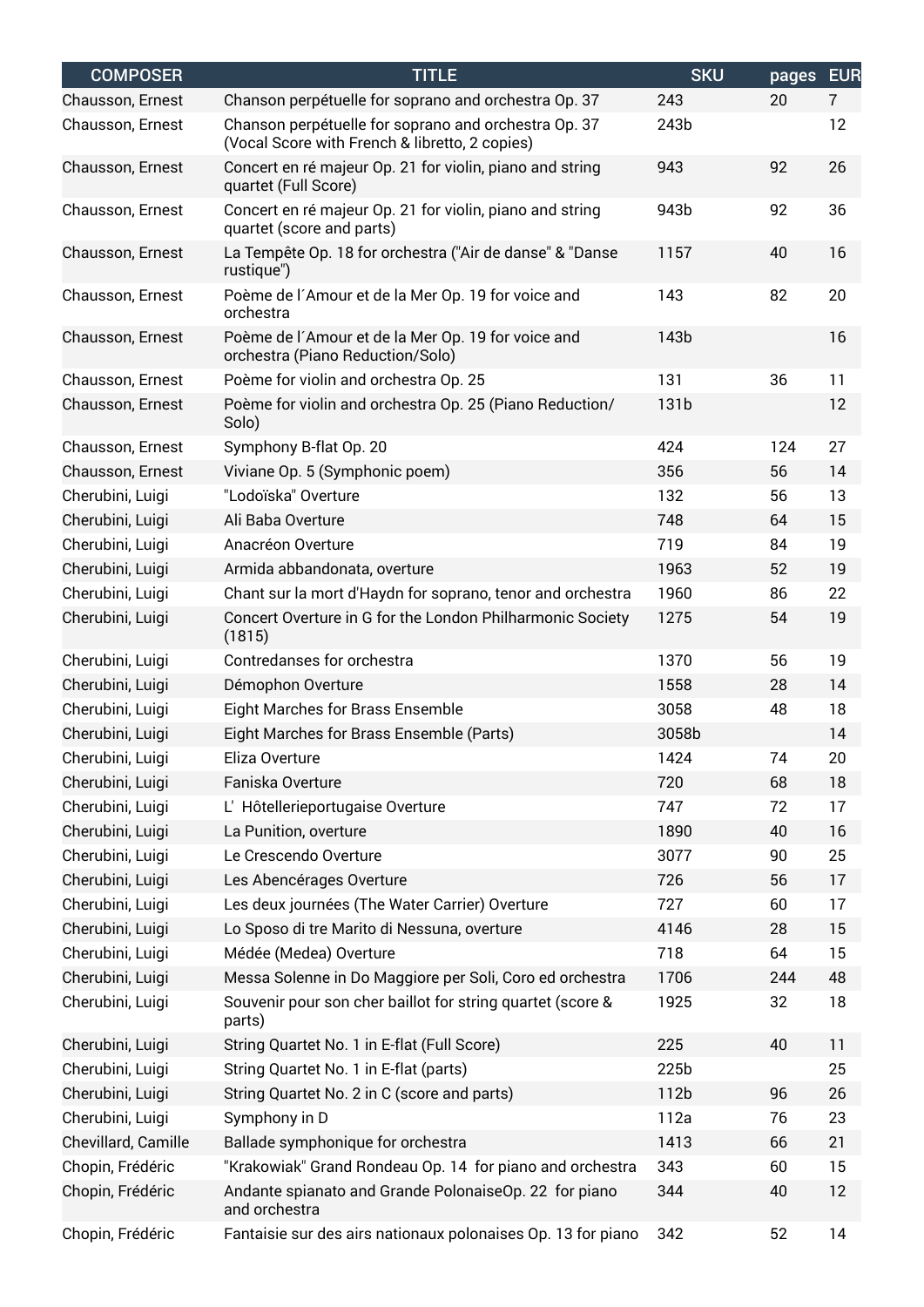| <b>COMPOSER</b>                                                                | <b>TITLE</b>                                                                                                                                                                    | <b>SKU</b>   | pages | <b>EUR</b> |
|--------------------------------------------------------------------------------|---------------------------------------------------------------------------------------------------------------------------------------------------------------------------------|--------------|-------|------------|
|                                                                                | and orchestra                                                                                                                                                                   |              |       |            |
| Chopin, Frédéric                                                               | Piano Concerto in E minor Op. 11 (Version for piano & string<br>quintet)                                                                                                        | 1009         | 124   | 27         |
| Chopin, Frédéric                                                               | Piano Concerto in F minor Op. 21 (Version for piano & string<br>quintet)                                                                                                        | 1010         | 138   | 28         |
| Chopin, Frédéric                                                               | Trio for piano, violin & cello in G minor Op. 8                                                                                                                                 | 1026         | 44    | 15         |
| Chopin, Frédéric                                                               | Variations sur "Là ci darem la mano" Op. 2 for piano and<br>orchestra                                                                                                           | 341          | 52    | 14         |
| Chopin, Frédéric /<br>orch. Balakirev, Mily                                    | First (Second) Piano Concerto in E minor, Op. 11, Version for<br>Piano & Large Orchestra                                                                                        | 3053         | 130   | 31         |
| Cilea, Francesco                                                               | Piccola Suite for orchestra                                                                                                                                                     | 4341         | 68    | 22         |
| Cimarosa, Domenico                                                             | La Vergine del Sole overture                                                                                                                                                    | 4538         | 28    | 15         |
| Cimarosa, Domenico                                                             | La Villana Riconosciuta, overture                                                                                                                                               | 4300         | 32    | 17         |
| Cimarosa, Domenico                                                             | Li due Baroni di Roccazurra overture                                                                                                                                            | 4301         | 44    | 18         |
| Cimarosa, Domenico                                                             | Sinfonia con Oboe, e Corni di ripieno in B-flat major                                                                                                                           | 1846         | 32    | 16         |
| Cimarosa,<br>Domenico / arr.<br>Brookes, Phillip                               | Il Maestro di Capella (arranged for classical orchestra by<br>Phillip Brookes)                                                                                                  | 1604         | 40    | 16         |
| Ciortea, Tudor                                                                 | Variation on the Theme of a Choral for piano and orchestra<br>(first print)                                                                                                     | 4219         | 80    | 24         |
| Ciurlionis, Mikalojus<br>Konstantinas                                          | Jura (The Sea), Symphonic Poem                                                                                                                                                  | 462          | 186   | 32         |
| Ciurlionis, Mikalojus<br>Konstantinas                                          | Miske (The Forest), Symphonic Poem                                                                                                                                              | 463          | 68    | 18         |
| Clarke, Jeremiah /<br>prev. attrib. to<br>Purcell, Henry / arr.<br>Wood, Henry | The Prince of Denmark's March for orchestra (Trumpet<br>Voluntary) / Score and parts Set 5/4/3/2/1                                                                              | 1725         | 96    | 60         |
| Clementi, Muzio                                                                | Sinfonia in Re Op. 18, no. 2                                                                                                                                                    | 1847         | 60    | 19         |
| Cliffe, Frederic                                                               | Symphony No. 1 in C minor Op. 1                                                                                                                                                 | 924          | 198   | 35         |
| Coleridge-Taylor,<br>Samuel                                                    | Ballade in A minor Op. 33 for orchestra                                                                                                                                         | 710          | 72    | 18         |
| Coleridge-Taylor,<br>Samuel                                                    | Bamboula Op. 75 (Rhapsodic Dance for orchestra)                                                                                                                                 | 711          | 64    | 17         |
| Coleridge-Taylor,<br>Samuel                                                    | Four Novellettes Op. 52 for string orchestra                                                                                                                                    | 1320         | 60    | 19         |
| Coleridge-Taylor,<br>Samuel                                                    | Scenes from the Song of Hiawatha - Hiawatha sDeparture                                                                                                                          | 675          | 218   | 36         |
| Coleridge-Taylor,<br>Samuel                                                    | Scenes from the Song of Hiawatha - Hiawatha sWedding<br>Feast                                                                                                                   | 673          | 150   | 30         |
| Coleridge-Taylor,<br>Samuel                                                    | Scenes from the Song of Hiawatha - The Death of<br>Minnehaha                                                                                                                    | 674          | 138   | 28         |
| Coleridge-Taylor,<br>Samuel                                                    | Scenes from the Song of Hiawatha (Vocal Score)                                                                                                                                  | 673/674/675b |       | 32         |
| Coman, Nicolae                                                                 | Collected Works IV: The Piano Sonatas / Sonatele pentru<br>pian (first print)                                                                                                   | 4503         | 106   | 30         |
| Coman, Nicolae                                                                 | Concerto for Piano and Orchestra (first print)                                                                                                                                  | 4426         | 86    | 24         |
| Coman, Nicolae                                                                 | L'ombra del mar, Songs on poems by Miquel Martí i Pol for<br>soprano/tenor & piano (performance score/first print)                                                              | 4609         | 40    | 18         |
| Coman, Nicolae                                                                 | Metamorfozele cerului / Le metamorfosi del cielo, Trio for<br>Coloratura Soprano, Bb Clarinet and Piano on eight Poems<br>by Giuseppe Ungaretti (first print / score and parts) | 4296         | 64    | 22         |
| Coman, Nicolae                                                                 | The Seasons for piano / Anotimpurile pentru pian (first print)                                                                                                                  | 4140         | 96    | 25         |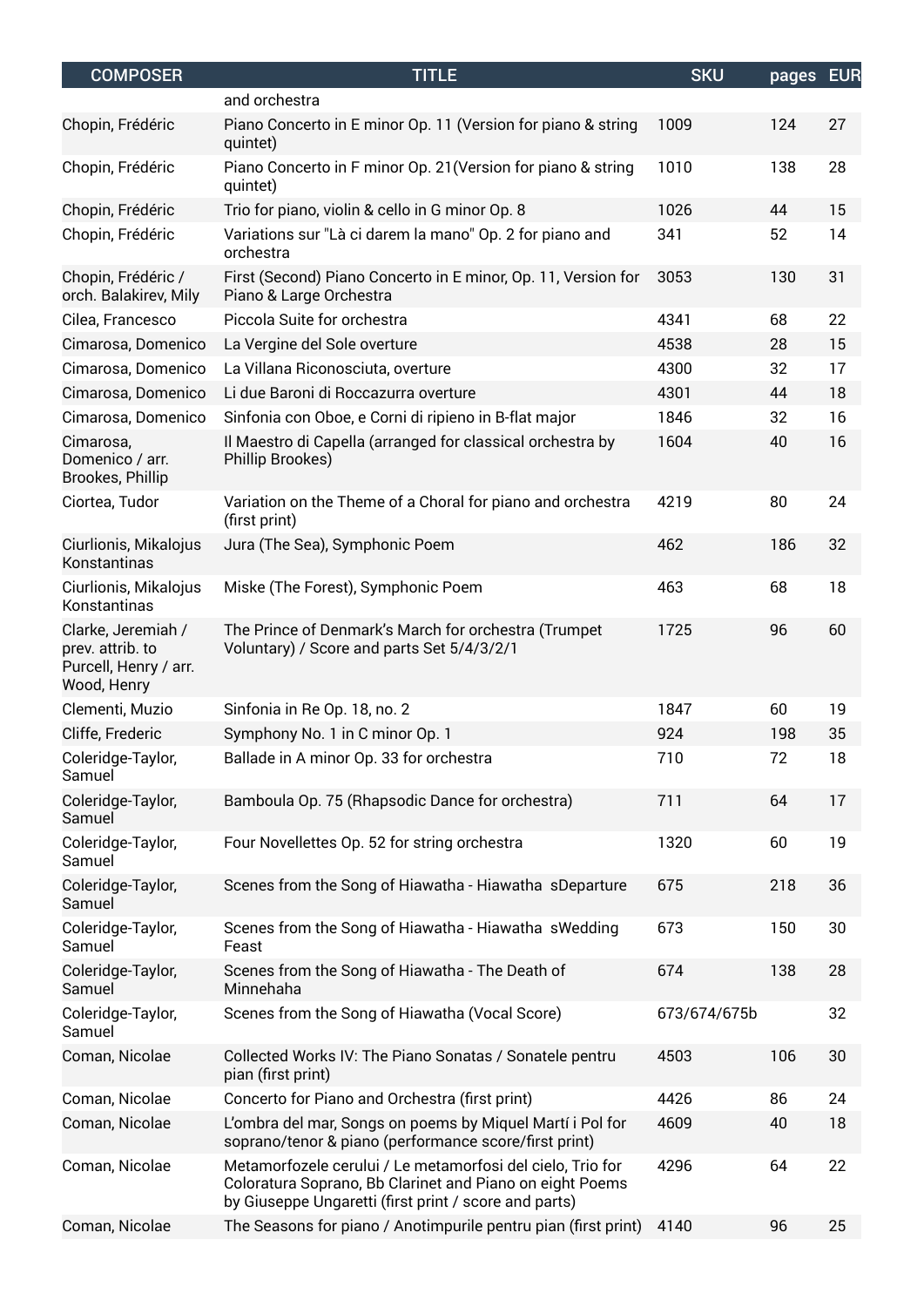| <b>COMPOSER</b>                                    | <b>TITLE</b>                                                                                                                                                                      | <b>SKU</b> | pages | <b>EUR</b> |
|----------------------------------------------------|-----------------------------------------------------------------------------------------------------------------------------------------------------------------------------------|------------|-------|------------|
| Converse, Frederick                                | Endymion's Narrative Op. 10 for orchestra                                                                                                                                         | 1679       | 106   | 28         |
| Converse, Frederick                                | Festival of Pan for orchestra                                                                                                                                                     | 1400       | 82    | 25         |
| Converse, Frederick                                | Night and Day for piano and orchestra                                                                                                                                             | 1311       | 92    | 26         |
| Converse, Frederick                                | Night and Day for piano and orchestra (Piano Reduction for<br>2 pianos, 2 copies)                                                                                                 | 1311b      |       | 30         |
| Converse, Frederick                                | Ormazd Op. 30. Symphonic poem                                                                                                                                                     | 1559       | 102   | 28         |
| Converse, Frederick                                | The Mystic Trumpeter for orchestra                                                                                                                                                | 3059       |       | 25         |
| Corder, Frederick                                  | Elegy in memoriam Victor Harris for 24 violins and organ<br>(First printed edition)                                                                                               | 1466       | 40    | 20         |
| Corder, Frederick                                  | Prospero, Concert Overture                                                                                                                                                        | 3015       | 66    | 21         |
| Corelli, Arcangelo /<br>arr. & orch. Reger,<br>Max | La Folia - Variations serieuses pour le violon, orchestr par<br>Max Reger                                                                                                         | 801        | 28    | 14         |
| Cornelius, Peter                                   | Chorusses for mixed voices (complete edition incl. Requiem)                                                                                                                       | 152        | 114   | 25         |
| Cornelius, Peter                                   | Männerchöre (Works for Men's chorus) Opp. 9, 12, 17, O<br>Venus, Two motets (1852), Sonnanaufgang (Sunrise),<br>Ballade (1844), Der Tod des Verräters (The Death of a<br>Traitor) | 454        | 56    | 15         |
| Cornelius, Peter                                   | Original Overture in B minor to the opera »Der Barbier von<br>Bagdad« (The Barber of Bagdad)                                                                                      | 137        | 50    | 13         |
| Coryn, Roland                                      | A Kaleidoscope alike Octuor for woodwinds and strings<br>(first print / score and parts)                                                                                          | 2519       | 162   | 34         |
| Coryn, Roland                                      | Cello Concerto Op. 76 (first print)                                                                                                                                               | 2511       | 78    | 23         |
| Coryn, Roland                                      | Éléphantasia for contrabass solo (first print)                                                                                                                                    | 2579       | 12    | 13         |
| Coryn, Roland                                      | Five preludes for oboe and orchestra op. 42 tris (First printed<br>edition)                                                                                                       | 2502       | 44    | 18         |
| Coryn, Roland                                      | For Violoncello solo                                                                                                                                                              | 2525       |       | 12         |
| Coryn, Roland                                      | Riflessioni per contrabasso e pianoforte (score and parts /<br>first print)                                                                                                       | 2581       | 60    | 24         |
| Coryn, Roland                                      | Saxofoon- en klarinettenkwartet, opus 31 en 31bis (score<br>and parts, first print)                                                                                               | 2540       | 234   | 46         |
| Coryn, Roland                                      | Sonata per due Pianoforte, opus 25 (set of two copies / first<br>print)                                                                                                           | 2571       | 120   | 30         |
| Coryn, Roland                                      | Sonatina for 2 clarinets in B-flat (2 copies / first print)                                                                                                                       | 2568       | 48    | 20         |
| Coryn, Roland                                      | Songs and Song Cycles for mixed choir a cappella on<br>English and American poetry                                                                                                | 588        | 284   | 54         |
| Coryn, Roland                                      | Tre Pezzi per orchestra d archi                                                                                                                                                   | 558        | 134   | 32         |
| Couperin, François                                 | Concert instrumental sous le titre d'àpothéose de Monsieur<br>de Lully                                                                                                            | 4033       | 64    | 21         |
| Couperin, François                                 | Le parnasse ou l'apothéose de Corelli for orchestra                                                                                                                               | 1434       | 28    | 14         |
| Couperin, François                                 | Pièces de violes avec la basse chiffrée                                                                                                                                           | 4131       | 48    | 18         |
| Couperin, François                                 | Sonades inédites: La Steinquerque, La Sultane, La Superbe                                                                                                                         | 4263       | 84    | 26         |
| Cowen Frederic                                     | Concertstück for Piano and Orchestra (Piano Reduction for 2<br>pianos, 2 copies)                                                                                                  | 1741b      |       | 24         |
| Cowen, Frederic                                    | Concertstück for Piano and Orchestra                                                                                                                                              | 1741       | 110   | 28         |
| Cowen, Frederic                                    | Four English Dances in the Olden Style for orchestra                                                                                                                              | 1745       | 94    | 26         |
| Cowen, Frederic                                    | In Fairyland (orchestral suite)                                                                                                                                                   | 1063       | 100   | 26         |
| Cowen, Frederic                                    | Indian Rhapsody for orchestra                                                                                                                                                     | 1349       | 82    | 25         |
| Cowen, Frederic                                    | John Gilpin, ballad for chorus and orchestra                                                                                                                                      | 4285       | 108   | 29         |
| Cowen, Frederic                                    | John Gilpin, ballad for chorus and orchestra (Vocal score<br>with English libretto)                                                                                               | 4285b      |       | 25         |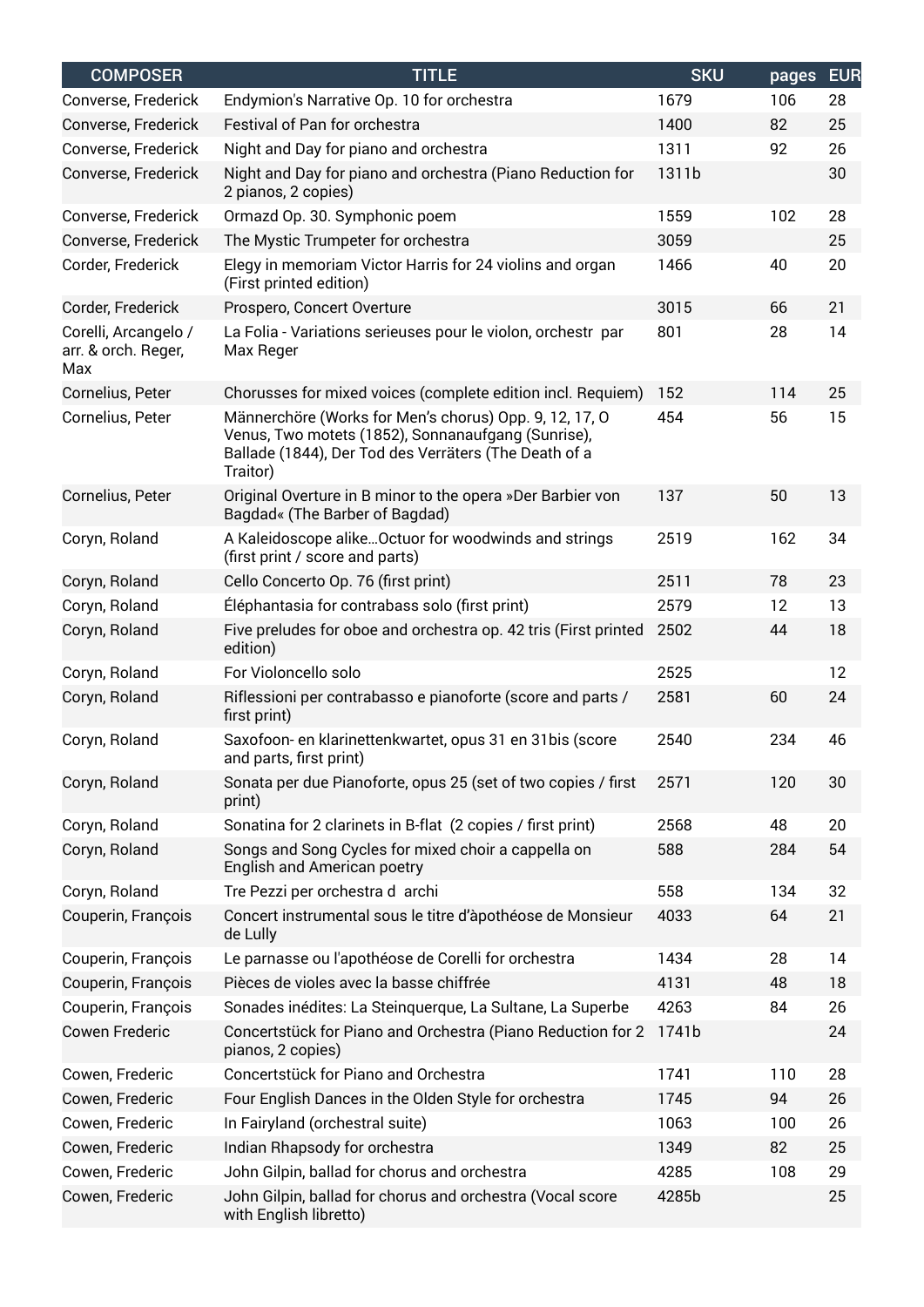| <b>COMPOSER</b>             | <b>TITLE</b>                                                                                                                           | <b>SKU</b> | pages | <b>EUR</b> |
|-----------------------------|----------------------------------------------------------------------------------------------------------------------------------------|------------|-------|------------|
| Cowen, Frederic             | Rêverie for orchestra                                                                                                                  | 1348       | 28    | 16         |
| Cowen, Frederic             | Symphony N.5 in F                                                                                                                      | 1991       | 190   | 40         |
| Cowen, Frederic             | Symphony No. 3 in C minor "The Scandinavian"                                                                                           | 749        | 80    | 22         |
| Cowen, Frederic             | Symphony No. 4 in B-flat minor "The Welsh"                                                                                             | 1227       | 92    | 26         |
| Cowen, Frederic             | Symphony No. 6 in E major "Idyllic"                                                                                                    | 940        | 164   | 31         |
| Cowen, Frederic             | The Language of Flowers, Suite de Ballet No. 1                                                                                         | 3012       | 84    | 25         |
| Craens, Alain               | I.(n) M.(emoriam) for string quartet, reflection on the<br>Requiem (Introitus) of Johannes Ockeghem (first print /<br>score and parts) | 2615       | 24    | 20         |
| Craens, Alain               | Interlude to the Sea for oboe, bassoon and piano (first print)                                                                         | 2610       | 60    | 22         |
| Cras, Jean                  | Concerto pour piano et orchestre                                                                                                       | 4261       | 110   | 29         |
| Cui, Cesar                  | Le Fils du Mandarin (Overture)                                                                                                         | 1550       | 40    | 16         |
| Cui, Cesar                  | Prisoner of the Caucasus overture                                                                                                      | 4499       | 52    | 20         |
| Cui, Cesar                  | Suite Miniature No. 1 Op. 20 for orchestra                                                                                             | 830        | 44    | 15         |
| Cui, César                  | Deux Morceaux Op. 36 for Cello and Orchestra                                                                                           | 4289       | 60    | 20         |
| Cui, César                  | Deux Morceaux Op. 36 for Cello and Orchestra (piano<br>reduction & solo cello)                                                         | 4289b      |       | 18         |
| Cusins, William<br>George   | Two Concert Overtures: Les Travaileurs de la Mer / Love's<br>Labour's Lost                                                             | 1765       | 82    | 25         |
| Damrosch, Leopold           | Violin Concerto in D                                                                                                                   | 1334       | 124   | 31         |
| Damrosch, Leopold           | Violin Concerto in D (Piano Reduction/Solo)                                                                                            | 1334b      |       | 20         |
| Danzi, Franz                | Sinfonia Concertante for flute, oboe, horn, bassoon &<br>orchestra                                                                     | 3064       | 54    | 19         |
| Dargomyshski,<br>Alexander  | Baba-Yaga / The Ukrainian Kazaschok / Finnish Fantasy<br>(orchestral works)                                                            | 913        | 124   | 27         |
| Dargomyshski,<br>Alexander  | Bolero for symphony orchestra                                                                                                          | 1135       | 82    | 22         |
| David, Félicien             | Le Désert, Symphonic Ode in three parts for tenor solo,<br>narrator, chorus, and orchestra                                             | 1683       | 130   | 32         |
| David, Félicien             | Le Désert, Symphonic Ode in three parts for tenor solo,<br>narrator, chorus, and orchestra (Vocal score with English<br>libretto)      | 1683b      |       | 28         |
| Davidoff, Carl              | Cello Concerto No. 1 in B-minor Op. 5                                                                                                  | 4556       | 88    | 27         |
| Davidoff, Carl              | Cello Concerto No. 2 in A minor Op. 14                                                                                                 | 4600       | 130   | 33         |
| Davidoff, Carl              | Cello Concerto No. 2 in A minor Op. 14 (Piano reduction/<br>Cello solo)                                                                | 4600b      |       | 24         |
| De Croes, Henri-<br>Jacques | VI concerti, opera prima for four violins, alto viola and basso<br>continuo (FULL SCORE, first print)                                  | 2606       | 238   | 47         |
| De Croes, Henri-<br>Jacques | VI concerti, opera prima for four violins, alto viola and basso<br>continuo (PARTS, first print)                                       | 2606b      | 204   | 43         |
| De Croes, Henri-<br>Jacques | VI concerti, opera prima for four violins, alto viola and basso<br>continuo (SET OF FULL SCORE & PARTS, first print)                   | 2606c      | 442   | 75         |
| De Fesch, Willem            | Canzonette ed arie a voce sola di soprano col basso<br>continuo                                                                        | 2554       | 28    | 14         |
| De Greef, Arthur            | Quatre vieilles chansons flamandes transcrites pour<br>orchestre                                                                       | 551        | 76    | 19         |
| de Jong, Marinus            | Elegy, opus 192 for flute and harp or violin and piano (first<br>print / score and parts)                                              | 2562       | 20    | 14         |
| De Swert, Jules             | Pensée élégiaque for four cellos (first print / score and<br>parts)                                                                    | 2603       | 20    | 14         |
| Debussy, Claude             | Berceuse héroïque pour orchestre                                                                                                       | 124        | 12    | 7          |
| Debussy, Claude             | Danse Sacrée et Danse Profane. Deux Danses pour harpe                                                                                  | 722        | 36    | 12         |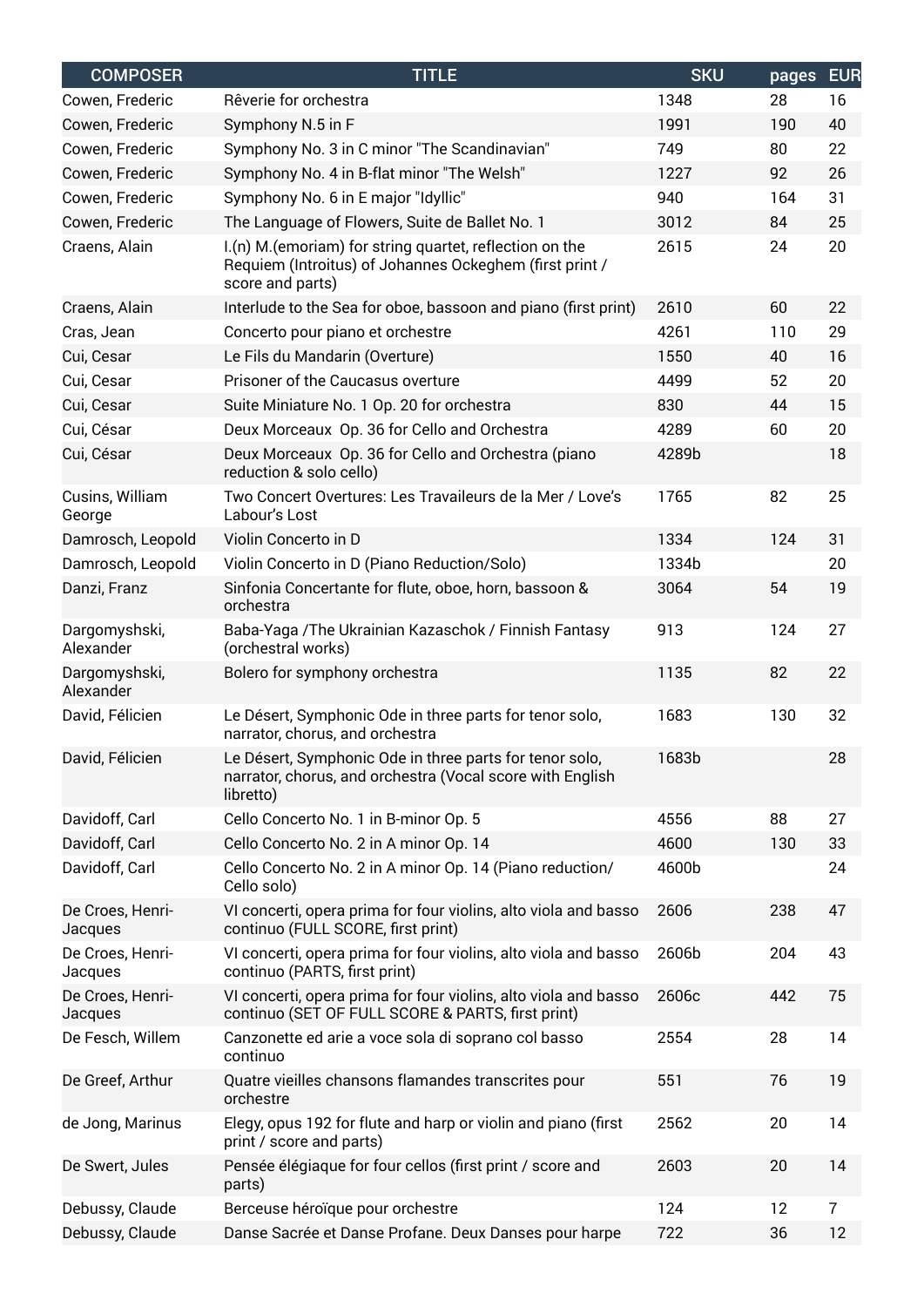| <b>COMPOSER</b>                                     | <b>TITLE</b>                                                                                                                                         | <b>SKU</b> | pages EUR |                |
|-----------------------------------------------------|------------------------------------------------------------------------------------------------------------------------------------------------------|------------|-----------|----------------|
|                                                     | avec accompagnement d'orchestre                                                                                                                      |            |           |                |
| Debussy, Claude                                     | Danse Sacrée et Danse Profane. Deux Danses pour<br>harpe avec accompagnement d'orchestre (Piano Reduction<br>for 2 pianos or harp & piano, 2 copies) | 722b       |           | 14             |
| Debussy, Claude                                     | L'enfant prodigue. Cantata                                                                                                                           | 912        | 140       | 28             |
| Debussy, Claude                                     | L'enfant prodigue. Cantata (Vocal Score with French and<br>English libretto)                                                                         | 912b       |           | 20             |
| Debussy, Claude                                     | Le Jet d'eau                                                                                                                                         | 841        | 36        | 14             |
| Debussy, Claude                                     | Le Martyre de Saint Sébastien (Vocal Score with French<br>libretto)                                                                                  | 828b       |           | 26             |
| Debussy, Claude                                     | Le Martyre de Saint Sébastien (complete stage music to<br>d Annunzio splay)                                                                          | 828        | 216       | 42             |
| Debussy, Claude                                     | Les Chansons de Bilitis for recitation, 2 flutes, 2 harps &<br>celesta                                                                               | 952        | 44        | 16             |
| Debussy, Claude                                     | Les Chansons de Bilitis for recitation, 2 flutes, 2 harps &<br>celesta (Vocal Score, 2 copies)                                                       | 952b       |           | 13             |
| Debussy, Claude                                     | Marche écossaise pour orchestre                                                                                                                      | 107        | 48        | 13             |
| Debussy, Claude                                     | Ode à la France (Orchestré par M.F. Gaillaird)                                                                                                       | 948        | 68        | 19             |
| Debussy, Claude                                     | Ode à la France (Orchestré par M.F. Gaillaird). (Vocal Score)                                                                                        | 948b       |           | 10             |
| Debussy, Claude                                     | Trois Ballades de François Villon for voice & orchestra                                                                                              | 869        | 52        | 17             |
| Debussy, Claude                                     | Trois Ballades de François Villon for voice & orchestra<br>(Vocal Score with French & English libretto)                                              | 869b       |           | 8              |
| Debussy, Claude /<br>orch. Caplet, André            | "Claire de lune" from "Suite bergamasque" for orchestra                                                                                              | 1129       | 28        | 12             |
| Debussy, Claude /<br>orch. Caplet, André            | La Boîte à Joujoux for orchestra                                                                                                                     | 1337       | 160       | 34             |
| Debussy, Claude /<br>orch. D'Hoedt, Henry<br>George | Noël des enfants qui n'ont plus de maisons for choir &<br>orchestra (first print)                                                                    | 2575       | 22        | 20             |
| Dediu, Dan                                          | Elegia minacciosa (with Gnossienne-Mandala) for orchestra<br>(first print)                                                                           | 4255       | 30        | 22             |
| Dediu, Dan                                          | Verva Op.102 for orchestra (large size/first print)                                                                                                  | 4138       | 54        | 25             |
| Delibes, Léo                                        | Coppélia ou La Fille aux yeux d'émail (Suite from the ballet)                                                                                        | 889        | 152       | 30             |
| Delibes, Léo                                        | Coppélia ou La Fille aux yeux d'émail (Piano reduction)                                                                                              | 889b       |           | 30             |
| Delibes, Léo                                        | Le Roi s'àmuse (Ballet Suite)                                                                                                                        | 1684       | 60        | 19             |
| Delibes, Léo                                        | Sylvia ou La Nymphe de Diane (Suite from the ballet)                                                                                                 | 901        | 116       | 24             |
| Delibes, Léo                                        | Sylvia ou La Nymphe de Diane / Suite from the ballet (Piano<br>reduction)                                                                            | 901b       |           | 32             |
| Delius, Frederick                                   | A Song before Sunrise, Symphonic poem                                                                                                                | 1772       | 24        | 14             |
| Delius, Frederick                                   | Air and Dance for orchestra                                                                                                                          | 823        | 6         | 8              |
| Delius, Frederick                                   | Appalachia                                                                                                                                           | 917        | 164       | 31             |
| Delius, Frederick                                   | Cynara for baritone voice with orchestra                                                                                                             | 4302       | 32        | 17             |
| Delius, Frederick                                   | Cynara for baritone voice with orchestra (Vocal score with<br>German & English libretto / 2 copies)                                                  | 4302b      |           | 18             |
| Delius, Frederick                                   | Life sDance                                                                                                                                          | 473        | 76        | 22             |
| Delius, Frederick                                   | On Hearing the First Cuckoo in Spring, Summer Night on the<br>River                                                                                  | 455        | 20        | $\overline{7}$ |
| Delius, Frederick                                   | Requiem                                                                                                                                              | 1012       | 64        | 21             |
| Delius, Frederick                                   | Requiem (Vocal Score with German & English libretto)                                                                                                 | 1012b      |           | 18             |
| Delius, Frederick                                   | Sea-Drift for Baritone Solo, Mixed Chorus and Orchestra                                                                                              | 1265       | 104       | 28             |
| Delius, Frederick                                   | Sea-Drift for Baritone Solo, Mixed Chorus and Orchestra                                                                                              | 1265b      |           | 18             |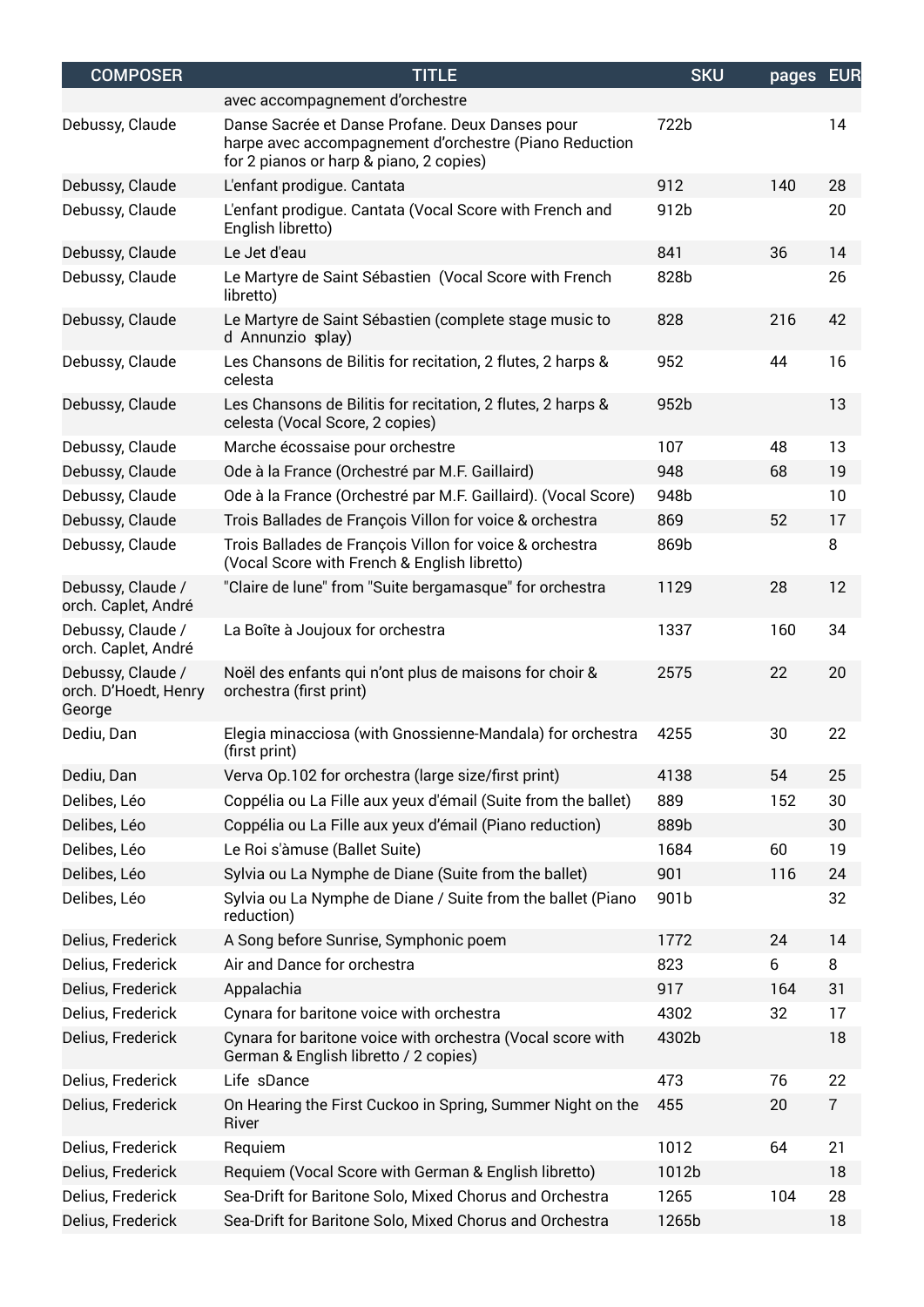| <b>COMPOSER</b>                  | <b>TITLE</b>                                                                                                                                                                                                                                              | <b>SKU</b> | pages EUR |    |
|----------------------------------|-----------------------------------------------------------------------------------------------------------------------------------------------------------------------------------------------------------------------------------------------------------|------------|-----------|----|
|                                  | (Vocal Score with German and English libretto)                                                                                                                                                                                                            |            |           |    |
| Delius, Frederick                | String Quartet (1916)                                                                                                                                                                                                                                     | 1095       | 52        | 17 |
| Delius, Frederick                | String Quartet (1916) (Parts)                                                                                                                                                                                                                             | 1095b      |           | 18 |
| Delius, Frederick                | Violin Concerto (1916)                                                                                                                                                                                                                                    | 447        | 56        | 17 |
| Delius, Frederick                | Violin Concerto (1916) (piano reduction & solo violin)                                                                                                                                                                                                    | 447b       |           | 20 |
| Dente, Joseph                    | Symphony in D minor                                                                                                                                                                                                                                       | 4206       | 158       | 35 |
| Dessau, Paul                     | Deutsches Miserere (German Miserere) for soprano, alto,<br>tenor, bass, mixed chorus, children's chorus, full orchestra<br>and trautonium (containing Bertolt Brecht's libretto and the<br>photographs projected during the performance)                  | 650        | 276       | 52 |
| Devaere, André                   | Posthumous works - chamber music (Songs, Piano solo,<br>Organ solo)                                                                                                                                                                                       | 531        | 122       | 30 |
| Devaere, André                   | Preludium en fuga (s.a.) for organ/ Les bourdons de Notre<br>Dame de Courtrai for organ (first print)                                                                                                                                                     | 2541       | 64        | 22 |
| Dewilde, Jan (Hrsg./<br>Editor)  | World War I and Music: Flemish Piano Music 1914-1918 (by<br>Émile Siroux, Hippolyte Ackermans, Gerard Nauwelaers,<br>Edmond van Schoor, Auguste Eenhaes, Paul Wante and<br>Henri Van Gael)                                                                | 598        | 72        | 20 |
| Dewilde, Jan (Hrsg./<br>Editor)  | World War I and Music: Flemish songs about the Yser<br>1914-1918 (by Émile Wambach / with score and parts/, Roel<br>Steppe, Emiel Hullebroeck, Karel Candael, Robert De Leye,<br>Robert De Leye, Auguste Eenhaes, Arthur Verhoeven and<br>César Michiels) | 2504       | 94        | 26 |
| Diepenbrock,<br>Alphons          | Hymne for violin and orchestra                                                                                                                                                                                                                            | 1980       | 48        | 19 |
| Diepenbrock,<br>Alphons          | Im grossen Schweigen for baritone and orchestra                                                                                                                                                                                                           | 4485       | 106       | 29 |
| Diepenbrock,<br>Alphons          | Marsyas, suite for orchestra                                                                                                                                                                                                                              | 4476       | 160       | 36 |
| Distler, Hugo                    | Cembalokonzert (Concerto for Harpsichord & String<br>Orchestra) Op. 14                                                                                                                                                                                    | 1328       | 108       | 28 |
| Distler, Hugo                    | Konzertstück (Concert Piece) for piano and orchestra                                                                                                                                                                                                      | 1361       | 86        | 25 |
| Distler, Hugo                    | Konzertstück (Concert Piece) for piano and orchestra (Piano<br>Reduction for 2 pianos, 2 copies)                                                                                                                                                          | 1361b      |           | 30 |
| Dittersdorf, Carl<br>Ditters von | "Metamorphosen". Six Symphonies after Ovid                                                                                                                                                                                                                | 438        | 188       | 32 |
| Dittersdorf, Carl<br>Ditters von | Symphony in F, Sinfonie in E-flat, Overture of the oratorio<br>«Esther», Il combattimento dell umanepassioni, Le Carnaval<br>ou la Redoute Grande                                                                                                         | 452        | 118       | 25 |
| Donizetti, Gaetano               | Concerto in Re Minore                                                                                                                                                                                                                                     | 1686       | 34        | 16 |
| Donizetti, Gaetano               | Don Pasquale (Sinfonia)                                                                                                                                                                                                                                   | 1685       |           | 17 |
| Donizetti, Gaetano               | La Fille de Regiment Overture                                                                                                                                                                                                                             | 1238       | 52        | 19 |
| Donizetti, Gaetano               | Maria di Rohan, overture                                                                                                                                                                                                                                  | 3016       | 110       | 28 |
| Donizetti, Gaetano               | Marin Faliero overture                                                                                                                                                                                                                                    | 4457       | 84        | 26 |
| Donizetti, Gaetano               | Miserere per 7 Soli, Coro e Orchestra                                                                                                                                                                                                                     | 1252       | 72        | 23 |
| Donizetti, Gaetano               | Ne proicias me for bass solo and orchestra                                                                                                                                                                                                                | 1134       | 48        | 18 |
| Donizetti, Gaetano               | Preludio funebre                                                                                                                                                                                                                                          | 4052       | 64        | 21 |
| Donizetti, Gaetano               | Tibi soli peccavi in F for solo soprano, basset horn &<br>orchestra                                                                                                                                                                                       | 1332       | 28        | 14 |
| Donizetti, Gaetano               | Libera me de sanguinibus. Aria per soprano solo e orchestra                                                                                                                                                                                               | 1114       | 56        | 20 |
| Dopper, Cornelis                 | Symphonie No. 7 'Zuiderzee'                                                                                                                                                                                                                               | 4280       | 134       | 33 |
| Dowland, John                    | Ayres for four voices                                                                                                                                                                                                                                     | 1439       | 116       | 29 |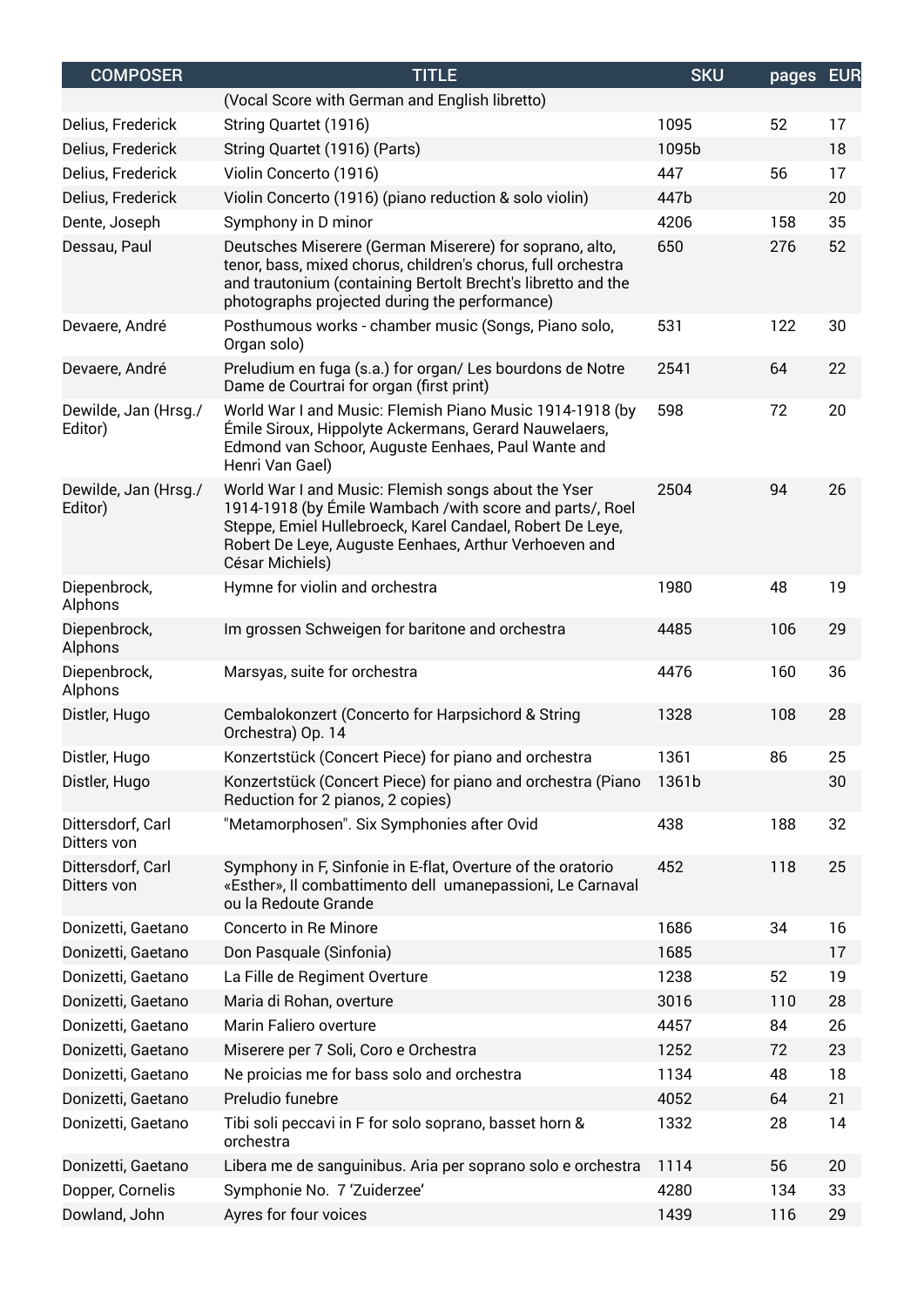| <b>COMPOSER</b>      | <b>TITLE</b>                                                                                                                                                      | <b>SKU</b> | pages | <b>EUR</b> |
|----------------------|-------------------------------------------------------------------------------------------------------------------------------------------------------------------|------------|-------|------------|
| Dowland, John        | <b>Complete Consort Music</b>                                                                                                                                     | 1110       | 108   | 24         |
| Dowland, John        | The Collected Lute Music                                                                                                                                          | 1040       | 248   | 36         |
| Draeseke, Felix      | Adventlied after Rückert Op. 30                                                                                                                                   | 388        | 56    | 14         |
| Draeseke, Felix      | Columbus, Cantata for Soloists, Male Chorus and Orchestra<br>op. 52                                                                                               | 4484       | 190   | 42         |
| Draeseke, Felix      | Great Mass in F-sharp minor, Op. 60                                                                                                                               | 4137       | 272   | 55         |
| Draeseke, Felix      | Jubel-Ouverture Op. 65                                                                                                                                            | 291        | 62    | 18         |
| Draeseke, Felix      | Jubiläumsmarsch Op. 54 for full orchestra                                                                                                                         | 4351       | 52    | 20         |
| Draeseke, Felix      | Overture to the opera "Gudrun"                                                                                                                                    | 285        | 60    | 16         |
| Draeseke, Felix      | Piano Concerto in E-flat Op. 36                                                                                                                                   | 255        | 144   | 29         |
| Draeseke, Felix      | Piano Concerto in E-flat Op. 36 (Piano I and II)                                                                                                                  | 255b       |       | 18         |
| Draeseke, Felix      | Requiem in B minor Op. 22                                                                                                                                         | 314        | 188   | 32         |
| Draeseke, Felix      | Serenade in D for small orchestra Op. 49                                                                                                                          | 230        | 56    | 17         |
| Draeseke, Felix      | Suite for two Violins in F-sharp minor, Op. 86 (score & part)                                                                                                     | 1893       | 48    | 20         |
| Draeseke, Felix      | Symphonic Prelude to Calderon s "Das Leben ein<br>Traum" (Life as a Dream) Op. 45                                                                                 | 165        | 68    | 18         |
| Draeseke, Felix      | Symphonic Prelude to Kleist s"Penthesilea" Op. 50                                                                                                                 | 140        | 68    | 18         |
| Draeseke, Felix      | Symphony No. 1 in G Op. 12                                                                                                                                        | 240        | 240   | 43         |
| Draeseke, Felix      | Symphony No. 2 in F Op. 25                                                                                                                                        | 142        | 196   | 33         |
| Draeseke, Felix      | Symphony No. 3 in C Op. 40 "Symphonia Tragica"                                                                                                                    | 129        | 182   | 32         |
| Draeseke, Felix      | Third String Quartet in C-sharp minor Op. 66 (Score and<br>parts)                                                                                                 | 1565       | 80    | 25         |
| Draeseke, Felix      | Tod und Sieg des Herrn (The Death and Triumph of the Lord)<br>Oratorio No. 3 from the Mysterium "Christus" Op. 73                                                 | 362        | 314   | 55         |
| Draeseke, Felix      | Tod und Sieg des Herrn (The Death and Triumph of the Lord)<br>Oratorio No. 3 from the Mysterium "Christus" Op. 73 (Vocal<br>Score with German & English libretto) | 362b       |       | 36         |
| Draeseke, Felix      | Trauermarsch Op.79                                                                                                                                                | 4352       | 24    | 15         |
| Draeseke, Felix      | Vorspiel "Die Geburt des Herrn" (The Birth of the Lord) from<br>the Mysterium "Christus"                                                                          | 326        | 112   | 27         |
| Draga, George        | Concert Overture no. 2                                                                                                                                            | 4380       | 36    | 18         |
| Draga, George        | Variations on an old Romanian carol for orchestra (first<br>print)                                                                                                | 4536       | 48    | 19         |
| Drymans, Christoffel | Lamentatio prima in coena Domini (First Lamentation of<br>Holy Thursday) (performance score C/A/T/B.C) first print                                                | 2528       | 20    | 12         |
| Du Puy, Edouard      | Ungdom og Galskab, overture                                                                                                                                       | 3082       | 50    | 16         |
| Dubois, Théodore     | Concerto pour Violin et Orchestre                                                                                                                                 | 4478       | 104   | 29         |
| Dubois, Théodore     | Concerto pour Violin et Orchestre (Piano reduction / Violin)                                                                                                      | 4478b      |       | 24         |
| Dubois, Théodore     | Fantaisie pour Harpe et Orchestre                                                                                                                                 | 1469       | 84    | 22         |
| Dubois, Théodore     | Fantaisie pour Harpe et Orchestre (Piano Reduction/Solo)                                                                                                          | 1469b      |       | 22         |
| Dubois, Théodore     | Symphonie Francaise in F minor                                                                                                                                    | 4318       | 198   | 42         |
| Dubois, Théodore     | Symphony no. 2 in D                                                                                                                                               | 4483       | 198   | 42         |
| Dukas, Paul          | Fanfare pour précéder" La Péri" for wind orchestra                                                                                                                | 1393       | 16    | 12         |
| Dukas, Paul          | L' Apprentisorcier                                                                                                                                                | 1417       | 82    | 24         |
| Dukas, Paul          | La Péri (Poème dansé)                                                                                                                                             | 375        | 148   | 29         |
| Dukas, Paul          | Polyeucte, overture for orchestra                                                                                                                                 | 3060       | 52    | 19         |
| Dumitrescu, Ion      | Symphonic Prelude                                                                                                                                                 | 4294       | 98    | 27         |
| Dumitrescu, Ion      | Suita a III-a                                                                                                                                                     | 4151       | 110   | 26         |
| Duparc, Henri        | Au pays où se fait la guerre for voice and orchestra (+<br>original version for voice and piano)                                                                  | 3013       | 36    | 18         |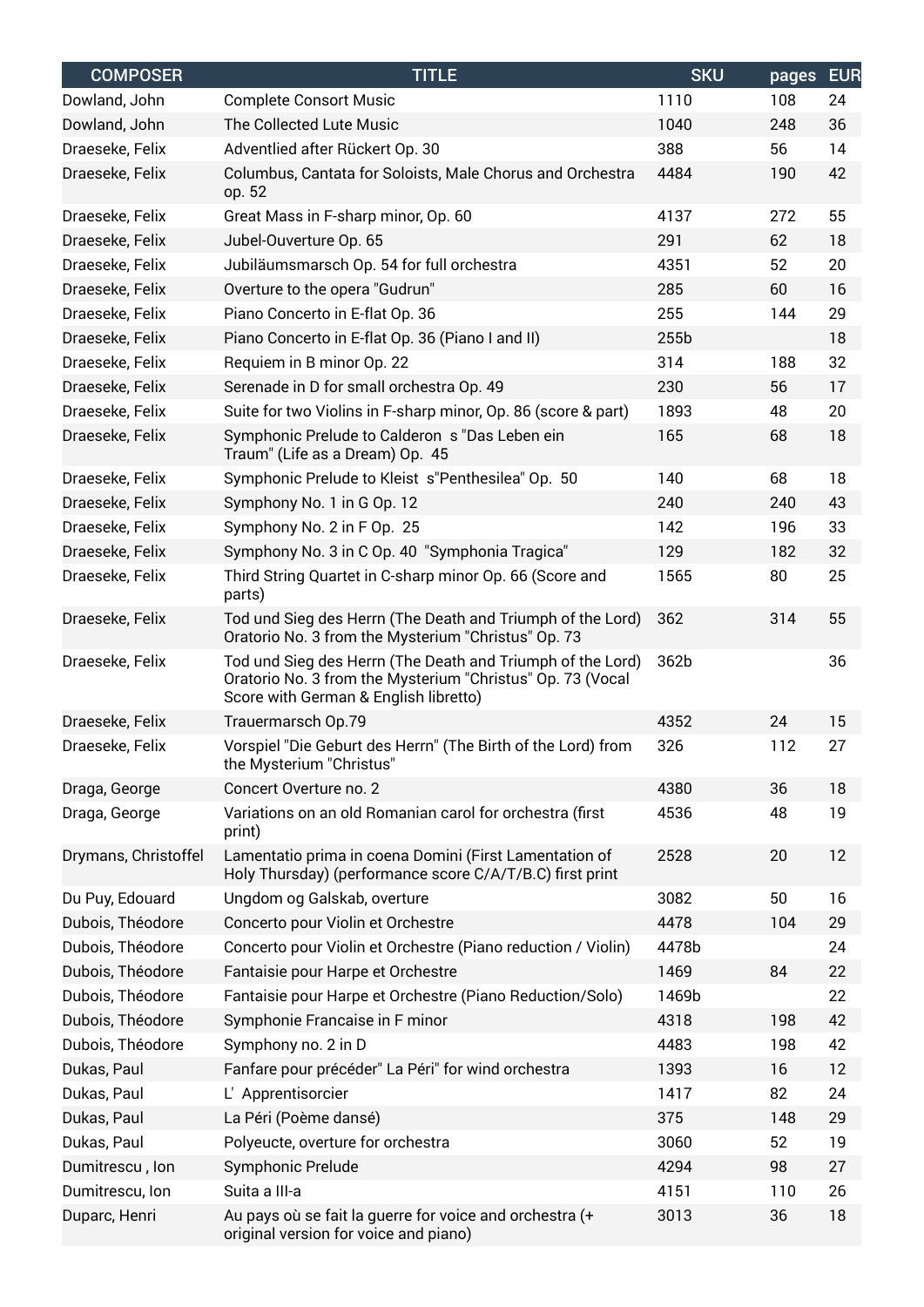| <b>COMPOSER</b> | <b>TITLE</b>                                                                                           | <b>SKU</b> | pages | <b>EUR</b> |
|-----------------|--------------------------------------------------------------------------------------------------------|------------|-------|------------|
| Duparc, Henri   | Aux ètoiles for orchestra                                                                              | 1141       | 28    | 12         |
| Duparc, Henri   | Chanson triste for voice and orchestra (+ original version for<br>voice and piano)                     | 3017       | 56    | 19         |
| Duparc, Henri   | L'Invitation au voyage for voice and orchestra (+ original<br>version for voice and piano)             | 1994       | 52    | 22         |
| Duparc, Henri   | La Vie antérieure for voice and orchestra (+ original version<br>for voice and piano)                  | 3045       | 36    | 18         |
| Duparc, Henri   | Lénore (Symphonic Poem)                                                                                | 339        | 56    | 14         |
| Duparc, Henri   | Phidylé for voice and orchestra (+ original version for voice<br>and piano)                            | 3038       | 48    | 20         |
| Dvorák, Antonín | "Dimitrij" Original Overture to the Opera                                                              | 236        | 76    | 19         |
| Dvorák, Antonín | "Legendy" (Legends) for orchestra Op. 59                                                               | 357        | 184   | 32         |
| Dvorák, Antonín | Bagatelles Op. 47 for string quartet & harmonium (Full<br>Score)                                       | 800        | 32    | 14         |
| Dvorák, Antonín | Bagatelles op.47 for harmonium, 2 violins and violoncello<br>(parts)                                   | 800b       |       | 22         |
| Dvorák, Antonín | Biblical Songs Op. 99 for voice and orchestra                                                          | 1756       | 108   | 28         |
| Dvorák, Antonín | Die Geisterbraut (The Spectre sBride) Op. 69                                                           | 304        | 416   | 72         |
| Dvorák, Antonín | Dramatic Overture for Full Orchestra                                                                   | 1740       |       | 26         |
| Dvorák, Antonín | Husitská. Concert Overture Op. 67                                                                      | 984        | 108   | 24         |
| Dvorák, Antonín | In Nature's Realm (In der Natur). Concert Overture Op. 91                                              | 815        | 100   | 23         |
| Dvorák, Antonín | Klid (Waldesruhe) for cello and orchestra (and version for<br>cello and piano / cello and piano parts) | 1443       | 32    | 20         |
| Dvorák, Antonín | Mass in D major Op. 86 (orchestral version)                                                            | 1051       | 144   | 29         |
| Dvorák, Antonín | Mazurka op.49 for violin and orchestra                                                                 | 1757       | 32    | 14         |
| Dvorák, Antonín | Mazurka op.49 for violin and orchestra (Piano Reduction/<br>Solo)                                      | 1757b      |       | 12         |
| Dvorák, Antonín | Mein Heim (My Home). Concert Overture Op. 62                                                           | 1031       | 72    | 20         |
| Dvorák, Antonín | Othello. Concert Overture Op. 93                                                                       | 928        | 80    | 20         |
| Dvorák, Antonín | Psalm 149 Op. 79 (both versions)                                                                       | 324        | 96    | 22         |
| Dvorák, Antonín | Psalm 149 Op. 79. (2 versions) (Vocal Score)                                                           | 324b       |       | 10         |
| Dvorák, Antonín | Romance for Violin and Orchestra Op. 11                                                                | 1473       | 36    | 16         |
| Dvorák, Antonín | Romance for Violin and Orchestra Op. 11 (Piano Reduction/<br>Solo)                                     | 1473b      |       | 12         |
| Dvorák, Antonín | Rondo for cello and orchestra                                                                          | 1962       | 32    | 16         |
| Dvorák, Antonín | Rondo for Cello and Orchestra Op. 94 (Piano Reduction /<br>Solo)                                       | 1962b      |       | 16         |
| Dvorák, Antonín | Saint Ludmila (Die heilige Ludmilla) Op. 71 (oratorio in 2<br>volumes)                                 | 908        | 686   | 95         |
| Dvorák, Antonín | Saint Ludmila (Die heilige Ludmilla) Op. 71. Oratorio (Vocal<br>score with Czech & German libretto)    | 908b       |       | 46         |
| Dvorák, Antonín | Seven pieces for Small Orchestra                                                                       | 1912       | 96    | 26         |
| Dvorák, Antonín | Te Deum Op. 103                                                                                        | 323        | 80    | 19         |
| Dvorák, Antonín | Te Deum Op. 103 (Vocal Score)                                                                          | 323b       |       | 18         |
| Dvorák, Antonín | The Cunning Peasant Op. 37, overture                                                                   | 3023       | 76    | 23         |
| Dvorák, Antonín | The Heirs of White Mountain (Die Erben der weißen Berge)<br>for orchestra                              | 1420       | 96    | 26         |
| Dvorák, Antonín | The Heirs of White Mountain (Die Erben der weißen Berge)<br>for orchestra (Vocal Score)                | 1420b      |       | 14         |
| Dvorák, Antonín | The Water Goblin. Symphonic Poem Op. 107                                                               | 1191       | 96    | 26         |
| Dvorák, Antonín | American Suite Op. 98b for orchestra                                                                   | 1217       | 68    | 23         |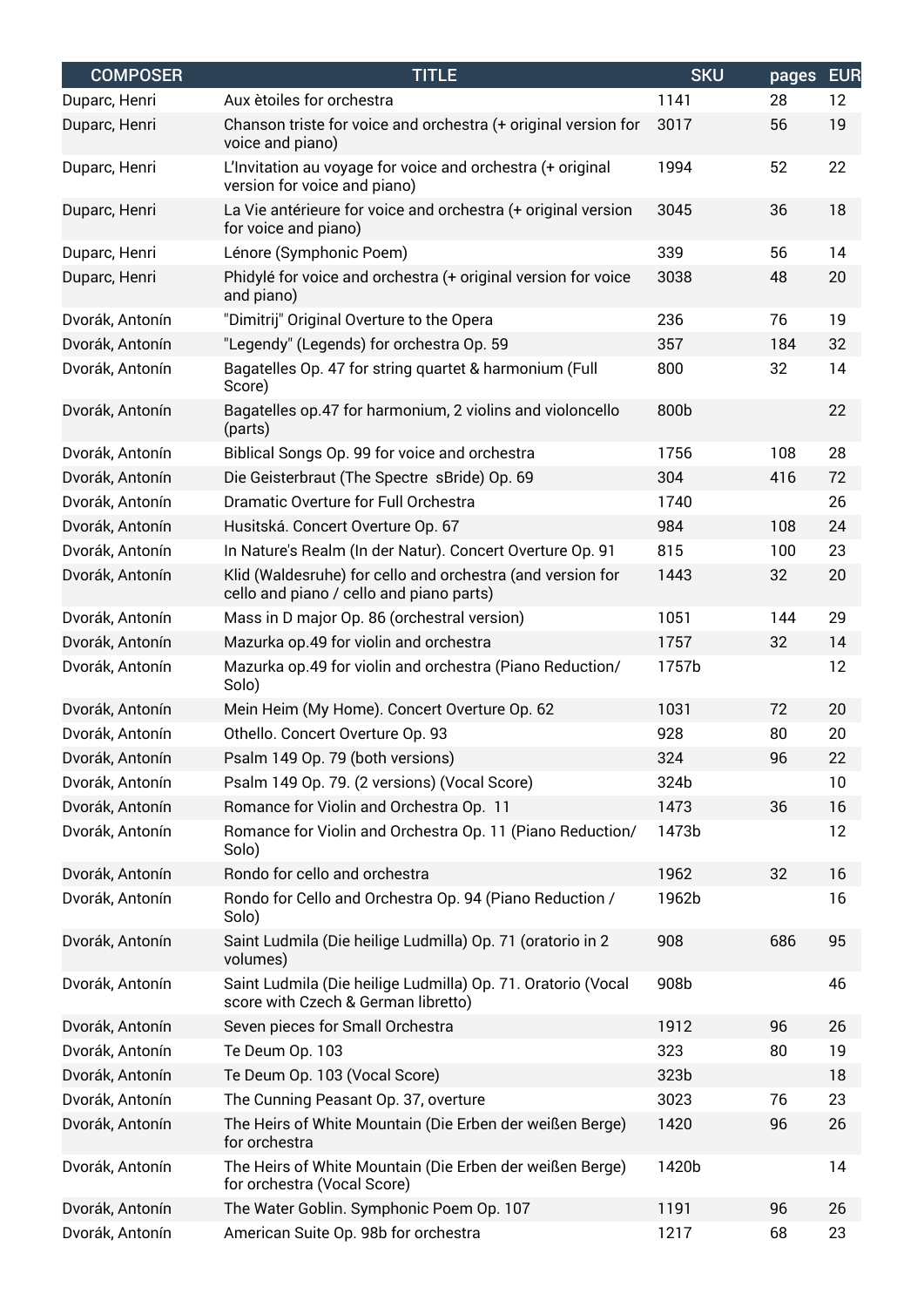| <b>COMPOSER</b>      | <b>TITLE</b>                                                                                                                                                  | <b>SKU</b> | pages | <b>EUR</b> |
|----------------------|---------------------------------------------------------------------------------------------------------------------------------------------------------------|------------|-------|------------|
| Dvorák, Antonín      | Heldenlied (A Hero's Song). Symphonic Poem Op. 111                                                                                                            | 1199       | 120   | 29         |
| Dvorák, Antonín      | Nokturno (Nocturne) in B major for string orchestra, op. 40<br>(score and parts)                                                                              | 1709       | 32    | 16         |
| Dvorák, Antonín      | Piano Concerto in G minor Op. 33                                                                                                                              | 1162       | 264   | 46         |
| Dvorák, Antonín      | Serenade in D minor Op. 44 for Wind Instruments, Cello and<br>Double Bass                                                                                     | 1115       | 80    | 20         |
| Dvorák, Antonín      | Serenade in D minor Op. 44 for Wind Instruments, Cello and<br>Double Bass (Parts)                                                                             | 1115b      |       | 24         |
| Dvorák, Antonín      | The Golden Spinning Wheel. Symphonic Poem Op. 109                                                                                                             | 1226       | 124   | 30         |
| Dvorák, Antonín      | The Noon Witch. Symphonic Poem Op. 108                                                                                                                        | 1200       | 54    | 19         |
| Dvorák, Antonín      | The Wild Dove. Symphonic poem Op. 110                                                                                                                         | 1081       | 92    | 26         |
| Einem, Gottfried von | Hunyady László, Op. 59, FOR THE GOTTFRIED VON EINEM<br><b>CENTENNARY</b>                                                                                      | 3067       | 72    | 28         |
| Einem, Gottfried von | Ludi Leopoldini. Op. 55 - FOR THE GOTTFRIED VON EINEM<br><b>CENTENNARY</b>                                                                                    | 3066       | 70    | 25         |
| Eisler, Hanns        | Suite No. 1 for orchestra Op. 23                                                                                                                              | 193        | 44    | 12         |
| Elgar, Edward        | Bavarian Dances for orchestra Op. 27                                                                                                                          | 392        | 96    | 22         |
| Elgar, Edward        | Civic Fanfare (Hereford) or full orchestra (with an additional<br>version for wind band, arranged by Phillip Brookes / new<br>print)                          | 1872       | 20    | 12         |
| Elgar, Edward        | Complete Chamber Music: Sonata for Violin and Piano in E<br>minor Op. 82 / String Quartet in E minor Op. 83 / Piano<br>Quintet in A minor Op. 84 (Full Score) | 996        | 180   | 32         |
| Elgar, Edward        | Concert Overtures: Froissart Op. 19, Cockaign Op. 40, In the<br>South Op. 50 (Alassio), Canto Populare                                                        | 750        | 260   | 45         |
| Elgar, Edward        | Concerto in B minor for violin and orchestra Op. 61,<br>Romance for Bassoon and Orchestra Op. 62, Concerto in E<br>minor for Violoncello and Orchestra Op. 85 | 700        | 244   | 42         |
| Elgar, Edward        | Concerto in B minor for violin and orchestra Op. 61 (Piano<br>Reduction/Solo)                                                                                 | 700b       |       | 24         |
| Elgar, Edward        | Coronation Ode Op. 44, God save the Queen, Coronation<br>March Op. 65                                                                                         | 642        | 132   | 27         |
| Elgar, Edward        | Dream Children Op. 43, Nursery Suite                                                                                                                          | 661        | 120   | 27         |
| Elgar, Edward        | Enigma Variations Op. 36 (orchestral score with revised and<br>original ending & the composer's piano transcription)                                          | 939        | 222   | 38         |
| Elgar, Edward        | Falstaff Op. 68 (including Elgars' Analytic Essay of the work)                                                                                                | 621        | 184   | 33         |
| Elgar, Edward        | Grania and Diarmid Op. 42, The Crown Of India Suite Op. 66                                                                                                    | 649        | 88    | 20         |
| Elgar, Edward        | Imperial March Op. 32, Triumphal March Op. 35, Pomp &<br>Circumstances Nos. 1-5                                                                               | 679        | 208   | 36         |
| Elgar, Edward        | Piano Quintet in A minor Op. 84 (parts)                                                                                                                       | 996d       |       | 24         |
| Elgar, Edward        | Polonia. Symphonic Prelude                                                                                                                                    | 1229       | 52    | 19         |
| Elgar, Edward        | Salut d'Amour for orchestra                                                                                                                                   | 1881       | 16    | 12         |
| Elgar, Edward        | Sea Pictures Op. 37 for voice & orchestra                                                                                                                     | 903        | 60    | 19         |
| Elgar, Edward        | Sea Pictures Op. 37 for voice & orchestra (Piano Reduction,<br>English text)                                                                                  | 903b       |       | 18         |
| Elgar, Edward        | Serenade for strings Op. 20 / Introduction and Allegro Op.<br>47 / Elegy Op. 58 / Sospiri Op. 70                                                              | 611        | 96    | 22         |
| Elgar, Edward        | Sérénade Lyrique, mélodie for small orchestra                                                                                                                 | 4511       | 24    | 15         |
| Elgar, Edward        | Sevillaña. Scène Espagnole for orchestra Op. 7                                                                                                                | 1540       | 40    | 16         |
| Elgar, Edward        | Sonata for Violin and Piano in E minor Op. 82 (parts)                                                                                                         | 996b       |       | 26         |
| Elgar, Edward        | Spanish Serenade Op. 23 / The Snow Op. 26 No. 1 / Fly<br>Singing Bird Op. 26 No. 2                                                                            | 985        | 88    | 22         |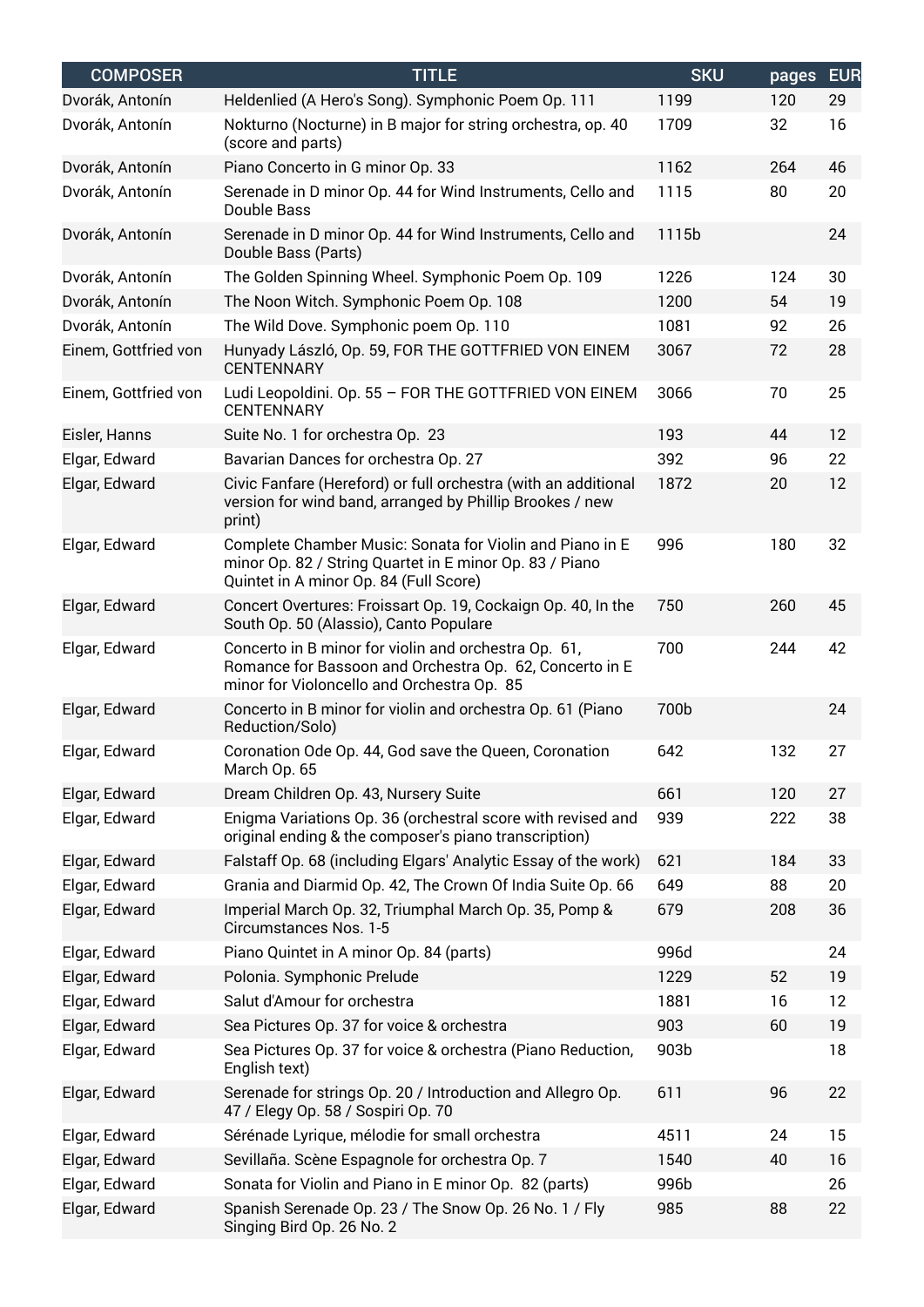| <b>COMPOSER</b>                                  | <b>TITLE</b>                                                                                                                                                                                                     | <b>SKU</b> | pages | <b>EUR</b> |
|--------------------------------------------------|------------------------------------------------------------------------------------------------------------------------------------------------------------------------------------------------------------------|------------|-------|------------|
| Elgar, Edward                                    | String Quartet in E minor Op. 83 (parts)                                                                                                                                                                         | 996c       |       | 18         |
| Elgar, Edward                                    | The Apostles, oratorio                                                                                                                                                                                           | 3097       | 246   | 48         |
| Elgar, Edward                                    | The Apostles, oratorio (piano reduction)                                                                                                                                                                         | 3097b      |       | 38         |
| Elgar, Edward                                    | The Banner of St. George Op. 33                                                                                                                                                                                  | 666        | 124   | 28         |
| Elgar, Edward                                    | The Dream of Gerontius Op. 38 for Mezzo-Soprano, Tenor<br>and Bass Soli, Chorus & Orchestra (Vocal Score with English<br>text)                                                                                   | 1186b      |       | 32         |
| Elgar, Edward                                    | The Dream of Gerontius Op. 38 for Mezzo-Soprano, Tenor<br>and Bass Soli, Chorus & Orchestra (with an analytic essay by<br>A. J. Jaeger)                                                                          | 1186       | 260   | 53         |
| Elgar, Edward                                    | The Kingdom Op. 51 (Oratorio)                                                                                                                                                                                    | 1652       | 232   | 58         |
| Elgar, Edward                                    | The Kingdom Op. 51 (Vocal score with English libretto)                                                                                                                                                           | 1652b      |       | 34         |
| Elgar, Edward                                    | The Music Makers Op. 69, Ode for contralto or mezzo-<br>soprano, mixed chorus and orchestra                                                                                                                      | 4473       | 100   | 27         |
| Elgar, Edward                                    | The Spirit of England / With Proud Thanksgiving. Cantatas                                                                                                                                                        | 4518       | 106   | 29         |
| Elgar, Edward                                    | The Wand of Youth Suites Op. 1a and 1b                                                                                                                                                                           | 660        | 206   | 36         |
| Elgar, Edward                                    | Three Characteristic Pieces Op. 10 for orchestra                                                                                                                                                                 | 682        | 88    | 20         |
| Elgar, Edward / arr.<br>Brookes, Phillip         | "Shed" Symphony No. 1 in C arranged for small orchestra<br>from four pieces for wind quintet by Phillip Brookes                                                                                                  | 1882       | 60    | 19         |
| Elgar, Edward / orch.<br>Addison, Anthony        | Symphony in G after the Organ Sonata Op. 28 & Organ<br>Sonata Op. 28 (original version)                                                                                                                          | 932        | 186   | 33         |
| Eliasson, Anders                                 | Canto del Vagabondo for orchestra, female choir and voce<br>bianca (first time engraved - new edition)                                                                                                           | 170        | 196   | 38         |
| Eliasson, Anders                                 | Dante Anarca. Symphoniic Oratorio after Oreglia's pometto<br>for soli, mixed choir & orchestra (1998). Limited facsimile<br>edition of the composer's manuscript full score (extra large<br>format 330 x 480 mm) | 1639       | 285   | 150        |
| Ellerton, John Lodge                             | Symphony No. 3 in D minor (Woodland Symphony), op. 120                                                                                                                                                           | 1621       | 166   | 36         |
| Enescu, Adrian                                   | BachReVision, Concert for two Marimbas and Brass<br>Ensemble (first print)                                                                                                                                       | 4273       | 132   | 33         |
| Enescu, Adrian                                   | Cinematic for chamber orchestra "in memoriam Aurel<br>Stroe" (first print)                                                                                                                                       | 4271       | 60    | 20         |
| Enescu, Adrian                                   | Tabu, Concert for Vibraphone, Strings, Choir, Harp, Timpani<br>and Drum Set (first print)                                                                                                                        | 4272       | 98    | 27         |
| Erdmann, Eduard                                  | Piano Concerto Op. 15                                                                                                                                                                                            | 237        | 120   | 27         |
| Erdmann, Eduard                                  | Ständchen (Serenade) for small orchestra Op. 16                                                                                                                                                                  | 1462       | 56    | 22         |
| Erdmann, Eduard                                  | Symphony No. 2 Op. 13                                                                                                                                                                                            | 150        | 64    | 17         |
| Erkel, Ferenc                                    | Hunyadi László overture                                                                                                                                                                                          | 4118       | 96    | 26         |
| Erkin, Ulvi Cemal                                | Köçekçe (Köçekçeler), Dance rhapsody for orchestra (first<br>time available for sale)                                                                                                                            | 1901       | 90    | 25         |
| Erlanger, Frédéric<br>Alfred d                   | Violin Concerto in D minor, Op. 17 (Piano Reduction/Solo)                                                                                                                                                        | 1732b      |       | 34         |
| Erlanger, Frédéric<br>Alfred d'                  | Violin Concerto in D minor, Op. 17                                                                                                                                                                               | 1732       | 100   | 26         |
| Erlanger, Frédéric<br>Alfred d'                  | Prélude romantique for orchestra                                                                                                                                                                                 | 4284       | 52    | 20         |
| Erskine, Thomas<br>Alexander, Earl of<br>Kelly   | The Favourite Minuets for orchestra (edited by Phillip<br>Brookes)                                                                                                                                               | 1793       |       | 14         |
| Falla, Manuel de /<br>arr. Windhagauer,<br>Horst | Danza del Fuego from El amor brujo for 4 celli, WN 7 (first<br>print / set score & parts)                                                                                                                        | 2802       | 32    | 22         |
| Fauré, Gabriel                                   | »Caligula«, musique de scène Op. 52                                                                                                                                                                              | 258        | 84    | 20         |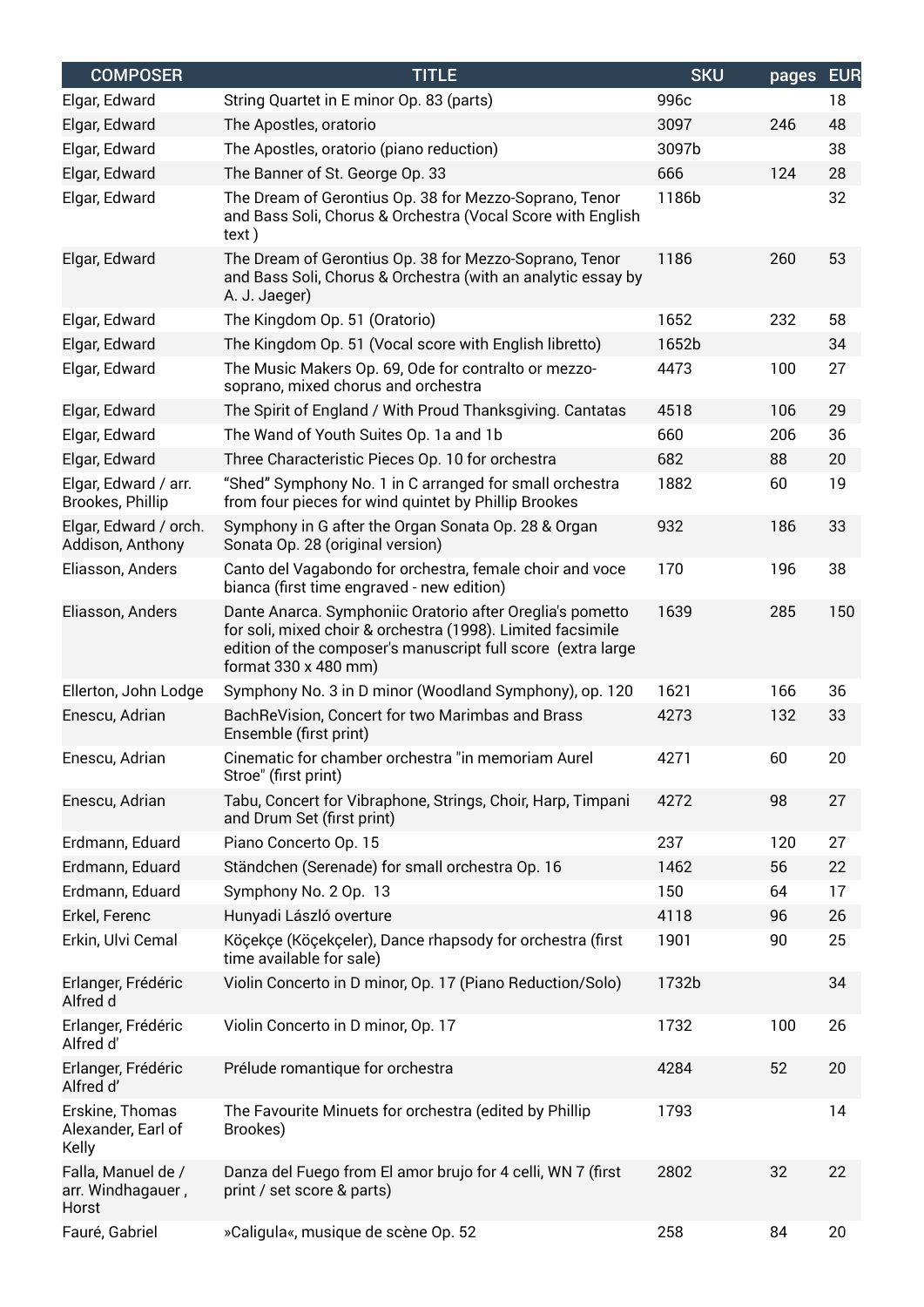| <b>COMPOSER</b>            | <b>TITLE</b>                                                                                                      | <b>SKU</b> | pages | <b>EUR</b> |
|----------------------------|-------------------------------------------------------------------------------------------------------------------|------------|-------|------------|
| Fauré, Gabriel             | Concerto pour violon et orchestre en ré mineur Op. 14                                                             | 1830       | 124   | 27         |
| Fauré, Gabriel             | Fantaisie pour flute et orchestre Op. 79                                                                          | 934        | 32    | 14         |
| Fauré, Gabriel             | Fantaisie pour flute et orchestre Op. 79 (Piano Reduction/<br>Solo)                                               | 934b       |       | 12         |
| Fauré, Gabriel             | Pavane in F-sharp minor Op. 50 for orchestra with choir ad<br>libitum                                             | 414        | 28    | 14         |
| Fauré, Gabriel             | Pelléas et Mélisande Suite Op. 80                                                                                 | 709        | 80    | 19         |
| Fauré, Gabriel             | Piano Quartet No. 2 in G minor Op. 45                                                                             | 1125       | 96    | 26         |
| Fauré, Gabriel             | Piano Trio in D minor Op. 120 (Full Score)                                                                        | 484        | 56    | 17         |
| Fauré, Gabriel             | Piano Trio in D minor Op. 120 (parts)                                                                             | 484b       |       | 22         |
| Fauré, Gabriel             | Quintet No. 1 for Piano and String Quartet Op. 89                                                                 | 114        | 72    | 17         |
| Fauré, Gabriel             | Quintet No. 1 for Piano and String Quartet Op. 89 (Parts)                                                         | 114b       |       | 36         |
| Fauré, Gabriel             | Quintet No. 2 for Piano and String Quartet Op. 115                                                                | 115        | 76    | 17         |
| Fauré, Gabriel             | Quintet No. 2 for Piano and String Quartet Op. 115 (Parts)                                                        | 115b       |       | 38         |
| Fauré, Gabriel             | Shylock Suite for Orchestra Op. 57                                                                                | 651        | 96    | 22         |
| Fauré, Gabriel             | Sinfonia in Fa Magg.                                                                                              | 1992       | 92    | 28         |
| Fauré, Gabriel             | Ballade for piano and orchestra Op. 19                                                                            | 858        | 64    | 17         |
| Fauré, Gabriel             | Piano Quartet No.1 in C minor Op. 15                                                                              | 1078       | 92    | 26         |
| Ferroud, Pierre-<br>Octave | Jeunesse, Ballet en deux tableaux                                                                                 | 4303       | 162   | 37         |
| Ferroud, Pierre-<br>Octave | Sérénade pour orchestre                                                                                           | 1291       | 44    | 17         |
| Ferroud, Pierre-<br>Octave | Symphonie en la                                                                                                   | 1290       | 128   | 31         |
| Ferroud, Pierre-<br>Octave | Types for orchestra                                                                                               | 1560       | 76    | 23         |
| Fétis, Francois-<br>Joseph | Fantaisie symphonique pour orque et orchestre                                                                     | 407        | 110   | 22         |
| Fétis, Francois-<br>Joseph | Grand Sextuor Op. 5 pour piano à quatre mains & quatuor à<br>cordes                                               | 797        | 84    | 22         |
| Fétis, Francois-<br>Joseph | Première Symphonie à grand orchestre                                                                              | 893        | 208   | 36         |
| Fétis, Francois-<br>Joseph | Trio, Quartet and Quintet for Trombones (score and parts /<br>first print)                                        | 4319       | 66    | 28         |
| Fibich, Zdenek             | Am Abend (At Twilight) Op. 39                                                                                     | 625        | 64    | 17         |
| Fibich, Zdenek             | Boure (The Tempest) Symphonic Poem Op. 46                                                                         | 1270       | 88    | 25         |
| Fibich, Zdenek             | Dojmy z venkova (Impressions from the Country) Suite Op.<br>54                                                    | 496        | 116   | 25         |
| Fibich, Zdenek             | Eine Nacht auf Karlstein (A Night at the Castle) Op. 26                                                           | 391        | 56    | 14         |
| Fibich, Zdenek             | Frühlingsromanze (Romance of Spring) Op. 23                                                                       | 634        | 72    | 19         |
| Fibich, Zdenek             | Komensky (Komenius) Op. 34                                                                                        | 441        | 92    | 20         |
| Fibich, Zdenek             | Lenz (Spring) Op. 13                                                                                              | 365        | 72    | 17         |
| Fibich, Zdenek             | Othello Op. 6                                                                                                     | 491        | 88    | 20         |
| Fibich, Zdenek             | Quintet in D major for violin I, clarinet, (violin II) horn (viola),<br>cello and piano, op. 42 (score and parts) | 1826       | 134   | 38         |
| Fibich, Zdenek             | Symphony No. 1 in F Op. 17                                                                                        | 347        | 236   | 40         |
| Fibich, Zdenek             | Symphony No. 2 in E-flat Op. 38                                                                                   | 331        | 180   | 32         |
| Fibich, Zdenek             | Symphony No. 3 in E minor Op. 53                                                                                  | 335        | 248   | 42         |
| Fibich, Zdenek             | Toman und die Waldfee (Toman and the Wood Nymph) Op.<br>49 (Symphonic Poem)                                       | 338        | 96    | 22         |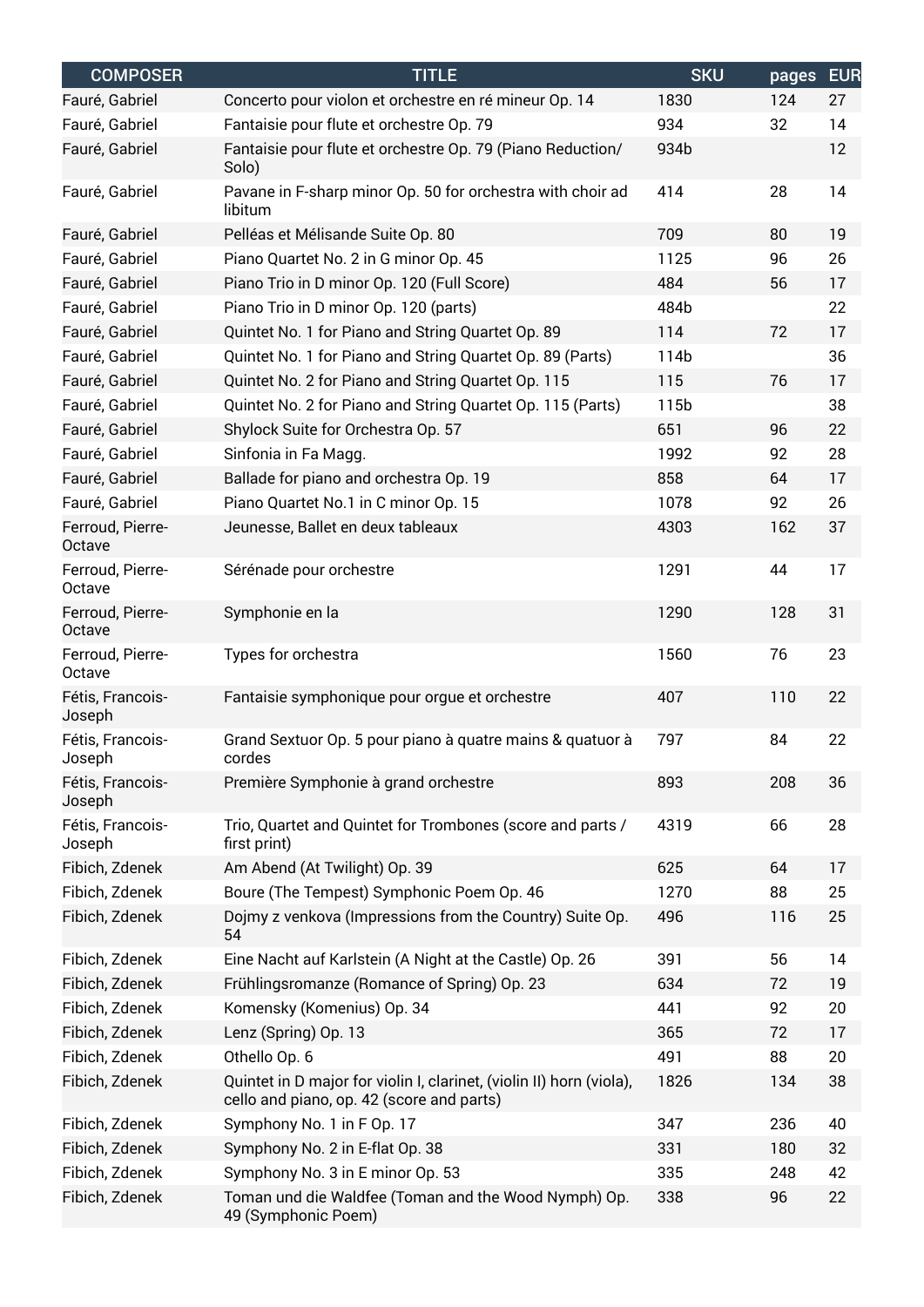| <b>COMPOSER</b>                    | <b>TITLE</b>                                                                                                                                                   | <b>SKU</b> | pages | <b>EUR</b> |
|------------------------------------|----------------------------------------------------------------------------------------------------------------------------------------------------------------|------------|-------|------------|
| Fibich, Zdenek                     | Zaboj, Slavoj a Ludek (Symphonic Poem) Op. 37                                                                                                                  | 495        | 116   | 25         |
| Fiedler, Max                       | Serenade in G Op. 15 for small orchestra                                                                                                                       | 1478       | 56    | 19         |
| Field, John                        | Piano Concertos Nos. 1-3                                                                                                                                       | 312        | 192   | 34         |
| Field, John                        | Piano Quintet in A-flat, H.34 (piano & string parts)                                                                                                           | 1216       | 24    | 18         |
| Fils, Anton                        | Sei Sinfonie (6 Symphonies) Op. 2                                                                                                                              | 922        | 148   | 28         |
| Fiocco, Joseph-<br>Hector          | Missa Sanctae Caecilia (First printed edition, engraved from<br>the autograph score)                                                                           | 596        | 300   | 58         |
| Fletcher, Percy E.                 | Labour And Love for brass band                                                                                                                                 | 1411       | 48    | 17         |
| Fletcher, Percy E.                 | Folk Tunes and Fiddle Dance for orchestra                                                                                                                      | 1408       | 24    | 14         |
| Flotow, Friedrich von              | Alessandro Stradella Overture                                                                                                                                  | 1376       | 40    | 16         |
| Flotow, Friedrich von              | Martha oder Der Markt zu Richmond Overture                                                                                                                     | 1287       | 50    | 17         |
| Foerster, Josef<br>Bohuslav        | Symphony No. 4 in C minor Op. 54 "Osternacht" (Easter Eve)                                                                                                     | 223        | 152   | 31         |
| Foerster, Josef<br><b>Bohuslav</b> | Violin Concerto No. 1 in C minor Op. 88                                                                                                                        | 289        | 88    | 20         |
| Foote, Arthur                      | Francesca da Rimini. Symphonic Prologue Op. 24                                                                                                                 | 946        | 92    | 23         |
| Foote, Arthur                      | Night Piece for flute & strings (score & parts)                                                                                                                | 1340       | 40    | 17         |
| Foote, Arthur                      | Serenade in E Op. 25 for string orchestra                                                                                                                      | 1056       | 32    | 14         |
| Foote, Arthur                      | Suite in D minor Op. 36 for large orchestra                                                                                                                    | 305        | 176   | 33         |
| Foote, Arthur                      | Suite in E Op. 63 for string orchestra                                                                                                                         | 385        | 36    | 12         |
| Foote, Arthur                      | Tema con Variazioni in A minor for string quartet (score and<br>parts)                                                                                         | 1599       | 40    | 20         |
| Forsyth, Cecil                     | Viola Concerto in G minor                                                                                                                                      | 4128       | 132   | 33         |
| Foulds, John                       | An Arabian night. Oriental Nocturne for small orchestra                                                                                                        | 1151       | 20    | 12         |
| Foulds, John                       | Apotheosis (Elegy) Op. 18 (First printed edition, edited and<br>engraved by Lucian Beschiu)                                                                    | 1615       | 36    | 26         |
| Foulds, John                       | April-England Op. 48 No. 1 for orchestra (edited and<br>engraved by Lucian Beschiu)                                                                            | 1414       | 46    | 25         |
| Foulds, John                       | April-England Op. 48 No. 1 for piano solo                                                                                                                      | 1174       | 16    | 14         |
| Foulds, John                       | Aquarelles. Music-Pictures Group II Op. 32 for String Quartet<br>(first time engraved / first edition / score and parts)                                       | 1483       | 48    | 28         |
| Foulds, John                       | Cello Concerto in G, Op. 17 (First printed edition, edited and<br>engraved by Lucian Beschiu)                                                                  | 1733       | 82    | 30         |
| Foulds, John                       | Chinese Suite Op. 95 for orchestra (newly engraved from the<br>manuscript)                                                                                     | 1220       | 48    | 20         |
| Foulds, John                       | Dynamic Triptych Op. 88 (1929) for pianoforte and orchestra<br>(First printed edition, engraved by Lucian Beschiu from the<br>autograph score)                 | 1467       | 104   | 32         |
| Foulds, John                       | Epithalamium (Music-Poem No. 2) op. 10 (first print)                                                                                                           | 4087       | 70    | 32         |
| Foulds, John                       | Hellas. A Suite of Ancient Greece Op. 45 for double string<br>orchestra & percussion                                                                           | 1163       | 92    | 26         |
| Foulds, John                       | Hellas. A Suite of Ancient Greece Op. 45 for double string<br>orchestra & percussion (new print / engraved after the<br>original manuscript by Lucian Beschiu) | 1163a      | 92    | 26         |
| Foulds, John                       | Indian Suite for orchestra                                                                                                                                     | 1152       | 64    | 20         |
| Foulds, John                       | Kashmiri Wedding Procession for small orchestra (First<br>printed edition, engraved by Lucian Beschiu)                                                         | 1584       | 32    | 24         |
| Foulds, John                       | Le Cabaret, Overture to a French Comedy, op. 72a (First<br>printed edition, edited and engraved by Lucian Beschiu)                                             | 3001       | 36    | 26         |
| Foulds, John                       | Lento quieto from , Quartetto geniale' for string quartet (First<br>printed edition, engraved by Lucian Beschiu from the<br>autograph score)                   | 1498       | 36    | 20         |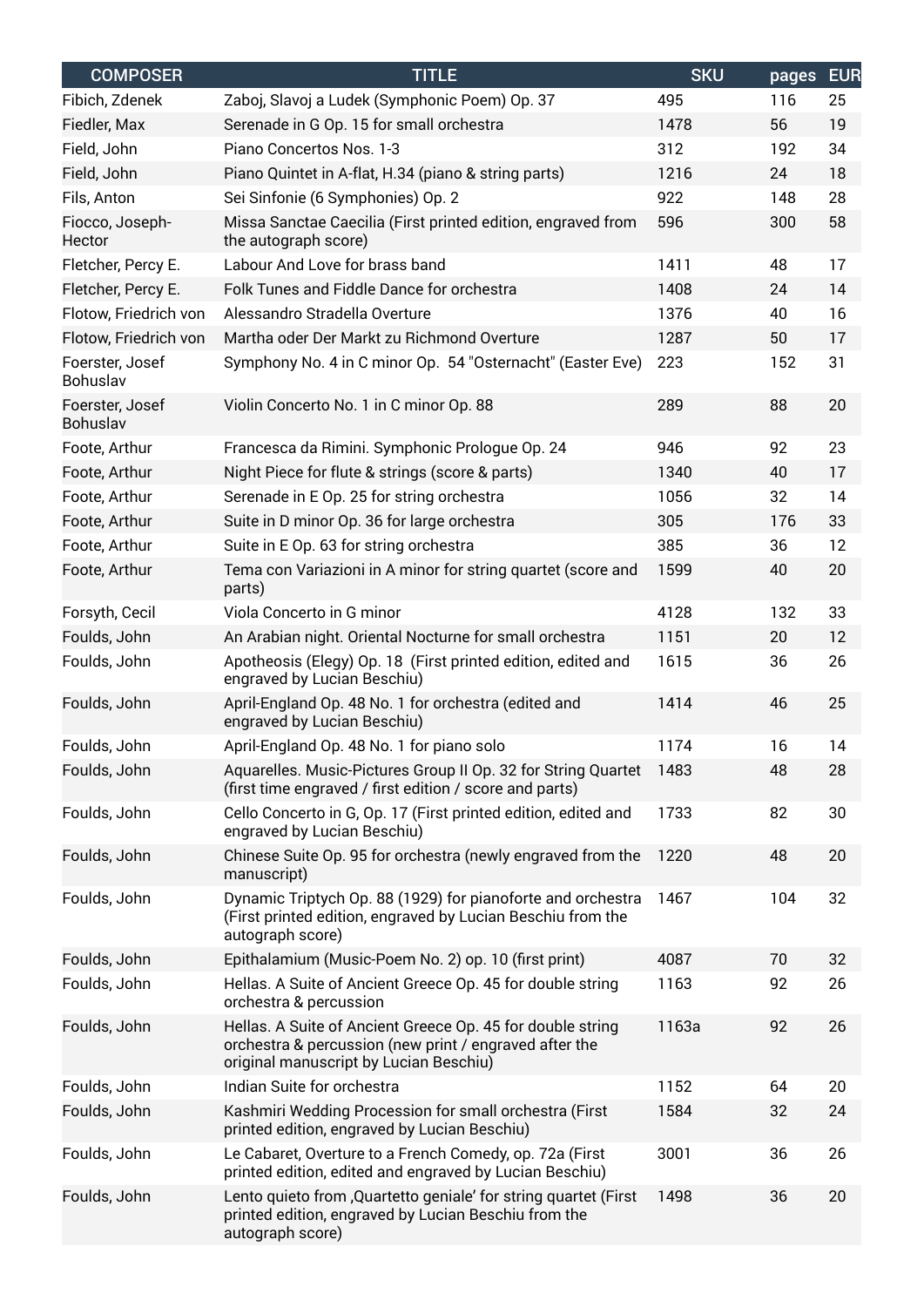| <b>COMPOSER</b>               | <b>TITLE</b>                                                                                                                                                                                                                                                               | <b>SKU</b> | pages | <b>EUR</b> |
|-------------------------------|----------------------------------------------------------------------------------------------------------------------------------------------------------------------------------------------------------------------------------------------------------------------------|------------|-------|------------|
| Foulds, John                  | Lyra Celtica, Concerto for Wordless Solo Voice (Contralto) &<br>Orchestra, op. 50 (first print)                                                                                                                                                                            | 4038       | 44    | 26         |
| Foulds, John                  | Mirage. Music Poem Op. 20 for large orchestra                                                                                                                                                                                                                              | 1128       | 100   | 27         |
| Foulds, John                  | Music-Pictures (Group 3) Op. 33 for large orchestra (1912)<br>(first printed edition / edited and engraved by Lucian<br>Beschiu)                                                                                                                                           | 1809       |       | 34         |
| Foulds, John                  | Pasquinades Symphoniques Op. 98 Nos. 1 & 2 for large<br>orchestra (first printed edition, edited and engraved by<br>Lucian Beschiu)                                                                                                                                        | 1674       | 66    | 30         |
| Foulds, John                  | Piano Pieces: English Tune with Burden Op. 89 / Gandharva-<br>Music Op. 49 / Orientale / Two Landscapes (Music-Pictures<br>Group VII) Op. 13 No. 1 Moonrise: Sorrento & No. 2 Nightfall:<br>Luxor / Persian Love Song / Dance Tunes from Punjab (First<br>printed edition) | 1451       | 36    | 22         |
| Foulds, John                  | Quartetto intimo op. 89 (score and parts /new print,<br>engraved by Lucian Beschiu from the autograph score)                                                                                                                                                               | 3026       | 134   | 34         |
| Foulds, John                  | Quartetto intimo Op. 89 for string quartet (autograph score)                                                                                                                                                                                                               | 1144       | 36    | 16         |
| Foulds, John                  | Recollections of Ancient Greek Music 1915 (first printed<br>edition) & Corybantes (from "Hellas", 1932, arranged for<br>piano solo by Lucian Beschiu)                                                                                                                      | 1543       | 32    | 28         |
| Foulds, John                  | Seven Essays in the Modes for piano solo (new edition,<br>including first print of Egoistic Essay)                                                                                                                                                                         | 1313       | 36    | 20         |
| Foulds, John                  | Sonata for Cello and Piano Op. 6 (with cello solo part)                                                                                                                                                                                                                    | 1208       | 64    | 24         |
| Foulds, John                  | String Quartet No. 8 in D minor, Op. 23 (score and parts /<br>first printed edition, engraved by Lucian Beschiu from the<br>autograph score)                                                                                                                               | 1605       | 60    | 25         |
| Foulds, John                  | String Trio Op. 24, Ritornello con variazione' (score and<br>parts)                                                                                                                                                                                                        | 1338       | 32    | 18         |
| Foulds, John                  | The Seven Ages. Version for baritone and piano (First<br>printed edition, engraved by Lucian Beschiu from the<br>autograph score)                                                                                                                                          | 1511       | 24    | 16         |
| Foulds, John                  | The Song of Ram Dass for orchestra (First printed edition,<br>engraved by Lucian Beschiu from the autograph score)                                                                                                                                                         | 1486       | 24    | 22         |
| Foulds, John                  | Three Mantras from , Avatara' Op. 61 (First printed edition,<br>edited and engraved by Lucian Beschiu / score size 38 x 27<br>cm)                                                                                                                                          | 999        | 110   | 66         |
| Foulds, John                  | Variazioni ed Improvvisati su un Tema Originale Op. 4 for<br>piano solo                                                                                                                                                                                                    | 1346       | 44    | 17         |
| Franck, César                 | Les Djinns for piano and orchestra                                                                                                                                                                                                                                         | 119        | 96    | 19         |
| Franck, César                 | Les Djinns for piano and orchestra (Piano Reduction for 2<br>pianos, 2 copies)                                                                                                                                                                                             | 119b       |       | 21         |
| Franck, César                 | Les Eolides for orchestra                                                                                                                                                                                                                                                  | 704        | 72    | 18         |
| Franck, César                 | Psyché, 4 fragments pour orchestre                                                                                                                                                                                                                                         | 336        | 56    | 14         |
| Franck, César                 | Rédemption, Poème-Symphonie (complete, with choir)                                                                                                                                                                                                                         | 134        | 256   | 45         |
| Franck, César                 | Ruth, Églogue biblique                                                                                                                                                                                                                                                     | 346        | 216   | 37         |
| Franck, César                 | Ruth, Églogue biblique in three parts (Vocal score with<br>French libretto)                                                                                                                                                                                                | 346b       |       | 30         |
| Franck, César                 | "Communion" Pièce V, pour Hautbois et piano & arrangement<br>for oboe, recorder or any solo instrument and strings<br>arranged by Dan Turcan (score and parts for oboe & piano<br>and oboe & strings)                                                                      | 1382       | 32    | 16         |
| Franck, César                 | Hulda. Ballet allégorique FWV 49                                                                                                                                                                                                                                           | 1391       | 118   | 29         |
| Franckenstein,<br>Clemens von | Rhapsodie Op. 47                                                                                                                                                                                                                                                           | 4164       | 60    | 20         |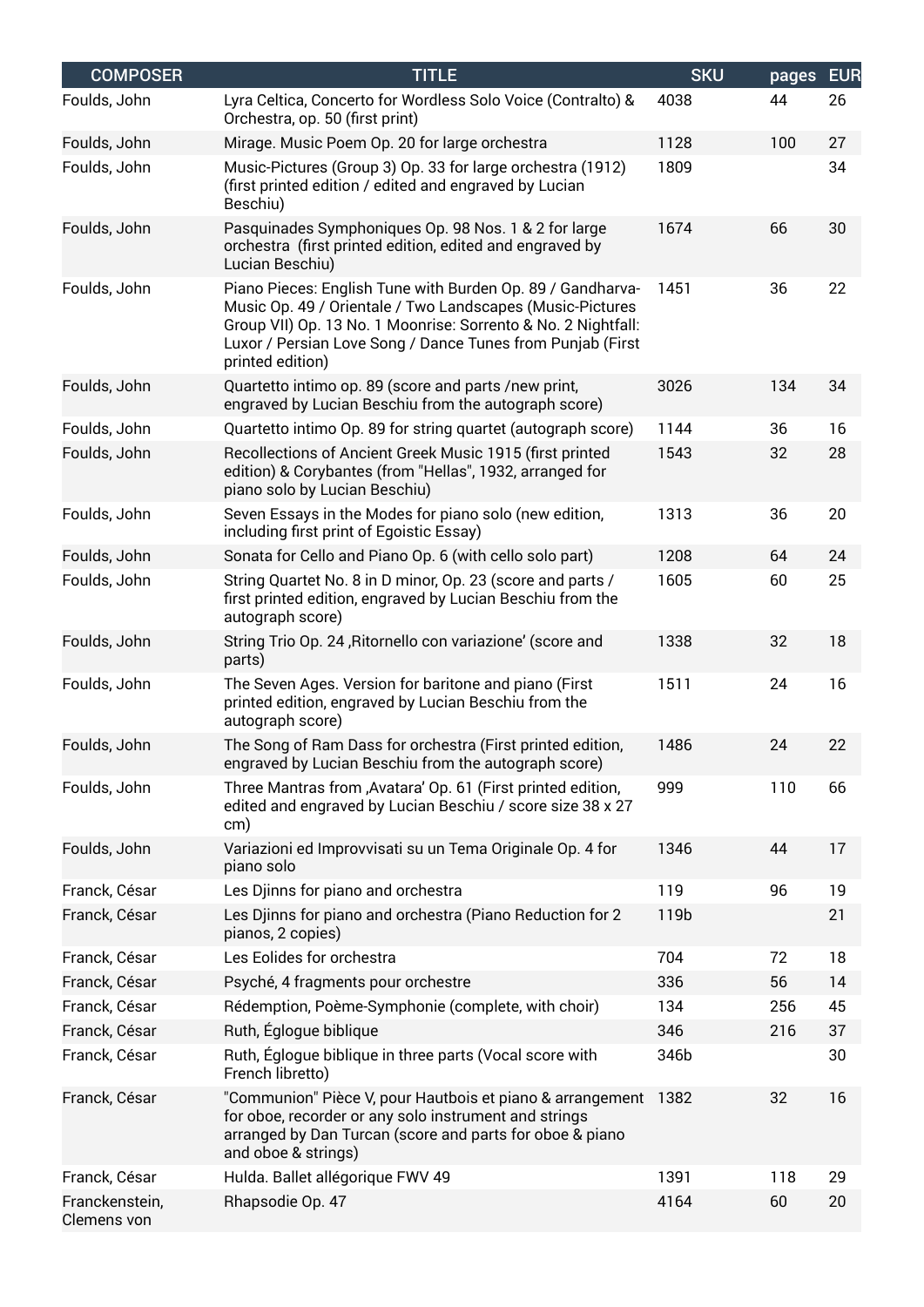| <b>COMPOSER</b>               | <b>TITLE</b>                                                                                                                                                | <b>SKU</b> | pages | <b>EUR</b> |
|-------------------------------|-------------------------------------------------------------------------------------------------------------------------------------------------------------|------------|-------|------------|
| Franckenstein,<br>Clemens von | Serenade Op. 48 for orchestra                                                                                                                               | 4160       | 86    | 26         |
| Franckenstein,<br>Clemens von | Tanz-Suite op.36                                                                                                                                            | 4161       | 50    | 18         |
| Franckenstein,<br>Clemens von | Variationen op. 45 for orchestra                                                                                                                            | 4165       | 50    | 18         |
| Frescobaldi,<br>Girolamo      | Fiori musicali in partitura a quattro op.12 for string quartet or<br>string orchestra (New edition, edited and engraved by Lucian<br>Beschiu / Full Score)  | 130        | 120   | 29         |
| Fried, Oskar                  | Fantasy on Humperdinck's Hänsel & Gretel for orchestra                                                                                                      | 4008       | 70    | 21         |
| Fuchs, Robert                 | Andante grazioso and Capriccio for strings Op. 63                                                                                                           | 108        | 46    | 11         |
| Fuchs, Robert                 | Piano Quartet No. 1 in G minor Op. 15 (Full Score)                                                                                                          | 1018       | 52    | 17         |
| Fuchs, Robert                 | Piano Quartet No. 1 in G minor Op. 15 (parts)                                                                                                               | 1018b      |       | 30         |
| Fuchs, Robert                 | Serenade No. 1 in D for strings Op. 9                                                                                                                       | 106        | 48    | 12         |
| Fuchs, Robert                 | Serenade No. 2 in C for strings Op. 14                                                                                                                      | 116        | 40    | 11         |
| Fuchs, Robert                 | Serenade No. 3 in E minor Op. 21 for strings                                                                                                                | 1373       | 48    | 15         |
| Fuchs, Robert                 | Serenade No. 5 in D Op. 53 for orchestra                                                                                                                    | 753        | 128   | 26         |
| Fuchs, Robert                 | String Quartet No. 2 in A minor Op. 62 (Full Score)                                                                                                         | 1205       | 56    | 17         |
| Fuchs, Robert                 | String Quartet No. 3 in C Op. 71 (Full Score)                                                                                                               | 875        | 72    | 20         |
| Fuchs, Robert                 | String Quartet No.1 in E minor Op.58 (parts)                                                                                                                | 1730b      |       | 18         |
| Fuchs, Robert                 | String Quartet No.2 in E minor Op.62 (parts)                                                                                                                | 1205b      |       | 18         |
| Fuchs, Robert                 | String Quartet No.3 in C major Op.71 (parts)                                                                                                                | 875b       |       | 20         |
| Fuchs, Robert                 | Symphony No. 1 in C Op. 37                                                                                                                                  | 247        | 72    | 17         |
| Fuchs, Robert                 | Symphony No. 2, Op. 45                                                                                                                                      | 1908       | 72    | 21         |
| Fuchs, Robert                 | Symphony No. 3 in E Op. 79                                                                                                                                  | 248        | 136   | 27         |
| Fux, Johann Josef             | Concentus Musico-Instrumentalis, enthaltend sieben<br>Partiten: Vier Ouvertüren, zwei Sinfonien, eine Serenade                                              | 1714       | 110   | 28         |
| Fux, Johann Josef             | Instrumental Works (Sonata a Quattro, K. 347 / Sonata a Tre,<br>K. 342 / Overture (Suite) in B-flat major, E. 109 / Overture<br>(Suite) in D minor, E. 110) | 1665       | 60    | 19         |
| Gabrieli, Andrea              | Ricerari a quattro Nos. II, III e V                                                                                                                         | 1839       | 44    | 17         |
| Gabrieli, Giovanni            | Canzoni et Sonate (1615)                                                                                                                                    | 964        | 290   | 50         |
| Gade, Niels Wilhelm           | Die Kreuzfahrer (The Crusaders) for solo, choir and<br>orchestra Op. 50 (Vocal score with German libretto)                                                  | 906b       |       | 22         |
| Gade, Niels                   | Comala. Dramatic Poem after Ossian Op. 12 (full score)                                                                                                      | 1428       | 180   | 38         |
| Gade, Niels                   | Comala. Dramatic Poem after Ossian Op. 12 (Vocal Score)                                                                                                     | 1428b      |       | 24         |
| Gade, Niels Wilhelm           | Die Kreuzfahrer (The Crusaders) Op. 50                                                                                                                      | 906        | 192   | 33         |
| Gade, Niels Wilhelm           | Ein Sommertag auf dem Lande (A Summer's Day in the<br>Country). 5 Orchestral Pieces Op. 55                                                                  | 919        | 140   | 28         |
| Gade, Niels Wilhelm           | Frühlings-Botschaft Op. 35 for orchestra                                                                                                                    | 4507       | 48    | 18         |
| Gade, Niels Wilhelm           | Hamlet Op. 37 (Overture for orchestra)                                                                                                                      | 398        | 72    | 17         |
| Gade, Niels Wilhelm           | Holbergiana Suite for orchestra Op. 61                                                                                                                      | 1126       | 94    | 26         |
| Gade, Niels Wilhelm           | Michel Angelo Op.39 (Concert Overture)                                                                                                                      | 1712       | 58    | 17         |
| Gade, Niels Wilhelm           | Nachklänge zu Ossian (Echoes from Ossian) Overture Op. 1                                                                                                    | 281        | 64    | 15         |
| Gade, Niels Wilhelm           | Novelettes opp. 53 & 58 for string orchestra                                                                                                                | 678        | 64    | 17         |
| Gade, Niels Wilhelm           | Octet for strings Op. 17 (Full Score)                                                                                                                       | 296        | 104   | 21         |
| Gade, Niels Wilhelm           | Octet for strings Op. 17 (parts)                                                                                                                            | 296b       |       | 32         |
| Gade, Niels Wilhelm           | Psyche, concert piece for soli, choir and orchestra Op. 60<br>(Vocal score with German libretto)                                                            | 4126b      |       | 34         |
| Gade, Niels Wilhelm           | Psyche, Op. 60, concert piece for soli, choir and orchestra                                                                                                 | 4126       | 278   | 56         |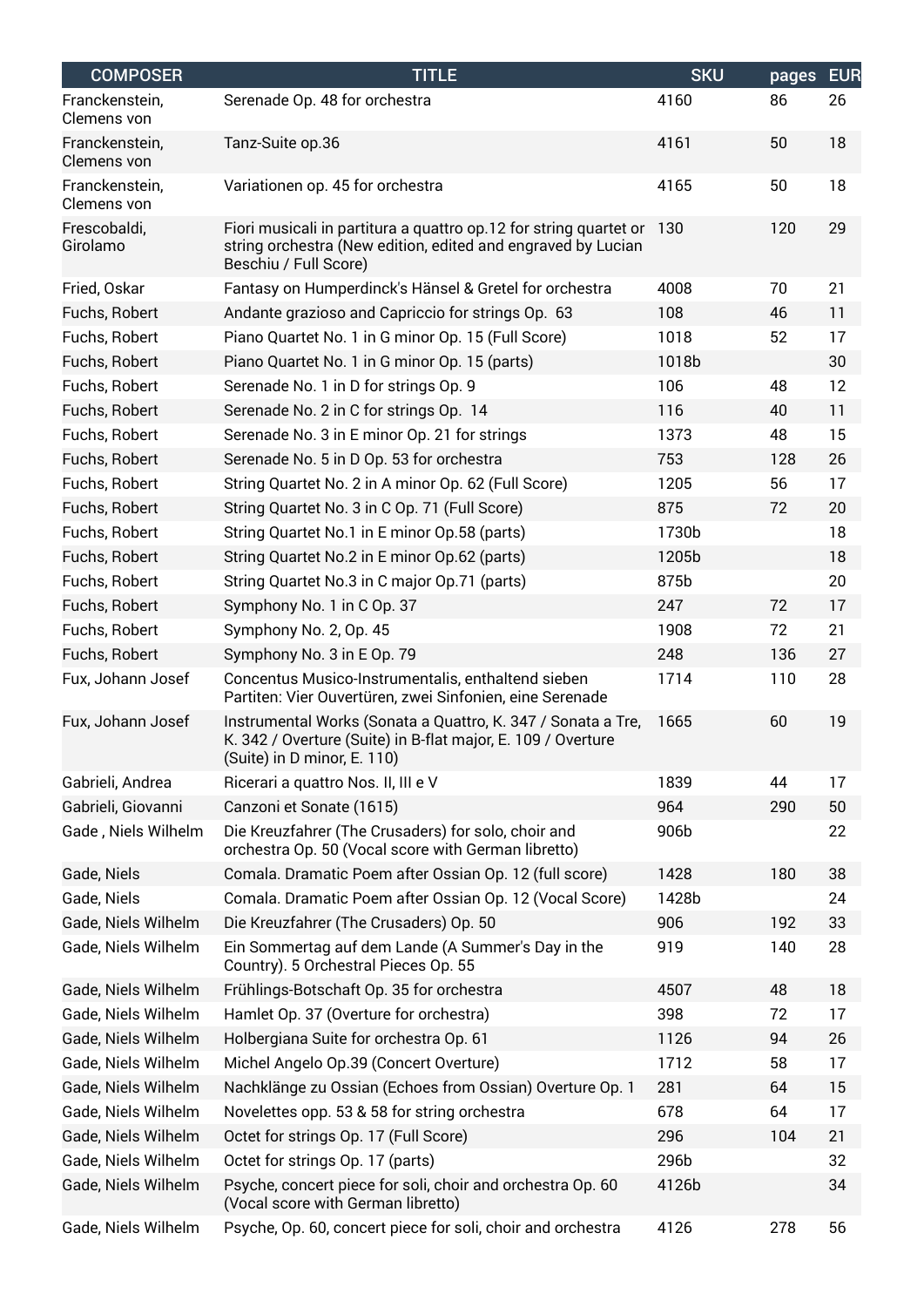| <b>COMPOSER</b>                       | <b>TITLE</b>                                                                                                                                   | <b>SKU</b> | pages | <b>EUR</b> |
|---------------------------------------|------------------------------------------------------------------------------------------------------------------------------------------------|------------|-------|------------|
| Gade, Niels Wilhelm                   | Symphony No. 1 in C minor Op. 5                                                                                                                | 813        | 196   | 35         |
| Gade, Niels Wilhelm                   | Symphony No. 2 in E Op. 10                                                                                                                     | 915        | 206   | 36         |
| Gade, Niels Wilhelm                   | Symphony No. 3 in D minor Op. 25                                                                                                               | 1277       | 206   | 36         |
| Gade, Niels Wilhelm                   | Symphony No. 4 in B-flat Op. 20                                                                                                                | 731        | 128   | 26         |
| Gade, Niels Wilhelm                   | Symphony No. 5 in D minor Op. 25                                                                                                               | 1314       | 208   | 36         |
| Gade, Niels Wilhelm                   | Symphony No. 6 in G minor Op. 32                                                                                                               | 1283       | 172   | 32         |
| Gade, Niels Wilhelm                   | Symphony No. 7 in F Op. 45                                                                                                                     | 1113       | 262   | 46         |
| Gade, Niels Wilhelm                   | Symphony No. 8 in D Op. 47                                                                                                                     | 1116       | 178   | 32         |
| Gade, Niels Wilhelm                   | Violin Concerto in D minor Op. 56                                                                                                              | 1591       | 178   | 32         |
| Gade, Niels Wilhelm                   | Violin Concerto in D minor Op. 56 (Piano Reduction/Solo)                                                                                       | 1591b      |       | 18         |
| Gade, Niels Wilhelm                   | Zion Op. 49, Concertante piece for choir, baritone solo and<br>orchestra                                                                       | 3030       | 90    | 25         |
| Gade, Niels Wilhelm                   | Zion Op. 49, Concertante piece for choir, baritone solo and<br>orchestra (Vocal score with German libretto)                                    | 3030b      |       | 18         |
| Gál, Hans                             | 'Der Zauberspiegel' Suite Op. 38                                                                                                               | 4610       | 110   | 30         |
| Gallenberg, Wenzel<br>Robert Graf von | Furio Camillo, Ballet in five acts for orchestra (edited and<br>engraved by Morris S. Levy)                                                    | 1579       | 214   | 43         |
| Gebauer, Etienne<br>Jean François     | Overtures to Gaspare Spontini's La Vestale & Fernand<br>Cortez, arranged for two flutes (parts)                                                | 4073       | 24    | 14         |
| Genzmer, Harald                       | <b>Bremer Sinfonie</b>                                                                                                                         | 4601       | 136   | 30         |
| German, Edward                        | Nell Gwyn Overture, Three Dances and other music from<br>English Nell                                                                          | 735        | 168   | 31         |
| German, Edward                        | Pavane from Romeo & Juliet for orchestra                                                                                                       | 1753       | 20    | 12         |
| German, Edward                        | Symphony No. 2 in A minor "Norwich Symphony"                                                                                                   | 1230       | 180   | 38         |
| German, Edward                        | The Tempter, Suite for orchestra                                                                                                               | 371        | 80    | 23         |
| Gernsheim, Friedrich                  | "Zu einem Drama". Tone Poem Op. 82                                                                                                             | 1066       | 90    | 22         |
| Gernsheim, Friedrich                  | Fantasiestück Op. 33 for violin and orchestra                                                                                                  | 4032       | 44    | 17         |
| Gernsheim, Friedrich                  | Fantasiestück Op. 33 for violin and orchestra (piano<br>reduction/solo)                                                                        | 4032b      |       | 12         |
| Gernsheim, Friedrich                  | Piano Quartet No. 3 in F Op. 47 (score & parts)                                                                                                | 1322       | 108   | 20         |
| Gernsheim, Friedrich                  | Piano Quintet Op. 35 (parts)                                                                                                                   | 1016b      |       | 29         |
| Gernsheim, Friedrich                  | Piano Quintet Op. 63 (parts)                                                                                                                   | 1016c      |       | 28         |
| Gernsheim, Friedrich                  | Piano Quintets Opp. 35 & 63 (Full Score)                                                                                                       | 1016       | 104   | 24         |
| Gernsheim, Friedrich                  | Salamis, Siegesgesang der Griechen (Greek Victory Song)<br>Op. 10 for baritone, male choir and orchestra                                       | 1437       | 48    | 17         |
| Gernsheim, Friedrich                  | Salamis, Siegesgesang der Griechen (Greek Victory Song)<br>Op. 10 for baritone, male choir and orchestra (Vocal score<br>with German libretto) | 1437b      |       | 14         |
| Gernsheim, Friedrich                  | Symphony No 2 in E-flat Op. 46                                                                                                                 | 493        | 96    | 22         |
| Gernsheim, Friedrich                  | Symphony No.1 in G minor Op. 32                                                                                                                | 492        | 224   | 38         |
| Gernsheim, Friedrich                  | Symphony No.3 in C minor op 54 / Elohenu. Hebrew Song<br>for cello & small orchestra                                                           | 613        | 106   | 20         |
| Gernsheim, Friedrich                  | Symphony No.4 in B-flat Op. 62                                                                                                                 | 614        | 138   | 28         |
| Gernsheim, Friedrich                  | Violin Concerto No. 1 in D Op. 42                                                                                                              | 334        | 52    | 13         |
| Gernsheim, Friedrich                  | Violin Concerto No. 1 in D Op. 42 (Piano Recution / Solo<br>Violin)                                                                            | 334b       |       | 22         |
| Gershwin, George                      | An American in Paris                                                                                                                           | 4007       | 102   | 30         |
| Gershwin, George                      | Cuban Overture for orchestra                                                                                                                   | 1544       | 68    | 21         |
| Gesualdo di Venosa,<br>Carlo          | Complete Madrigals (in six volumes in a slip case)                                                                                             | 1260       | 350   | 70         |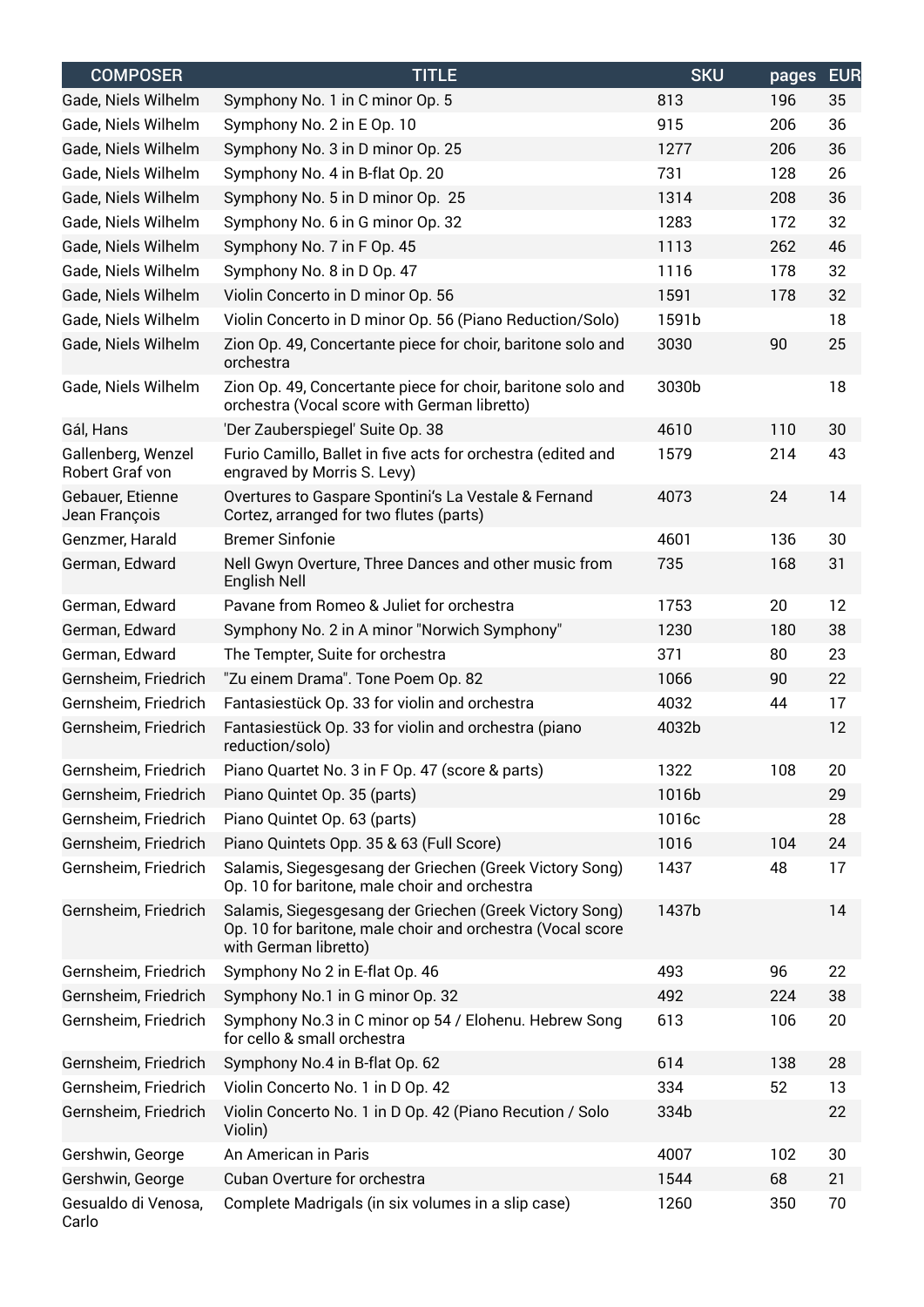| <b>COMPOSER</b>                                              | <b>TITLE</b>                                                                                | <b>SKU</b> | pages | <b>EUR</b> |
|--------------------------------------------------------------|---------------------------------------------------------------------------------------------|------------|-------|------------|
| Gevaert, Francois-<br>Auguste                                | Le capitaine Henriot Ouverture                                                              | 537        | 40    | 14         |
| Gevaert, François-<br>Auguste                                | Adieux à la mer for mixed choir, strings and piano                                          | 552        | 28    | 13         |
| Gevaert, François-<br>Auguste                                | Fantasia sobre motivos españoles for orchestra                                              | 534        | 92    | 23         |
| Gevaert, François-<br>Auguste / orch.<br>Goovaerts, Alphonse | Salve regina, ou Ave maris stella for soli, choir and orchestra<br>(set of score and parts) | 575        | 84    | 30         |
| Ghedini, Giorgio<br>Federico                                 | Il Girotondo, Musica per un balletto for orchestra                                          | 1677       | 76    | 20         |
| Gibbons, Orlando                                             | The Cries of London                                                                         | 1183       | 28    | 14         |
| Gilbert, Henry                                               | Comedy Overture on Negro Themes                                                             | 1304       | 56    | 19         |
| Gilbert, Henry                                               | Humoresque on Negro-Minstrel Tunes for orchestra                                            | 4487       | 60    | 20         |
| Gilbert, Henry                                               | Negro Rhapsody for orchestra                                                                | 4076       | 68    | 21         |
| Gilbert, Henry                                               | Riders to the Sea, symphonic prologue for grand orchestra                                   | 4393       | 40    | 17         |
| Gilbert, Henry                                               | The Dance in Place Congo for orchestra                                                      | 1653       | 126   | 31         |
| Gilson, Paul                                                 | Alla marcia. Rhapsodie pour orchestre d'instruments à<br>cordes (first print)               | 2604       | 24    | 16         |
| Gilson, Paul                                                 | Alla marcia. Rhapsodie, Sérénade de Torcello, Suite à la<br>manière ancienne for orchestra  | 528        | 60    | 17         |
| Gilson, Paul                                                 | Francesca da Rimini (1892) for soli, choirs and orchestra                                   | 518        | 214   | 36         |
| Gilson, Paul                                                 | La Mer pour grand orchestre                                                                 | 504        | 180   | 32         |
| Gilson, Paul                                                 | Mélodies ecossaises for string orchestra                                                    | 540        | 28    | 12         |
| Gilson, Paul                                                 | Suite nocturne for piano solo                                                               | 2558       | 28    | 14         |
| Girard, Anthony                                              | L'échelle de la beauté, Concerto for Violin and Chamber<br>Orchestra (first print)          | 4158       | 90    | 27         |
| Giuliani, Mauro                                              | Concerto No. 2 for Guitar and Strings, Op. 36                                               | 1779       | 78    | 23         |
| Glass, Louis                                                 | Symphony No. 3 D major Op. 30 (Forest Symphony)                                             | 4417       | 112   | 30         |
| Glazunov, Alexander                                          | Carnaval - Overture in F Major for large orchestra with organ<br>ad. lib., op. 45           | 1627       | 68    | 22         |
| Glazunov, Alexander                                          | Concert Waltz No. 1 in D for orchestra Op. 47                                               | 1464       | 54    | 17         |
| Glazunov, Alexander                                          | Concert Waltz No. 2 in F for orchestra Op. 51                                               | 1523       | 60    | 19         |
| Glazunov, Alexander                                          | Concerto in Eb major for Saxophone and String Orchestra<br>Op. 109                          | 1580       | 28    | 15         |
| Glazunov, Alexander                                          | Concerto in Eb major for Saxophone and String Orchestra<br>Op. 109 (Piano Reduction/Solo)   | 1580b      |       | 16         |
| Glazunov, Alexander                                          | Finnish Sketches for orchestra, Op. 89                                                      | 1700       | 44    | 17         |
| Glazunov, Alexander                                          | From the Middle Ages. Suite Op. 79 for orchestra                                            | 810        | 142   | 29         |
| Glazunov, Alexander                                          | Introduction et la danse de Salomée for orchestra                                           | 4464       | 86    | 26         |
| Glazunov, Alexander                                          | La forêt (The Forest) Op. 19, symphonic fantasy                                             | 4132       | 102   | 29         |
| Glazunov, Alexander                                          | La mer Op. 28 for orchestra                                                                 | 767        | 102   | 24         |
| Glazunov, Alexander                                          | Le Chant du Destin Op. 84, ouverture dramatique pour<br>orchestre                           | 4226       | 62    | 22         |
| Glazunov, Alexander                                          | Mazurka pour orchestre Op. 18 / Marche sur un thème russe<br>Op. 76                         | 768        | 96    | 23         |
| Glazunov, Alexander                                          | Overture No. 1 on Three Greek Themes                                                        | 899        | 98    | 22         |
| Glazunov, Alexander                                          | Piano Concerto No. 1 in F minor, Op. 92                                                     | 1996       | 112   | 29         |
| Glazunov, Alexander                                          | Piano Concerto No. 1 in F minor, Op. 92 (Piano Reduction for<br>2 pianos, 2 copies)         | 1996b      |       | 30         |
| Glazunov, Alexander                                          | Poème épique for orchestra                                                                  | 779        | 88    | 22         |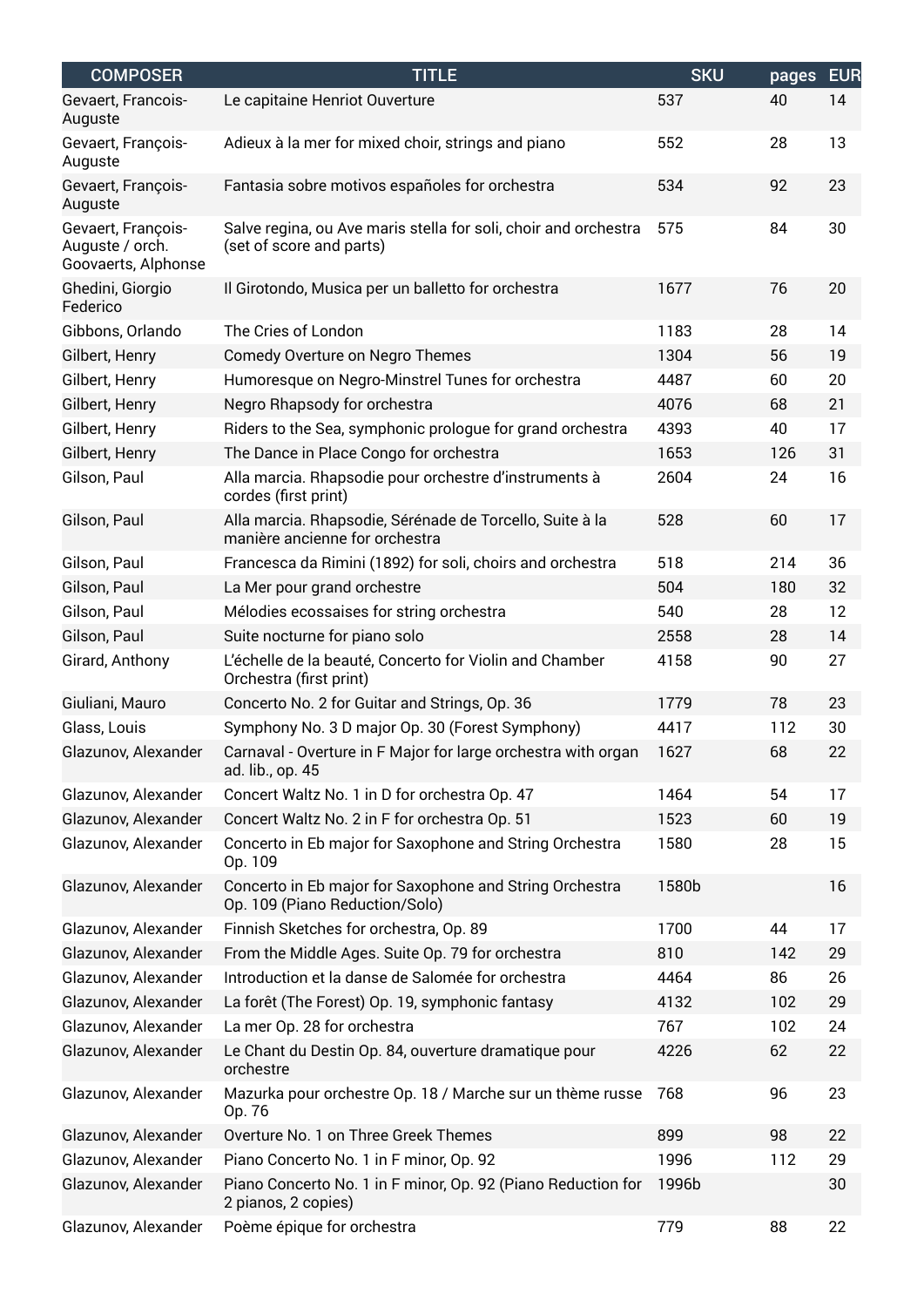| <b>COMPOSER</b>                                            | <b>TITLE</b>                                                                                                                                                                                                             | <b>SKU</b> | pages | <b>EUR</b> |
|------------------------------------------------------------|--------------------------------------------------------------------------------------------------------------------------------------------------------------------------------------------------------------------------|------------|-------|------------|
| Glazunov, Alexander                                        | Raymonda Op. 57 (complete ballet, in two volumes)                                                                                                                                                                        | 4277       | 578   | 80         |
| Glazunov, Alexander                                        | Raymonda Op. 57, complete ballet (piano reduction)                                                                                                                                                                       | 4277b      |       | 28         |
| Glazunov, Alexander                                        | Raymonda, Ballet Suite for Orchestra, op. 57a                                                                                                                                                                            | 1618       | 116   | 25         |
| Glazunov, Alexander                                        | Rhapsodie Orientale pour grand orchestre Op. 29                                                                                                                                                                          | 1427       | 128   | 31         |
| Glazunov, Alexander                                        | Ruses d'Amour (Complete ballet)                                                                                                                                                                                          | 822        | 210   | 36         |
| Glazunov, Alexander                                        | Ruses d'Amour. Ballet en une acte (Piano reduction)                                                                                                                                                                      | 822b       |       | 20         |
| Glazunov, Alexander                                        | Scènes de Ballet Op. 52, suite for grand orchestra                                                                                                                                                                       | 4068       | 150   | 33         |
| Glazunov, Alexander                                        | Serenades No. 1 in A Op. 7 & No. 2 in F Op. 11                                                                                                                                                                           | 699        | 56    | 17         |
| Glazunov, Alexander                                        | Spring opus 34. Musical Picture in D for orchestra                                                                                                                                                                       | 1394       | 64    | 21         |
| Glazunov, Alexander                                        | The Kremlin Op. 30 for orchestra                                                                                                                                                                                         | 812        | 128   | 27         |
| Glazunov, Alexander                                        | Two Pieces for Orchestra Op.14                                                                                                                                                                                           | 4540       | 40    | 17         |
| Glazunov, Alexander                                        | Violin Concerto in A minor Op. 82                                                                                                                                                                                        | 1378       | 130   | 31         |
| Glazunov, Alexander                                        | Violin Concerto in A minor Op. 82 (Piano Reduction/Solo)                                                                                                                                                                 | 1378b      |       | 24         |
| Glinka, Michail<br>Ivanovich                               | Grand Sextuor in E-flat for string quartet, double bass &<br>piano (Full Score)                                                                                                                                          | 1105       | 84    | 25         |
| Glinka, Michail<br>Ivanovich                               | Grand Sextuor in E-flat for string quartet, double bass &<br>piano (Set of 5 string parts)                                                                                                                               | 1105b      |       | 24         |
| Glinka, Michail<br>Ivanovich                               | Overture and Incidental Music to "Prince Kholmsky"                                                                                                                                                                       | 1088       | 92    | 23         |
| Glinka, Michail<br>Ivanovich                               | Overtures in G minor and D major                                                                                                                                                                                         | 1089       | 76    | 20         |
| Glinka, Michail<br>Ivanovich                               | Serenade on Themes from Donizetti's Opera "Anna Bolena"<br>for bassoon, horn, viola, cello, double bass, harp & piano<br>(score and parts)                                                                               | 1405       | 136   | 32         |
| Glinka, Michail<br>Ivanovich                               | Spanish Overtures Nos. 1 and 2 / Kamarinskaya                                                                                                                                                                            | 683        | 162   | 31         |
| Glinka, Michail<br>Ivanovich                               | Three Pieces for Choir and Orchestra (Polonaise for chorus<br>and orchestra / Valedictory Song for soprano, women s<br>chorus, harp, and orchestra / Valedictory Song for women s<br>chorus, harp, piano, and orchestra) | 1561       | 98    | 26         |
| Glinka, Michail<br>Ivanovich                               | Waltz Fantasia for orchestra                                                                                                                                                                                             | 694        | 48    | 13         |
| Gluck, Christoph<br>Willibald / arr.<br>Weingartner, Felix | Alceste overture with Finale by Felix Weingartner                                                                                                                                                                        | 4194       | 40    | 17         |
| Godard, Benjamin                                           | Concerto romantique op. 35 for violin and orchestra (Piano<br>Reduction/Solo)                                                                                                                                            | 1915b      |       | 18         |
| Godard, Benjamin                                           | Concerto romantique, Op. 35 for violin and orchestra                                                                                                                                                                     | 1915       | 52    | 19         |
| Godard, Benjamin                                           | Symphonie Légendaire, orchestral suite                                                                                                                                                                                   | 4287       | 110   | 29         |
| Godard, Benjamin                                           | Symphony in B flat Major Op. 57                                                                                                                                                                                          | 4256       | 140   | 33         |
| Godard, Benjamin                                           | Violin Concerto No. 2 Op. 131 (Piano reduction / Violin part)                                                                                                                                                            | 4498b      |       | 24         |
| Godard, Benjamin                                           | Violin Concerto No.2 Op. 131                                                                                                                                                                                             | 4498       | 58    | 20         |
| Goetz, Hermann                                             | Es liegt so abendstill der See Op. 11 for male choir, tenor od<br>soprano solo and orchestra                                                                                                                             | 4198       | 72    | 24         |
| Goetz, Hermann                                             | Es liegt so abendstill der See Op. 11 for male choir, tenor od<br>soprano solo and Orchestra (Piano reduction with German<br>libretto)                                                                                   | 4198b      |       | 16         |
| Goetz, Hermann                                             | Frühlings-Ouvertüre (Spring Overture) Op. 15                                                                                                                                                                             | 317        | 84    | 20         |
| Goetz, Hermann                                             | Nenie Op. 10 for choir and orchestra                                                                                                                                                                                     | 4513       | 48    | 18         |
| Goetz, Hermann                                             | Overture to the opera "Der Widerspänstigen Zähmung" (The<br>Taming of the Screw)                                                                                                                                         | 233        | 20    | 7          |
| Goetz, Hermann                                             | Piano Concerto No. 2 in B-flat Op. 18                                                                                                                                                                                    | 231        | 232   | 39         |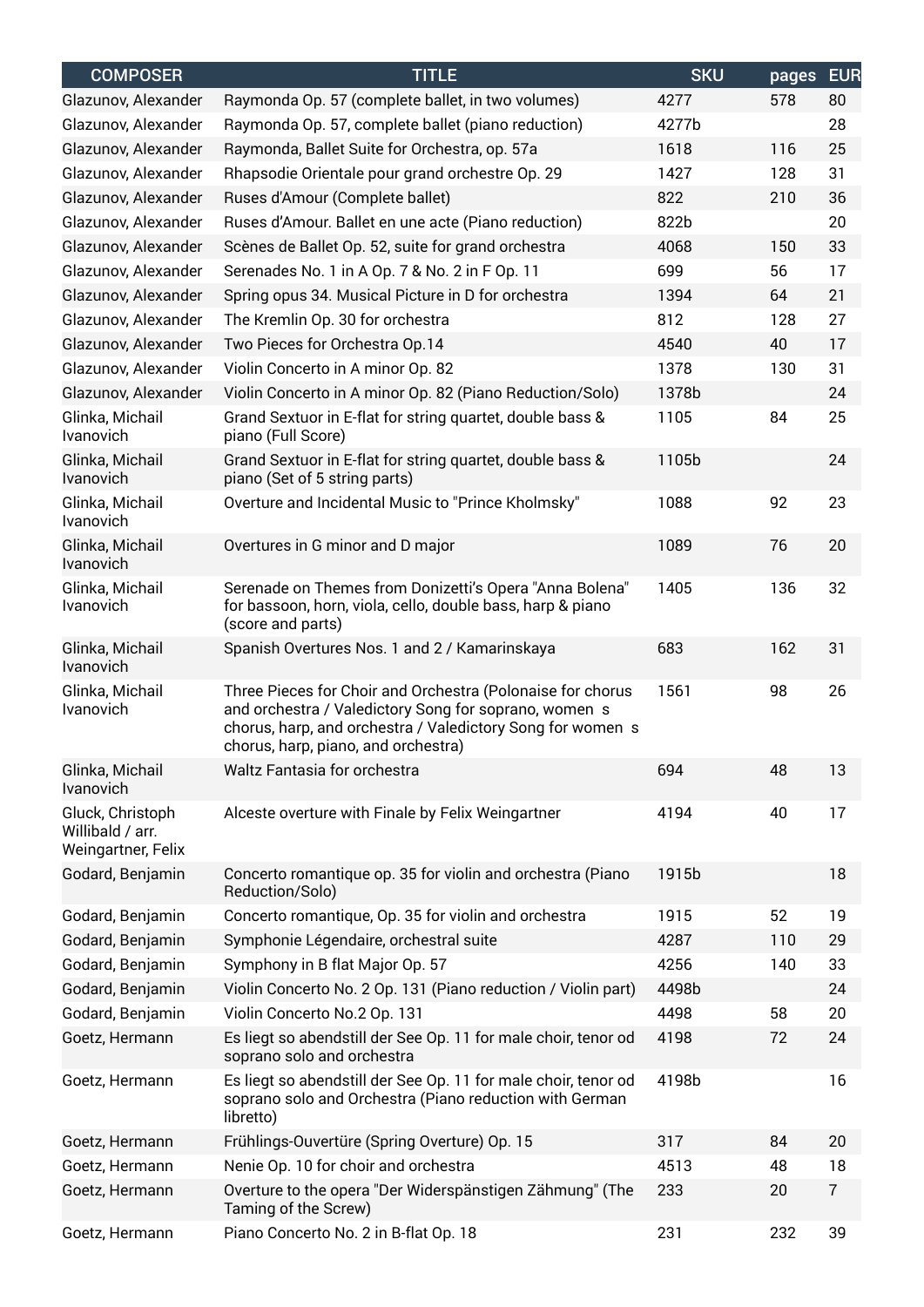| <b>COMPOSER</b>    | <b>TITLE</b>                                                                                            | <b>SKU</b> | pages | <b>EUR</b> |
|--------------------|---------------------------------------------------------------------------------------------------------|------------|-------|------------|
| Goetz, Hermann     | Piano Concerto No. 2 in B-flat Op. 18 (Piano Reduction/<br>Piano I und Piano II)                        | 231b       |       | 34         |
| Goetz, Hermann     | Piano Quartet Op. 6 (score and parts)                                                                   | 1791       | 100   | 30         |
| Goetz, Hermann     | Piano Quintet in C minor Op. 16 for string trio, double bass &<br>piano                                 | 1120       | 52    | 19         |
| Goetz, Hermann     | Symphony in F Op. 9                                                                                     | 128        | 220   | 36         |
| Goetz, Hermann     | Violin Concerto in G Op. 22                                                                             | 121        | 98    | 22         |
| Goetz, Hermann     | Violin Concerto in G Op. 22 (Piano Reduction/Solo)                                                      | 121b       |       | 16         |
| Gohr, Peter Emil   | Trio in F major for piano, violin and cello (s.a.) (score and<br>parts)                                 | 2533       | 68    | 21         |
| Goldmark, Carl     | Aus Jugendtagen Op. 53, Concert overture                                                                | 3028       | 62    | 21         |
| Goldmark, Carl     | Merlin, overture                                                                                        | 3055       | 16    | 12         |
| Goldmark, Carl     | Penthesilea (Concert overture)                                                                          | 1638       | 92    | 26         |
| Goldmark, Carl     | Piano Quintet in C-sharp minor Op. 54 (score and parts)                                                 | 1292       | 142   | 32         |
| Goldmark, Carl     | Psalm 113, Op. 40 for Choir and Orchestra                                                               | 1981       | 48    | 17         |
| Goldmark, Carl     | Scherzo in A Op. 45 for orchestra                                                                       | 1293       | 36    | 16         |
| Goldmark, Carl     | String Quintet in A minor, Op. 9 (score and parts)                                                      | 4202       | 170   | 40         |
| Goldmark, Carl     | Symphony No. 1 Op. 26 "Ländliche Hochzeit" (Rustic<br>Wedding)                                          | 184        | 184   | 32         |
| Goldmark, Carl     | Symphony No. 2 in E-flat Op. 35                                                                         | 1030       | 68    | 19         |
| Goldmark, Carl     | Violin Concerto in A Minor Op. 28                                                                       | 1023       | 116   | 25         |
| Goldmark, Carl     | Violin Concerto in A Minor Op. 28 (Piano Reduction/Solo)                                                | 1023b      |       | 22         |
| Goldmark, Karl     | Der gefesselte Prometheus (Prometheus Bound). Concert<br>Overture Op. 38                                | 1064       | 64    | 21         |
| Goldmark, Karl     | Die Königin von Saba (The Queen of Sheba): Overture /<br>Entrance of the Queen of Sheba / Ballet Music  | 1448       | 92    | 32         |
| Goldmark, Karl     | Im Frühling (In Springtime). Concert Overture Op. 36                                                    | 1059       | 32    | 16         |
| Goldmark, Karl     | In Italien (In Italy). Concert Overture Op. 49                                                          | 818        | 80    | 20         |
| Goldmark, Karl     | Sakuntala Overture Op. 13                                                                               | 1342       | 94    | 26         |
| Goldmark, Karl     | Sappho. Concert Overture Op. 44                                                                         | 1325       | 102   | 28         |
| Goldmark, Rubin    | A Negro Rhapsody for orchestra                                                                          | 3096       | 78    | 23         |
| Goldmark, Rubin    | Requiem for large orchestra                                                                             | 4018       | 104   | 28         |
| Golovin, Andrei    | Antiphons in Memory of Archpriest Mikhail Pravdolyubov for<br>symphony orchestra (first print)          | 4143       | 54    | 20         |
| Golovin, Andrei    | Light Unapproachable. Symphony No.4                                                                     | 1536       | 64    | 21         |
| Golovin, Andrei    | Symphony No. 3 (first print)                                                                            | 4274       | 76    | 24         |
| Gotovac, Jakov     | Song and Kolo from the opera "Ero the Joker" for orchestra                                              | 1949       | 58    | 17         |
| Gounod, Charles    | A sacred trilogy for solo parts, choir and orchestra (vocal<br>score)                                   | 4541b      |       | 35         |
| Gounod, Charles    | First Symphony in D major                                                                               | 4339       | 146   | 30         |
| Gounod, Charles    | Marche funèbre d'une marionette for orchestra                                                           | 871        | 28    | 10         |
| Gounod, Charles    | Marche religieuse for full orchestra with principal harps in E-<br>flat                                 | 1786       | 36    | 14         |
| Gounod, Charles    | Mors et Vita, a sacred Trilogy                                                                          | 4541       | 392   | 70         |
| Gounod, Charles    | Petite Symphonie for winds in B-flat                                                                    | 847        | 56    | 17         |
| Gounod, Charles    | Symphony No. 2 in E-flat                                                                                | 809        | 114   | 25         |
| Gourzi, Konstantia | "Der Engel der Eewigkeit". Seven Views - Hommage à Adolf<br>Wölfli op. 71 for mixed choir (first print) | 2714       | 32    | 24         |
| Gourzi, Konstantia | "il vento del nord" (for vocal ensemble) op. 52 & Ave Maria<br>(for female choir) op. 55 (first print)  | 2725       | 28    | 22         |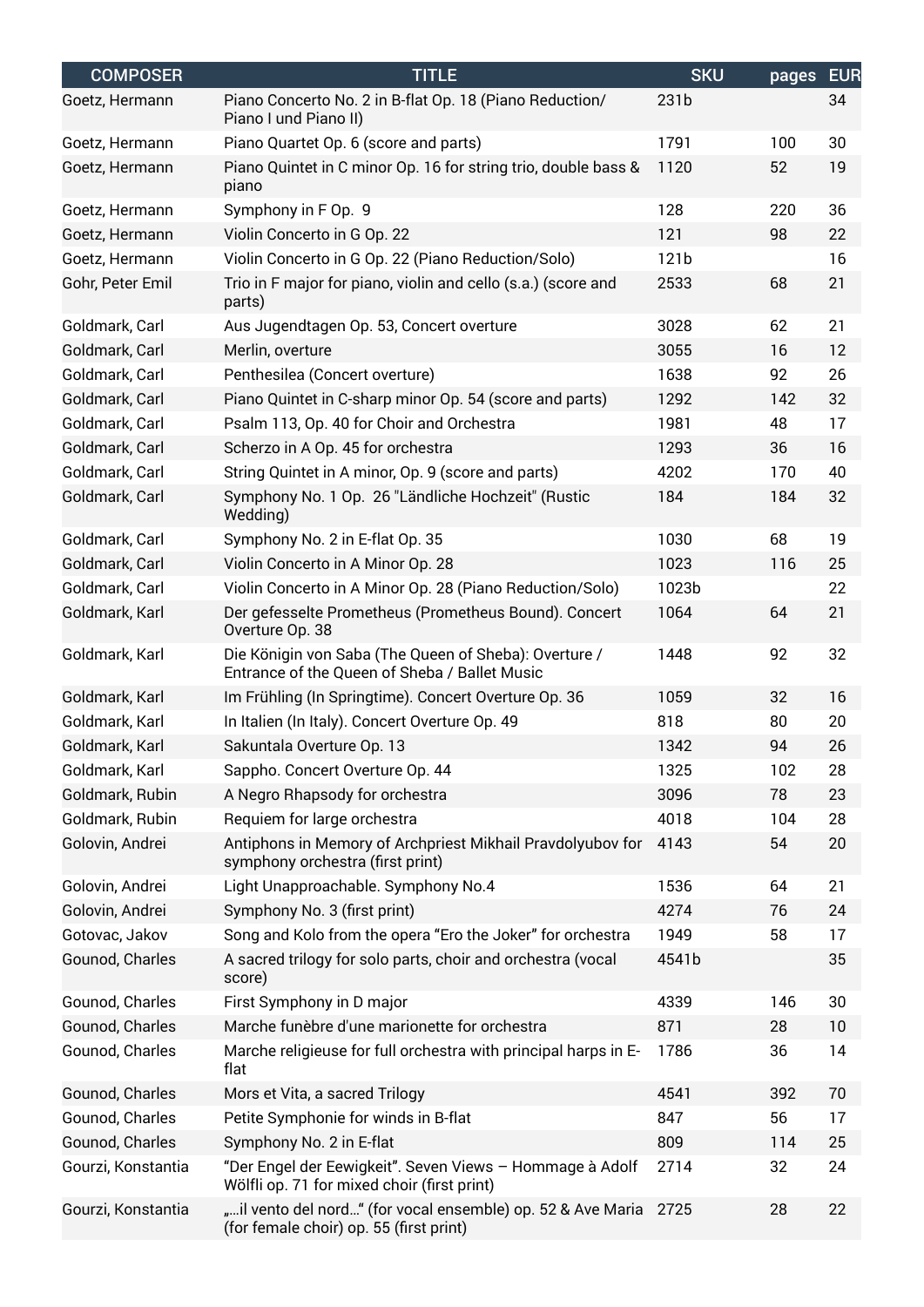| <b>COMPOSER</b>    | <b>TITLE</b>                                                                                                                                                                                                             | <b>SKU</b> | pages | <b>EUR</b> |
|--------------------|--------------------------------------------------------------------------------------------------------------------------------------------------------------------------------------------------------------------------|------------|-------|------------|
| Gourzi, Konstantia | "ich fürcht nicht" Quintet for flute (piccolo, alto flute), clarinet<br>(bass clarinet), piano, violin, cello (first print / set score &<br>parts)                                                                       | 2718       | 44    | 28         |
| Gourzi, Konstantia | "noch fürcht ich" $-7$ miniatures for piano solo, op. 8 (first<br>print)                                                                                                                                                 | 2703       | 16    | 14         |
| Gourzi, Konstantia | 7 Miniaturen in 3 Sätzen, Paichnídia t'uranú kai tu nerú, op. 5,<br>for string orchestra (first print)                                                                                                                   | 2733       | 46    | 32         |
| Gourzi, Konstantia | A Song for Peace for violin & cello, op. 70 (2 scores/ first<br>print)                                                                                                                                                   | 2716       | 24    | 24         |
| Gourzi, Konstantia | A.C. Forte-Piano. Hommage à Mozart in three movements<br>for octet, op. 6 (clarinet, bassoon, horn and string quintet /<br>first print)                                                                                  | 2726       | 64    | 35         |
| Gourzi, Konstantia | Aiolos Wind $-$ six piano pieces, op. 41 (first print)                                                                                                                                                                   | 2702       | 20    | 14         |
| Gourzi, Konstantia | Anájikon, the Angel in the Blue Garden, string quartet no 3<br>op. 61 (first print)                                                                                                                                      | 2706       | 99    | 36         |
| Gourzi, Konstantia | Anaménontas for flute solo op. 4 (first print)                                                                                                                                                                           | 2729       | 16    | 14         |
| Gourzi, Konstantia | Astrolávos, the Angel at the Bottom of the Sea. Nine<br>Constellations for Oboe Solo op. 68 (first print)                                                                                                                | 2705       | 20    | 16         |
| Gourzi, Konstantia | Atlantis 1, 7 miniatures for cimbalom and soprano op. 16<br>(first print)                                                                                                                                                | 2730       | 16    | 14         |
| Gourzi, Konstantia | Beauty for chamber ensemble op. 67 (first print)                                                                                                                                                                         | 2737       | 24    | 19         |
| Gourzi, Konstantia | between the lines für Zither (performance score / first print)                                                                                                                                                           | 2747       | 12    | 12         |
| Gourzi, Konstantia | Call of the Bees, Duo for cello and piano op. 77 (first print /<br>score & cello part)                                                                                                                                   | 2736       | 24    | 18         |
| Gourzi, Konstantia | Drei Synapten zu Ehren der Seligen Gisela for orchestra (first<br>print)                                                                                                                                                 | 2715       | 47    | 32         |
| Gourzi, Konstantia | Easter in Konstantinopel - because of the Word, 11 moments<br>between East and West for orchestra, choir, a byzantine<br>psalm singer and violin solo (5 strings tenor violon and<br>double strings violin/ first print) | 2713       | 73    | 42         |
| Gourzi, Konstantia | Eros, in seven pictures, for two sopranos and chamber<br>orchestra (First print), op.57                                                                                                                                  | 2709       | 58    | 34         |
| Gourzi, Konstantia | Evening at the window for viola solo (first print)                                                                                                                                                                       | 2721       | 24    | 18         |
| Gourzi, Konstantia | Five Songs for Lefkas op. 27 for string orchestra (first print)                                                                                                                                                          | 2731       | 24    | 19         |
| Gourzi, Konstantia | Gedichte zu Prometheus for orchestra op. 28 (extra large<br>format / first print)                                                                                                                                        | 2727       | 54    | 40         |
| Gourzi, Konstantia | Hommage à Mozart - three dialogues for viola and<br>fortepiano or piano, op. 56 (first print/score & part)                                                                                                               | 2701       | 48    | 22         |
| Gourzi, Konstantia | Hommage à Mozart - three dialogues for violin and piano,<br>op. 56b (first print / score & part)                                                                                                                         | 2708       | 52    | 24         |
| Gourzi, Konstantia | Hydra - The Rock of Freedom, three Songs for soprano or<br>tenor, piano and string quartet op. 89 (score & 6 parts / first<br>print)                                                                                     | 2746       | 147   | 42         |
| Gourzi, Konstantia | Israel, String Quartet No.1 (score and parts / first print)                                                                                                                                                              | 2712       | 56    | 28         |
| Gourzi, Konstantia | Kastalia, Harp Solo and String Quartet, op. 35c (score &<br>parts / first print)                                                                                                                                         | 2741       | 80    | 36         |
| Gourzi, Konstantia | Iullabies for three flowers, for violin and string orchestra<br>(first print)                                                                                                                                            | 2739       | 24    | 19         |
| Gourzi, Konstantia | meditation I for marimba solo, glockenspiel and singing<br>bowl, op. 54 (first print)                                                                                                                                    | 2728       | 20    | 16         |
| Gourzi, Konstantia | Mykene, 7 miniatures for orchestra Op. 17 (first print)                                                                                                                                                                  | 2743       | 44    | 32         |
| Gourzi, Konstantia | nine lullabies for a new world for solo viola                                                                                                                                                                            | 2719       | 20    | 16         |
| Gourzi, Konstantia | nine lullabies for a new world for solo violin (first print)                                                                                                                                                             | 2740       | 20    | 16         |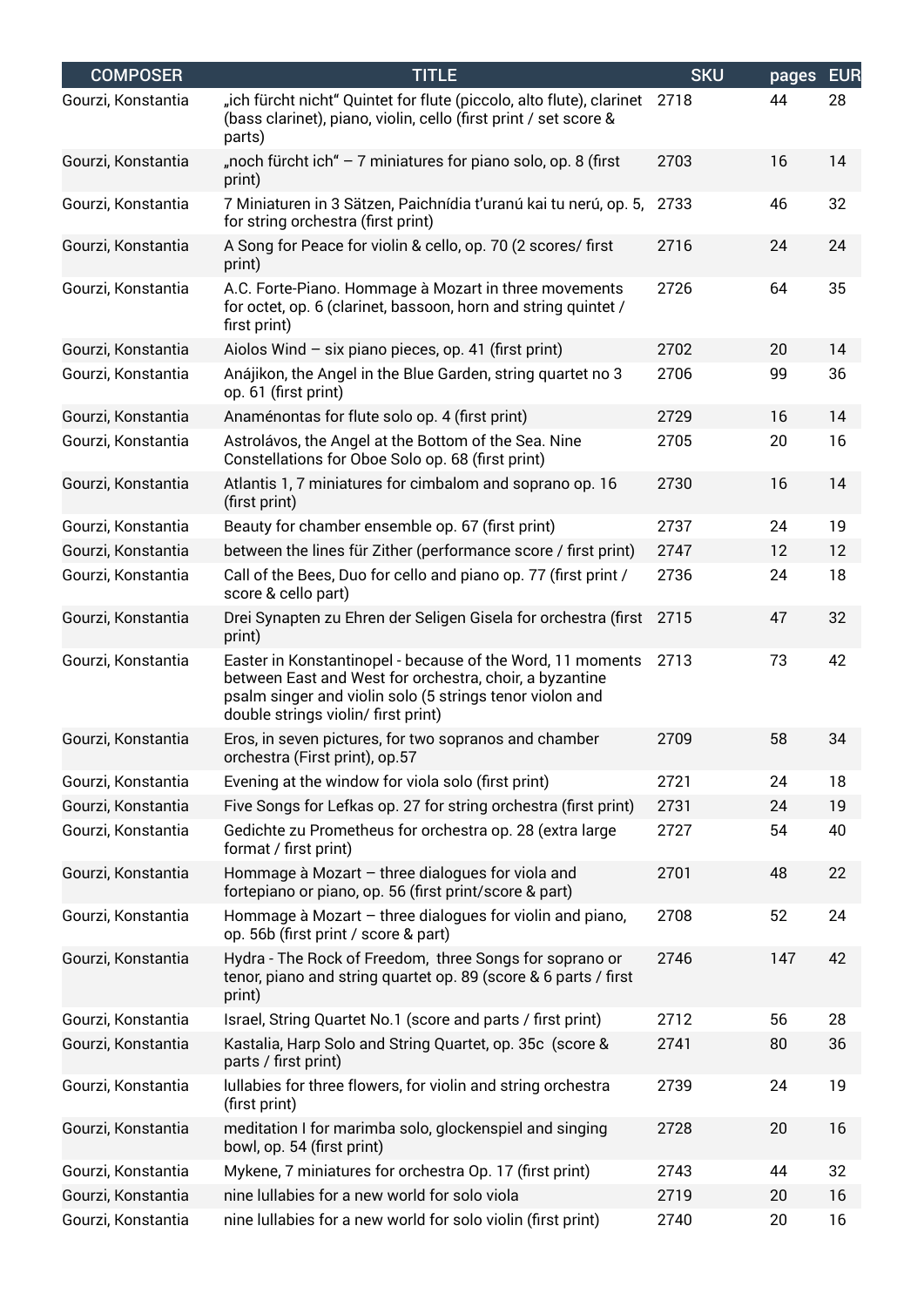| <b>COMPOSER</b>      | <b>TITLE</b>                                                                                                                                                                             | <b>SKU</b> | pages | <b>EUR</b> |
|----------------------|------------------------------------------------------------------------------------------------------------------------------------------------------------------------------------------|------------|-------|------------|
| Gourzi, Konstantia   | P-ILION, nine fragments an eternity string quartet no 2, op.<br>33/2 (first print/score and parts)                                                                                       | 2704       | 64    | 28         |
| Gourzi, Konstantia   | Perseus & Androméda, Sinfonische Dichtung über das<br>Schicksal op. 78 (first print)                                                                                                     | 2735       | 49    | 38         |
| Gourzi, Konstantia   | Polymnia. Five Songs for two guitars, viola and double bass<br>(first print / score and parts)                                                                                           | 2723       | 80    | 38         |
| Gourzi, Konstantia   | Rezitativ Antigone for Soprano or Tenor and Piano (first<br>print / 2 copies)                                                                                                            | 2734       | 20    | 23         |
| Gourzi, Konstantia   | Sängerin der Komischen Oper for solo viola                                                                                                                                               | 2720       | 20    | 16         |
| Gourzi, Konstantia   | Sappho-Zyklus, Hommage à György Kurtág for soprano or<br>mezzo soprano and piano / Narcissa-Arie for soprano or<br>mezzo soprano / Eva-Ave for soprano or mezzo soprano<br>(first print) | 2732       | 28    | 26         |
| Gourzi, Konstantia   | Six letters for Callas: $A \Pi O \Lambda \Omega N$ for Orchestra op. 51 (first<br>print)                                                                                                 | 2707       | 32    | 32         |
| Gourzi, Konstantia   | Songs for Hellas for Soprano or Tenor and Piano (first print)                                                                                                                            | 2744       | 48    | 30         |
| Gourzi, Konstantia   | Transformation 21 for Wind Orchestra (first print)                                                                                                                                       | 2749       | 24    | 22         |
| Gourzi, Konstantia   | Vibrato 1 and Vibrato 2 for string quartet and piano (first<br>print / score and parts)                                                                                                  | 2722       | 64    | 30         |
| Gourzi, Konstantia   | Wind Dances & Eine kleine Geschichte (2 pieces for piano<br>solo / first print)                                                                                                          | 2711       | 24    | 18         |
| Gourzi, Konstantia   | Wunde   Wunder. 7 Fragmente, op. 73 für Schlagzeug und<br>Ensemble (first print)                                                                                                         | 2717       | 38    | 30         |
| Gourzi, Konstantia   | Ο Χορός του 21 - The Dance of 21 for Orchestra (first print)                                                                                                                             | 2745       | 32    | 30         |
| Gouvy, Théodore      | Paraphrases symphoniques Op. 89 for orchestra                                                                                                                                            | 1441       | 56    | 17         |
| Gouvy, Théodore      | Petite Suite Gauloise Op. 90 for wind ensemble (Full Score)                                                                                                                              | 1415a      | 28    | 14         |
| Gouvy, Théodore      | Petite Suite Gauloise pour Flûte, 2 Hautbois, 2 Clarinettes, 2<br>Cors et Bassons Op. 90 (Set full score & parts)                                                                        | 1415       | 64    | 24         |
| Gouvy, Théodore      | Sinfonietta for orchestra Op.80                                                                                                                                                          | 4072       | 130   | 31         |
| Gouvy, Théodore      | Symphony No. 6 in G minor Op. 87                                                                                                                                                         | 1465       | 212   | 43         |
| Grädener, Hermann    | Second Violin Concerto in D minor, Op. 41                                                                                                                                                | 4502       | 100   | 27         |
| Graener, Paul        | Aus dem Reiche des Pan Op. 22, versions for orchestra and<br>for piano solo                                                                                                              | 4388       | 62    | 22         |
| Graener, Paul        | Concerto for Cello and Chamber Orchestra Op. 78                                                                                                                                          | 4104       | 52    | 20         |
| Graener, Paul        | Concerto for Cello and Chamber Orchestra Op. 78 (Piano<br>reduction / Solo part)                                                                                                         | 4104b      |       | 20         |
| Graener, Paul        | Concerto for Piano and Orchestra in A minor op.72                                                                                                                                        | 4106       | 78    | 23         |
| Graener, Paul        | Concerto for Piano and Orchestra in A minor op.72 (Piano<br>Reduction for 2 pianos, 2 copies)                                                                                            | 4106b      |       | 30         |
| Graener, Paul        | Die Flöte von Sanssouci Op. 88, Suite for chamber orchestra                                                                                                                              | 1775       |       | 17         |
| Graener, Paul        | Salzburger Serenaden for orchestra Op. 115                                                                                                                                               | 4440       | 84    | 26         |
| Graener, Paul        | Sinfonia Breve                                                                                                                                                                           | 4105       | 64    | 22         |
| Graener, Paul        | Symphonietta for strings and harp Op. 27                                                                                                                                                 | 867        | 32    | 14         |
| Graener, Paul        | Symphony in D minor Op. 39                                                                                                                                                               | 1479       | 94    | 26         |
| Graener, Paul        | Violin Concerto in D major, Op. 104                                                                                                                                                      | 1578       | 82    | 25         |
| Graener, Paul        | Violin Concerto in D major, Op. 104 (Piano Reduction/Solo)                                                                                                                               | 1578b      |       | 20         |
| Graener, Paul        | Wiener Symphonie (Symphony No. 2) Op. 110                                                                                                                                                | 1710       | 86    | 25         |
| Grainger, Percy      | Hill Song No. 1 for 23 instruments                                                                                                                                                       | 209        | 66    | 18         |
| Graun, Carl Heinrich | Piano Concerto in F                                                                                                                                                                      | 1308       | 40    | 16         |
| Grégoire, Edouard    | Les Croisades. Prise de Jérusalem par Godefroid de Bouillon<br>anno 1099 (The Crusades. The Capture of Jerusalem) Op. 50                                                                 | 581        | 36    | 16         |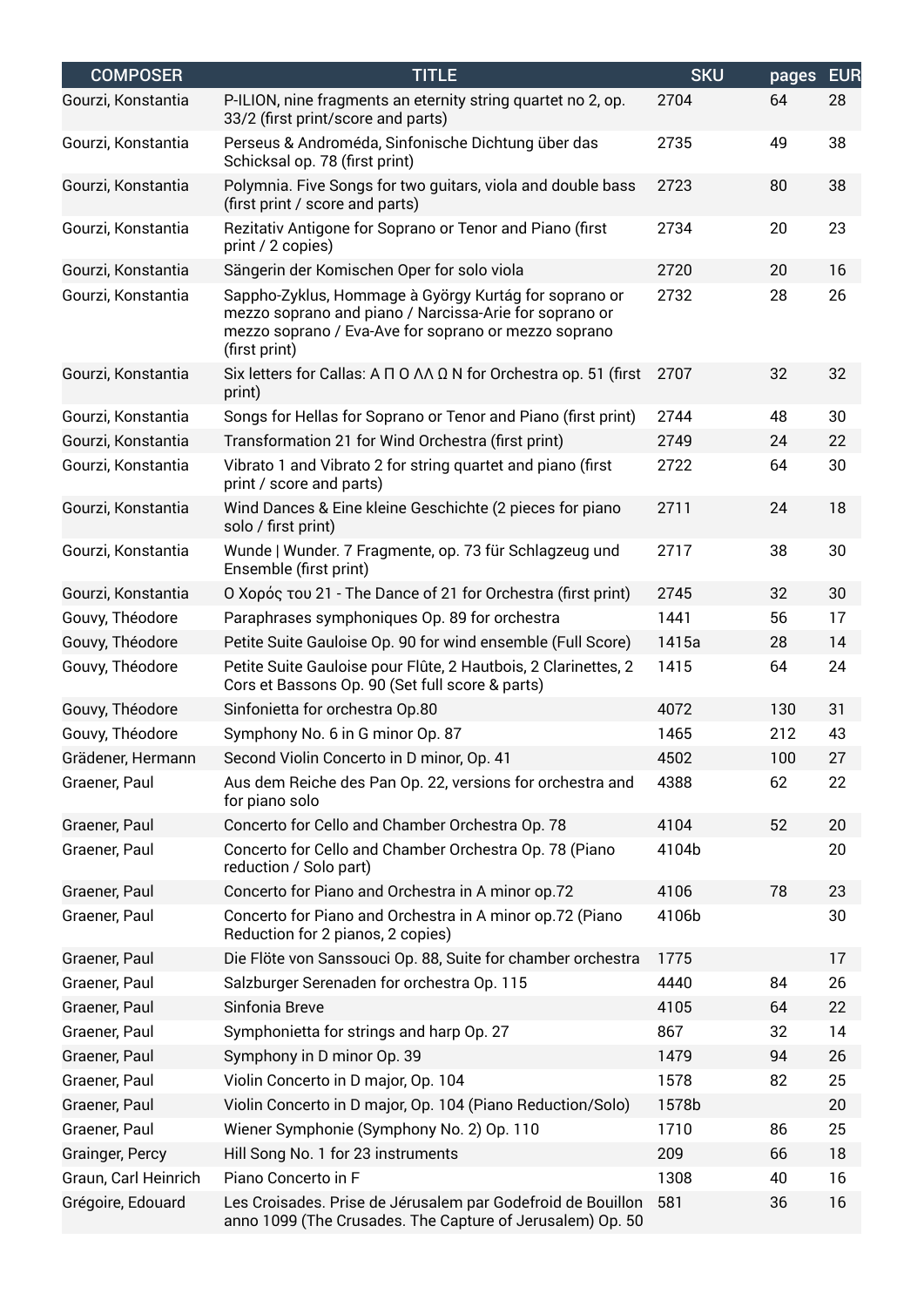| <b>COMPOSER</b>                              | <b>TITLE</b>                                                                                                                   | <b>SKU</b> | pages | <b>EUR</b> |
|----------------------------------------------|--------------------------------------------------------------------------------------------------------------------------------|------------|-------|------------|
| Grétry, André                                | Concerto for Flute, 2 Horns & Orchestra in C                                                                                   | 1459       | 28    | 14         |
| Grétry, André                                | La rosière republicaine (Ballet music)                                                                                         | 1516       | 32    | 16         |
| Grétry, André / arr.<br>Mottl, Felix         | Céphale et Procris (Ballet-Suite from the opera)                                                                               | 1563       | 58    | 19         |
| Grétry, André-Ernest-<br>Modeste             | Le Magnifique, overture                                                                                                        | 1849       | 44    | 17         |
| Grieg, Edvard                                | 3 Works for String Orchestra Opp. 34, 53, 63                                                                                   | 181        | 32    | 8          |
| Grieg, Edvard                                | Altnorwegische Romanze (Old Norwegian Romance) Op. 51<br>for orchestra                                                         | 433        | 92    | 19         |
| Grieg, Edvard                                | Bergliot Op. 42. Melodrama for recitation and orchestra                                                                        | 763        | 52    | 17         |
| Grieg, Edvard                                | Bergliot Op. 42. Melodrama for recitation and orchestra<br>(Piano Reduction/Speaker)                                           | 763b       |       | 12         |
| Grieg, Edvard                                | Der Einsame (The Mountain Thrall) Op. 32 for voice and<br>orchestra                                                            | 762        | 28    | 12         |
| Grieg, Edvard                                | Im Herbst (In Autumn) Op. 11 (Concert Overture)                                                                                | 105        | 60    | 16         |
| Grieg, Edvard                                | Lyrische Suite (Lyric Suite) from Op. 54 for orchestra                                                                         | 139        | 60    | 16         |
| Grieg, Edvard                                | Olav Trygvason Op. 50. Scenes of an Unfinished Drama                                                                           | 664        | 136   | 27         |
| Grieg, Edvard                                | Olav Trygvason Op. 50. Scenes of an Unfinished Drama<br>(Vocal Score / German & Norwegian text)                                | 664b       |       | 22         |
| Grieg, Edvard                                | Peer Gynt (Incidental music to Ibsen's drama)                                                                                  | 480        | 268   | 45         |
| Grieg, Edvard                                | Peer Gynt (Incidental music to Ibsen's drama) (Piano<br>Reduction)                                                             | 480b       |       | 26         |
| Grieg, Edvard                                | Symphony in C minor (Urtext Edition, edited by Klaus<br>Henning Oelmann and Marius Hristescu)                                  | 1566       | 170   | 36         |
| Grieg, Edvard /orch.<br>Sitt, Hans           | Norwegian Dances for Orchestra Op. 35                                                                                          | 706        | 80    | 20         |
| Grieg, Edward                                | Landkjenning "Land - Sighting" Op. 31 (Cantata)                                                                                | 1236       | 24    | 14         |
| Grieg, Edward                                | Landkjenning "Land - Sighting" Op. 31 (Cantata) (Vocal<br>Score)                                                               | 1236b      |       | 10         |
| Grieg, Edward                                | Symphonic Dances for orchestra Op. 64                                                                                          | 1364       | 120   | 29         |
| Griffes, Charles T.                          | The Pleasure-Dome of Kubla Khan (Symphonic Poem)                                                                               | 1259       | 58    | 19         |
| Griffes, Charles<br>Tomlinson                | The White Peacock. Tone Poem for orchestra                                                                                     | 824        | 20    | 10         |
| Grimm, Julius Otto                           | Suite in Canonform No.1 Op. 10 for orchestra                                                                                   | 1703       | 44    | 14         |
| Grimm, Julius Otto                           | Zweite Suite in Canonform Op.16 for orchestra                                                                                  | 1704       | 170   | 31         |
| Grisar, Albert/ arr.<br>Burgmüller, Frédéric | Fantaisie sur l'opéra Le carillonneur de Bruges d'Albert<br>Grisar, op. 102, arranged for piano solo by Frédéric<br>Burgmüller | 2609       | 16    | 12         |
| Grosz, Wilhelm                               | Overture to an Opera Buffa, Op. 14                                                                                             | 1609       | 78    | 23         |
| Grosz, Wilhelm                               | Rondels, Op.11(Three Mood Paintings for Low Voice and<br>Chamber Orchestra)                                                    | 1763       | 44    | 17         |
| Grosz, Wilhelm                               | Symphonic Dance: Piano Concerto with Orchestral<br>Accompaniment Op. 24                                                        | 4390       | 166   | 37         |
| Guilmant, Alexandre                          | Première symphonie pour orgue et orchestre Op. 42                                                                              | 686        | 104   | 22         |
| Guilmant, Alexandre                          | Troisième Messe Solennelle Op. 11                                                                                              | 4604       | 176   | 40         |
| Guiraud, Ernest                              | Chasse Fantastique for orchestra                                                                                               | 1914       | 82    | 25         |
| Haas, Pavel                                  | Fata Morgana Op. 6 for tenor and piano quintet                                                                                 | 4589       | 102   | 30         |
| Hadley, Henry                                | In Bohemia Op. 28 for orchestra                                                                                                | 4207       | 40    | 17         |
| Hadley, Henry                                | Othello Overture                                                                                                               | 4088       | 76    | 23         |
| Hadley, Henry                                | Salome for orchestra                                                                                                           | 1360       | 94    | 25         |
| Hadley, Henry                                | Symphonic Fantasia                                                                                                             | 4119       | 64    | 22         |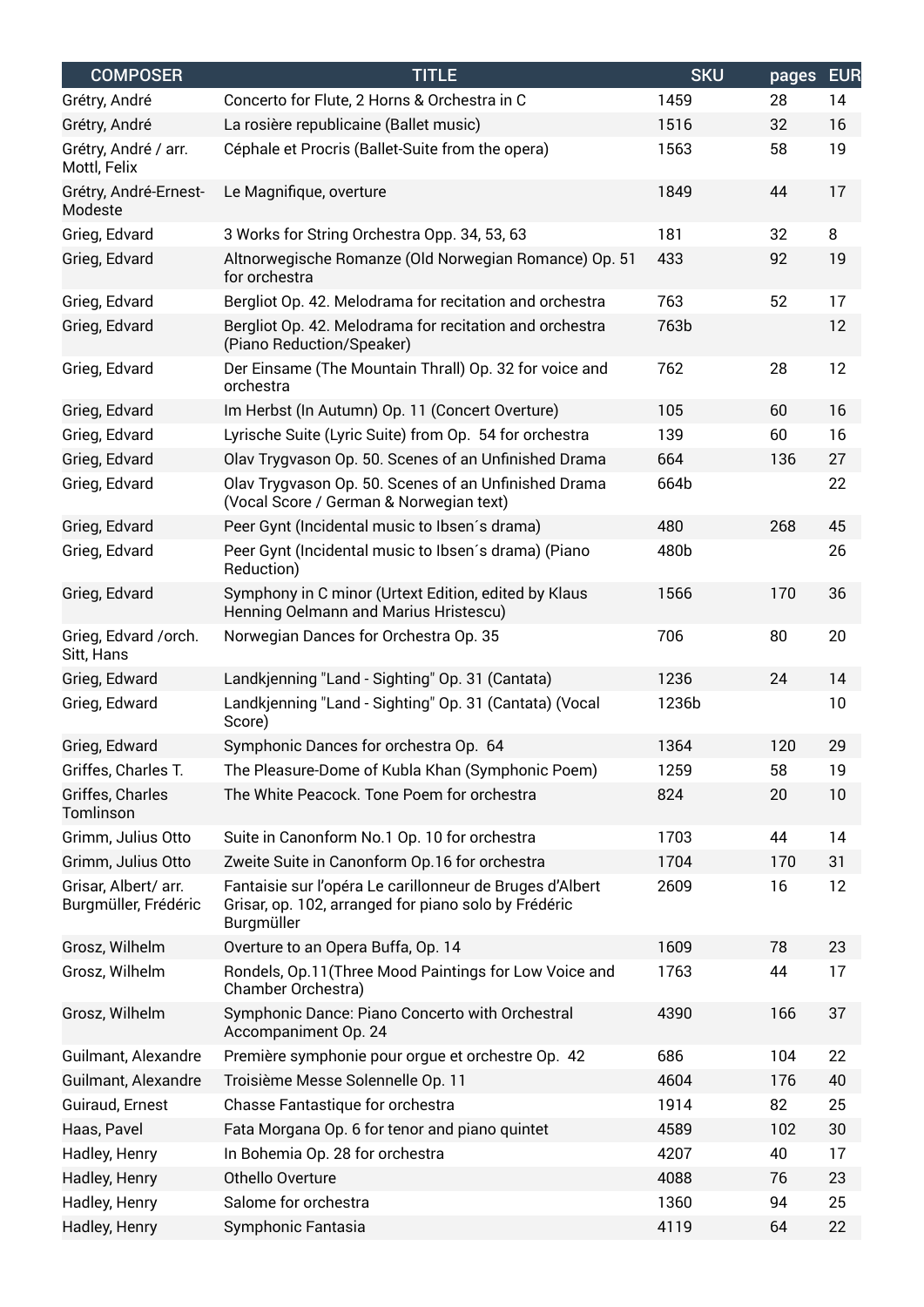| <b>COMPOSER</b>                                                         | <b>TITLE</b>                                                                                                                                                            | <b>SKU</b> | pages | <b>EUR</b> |
|-------------------------------------------------------------------------|-------------------------------------------------------------------------------------------------------------------------------------------------------------------------|------------|-------|------------|
| Hadley, Henry                                                           | Symphony No. 2 in F minor Op. 30 TheFour Seasons                                                                                                                        | 1356       | 212   | 43         |
| Hadley, Henry                                                           | Symphony No.4 Op. 64                                                                                                                                                    | 4019       | 156   | 34         |
| Hadley, Henry                                                           | The Culprit Fay for orchestra                                                                                                                                           | 1302       | 66    | 21         |
| Hahn, Reynaldo                                                          | Le Bal de Beatrice d'Este, Suite for Orchestra                                                                                                                          | 4495       | 58    | 20         |
| Hahn, Reynaldo                                                          | Quintette en fa dièse mineur pour piano et cordes (score and<br>parts)                                                                                                  | 4248       | 118   | 30         |
| Hallén, Andreas                                                         | Die Toteninsel (The Isle of the Dead) Op. 45 for large<br>orchestra                                                                                                     | 1455       | 44    | 17         |
| Halm, August                                                            | Konzert in C für grosses Orchester mit obligatem Klavier                                                                                                                | 1964       | 128   | 31         |
| Halvorsen, Johan                                                        | Bergensiana (Rococo Variations on an Old Bergen Melody)<br>for orchestra                                                                                                | 1098       | 36    | 14         |
| Halvorsen, Johan                                                        | Entry March of the Boyars                                                                                                                                               | 860        | 32    | 14         |
| Halvorsen, Johan                                                        | Kongen op.19, Third Suite Op. 19                                                                                                                                        | 1792       | 76    | 23         |
| Halvorsen, Johan                                                        | Norwegian Rhapsody Nr.2                                                                                                                                                 | 4432       | 76    | 24         |
| Halvorsen, Johan                                                        | Suite Ancienne Op. 31 for orchestra                                                                                                                                     | 850        | 64    | 19         |
| Halvorsen, Johan                                                        | Vasantasena (Suite for full orchestra)                                                                                                                                  | 851        | 64    | 21         |
| Hamel, Peter Michael                                                    | "Ulisono" for 14 solo strings                                                                                                                                           | 1119       | 48    | 17         |
| Hamerik, Asger                                                          | 4. Nordische Suite (Fourth Nordic Suite) Op. 25 for orchestra                                                                                                           | 437        | 220   | 36         |
| Hamerik, Asger                                                          | Jewish Trilogy op.19 for orchestra                                                                                                                                      | 4017       | 92    | 23         |
| Hamerik, Asger                                                          | Nordic Suite No. 1 for orchestra Op. 22                                                                                                                                 | 1555       | 100   | 24         |
| Hamerik, Asger                                                          | Nordic Suite No. 5 Op. 26 for orchestra                                                                                                                                 | 1501       | 158   | 30         |
| Hamerik, Asger                                                          | Symphonie lyrique Op. 33                                                                                                                                                | 1374       | 196   | 40         |
| Händel, Georg<br>Friedrich / Mozart,<br><b>Wolfgang Amadeus</b>         | Der Messias (Messiah, version by Wolfgang Amadeus<br>Mozart)                                                                                                            | 1253       | 254   | 53         |
| Hanssens, Charles<br>Louis                                              | Aux mânes d unf[rère] qui fut roi for choir and orchestra                                                                                                               | 2507       | 78    | 23         |
| Hanssens, Charles<br>Louis                                              | Fantaisie pour Violon et Clarinette / Morceau de Concert<br>pour Hautbois et Clarinette (avec orchestre)                                                                | 505        | 68    | 18         |
| Hanssens, Charles<br>Louis                                              | Quatuor à cordes en ut mineur (score and parts)                                                                                                                         | 599        | 148   | 36         |
| Hanssens, Charles<br>Louis                                              | Requiem for soli, choir and orchestra                                                                                                                                   | 502        | 174   | 32         |
| Hartmann von An der<br>Lan-Hochbrunn,<br>Pater                          | Te Deum, Oratorio for 4 solo voices, chorus and orchestra                                                                                                               | 4474       | 204   | 43         |
| Hartmann, Emil                                                          | Concerto pour Piano et Orchestre                                                                                                                                        | 4514       | 158   | 35         |
| Hartmann, Emil                                                          | Concerto pour Piano et Orchestre (Piano reduction, 2 copies)                                                                                                            | 4514b      |       | 30         |
| Hartmann, Emil                                                          | Karnevalsfest for orchestra, Op. 32                                                                                                                                     | 4034       | 130   | 31         |
| Hartmann, Emil                                                          | Symphony No. 2 Op. 34 "Fra Riddertiden"                                                                                                                                 | 4586       | 146   | 35         |
| Hartmann, J.P.E.                                                        | Symphony in G minor, Op. 17                                                                                                                                             | 1909       | 158   | 33         |
| Hartmann, Johann<br><b>Peter Emilius</b>                                | Correggio. Concert Overture Op. 59                                                                                                                                      | 1192       | 80    | 23         |
| Hartmann, Johann<br><b>Peter Emilius</b>                                | Yrsa, overture to Adam Oehlenschlägers heroic epic Op. 78                                                                                                               | 4321       | 48    | 18         |
| Hartmann, Johann<br>Peter Emilius / orch.<br>Svendsen, Johan<br>Severin | Svendsen: Trauermarsch zu Thorwaldsens Beisetzung<br>(Funeral March for Thorvaldsen' Burial, orch. Svendsen) (+<br>Norwegian Artists Carnival, 2 Swedish Folk Melodies) | 379        | 68    | 18         |
| Harty, Hamilton                                                         | A Comedy Overture Op.15 for orchestra                                                                                                                                   | 4228       | 58    | 20         |
| Harty, Hamilton                                                         | A John Field suite, Transcription for Small Orchestra by                                                                                                                | 4064       | 84    | 25         |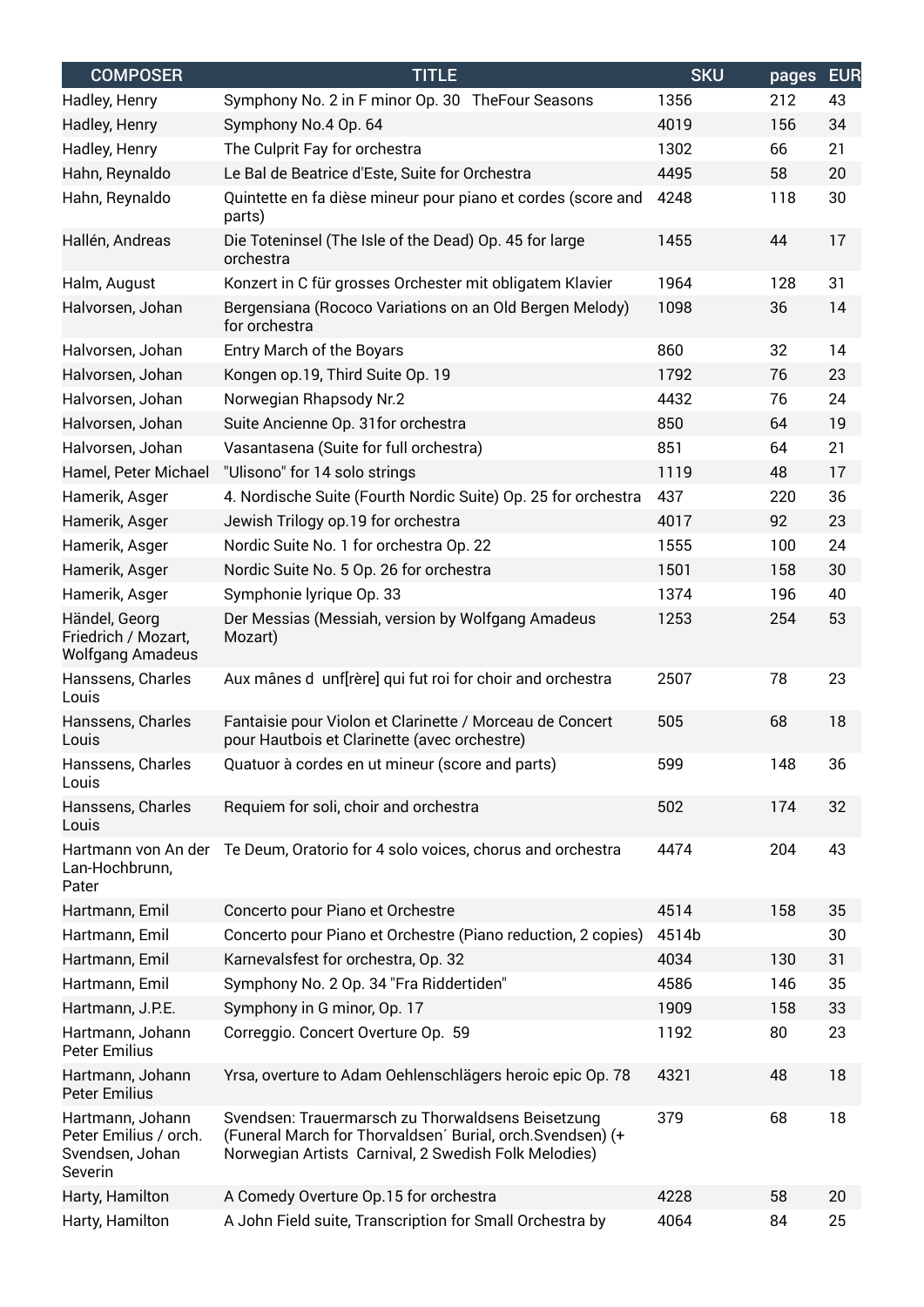| <b>COMPOSER</b>                 | <b>TITLE</b>                                                                                                                                 | <b>SKU</b> | pages | <b>EUR</b> |
|---------------------------------|----------------------------------------------------------------------------------------------------------------------------------------------|------------|-------|------------|
|                                 | <b>Hamilton Harty</b>                                                                                                                        |            |       |            |
| Harty, Hamilton                 | In Ireland, for flute, harp and small orchestra                                                                                              | 4227       | 44    | 18         |
| Harty, Hamilton                 | Irish Symphony Op. 7                                                                                                                         | 4183       | 142   | 34         |
| Harty, Hamilton                 | The Children of Lir, poem for orchestra                                                                                                      | 4361       | 136   | 33         |
| Harty, Hamilton                 | Violin Concerto in D minor Op. 17                                                                                                            | 1222       | 178   | 32         |
| Harty, Hamilton                 | With the Wild Geese. Tone poem for orchestra                                                                                                 | 1224       | 84    | 26         |
| Hasse, Johann<br>Adolph         | La Conversione di Sant Agostino, Oratorio                                                                                                    | 1850       | 132   | 31         |
| Hauer, Josef<br><b>Matthias</b> | Erste Suite (Suite No. 1 for orchestra) Op. 31                                                                                               | 482        | 92    | 19         |
| Hauer, Josef<br>Matthias        | Suite VII for orchestra Op. 48                                                                                                               | 605        | 102   | 21         |
| Hauer, Josef<br>Matthias        | Wandlungen Op. 53. Chamber Oratorio on Texts by Hölderlin                                                                                    | 637        | 60    | 19         |
| Hauer, Josef<br>Matthias        | Zweite Suite (Suite No. 2 for orchestra) Op. 33                                                                                              | 603        | 104   | 21         |
| Haug, Halvor                    | Concertino for Brass and Percussion (first print)                                                                                            | 4551       | 44    | 18         |
| Haug, Halvor                    | Duetto Bramoso for violin and guitar (first print / score &<br>parts)                                                                        | 4266       | 36    | 22         |
| Haug, Halvor                    | Sonatina for Violin and Piano (first print, score and parts)                                                                                 | 4414       | 36    | 22         |
| Hausegger,<br>Siegmund von      | Aufklänge for orchestra                                                                                                                      | 4230       | 128   | 32         |
| Hausegger,<br>Siegmund von      | Barbarossa (Symphonic poem)                                                                                                                  | 4096       | 190   | 40         |
| Hausegger,<br>Siegmund von      | Dionysische Phantasie: Symphonische Dichtung für grosses<br>Orchester                                                                        | 4155       | 108   | 29         |
| Hausegger,<br>Siegmund von      | Drei Hymnen an die Nacht for voice and orchetsra                                                                                             | 4186       | 87    | 26         |
| Hausegger,<br>Siegmund von      | Natursymphonie (Nature Symphony) for large orchestra with<br>final chorus                                                                    | 4173       | 228   | 45         |
| Hausegger,<br>Siegmund von      | Requiem for mixed choir in eight parts and organ (ad libitum) 4278                                                                           |            | 44    | 18         |
| Hausegger,<br>Siegmund von      | Wieland, der Schmied, symphonic poem                                                                                                         | 4204       | 96    | 27         |
| Haydn, Joseph                   | Concerto in C for Piano (Cembalo) and Strings, Hob. XVIII/5<br>(score and parts)                                                             | 1306       | 42    | 20         |
| Haydn, Joseph                   | Concerto in F for Violin and Keyboard with String Orchestra                                                                                  | 882        | 40    | 14         |
| Haydn, Joseph                   | Salve Regina in G hob. XXIIIb:2 (Practical Arrangement /<br>Transcription of the Autograph Score) edited by Benjamin-<br><b>Gunnar Cohrs</b> | 1790       | 106   | 28         |
| Haydn, Michael                  | Mythologische Operette (Sinfonia, Menuet, and Finale /<br>Parts)                                                                             | 3068b      |       | 18         |
| Haydn, Michael                  | Mythologische Operette (Sinfonia, Menuet, and Finale)                                                                                        | 3068       | 52    | 19         |
| Haydn, Michael                  | Serenade in D (Perger 87)                                                                                                                    | 1851       | 94    | 26         |
| Haydn, Michael                  | Six Minuets for Orchestra, Divertimenti in G and B for<br>Orchestra                                                                          | 1631       | 48    | 17         |
| Haydn, Michael                  | Symphony in C major, Symphony in E-flat major, Turkish<br>March                                                                              | 1643       | 70    | 21         |
| Henriques, Fini                 | Suite for oboe and strings Op.13                                                                                                             | 1651       | 28    | 14         |
| Henriques, Fini                 | Volund Smed, Suite for orchestra                                                                                                             | 4365       | 117   | 30         |
| Henschel, George                | Music to Shakespeare's Hamlet, Op. 50, Incidental Music                                                                                      | 1719       | 122   | 29         |
| Henschel, George                | Requiem in B flat Minor op. 59 (Piano reduction with Latin                                                                                   | 4500b      |       | 32         |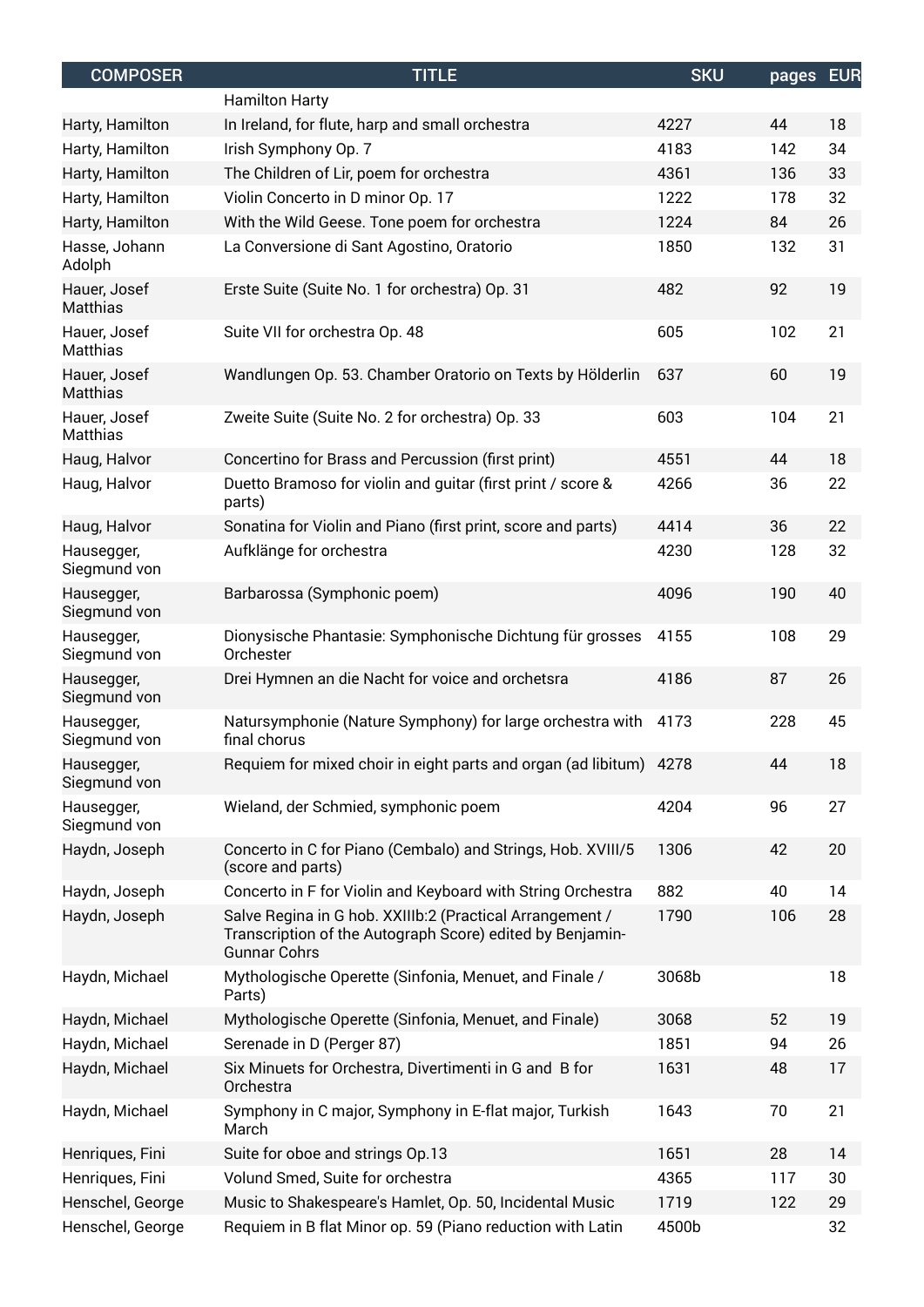| <b>COMPOSER</b>                          | <b>TITLE</b>                                                                                    | <b>SKU</b> | pages EUR |    |
|------------------------------------------|-------------------------------------------------------------------------------------------------|------------|-----------|----|
|                                          | text)                                                                                           |            |           |    |
| Henschel, George                         | Requiem in B flat Minor op.59                                                                   | 4500       | 172       | 39 |
| Henschel, George                         | Serenade für Streich-Orchester in Canonform, Op. 23                                             | 1880       | 40        | 16 |
| Herbert, Victor                          | Irish Rhapsodie for orchestra                                                                   | 1754       |           | 19 |
| Herbert, Victor                          | Serenade for String Orchestra Op. 12                                                            | 1574       | 52        | 19 |
| Hérold, Ferdinand                        | Zampa, ou La Fiancée de Marbre Overture                                                         | 865        | 48        | 15 |
| Herzogenberg,<br>Heinrich von            | Quintet for Piano and String Quartet in C Op. 17                                                | 861        | 68        | 19 |
| Herzogenberg,<br>Heinrich von            | Symphony No. 1 Op.50                                                                            | 4130       | 78        | 24 |
| Herzogenberg,<br>Heinrich von            | Symphony No. 2 Op.70                                                                            | 4373       | 80        | 24 |
| Hiller, Ferdinand                        | Overture to Schiller's Demetrius Op. 145                                                        | 4377       | 76        | 24 |
| Hiller, Ferdinand                        | Piano Concerto in F-sharp minor Op. 69                                                          | 1240       | 88        | 25 |
| Hiller, Ferdinand                        | Second Concert Overture in A Major for grand orchestra<br>Op.101                                | 3005       | 66        | 21 |
| Hoffmann, E.T.A.                         | Harp Quintet in C minor (Set of parts)                                                          | 1041b      |           | 24 |
| Hoffmann, E.T.A.                         | Harp Quintet in C minor AV 25 (Full Score)                                                      | 1041       | 44        | 15 |
| Hoffmann, E.T.A.                         | Miserere                                                                                        | 1727       | 116       | 29 |
| Hoffmann, E.T.A.                         | Miserere (Vocal Score)                                                                          | 1727b      |           | 20 |
| Hoffmann, E.T.A.                         | Symphony in E flat                                                                              | 1589       | 76        | 23 |
| Hofmann, Heinrich                        | Frithjof Symphony                                                                               | 1614       | 82        | 25 |
| Hofmann, Heinrich                        | Ungarische Suite (Hungarian Suite) Op. 16 for orchestra                                         | 268        | 52        | 13 |
| Hollaender, Gustav                       | Violin Concerto in G minor, Op.52                                                               | 1910       | 108       | 27 |
| Holst, Gustav                            | A Fugal Concerto Op. 40 No.2 for flute & oboe (or 2 violins) &<br>string orchestra              | 1007       | 28        | 12 |
| Holst, Gustav                            | A Fugal Overture Op. 40/1 for orchestra                                                         | 973        | 36        | 14 |
| Holst, Gustav                            | A Moorside Suite, arranged for small orchestra by Phillip<br>Brookes (first print)              | 1871       | 60        | 20 |
| Holst, Gustav                            | Ballet Music from "The Perfect Fool"                                                            | 993        | 52        | 17 |
| Holst, Gustav                            | Beni Mora / A Somerset Rhapsody Op. 21 for orchestra                                            | 610        | 88        | 20 |
| Holst, Gustav                            | Egdon Heath Op. 47 for orchestra                                                                | 992        | 36        | 14 |
| Holst, Gustav                            | Hymn of Jesus Op. 37                                                                            | 1505       | 66        | 19 |
| Holst, Gustav                            | Hymn of Jesus Op. 37 (Vocal Score)                                                              | 1505b      |           | 10 |
| Holst, Gustav                            | Invocation for Cello & Orchestra                                                                | 1172       | 28        | 14 |
| Holst, Gustav                            | Japanese Suite Op. 33 for orchestra                                                             | 1101       | 44        | 17 |
| Holst, Gustav                            | Lyric Movement for viola and orchestra                                                          | 1547       | 20        | 12 |
| Holst, Gustav                            | Short Festival Te Deum                                                                          | 1159       | 32        | 16 |
| Holst, Gustav                            | Song of the Night for violin and orchestra Op. 19 No.1                                          | 1085       | 28        | 12 |
| Holst, Gustav                            | Suite de Ballet Op. 10 for orchestra                                                            | 1108       | 100       | 23 |
| Holst, Gustav                            | Suite No. 2 in F Op. 28/2 for military band                                                     | 1184       | 60        | 20 |
| Holst, Gustav                            | Terzetto for Flute, Oboe and Viola (Score and parts)                                            | 1546       | 32        | 18 |
| Holst, Gustav                            | The Lure. Ballet Music for orchestra                                                            | 1084       | 52        | 17 |
| Holst, Gustav                            | Two Psalms for chorus, string orchestra and organ                                               | 1047       | 36        | 13 |
| Holst, Gustav                            | Two Songs without Words / Brook Green Suite / St. Paul's<br>Suite                               | 609        | 88        | 20 |
| Holst, Gustav / arr.<br>Brookes, Phillip | Suite No. 2 in F Op.28/2 (A Hampshire Suite) arranged for<br>small orchestra by Phillip Brookes | 1421       | 88        | 25 |
| Holst, Gustav /                          | Suite No. 1 in E-flat Op. 28/1 (Version for military band &                                     | 1153       | 120       | 29 |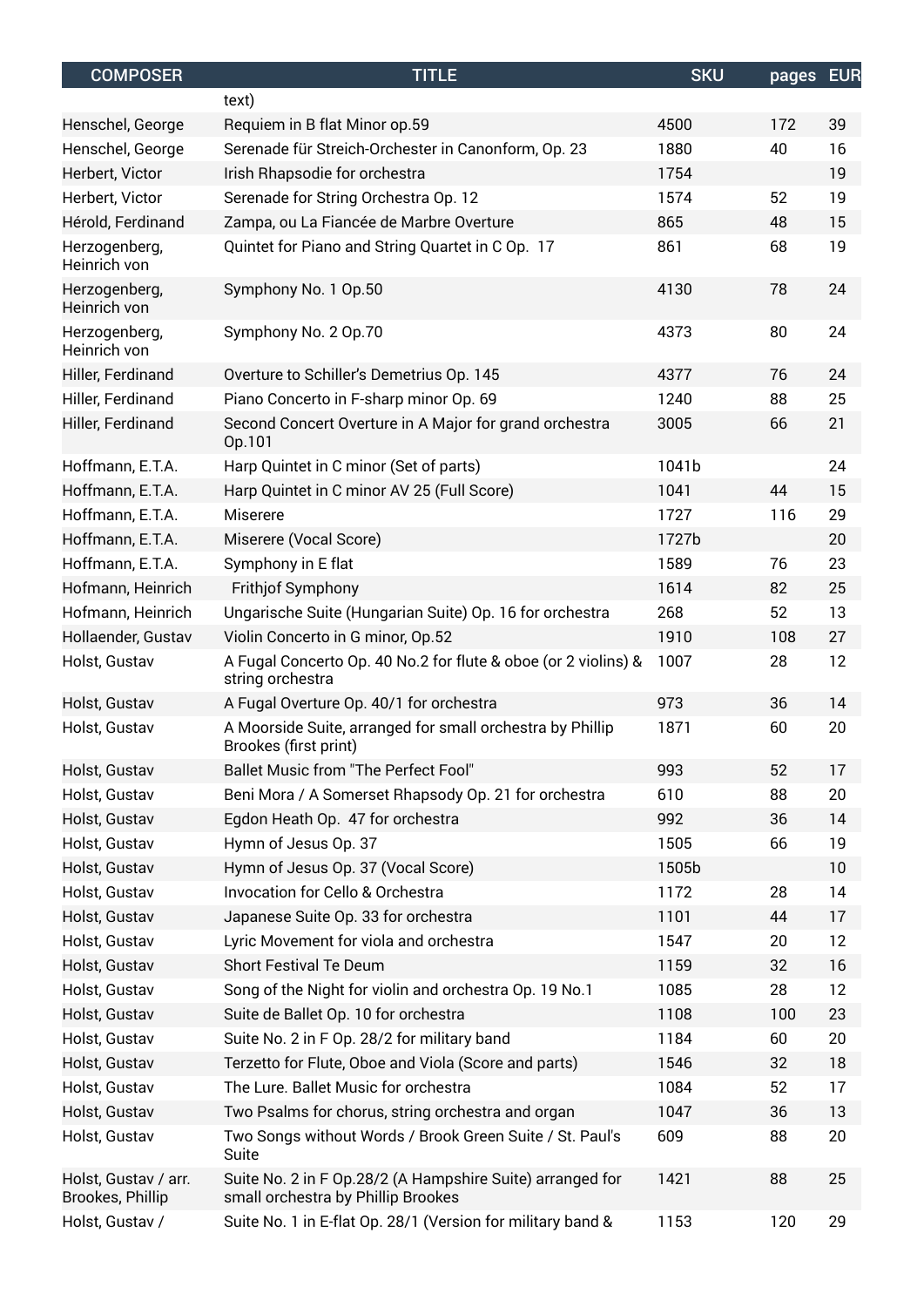| <b>COMPOSER</b>                                            | <b>TITLE</b>                                                                             | <b>SKU</b> | pages | <b>EUR</b> |
|------------------------------------------------------------|------------------------------------------------------------------------------------------|------------|-------|------------|
| Brookes, Phillip                                           | version for small orchestra, arranged by Phillip Brookes)                                |            |       |            |
| Honegger, Arthur                                           | Skating Rink (Symphonie choréographique)                                                 | 190        | 132   | 29         |
| Hoof, Jef van                                              | Divertimento for trombone and orchestra                                                  | 523        | 40    | 12         |
| Hoof, Jef van                                              | Eerste symfonische suite                                                                 | 2597       | 76    | 24         |
| Hoof, Jef van                                              | Introduction for brass (score and parts / first print)                                   | 2600       | 26    | 18         |
| Hoof, Jef van                                              | Missa de Angelis ad duos voces cum organo                                                | 2508       | 40    | 18         |
| Hoof, Jef van                                              | Sinfonietta voor Koper (Sinfonietta for brass instruments)                               | 522        | 56    | 16         |
| Hoof, Jef van                                              | Symfonie No. 1 in A                                                                      | 542        | 244   | 46         |
| Hoof, Jef Van                                              | Symfonie nr. 2 in As (first print)                                                       | 2516       | 144   | 34         |
| Hoof, Jef van                                              | Symfonie nr. 4 in H, First print (extra large size)                                      | 2530       | 178   | 38         |
| Hoof, Jef van                                              | Symphony no. 3 in E flat major (extra large size, first print)                           | 2526       | 228   | 52         |
| Hoof, Jef van /<br>Ryelandt, Joseph /<br>Meulemans, Arthur | Sextet to Old Flemish Folk Songs for piano and strings<br>(score and parts, first print) | 2611       | 120   | 32         |
| Hooghe, Clement d'                                         | Romantisch concerto for piano, organ and orchestra, Op.<br>175                           | 2514       | 176   | 38         |
| Horneman, Christian<br><b>Frederik Emil</b>                | Aladdin Overture                                                                         | 974        | 90    | 22         |
| Horneman, Christian<br>Frederik Emil                       | Helteliv (A Hero sLife) Ouverture héroïque                                               | 654        | 72    | 18         |
| Hubay, Jenö                                                | Czárdás-Szenen Op. 102                                                                   | 3044       | 56    | 19         |
| Hubay, Jenö                                                | Symphony No.2 in C minor op.93                                                           | 4079       | 192   | 41         |
| Huber, Hans                                                | Overture to a Comedy in E major Op. 50                                                   | 1608       | 70    | 21         |
| Huber, Hans                                                | Piano Concerto No. 1 in C minor Op. 36                                                   | 1581       | 148   | 33         |
| Huber, Hans                                                | Piano Quintet in G minor Op. 111 (score and parts)                                       | 1396       | 122   | 28         |
| Huber, Hans                                                | Römischer Carneval (Roman Carnival) Overture                                             | 628        | 76    | 18         |
| Huber, Hans                                                | Sextet in B flat for piano, flute, oboe, clarinet, bassoon and<br>horn (score and parts) | 1527       | 142   | 33         |
| Huber, Hans                                                | Sommernächte (Summer Nights) Serenade No. 1 Op. 86 for<br>orchestra                      | 1369       | 144   | 33         |
| Huber, Hans                                                | Symphonic Introduction to the Opera "Der Simplicius"                                     | 1587       | 60    | 19         |
| Huber, Hans                                                | Symphony No. 1 in D minor Op. 63 'Tell Symphony'                                         | 4215       | 144   | 34         |
| Huber, Hans                                                | Symphony No. 2 in E minor Op. 115                                                        | 318        | 152   | 32         |
| Huber, Hans                                                | Symphony No. 3 in C Op. 118 "Heroische" (Heroic)                                         | 117        | 156   | 29         |
| Huber, Hans                                                | Symphony No. 6 in A Op. 134                                                              | 278        | 160   | 30         |
| Huber, Hans                                                | Symphony No. 7 in D minor "Schweizerische" (The Swiss)                                   | 1124       | 162   | 36         |
| Huber, Hans                                                | Violin Concerto No. 2 in D minor (First edition)                                         | 1431       | 110   | 30         |
| Huberti, Gustave                                           | Symphonie funèbre                                                                        | 509        | 116   | 25         |
| Hummel, Johann<br>Nepomuck                                 | Concerto for Mandolin in G-Major                                                         | 4195       | 64    | 22         |
| Hummel, Johann<br>Nepomuk                                  | Piano Concerto Op. 113                                                                   | 4437       | 194   | 42         |
| Humperdinck,<br>Engelbert                                  | Maurische Rhapsodie (Moorish Rhapsody) for orchestra                                     | 219        | 128   | 26         |
| Hurlstone, William<br><b>Martin Yeates</b>                 | Fantasie-Variations on a Swedish Air for orchestra                                       | 468        | 72    | 17         |
| Hurlstone, William<br><b>Martin Yeates</b>                 | Piano Quartet in E minor Op. 43                                                          | 1061       | 52    | 19         |
| Hurwitz, Leslie                                            | Works for Solo Violin, including Suite for two<br>unaccompanied violins (first print)    | 4061       | 114   | 34         |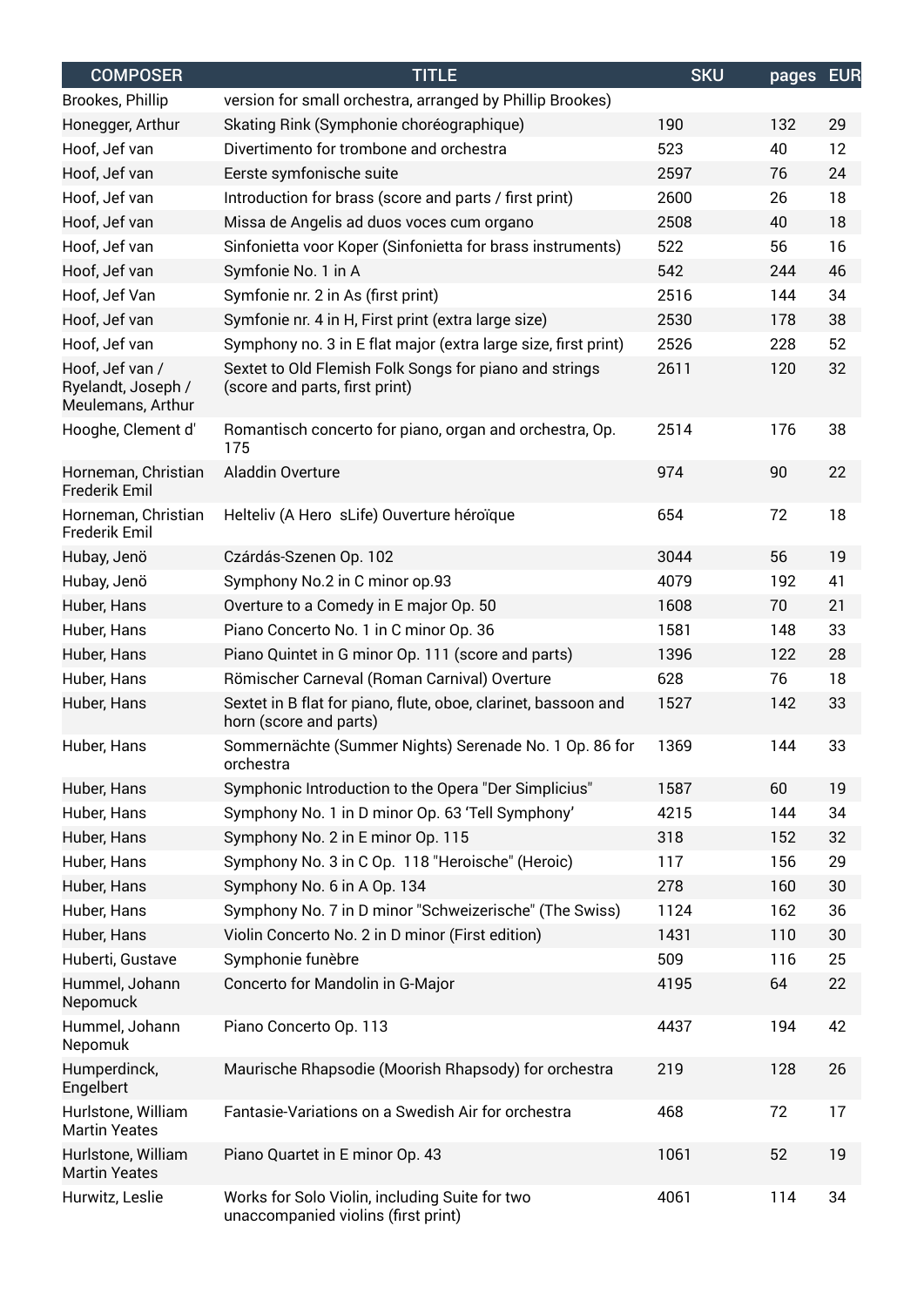| <b>COMPOSER</b>    | <b>TITLE</b>                                                                                                                              | <b>SKU</b> | pages | <b>EUR</b> |
|--------------------|-------------------------------------------------------------------------------------------------------------------------------------------|------------|-------|------------|
| Hurwitz, Leslie    | Works for Violin and Piano: Sonatine Prudent, Pratique,<br>Enigma, Para Blazenka (first print, score and parts)                           | 4159       | 76    | 24         |
| Huybrechts, Albert | Chant funèbre pour violoncelle et orchestre / Concertino<br>pour violoncelle et orchestre                                                 | 4529       | 122   | 33         |
| Huybrechts, Albert | Quintette à vent for flute, oboe, clarinet, horn and bassoon<br>(New print / Urtext)                                                      | 4222       | 128   | 38         |
| Huybrechts, Albert | Quintette à vent for flute, oboe, clarinet, horn and bassoon<br>(score and parts, first print)                                            | 4086       | 64    | 30         |
| Huybrechts, Albert | Sérenade en trois movements pour orchestre, Nocturne pour<br>orchestre symphonique                                                        | 4550       | 102   | 30         |
| Hvoslef, Ketil     | »Canis lagopus« for String Quintet and Percussion (first<br>edition / score and parts)                                                    | 1906       | 118   | 36         |
| Hvoslef, Ketil     | »Duo Due« per violino e violoncello (first edition / score &<br>parts)                                                                    | 1867       | 90    | 25         |
| Hvoslef, Ketil     | Bibelske Bilder (Santimmagine) (Biblical Pictures) for mixed<br>choir & saxophone quartet (first print)                                   | 3086       | 156   | 34         |
| Hvoslef, Ketil     | Concerto for Violin and Pop Band (Solo Violin, E-Guitar,<br>Piano, E-Piano, E-Organ, Drum Set, E-Bass / score and parts /<br>first print) | 1939       | 194   | 48         |
| Hvoslef, Ketil     | Erkejubel for brass quartet, synthesizer and percussion<br>(score and parts) first print                                                  | 1891       | 56    | 28         |
| Hvoslef, Ketil     | Kammerspill for orchestra (first print)                                                                                                   | 4480       | 118   | 30         |
| Hvoslef, Ketil     | Ludium for seven flutes (score and parts)                                                                                                 | 1977       | 30    | 18         |
| Hvoslef, Ketil     | Nordisk Kontrapunkt for Feler og Flasker (Nordic<br>counterpoint for fiddles and bottles) (score and parts / first<br>print)              | 4291       | 32    | 22         |
| Hvoslef, Ketil     | Octopus Rex per 8 violoncelli (first print, score and parts)                                                                              | 4078       | 108   | 46         |
| Hvoslef, Ketil     | Piano Solo (first print)                                                                                                                  | 4512       | 38    | 22         |
| Hvoslef, Ketil     | Quintet for Piano, 2 Violins, Viola & Cello (score and parts,<br>first print)                                                             | 3039       | 174   | 45         |
| Hvoslef, Ketil     | Sekstett "Post" for flute, clarinet / bass clarinet, horn, violin,<br>guitar, and piano (score and parts / first print)                   | 4317       | 122   | 32         |
| Hvoslef, Ketil     | String Quartet No. 4 (score and parts)                                                                                                    | 4213       | 114   | 34         |
| Hvoslef, Ketil     | Trio for Oboe, Viola, and Percussion (first print, score and<br>parts)                                                                    | 4021       | 78    | 28         |
| Hvoslef, Ketil     | Trio for Piano, Violin & Cello (score and parts, first print)                                                                             | 3024       | 104   | 36         |
| Hvoslef, Ketil     | Trio for Tretten (Acotral) for 4 voices and 9 instruments (first<br>print)                                                                | 4394       | 104   | 30         |
| Hvoslef, Ketil     | Trombone Quartet (score and parts, first print)                                                                                           | 4037       | 112   | 34         |
| Hvoslef, Ketil     | Violino solo II (first print)                                                                                                             | 4136       |       | 18         |
| Hvoslef, Ketil     | Violino Solo III (score, small format, and solo violin part /<br>first print)                                                             | 4156       | 36    | 18         |
| Indy, Vincent d'   | Chansons et Danses Op. 50 for wind instruments                                                                                            | 878        | 52    | 17         |
| Indy, Vincent d'   | Concert pour Piano, Flûte et Violoncelle avec Orchestre à<br>cordes Op. 89                                                                | 1735       |       | 19         |
| Indy, Vincent d'   | Fantaisie pour orchestre et hautbois principal sur des<br>thèmes populaires français Op. 31                                               | 1352       | 44    | 17         |
| Indy, Vincent d'   | Istar Op. 42 (Variations symphoniques)                                                                                                    | 399        | 6     | 16         |
| Indy, Vincent d'   | Jour d'été à la Montagne Op. 61 for orchestra                                                                                             | 470        | 128   | 26         |
| Indy, Vincent d'   | Karadec. Petite Suite Op. 34 for orchestra                                                                                                | 1446       | 52    | 17         |
| Indy, Vincent d'   | La Forêt enchantée Op. 8 (Légende symphonique)                                                                                            | 352        | 104   | 21         |
| Indy, Vincent d'   | Lied for Cello (or Viola) & Orchestra Op. 19                                                                                              | 890        | 44    | 15         |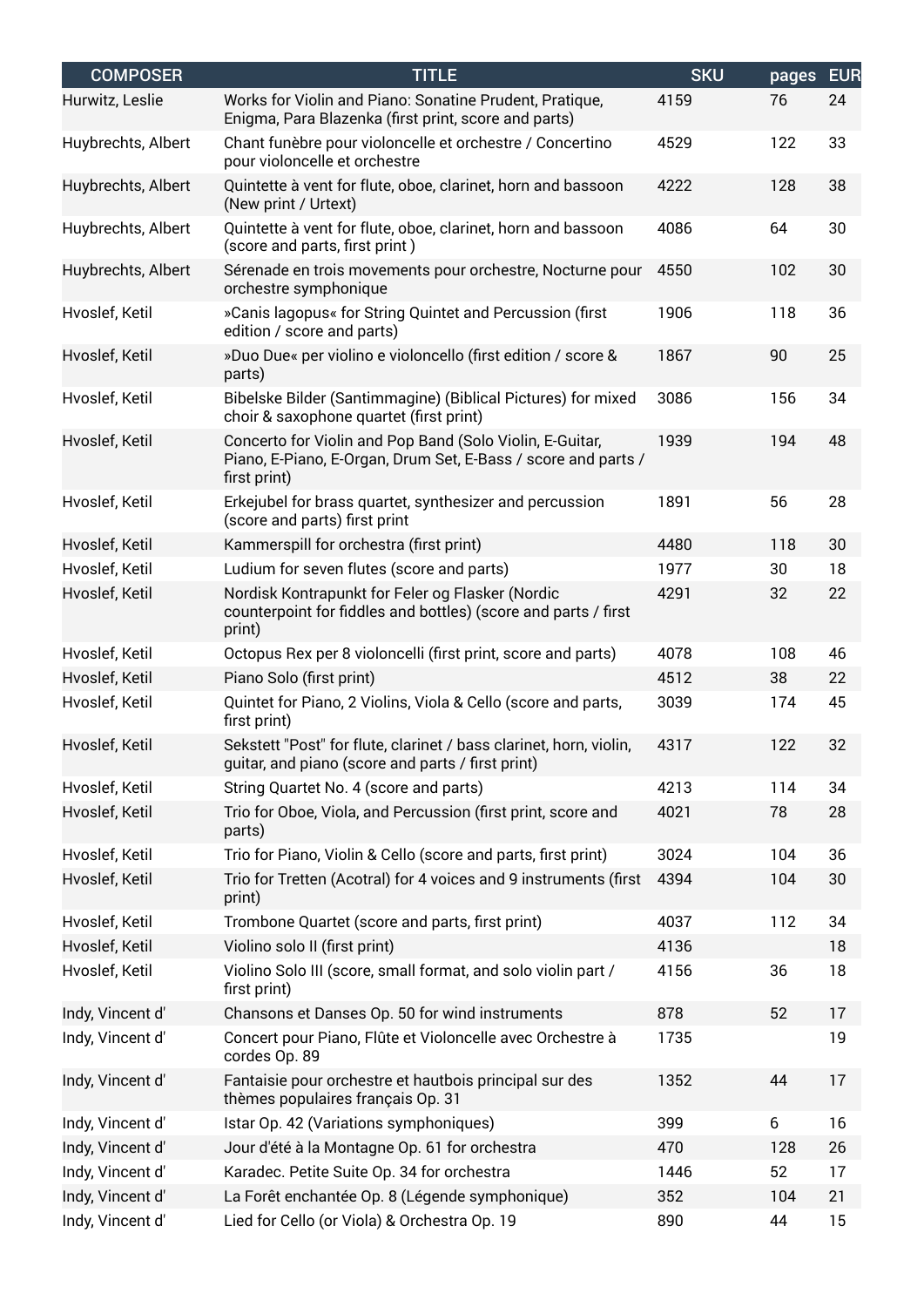| <b>COMPOSER</b>                           | <b>TITLE</b>                                                                                                                                               | <b>SKU</b> | pages | <b>EUR</b> |
|-------------------------------------------|------------------------------------------------------------------------------------------------------------------------------------------------------------|------------|-------|------------|
| Indy, Vincent d'                          | Lied for Cello (or Viola) & Orchestra Op. 19 (Piano<br>Reduction/Solo)                                                                                     | 890b       |       | 12         |
| Indy, Vincent d'                          | Médée Suite for orchestra op. 47                                                                                                                           | 1720       | 84    | 25         |
| Indy, Vincent d'                          | Piano Quintet in G minor Op. 81 (score & parts)                                                                                                            | 1214       | 72    | 25         |
| Indy, Vincent d'                          | Poème de Rivages, Orchestral Suite                                                                                                                         | 1780       |       | 36         |
| Indy, Vincent d'                          | Saugefleurie Op. 21 for orchestra                                                                                                                          | 1350       | 84    | 25         |
| Indy, Vincent d'                          | Souvenirs Op. 62 for orchestra                                                                                                                             | 633        | 96    | 20         |
| Indy, Vincent d'                          | String Quartet No. 1 in D Op. 35                                                                                                                           | 1201       | 68    | 19         |
| Indy, Vincent d'                          | String Quartet No. 3 in D-flat Op. 96 (Full Score)                                                                                                         | 846        | 72    | 20         |
| Indy, Vincent d'                          | String Quartet No. 3 in D-flat Op. 96 (parts)                                                                                                              | 846b       |       | 20         |
| Indy, Vincent d'                          | String Quartet No.2 in E major Op.45 (parts)                                                                                                               | 855b       |       | 22         |
| Indy, Vincent d'                          | Symphony No. 2 in B-flat Op. 57                                                                                                                            | 263        | 200   | 36         |
| Indy, Vincent d'                          | Diptyque méditerranéen, Op. 87 for orchestra                                                                                                               | 1629       | 56    | 20         |
| Indy, Vincent d'                          | Fervaal - Introduction du 1er Acte                                                                                                                         | 995        | 12    | 10         |
| Indy, Vincent d'                          | La Légende de Saint Christophe, drame sacré en 3 actes et 8<br>tableaux                                                                                    | 4120       | 550   | 76         |
| Indy, Vincent d'                          | La Légende de Saint Christophe, drame sacré en 3 actes et 8<br>tableaux (Vocal Score with French libretto)                                                 | 4120b      |       | 42         |
| Indy, Vincent d'                          | String Quartet No. 2 in E Op. 45 (Full Score)                                                                                                              | 855        | 76    | 19         |
| Indy, Vincent d'                          | Suite en ré dans le style ancien Op. 24 for small orchestra                                                                                                | 744        | 60    | 17         |
| Indy, Vincent d'                          | Tableaux de voyage Op. 36 for orchestra                                                                                                                    | 446        | 64    | 15         |
| Indy, Vincent d'                          | Third Symphony Op. 70 "Short Symphony in a Time of War"                                                                                                    | 4236       | 152   | 35         |
| Indy, Vincent d'                          | Wallenstein. Trilogie d'après le poème dramatique de Schiller<br>Op. 12 for orchestra                                                                      | 804        | 202   | 36         |
| Ippolitov-Ivanov,<br>Mikhail Mikhailovich | Caucasian Sketches for orchestra, Vol. 1 Op. 10                                                                                                            | 627        | 88    | 20         |
| Ippolitov-Ivanov,<br>Mikhail Mikhailovich | Caucasian Sketches for orchestra, Vol. 2: Iveria Op. 42                                                                                                    | 632        | 134   | 29         |
| Ippolitov-Ivanov,<br>Mikhail Mikhailovich | Jubilee March Op. 67                                                                                                                                       | 1193       | 56    | 19         |
| Ippolitov-Ivanov,<br>Mikhail Mikhailovich | Türkische Fragmente (Turkish Sketches) Op. 62 for<br>orchestra                                                                                             | 1508       | 96    | 25         |
| Jacchini, Giuseppe<br>Maria               | Cello Concerto Op. 4 No. 9 in F-Dur                                                                                                                        | 4298       | 30    | 15         |
| Jacobi, Frederick                         | Cello Concerto: Three Psalms for Cello and Orchestra                                                                                                       | 4314       | 84    | 26         |
| Jadassohn, Salomon                        | Ballettmusik "Johannisnacht im Walde" op. 58                                                                                                               | 4144       | 108   | 29         |
| Jadassohn, Salomon                        | Concert Overture No. 2 in D Major for Large Orchestra Op. 37                                                                                               | 1955       | 74    | 23         |
| Jadassohn, Salomon                        | Der 100. Psalm op. 60                                                                                                                                      | 4095       | 58    | 20         |
| Jadassohn, Salomon                        | Overture in C min for Large Orchestra, Op. 27                                                                                                              | 1941       | 64    | 20         |
| Jadassohn, Salomon                        | Serenade No. 1 in 4 Canons in G minor Op. 42 for orchestra,<br>Serenade No. 2 in D Op. 46 for orchestra, Serenade for Flute<br>and String Orchestra Op. 80 | 894        | 144   | 29         |
| Jadassohn, Salomon                        | Serenade No. 3 in A major for Orchestra op. 47                                                                                                             | 4053       | 162   | 31         |
| Jadassohn, Salomon                        | Serenade no. 3 in A major Op. 47                                                                                                                           | 4348       | 163   | 32         |
| Jadassohn, Salomon                        | Symphony No.4 in C minor Op 101                                                                                                                            | 1750       | 150   | 32         |
| Janacek, Leos                             | Balada Blanicka (Blanik) for orchestra                                                                                                                     | 729        | 68    | 18         |
| Janacek, Leos                             | Capriccio for piano and wind instruments                                                                                                                   | 866        | 68    | 19         |
| Janacek, Leos                             | Concertino for piano, 2 violins, viola, clarinet, horn & bassoon                                                                                           | 986        | 42    | 15         |
| Janacek, Leos                             | Idyll for string orchestra                                                                                                                                 | 837        | 56    | 17         |
| Janacek, Leos                             | Jealousy (Concert Overture)                                                                                                                                | 1261       | 56    | 19         |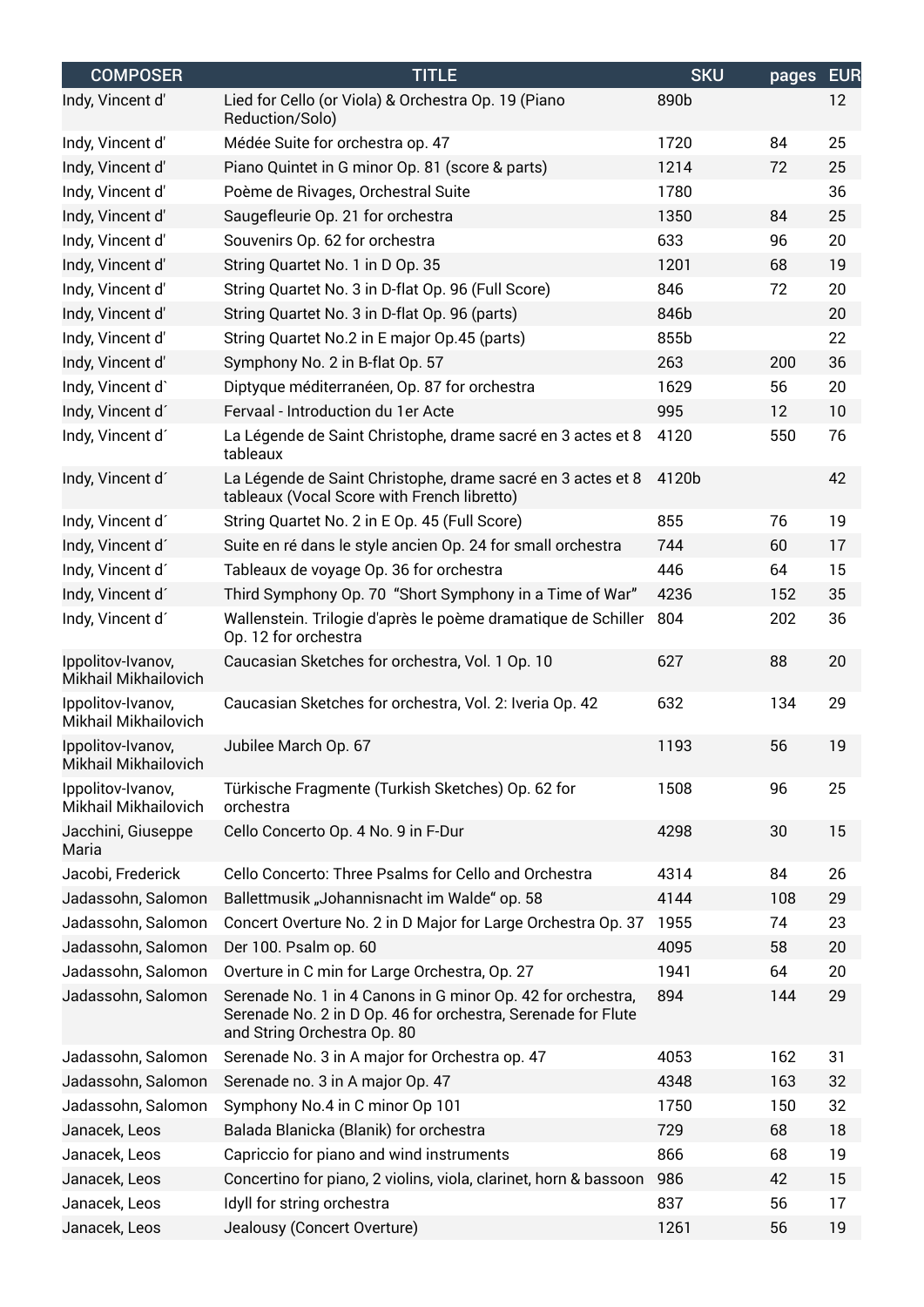| <b>COMPOSER</b>                        | <b>TITLE</b>                                                                                                                | <b>SKU</b> | pages | <b>EUR</b> |
|----------------------------------------|-----------------------------------------------------------------------------------------------------------------------------|------------|-------|------------|
| Janacek, Leos                          | Moravian Dances (Mährische Tänze)                                                                                           | 857        | 52    | 15         |
| Janacek, Leos                          | Na Soláni Čarták for male chorus and orchestra (1911,<br>revised 1920)                                                      | 1916       | 66    | 21         |
| Janacek, Leos                          | Ot_ená (Our Father / Vater unser) for choir & ensemble                                                                      | 998        | 36    | 14         |
| Janacek, Leos                          | Říkadla (Nursery Rhymes) for chamber choir and 10<br>instruments                                                            | 4216       | 54    | 20         |
| Janacek, Leos                          | The Fiddler sChild for orchestra                                                                                            | 994        | 48    | 15         |
| Janacek, Leos / arr.<br>Talich, Václav | The Cunning Little Vixen, Suite from the opera                                                                              | 4347       | 116   | 30         |
| Jaques-Dalcroze,<br>Émile              | "Poème" (Second Violin Concerto)                                                                                            | 4565       | 108   | 30         |
| Jelinek, Hanns                         | Symphonia Brevis Op. 16                                                                                                     | 4521       | 78    | 24         |
| Jenner, Gustav                         | Serenade in A-major for orchestra                                                                                           | 4424       | 76    | 24         |
| Joachim, Joseph                        | Elegiac Overture Op. 13 "In memoriam Heinrich von Kleist"<br>for orchestra                                                  | 1787       |       | 21         |
| Joachim, Joseph                        | Hamlet Overture in D minor, op. 4 for orchestra                                                                             | 1687       | 72    | 23         |
| Joachim, Joseph                        | Overture to a Comedy by Gozzi                                                                                               | 1953       | 62    | 20         |
| Joachim, Joseph                        | Scene of Marfa Op. 14 for Mezzo-Soprano and Orchestra                                                                       | 4187       | 54    | 20         |
| Joachim, Joseph                        | Variations for Violin with Orchestral Accompaniment                                                                         | 1815       | 96    | 26         |
| Joachim, Joseph                        | Violin Concerto No. 2 in D Minor "in ungarischer Weise" Op.<br>11                                                           | 1869       | 140   | 32         |
| Joachim, Joseph                        | Violin Concerto No. 2 in D Minor "in ungarischer Weise" Op.<br>11 (Piano reduction / Solo)                                  | 1869b      |       | 26         |
| Joachim, Joseph                        | Violin Concerto No.3 in G Major                                                                                             | 1788       | 212   | 43         |
| Joachim, Joseph                        | Violin Concerto No.3 in G Major (Piano Reduction/Solo)                                                                      | 1788b      |       | 22         |
| Juon, Paul                             | Anmut und Würde Op. 94, Suite for orchestra                                                                                 | 4229       | 58    | 19         |
| Juon, Paul                             | Burletta. Concert piece for violin and orchestra Op. 97                                                                     | 1553       | 52    | 19         |
| Juon, Paul                             | Burletta. Concert piece for violin and orchestra Op. 97 (Piano<br>Reduction/Solo)                                           | 1553b      |       | 16         |
| Juon, Paul                             | Fünf Stücke (Five Pieces) Op. 16 for string orchestra                                                                       | 1057       | 32    | 16         |
| Juon, Paul                             | Mysterien Op. 59 for cello and orchestra                                                                                    | 4325       | 40    | 17         |
| Juon, Paul                             | Rhapsodische Sinfonie (Rhapsodic Symphony) Op. 95                                                                           | 1474       | 162   | 36         |
| Juon, Paul                             | Symphony No. 2 in A major, Op. 23                                                                                           | 1781       | 132   | 32         |
| Juon, Paul                             | Triple Concerto (Episodes concertantes) for violin, cello and<br>piano with orchestra Op. 45                                | 1495       | 116   | 29         |
| Juon, Paul                             | Triple Concerto (Episodes concertantes) for violin, cello and<br>piano with orchestra Op. 45 (Piano Reduction/2 Solo Parts) | 1495b      |       | 24         |
| Juon, Paul                             | Violin Concerto in B minor Op. 42 (Piano reduction / Solo<br>violin part)                                                   | 4188b      |       | 24         |
| Juon, Paul                             | Violin Concerto in B minor, Op. 42                                                                                          | 4188       | 86    | 26         |
| Juon, Paul                             | Violin Concerto No. 2 in A Op. 49                                                                                           | 1319       | 102   | 28         |
| Juon, Paul                             | Violin Concerto No. 2 in A Op. 49 (Piano Reduction/Solo)                                                                    | 1319b      |       | 24         |
| Kalinnikov, Vasily                     | Bilina / Two Intermezzi / The Cedar and the Palm<br>(Orchestral Works)                                                      | 670        | 170   | 32         |
| Kalinnikov, Vasily                     | Suite in D for orchestra                                                                                                    | 672        | 124   | 27         |
| Kalinnikov, Vasily                     | Symphony No. 1 in G minor                                                                                                   | 226        | 232   | 37         |
| Kalinnikov, Vasily                     | Symphony No. 2 in A                                                                                                         | 322        | 216   | 37         |
| Kalinnikov, Vasily                     | The Nymphs for orchestra                                                                                                    | 1033       | 82    | 22         |
| Kalinnikov, Vasily                     | Tsar Boris for orchestra                                                                                                    | 671        | 164   | 31         |
| Kallstenius, Edvin                     | Dalsland Rhapsodie op.22                                                                                                    | 3094       | 40    | 16         |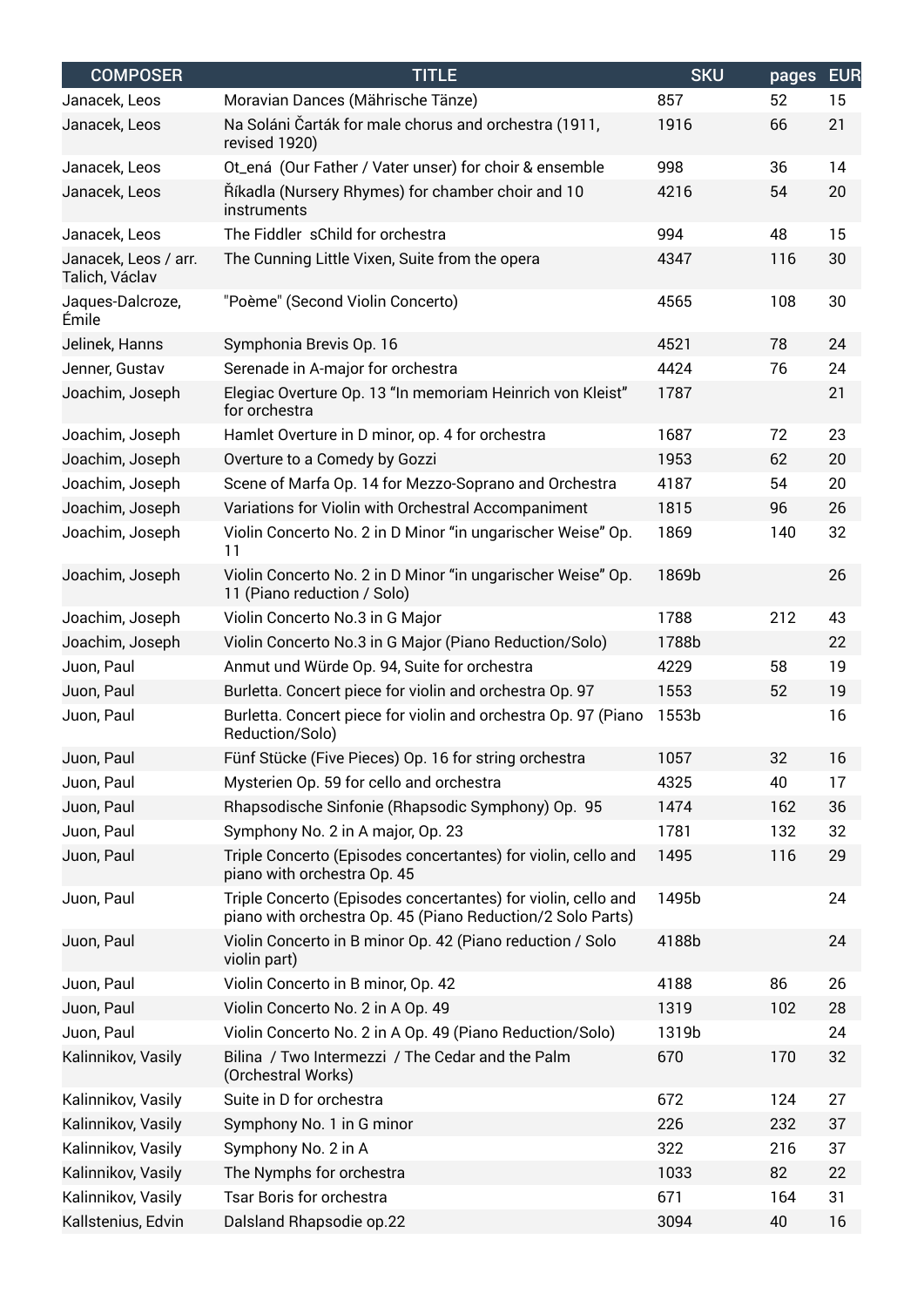| <b>COMPOSER</b>                   | <b>TITLE</b>                                                                                       | <b>SKU</b> | pages | <b>EUR</b> |
|-----------------------------------|----------------------------------------------------------------------------------------------------|------------|-------|------------|
| Kaminski, Heinrich                | "Musik zur Passion" for soprano, tenor, mixed choir and<br>orchestra                               | 169        | 68    | 18         |
| Kaminski, Heinrich                | Concerto for Orchestra with Piano                                                                  | 3090       | 92    | 26         |
| Kaminski, Heinrich                | Concerto grosso for double orchestra with piano                                                    | 145        | 100   | 21         |
| Kaminski, Heinrich                | Der 69. Psalm for choir and orchestra                                                              | 1636       | 100   | 26         |
| Kaminski, Heinrich                | Dorische Musik (Doric Music) for orchestra                                                         | 146        | 110   | 23         |
| Kaminski, Heinrich                | Double Fugue for String Orchestra (first print)                                                    | 1945       | 16    | 18         |
| Kaminski, Heinrich                | Drei Gedichte von Eichendorff for 6-part male choir, plucked<br>instruments, brass & percussion    | 4028       | 36    | 16         |
| Kaminski, Heinrich                | Introitus & Hymnus for soprano, contralto, baritone, string<br>trio, orchestra & small mixed choir | 167        | 46    | 14         |
| Kaminski, Heinrich                | Magnificat for soprano, viola, orchestra and small choir                                           | 175        | 68    | 18         |
| Kaminski, Heinrich                | Piano Book in 3 Volumes (complete, hard cover)                                                     | 3063       | 62    | 26         |
| Kaminski, Heinrich                | Quintet for clarinet, horn, violin, viola and cello (small size<br>landscape format)               | 1923       | 88    | 25         |
| Kaminski, Heinrich                | String Quintet in F-sharp minor (versions 1916 and 1927 / in<br>2 volumes)                         | 161a/b     | 174   | 25         |
| Kaminski, Heinrich                | Werk für Streichorchester (Work for String Orchestra) after<br>the String Quintet in F-sharp minor | 161c       | 66    | 17         |
| Karlowicz,<br>Mieczyslaw          | Bianka z Moleny Op. 6 for orchestra                                                                | 1170       | 80    | 23         |
| Karlowicz,<br>Mieczyslaw          | Odwieczne piesni (Eternal Songs for orchestra) Op. 10                                              | 421        | 88    | 20         |
| Karlowicz,<br>Mieczyslaw          | Powracajace fale (Returning Waves) Symphonic Poem Op. 9                                            | 1254       | 90    | 25         |
| Karlowicz,<br>Mieczyslaw          | Rapsodia litewska (Lithuanian Rhapsody) Op. 11 for<br>orchestra                                    | 422        | 76    | 17         |
| Karlowicz,<br>Mieczyslaw          | Serenade in C Op. 2 for string orchestra                                                           | 1045       | 52    | 17         |
| Karlowicz,<br>Mieczyslaw          | Smutna opowiesz (Préludes à l éternité) Op. 13 for orchestra                                       | 426        | 48    | 12         |
| Karlowicz,<br>Mieczyslaw          | Stanislaw i Anna Oswiecimowie. Symphonic poem Op. 12                                               | 1137       | 78    | 23         |
| Karlowicz,<br>Mieczyslaw          | Violin Concerto in A Op. 8                                                                         | 293        | 108   | 21         |
| Karlowicz,<br>Mieczyslaw          | Violin Concerto in A Op. 8 (Piano Reduction/Solo)                                                  | 293b       |       | 20         |
| Kasberg Evensen,<br>Bernt         | "In memoriam Christian Høgsberg" for Violin and Piano<br>(score & violin part / first print)       | 4191       | 28    | 20         |
| Kasberg Evensen,<br>Bernt         | Musikk for Johanna, version for string orchestra (first print)                                     | 4239       | 40    | 17         |
| Kasberg Evensen,<br>Bernt         | Petite Suite for 2 Violins and Viola (score and parts)                                             | 1986       | 28    | 20         |
| Kasberg Evensen,<br>Bernt         | Tyge Brahes Drøm for piano quintet (score and parts, first<br>print)                               | 3069       | 114   | 36         |
| Kasberg Evensen,<br>Bernt         | Vedo la Luce for Violin and Piano (score & violin part / first<br>print)                           | 3029       | 26    | 18         |
| Kauffmann, Leo<br><b>Justinus</b> | Concertino für Kontrabass und Kammerorchester                                                      | 4407       | 48    | 20         |
| Kaun, Hugo                        | Falstaff, a Humoresque for Orchestra, Op. 60                                                       | 3034       | 82    | 25         |
| Kaun, Hugo                        | Fantasiestück for violin solo and grand orchestra Op. 66                                           | 4257       | 64    | 22         |
| Kaun, Hugo                        | Maria Magdalena. Symphonic Poem Op. 44                                                             | 980        | 48    | 15         |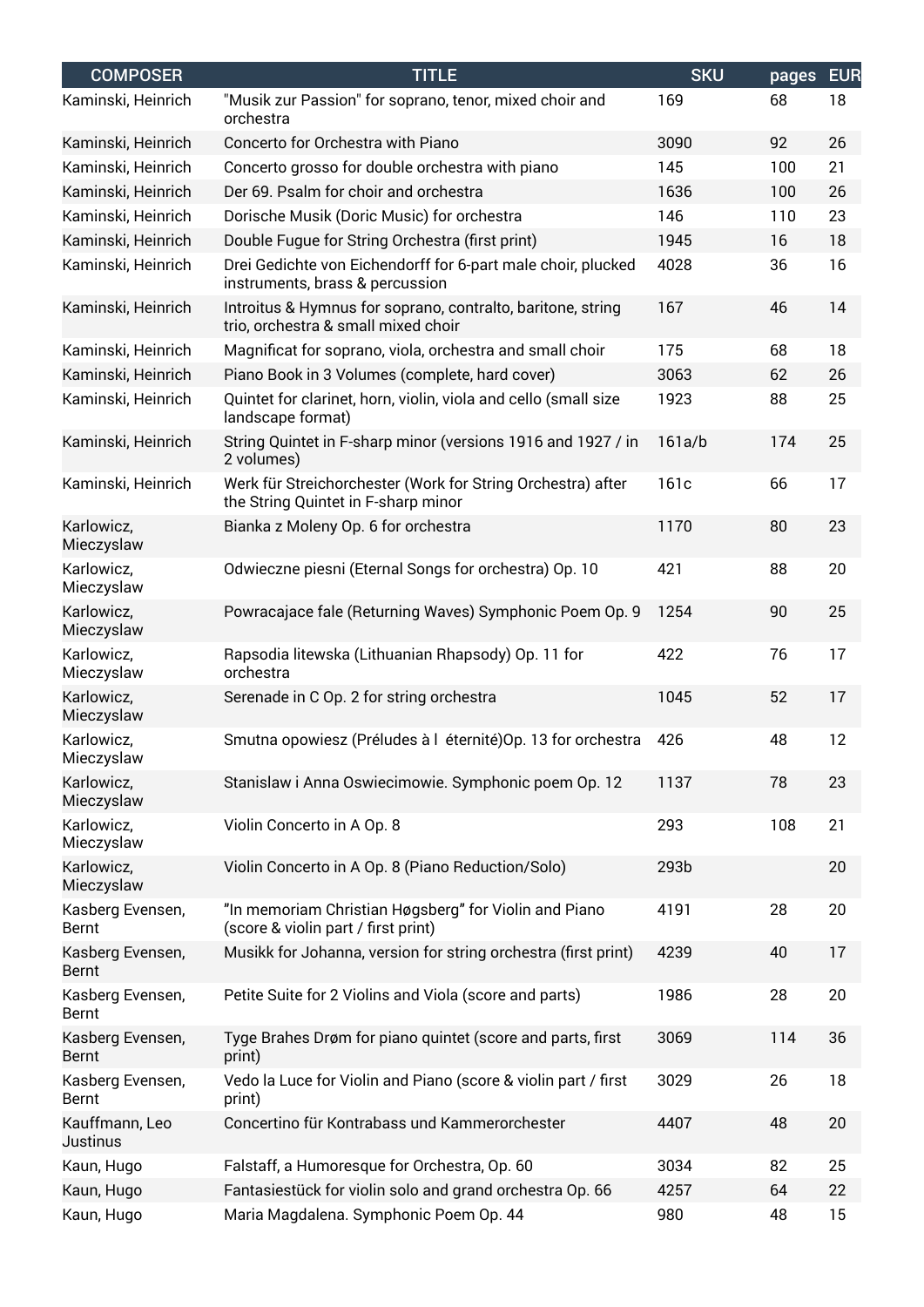| <b>COMPOSER</b>                                           | <b>TITLE</b>                                                                                                                                     | <b>SKU</b> | pages | <b>EUR</b> |
|-----------------------------------------------------------|--------------------------------------------------------------------------------------------------------------------------------------------------|------------|-------|------------|
| Kaun, Hugo                                                | Octet in F Op. 34 (Full Score)                                                                                                                   | 1103       | 80    | 20         |
| Kaun, Hugo                                                | Octet in F, Op. 34 (Parts)                                                                                                                       | 1103b      |       | 28         |
| Kaun, Hugo                                                | Piano Concerto No. 1 in E-flat minor Op. 50 (Piano<br>reduction / 2 copies)                                                                      | 1937b      |       | 30         |
| Kaun, Hugo                                                | Piano Concerto No. 1 in E-flat minor, Op. 50                                                                                                     | 1937       | 132   | 32         |
| Kaun, Hugo                                                | Piano Quintet in F minor Op. 39 (score and parts)                                                                                                | 997        | 112   | 30         |
| Kaun, Hugo                                                | Requiem in C minor Op. 116 for male choir, contralto solo<br>(mezzo soprano) and orchestra (organ ad lib.)                                       | 4209       | 108   | 29         |
| Kaun, Hugo                                                | Requiem in C minor Op. 116 for male choir, contralto solo<br>(mezzo soprano) and orchestra (organ ad lib.) (Vocal score<br>with German libretto) | 4209b      |       | 20         |
| Kaun, Hugo                                                | Symphony No. 1 in D minor Op. 22 Anmein Vaterland                                                                                                | 1493       | 158   | 34         |
| Kaun, Hugo                                                | Symphony No. 3 in E minor Op. 96                                                                                                                 | 1554       | 156   | 34         |
| Kaun, Hugo                                                | Two Symphonic Poems Op.43: Minnehaha / Hiawatha                                                                                                  | 4346       | 80    | 24         |
| Keeling, Andrew                                           | Unquiet Earth, piano trio (score and parts, first print)                                                                                         | 4575       | 120   | 34         |
| Kelly, Frederick                                          | Elegy (in memoriam Rupert Brooke) for string orchestra &<br>harp                                                                                 | 1517       | 36    | 16         |
| Kennis, Willem<br>Gommaar                                 | Magnificat (Performance Score / first print)                                                                                                     | 2532       | 16    | 12         |
| Kennis, Willem<br>Gommaar                                 | Salve regina (first print)                                                                                                                       | 2531       | 80    | 23         |
| Kennis, Willem<br>Gommaar                                 | Te Deum (Performance Score / first print)                                                                                                        | 2529       | 24    | 14         |
| Kersters, Willem                                          | Serenade Op. 68 for orchestra                                                                                                                    | 545        | 88    | 22         |
| Kersters, Willem                                          | Symphony No. 4 Gezellesinfonie opus 71 (with verses by<br>Guido Gezelle set for alto solo & orchestra, incl. piano score<br>of the songs)        | 544        | 204   | 36         |
| Keurvels, Edward                                          | Kinderideaal (Child sldeal), a little love poem for cello &<br>orchestra                                                                         | 563        | 24    | 14         |
| Keussler, Gerhard<br>VOH                                  | Zebaoth, biblical Oratorio (vocal score with German &<br>English libretto)                                                                       | 4276b      |       | 34         |
| Keußler, Gerhard von                                      | Auferstehung und Jüngstes Gericht, Fresco for orchestra<br>and recitation                                                                        | 4312       | 102   | 29         |
| Keussler, Gerhard<br>von                                  | Zebaoth, biblical Oratorio for mixed choir, two single voices,<br>large boys' choir, orchestra and organ                                         | 4276       | 246   | 49         |
| Kiel, Friedrich                                           | Piano Quintet No. 2 in C minor Op. 76                                                                                                            | 1022       | 76    | 19         |
| Kiel, Friedrich                                           | Requiem in A flat major for solo, chorus and orchestra op.80                                                                                     | 1635       | 160   | 34         |
| Kiel, Friedrich                                           | Requiem in A flat major for solo, chorus and orchestra op.80<br>(Vocal Score)                                                                    | 1635b      |       | 28         |
| Kiel, Friedrich                                           | Requiem in F minor for solo, chorus and orchestra Op. 20                                                                                         | 1377       | 162   | 36         |
| Kiel, Friedrich                                           | Requiem in F minor for solo, chorus and orchestra Op. 20<br>(Vocal score)                                                                        | 1377b      |       | 30         |
| Kirchner, Theodor /<br>orch. Schulz-<br>Beuthen, Heinrich | "Polonaise, Gavotte, Ungarisch" for orchestra                                                                                                    | 249        | 48    | 12         |
| Kiss, Corina                                              | Contemporary Music for Piano "Unusual Harmonies and<br>Dissonances" (first print)                                                                | 4435       | 20    | 12         |
| Klenau, Paul August<br>von                                | Gespräche mit dem Tod for alto and orchestra                                                                                                     | 3056       | 58    | 19         |
| Klenau, Paul August<br>von                                | Klein Ida's Blumen, Ballet Overture                                                                                                              | 3072       | 48    | 18         |
| Klenau, Paul August<br>von                                | Paolo & Francesca (Symphonic Poem)                                                                                                               | 465        | 88    | 20         |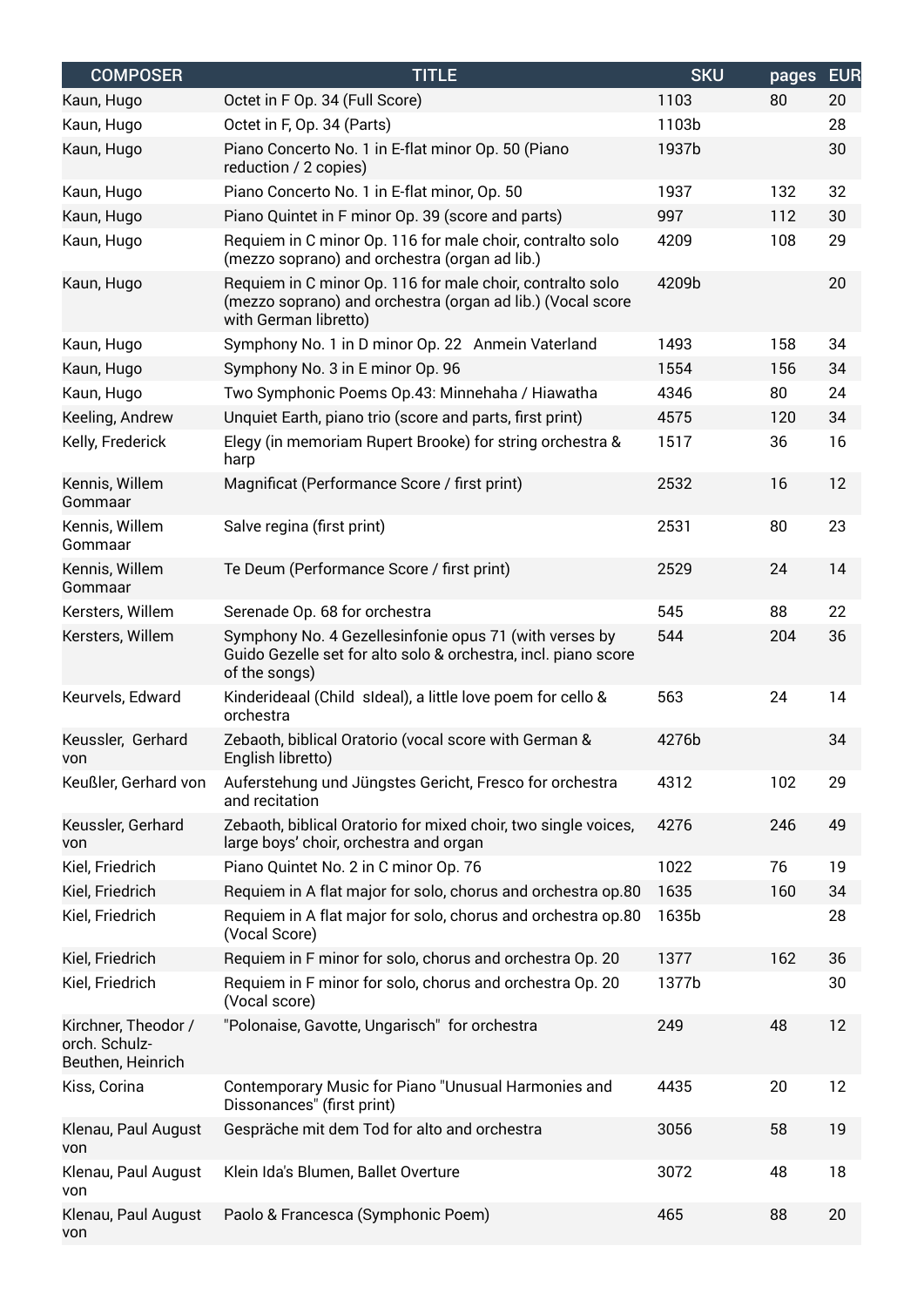| <b>COMPOSER</b>             | <b>TITLE</b>                                                                                                  | <b>SKU</b> | pages | <b>EUR</b> |
|-----------------------------|---------------------------------------------------------------------------------------------------------------|------------|-------|------------|
| Klenau, Paul von            | Die Weise von Liebe und Tod des Cornets Christoph Rilke, for 4345<br>baritone, choir and orchestra            |            | 184   | 41         |
| Klenau, Paul von            | Marion, Ballet pantomime                                                                                      | 4581       | 232   | 48         |
| Klenau, Paul von            | Symphony No. 5 'Triptikon'                                                                                    | 4107       | 54    | 21         |
| Klose, Friedrich            | Das Leben ein Traum for orchestra                                                                             | 1711       | 140   | 33         |
| Klose, Friedrich            | Der Sonne-Geist, Mythic oratrio for soli, choirs, orchestra and<br>organ                                      | 1695       | 342   | 66         |
| Klose, Friedrich            | Die Wallfahrt nach Kevlaar (The Pilgrimage to Kevelaer) for<br>declamation, three choirs, organ and orchestra | 4004       | 44    | 19         |
| Klose, Friedrich            | Ein Festgesang Neros (Un Chant de Fête de Néron) for tenor<br>solo, mixed choir, orchestra, and organ         | 3042       | 126   | 32         |
| Klose, Friedrich            | Elegie Op. 7 for violin (or viola) with accompanying<br>pianoforte (score and violin/viola part)              | 1749       | 18    | 12         |
| Klose, Friedrich            | Elfenreigen for orchestra                                                                                     | 1355       | 44    | 17         |
| Klose, Friedrich            | Mass in D minor for solo voices, chorus, orchestra and organ                                                  | 1626       | 150   | 33         |
| Klose, Friedrich            | Mass in D minor for solo voices, chorus, orchestra and organ<br>(Piano Reduction)                             | 1626b      |       | 22         |
| Klose, Friedrich            | Prelude and Fugue for organ, 4 trumpets, and 4 trombones                                                      | 1744       | 48    | 17         |
| Klose, Friedrich            | String Quartet in E-flat major (score and parts)                                                              | 1764       | 176   | 40         |
| Klughardt, August           | Cello Concerto in A minor Op. 59                                                                              | 244        | 30    | 12         |
| Klughardt, August           | Concert Overture in G Op. 45 for orchestra                                                                    | 1997       | 32    | 16         |
| Klughardt, August           | Concertstück for oboe and orchestra Op. 18                                                                    | 378        | 28    | 10         |
| Klughardt, August           | Der 100. Psalm op. 65 (vocal score with German libretto)                                                      | 4275b      |       | 18         |
| Klughardt, August           | Der 100. Psalm op. 65 for full orchestra, organ, choir, and<br>solo bass voice                                | 4275       | 76    | 24         |
| Klughardt, August           | Die Zerstörung von Jerusalem Op. 75, oratorio                                                                 | 4382       | 302   | 63         |
| Klughardt, August           | Die Zerstörung von Jerusalem Op. 75, oratorio (Vocal score<br>with English & German libretto)                 | 4382b      |       | 34         |
| Klughardt, August           | Symphony No. 3 in D major, op. 37                                                                             | 1900       | 220   | 37         |
| Klughardt, August           | Symphony No. 4 in C minor, op. 57                                                                             | 1742       | 64    | 22         |
| Klughardt, August           | Violin Concerto in D, op. 68                                                                                  | 4295       | 62    | 22         |
| Koessler, Hans              | Symphonic Variations in C-sharp minor for large orchestra                                                     | 3009       | 92    | 27         |
| Konoye, Hidemaro            | Etenraku for orchestra                                                                                        | 302        | 36    | 12         |
| Korngold, Erich<br>Wolfgang | Der Schneemann (Ballet Pantomime) for orchestra (orch.<br>with the help of Zemlinsky)                         | 384        | 264   | 45         |
| Kosenko, Viktor             | "After the Battle" Symphonic Scene                                                                            | 4387       | 64    | 22         |
| Kosenko, Viktor             | First Piano Sonata in B flat minor op. 13, critical edition (first<br>print)                                  | 4381       | 82    | 28         |
| Kosenko, Viktor             | Heroic Overture op. 21 for orchestra                                                                          | 4386       | 102   | 29         |
| Kosenko, Viktor             | Moldavian Poem op. 26 for orchestra                                                                           | 4383       | 204   | 43         |
| Krása, Hans                 | Symphony for contralto and small orchestra                                                                    | 410        | 72    | 17         |
| Kraus, J.M.                 | Symphony in C minor                                                                                           | 1218       | 70    | 23         |
| Krenek, Ernst               | Concerto Grosso No. 2 Op. 25                                                                                  | 848        | 52    | 19         |
| Krenek, Ernst               | Kleine Symphonie op.58                                                                                        | 4108       | 56    | 19         |
| Krenek, Ernst               | Piano Concerto No. 1 Op. 18                                                                                   | 466        | 124   | 28         |
| Krenek, Ernst               | Piano Concerto No. 2 (1937)                                                                                   | 481        | 76    | 20         |
| Krenek, Ernst               | Potpourri für Ochester, op. 54                                                                                | 3014       | 76    | 23         |
| Krenek, Ernst               | Reisetagebuch aus den Österreichischen Alpen Op. 62 (8<br>Songs for voice and orchestra)                      | 474        | 56    | 17         |
| Krenek, Ernst               | Suite from 'Der Triumph der Empfindsamkeit' Op. 43a for                                                       | 4548       | 52    | 21         |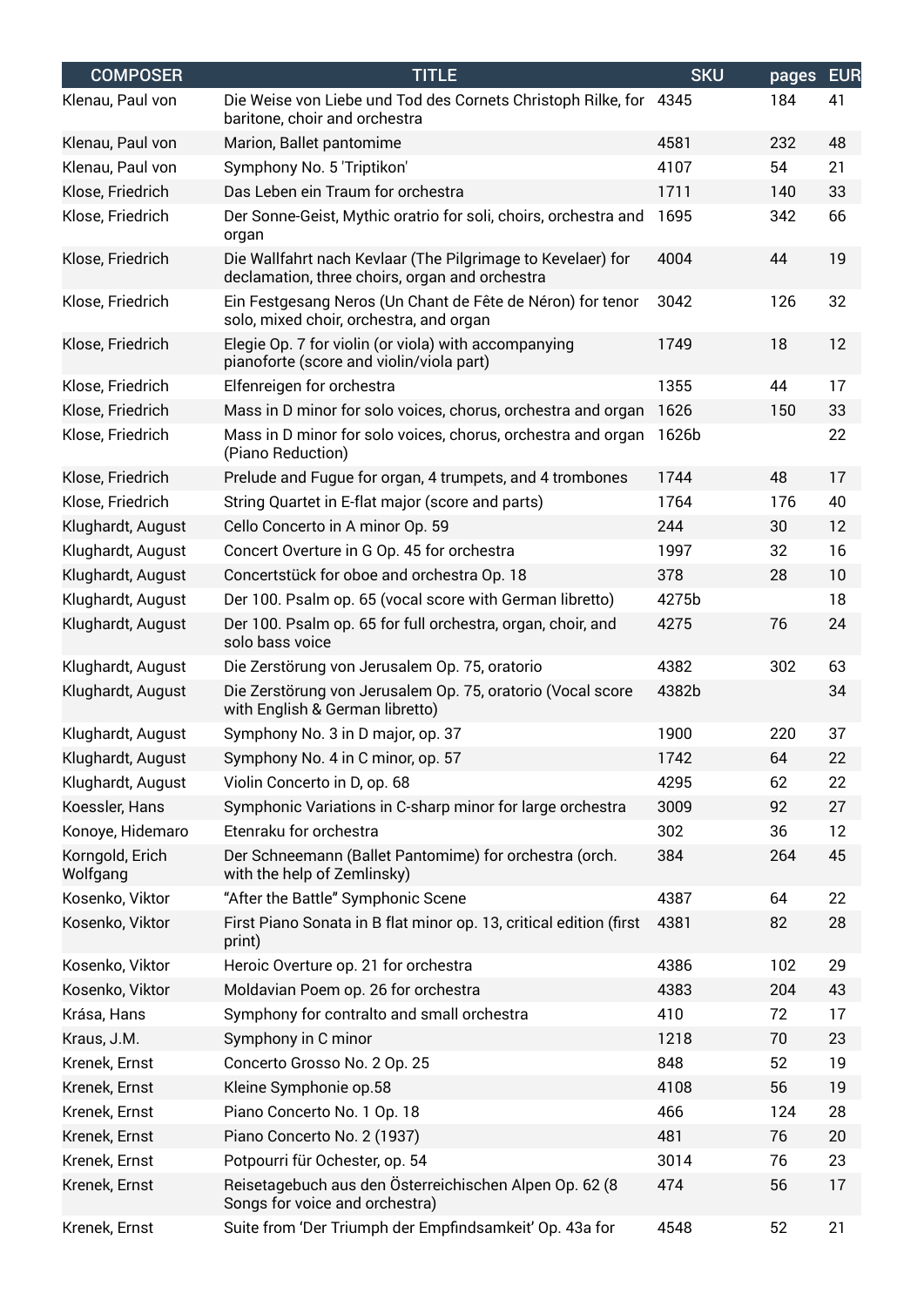| <b>COMPOSER</b>    | <b>TITLE</b>                                                                                                                                                                                                                       | <b>SKU</b> | pages EUR |    |
|--------------------|------------------------------------------------------------------------------------------------------------------------------------------------------------------------------------------------------------------------------------|------------|-----------|----|
|                    | small orchestra (from the music to Goethe's "dramatic<br>whimsy" of the same name)                                                                                                                                                 |            |           |    |
| Krenek, Ernst      | Symphonic Music for 9 Solo Instruments, Op. 11 (for flute,<br>oboe, clarinet, bassoon, and strings)                                                                                                                                | 1878       | 66        | 22 |
| Krenek, Ernst      | Symphony for wind instruments and percussion Op. 34                                                                                                                                                                                | 401        | 40        | 12 |
| Krenek, Ernst      | Symphony No. 1 Op. 7                                                                                                                                                                                                               | 222        | 176       | 32 |
| Krenek, Ernst      | Symphony No. 2 Op. 12                                                                                                                                                                                                              | 185        | 172       | 32 |
| Krenek, Ernst      | Thema und 13 Variationen op.69 for orchestra                                                                                                                                                                                       | 3043       | 96        | 26 |
| Kreutzer, Conradin | Das Nachtlager in Granada Overture                                                                                                                                                                                                 | 742        | 68        | 19 |
| Kuhlau, Friederich | Elverhøj Overture Op. 100                                                                                                                                                                                                          | 1090       | 60        | 17 |
| Kuhlau, Friederich | Piano Concerto in C major Op. 7 (piano reduction / 2 copies)                                                                                                                                                                       | 4315b      |           | 36 |
| Kuhlau, Friederich | William Shakespeare Op. 74, Overture to the incidental music                                                                                                                                                                       | 1810       | 62        | 19 |
| Kuhlau, Friedrich  | Piano Concerto in C major Op. 7                                                                                                                                                                                                    | 4315       | 202       | 43 |
| Kuula, Toivo       | Eteläpohjalainen kansanlaulu (South Ostrobothnian Folk<br>Song for string orchestra / Second Movement from , South<br>Ostrobothnian Suite' No. 1 op. 9 / first printed edition,<br>prepared from the manuscript by Lucian Beschiu) | 1648       | 12        | 10 |
| Kuula, Toivo       | Piano Trio in A Op. 7                                                                                                                                                                                                              | 274        | 76        | 18 |
| Lachner, Franz     | Ball-Suite for orchestra, Op. 170                                                                                                                                                                                                  | 1922       | 234       | 40 |
| Lachner, Franz     | Requiem Op. 146                                                                                                                                                                                                                    | 442        | 188       | 32 |
| Lachner, Franz     | Requiem Op. 146 (Vocal Score)                                                                                                                                                                                                      | 442b       |           | 22 |
| Lachner, Franz     | Suite No. 1 in D minor Suite Op. 113                                                                                                                                                                                               | 4109       | 190       | 34 |
| Lachner, Franz     | Suite No. 2 in E minor Op. 115 for orchestra                                                                                                                                                                                       | 1187       | 160       | 30 |
| Lachner, Franz     | Suite No. 3 Op. 122 F minor                                                                                                                                                                                                        | 4123       | 210       | 37 |
| Lachner, Franz     | Suite No. 6, Opus 150, C major for orchestra                                                                                                                                                                                       | 1956       | 170       | 35 |
| Lachner, Franz     | Symphony No. 1 in E-flat, Op. 34                                                                                                                                                                                                   | 1944       | 128       | 31 |
| Lachner, Franz     | Symphony No. 6 in D Op. 56                                                                                                                                                                                                         | 1145       | 224       | 38 |
| Lajtha, László     | In Memoriam op. 35, pièce symphonique pour orchestre                                                                                                                                                                               | 4102       | 68        | 21 |
| Lajtha, László     | Symphonie «Les Soli» for string orchestra, harp & percussion<br>op. 33                                                                                                                                                             | 4115       | 148       | 33 |
| Lalo, Edouard      | "Arlequin, musique de Carnaval" for orchestra                                                                                                                                                                                      | 1518       | 32        | 16 |
| Lalo, Edouard      | Cello Concerto in D minor                                                                                                                                                                                                          | 229        | 156       | 32 |
| Lalo, Edouard      | Cello Concerto in D minor (Piano Reduction/Solo)                                                                                                                                                                                   | 229b       |           | 21 |
| Lalo, Edouard      | Concerto en fa pour violon et orchestre Op. 20                                                                                                                                                                                     | 1808       |           | 29 |
| Lalo, Edouard      | Concerto en fa pour violon et orchestre Op. 20 (Piano<br>reduction/Solo)                                                                                                                                                           | 1808b      |           | 20 |
| Lalo, Edouard      | Divertissement pour orchestre                                                                                                                                                                                                      | 271        | 92        | 19 |
| Lalo, Edouard      | Introduction et Scherzo pour violon et orchestre                                                                                                                                                                                   | 880        | 44        | 15 |
| Lalo, Edouard      | Namouna. Ballet Suites Nos.1 & 2                                                                                                                                                                                                   | 1167       | 196       | 35 |
| Lalo, Edouard      | Overture to the opera "Fiesque"                                                                                                                                                                                                    | 1093       | 32        | 16 |
| Lalo, Edouard      | Piano Concerto in F minor                                                                                                                                                                                                          | 630        | 144       | 29 |
| Lalo, Edouard      | Piano Concerto in F minor (Piano Reduction for 2 pianos, 2<br>copies)                                                                                                                                                              | 630b       |           | 22 |
| Lalo, Edouard      | Rapsodie pour orchestre "Rapsodie norvégienne"                                                                                                                                                                                     | 104        | 60        | 16 |
| Lalo, Edouard      | Scherzo pour orchestre                                                                                                                                                                                                             | 390        | 40        | 12 |
| Lalo, Edouard      | Symphony in G minor                                                                                                                                                                                                                | 618        | 154       | 30 |
| Lambert, Constant  | Music for Orchestra                                                                                                                                                                                                                | 4612       | 40        | 18 |
| Lanner, Joseph     | Waltzes and Ländler                                                                                                                                                                                                                | 1650       | 148       | 33 |
| Lannoy, Eduard von | Die Europäer in Ostindien, overture (Urtext, first print)                                                                                                                                                                          | 4089       | 64        | 22 |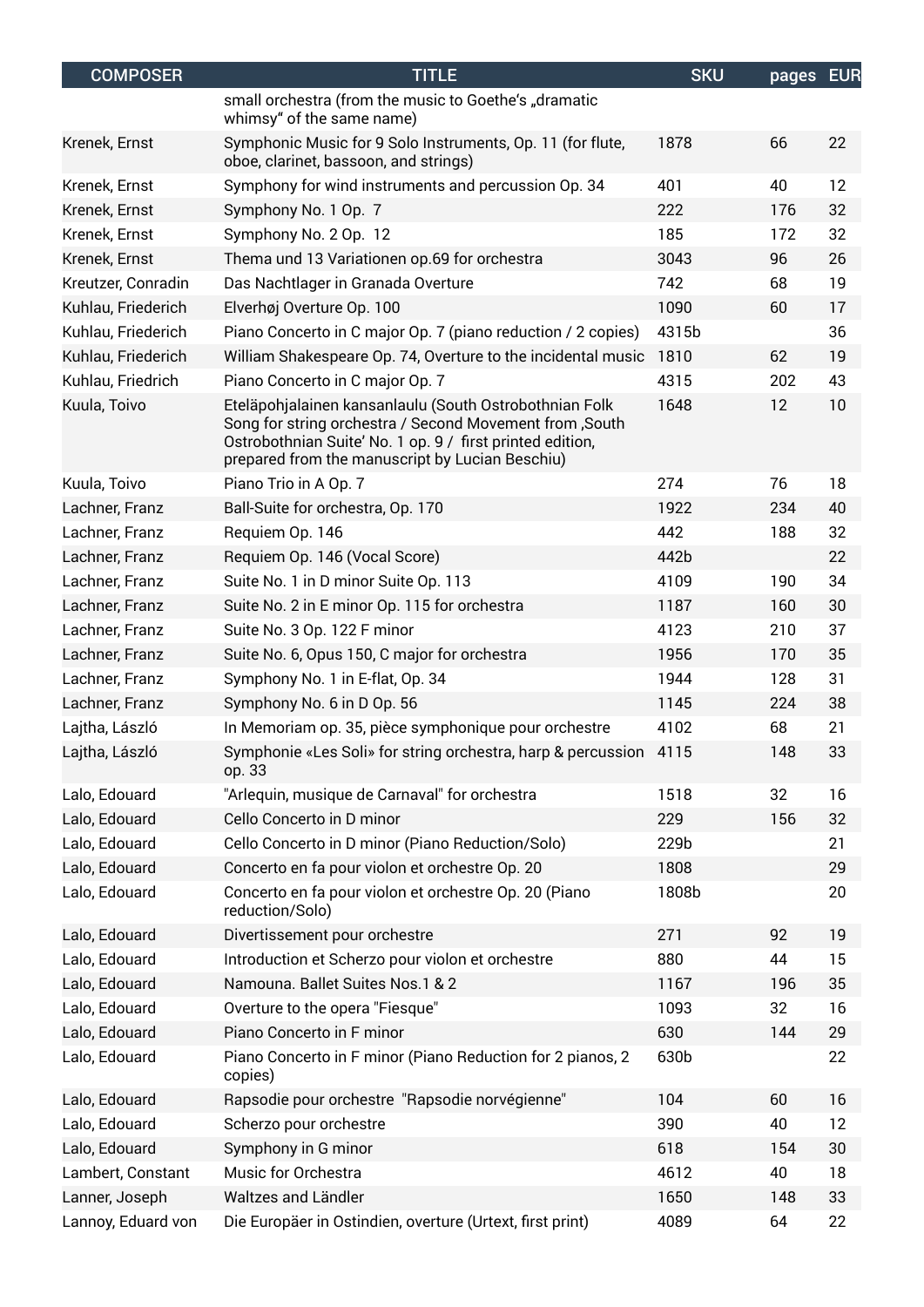| <b>COMPOSER</b>                      | <b>TITLE</b>                                                                                                                                                                                                                                                                                                   | <b>SKU</b> | pages | <b>EUR</b>     |
|--------------------------------------|----------------------------------------------------------------------------------------------------------------------------------------------------------------------------------------------------------------------------------------------------------------------------------------------------------------|------------|-------|----------------|
| Lannoy, Eduard von                   | Symphonie No. 2 (new print)                                                                                                                                                                                                                                                                                    | 4178       | 190   | 34             |
| Lannoy, Heinrich<br>Eduard Josef von | Emmy Teels, incidental music and script of Castelli's play<br>(first print)                                                                                                                                                                                                                                    | 4214       | 74    | 22             |
| Lannoy, Heinrich<br>Eduard Josef von | Symphony No. 4 (Urtext / first print)                                                                                                                                                                                                                                                                          | 4220       | 238   | 47             |
| Larsson, Lars-Erik                   | Divertimento for small orchestra Op. 15                                                                                                                                                                                                                                                                        | 191        | 52    | 13             |
| Larsson, Lars-Erik                   | Sinfonietta Op. 10 & Little Serenade Op. 12 for string<br>orchestra                                                                                                                                                                                                                                            | 186        | 60    | 17             |
| Lassen, Eduard                       | "Beethoven-Ouvertüre"                                                                                                                                                                                                                                                                                          | 701        | 100   | 21             |
| Lassen, Eduard                       | Festive Overture for full orchestra Op. 51                                                                                                                                                                                                                                                                     | 1655       | 72    | 23             |
| Legley, Victor                       | Before Endeavours Fade, op. 92 for string orchestra (first<br>print / score and parts)                                                                                                                                                                                                                         | 2580       | 16    | 15             |
| Legley, Victor                       | La Cathédrale d'acier, opus 52, esquisse symphonique<br>d'après un tableau de Fernand Steven (first print)                                                                                                                                                                                                     | 2564       | 52    | 24             |
| Legley, Victor                       | Violin Concerto No. 2, Op. 67 (first print)                                                                                                                                                                                                                                                                    | 2547       | 70    | 26             |
| Leigh, Walter                        | A Midsummer Night sDream (Sommernachtstraum) Suite<br>for small orchestra                                                                                                                                                                                                                                      | 1307       | 44    | 17             |
| Leigh, Walter                        | Concertino for Harpsichord (or Piano) and Strings                                                                                                                                                                                                                                                              | 1404       | 36    | 16             |
| Leigh, Walter                        | Music for String Orchestra                                                                                                                                                                                                                                                                                     | 1490       | 16    | 12             |
| Lekeu, Guillaume                     | Adagio pour quatuor d'orchestre (for string orchestra)                                                                                                                                                                                                                                                         | 235        | 20    | $\overline{7}$ |
| Lekeu, Guillaume                     | Fantaisie contrapuntique sur un Cramignon Liègeois                                                                                                                                                                                                                                                             | 1975       | 16    | 14             |
| Lekeu, Guillaume                     | Fantaisie pour orchestre sur deux Airs Populaires Angevins                                                                                                                                                                                                                                                     | 891        | 52    | 17             |
| Lemmens, Jacques-<br><b>Nicolas</b>  | Aspiration religieuse for piano                                                                                                                                                                                                                                                                                | 2570       | 12    | 13             |
| Lendvai, Erwin                       | Archaische Tänze Op.30 for small orchestra                                                                                                                                                                                                                                                                     | 4392       | 162   | 37             |
| Lendvai, Erwin                       | Symphony in D Op. 10                                                                                                                                                                                                                                                                                           | 4337       | 134   | 33             |
| Leoncavallo, Ruggero                 | Tarantella pour Orchestre                                                                                                                                                                                                                                                                                      | 1902       | 40    | 16             |
| Liebermann, Rolf                     | Furioso for orchestra                                                                                                                                                                                                                                                                                          | 3099       | 62    | 22             |
| Lipatti, Dinu                        | Concertino en style classique Op. 3 for piano and small<br>orchestra                                                                                                                                                                                                                                           | 172        | 66    | 19             |
| Lipatti, Dinu                        | Five Songs on poems by Paul Verlaine, for tenor and piano,<br>Op. $9 - B.41$ / Four Melodies for voice and piano, WoO. $- B$ .<br>42                                                                                                                                                                           | 4167       | 82    | 26             |
| Liszt, Franz                         | Cantico del sol di San Francesco d'Assisi for baritone, male<br>chorus, organ and orchestra                                                                                                                                                                                                                    | 1180       | 60    | 20             |
| Liszt, Franz                         | Die Legende von der heiligen Elisabeth (The Legend of Saint<br>Elizabeth, oratorio)                                                                                                                                                                                                                            | 1039       | 322   | 64             |
| Liszt, Franz                         | Fantasie über Ungarische Volksmelodien (Fantasy on<br>Hungarian Folk Melodies) for piano & orchestra                                                                                                                                                                                                           | 835        | 52    | 15             |
| Liszt, Franz                         | Festmarsch (Festive March for Goethe's Jubilee<br>Celebration) / Huldigungsmarsch (Homage March)                                                                                                                                                                                                               | 1123       | 76    | 23             |
| Liszt, Franz                         | Hungarian Rhapsody No. 1 for orchestra                                                                                                                                                                                                                                                                         | 1029       | 62    | 19             |
| Liszt, Franz                         | Miscellaneous Works for Orchestra: Fest-Vorspiel /<br>Künstlerfestzug zur Schiller-Feier 1859 / Festmarsch zur<br>Goethe-Jubiläum-Feier / Huldigungsmarsch / Vom Fels zum<br>Meer (Deutscher Sieges-Marsch) / Ungarischer<br>Sturmmarsch / Die Toten (Funeral Ode for orchestra and<br>male choir) / Die Nacht | 1930       | 232   | 46             |
| Liszt, Franz                         | Psalm XIII for tenor, mixed chorus and orchestra                                                                                                                                                                                                                                                               | 782        | 100   | 23             |
| Liszt, Franz                         | Psalm XIII for tenor, mixed chorus and orchestra (Vocal<br>Score / German text)                                                                                                                                                                                                                                | 782b       |       | 12             |
| Liszt, Franz                         | Trois odes funèbres for orchestra                                                                                                                                                                                                                                                                              | 737        | 92    | 20             |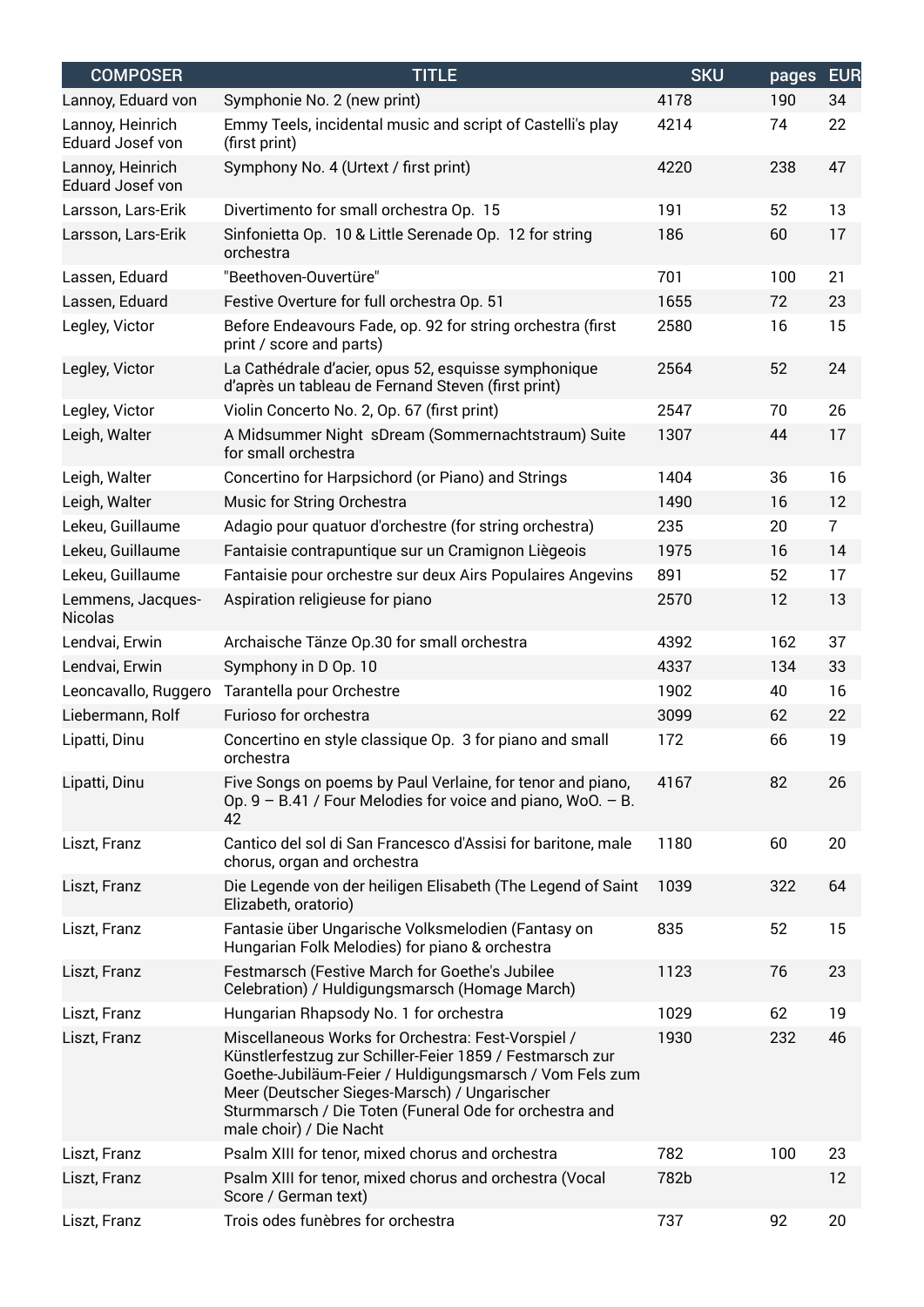| <b>COMPOSER</b>                                  | <b>TITLE</b>                                                                                                         | <b>SKU</b> | pages | <b>EUR</b>     |
|--------------------------------------------------|----------------------------------------------------------------------------------------------------------------------|------------|-------|----------------|
| Liszt, Franz / arr.<br>Doppler, Franz            | Hungarian Rhapsody No. 5 in E minor for orchestra                                                                    | 1903       | 32    | 16             |
| Liszt, Franz / orch.<br>Levin, Ira               | Fantasia and Fugue on the Theme B-A-C-H for large<br>orchestra, orchestrated and arranged by Ira Levin (first print) | 4135       | 50    | 20             |
| Litolff, Henry                                   | Das Welfenlied (Song of the Welfs) Concert Overture Op. 99                                                           | 1273       | 90    | 25             |
| Loeffler, Charles<br>Martin                      | A Pagan Poem (after Virgil) for orchestra                                                                            | 802        | 118   | 25             |
| Loeffler, Charles<br>Martin                      | Canticum Fratris Solis (Francesco d Assisi Canticle of the<br>Sun) for voice & chamber orchestra                     | 854        | 106   | 25             |
| Loeffler, Charles<br>Martin                      | La Morte de Tintagiles Op. 6 for viola da gamba & orchestra                                                          | 1107       | 102   | 28             |
| Loeffler, Charles<br>Martin                      | La Villanelle du Diable Op. 9. Symphonic Fantasy for large<br>orchestra & organ                                      | 859        | 92    | 23             |
| Loeffler, Charles<br>Martin                      | Music for four stringed instruments (score and parts)                                                                | 4025       | 92    | 26             |
| Loeffler, Charles<br>Martin                      | Psalm CXXXVII (By the Rivers of Babylon)                                                                             | 4042       | 28    | 14             |
| Lönner, Oddvar                                   | String Quartet no. 3 (score & parts / first print)                                                                   | 4427       | 52    | 28             |
| Lortzing, Albert                                 | Yelva ou l'Orpheline russe (LoWV 24), Overture                                                                       | 1863       | 48    | 17             |
| Lortzing, Albert                                 | Andreas Hofer Overture                                                                                               | 1331       | 36    | 16             |
| Lotti, Antonio                                   | Dies Irae per soli, coro, 2 oboe, 2 trombone, organo e archi                                                         | 1545       | 132   | 31             |
| Luigini, Alexandre                               | Ballet Egyptien                                                                                                      | 4508       | 110   | 30             |
| Lully, Jean Baptiste                             | Misere Mei Deus (Motet for choir & orchestra)                                                                        | 938        | 96    | 23             |
| Lully, Jean-Baptiste                             | Three Grands Motets: Plaude laetare Gallia / Te Deum / Dies<br>irae (for choir and orchestra)                        | 911        | 272   | 48             |
| Lully, Rameau,<br>Grétry / orch. Mottl,<br>Felix | French Ballet Music of the 17th and 18th Centuries by<br>Rameau, Grétry and Lully (arrangements for orchestra)       | 684        | 140   | 29             |
| Lyadov, Anatoly                                  | A Fragment from the Apocalypse Op. 66 for orchestra                                                                  | 754        | 52    | 13             |
| Lyadov, Anatoly                                  | A Musical Snuff-Box (Eine musikalische Schnupftabakdose)<br>Op. 32 for orchestra                                     | 745        | 16    | $\overline{1}$ |
| Lyadov, Anatoly                                  | Baba-Yaqa Op. 56, Le lac enchantée Op. 62, Kikimora Op. 63                                                           | 647        | 108   | 24             |
| Lyadov, Anatoly                                  | Dance of the Amazons Op. 65 for orchestra                                                                            | 1132       | 36    | 14             |
| Lyadov, Anatoly                                  | Eight Russian Folk Songs Op. 58 for orchestra                                                                        | 658        | 60    | 17             |
| Lyadov, Anatoly                                  | Intermezzo Op. 8 for orchestra                                                                                       | 739        | 32    | 10             |
| Lyadov, Anatoly                                  | Mazurka Op. 19 for orchestra                                                                                         | 646        | 56    | 16             |
| Lyadov, Anatoly                                  | Nenie Op. 67 for orchestra                                                                                           | 1133       | 24    | 12             |
| Lyadov, Anatoly                                  | Of Olden Times Op. 21b for orchestra                                                                                 | 738        | 40    | 12             |
| Lyadov, Anatoly                                  | Polonaises Opp. 49 & 55 for orchestra                                                                                | 746        | 64    | 16             |
| Lyadov, Anatoly                                  | Scherzo No.1 Op. 16 for orchestra                                                                                    | 740        | 52    | 13             |
| Lyapunov, Sergey<br>Mikhaylovic                  | Rhapsody on Ukrainian Themes for piano and orchestra Op.<br>28 (Piano Reduction for 2 pianos, 2 copies)              | 705b       |       | 28             |
| Lyapunov, Sergey<br>Mikhaylovich                 | Piano Concerto No. 1 in E flat minor, Op. 4                                                                          | 1628       | 80    | 23             |
| Lyapunov, Sergey<br>Mikhaylovich                 | Piano Concerto No. 1 in E flat minor, Op. 4 (piano reduction /<br>2 copies)                                          | 1628b      |       | 28             |
| Lyapunov, Sergey<br>Mikhaylovich                 | Polonaise op.16 for grand orchestra                                                                                  | 4537       | 40    | 18             |
| Lyapunov, Sergey<br>Mikhaylovich                 | Rhapsody on Ukrainian Themes for piano and orchestra Op.<br>28                                                       | 705        | 80    | 19             |
| Lyapunov, Sergey<br>Mikhaylovich                 | Second Piano Concerto in E major, Op. 38                                                                             | 1785       | 76    | 23             |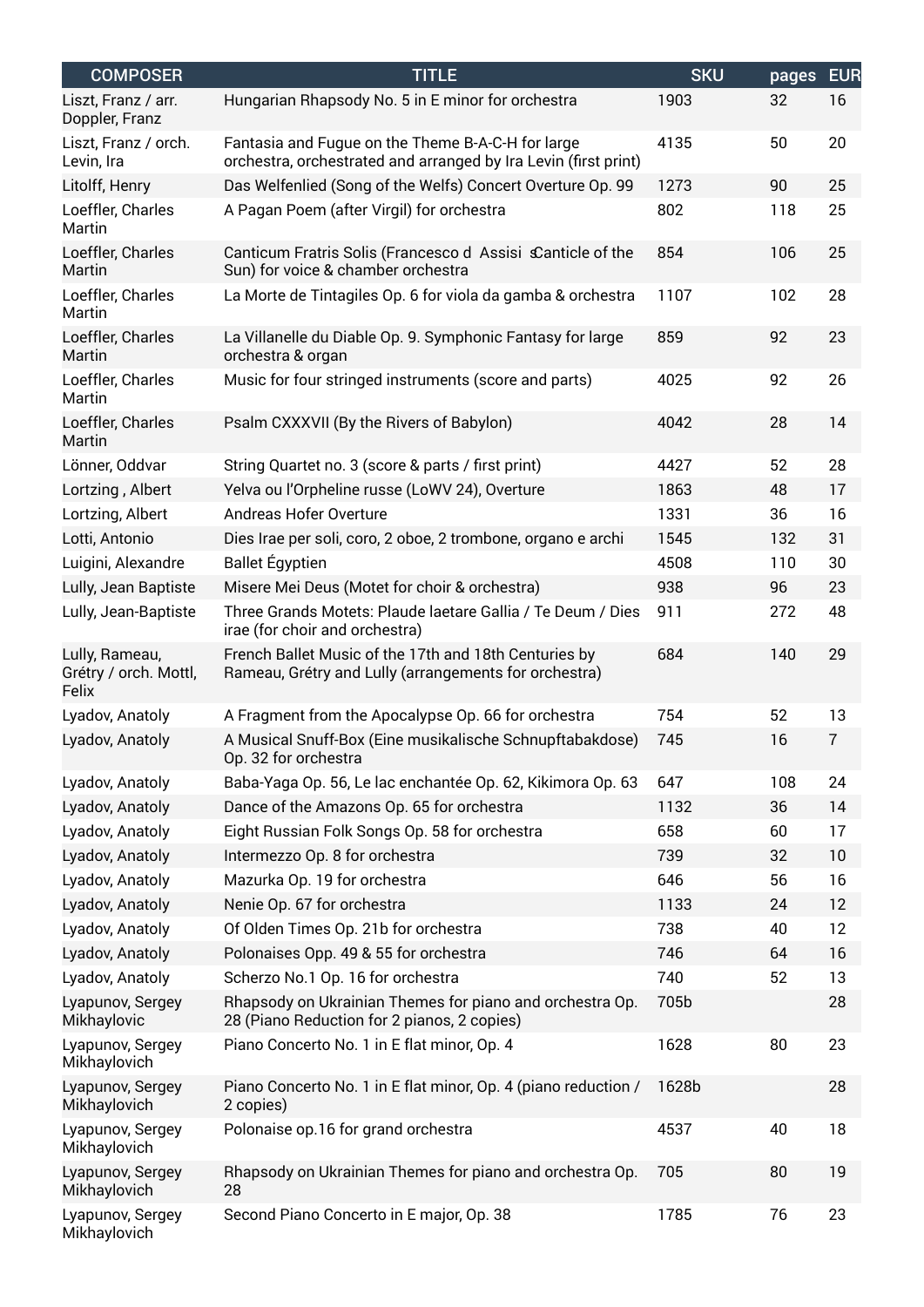| <b>COMPOSER</b>                  | <b>TITLE</b>                                                                                        | <b>SKU</b> | pages | <b>EUR</b> |
|----------------------------------|-----------------------------------------------------------------------------------------------------|------------|-------|------------|
| Lyapunov, Sergey<br>Mikhaylovich | Second Piano Concerto in E major, Op. 38 (Piano Reduction<br>for 2 pianos, 2 copies)                | 1785b      |       | 33         |
| Lyapunov, Sergey<br>Mikhaylovich | Symphony No. 1 in B minor Op. 12                                                                    | 977        | 202   | 36         |
| Lyapunov, Sergey<br>Mikhaylovich | Symphony No. 2 Op. 66                                                                               | 1082       | 330   | 64         |
| Lyapunov, Sergey<br>Mikhaylovich | Violin Concerto in D minor Op. 61                                                                   | 956        | 84    | 22         |
| MacCunn, Hamish                  | The Dowie Dens o'Yarrow for orchestra                                                               | 1142       | 56    | 20         |
| MacCunn, Hamish                  | The Land of the Mountain and the Flood. Concert Overture<br>Op. 3                                   | 693        | 68    | 19         |
| MacCunn, Hamish                  | The Ship o' the Fiend for orchestra                                                                 | 1150       | 48    | 17         |
| MacDowell, Edward                | Die Sarazenen & Die schöne Aldâ, Op.30 for orchestra                                                | 1632       | 56    | 19         |
| MacDowell, Edward                | Hamlet/Ophelia for large orchestra Op. 22                                                           | 976        | 68    | 19         |
| MacDowell, Edward                | Lamia Op. 29 for orchestra                                                                          | 680        | 68    | 18         |
| MacDowell, Edward                | Lancelot and Elaine op.25, symphonic poem                                                           | 3061       | 78    | 22         |
| MacDowell, Edward                | Piano Concerto No. 1 in A minor Op. 15                                                              | 607        | 120   | 27         |
| MacDowell, Edward                | Piano Concerto No. 1 in A minor Op. 15 (Piano Reduction for<br>2 pianos, 2 copies)                  | 607b       |       | 30         |
| MacDowell, Edward                | Piano Concerto No. 2 in D minor Op. 23                                                              | 459        | 104   | 20         |
| MacDowell, Edward                | Piano Concerto No. 2 in D minor Op. 23 (Piano Reduction for<br>2 pianos, 2 copies)                  | 459b       |       | 28         |
| MacDowell, Edward                | Second Suite (Indian) Op. 48 for orchestra                                                          | 386        | 128   | 26         |
| MacDowell, Edward                | Suite No. 1 for orchestra Op. 42                                                                    | 213        | 128   | 26         |
| Mackenzie,<br>Alexander Campbell | Canadian Rhapsody for orchestra                                                                     | 1054       | 84    | 22         |
| Mackenzie,<br>Alexander Campbell | La belle dame sans merci Op.29, ballad for orchestra                                                | 4090       | 102   | 28         |
| Mackenzie.<br>Alexander Campbell | Rhapsodie Écossaise for orchestra                                                                   | 1807       | 82    | 24         |
| Mackenzie,<br>Alexander Campbell | Suite for Violin and Orchestra Op.68                                                                | 4527       | 238   | 48         |
| Mackenzie,<br>Alexander Campbell | Suite for Violin and Orchestra Op. 68 (Piano reducton / Violin<br>part)                             | 4527b      |       | 27         |
| Mackenzie,<br>Alexander Campbell | The Bride, cantata                                                                                  | 4510       | 148   | 34         |
| Mackenzie,<br>Alexander Campbell | The Bride, cantata (Vocal score with English libretto)                                              | 4510b      |       | 20         |
| Mackenzie,<br>Alexander Campbell | Violin Concerto in C-sharp minor Op. 32                                                             | 808        | 144   | 29         |
| Madetoja, Leevi                  | Kullervo Op. 15, symphonic poem                                                                     | 4066       | 84    | 26         |
| Madetoja, Leevi                  | Okon Fuoco, Op.58, Suite 1                                                                          | 4065       | 52    | 19         |
| Madetoja, Leevi                  | Symphony No. 1, F major Op. 29                                                                      | 4044       | 100   | 26         |
| Madetoja, Leevi                  | Symphony No. 3, Op. 55                                                                              | 4020       | 158   | 34         |
| Madetoja, Leevi                  | Symphony No.2, Op.35                                                                                | 4084       | 164   | 36         |
| Magnard, Albéric                 | Chant funèbre Op. 9 for orchestra                                                                   | 665        | 48    | 13         |
| Magnard, Albéric                 | Hymne à la Justice Op. 14 for orchestra                                                             | 681        | 76    | 18         |
| Magnard, Albéric                 | Promenades. Pièces pour le piano Op. 7                                                              | 1659       | 40    | 16         |
| Magnard, Albéric                 | Quatuor à cordes en mi mineur Op. 16 (score and parts)                                              | 1658       | 178   | 32         |
| Magnard, Albéric                 | Quintette en ré mineur pour flûte, hautbois, clarinette,<br>basson et piano op. 8 (score and parts) | 1656       | 128   | 31         |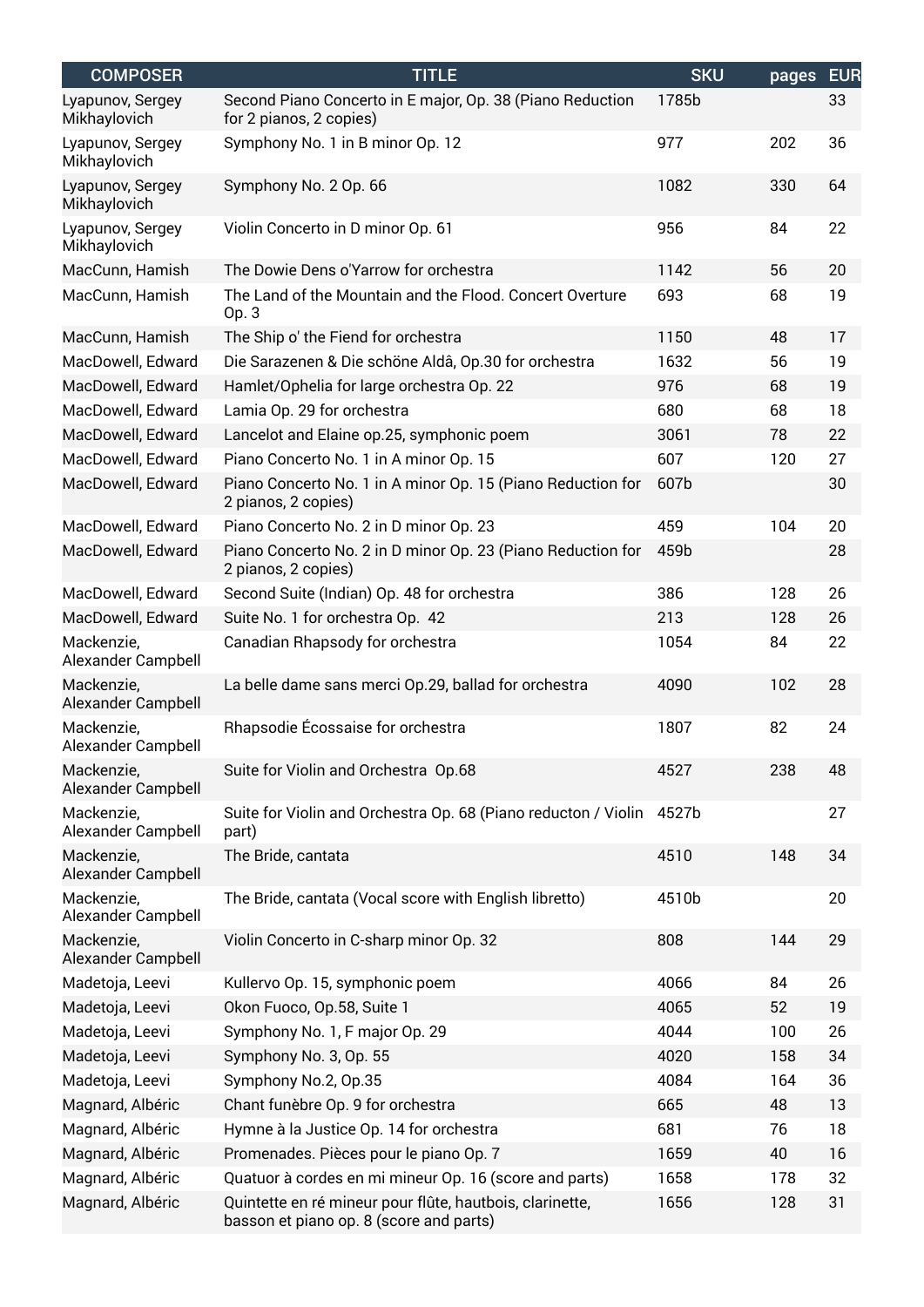| <b>COMPOSER</b>              | <b>TITLE</b>                                                                                                | <b>SKU</b> | pages | <b>EUR</b> |
|------------------------------|-------------------------------------------------------------------------------------------------------------|------------|-------|------------|
| Magnard, Albéric             | Sonate en la majeur pour violoncelle et piano op. 20 (Full<br>Score)                                        | 1657       | 68    | 22         |
| Magnard, Albéric             | Sonate en sol majeur pour violon et piano op. 13 (Full Score)                                               | 1660       | 68    | 22         |
| Magnard, Albéric             | Suite d orchestredans le style ancien Op. 2                                                                 | 652        | 64    | 17         |
| Magnard, Albéric             | Symphony No. 2 in E Op. 6                                                                                   | 1032       | 208   | 36         |
| Magnard, Albéric             | Symphony No. 3 in B-flat minor Op. 11                                                                       | 138        | 172   | 32         |
| Magnard, Albéric             | Symphony No. 4 in C-sharp minor op. 21                                                                      | 663        | 218   | 36         |
| Magnard, Albéric             | Trio en fa mineur pour violon, violoncelle et piano op. 18<br>(score and parts)                             | 1649       | 122   | 30         |
| Mahler, Gustav               | Blumine. Symphonic Movement                                                                                 | 1165       | 28    | 14         |
| Mailly, Alphonse             | Organ Sonata                                                                                                | 569        | 32    | 16         |
| Major, Gyula                 | Balaton Op. 55 for orchestra                                                                                | 1412       | 78    | 23         |
| Major, Gyula                 | Concerto symphonique for piano and orchestra, op. 12                                                        | 1904       | 86    | 25         |
| Mălăncioiu, Gabriel          | Percutrance for percussion and orchestra (First print)                                                      | 4436       | 64    | 22         |
| Mălăncioiu, Gabriel          | Song for the Avadhut for soprano and violin (first print)                                                   | 4519       | 26    | 14         |
| Malipiero, Gian<br>Francesco | L'esilio dell'Eroe, cinque espressioni sinfoniche for orchestra                                             | 4121       | 66    | 22         |
| Malipiero, Gian<br>Francesco | Sinfonia del Mare for orchestra                                                                             | 1182       | 162   | 40         |
| Maliszewski, Witold          | Symphony No. 1, Op. 8 in G minor                                                                            | 4022       | 132   | 32         |
| Maliszewski, Witold          | Symphony No. 2, Op. 12 in A Major                                                                           | 4260       | 150   | 34         |
| Maliszewski, Witold          | Symphony No. 3, Op. 14 in C minor                                                                           | 4179       | 156   | 35         |
| Marteau, Henri               | Concerto in B-flat major for Violoncello and Orchestra, op. 7                                               | 1789       | 100   | 26         |
| Marteau, Henri               | String Quartet No. 3 in C Op. 17 (Score and parts)                                                          | 1255       | 70    | 28         |
| Martin, Frank                | Athalie, Overture to Racine's play                                                                          | 1942       | 48    | 15         |
| Martin, Frank                | Ballade for cello and small orchestra (1949)                                                                | 469        | 84    | 20         |
| Martin, Frank                | Ballade for trombone and orchestra (1940)                                                                   | 349        | 56    | 15         |
| Martin, Frank                | Ballade for viola, wind orchestra, cembalo and harp (1972)                                                  | 370        | 68    | 18         |
| Martin, Frank                | Ballade pour flûte, orchestre à cordes et piano                                                             | 4535       | 56    | 20         |
| Martin, Frank                | Ballade pour piano et orchestre (1939)                                                                      | 425        | 108   | 23         |
| Martin, Frank                | Concerto for clavecin (harpsichord) & small orchestra<br>$(1951-52)$                                        | 327        | 120   | 28         |
| Martin, Frank                | Concerto pour violoncelle et orchestre (1965-67)                                                            | 464        | 164   | 31         |
| Martin, Frank                | Der Cornet (R. M. Rilke) for contralto and chamber orchestra                                                | 325        | 296   | 52         |
| Martin, Frank                | Erasmi Monumentum for organ and orchestra                                                                   | 363        | 120   | 27         |
| Martin, Frank                | Fox Trot for small orchestra                                                                                | 4100       | 40    | 16         |
| Martin, Frank                | Golgotha (Passion Oratorio)                                                                                 | 340        | 330   | 57         |
| Martin, Frank                | Guitare for orchestra (1934)                                                                                | 479        | 68    | 19         |
| Martin, Frank                | La Danse de la peur pour deux pianos et petit orchestre<br>(from the ballet score Die blaue Blume)          | 1859       | 84    | 22         |
| Martin, Frank                | Le Mystère de la Nativité (Christmas Oratorio)                                                              | 382        | 460   | 74         |
| Martin, Frank                | Maria-Triptychon for soprano, violin and orchestra                                                          | 359        | 108   | 21         |
| Martin, Frank                | Ouverture en Hommage à Mozart                                                                               | 1879       | 62    | 22         |
| Martin, Frank                | Ouverture en Rondeau for orchestra                                                                          | 1957       | 72    | 20         |
| Martin, Frank                | Piano Concerto No. 1 (1933-34)                                                                              | 329        | 124   | 28         |
| Martin, Frank                | Piano Concerto No. 2 (1968-69)                                                                              | 330        | 176   | 33         |
| Martin, Frank                | Polyptyque for violin and two small string orchestras                                                       | 360        | 148   | 29         |
| Martin, Frank                | Sechs Monologe (Six Monologues) from "Jedermann" (H. v.<br>Hofmannsthal) for baritone (or alto) & orchestra | 328        | 76    | 22         |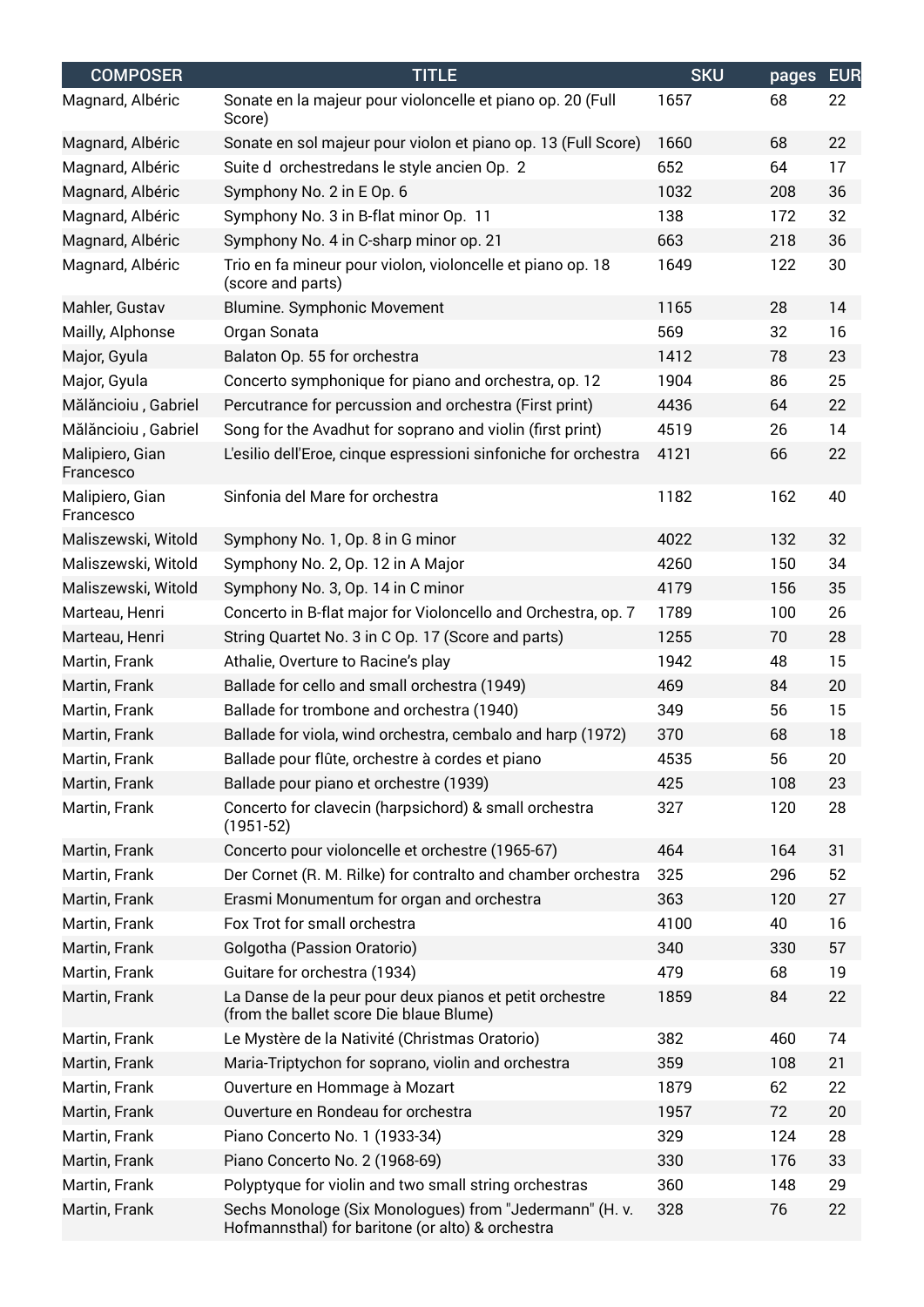| <b>COMPOSER</b>                           | <b>TITLE</b>                                                                          | <b>SKU</b> | pages | <b>EUR</b> |
|-------------------------------------------|---------------------------------------------------------------------------------------|------------|-------|------------|
| Martin, Frank                             | Suite from the Opera Der Sturm (The Tempest) for Baritone<br>(Prospero) and Orchestra | 1840       | 118   | 25         |
| Martin, Frank                             | Trois Danses for oboe, harp, string quintet and string<br>orchestra                   | 350        | 124   | 27         |
| Martin, Frank                             | Violin Concerto (1950-51))                                                            | 461        | 186   | 33         |
| Martin, Frank / orch.<br>Ansermet, Ernest | Ballad for Flute and orchestra (1939)                                                 | 475        | 48    | 13         |
| Martinaityte,<br>Zibuokle                 | Perpetual Pulsing Transience for orchestra                                            | 689        | 84    | 19         |
| Martinů, Bohuslav                         | Concert pour Clavecin et petit orchestre H. 246                                       | 4116       | 92    | 27         |
| Martinů, Bohuslav                         | Concerto Grosso per orchestra da camera                                               | 4101       | 84    | 25         |
| Martinů, Bohuslav                         | The Rock, Prélude symphonique pour orchestre                                          | 4015       | 60    | 28         |
| Martucci, Giuseppe                        | La Canzone dei Ricordi for voice and orchestra                                        | 969        | 140   | 28         |
| Martucci, Giuseppe                        | Momento musicale e Minuetto for string quartet (score and<br>parts)                   | 1269       | 36    | 20         |
| Martucci, Giuseppe                        | Notturno Op. 70 & Novelletta Op. 82 for orchestra                                     | 978        | 56    | 17         |
| Martucci, Giuseppe                        | Piano Concerto No. 2 Op. 66                                                           | 348        | 134   | 28         |
| Martucci, Giuseppe                        | Piano Quintet in C Op. 45 (Full Score)                                                | 979        | 88    | 22         |
| Martucci, Giuseppe                        | Piano Quintet in C, Op. 45 (Parts)                                                    | 979b       |       | 40         |
| Martucci, Giuseppe                        | Symphony No. 1 in D minor Op. 75                                                      | 262        | 184   | 33         |
| Martucci, Giuseppe                        | Symphony No. 2 in F Op. 81                                                            | 287        | 124   | 27         |
| Marx, Josef                               | Nordic Rhapsody for large Orchestra (large format)                                    | 4054       | 132   | 50         |
| Marx, Joseph                              | Eine Herbstsymphonie (An Autumn Symphony)                                             | 635        | 294   | 75         |
| Marx, Joseph                              | Idylle (Idyll for orchestra, 1925)                                                    | 429        | 68    | 18         |
| Marx, Joseph                              | Romantisches Klavierkonzert                                                           | 297        | 172   | 32         |
| Massenet, Jules                           | Esclarmonde. Suite pour Orchestre                                                     | 790        | 150   | 30         |
| Massenet, Jules                           | Le Cid Overture                                                                       | 1535       | 36    | 16         |
| Massenet, Jules                           | Le Roman d'Arlequin. Orchestral Suite                                                 | 1231       | 52    | 19         |
| Massenet, Jules                           | Les Érinnyes for orchestra                                                            | 4122       | 130   | 32         |
| Massenet, Jules                           | Les Rosati. Divertissement pour orchestre                                             | 1077       | 84    | 22         |
| Massenet, Jules                           | Parade militaire for orchestra                                                        | 1454       | 32    | 16         |
| Massenet, Jules                           | Phèdre: Ouverture, Entr'actes et Musique de Scène                                     | 803        | 124   | 27         |
| Massenet, Jules                           | Roma (Overture) for orchestra                                                         | 1633       | 64    | 21         |
| Massenet, Jules                           | Scènes alsaciennes (Souvenirs), Suite for orchestra No.7                              | 4193       | 130   | 32         |
| Massenet, Jules                           | Scènes dramatiques. Suite No. 3 for orchestra                                         | 1539       | 114   | 24         |
| Massenet, Jules                           | Scènes pittoresques for orchestra                                                     | 1019       | 96    | 23         |
| Matthyssens, Maria                        | Choses d'âme: mélodies pour chant et piano                                            | 2557       | 54    | 27         |
| McEwen, John<br>Blackwood                 | Solway $-$ A Symphony                                                                 | 4523       | 166   | 38         |
| Méhul, Etienne<br><b>Nicolas</b>          | La Chasse du jeune Henri, concert overture                                            | 4265       | 106   | 29         |
| Méhul, Etienne<br>Nicolas                 | Le Trésor Supposé. Overture to the play by François-Benoît<br>Hoffman                 | 1305       | 32    | 16         |
| Méhul, Etienne<br><b>Nicolas</b>          | Symphony No. 1 in g-Minor                                                             | 4532       | 110   | 29         |
| Méhul, Etienne<br>Nicolas                 | Symphony No. 2 in D                                                                   | 1284       | 106   | 28         |
| Méhul, Etienne<br><b>Nicolas</b>          | Symphony No. 3 in C-Major                                                             | 4562       | 232   | 48         |
| Melartin, Errki                           | Symphony No.6, op.100                                                                 | 4097       | 176   | 39         |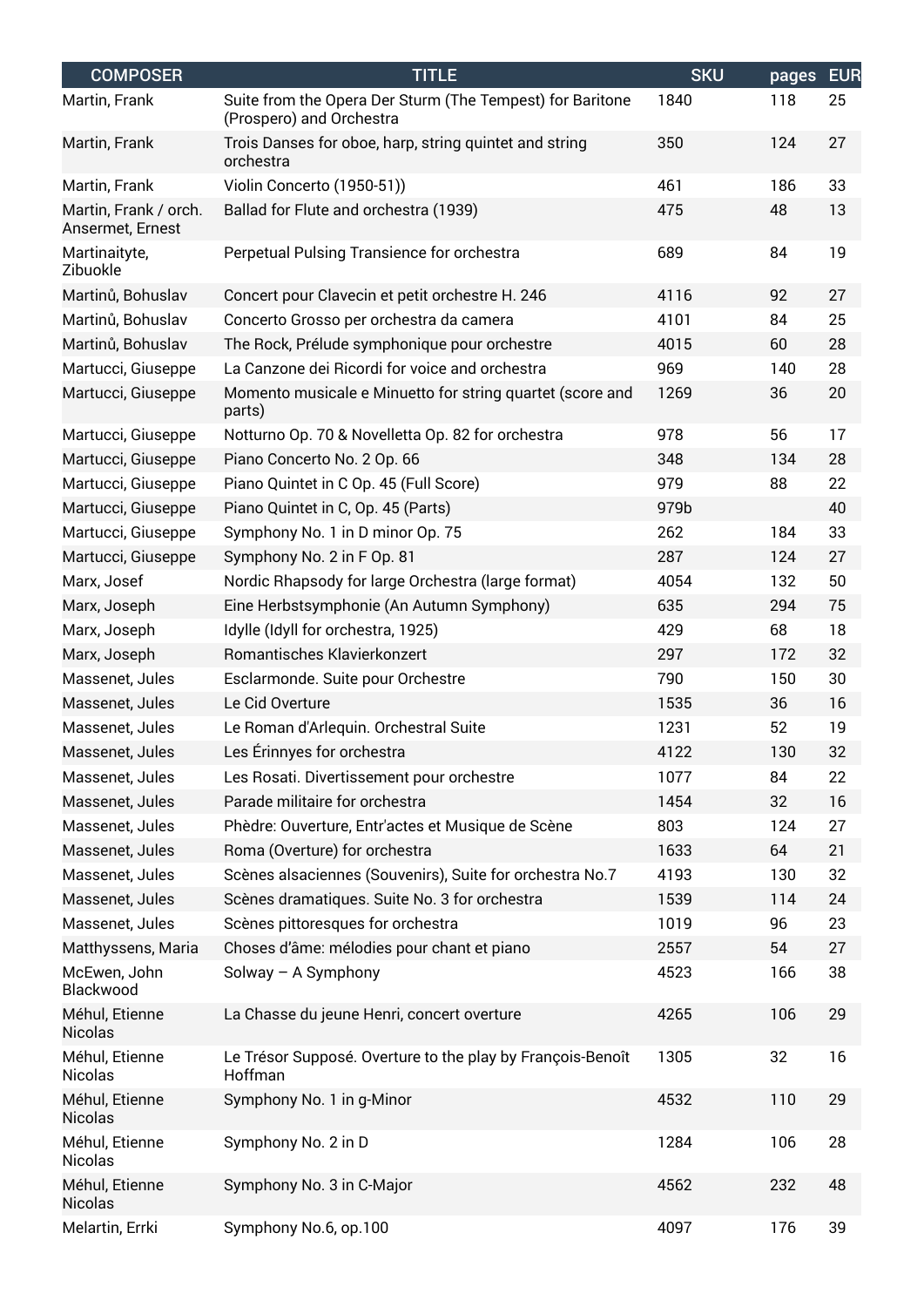| <b>COMPOSER</b>                              | <b>TITLE</b>                                                                                                                     | <b>SKU</b> | pages | <b>EUR</b> |
|----------------------------------------------|----------------------------------------------------------------------------------------------------------------------------------|------------|-------|------------|
| Mendelssohn<br>Bartholdy, Felix              | Antigone Op. 55 (stage music)                                                                                                    | 367        | 144   | 29         |
| Mendelssohn<br>Bartholdy, Felix              | Antigone Op. 55 (stage music) - (Vocal Score)                                                                                    | 367b       |       | 18         |
| Mendelssohn<br>Bartholdy, Felix              | Athalia Op. 74 (stage music)                                                                                                     | 372        | 188   | 24         |
| Mendelssohn<br>Bartholdy, Felix              | Athalia Op. 74, stage music (Vocal Score with French &<br>German libretto)                                                       | 372b       |       | 25         |
| Mendelssohn<br>Bartholdy, Felix              | Concerto for Violin and String Orchestra in D minor (First<br>and second versions)                                               | 1438       | 68    | 21         |
| Mendelssohn<br>Bartholdy, Felix              | Die erste Walpurgisnacht Op. 60                                                                                                  | 358        | 164   | 31         |
| Mendelssohn<br>Bartholdy, Felix              | Die erste Walpurgisnacht Op. 60 (Vocal Score)                                                                                    | 358b       |       | 22         |
| Mendelssohn<br>Bartholdy, Felix              | Oedipus auf Kolonos Op. 93 (stage music)                                                                                         | 366        | 148   | 29         |
| Mendelssohn<br>Bartholdy, Felix              | Ouverture für Harmoniemusik, Op. 24 / Trauermarsch zum<br>Begräbnis Norbert Burgmüllers für Harmoniemusik in A<br>Minor, Op. 103 | 1274       | 48    | 17         |
| Mendelssohn<br>Bartholdy, Felix              | Scherzo from the Octet (version for orchestra)                                                                                   | 261        | 36    | 12         |
| Mendelssohn<br>Bartholdy, Felix              | Sinfonia Nr. 8b in D (Version with wind instruments)                                                                             | 947        | 84    | 22         |
| Mendelssohn<br>Bartholdy, Felix              | Trauermarsch (Funeral March) Op. 103 (2 versions: original<br>for wind orchestra / version for symphony orchestra)               | 197        | 32    | 8          |
| Mendelssohn-<br>Bartholdy, Felix             | Concerto No. 1 for 2 Pianos & Orchestra in E                                                                                     | 1390       | 168   | 36         |
| Mendelssohn-<br>Bartholdy, Felix             | Concerto No. 2 for 2 Pianos & Orchestra in A-flat                                                                                | 1397       | 218   | 43         |
| Mendelssohn-<br>Bartholdy, Felix             | Infelice, Mendelssohn's concert aria in the original London<br>version 1834 (first print)                                        | 4509       | 54    | 24         |
| Mendelssohn-<br>Bartholdy, Felix             | Infelice, Mendelssohn's concert aria in the original London<br>version 1834 (Piano reduction with Soprano / Solo violin)         | 4509b      |       | 16         |
| Mendelssohn-<br>Bartholdy, Felix             | Overture in C "Trumpet Overture" Op. 101                                                                                         | 1171       | 54    | 20         |
| Mendelssohn, Arnold                          | Die Leiden des Herrn Op. 13 / Aus tiefer Not schrei ich zu Dir<br>Op. 54 / Auf meinen lieben Gott Op. 61                         | 1005       | 94    | 26         |
| Mendelssohn, Arnold                          | Suite for wind & percussion instruments Op. 62, Suite for<br>small orchestra after piano pieces by Mozart                        | 1055       | 60    | 19         |
| Mendelssohn, Arnold                          | Violin Concerto Op. 88                                                                                                           | 1139       | 92    | 27         |
| Mengal, Martin-<br>Joseph                    | Octuors for six horns and two trombones                                                                                          | 533        | 72    | 20         |
| Menter, Sophie / arr.<br>Tschaikowsky, Peter | Ungarische Zigeunerlieder (Hungarian Gypsy Songs) for<br>Piano and Orchestra                                                     | 1280       | 96    | 26         |
| Meulemans, Arthur                            | Symphony No. 4 in A for winds & percussion                                                                                       | 532        | 116   | 25         |
| Meulemans, Arthur                            | Andante and Scherzo for four flutes (score and parts)                                                                            | 2578       | 56    | 20         |
| Meulemans, Arthur                            | Concerto for great organ, trumpet, horn and trombone (score<br>and parts)                                                        | 2587       | 52    | 24         |
| Meulemans, Arthur                            | Egmont (Overture to the Final Scene)                                                                                             | 587        | 48    | 95         |
| Meulemans, Arthur                            | In Flanders fields for a four-part male choir                                                                                    | 2559       | 8     | 10         |
| Meulemans, Arthur                            | Piano Concerto No. 1                                                                                                             | 530        | 172   | 32         |
| Meulemans, Arthur                            | Plinius Fontein for orchestra                                                                                                    | 503        | 118   | 25         |
| Meulemans, Arthur                            | Sea Symphony for full orchestra                                                                                                  | 543        | 276   | 49         |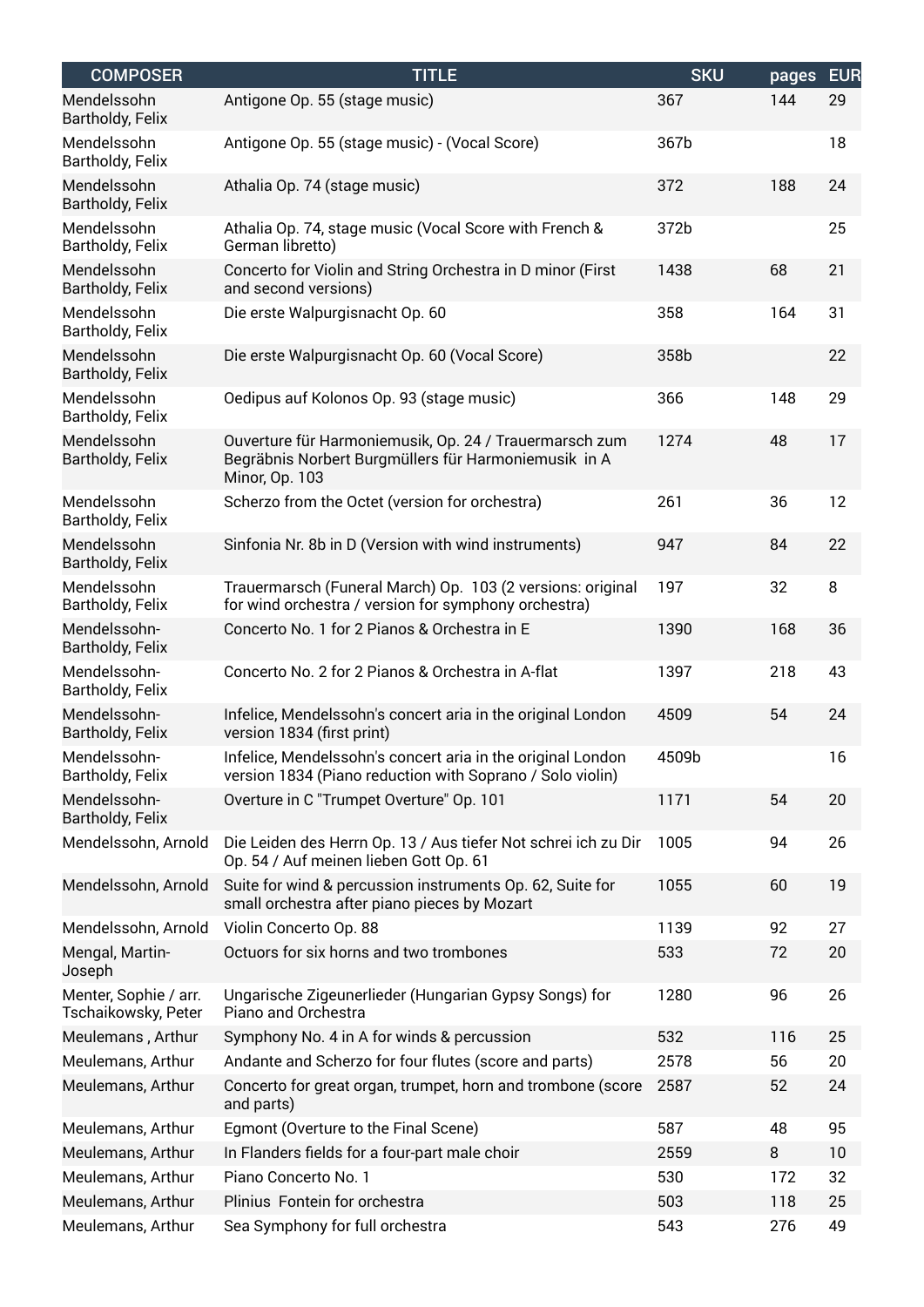| <b>COMPOSER</b>            | <b>TITLE</b>                                                                                                 | <b>SKU</b> | pages | <b>EUR</b> |
|----------------------------|--------------------------------------------------------------------------------------------------------------|------------|-------|------------|
| Meulemans, Arthur          | Stadspark (City Park), Scherzo with Prelude for orchestra                                                    | 515        | 76    | 18         |
| Meulemans, Arthur          | Suite for four trombones in C (score and parts / first print)                                                | 2586       | 52    | 24         |
| Meulemans, Arthur          | Symphony No. 13 "Rembrandt Symphony"                                                                         | 547        | 144   | 29         |
| Meulemans, Arthur          | Symphony No. 2 in C                                                                                          | 538        | 132   | 27         |
| Meulemans, Arthur          | Symphony No. 3 "Symphony of the Firs"                                                                        | 546        | 84    | 22         |
| Meulemans, Arthur          | Symphony No. 7 'Zwaneven, een heidesymfonie' (Swan<br>Moor, a Heath Symphony)                                | 541        | 192   | 35         |
| Meyerbeer, Giacomo         | Coronation March from the opera "Le Prophète"                                                                | 157        | 22    | 5          |
| Meyerbeer, Giacomo         | Fackeltanz No. 3 in C minor for orchestra                                                                    | 1662       | 72    | 23         |
| Meyerbeer, Giacomo         | Fest-Ouvertüre im Marschstil für die Londoner<br>Weltausstellung (Gran Sinfonia in Forma di Marcia)          | 4281       | 74    | 24         |
| Meyerbeer, Giacomo         | Festmarsch (March celebrating the Centennial of the Birth of<br>Schiller) for orchestra                      | 1484       | 48    | 16         |
| Miaskovsky, Nikolai        | Divertissement in E-flat Major, Op. 80 for Symphony<br>Orchestra                                             | 4555       | 82    | 27         |
| Miaskovsky, Nikolai        | Dramatic Overture Op. 60 for wind band                                                                       | 4567       | 76    | 25         |
| Miaskovsky, Nikolai        | Sinfonietta for String Orchestra in A minor, Op. 68, No. 2                                                   | 4501       | 44    | 18         |
| Miaskovsky, Nikolai        | Sinfonietta for String Orchestra in B minor, Op. 32, No. 2                                                   | 4516       | 54    | 20         |
| Miaskovsky, Nikolai        | Symphony no. 27 Op. 85                                                                                       | 4505       | 158   | 36         |
| Miaskovsky, Nikolai        | Symphony No. 7 in D Op. 24                                                                                   | 4085       | 134   | 28         |
| Miaskovsky, Nikolai        | Symphony No. 8, Op. 26                                                                                       | 3088       | 278   | 48         |
| Miaskovsky, Nikolai        | Symphony No.6, Op.23 (original version)                                                                      | 3065       | 336   | 57         |
| Mihalovich, Ödon           | A Faust Fantasy for grand orchestra                                                                          | 4400       | 60    | 20         |
| Mihalovich, Ödon           | Das Geisterschiff, ballad for grand orchestra                                                                | 4077       | 98    | 26         |
| Mihalovich, Ödon           | Die Nixe (The mermaid), Ballad for large orchestra                                                           | 4268       | 78    | 24         |
| Mihalovich, Ödon           | La Ronde du Sabbat, orchestral ballad                                                                        | 4399       | 96    | 27         |
| Mihalovich, Ödon           | Trauerklänge for large orchestra                                                                             | 4269       | 76    | 24         |
| Mihalovich, Ödön           | Hero and Leander, symphonic poem for grand orchestra                                                         | 4057       | 98    | 26         |
| Milhaud, Darius            | Cantate de Psaumes Op. 425 for baritone and chamber<br>orchestra                                             | 4232       | 84    | 26         |
| Milhaud, Darius            | Cinq Etudes pour piano et orchestre                                                                          | 4099       | 100   | 23         |
| Milhaud, Darius            | Cinq Symphonies de Chambre                                                                                   | 4385       | 94    | 27         |
| Milhaud, Darius            | Concerto pour batterie et petit orchestra, op. 109                                                           | 4031       | 44    | 18         |
| Milhaud, Darius            | L'homme et son désir op. 48, Poème plastique de Paul<br>Claudel for orchestra                                | 3070       | 110   | 30         |
| Milhaud, Darius            | Sérénade pour orchestre Op. 62                                                                               | 220        | 76    | 18         |
| Mirecki, Franciszek        | Symphony in C minor                                                                                          | 4000       | 322   | 64         |
| Mlynarski, Emile           | Concerto pour Violin et orchestre op.11                                                                      | 1770       | 90    | 25         |
| Mlynarski, Emile           | Concerto pour Violin et orchestre op.11 (Piano Reduction/<br>Solo)                                           | 1770b      |       | 22         |
| Moeran, Ernest John        | First Rhapsody for orchestra                                                                                 | 4566       | 48    | 19         |
| Moeran, Ernest John        | In the Mountain Country for orchestra                                                                        | 4421       | 28    | 15         |
| Moeran, Ernest John        | Overture for a Masque for orchestra                                                                          | 4420       | 56    | 20         |
| Moeran, Ernest John        | Serenade in G for orchestra                                                                                  | 4569       | 52    | 21         |
| Molter, Johann<br>Melchior | Clarinet Concertos MWV VI/41 in A Major, MWV VI/38 in D<br>Major, MWV VI/40 in G Major, MWV VI/39 in D Major | 1670       | 60    | 19         |
| Moniuszko,<br>Stanislaw    | 5 Overtures: Halka, Flis, Jawnuta, Paria, Verbum Nobile / in a<br>slip case                                  | 1271       | 286   | 68         |
| Moniuszko,<br>Stanislaw    | Bajka Overture                                                                                               | 844        | 72    | 20         |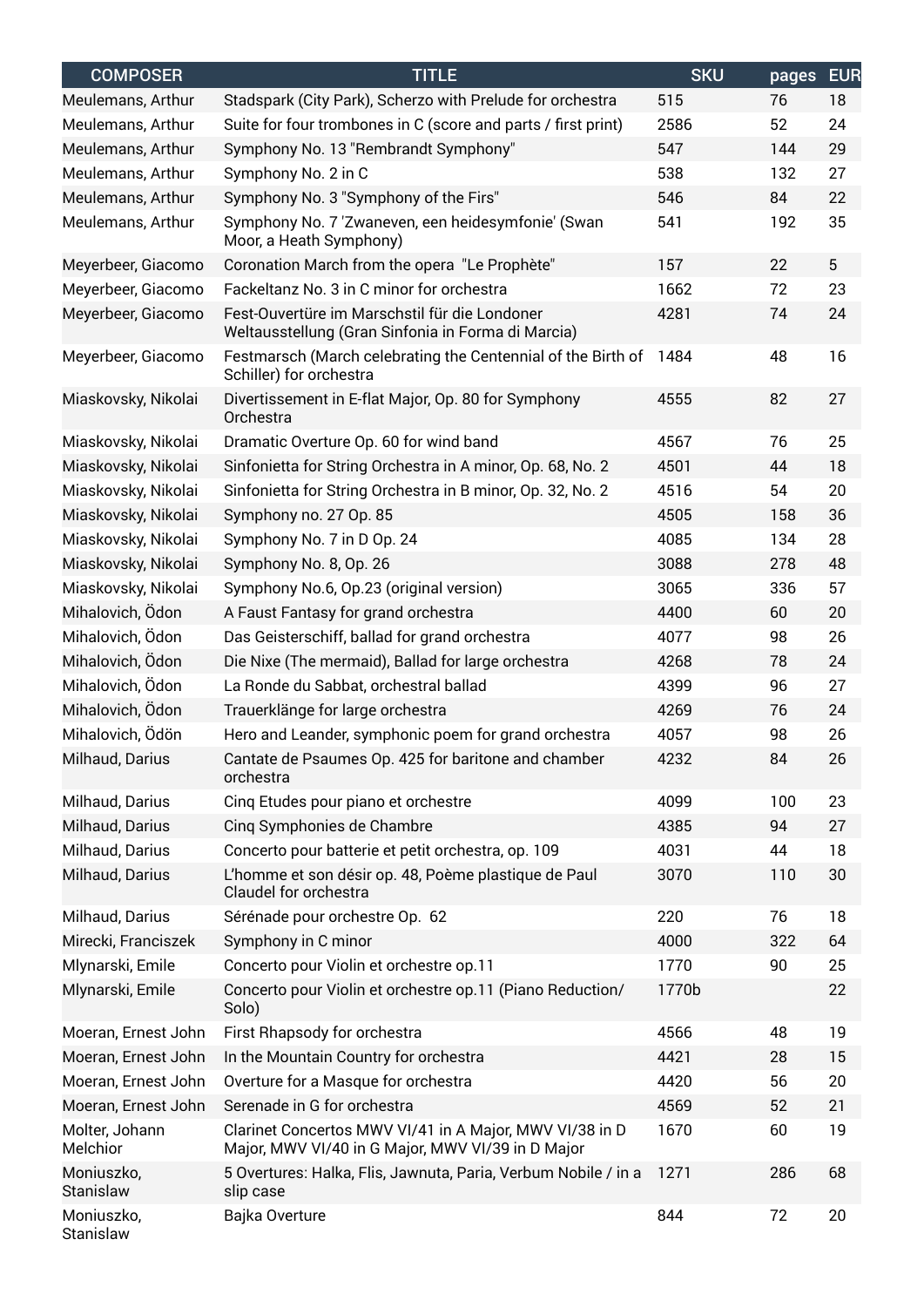| <b>COMPOSER</b>                                      | <b>TITLE</b>                                                                                                                                                                                                                                                          | <b>SKU</b> | pages | <b>EUR</b> |
|------------------------------------------------------|-----------------------------------------------------------------------------------------------------------------------------------------------------------------------------------------------------------------------------------------------------------------------|------------|-------|------------|
| Moniuszko,<br>Stanislaw                              | Flis Overture                                                                                                                                                                                                                                                         | 1242       | 74    | 23         |
| Moniuszko,<br>Stanislaw                              | Halka Overture                                                                                                                                                                                                                                                        | 1243       | 56    | 19         |
| Moniuszko,<br>Stanislaw                              | Jawnuta Overture                                                                                                                                                                                                                                                      | 1244       | 44    | 17         |
| Moniuszko,<br>Stanislaw                              | Paria Overture                                                                                                                                                                                                                                                        | 1241       | 58    | 19         |
| Moniuszko,<br>Stanislaw                              | Verbum nobile Overture                                                                                                                                                                                                                                                | 1245       | 56    | 19         |
| Monteverdi, Claudio /<br>orch. Respighi,<br>Ottorino | Il Lamento d Ariannafor mezzo soprano and orchestra                                                                                                                                                                                                                   | 1610       | 24    | 15         |
| Moór, Emanuel                                        | Violinkonzert op. 62                                                                                                                                                                                                                                                  | 3080       | 112   | 29         |
| Moór, Emanuel                                        | Concert Ouverture Op. 24 for grand orchestra                                                                                                                                                                                                                          | 4398       | 86    | 26         |
| Moór, Emanuel                                        | Symphony in C "To the Memory of Lajos Kossuth"                                                                                                                                                                                                                        | 4371       | 108   | 29         |
| Moór, Emanuel                                        | Symphony No. 6 in E minor, Op.65                                                                                                                                                                                                                                      | 1976       | 144   | 33         |
| Moór, Emanuel                                        | Violin Concerto op. 62 (Piano reduction / Solo)                                                                                                                                                                                                                       | 3080b      |       | 24         |
| Mortelmans,<br>Lodewyk                               | Homerische Symphonie (Homeric Symphony)                                                                                                                                                                                                                               | 508        | 204   | 36         |
| Mortelmans,<br>Lodewyk                               | Morgenstemming (Morning Mood) for orchestra                                                                                                                                                                                                                           | 501        | 68    | 18         |
| Moszkowski,<br>Maurice                               | Deuxième Suite d'orchestre Op. 47                                                                                                                                                                                                                                     | 1572       | 164   | 36         |
| Moszkowski,<br>Maurice                               | Maurische Fantasie (Moorish Fantasy). Ballet music from<br>the opera Boabdil                                                                                                                                                                                          | 863        | 40    | 14         |
| Moszkowski,<br>Maurice                               | Piano Concerto in E major Op. 59                                                                                                                                                                                                                                      | 1573       | 162   | 36         |
| Moszkowski,<br>Maurice                               | Piano Concerto in E major Op. 59 (Piano Reduction for 2<br>pianos, 2 copies)                                                                                                                                                                                          | 1573b      |       | 34         |
| Moszkowski,<br>Maurice                               | Première Suite d orchestreOp. 39                                                                                                                                                                                                                                      | 1564       | 204   | 40         |
| Mottl, Felix                                         | Kuss des Narcissus for choir and orchestra                                                                                                                                                                                                                            | 1644       | 36    | 16         |
| Mozart, Leopold                                      | <b>Concerto for Clarino and Orchestra</b>                                                                                                                                                                                                                             | 1507       | 20    | 12         |
| Mozart, Leopold                                      | Orchestral Works (Concerto per il Clarino solo, Sinfonia di<br>Camera, Sinfonia burleska, Divertimento militare sive<br>Sinfonia, Sinfonia di caccia, Die Bauernhochzeit)                                                                                             | 1622       | 94    | 26         |
| Mozart, Leopold                                      | Works for voice and orchestra (Aria for soprano "Du wahrer<br>Mensch und Gott", E flat Major / Aria for tenor "So straft<br>Herodes die Verräter" D Major / Offertorium de Sanctissimo<br>Sacramento "Parasti cor meum", A Major / Litanae de<br>Venerabili, C Major) | 1751       | 104   | 25         |
| Mozart, Wolfgang<br>Amadeus                          | Arias, Duets, Terzettos and Quartets with orchestra (volume<br>1)                                                                                                                                                                                                     | 1092       | 228   | 44         |
| Mozart, Wolfgang<br>Amadeus                          | Arias, Duets, Terzettos and Quartets with orchestra (volume<br>2)                                                                                                                                                                                                     | 1094       | 246   | 48         |
| Mozart, Wolfgang<br>Amadeus                          | Canons for voices a cappella                                                                                                                                                                                                                                          | 1341       | 48    | 17         |
| Mozart, Wolfgang<br>Amadeus                          | Concerto for Clarinet or Violin and orchestra in E flat Major,<br>after the Violin Concerto No. 6, KV. 268 (first print). Revision:<br>E. Buschmann und J. Kanz                                                                                                       | 4526       | 122   | 36         |
| Mozart, Wolfgang<br>Amadeus                          | Divertimento für Klarinette und Orchester nach dem<br>Violinkonzert Nr. 6 Es-Dur / KV. 268 (piano reduction &<br>clarinet solo / first print)                                                                                                                         | 4526c      |       | 26         |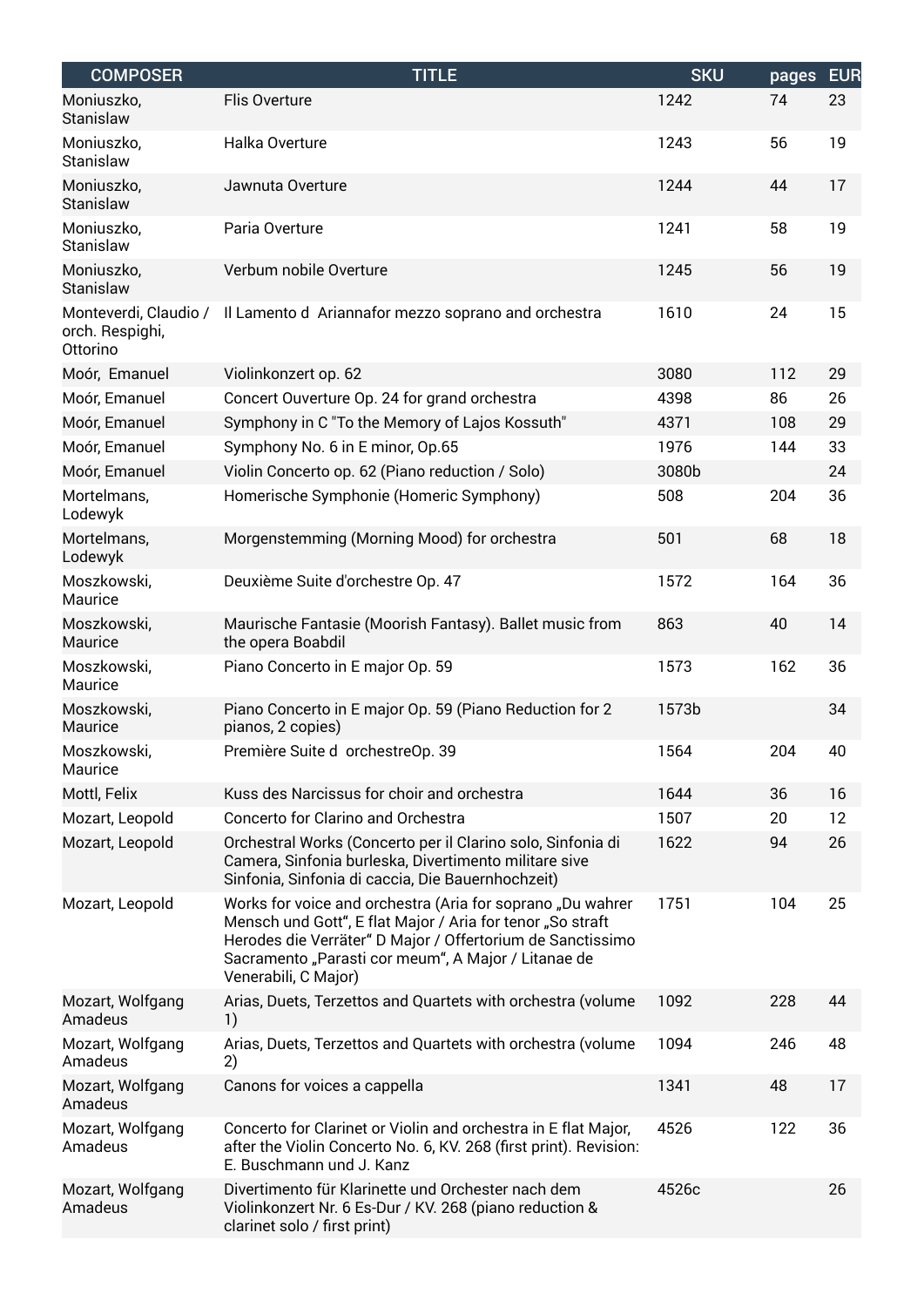| <b>COMPOSER</b>                                                   | <b>TITLE</b>                                                                                                                                                                                                                                | <b>SKU</b> | pages | <b>EUR</b> |
|-------------------------------------------------------------------|---------------------------------------------------------------------------------------------------------------------------------------------------------------------------------------------------------------------------------------------|------------|-------|------------|
| Mozart, Wolfgang<br>Amadeus                                       | Konzert für Violine und Orchester Es-Dur / KV. 268 nach KV<br>268 Edition Johann Andrè 1799 (piano reduction & violin<br>solo / first print)                                                                                                | 4526b      |       | 26         |
| Mozart, Wolfgang<br>Amadeus                                       | Missa Solemnis in C minor KV 427 incl. III. Credo & V. Agnus<br>Dei (completed version, arranged and edited by Benjamin-<br>Gunnar Cohrs)                                                                                                   | 1049       | 146   | 30         |
| Mozart, Wolfgang<br>Amadeus                                       | Requiem in D minor KV 626 (unfinished) new completed<br>performance version, arranged and edited by Benjamin-<br><b>Gunnar Cohrs</b>                                                                                                        | 1425       | 326   | 50         |
| Mozart, Wolfgang<br>Amadeus                                       | Symphony in G minor K. 550 (First version without clarinets)                                                                                                                                                                                | 968        | 72    | 20         |
| Mozart, Wolfgang<br>Amadeus / arr.<br>Busoni, Ferruccio           | Rondo Concertante for piano and orchestra                                                                                                                                                                                                   | 4533       | 36    | 18         |
| Mozart, Wolfgang<br>Amadeus / Busoni,<br>Ferruccio                | Concert Suite from the music of W. A. Mozart's "Idomeneo"                                                                                                                                                                                   | 870        | 32    | 80         |
| Muffat, Georg                                                     | Armonico Tributo                                                                                                                                                                                                                            | 1873       | 130   | 31         |
| Muffat, Georg                                                     | Florilegium Primum & Secundum for string quintet and<br>Basso continuo                                                                                                                                                                      | 1721       | 300   | 60         |
| Muffat, Georg                                                     | Six Concerti Grossi (Concerto in A major, Cor Vigilans /<br>Concerto in G minor, Dulce somnium / Concerto in D major,<br>Sæculum / Concerto in G, Perseverantia / Concerto in E,<br>Delirium Amoris / Concerto in G major, Propitia Sydera) | 1728       | 112   | 29         |
| Mussorgski,<br>Modest / arr. Rimsky-<br>Korsakow                  | Danse Persane                                                                                                                                                                                                                               | 1798       | 52    | 17         |
| Mussorgsky, Modest                                                | St. John sNight on Bare Mountain (Johannisnacht auf dem<br>kahlen Berge, original version)                                                                                                                                                  | 736        | 154   | 30         |
| Mussorgsky, Modest                                                | The Capture of Kars. March for orchestra                                                                                                                                                                                                    | 862        | 48    | 15         |
| Mussorgsky,<br>Modest / arr. Rimsky-<br>Korsakov / G. v.<br>Einem | Night on Bald Mountain                                                                                                                                                                                                                      | 4014       | 104   | 29         |
| Myslivecek, Josef                                                 | Concerto in D for Flute and Orchestra                                                                                                                                                                                                       | 1237       | 36    | 16         |
| Myslivecek, Josef                                                 | Ezio Overture                                                                                                                                                                                                                               | 1596       | 40    | 16         |
| Myslivecek, Josef                                                 | Sinfonia in D                                                                                                                                                                                                                               | 1347       | 32    | 16         |
| Myslivecek, Josef                                                 | Six Orchestra Trios for two violins and cello (Edited by Daniel<br>E. Freeman and James A. Ackerman / score and parts)                                                                                                                      | 4445       | 236   | 54         |
| Myslivecek, Josef                                                 | Six String Quartets opus posthum in C major, F major, B-flat<br>major, E-flat major, G major, and A major (score and parts,<br>new print / Urtext)                                                                                          | 4153       | 172   | 51         |
| Myslivecek, Josef                                                 | Six String Symphonies (Quintets), Op. 2, edited by Daniel E.<br>Freeman and James A. Ackerman (Urtext/first print)                                                                                                                          | 4067       | 88    | 28         |
| Myslivecek, Josef                                                 | Six Symphonies (Sinfonia I: Antigona / Sinfonia II: Ezio /<br>Sinfonia III: Demofoonte / Sinfonia IV: Artaserse / Sinfonia<br>V: Demetrio / Sinfonia VI: Adriano in Siria) Urtext after<br>historical sources edited by Daniel Freeman      | 1637       | 194   | 42         |
| Myslivecek, Josef                                                 | Three String Quintets: No.I in G major, No.II in E-flat major,<br>No.III in C major (score and parts)                                                                                                                                       | 1602       | 136   | 32         |
| Myslivecek, Josef                                                 | Tre Notturni for 2 female voices, strings, 2 horns and 2<br>clarinets                                                                                                                                                                       | 1353       | 32    | 16         |
| Myslivecek, Josef                                                 | Tre otteti per due oboi, due clarinetti, due corni e due fagotti<br>(score and parts)                                                                                                                                                       | 1575       | 144   | 44         |
| Nápravník, Eduard                                                 | Symphonie No. 3 en mi mineur op. 18 «Démon» d'après le                                                                                                                                                                                      | 1987       | 186   | 40         |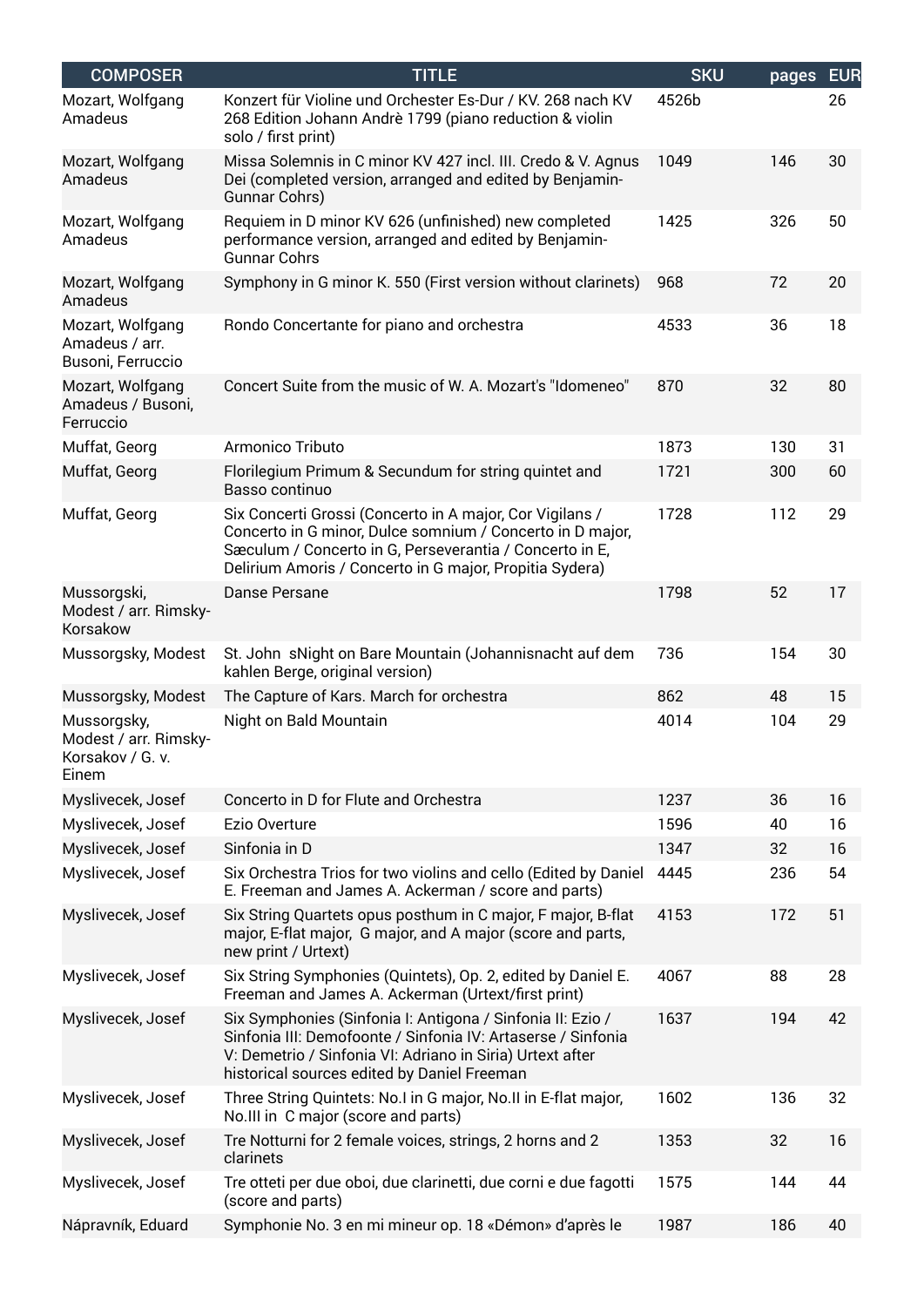| <b>COMPOSER</b>                                     | <b>TITLE</b>                                                                                                                                | <b>SKU</b> | pages | <b>EUR</b> |
|-----------------------------------------------------|---------------------------------------------------------------------------------------------------------------------------------------------|------------|-------|------------|
|                                                     | poème de Lermontoff                                                                                                                         |            |       |            |
| Neefe, Christian<br>Gottlob                         | Das Grosse Hallelujah for mixed choir and orchestra                                                                                         | 4306       | 48    | 18         |
| Neefe, Christian<br>Gottlob                         | Partita in E-Flat Major                                                                                                                     | 4455       | 36    | 17         |
| Nees, Vic / Scheck,<br>Michael (Hrsg. /<br>Editors) | Choral Music from Flanders (from 19 Flemish composers)                                                                                      | 564        | 116   | 24         |
| Nepomuceno,<br>Alberto                              | Prelude to the unfinished Lyric Drama O Garatuja                                                                                            | 4582       | 56    | 21         |
| Nicodé, Jean Louis                                  | Faschingsbilder (Carnival Pictures) Op. 24 for orchestra                                                                                    | 3025       | 138   | 32         |
| Nicodé, Jean Louis                                  | Introduction and Scherzo (The Pursuit of Fortune) for grand<br>orchestra op.11                                                              | 4149       | 84    | 26         |
| Nicodé, Jean Louis                                  | Morgenwandrung im Gebirge. Symphony Op. 36 for male<br>choir a cappella (with German text)                                                  | 4217       | 112   | 30         |
| Nicodé, Jean Louis                                  | Orchestral Suite in B minor, Op. 17                                                                                                         | 4237       | 96    | 27         |
| Nicodé, Jean Louis                                  | Symphonic Variations, op. 27                                                                                                                | 1713       | 118   | 25         |
| Nicodé, Jean Louis                                  | The Sea. Symphony-Ode Op. 31 for male choir, tenor (and<br>optional high mezzo soprano solo), orchestra and organ                           | 4539       | 212   | 46         |
| Nicolai, Otto                                       | Weihnachts-Ouvertüre (Christmas Overture) on the Choral<br>"Vom Himmel hoch"                                                                | 1351       | 60    | 19         |
| Nielsen, Carl                                       | Aladdin Suite Op. 34                                                                                                                        | 1037       | 96    | 23         |
| Nielsen, Carl                                       | <b>Clarinet Concerto</b>                                                                                                                    | 1065       | 60    | 17         |
| Nielsen, Carl                                       | Clarinet Concerto (piano reduction & solo clarinet)                                                                                         | 1065b      |       | 26         |
| Nielsen, Carl                                       | Flute Concerto                                                                                                                              | 1091       | 72    | 20         |
| Nielsen, Carl                                       | Flute Concerto (piano reduction / flute part)                                                                                               | 1091b      |       | 25         |
| Nielsen, Carl                                       | Hymnus amoris Op. 12 soli, choir and orchestra                                                                                              | 1403       | 88    | 25         |
| Nielsen, Carl                                       | Hymnus amoris Op. 12 soli, choir and orchestra (Vocal<br>Score)                                                                             | 1403b      |       | 20         |
| Nielsen, Carl                                       | Little Suite for String Orchestra Op. 1                                                                                                     | 1080       | 40    | 14         |
| Nielsen, Carl                                       | Maskarade Overture & Dance of the Cockerels from the<br>opera Maskarade                                                                     | 1499       | 70    | 21         |
| Nielsen, Carl                                       | Pan og Syrinx Op. 49 (Nature Scene for orchestra)                                                                                           | 1102       | 36    | 16         |
| Nielsen, Carl                                       | Saga-Drøm (Saga Dream) Op. 39                                                                                                               | 1297       | 24    | 14         |
| Nielsen, Carl                                       | Symfoni Nr. 5 (reprint of the first edition)                                                                                                | 4517       | 190   | 41         |
| Nielsen, Carl                                       | Symphony No. 3 Op. 27 "Sinfonia espansiva"                                                                                                  | 280        | 165   | 29         |
| Nielsen, Carl                                       | Violin Concerto Op. 33                                                                                                                      | 1062       | 112   | 25         |
| Nielsen, Carl                                       | Violin Concerto Op. 33 (Piano Reduction/Solo)                                                                                               | 1062b      |       | 28         |
| Nielsen, Ludolf                                     | Foraars Ouverture (Spring Overture) for orchestra (First<br>print)                                                                          | 4397       | 52    | 24         |
| Nielsen, Ludolf                                     | Hjortholm op. 53, tone picture for orchestra                                                                                                | 4355       | 44    | 25         |
| Nielsen, Ludolf                                     | Symphony No. 2 in E Op. 19                                                                                                                  | 1256       | 132   | 32         |
| Nietzsche, Friedrich                                | The Hymn of Life (Hymnus an das Leben) for mixed choir<br>and orchestra                                                                     | 1985       | 16    | 12         |
| Nieuwenhove, Ernest<br>Van                          | Concerto for flute and radio orchestra (s.a.) (arrangement for 2534<br>flute with keyboard accompaniment / first print / score and<br>part) |            | 56    | 22         |
| Noren, Heinrich<br>Gottlieb                         | Aria religiosa for orchestra, op.9                                                                                                          | 1921       | 24    | 12         |
| Noren, Heinrich<br>Gottlieb                         | Grand Trio in D minor Op. 28, for Violin, Cello, and Piano<br>(score and parts)                                                             | 1966       | 134   | 32         |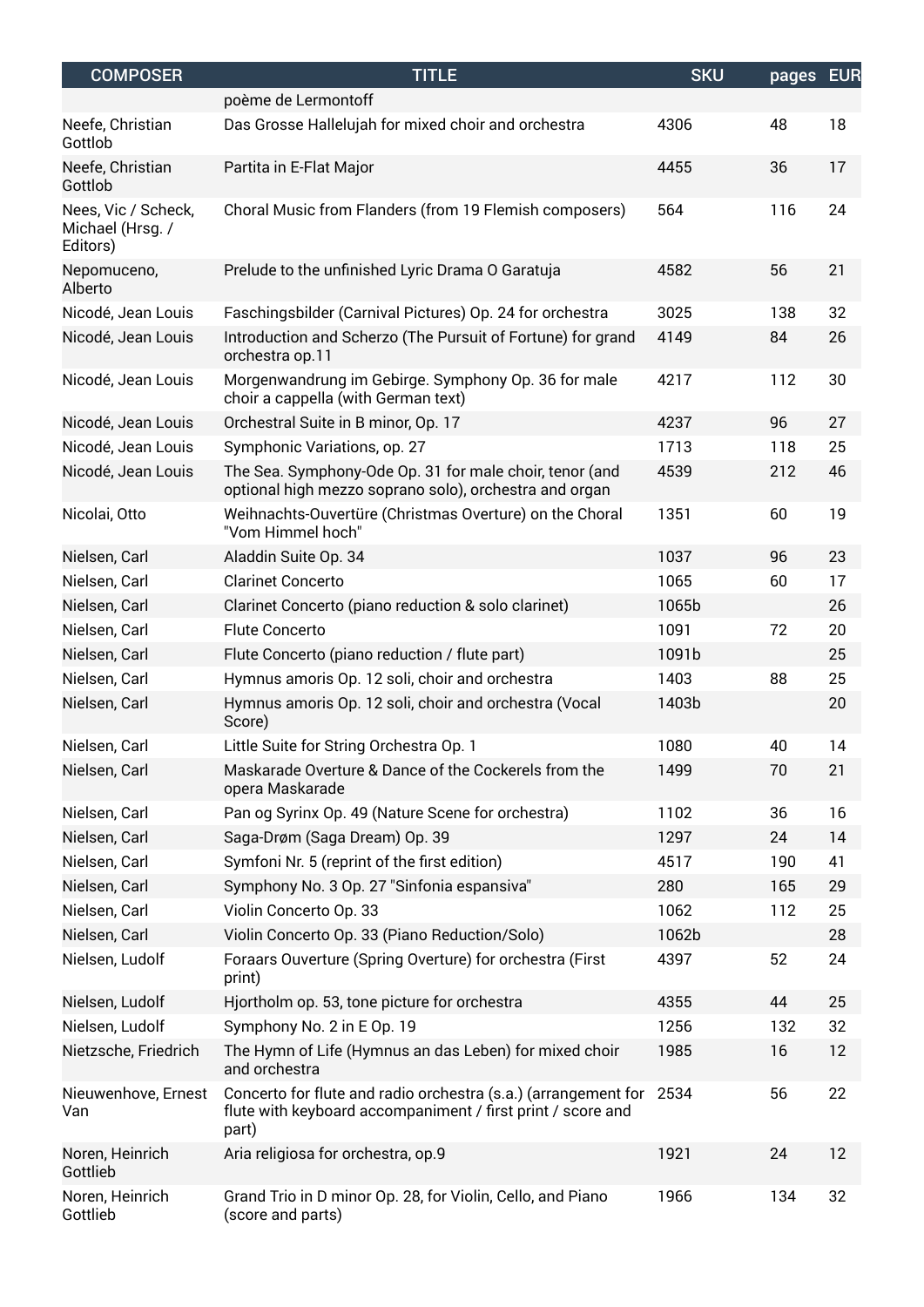| <b>COMPOSER</b>                              | <b>TITLE</b>                                                                                                                     | <b>SKU</b> | pages | <b>EUR</b> |
|----------------------------------------------|----------------------------------------------------------------------------------------------------------------------------------|------------|-------|------------|
| Noren, Heinrich<br>Gottlieb                  | Kaleidoscope, Variations and Double Fugue on an Original<br>Theme for Full Orchestra Op. 30                                      | 1827       | 238   | 46         |
| Noren, Heinrich<br>Gottlieb                  | Symphonic Serenade for Orchestra, op. 48                                                                                         | 1892       | 236   | 46         |
| Noren, Heinrich<br>Gottlieb                  | Violin Concerto in A minor Op. 38 (Piano Reduction/Solo)                                                                         | 1911b      |       | 26         |
| Noren, Heinrich<br>Gottlieb                  | Violin Concerto in A minor, op. 38                                                                                               | 1911       | 242   | 48         |
| Noren, Heinrich<br>Gottlieb                  | Vita, Symphony in B minor for modern orchestra, Op. 36                                                                           | 4584       | 236   | 48         |
| Noskowski, Zygmunt                           | Morskie Oko Op. 19, concert overture for orchestra                                                                               | 1848       | 88    | 25         |
| Noskowski, Zygmunt                           | The Steppe Op. 66 for orchestra                                                                                                  | 1383       | 94    | 26         |
| Novák, Vítezslav                             | Boure (The Tempest) Op. 42 for soli, choir and orchestra                                                                         | 286        | 278   | 45         |
| Novák, Vítezslav                             | De Profundis Op. 67, Symphonic Poem for large orchestra<br>and organ                                                             | 4401       | 82    | 26         |
| Novák, Vítezslav                             | In der Tatra (In the Tatras) Op. 26 for orchestra                                                                                | 199        | 70    | 18         |
| Novák, Vítezslav                             | Jihočeská Suita (Südböhmische Suite) op. 64                                                                                      | 4313       | 128   | 32         |
| Novák, Vítezslav                             | Lady Godiva Overture Op. 41                                                                                                      | 224        | 68    | 18         |
| Novák, Vítezslav                             | Májová Symfonie (May Symphony) for mixed choir and large<br>orchestra Op. 73                                                     | 4270       | 220   | 44         |
| Novák, Vítezslav                             | O Věčné Touze (Of Eternal Longing) Op. 33, symphonic<br>poem                                                                     | 4368       | 98    | 27         |
| Novák, Vítezslav                             | Pan for orchestra in 5 movements Op. 43                                                                                          | 192        | 270   | 44         |
| Novák, Vítezslav                             | Podzimní Symfonie                                                                                                                | 4336       | 312   | 64         |
| Novák, Vítezslav                             | Slovakian Suite Op. 32 for orchestra                                                                                             | 600        | 68    | 18         |
| Novák, Vítezslav                             | Svatováclavský Triptych (St. Wenceslas Triptych) Op. 70 for<br>large orchestra and organ                                         | 4411       | 118   | 30         |
| Novák, Vítezslav                             | Toman und die Waldfee (Toman and the Wood Nymph) Op.<br>40 for orchestra                                                         | 203        | 154   | 30         |
| Nuyts, Frank                                 | Different from Habit (for orchestra)                                                                                             | 511        | 72    | 17         |
| Nuyts, Frank                                 | Low-key music for two marimbas and chamber orchestra                                                                             | 512        | 124   | 27         |
| Nuyts, Frank                                 | The Abduction of the East (for bass or baritone and chamber<br>orchestra)                                                        | 539        | 192   | 36         |
| Odriozola, Ricardo                           | Den Velsignede (The Blessed One) for violin and quitar (first<br>print, score and parts)                                         | 4434       | 66    | 26         |
| Odriozola, Ricardo                           | Leaving Home for piano, violin and cello (score and parts /<br>first print)                                                      | 4574       | 64    | 26         |
| Odriozola, Ricardo                           | No Dust Suffered Here. String Trio No. 2 (first print)                                                                           | 4074       | 82    | 30         |
| Odriozola, Ricardo                           | Opus Perseverat, Five Composers from Western Norway<br>(Book, Language: English, Hardcover, ISBN<br>978-3-00-053026-5)           | 1832x      | 400   | 48         |
| Odriozola, Ricardo                           | Post-scriptum (in memoriam Edvard Hagerup Bull) for<br>clarinet, two violins, viola and cello (score and parts / first<br>print) | 4358       | 72    | 28         |
| Odriozola, Ricardo                           | String Quartet No. 1 (first print, score and parts)                                                                              | 1825       | 72    | 30         |
| Odriozola, Ricardo                           | String Quartet No. 2 (score and parts, first print)                                                                              | 1965       | 158   | 44         |
| Odriozola, Ricardo                           | Two Pieces for Solo Violin (first print / score, small format &<br>solo part)                                                    | 4223       | 64    | 24         |
| Odriozola. Ricardo                           | Rhebtile Kod Gnosh for String Trio (first print / set score &<br>parts)                                                          | 4029       | 60    | 28         |
| Offenbach, Jacques /<br>arr. & orch. Binder, | Orphée aux Enfers Overture                                                                                                       | 1168       | 24    | 12         |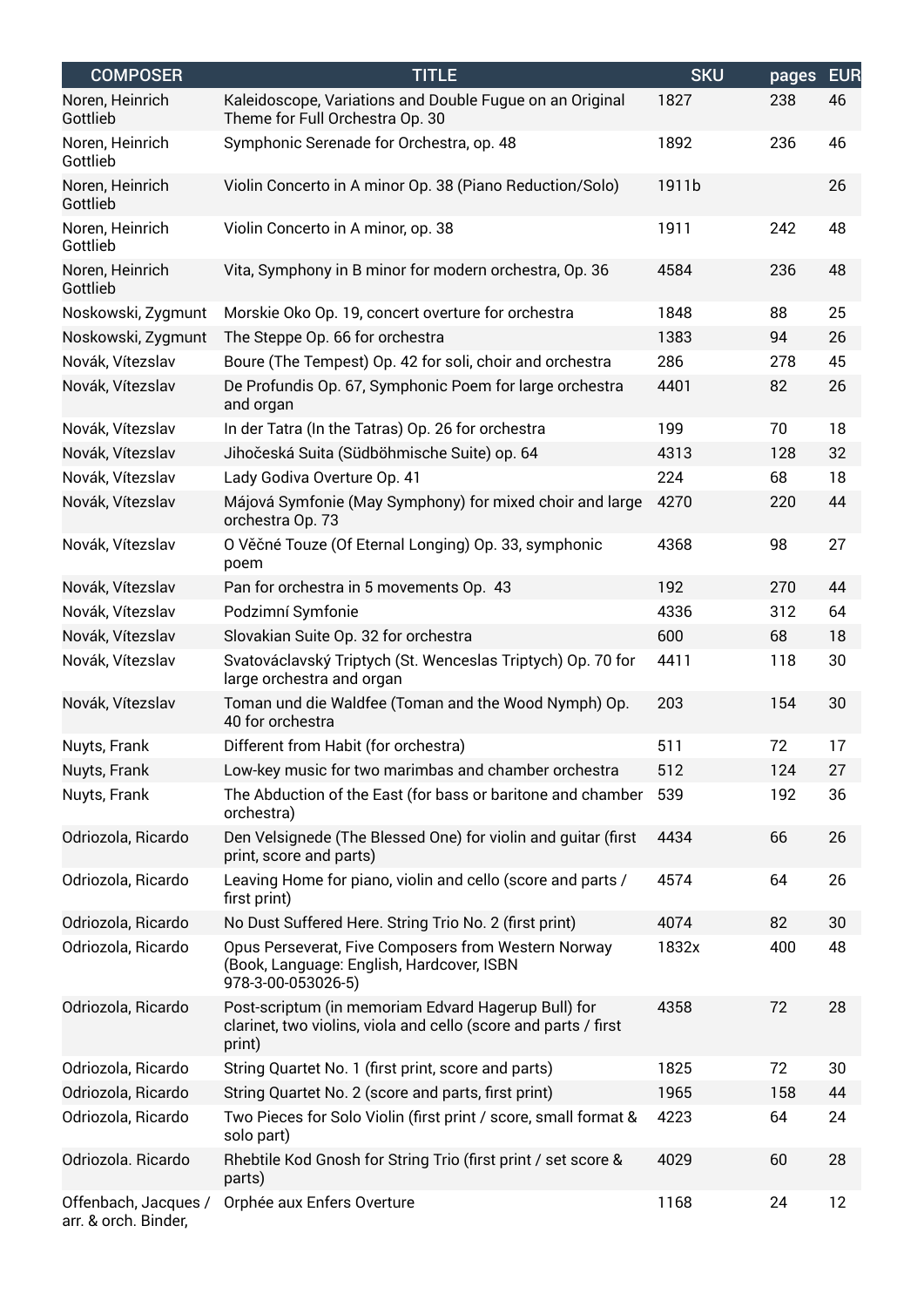| <b>COMPOSER</b>                              | <b>TITLE</b>                                                                                                                                                                                                | <b>SKU</b> | pages EUR |    |
|----------------------------------------------|-------------------------------------------------------------------------------------------------------------------------------------------------------------------------------------------------------------|------------|-----------|----|
| Karl                                         |                                                                                                                                                                                                             |            |           |    |
| Olsen, Ole                                   | Asgaardsreisen op.10, symphonic poem                                                                                                                                                                        | 4027       | 74        | 23 |
| Olsen, Ole                                   | Petite Suite for piano and string orchestra                                                                                                                                                                 | 1050       | 32        | 16 |
| Onslow, George                               | Grand Sextuor pour piano, flute, clarinette, cor, basson et<br>contrebasse Op. 77bis                                                                                                                        | 896        | 136       | 27 |
| Onslow, George                               | Grand Sextuor pour piano, flute, clarinette, cor, basson et<br>contrebasse Op. 77bis (Set Score & Parts)                                                                                                    | 896b       |           | 40 |
| Ostrcil, Otakar                              | Impromptu Op.13 for orchestra                                                                                                                                                                               | 4367       | 110       | 29 |
| Ostrcil, Otakar                              | Leto (Summer) Op. 23 for orchestra                                                                                                                                                                          | 759        | 108       | 24 |
| Ostrcil, Otakar                              | Suite in C minor Op. 14 for orchestra                                                                                                                                                                       | 909        | 184       | 33 |
| Ostrcil, Otakar                              | Suite in G Op. 2 for orchestra                                                                                                                                                                              | 758        | 136       | 27 |
| Ostrcil, Otakar                              | Symfonietta Op. 20 for orchestra                                                                                                                                                                            | 4446       | 154       | 37 |
| Ostrcil, Otakar                              | Via Crucis Op. 24 for orchestra                                                                                                                                                                             | 657        | 108       | 23 |
| Paganini, Niccolò /<br>arr. Wilhelmj, August | First Violin Concerto in D Major (Free transcription by<br>August Wilhelmj)                                                                                                                                 | 1938       | 82        | 25 |
| Paine, John Knowles                          | Oedipus Tyrannus. Symphonic Prelude to the play by<br>Sophokles                                                                                                                                             | 1278       | 40        | 16 |
| Paine, John Knowles                          | Overture to Shakespeare's "As you like it"                                                                                                                                                                  | 1072       | 70        | 22 |
| Paine, John Knowles                          | Symphony No. 1 in C Minor                                                                                                                                                                                   | 1069       | 186       | 37 |
| Paisiello, Giovanni                          | Il barbiere di Siviglia, ovvero La Precauzione inutile<br>(Overture)                                                                                                                                        | 1645       | 24        | 14 |
| Parker, Horatio                              | Hora Novissima Op. 30 (oratorio)                                                                                                                                                                            | 332        | 204       | 36 |
| Parker, Horatio                              | Organ Concerto in E-flat minor Op. 55                                                                                                                                                                       | 295        | 72        | 17 |
| Parry, Charles<br>Hubert                     | Blest Pair of sirens for orchestra                                                                                                                                                                          | 765        | 52        | 17 |
| Parry, Charles<br>Hubert                     | Overture to an Unwritten Tragedy                                                                                                                                                                            | 799        | 64        | 19 |
| Parry, Charles<br>Hubert                     | Symphonic Fantasia (Symphony No. 5, 1912)                                                                                                                                                                   | 918        | 88        | 22 |
|                                              | Parry, Charles Hubert An English Suite for orchestra                                                                                                                                                        | 965        | 48        | 15 |
| Parry, Charles Hubert                        | Elegy for Brahms for orchestra (first print)                                                                                                                                                                | 4218       | 50        | 19 |
| Parry, Charles Hubert                        | Foolish Fantasia for wind band (first print)                                                                                                                                                                | 4205       | 24        | 20 |
| Parry, Charles Hubert                        | Hypatia, suite from the incidental music to the play by Stuart<br>Ogilvie. Edited by Phillip Brookes (new print)                                                                                            | 4493       | 88        | 26 |
| Parry, Charles Hubert                        | Jerusalem (And did those feet in ancient time) / Parry's 1916<br>version (unison voices & organ) and 1918 version (unison<br>voices & orchestra), Elgar's 1922 version (unison voices &<br>large orchestra) | 1582       | 40        | 16 |
| Parry, Charles Hubert                        | Lady Radnor's Suite for orchestra or strings (first print)                                                                                                                                                  | 4168       | 64        | 22 |
| Parry, Charles Hubert                        | Overture to The Frogs (1892 original version for small<br>orchestra / edited by Phillip Brookes / first print)                                                                                              | 4544       | 32        | 20 |
| Parry, Charles Hubert                        | Symphonic Variations (1897)                                                                                                                                                                                 | 283        | 84        | 20 |
| Parry, Charles Hubert                        | Symphony No. 2 in F "The Cambridge"                                                                                                                                                                         | 467        | 192       | 34 |
| Parry, Charles Hubert                        | Symphony No. 3 in C "The English"                                                                                                                                                                           | 270        | 146       | 29 |
| Parry, Charles Hubert                        | Symphony No. 4 in E minor                                                                                                                                                                                   | 662        | 196       | 35 |
| Parry, Charles Hubert                        | The Birds of Aristophanes (Suite from the incidental music,<br>edited by P. Brookes)                                                                                                                        | 624        | 130       | 26 |
| Parry, Charles Hubert                        | The Song of the Hoopoe for Counter-tenor, treble or soprano<br>& orchestra; from the incidental music to The Birds                                                                                          | 1857       | 40        | 16 |
| Parry, Charles<br>Hubert / arr. Brookes,     | Long Since In Egypt's Plenteous Land, Ballad from the<br>oratorio Judith, for female voice and orchestra (also                                                                                              | 1917       | 44        | 22 |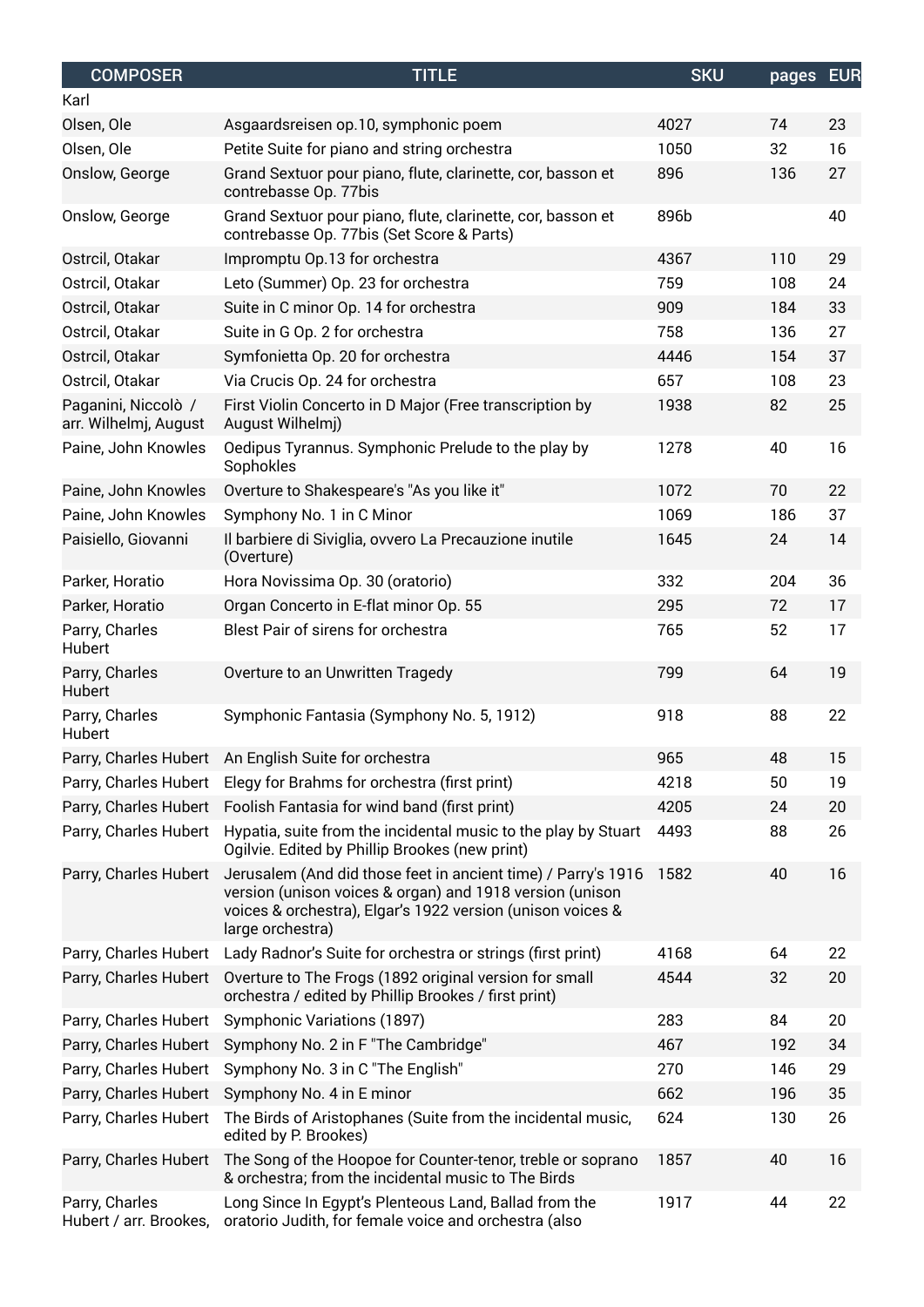| <b>COMPOSER</b>                        | <b>TITLE</b>                                                                                                                                  | <b>SKU</b> | pages EUR |    |
|----------------------------------------|-----------------------------------------------------------------------------------------------------------------------------------------------|------------|-----------|----|
| Phillip                                | Meditation for violin & orchestra, arranged by Phillip<br>Brookes, first print)                                                               |            |           |    |
| Pauwels, Jan<br>Englebert              | Ouverture de Léontine et Fonrose pour le piano avec<br>accompagnement de violon (score & parts)                                               | 2503       | 22        | 14 |
| Peragallo, Mario                       | Fantasia per orchestra                                                                                                                        | 4082       | 102       | 28 |
| Peragallo, Mario                       | Musica per doppio quartetto d'archi                                                                                                           | 4595       | 54        | 21 |
| Pergolesi, Giovanni<br><b>Battista</b> | Laudate pueri (Psalm 112)                                                                                                                     | 1623       | 82        | 24 |
| Pergolesi, Giovanni<br><b>Battista</b> | Missa Romana                                                                                                                                  | 1519       | 156       | 33 |
| Pergolesi, Giovanni<br>Battista        | Salve regina per contralto e archi                                                                                                            | 1576       | 24        | 14 |
| Peters, Guido                          | Third Symphony in F-sharp minor                                                                                                               | 1918       | 128       | 31 |
| Peterson-Berger,<br>Wilhelm            | Symphony No. 3 in F minor "Same-Ätnam"                                                                                                        | 1531       | 196       | 41 |
| Pfitzner, Hans                         | 3. Cellokonzert a-moll op. 52 (piano reduction & part)                                                                                        | 4557b      |           | 18 |
| Pfitzner, Hans                         | Cello Concerto No. 3 Op. 52                                                                                                                   | 4557       | 62        | 23 |
| Pfitzner, Hans                         | Concerto in G major for Violoncello and Orchestra, Op 42                                                                                      | 4546       | 52        | 21 |
| Pfitzner, Hans                         | Das dunkle Reich, a Choral Phantasy with orchestra, organ,<br>soprano & baritone solo, Op. 38                                                 | 4334       | 114       | 30 |
| Pfitzner, Hans                         | Das dunkle Reich, a Choral Phantasy with orchestra, organ,<br>soprano & baritone solo, Op. 38 (Vocal score with German &<br>English libretto) | 4334b      |           | 25 |
| Pfitzner, Hans                         | Der Blumen Rache for orchestra for female choir, alto solo<br>and orchestra                                                                   | 4542       | 60        | 21 |
| Pfitzner, Hans                         | Die Heinzelmännchen, for deep bass voice and grand<br>orchestra                                                                               | 4492       | 48        | 18 |
| Pfitzner, Hans                         | Herr Oluf for baritone and grand orchestra                                                                                                    | 4522       | 48        | 18 |
| Pfitzner, Hans                         | Little Symphony in G-Major op.44                                                                                                              | 4438       | 48        | 18 |
| Pfitzner, Hans                         | Scherzo in C minor for orchestra                                                                                                              | 4364       | 24        | 15 |
| Pfitzner, Hans                         | Symphonic Trilogy from "Von deutscher Seele"                                                                                                  | 4606       | 64        | 23 |
| Pfitzner, Hans                         | Symphony in C-Major Op. 46                                                                                                                    | 4428       | 68        | 22 |
| Piazzolla, Astor                       | "Nostalgia Urbana" 12 Concert works for Piano Solo<br>(Transcribed, adapted, edited and fingered for piano solo by<br>Ilan Rogoff)            | 1470       | 40        | 29 |
| Pick-Mangiagalli,<br>Riccardo          | Poemi per orchestre Op. 45                                                                                                                    | 4429       | 132       | 33 |
| Pickhardt, Wolfgang                    | Karneval for orchestra                                                                                                                        | 1693       | 32        | 10 |
| Pierné, Gabriel                        | Divertissements sur un Thème Pastoral for orchestra                                                                                           | 1456       | 70        | 21 |
| Pierné, Gabriel                        | Fantaisie Basque sur des thèmes populaires Basques<br>Espagnols for violin and orchestra                                                      | 1613       | 56        | 19 |
| Pierné, Gabriel                        | Fantaisie Basque sur des thèmes populaires Basques<br>Espagnols for violin and orchestra (Piano Reduction/Solo                                | 1613b      |           | 12 |
| Pierné, Gabriel                        | Impressions de "Music-Hall", ballet suite for orchestra and<br>suite for piano solo                                                           | 3081       | 144       | 34 |
| Pierné, Gabriel                        | Intermezzo for orchestra                                                                                                                      | 4083       | 40        | 16 |
| Pierné, Gabriel                        | Introduction et Variations sur une ronde populaire pour<br>quatuor de Saxophones (Full Score)                                                 | 792        | 28        | 12 |
| Pierné, Gabriel                        | Introduction et Variations sur une ronde populaire pour<br>quatuor de Saxophones (parts)                                                      | 792b       |           | 25 |
| Pierné, Gabriel                        | L'An Mil (Poème symphonique avec ch ur)                                                                                                       | 1194       | 158       | 34 |
| Pierné, Gabriel                        | Les enfants à Bethléem, Mystère en deux Parties pour Soli,                                                                                    | 4170       | 132       | 33 |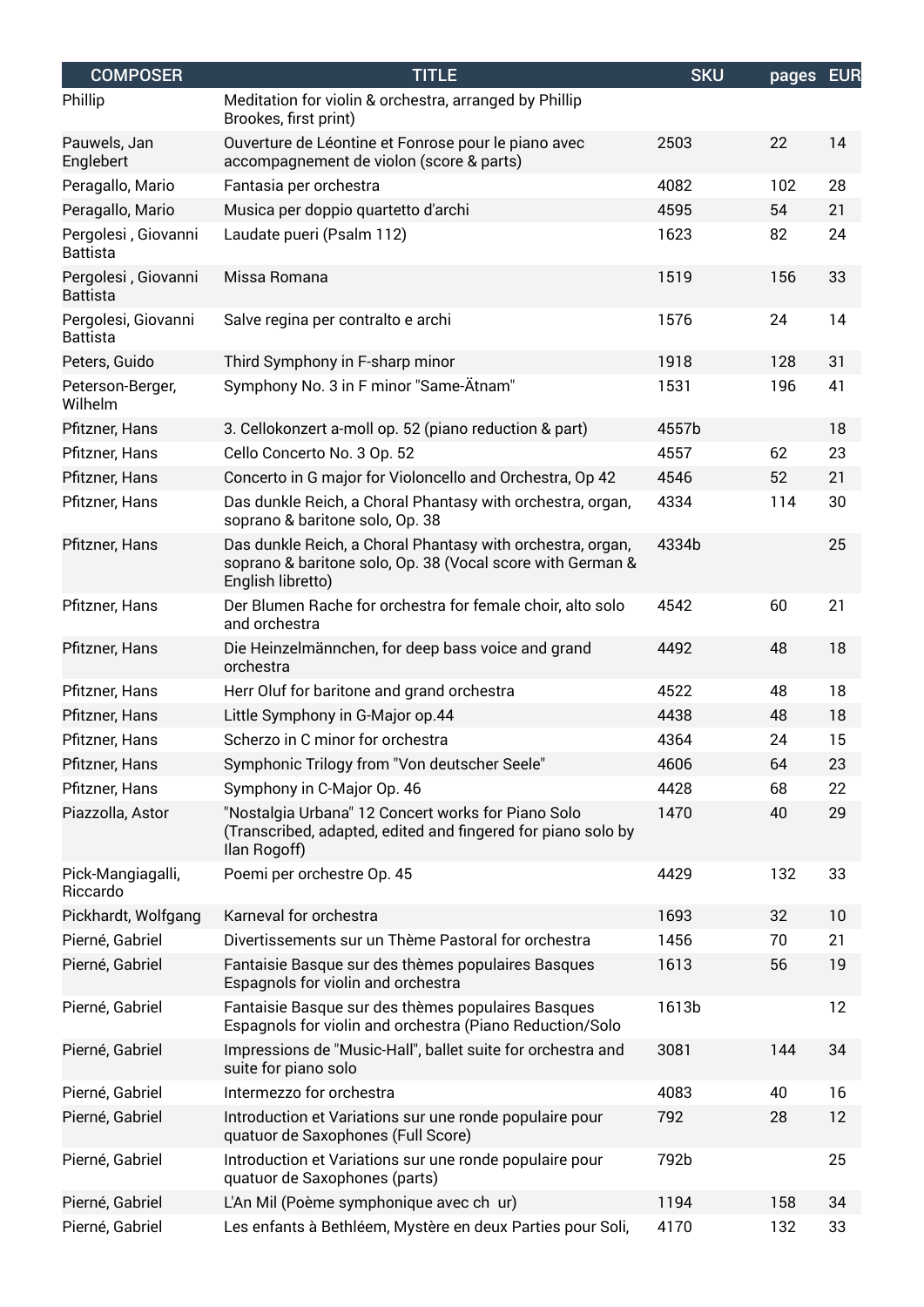| <b>COMPOSER</b>                              | <b>TITLE</b>                                                                                                                                                                                                        | <b>SKU</b> | pages | <b>EUR</b> |
|----------------------------------------------|---------------------------------------------------------------------------------------------------------------------------------------------------------------------------------------------------------------------|------------|-------|------------|
|                                              | <b>Choeurs d'Enfants et Orchestre</b>                                                                                                                                                                               |            |       |            |
| Pierné, Gabriel                              | Les enfants à Bethléem. Mystère en deux Parties (Vocal<br>score with German & French libretto)                                                                                                                      | 4170b      |       | 24         |
| Pierné, Gabriel                              | Pantomime Op.24 for orchestra and for piano solo                                                                                                                                                                    | 4048       | 26    | 18         |
| Pierné, Gabriel                              | Pièce de concert for Harp and Orchestra Op. 39                                                                                                                                                                      | 1481       | 84    | 22         |
| Pierné, Gabriel                              | St. François d'Assise, oratorio (full score with German,<br>French and English libretto)                                                                                                                            | 4433       | 346   | 67         |
| Pierné, Gabriel                              | St. François d'Assise, Oratorio en un prologue et deux parties<br>(Vocal score with English libretto)                                                                                                               | 4433b      |       | 40         |
| Pierné, Gabriel                              | Viennoise op. 49bis for orchestra                                                                                                                                                                                   | 1569       | 76    | 23         |
| Pierné, Gabriel                              | Voyage au Pays du tendre (parts / Harpe, Flute, Violin, Alto,<br>Violoncelle)                                                                                                                                       | 954b       |       | 24         |
| Pierné, Gabriel                              | Voyage au Pays du tendre for chamber ensemble (Full<br>Score)                                                                                                                                                       | 954        | 36    | 14         |
| Pijper, Willem                               | Concerto per pianoforte e orchestra                                                                                                                                                                                 | 4481       | 70    | 22         |
| Pilati, Mario                                | Concerto in do maggiore per orchestra                                                                                                                                                                               | 1528       | 144   | 33         |
| Pilati, Mario                                | Preludio, Aria e Tarantella per orchestra                                                                                                                                                                           | 1570       | 86    | 25         |
| Pilati, Mario                                | Suite per pianoforte ed orchestra d'archi                                                                                                                                                                           | 1190       | 40    | 16         |
| Pokorny, Franz Xaver                         | Two Concertos for Clarinet and Orchestra in B-flat & E-flat                                                                                                                                                         | 1598       | 48    | 17         |
| Poot, Marcel                                 | Allegro Symphonique (1935)                                                                                                                                                                                          | 519        | 72    | 17         |
| Poot, Marcel                                 | Vrolijke ouverture (Jolly Overture, 1934)                                                                                                                                                                           | 517        | 56    | 16         |
| Pop, Adrian                                  | Solstice for orchestra (first print)                                                                                                                                                                                | 4176       | 52    | 24         |
| <b>Prinz Louis</b><br>Ferdinand              | Rondo in B flat Op. 9 for piano & orchestra                                                                                                                                                                         | 1106       | 70    | 19         |
| Prout, Ebenezer                              | Concerto in E minor for Organ and Orchestra Op. 5                                                                                                                                                                   | 905        | 116   | 24         |
| Prout, Ebenezer                              | Magnificat Op. 7 for solo voices, chorus & orchestra                                                                                                                                                                | 4520       | 94    | 27         |
| Puccini, Giacomo                             | Crisantemi per quartetto d'archi (new edition / score and<br>parts)                                                                                                                                                 | 1691       | 32    | 20         |
| Puccini, Giacomo                             | Tre Fughe per archi (score and parts)                                                                                                                                                                               | 4349       | 52    | 24         |
| Purcell, Henry                               | Fantazias and other Instrumental Music                                                                                                                                                                              | 4354       | 114   | 30         |
| Rabl, Walter                                 | Symphonie d- moll op. 8                                                                                                                                                                                             | 4062       | 162   | 36         |
| Rachmaninoff,<br>Sergey                      | First Symphony in D-minor op.13                                                                                                                                                                                     | 1663       | 288   | 52         |
| Rachmaninoff,<br>Sergey                      | Prince Rostislav, Tone Poem after Alexey K. Tolstoi (new<br>edition)                                                                                                                                                | 3007       | 76    | 28         |
| Rachmaninoff,<br>Sergey                      | String Quartet No. 2 in 2 movements (score and parts, new<br>edition by Lucian Beschiu)                                                                                                                             | 1692       | 60    | 24         |
| Rachmaninoff,<br>Sergey                      | The Rock op. 7 for orchestra                                                                                                                                                                                        | 1619       | 78    | 19         |
| Rachmaninoff,<br>Sergey                      | Three Russian Songs for chorus and orchestra Op. 41                                                                                                                                                                 | 1532       | 80    | 21         |
| Rachmaninoff,<br>Sergey                      | Vocalise, Op. 34, No. 14 in three versions: Original version for<br>Voice & Piano / The composer stranscription for Soprano &<br>Orchestra / The composer stranscription for Massed<br><b>Strings and Orchestra</b> | 1752       | 36    | 16         |
| Rachmaninoff,<br>Sergey / arr. Levin,<br>Ira | Five Pieces (first print, compiled and orchestrated by Ira<br>Levin)                                                                                                                                                | 4005       | 64    | 24         |
| Raff, Joachim                                | Aus Thüringen, suite for orchestra                                                                                                                                                                                  | 1947       | 126   | 31         |
| Raff, Joachim                                | Cello Concerto No. 1 in D minor opus 193                                                                                                                                                                            | 921        | 114   | 24         |
| Raff, Joachim                                | Cello Concerto No. 1 in D minor opus 193 (Piano Reduction/<br>Solo)                                                                                                                                                 | 921b       |       | 20         |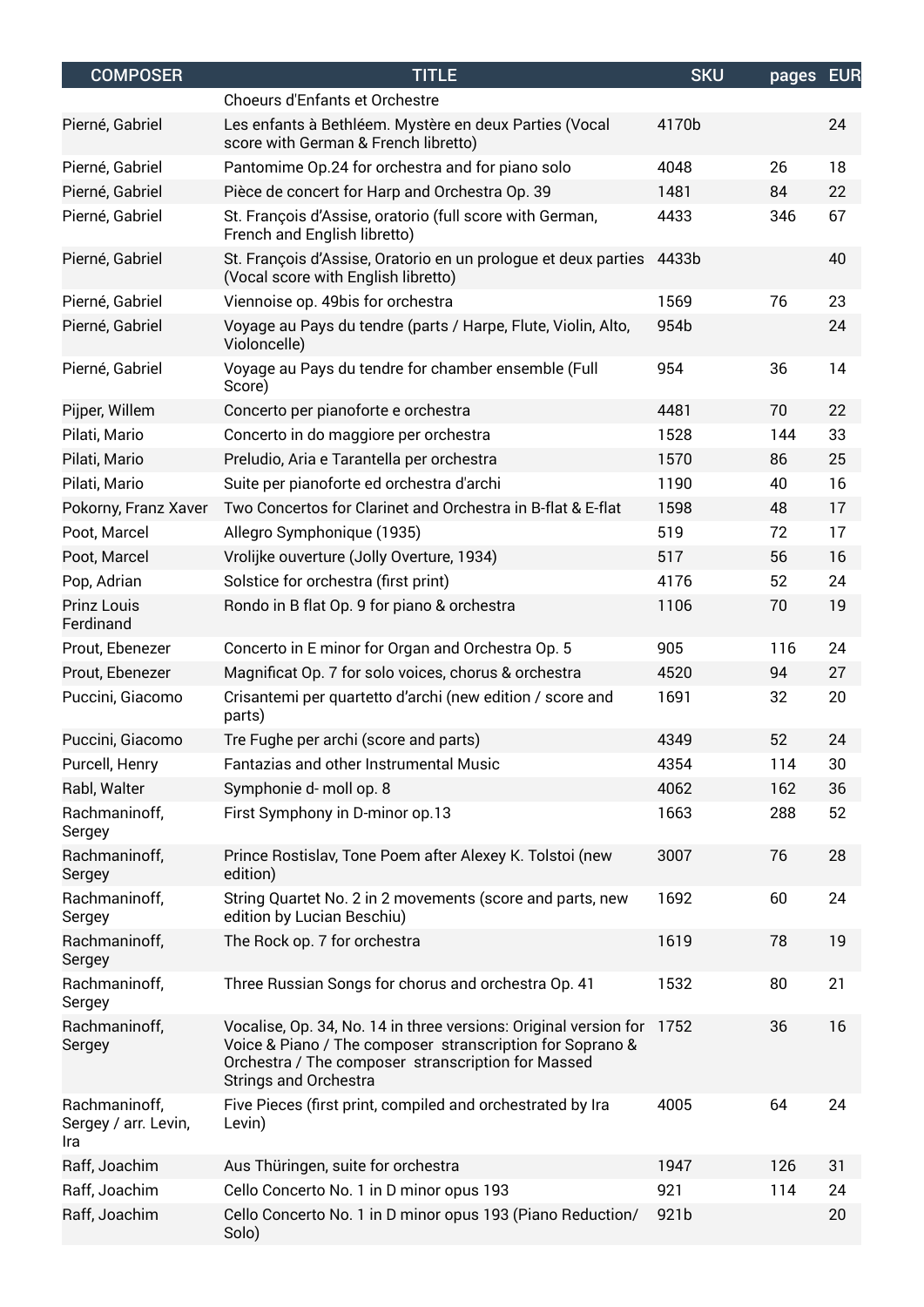| <b>COMPOSER</b>                                   | <b>TITLE</b>                                                                          | <b>SKU</b> | pages | <b>EUR</b>     |
|---------------------------------------------------|---------------------------------------------------------------------------------------|------------|-------|----------------|
| Raff, Joachim                                     | Concert Overture in F, Op.123                                                         | 4174       | 94    | 27             |
| Raff, Joachim                                     | Die Tageszeiten. Concertante for Choir, Piano & Orchestra<br>Op. 209                  | 931        | 146   | 29             |
| Raff, Joachim                                     | Ein feste Burg ist unser Gott. Overture Op. 127                                       | 935        | 116   | 25             |
| Raff, Joachim                                     | Italienische Suite for orchestra                                                      | 4477       | 112   | 30             |
| Raff, Joachim                                     | Macbeth (Orchestral Prelude)                                                          | 369        | 90    | 25             |
| Raff, Joachim                                     | Orchestral Suite in F, Op. 101                                                        | 4247       | 162   | 32             |
| Raff, Joachim                                     | Piano Concerto in C minor Op. 185                                                     | 313        | 144   | 29             |
| Raff, Joachim                                     | Suite for Piano and Orchestra in E-flat Op. 200                                       | 916        | 170   | 31             |
| Raff, Joachim                                     | Suite for Solo Violin and Orchestra, Op. 180                                          | 4363       | 110   | 29             |
| Raff, Joachim                                     | Suite for Solo Violin and Orchestra, Op. 180 (Piano reduction<br>& Solo)              | 4363b      |       | 22             |
| Raff, Joachim                                     | Symphony No. 10 in F minor "Zur Herbstzeit" (In Autumn)                               | 361        | 138   | 28             |
| Raff, Joachim                                     | Symphony No. 1 in D Op. 96                                                            | 655        | 282   | 47             |
| Raff, Joachim                                     | Symphony No. 2 Op. 140                                                                | 1701       | 230   | 38             |
| Raff, Joachim                                     | Symphony No. 3 in F Op. 153 "Im Walde" (In the Forest)                                | 136        | 328   | 57             |
| Raff, Joachim                                     | Symphony No. 4 in G minor Op. 167                                                     | 458        | 272   | 44             |
| Raff, Joachim                                     | Symphony No. 5 in E Op. 177 "Lenore"                                                  | 118        | 228   | 38             |
| Raff, Joachim                                     | Symphony No. 6 in D minor opus 189                                                    | 676        | 276   | 45             |
| Raff, Joachim                                     | Symphony No. 7 in B-flat minor Op. 201 "In den Alpen" (In the<br>Alps)                | 316        | 160   | 31             |
| Raff, Joachim                                     | Symphony No. 8 in A Op. 205 "Frühlingsklänge" (In the<br>Spring)                      | 351        | 218   | 36             |
| Raff, Joachim                                     | Symphony No. 9 in E minor Opus 208 ImSommer (In<br>Summertime)                        | 692        | 188   | 32             |
| Raff, Joachim                                     | Symphony No.11 in A minor Op. 214                                                     | 640        | 176   | 33             |
| Raff, Joachim                                     | Welt-Ende, Gericht, Neue Welt Op. 212, oratorio (Vocal score<br>with German libretto) | 4305b      |       | 32             |
| Raff, Joachim                                     | Welt-Ende, Gericht, Neue Welt Op. 212, oratorio (with German<br>& English libretto)   | 4305       | 342   | 65             |
| Raff, Joachim / orch.<br>Singer, Edmund           | Cavatina Op. 85 No. 3 for violin and orchestra                                        | 354        | 20    | $\overline{7}$ |
| Rameau, Jean<br>Philippe                          | Platée. Airs de Ballet pour orchestre                                                 | 1958       | 40    | 16             |
| Rameau, Jean-<br>Philippe                         | Pièces de Clavecin en Concerts et Six Concerts en Sextuor à<br>cordes                 | 148        | 146   | 25             |
| Rameau, Jean-<br>Philippe / arr. Ysaye,<br>Eugène | Quatre Pièces de Clavecin for violin and piano (piano score<br>and violin part)       | 1401       | 36    | 16             |
| Rameau, Jean-<br>Philippe / orch.<br>Dukas, Paul  | "Les Indes Galantes". Deux suites pour orchestre d'après<br>Rameau                    | 784        | 60    | 17             |
| Rangström, Ture                                   | <b>Ballad for Piano and Orchestra</b>                                                 | 4340       | 78    | 24             |
| Rangström, Ture                                   | Dityramb for orchestra                                                                | 4199       | 76    | 24             |
| Rangström, Ture                                   | Divertimenti Elegiaco for strings                                                     | 4129       | 28    | 15             |
| Rangström, Ture                                   | Drapa, Sorgemusik för Stor Orkester, "sorrowful" music for<br>grand orchestra         | 4329       | 40    | 17             |
| Rangström, Ture                                   | Festpreludium - Stormvind, ungdom, dikt och sång, for<br>orchestra                    | 4330       | 52    | 20             |
| Rangström, Ture                                   | Havet sjunger, Symphonic poem for large orchestra                                     | 4221       | 76    | 24             |
| Rangström, Ture                                   | Intermezzo drammatico for orchestra                                                   | 4453       | 44    | 18             |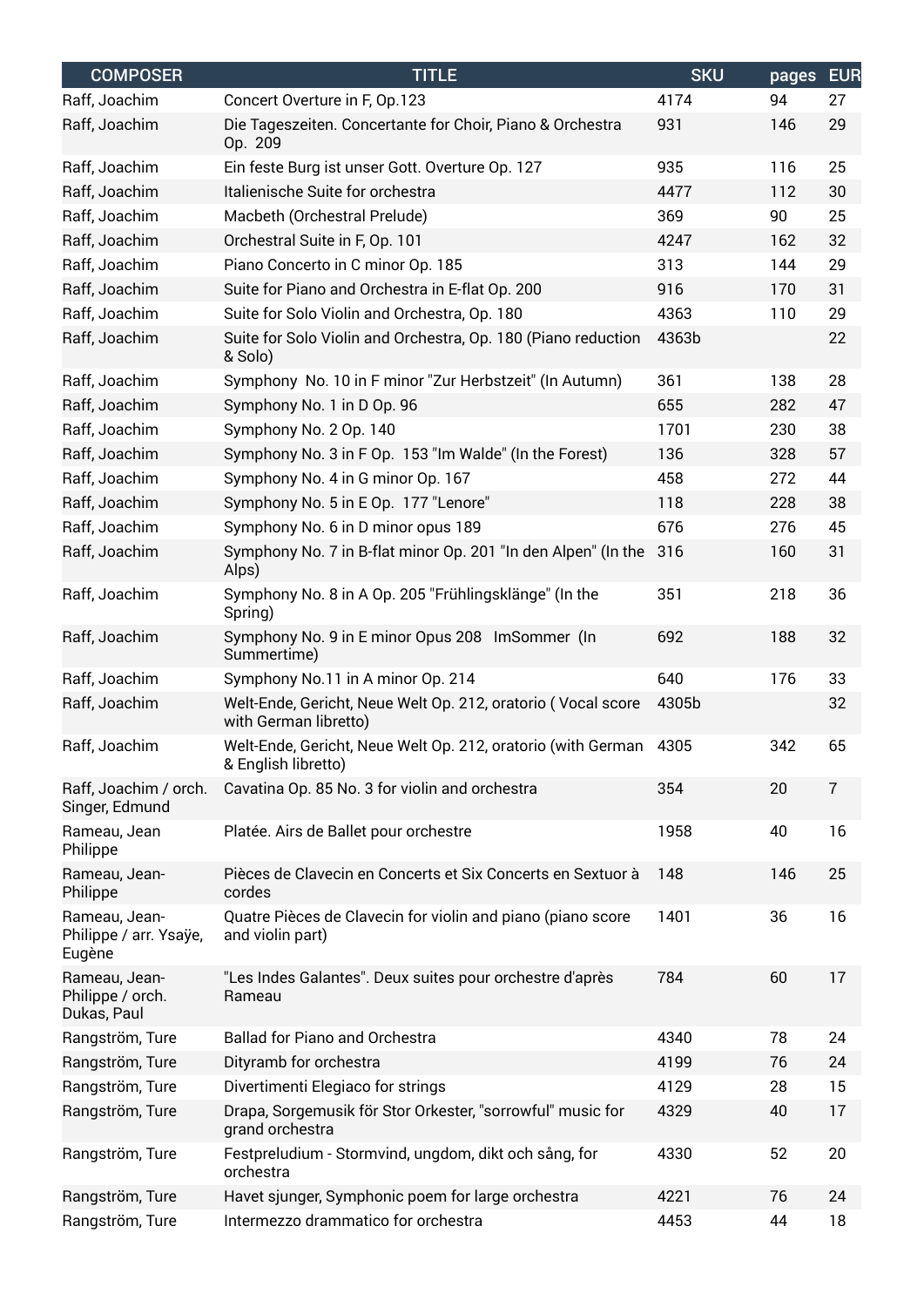| <b>COMPOSER</b>                | <b>TITLE</b>                                                                                                                                                        | <b>SKU</b>       | pages | <b>EUR</b> |
|--------------------------------|---------------------------------------------------------------------------------------------------------------------------------------------------------------------|------------------|-------|------------|
| Rangström, Ture                | Kantat, till Artur Hazelius minne, for soli, string orchestra,<br>recitation, organ and orchestra                                                                   | 4328             | 100   | 27         |
| Rangström, Ture                | Notturno a la maniera di E.T.A. Hoffmann for string quartet<br>(score and parts)                                                                                    | 4111             | 86    | 27         |
| Rangström, Ture                | Partita in B minor for violin and small orchestra                                                                                                                   | 189              | 52    | 13         |
| Rangström, Ture                | Symphony No. 2 in D minor, 'Mitt Land'                                                                                                                              | 4023             | 176   | 36         |
| Rangström, Ture                | Symphony No. 3 'Sång under stjärnorna'                                                                                                                              | 4180             | 124   | 32         |
| Rangström, Ture                | Symphony No. 4, "Invocatio", Symphonic Improvisations for<br>orchestra with organ                                                                                   | 4166             | 120   | 30         |
| Rangström, Ture                | Varhymn for orchestra                                                                                                                                               | 4471             | 24    | 16         |
| Rangström, Ture                | Vaux-hall for orchestra                                                                                                                                             | 4259             | 72    | 24         |
| Rathaus, Karol                 | Notturno op.44 (Jacob's Dream) for orchestra                                                                                                                        | 4091             | 54    | 19         |
| Rathaus, Karol                 | Serenade for orchestra Op. 35                                                                                                                                       | 208              | 98    | 21         |
| Rathaus, Karol                 | Suite for orchestra Op. 29                                                                                                                                          | 205              | 96    | 21         |
| Rathaus, Karol                 | Symphony No. 1 Op. 5                                                                                                                                                | 187              | 160   | 33         |
| Rauchenecker, Georg<br>Wilhelm | Symphony in F minor for Large Orchestra                                                                                                                             | 3046             | 174   | 38         |
| Ravel, Maurice                 | "Chansons madécasses" pour chant, flûte, violoncelle et<br>piano (score and parts)                                                                                  | 1195             | 64    | 20         |
| Ravel, Maurice                 | Alborado del gracioso pour orchestre                                                                                                                                | 967              | 48    | 17         |
| Ravel, Maurice                 | Concerto pour la main gauche (Reproduction of Ravel s<br>manuscript from the private library of Paul Wittgenstein)                                                  | 755              | 96    | 26         |
| Ravel, Maurice                 | Don Quichotte á Dulcinèe for voice and orchestra                                                                                                                    | 827              | 32    | 12         |
| Ravel, Maurice                 | Ma Mère l'oye (Complete ballet)                                                                                                                                     | 817              | 104   | 27         |
| Ravel, Maurice                 | Menuet antique pour orchestre                                                                                                                                       | 1504             | 32    | 14         |
| Ravel, Maurice                 | Pavane pour une infante défunte for small orchestra                                                                                                                 | 845              | 16    | 11         |
| Ravel, Maurice                 | Prélude et Danse du Rouet (from the ballet Ma Mère l'Oye)                                                                                                           | 778              | 32    | 14         |
| Ravel, Maurice                 | Shéhérazade. Overture for orchestra                                                                                                                                 | 961              | 53    | 19         |
| Ravel, Maurice                 | Trois Poèmes de Stéphane Mallarmé for voice, 2 flutes, 2<br>clarinettes, string quartet & piano                                                                     | 781              | 32    | 14         |
| Ravel, Maurice                 | Une barque sur l'ocean for large orchestra                                                                                                                          | 960              | 48    | 16         |
| Rega, Alfonso                  | Sinfonia No. 2 in Re "Romeo e Giulietta" (first edition)                                                                                                            | 1514             | 146   | 33         |
| Rega, Alfonso                  | Sinfonia No. 4 in Do Minore. L'olocausto (first edition)                                                                                                            | 1556             | 136   | 32         |
| Rega, Alfonso                  | Sinfonia no. 6 "Divina Comedia"                                                                                                                                     | 1894             | 176   | 38         |
| Reger, Max                     | "Der Einsiedler" op. 144a (for baritone, choir and orchestra) &<br>Requiem op. 144b "Seele, vergiss sie nicht" after Hebbel (for<br>contralto, choir and orchestra) | 279              | 76    | 20         |
| Reger, Max                     | An die Hoffnung for contralto and orchestra Op. 124                                                                                                                 | 144              | 40    | 12         |
| Reger, Max                     | Aria for violin and small orchestra Op. 103a No. 3                                                                                                                  | 123              | 12    | 5          |
| Reger, Max                     | Carmen saeculare WoO V/2                                                                                                                                            | 1354             | 56    | 19         |
| Reger, Max                     | Castra vetera WoO V/1 (with German libretto)                                                                                                                        | 1357             | 102   | 28         |
| Reger, Max                     | Der 100. Psalm Op. 106 (original version for chorus,<br>orchestra and organ)                                                                                        | 1506             | 106   | 26         |
| Reger, Max                     | Der 100. Psalm Op. 106, Original version for chorus,<br>orchestra and organ (Vocal Score / German & English text)                                                   | 1506b            |       | 14         |
| Reger, Max                     | Die Nonnen (The Nuns) Op. 112 for mixed choir and<br>orchestra                                                                                                      | 273              | 64    | 15         |
| Reger, Max                     | Die Nonnen (The Nuns) Op. 112 for mixed choir and<br>orchestra (Vocal Score with German and English libretto)                                                       | 273 <sub>b</sub> |       | 14         |
| Reger, Max                     | Eine Ballettsuite (A Ballet Suite) Op. 130                                                                                                                          | 403              | 128   | 26         |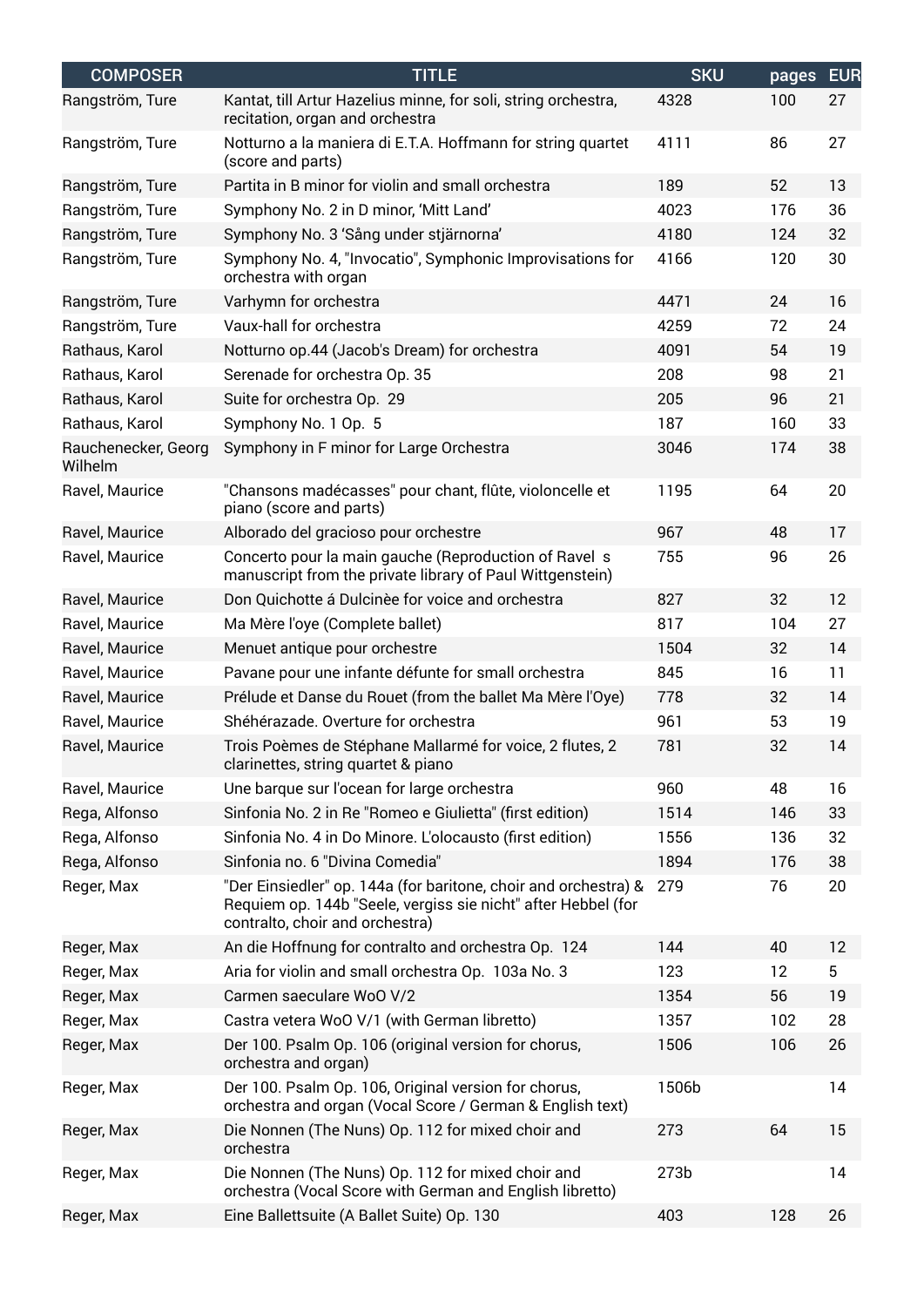| <b>COMPOSER</b>                  | <b>TITLE</b>                                                                                                                       | <b>SKU</b> | pages | <b>EUR</b> |
|----------------------------------|------------------------------------------------------------------------------------------------------------------------------------|------------|-------|------------|
| Reger, Max                       | Eine Lustspielouvertüre (A Comedy Overture) Op. 120                                                                                | 766        | 96    | 23         |
| Reger, Max                       | Eine romantische Suite (A Romantic Suite) Op. 125 for<br>orchestra                                                                 | 423        | 100   | 21         |
| Reger, Max                       | Gesang der Verklärten (Song of the Transfigured) for choir &<br>orchestra Op. 71                                                   | 1213       | 68    | 22         |
| Reger, Max                       | Gesang der Verklärten (Song of the Transfigured) for choir &<br>orchestra Op. 71 (Vocal Score)                                     | 1213b      |       | 14         |
| Reger, Max                       | Hymne an den Gesang                                                                                                                | 1731       | 40    | 16         |
| Reger, Max                       | Hymnus der Liebe for baritone and orchestra Op. 136                                                                                | 111        | 40    | 12         |
| Reger, Max                       | Hymnus der Liebe for baritone and orchestra Op. 136 (Vocal<br>Score)                                                               | 111b       |       | 12         |
| Reger, Max                       | Konzert im alten Stil (Concerto in the Old Style) for orchestra<br>Op. 123                                                         | 1079       | 116   | 25         |
| Reger, Max                       | Requiem Op. 145a (Latin Requiem) for soli, choir, organ and<br>orchestra                                                           | 409        | 68    | 17         |
| Reger, Max                       | Requiem WoO V/9 (Completion of the sequence for concert<br>purposes by Thomas Meyer-Fiebig, newly engraved by<br>Marius Hristescu) | 3011       | 130   | 64         |
| Reger, Max                       | Römischer Triumphgesang, op. 126 for men schorus and<br>full orchestra                                                             | 1722       | 70    | 21         |
| Reger, Max                       | Serenade for orchestra Op. 95                                                                                                      | 110        | 222   | 38         |
| Reger, Max                       | Sinfonietta for orchestra Op. 90                                                                                                   | 109        | 244   | 43         |
| Reger, Max                       | Suite im alten Stil (Suite in the Old Style) Op. 93 for<br>orchestra (1916)                                                        | 158        | 80    | 20         |
| Reger, Max                       | Symphonischer Prolog zu einer Tragödie (Symphonic<br>Prologue to a Tragedy) Op. 108                                                | 436        | 102   | 21         |
| Reger, Max                       | Two Romances Op. 50 for violin and small orchestra                                                                                 | 159        | 56    | 17         |
| Reger, Max                       | Two Romances Op. 50 for violin and small orchestra (Piano<br>Reduction/Solo)                                                       | 159b       |       | 16         |
| Reger, Max                       | Variations and Fugue on a theme by Johann Adam Hiller, op.<br>100 for orchestra                                                    | 4145       | 210   | 43         |
| Reger, Max                       | Vaterländische Ouvertüre Op. 140                                                                                                   | 126        | 62    | 17         |
| Reger, Max                       | Violin Concerto in A Op. 101                                                                                                       | 127        | 176   | 33         |
| Reger, Max                       | Violin Concerto in A Op. 101 (Piano Reduction/Solo)                                                                                | 127b       | 176   | 28         |
| Reger, Max                       | Weihe der Nacht (Consecration of the Night) Op. 119                                                                                | 405        | 48    | 12         |
| Reger, Max                       | Weihe der Nacht (Consecration of the Night) Op. 119 (Vocal<br>Score)                                                               | 405b       |       | 10         |
| Reger, Max                       | Weihegesang (Song of Consecration) for contralto, mixed<br>choir and winds (1908)                                                  | 406        | 48    | 12         |
| Reger, Max / orch.<br>Levin, Ira | Variations and Fugue on a Theme by Johann Sebastian<br>Bach for orchestra (first print)                                            | 4001       | 94    | 26         |
| Reicha, Antonín                  | Symphony in E-flat Op. 41                                                                                                          | 1389       | 60    | 19         |
| Reicha, Josef                    | Concerto for Flute and Orchestra                                                                                                   | 1852       | 28    | 14         |
| Reicha, Joseph                   | Concerto for 2 Violins and Orchestra in D Op. 3                                                                                    | 1489       | 76    | 23         |
| Reicha, Joseph                   | Concerto for Two Horns and Orchestra in E-flat                                                                                     | 1548       | 48    | 17         |
| Reinecke, Carl                   | Concerto for Harp and Orchestra in E minor Op.182 (Solo<br>Harp Part with cue notes)                                               | 703b       |       | 10         |
| Reinecke, Carl                   | Alladin, Op. 70, Concert Overture                                                                                                  | 1776       | 74    | 20         |
| Reinecke, Carl                   | Concerto for Harp and Orchestra in E minor Op. 182                                                                                 | 703        | 134   | 28         |
| Reinecke, Carl                   | Concerto for Piano and Orchestra No.1 in F sharp minor,<br>Op.72                                                                   | 1940       | 88    | 25         |
| Reinecke, Carl                   | Fest-Ouvertüre op. 148 in C for grand orchestra                                                                                    | 4395       | 86    | 26         |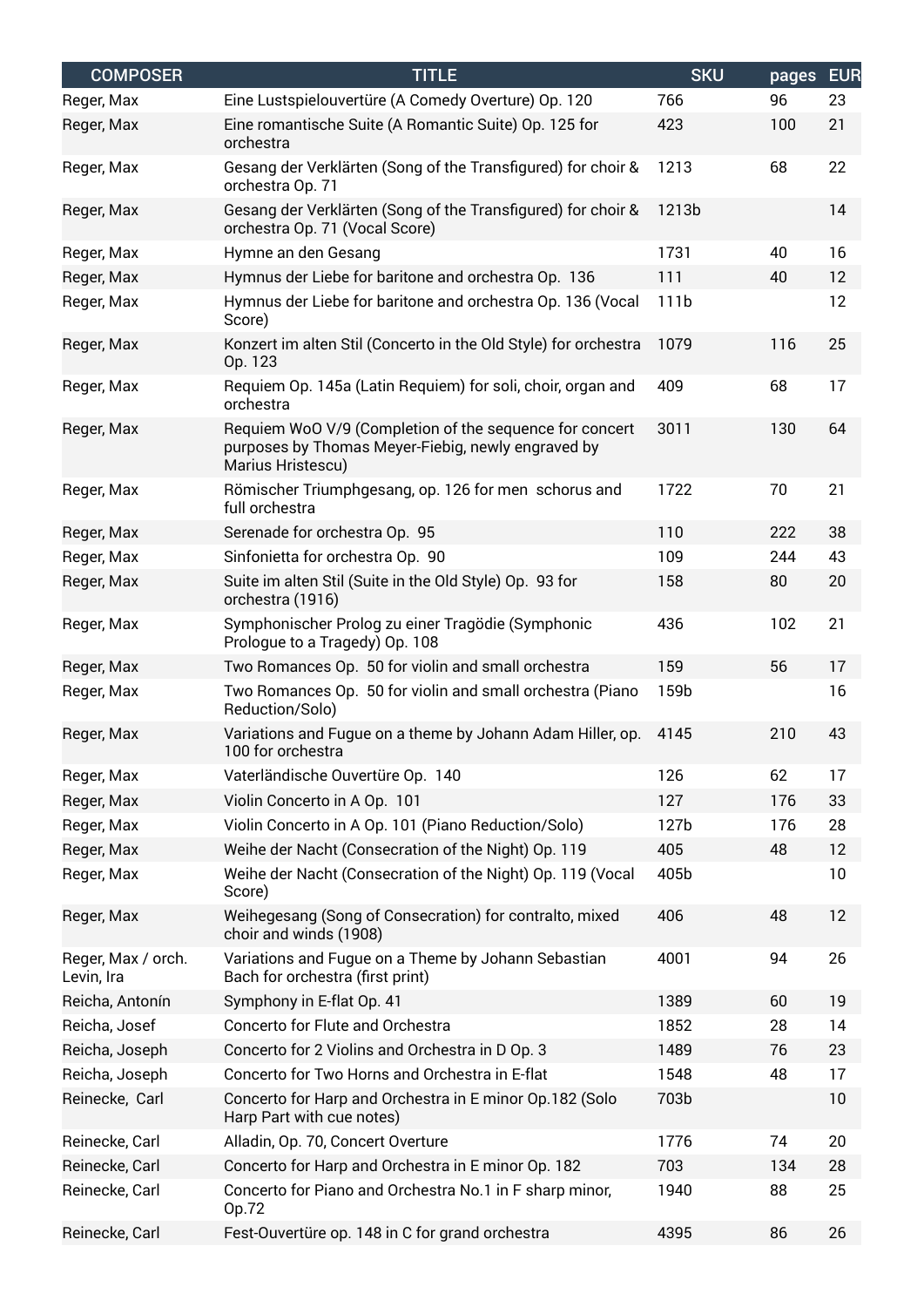| <b>COMPOSER</b>                       | <b>TITLE</b>                                                                                                                                   | <b>SKU</b> | pages | <b>EUR</b> |
|---------------------------------------|------------------------------------------------------------------------------------------------------------------------------------------------|------------|-------|------------|
| Reinecke, Carl                        | Hakon Jarl Op. 142, symphonic poem                                                                                                             | 4356       | 150   | 34         |
| Reinecke, Carl                        | Incidental music for Schiller's "Wilhelm Tell" Op.102                                                                                          | 4439       | 110   | 29         |
| Reinecke, Carl                        | Overture to the opera "König Manfred" Op. 93                                                                                                   | 267        | 84    | 19         |
| Reinecke, Carl                        | Serenade for String Orchestra in G minor Op. 242                                                                                               | 1634       | 36    | 16         |
| Reinecke, Carl                        | Symphony No. 1 in A Op. 79                                                                                                                     | 1267       | 166   | 36         |
| Reinecke, Carl                        | Symphony No. 2 in C minor ("Håkon Jarl"), op. 134                                                                                              | 1834       | 186   | 40         |
| Reinecke, Carl                        | Symphony No. 3 in G minor Op. 227                                                                                                              | 1215       | 84    | 26         |
| Reinecke, Carl                        | Toy Symphony in C major, Op. 239 for pianoforte, 2 violins,<br>violoncello & 9 toy-instruments (score and parts)                               | 1843       | 88    | 25         |
| Reinecke, Carl                        | Violin Concerto in G minor, Opus 141                                                                                                           | 1777       | 138   | 31         |
| Reinecke, Carl                        | Violin Concerto in G minor, Opus 141 (Piano Reduction /<br>Solo)                                                                               | 1777b      |       | 14         |
| Reinecke, Carl                        | Zur Jubelfeier for grand orchestra Op. 166                                                                                                     | 4396       | 80    | 24         |
| Respighi, Ottorino                    | "Il tramonto" Poemetto lirico for mezzo-soprano and string<br>quartet (score and parts)                                                        | 1460       | 64    | 22         |
| Respighi, Ottorino                    | Adagio con variazioni per violoncello ed orchestre                                                                                             | 785        | 44    | 15         |
| Respighi, Ottorino                    | Ballata delle Gnomidi for orchestra                                                                                                            | 732        | 106   | 21         |
| Respighi, Ottorino                    | Belkis, Regina di Saba (Complete ballet) for large orchestra,<br>mezzo soprano and five part choir (Vocal score with Italian<br>libretto)      | 959b       |       | 32         |
| Respighi, Ottorino                    | Concerto a cinque for oboe, trumpet, violin, double bass,<br>piano & string orchestra                                                          | 769        | 64    | 19         |
| Respighi, Ottorino                    | Concerto all'Antica for violin & orchestra (composers<br>autograph))                                                                           | 780        | 142   | 29         |
| Respighi, Ottorino                    | Concerto gregoriano for violin and orchestra                                                                                                   | 149        | 66    | 19         |
| Respighi, Ottorino                    | Concerto gregoriano for violin and orchestra (Piano<br>Reduction/Solo)                                                                         | 149b       |       | 16         |
| Respighi, Ottorino                    | Concerto in modo misolidio per pianoforte ed orchestra                                                                                         | 777        | 100   | 23         |
| Respighi, Ottorino                    | Concerto in modo misolidio per pianoforte ed orchestra<br>(Piano Reduction)                                                                    | 777b       |       | 24         |
| Respighi, Ottorino                    | Fantasia Slava for piano and orchestra                                                                                                         | 1463       | 68    | 21         |
| Respighi, Ottorino                    | Il tramonto. Poemetto lirico (Vocal score with Italian libretto)                                                                               | 1460b      |       | 14         |
| Respighi, Ottorino                    | Lauda per la Natività del Signore per soli, coro, strumenti<br>pastorali e pianoforte a quattro mani (after Jacopone da<br>Todi)               | 1646       | 56    | 20         |
| Respighi, Ottorino                    | Lauda per la Natività del Signore per soli, coro, strumenti<br>pastorali e pianoforte a quattro mani (after Jacopone da<br>Todi) (Vocal Score) | 1646b      |       | 25         |
| Respighi, Ottorino                    | Poema Autunnale for violin and orchestra                                                                                                       | 770        | 32    | 14         |
| Respighi, Ottorino                    | Poema Autunnale for violin and orchestra (Piano reduction /<br>Solo)                                                                           | 770b       |       | 18         |
| Respighi, Ottorino                    | Rossiniana. Suite for orchestra                                                                                                                | 764        | 102   | 24         |
| Respighi, Ottorino                    | Sinfonia drammatica (1914)                                                                                                                     | 201        | 212   | 36         |
| Respighi, Ottorino                    | String Quartet No. 4 in D                                                                                                                      | 834        | 60    | 17         |
| Respighi, Ottorino                    | Suite in sol maggiore per archi e organo                                                                                                       | 843        | 44    | 15         |
| Respighi, Ottorino                    | Belkis, Regina di Saba (Complete ballet) for large orchestra,<br>mezzo soprano and five part choir                                             | 959        | 292   | 55         |
| Respighi, Ottorino<br>(after Rossini) | La Boutique fantasque. Ballet after piano pieces from<br>Péchés de vieillesse by Gioacchino Rossini                                            | 1330       | 190   | 40         |
| Respighi, Ottorino<br>(after Rossini) | La Boutique fantasque. Ballet after piano pieces from<br>Péchés de vieillesse by Gioacchino Rossini (Piano<br>reduction)                       | 1330b      |       | 26         |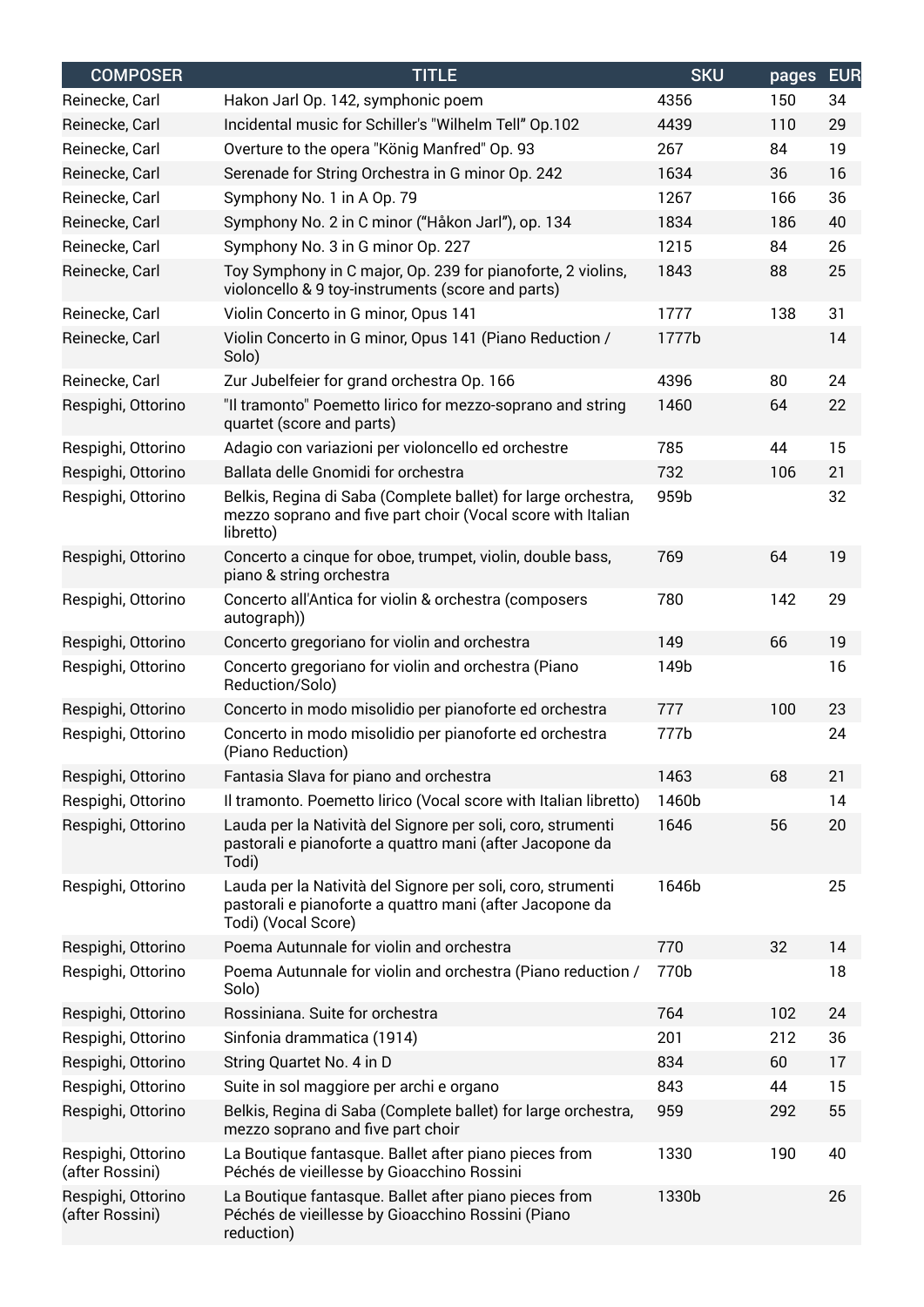| <b>COMPOSER</b>                | <b>TITLE</b>                                                                                                                                | <b>SKU</b> | pages | <b>EUR</b> |
|--------------------------------|---------------------------------------------------------------------------------------------------------------------------------------------|------------|-------|------------|
| Reuss, August                  | Piano Concerto in G minor Op. 48                                                                                                            | 1161       | 112   | 30         |
| Reuss, August                  | Piano Quintet in F minor Op. 12 (score and parts)                                                                                           | 1257       | 142   | 32         |
| Reuss, August                  | Sommeridylle op.39 for orchestra                                                                                                            | 4058       | 56    | 19         |
| Revueltas, Silvestre           | Cuauhnáhuac for orchestra                                                                                                                   | 1418       | 48    | 16         |
| Revueltas, Silvestre           | Sensemayá for orchestra                                                                                                                     | 1430       | 52    | 20         |
| Reznicek, Emil<br>Nikolaus von | Der Sieger - Ein symphonisch-satyrisches Zeitbild, for alto<br>solo, choir and grand orchestra                                              | 1862       | 198   | 41         |
| Reznicek, Emil<br>Nikolaus von | Der Steinerne Psalm, for mixed choir, organ and grand<br>orchestra                                                                          | 4184       | 48    | 18         |
| Reznicek, Emil<br>Nikolaus von | Donna Diana, overture                                                                                                                       | 1959       | 40    | 16         |
| Reznicek, Emil<br>Nikolaus von | In Memoriam for contralto, baritone, mixed choir & small<br>orchestra                                                                       | 3050       | 120   | 29         |
| Reznicek, Emil<br>Nikolaus von | In Memoriam for contralto, baritone, mixed choir & small<br>orchestra (Vocal score with German libretto)                                    | 3050b      |       | 30         |
| Reznicek, Emil<br>Nikolaus von | Raskalnikoff, Overture-Fantasy No. 2 for grand orchestra                                                                                    | 4378       | 72    | 24         |
| Reznicek, Emil<br>Nikolaus von | Schlemihl: Symphonic Portrait for large orchestra and solo<br>tenor                                                                         | 1865       | 156   | 34         |
| Reznicek, Emil<br>Nikolaus von | Serenade in G                                                                                                                               | 4197       | 20    | 12         |
| Reznicek, Emil<br>Nikolaus von | Suite No.1 in E-minor for orchestra                                                                                                         | 4157       | 146   | 34         |
| Reznicek, Emil<br>Nikolaus von | Symphonic Suite in D major                                                                                                                  | 4561       | 92    | 28         |
| Reznicek, Emil<br>Nikolaus von | Symphonic Variations on the "Kol Nidrey"                                                                                                    | 402        | 114   | 25         |
| Reznicek, Emil<br>Nikolaus von | Symphony No. 2 ("Ironic")                                                                                                                   | 1905       | 56    | 19         |
| Reznicek, Emil<br>Nikolaus von | Symphony No. 4 in F minor                                                                                                                   | 1842       | 96    | 26         |
| Reznicek, Emil<br>Nikolaus von | Traumspiel-Suite (Dreamplay Suite) for orchestra                                                                                            | 3083       | 36    | 16         |
| Reznicek, Emil<br>Nikolaus von | V. Symphony f-minor "Dance-Symphony"                                                                                                        | 4026       | 122   | 31         |
| Reznicek, Emil<br>Nikolaus von | Violin Concerto                                                                                                                             | 4292       | 60    | 20         |
| Rezniček, Emil<br>Nikolaus von | Thema und Variationen nach dem Gedicht "Tragische<br>Geschichte" von Adalbert von Chamisso for grand orchestra<br>and bass (-baritone) Solo | 1767       | 62    | 19         |
| Rheinberger, Josef<br>Gabriel  | Concerto in Ab for Piano and Orchestra, Op. 94                                                                                              | 1562       | 226   | 38         |
| Rheinberger, Josef<br>Gabriel  | Concerto in Ab for Piano and Orchestra, Op. 94 (Piano<br>Reduction for 2 pianos, 2 copies)                                                  | 1562b      |       | 32         |
| Rheinberger, Josef<br>Gabriel  | Concertos for organ and orchestra opp.137 & 177                                                                                             | 714        | 104   | 22         |
| Rheinberger, Josef<br>Gabriel  | Overture to Schiller's "Fiesko" in C minor, JWV 60 (First Print)                                                                            | 4406       | 40    | 17         |
| Rheinberger, Josef<br>Gabriel  | Wallenstein Op. 10 (Symphonic poem)                                                                                                         | 773        | 276   | 48         |
| Richter, Franz Xaver           | Adagio and Fugue in G minor for Strings                                                                                                     | 1853       | 24    | 14         |
| Richter, Franz Xaver           | Symphonies in B-flat major, F major, G minor, E-flat major,<br>and C major                                                                  | 3073       | 50    | 17         |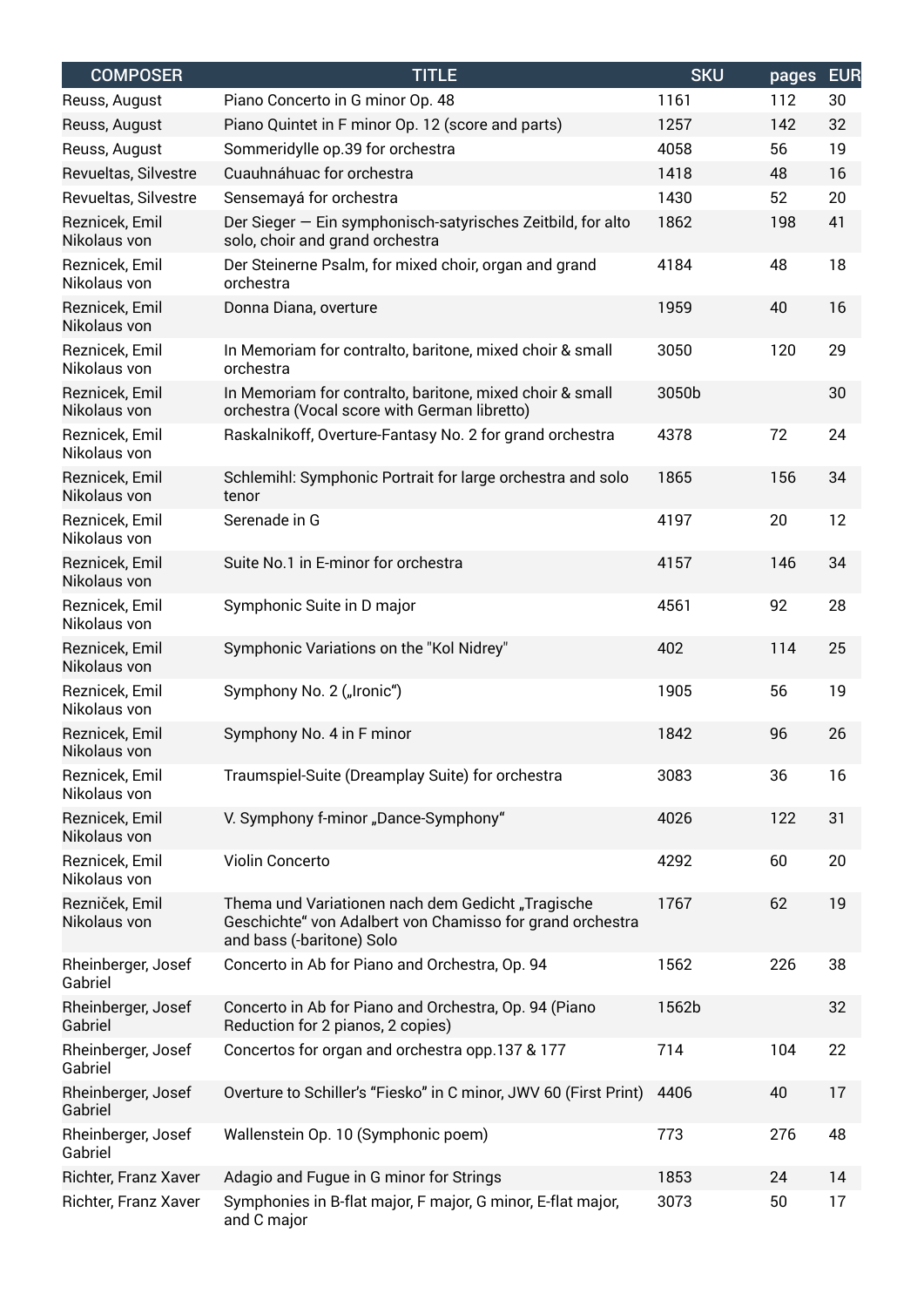| <b>COMPOSER</b>             | <b>TITLE</b>                                                                                                                  | <b>SKU</b> | pages | <b>EUR</b> |
|-----------------------------|-------------------------------------------------------------------------------------------------------------------------------|------------|-------|------------|
| Ries, Franz                 | Dramatische Ouvertüre Op. 30                                                                                                  | 4332       | 58    | 20         |
| Rieti, Vittorio             | Concerto for Wind Quintet & Orchestra (1923)                                                                                  | 290        | 62    | 15         |
| Rieti, Vittorio             | L'Arca di Noè, Suite from the ballet                                                                                          | 3085       | 62    | 22         |
| Rieti, Vittorio             | Sinfonia (Symphony No. 1, 1929)                                                                                               | 333        | 96    | 22         |
| Rimsky-Korsakov,<br>Nicolai | Christmas Eve (Orchestral Suite)                                                                                              | 1268       | 112   | 28         |
| Rimsky-Korsakov,<br>Nicolai | Concerto for Trombone and Military Band, Variations for<br>Oboe and Military Band, Concerto for Clarinet and Military<br>Band | 653        | 240   | 43         |
| Rimsky-Korsakov,<br>Nicolai | Fantasy on Serbian Themes Op. 6 for orchestra                                                                                 | 793        | 116   | 25         |
| Rimsky-Korsakov,<br>Nicolai | Pskovityanka (The Maid of Pskov). Incidental music for<br>orchestra                                                           | 795        | 112   | 25         |
| Rimsky-Korsakov,<br>Nicolai | Quatre tableaux de l'opéra "Le coq d'or" (compiled by<br>Alexander Glazunov and Maximilian Steinberg)                         | 4075       | 142   | 29         |
| Rimsky-Korsakov,<br>Nicolai | Sadko (Symphonic poem, 3 versions)                                                                                            | 786        | 236   | 40         |
| Rimsky-Korsakov,<br>Nicolai | Skazka (Legend) Op. 29 for orchestra                                                                                          | 702        | 88    | 20         |
| Rimsky-Korsakov,<br>Nicolai | Slava! Op. 21 for choir and orchestra                                                                                         | 1447       | 36    | 16         |
| Rimsky-Korsakov,<br>Nicolai | Sur le Tombe. Prelude Op. 61 for orchestra                                                                                    | 1118       | 16    | 12         |
| Rimsky-Korsakov,<br>Nicolai | The Story of the Tsar Saltan (Suite from the opera)                                                                           | 1625       | 164   | 34         |
| Rimsky-Korsakov,<br>Nicolai | The Tsar's Bride overture                                                                                                     | 1688       | 40    | 16         |
| Rimsky-Korsakov,<br>Nicolai | Une page d'Homère Op. 60 for orchestra                                                                                        | 4469       | 68    | 22         |
| Rimsky-Korsakow,<br>Nicolai | Overture on three Russian Themes Op. 28 for orchestra<br>(version 1855)                                                       | 1386       | 70    | 21         |
| Rimsky-Korsakow,<br>Nicolai | Sextet for 2 violins, 2 violas and 2 celli (Score and parts)                                                                  | 1520       | 166   | 34         |
| Ritter, Alexander           | Kaiser Rudolfs Ritt zum Grabe for orchestra                                                                                   | 1025       | 52    | 19         |
| Ritter, Alexander           | Olaf's Wedding Dance Op.22 for orchestra                                                                                      | 1803       | 44    | 17         |
| Ritter, Alexander           | Sursum Corda! for orchestra                                                                                                   | 1362       | 66    | 21         |
| Roelstraete, Herman         | Pianokwartet 'Via vitae', op. 99 (score and parts, first edition)                                                             | 2521       | 124   | 35         |
| Roldán, Amadeo              | Tres pequeños poemas for orchestra                                                                                            | 1607       | 88    | 25         |
| Roman, Johan<br>Helmich     | Three Symphonies: No.1 in G major, No.2 in F major, No.3 in<br><b>B</b> major                                                 | 4482       | 72    | 24         |
| Romberg, Andreas            | The Song of the Bell, oratorio                                                                                                | 1883       | 82    | 25         |
| Romberg, Andreas            | The Song of the Bell, oratorio (Vocal Score with German<br>libretto)                                                          | 1883b      |       | 20         |
| Romberg, Bernhard           | Concerto for Flute and Orchestra in B minor, Op. 17                                                                           | 1794       | 84    | 25         |
| Romberg, Bernhard           | Concerto for Flute and Orchestra in B minor, Op. 17 (Piano<br>reduction / Solo flute)                                         | 1794b      |       | 22         |
| Rosetti, Antonio            | Concerto per flauto e orchestra                                                                                               | 1664       | 66    | 21         |
| Rosetti, Antonio            | Horn Concerto in E-flat major C49/K III:36                                                                                    | 1854       | 28    | 14         |
| Rosetti, Antonio            | Symphonies in C, D, C, D sharp and G flat                                                                                     | 1642       | 174   | 38         |
| Rossini, Gioacchino         | Ermione, Sinfonia (Overture)                                                                                                  | 3006       | 70    | 21         |
| Rossini, Gioacchino         | Grande Fanfare par Rossini                                                                                                    | 1179       | 28    | 15         |
| Rossini, Gioacchino         | La Cambiale di Matrimonio Overture                                                                                            | 1221       | 28    | 14         |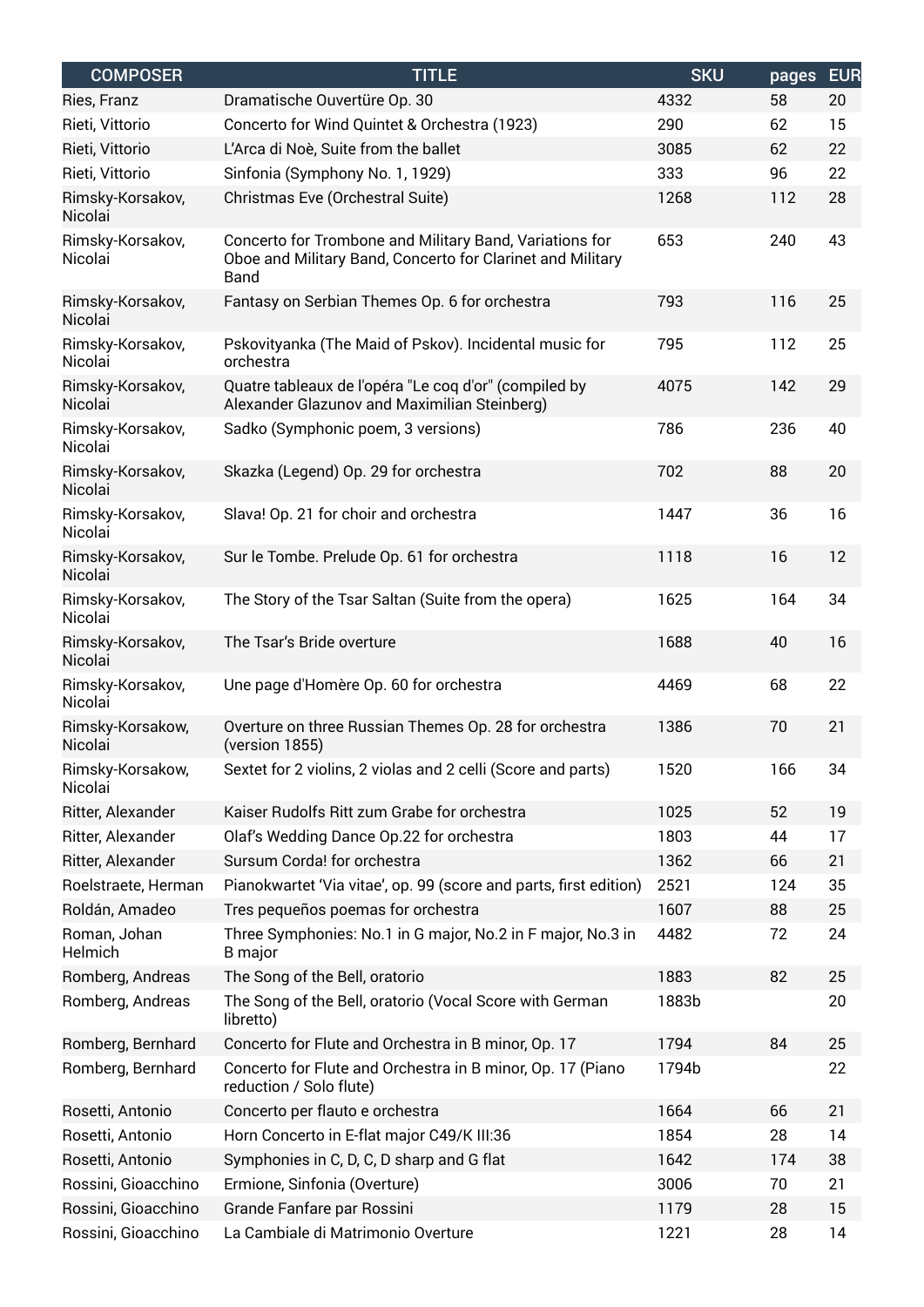| <b>COMPOSER</b>     | <b>TITLE</b>                                                                                                                                     | <b>SKU</b> | pages | <b>EUR</b> |
|---------------------|--------------------------------------------------------------------------------------------------------------------------------------------------|------------|-------|------------|
| Rossini, Gioacchino | Le Chant des Titans for 4 bass voices unisono & orchestra                                                                                        | 1073       | 32    | 14         |
| Rossini, Gioacchino | Matilde di Shabran Overture                                                                                                                      | 1239       | 74    | 19         |
| Rossini, Gioacchino | Serenata per piccolo complesso                                                                                                                   | 1395       | 36    | 16         |
| Rossini, Gioacchino | Sinfonia di Bologna (Overture)                                                                                                                   | 1011       | 20    | 11         |
| Rossini, Gioacchino | Variazioni a più strumenti obbligati                                                                                                             | 1070       | 48    | 17         |
| Rossini, Gioacchino | Variazioni per Clarinetto e piccola orchestra                                                                                                    | 1262       | 28    | 14         |
| Rotaru, Diana       | Three Lears, a mini tragedia-buffa for three musicians-<br>actors: viola, horn and trombone (first print)                                        | 4357       | 32    | 20         |
| Roussel, Albert     | Aeneas Op. 54 for choir and orchestra                                                                                                            | 990        | 202   | 41         |
| Roussel, Albert     | Bacchus et Ariane Op. 43 (Complete ballet)                                                                                                       | 776        | 240   | 46         |
| Roussel, Albert     | Bacchus et Ariane Op. 43. Complete ballet (Piano Reduction)                                                                                      | 776b       |       | 20         |
| Roussel, Albert     | Concert pour petit orchestre Op. 34                                                                                                              | 794        | 60    | 20         |
| Roussel, Albert     | Concertino pour Violoncelle et Orchestre Op. 57                                                                                                  | 874        | 52    | 17         |
| Roussel, Albert     | Concertino pour Violoncelle et Orchestre Op. 57 (Piano<br>Reduction/Solo)                                                                        | 874b       |       | 20         |
| Roussel, Albert     | Divertissement Op. 6 pour sixtuor                                                                                                                | 881        | 28    | 12         |
| Roussel, Albert     | Duo pour basson et contrebasse - original version and<br>transcription for bassoon and orchestral double bass (new<br>edition / score and parts) | 1823       | 32    | 16         |
| Roussel, Albert     | Elpénor. Poème radiophonique for flute & string quartet                                                                                          | 816        | 36    | 14         |
| Roussel, Albert     | Evocations Op. 15 for orchestra                                                                                                                  | 907        | 252   | 42         |
| Roussel, Albert     | Le Bardit des Francs for choir and orchestra                                                                                                     | 1884       | 20    | 10         |
| Roussel, Albert     | Le Festin de l'Araignée Op. 17 (Complete ballet)                                                                                                 | 756        | 140   | 33         |
| Roussel, Albert     | Le Festin de l'Araignée Op. 17. Complete ballet (Piano<br>Reduction)                                                                             | 756b       |       | 18         |
| Roussel, Albert     | Le Marchand de Sable qui passe Op. 13, Incidental Music                                                                                          | 1766       |       | 16         |
| Roussel, Albert     | Piano Concerto Op. 36                                                                                                                            | 879        | 80    | 24         |
| Roussel, Albert     | Piano Concerto Op. 36 (Piano Reduction for 2 pianos, 2<br>copies)                                                                                | 879b       |       | 27         |
| Roussel, Albert     | Pour une fête de printemps Op. 22                                                                                                                | 852        | 72    | 20         |
| Roussel, Albert     | Psaume LXXX (Psalm 80) Op. 37 for tenor, choir & orchestra                                                                                       | 1122       | 98    | 34         |
| Roussel, Albert     | Rapsodie flamande Op. 56 pour orchestre                                                                                                          | 929        | 80    | 20         |
| Roussel, Albert     | Résurrection. Prélude symphonique Op. 4 (First printed<br>edition, engraved from the autograph score)                                            | 1522       | 32    | 24         |
| Roussel, Albert     | Sinfonietta for String Orchestra, Op.52                                                                                                          | 1982       | 20    | 14         |
| Roussel, Albert     | Symphony No. 1 Op. 7 "Poème de la Fôret"                                                                                                         | 752        | 186   | 35         |
| Rubinstein, Anton   | Adagio und Scherzo for orchestra                                                                                                                 | 4112       | 106   | 24         |
| Rubinstein, Anton   | Antonius et Cléopatre Op. 116, concert overture                                                                                                  | 4554       | 76    | 25         |
| Rubinstein, Anton   | Concert pour le Violon Op. 46                                                                                                                    | 1866       | 66    | 21         |
| Rubinstein, Anton   | Concert pour le Violon Op. 46 (Piano Reduction/Solo)                                                                                             | 1866b      |       | 22         |
| Rubinstein, Anton   | Concerto for Cello and Orchestra No.1 in A minor, Op. 65                                                                                         | 1926       | 130   | 31         |
| Rubinstein, Anton   | Don Quixote Op. 87 (Humoresque for orchestra)                                                                                                    | 419        | 104   | 21         |
| Rubinstein, Anton   | Eroica Op. 110 (Fantasy for orchestra)                                                                                                           | 445        | 96    | 22         |
| Rubinstein, Anton   | Ivan the Terrible Op. 79, symphonic poem                                                                                                         | 4404       | 108   | 29         |
| Rubinstein, Anton   | Piano Concerto No. 4 in D minor Op. 70                                                                                                           | 417        | 152   | 31         |
| Rubinstein, Anton   | Piano Concerto No. 4 in D minor Op. 70 (Piano Reduction for<br>2 pianos, 2 copies)                                                               | 417b       |       | 28         |
| Rubinstein, Anton   | Piano Concerto No. 5 in E-flat Op. 95                                                                                                            | 416        | 180   | 32         |
| Rubinstein, Anton   | Piano Concerto No. 5 in E-flat Op. 95 (Piano Reduction for 2                                                                                     | 416b       |       | 34         |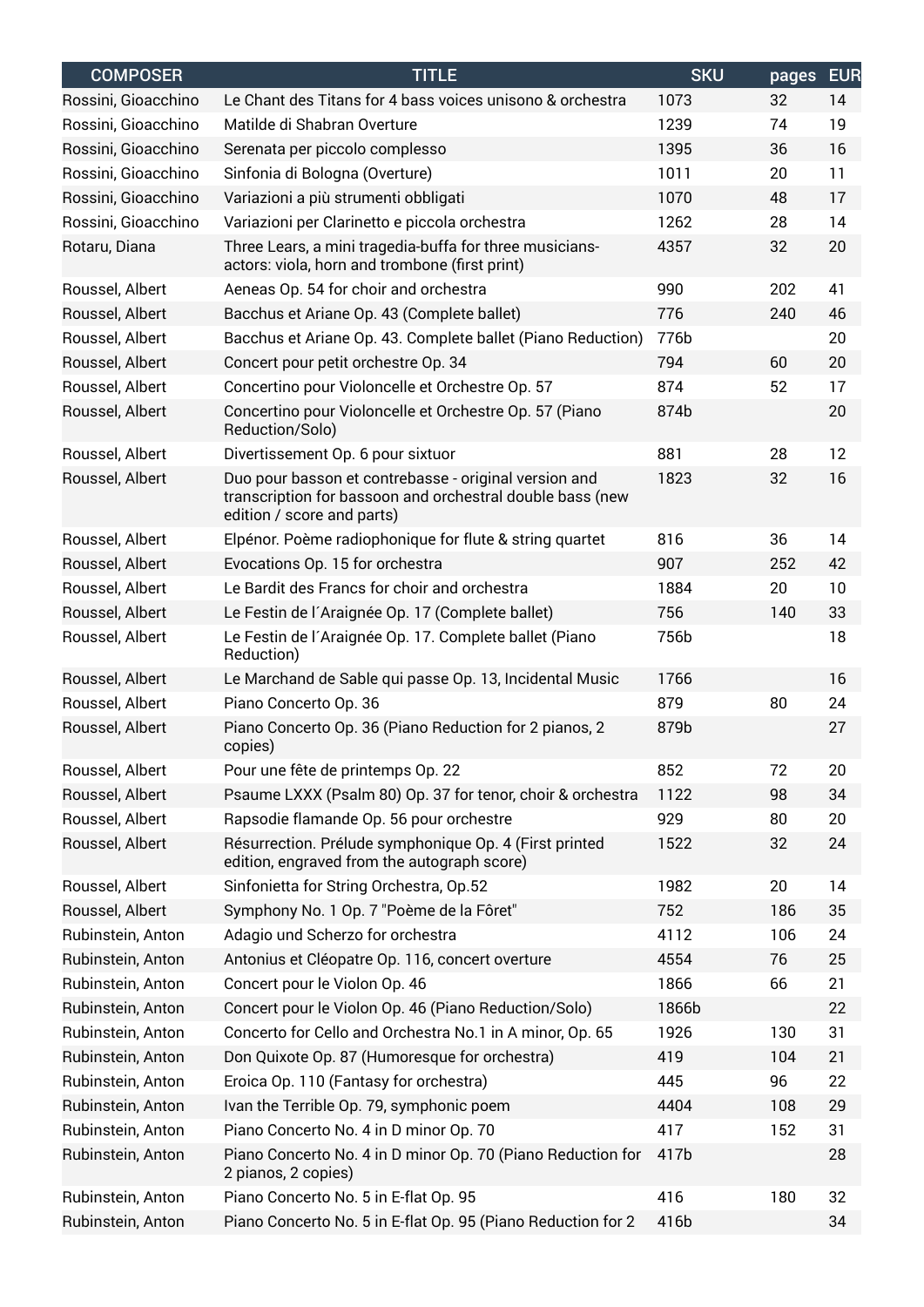| <b>COMPOSER</b>      | <b>TITLE</b>                                                                                                                        | <b>SKU</b> | pages EUR |    |
|----------------------|-------------------------------------------------------------------------------------------------------------------------------------|------------|-----------|----|
|                      | pianos, 2 copies)                                                                                                                   |            |           |    |
| Rubinstein, Anton    | Symphonie dramatique Op. 95 (Symphony No. 4)                                                                                        | 418        | 348       | 58 |
| Rubinstein, Anton    | Symphony No. 1 in F Op. 40                                                                                                          | 487        | 212       | 36 |
| Rubinstein, Anton    | Symphony No. 2 (Ocean) Op. 42 (six movements version,<br>1863)                                                                      | 619        | 358       | 59 |
| Rubinstein, Anton    | Symphony No. 3 in A Op. 56                                                                                                          | 428        | 226       | 38 |
| Rubinstein, Anton    | Symphony No. 5 in G minor Op. 107                                                                                                   | 427        | 272       | 44 |
| Rubinstein, Anton    | The Water Nymph op.63, for alto solo, women's chorus, and<br>piano or orchestra                                                     | 4030       | 52        | 19 |
| Rudorff, Ernst       | Otto der Schütz Op.12, concert overture                                                                                             | 4293       | 82        | 26 |
| Rudorff, Ernst       | Romance for Violin and Orchestra Op. 41                                                                                             | 4468       | 44        | 18 |
| Rudorff, Ernst       | Romance for violoncello and orchestra op. 7                                                                                         | 4327       | 44        | 18 |
| Rudorff, Ernst       | Symphony No. 2 in G minor Op. 40                                                                                                    | 1343       | 78        | 23 |
| Rudorff, Ernst       | Symphony No.3 in B minor Op. 50                                                                                                     | 3051       | 120       | 29 |
| Rüfer, Philippe      | Piano Trio in B-flat major Op. 34 (score and parts)                                                                                 | 3022       | 82        | 30 |
| Rüfer, Philippe      | Violin Concerto in D, Op. 33                                                                                                        | 3089       | 62        | 22 |
| Sæverud, Harald      | Elegy for violin and piano (score and part / first print)                                                                           | 4374       | 40        | 20 |
| Sæverud, Harald      | Sonatine for viola and piano (first print / score and part)                                                                         | 4491       | 48        | 24 |
| Sæverud, Harald      | String Quartet No. 2 op. 52 (score and parts / first print)                                                                         | 4200       | 184       | 44 |
| Sæverud, Harald      | String Quartet No. 3 Op. 55 (first print / full score)                                                                              | 4045       | 72        | 18 |
| Sæverud, Harald      | String Quartet No. 3 Op. 55 (first print / set of parts)                                                                            | 4046       | 76        | 20 |
| Saint-Saëns Camille  | Caprice Andalous for violin and orchestra (Piano Reduction /<br>Solo)                                                               | 3095b      |           | 20 |
| Saint-Saëns, Camille | "Cyprès et Lauriers" for organ and orchestra Op. 156                                                                                | 242        | 48        | 13 |
| Saint-Saëns, Camille | Allegro appassionato for Cello and Orchestra Op. 43                                                                                 | 113        | 24        | 6  |
| Saint-Saëns, Camille | Allegro appassionato for Cello and Orchestra Op. 43 (Piano<br>reduction / Solo)                                                     | 113b       |           | 12 |
| Saint-Saëns, Camille | Allegro appassionato Op. 70 for piano und orchestra                                                                                 | 269        | 32        | 6  |
| Saint-Saëns, Camille | Allegro appassionato Op. 70 for piano und orchestra (Piano<br>Reduction for 2 pianos, 2 copies)                                     | 269b       |           | 14 |
| Saint-Saëns, Camille | Andromaque Overture                                                                                                                 | 1475       | 52        | 19 |
| Saint-Saëns, Camille | Caprice Andalous for violin and orchestra                                                                                           | 3095       | 54        | 20 |
| Saint-Saëns, Camille | Cello Concerto No. 2 in D minor Op. 119                                                                                             | 1410       | 65        | 21 |
| Saint-Saëns, Camille | Cello Concerto No. 2 in D minor Op. 119 (Piano reduction /<br>Solo)                                                                 | 1410b      |           | 20 |
| Saint-Saëns, Camille | Coeli Enarrant op.42                                                                                                                | 4134       | 130       | 32 |
| Saint-Saëns, Camille | Coeli Enarrant op.42 (Vocal Score with Latin text)                                                                                  | 4134b      |           | 25 |
| Saint-Saëns, Camille | Cyprès et Lauriers for organ and orchestra Op. 156 (Piano<br>reduction, piano land II, 2 copies)                                    | 242b       |           | 22 |
| Saint-Saëns, Camille | Havanaise, Op. 83 for violin and orchestra                                                                                          | 1673       | 44        | 17 |
| Saint-Saëns, Camille | Havanaise, Op. 83 for violin and orchestra (Piano Reduction/<br>Solo)                                                               | 1673b      |           | 12 |
| Saint-Saëns, Camille | Henry VIII, Act II: Fete populaire (Ballet-Divertissement for<br>soli, choir and orchestra)                                         | 1672       | 104       | 28 |
| Saint-Saëns, Camille | Javotte, Ballet for orchestra                                                                                                       | 4430       | 254       | 52 |
| Saint-Saëns, Camille | La Foi. 3 Tableaux symphoniques Op. 10                                                                                              | 897        | 90        | 22 |
| Saint-Saëns, Camille | La Jeunesse d'Hercule Op. 50 for orchestra                                                                                          | 688        | 76        | 19 |
| Saint-Saëns, Camille | La Lyre et la Harpe Op. 57, cantata for orchestra, SATB choir,<br>and SATB soloists (Vocal score with French & English<br>libretto) | 4286b      |           | 28 |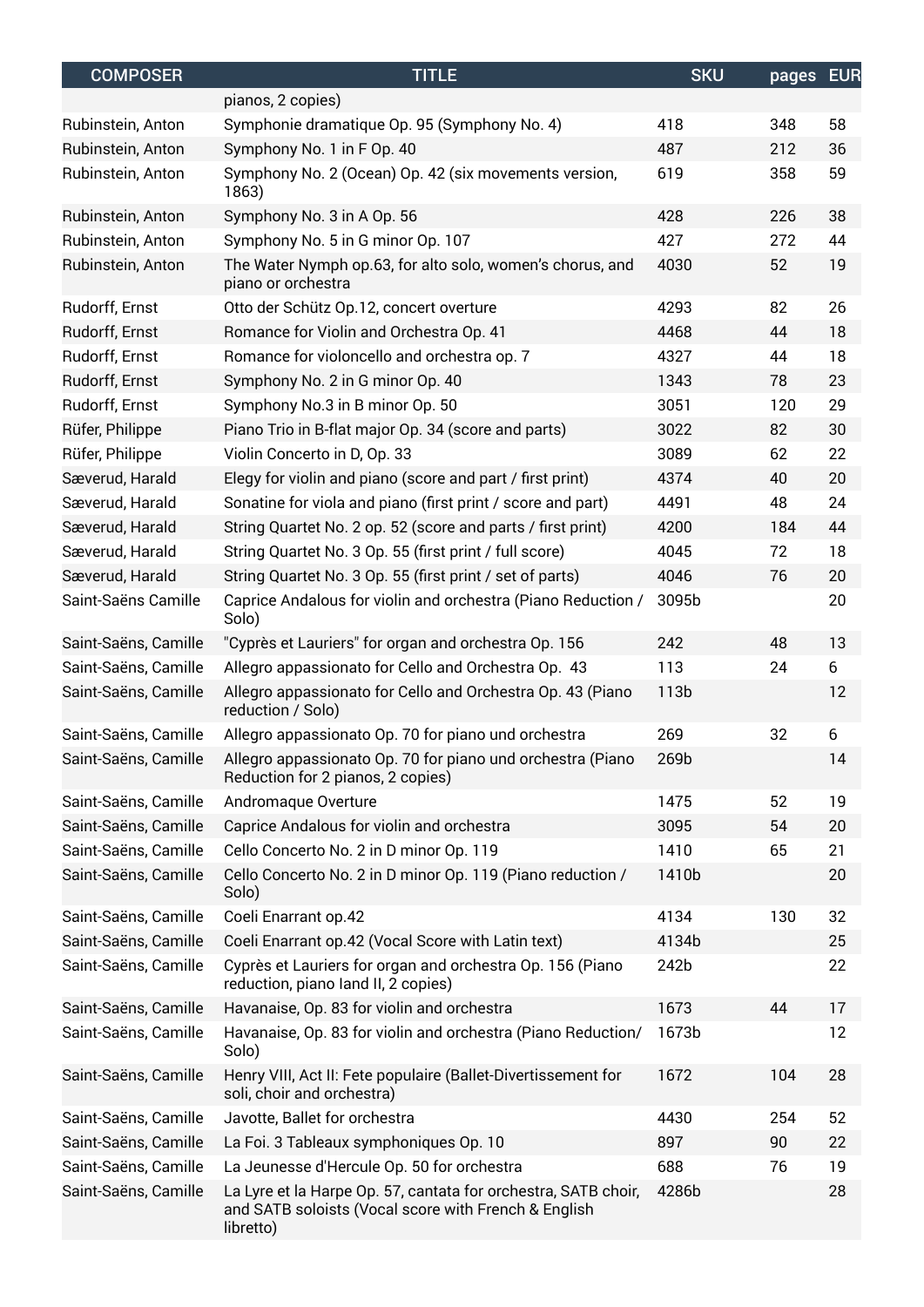| <b>COMPOSER</b>      | <b>TITLE</b>                                                                                                        | <b>SKU</b> | pages | <b>EUR</b> |
|----------------------|---------------------------------------------------------------------------------------------------------------------|------------|-------|------------|
| Saint-Saëns, Camille | La Lyre et la Harpe Op. 57, cantata for orchestra, SATB choir,<br>and SATB soloists (with French & German libretto) | 4286       | 194   | 42         |
| Saint-Saëns, Camille | La Muse et le Poète 0p. 132 for violin, cello and orchestra                                                         | 1689       | 78    | 23         |
| Saint-Saëns, Camille | La Muse et le Poète 0p. 132 for violin, cello and orchestra<br>(Piano Reduction & Solo Violin/Solo Cello)           | 1689b      |       |            |
| Saint-Saëns, Camille | La Princess Jaune, overture                                                                                         | 3021       | 48    | 20         |
| Saint-Saëns, Camille | Le Déluge (The Flood). Oratorio Op. 45                                                                              | 798        | 128   | 27         |
| Saint-Saëns, Camille | Le Déluge (The Flood). Oratorio Op. 45 (Vocal Score with<br>French & English libretto)                              | 798b       |       | 26         |
| Saint-Saëns, Camille | Le Rouet d Omphale. Tone poem Op. 31                                                                                | 1020       | 56    | 17         |
| Saint-Saëns, Camille | Marche Héroique Op. 34 for orchestra                                                                                | 825        | 52    | 15         |
| Saint-Saëns, Camille | Morceau de concert for violin & orchestra Op. 62                                                                    | 241        | 64    | 15         |
| Saint-Saëns, Camille | Nuit persane op.26bis for 2 voices, mixed chorus and<br>orchestra                                                   | 4010       | 100   | 26         |
| Saint-Saëns, Camille | Nuit persane op.26bis for 2 voices, mixed chorus and<br>orchestra (Vocal score with French libretto)                | 4010b      |       | 25         |
| Saint-Saëns, Camille | Ouverture de Fête Op. 133 for orchestra                                                                             | 4585       | 56    | 21         |
| Saint-Saëns, Camille | Phaëton Op. 39 for orchestra                                                                                        | 626        | 52    | 13         |
| Saint-Saëns, Camille | Piano Concerto No. 1 in D Op. 17                                                                                    | 761        | 156   | 32         |
| Saint-Saëns, Camille | Piano Concerto No. 1 in D Op. 17 (Piano Reduction for 2<br>pianos, 2 copies)                                        | 761b       |       | 33         |
| Saint-Saëns, Camille | Piano Concerto No. 2 in G minor Op. 22                                                                              | 1248       | 120   | 29         |
| Saint-Saëns, Camille | Piano Concerto No. 2 in G minor Op. 22 (Piano Reduction for<br>2 pianos, 2 copies)                                  | 1248b      |       | 32         |
| Saint-Saëns, Camille | Piano Concerto No. 4 in C minor Op. 44                                                                              | 1359       | 160   | 34         |
| Saint-Saëns, Camille | Piano Concerto No. 4 in C minor Op. 44 (Piano Reduction for<br>2 pianos, 2 copies)                                  | 1359b      |       | 34         |
| Saint-Saëns, Camille | Piano Concerto No. 5 in F Op. 103 "Egyptian" (Piano<br>Reduction for 2 pianos, 2 copies)                            | 1335b      |       | 32         |
| Saint-Saëns, Camille | Piano Concerto No. 5 in F Op. 103 Egyptian                                                                          | 1335       | 156   | 34         |
| Saint-Saëns, Camille | Piano Concerto No.3 in E-flat Op. 29                                                                                | 1310       | 150   | 33         |
| Saint-Saëns, Camille | Piano Concerto No.3 in E-flat Op. 29 (Piano Reduction for 2<br>pianos, 2 copies)                                    | 1310b      |       | 32         |
| Saint-Saëns, Camille | Rapsodie Bretonne, Op.7 bis for orchestra (1re et 3e<br>rapsodie sur des cantiques bretons, op. 7 bis) 2 movements  | 3018       | 44    | 19         |
| Saint-Saëns, Camille | Rhapsodie d'Auvergne op.73 for piano and orchestra                                                                  | 1784       | 56    | 19         |
| Saint-Saëns, Camille | Rhapsodie d'Auvergne op.73 for piano and orchestra (Piano<br>Reduction for 2 pianos, 2 copies)                      | 1784b      |       | 18         |
| Saint-Saëns, Camille | Romance for flute and orchestra Op. 37                                                                              | 147        | 20    | 6          |
| Saint-Saëns, Camille | Romance for flute and orchestra Op. 37 (Piano reduction /<br>Solo Flute part)                                       | 147b       |       | 8          |
| Saint-Saëns, Camille | Septet in E flat, Op. 65 for piano, trumpet, string quartet &<br>bass                                               | 1717       | 90    | 28         |
| Saint-Saëns, Camille | Spartacus, Concert overture                                                                                         | 3027       | 128   | 31         |
| Saint-Saëns, Camille | Suite algérienne Op. 60 for orchestra                                                                               | 166        | 104   | 22         |
| Saint-Saëns, Camille | Symphony in A (Youth Symphony)                                                                                      | 1500       | 168   | 36         |
| Saint-Saëns, Camille | Symphony in F major UrbsRoma                                                                                        | 1758       | 234   | 46         |
| Saint-Saëns, Camille | Symphony No. 3 Op. 78 "Organ Symphony"                                                                              | 1014       | 180   | 32         |
| Saint-Saëns, Camille | Violin Concerto No. 3 Op. 61 (Piano reduction / Solo part)                                                          | 4152b      |       | 22         |
| Saint-Saëns, Camille | Violin Concerto No.3 Op. 61                                                                                         | 4152       | 132   | 33         |
| Saint-Saëns, Camille | Mass in G minor Op. 4 for choir and orchestra                                                                       | 4597       | 108   | 30         |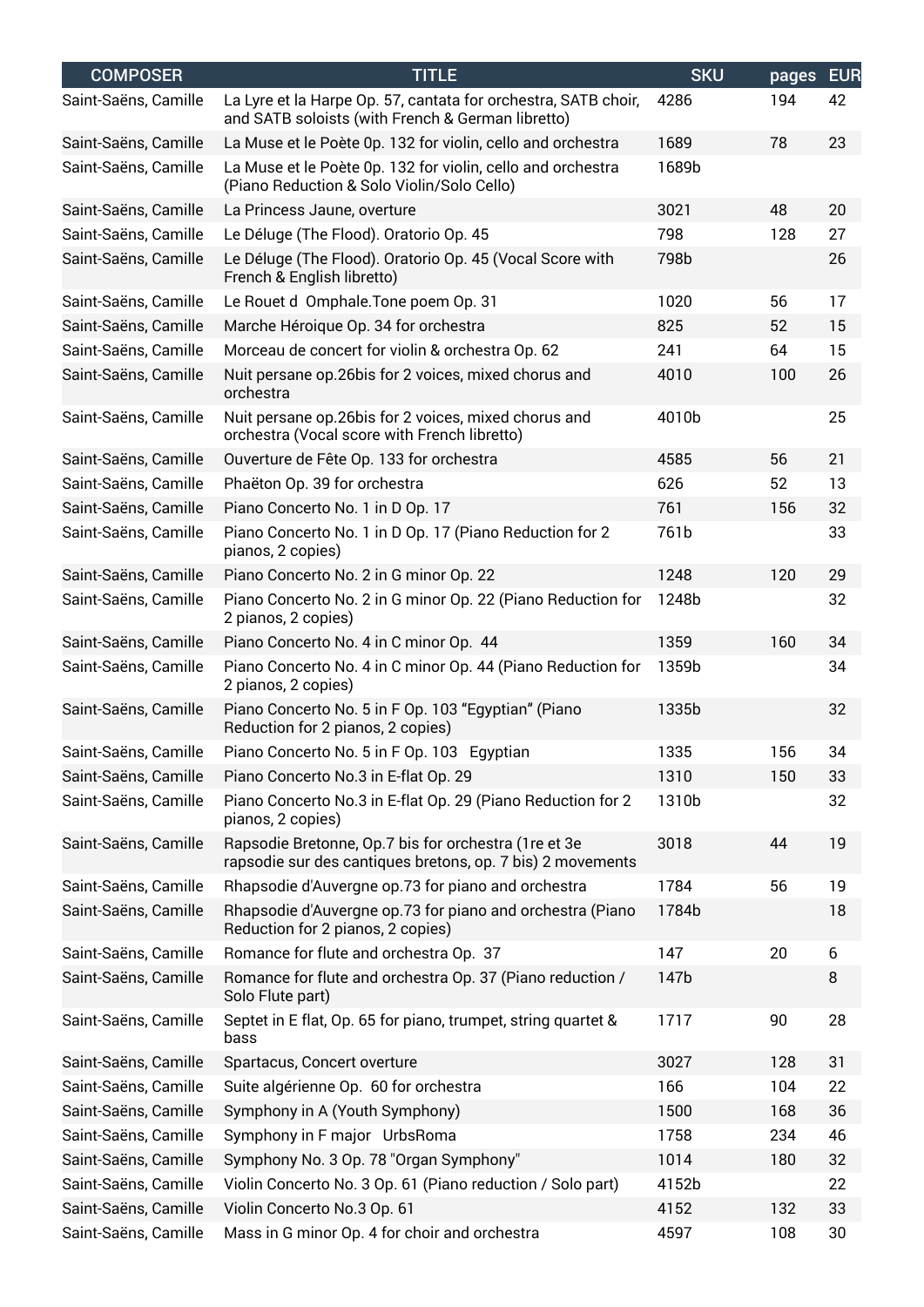| <b>COMPOSER</b>                       | <b>TITLE</b>                                                                             | <b>SKU</b> | pages | <b>EUR</b> |
|---------------------------------------|------------------------------------------------------------------------------------------|------------|-------|------------|
| Saint-Saëns, Camille                  | Mass in G minor Op. 4 for choir and organ                                                | 4597b      | 90    | 27         |
| Salieri, Antonio                      | Concerto for Organ and Orchestra in C Major                                              | 4391       | 54    | 20         |
| Salieri, Antonio                      | Krönungs-Te Deum (Coronation Te Deum)                                                    | 4181       | 80    | 24         |
| Salieri, Antonio                      | Les Danaides overture                                                                    | 3062       | 52    | 19         |
| Salieri, Antonio                      | Palmira regina di Persia, overture                                                       | 4043       | 44    | 15         |
| Salieri, Antonio                      | Sinfonia in Re "Veneziana"                                                               | 1795       | 32    | 16         |
| Salieri, Antonio                      | XXVI Variazioni sulla Follia di Spagna                                                   | 3052       | 74    | 23         |
| Salviucci, Giovanni                   | Alcesti for choir & orchestra after Euripides (1937)                                     | 885        | 102   | 24         |
| Salviucci, Giovanni                   | Introduzione per orchestra                                                               | 1067       | 40    | 14         |
| Salviucci, Giovanni                   | Introduzione, Passacaglia e Finale for orchestra                                         | 772        | 60    | 17         |
| Salviucci, Giovanni                   | Overture in C-sharp minor                                                                | 1160       | 92    | 26         |
| Salviucci, Giovanni                   | Serenata for flute, oboe, clarinet, bassoon, trumpet & string<br>quartet                 | 839        | 52    | 17         |
| Salviucci, Giovanni                   | Sinfonia da Camera                                                                       | 734        | 136   | 27         |
| Salviucci, Giovanni                   | Sinfonia Italiana                                                                        | 4290       | 58    | 20         |
| Samuel, Adolphe                       | Symphony No. 6 in D minor                                                                | 516        | 182   | 32         |
| Sarasate, Pablo de                    | Caprice Basque (Capricho vasco) Op. 24 for violin and<br>orchestra                       | 1888       | 40    | 16         |
| Sarasate, Pablo de                    | Navarra op.33 for violin and orchestra                                                   | 1889       | 44    | 17         |
| Sarasate, Pablo de                    | Zigeunerweisen (Gypsy Airs) Op. 20 for violin and orchestra                              | 972        | 56    | 17         |
| Satie, Eric                           | Parade (Ballet)                                                                          | 708        | 124   | 27         |
| Satie, Eric                           | Trois petites pièces montées pour orchestre                                              | 942        | 32    | 14         |
| Satie, Erik / arr.<br>Debussy, Claude | Deux Gymnopédies arranged for small orchestra by Claude<br>Debussy                       | 1899       | 12    | 12         |
| Sauer, Emil von                       | Piano Concerto No. 1 in E minor                                                          | 1457       | 86    | 25         |
| Sauer, Emil von                       | Piano Concerto No. 1 in E minor (Piano Reduction for 2<br>pianos, 2 copies)              | 1457b      |       | 30         |
| Sauer, Emil von                       | Piano Concerto No. 2 in C minor Op. 80                                                   | 1388       | 78    | 23         |
| Sauer, Emil von                       | Piano Concerto No. 2 in C minor Op. 80 (Piano Reduction for 1388b<br>2 pianos, 2 copies) |            |       | 30         |
| Schaarwächter,<br>Jürgen              | Sonate jaune for trumpet and piano (score and parts)                                     | 1946       | 36    | 18         |
| Schampaert, Jozef                     | Concerto for solo violin, flute, harp, horn and piano (score<br>and parts / first print) | 2598       | 162   | 39         |
| Schampaert, Jozef                     | Poëma for four flutes (First print, score and parts)                                     | 2590       | 32    | 20         |
| Scharwenka, Franz<br>Xaver            | Piano Concerto No. 1 in B-flat minor Op. 32                                              | 1196       | 104   | 28         |
| Scharwenka, Franz<br>Xaver            | Piano Concerto No. 2 in C minor Op. 56                                                   | 1181       | 130   | 31         |
| Scharwenka, Franz<br>Xaver            | Symphony in C Minor, Op. 60                                                              | 4011       | 90    | 25         |
| Scharwenka, Franz<br>Xaver            | Piano Concerto No. 2 in C minor Op. 56 (Piano reduction &<br>Solo piano)                 | 1181b      |       | 28         |
| Scharwenka, Franz<br>Xaver            | Piano Concerto No. 3 in C-sharp Minor op. 80                                             | 1630       | 102   | 28         |
| Scharwenka, Franz<br>Xaver            | Piano Concerto No. 3 in C-sharp Minor op. 80 (Piano<br>Reduction for 2 pianos, 2 copies) | 1630b      |       | 32         |
| Scharwenka, Philipp                   | Frühlingswogen Op. 87, symphonic poem                                                    | 4494       | 100   | 27         |
| Scharwenka, Philipp                   | Violin Concerto in G major Op. 95                                                        | 3031       | 82    | 25         |
| Scharwenka, Philipp                   | Violin Concerto in G major Op. 95 (Piano Reduction/Solo)                                 | 3031b      |       | 25         |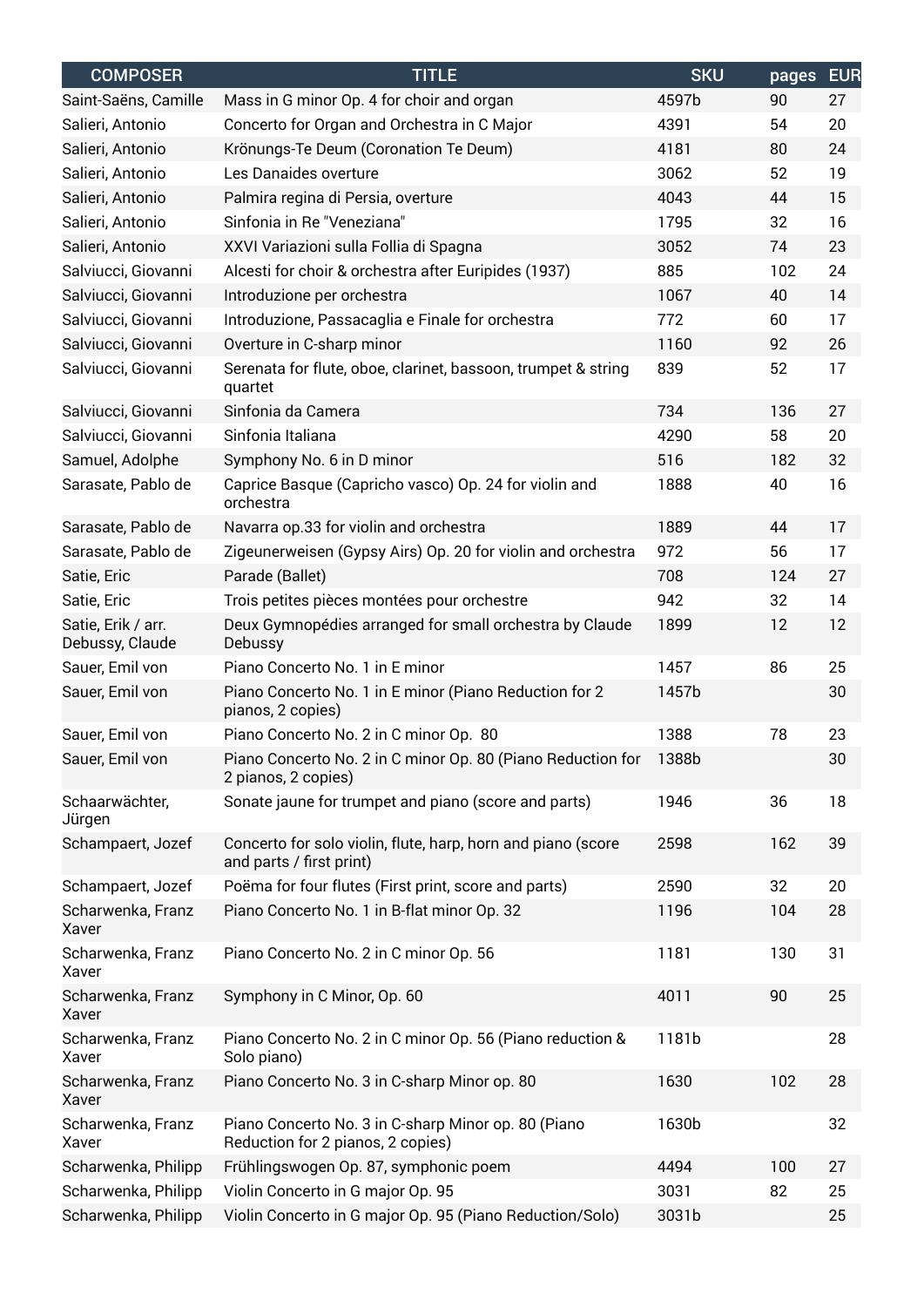| <b>COMPOSER</b>          | <b>TITLE</b>                                                                                                                 | <b>SKU</b> | pages | <b>EUR</b> |
|--------------------------|------------------------------------------------------------------------------------------------------------------------------|------------|-------|------------|
| Scheinpflug, Paul        | Frühling. Ein Kampf- und Lebenslied, Tondichtung für großes<br>Orchester op. 8                                               | 4311       | 184   | 41         |
| Schelling, Ernest        | A Victory Ball, Fantasy for Orchestra after the Poem by<br><b>Alfred Noyes</b>                                               | 4182       | 76    | 24         |
| Schelling, Ernest        | Suite Fantastique for piano and orchestra                                                                                    | 4192       | 104   | 29         |
| Scherber, Martin         | Collected Songs for 4-, 5-, 6- and 8-part mixed choir a<br>cappella (performance score/first print)                          | 4605       | 60    | 24         |
| Scherchen-Hsiao,<br>Tona | $T'AO - \text{vague} -$ , "Plusieurs silences" d'une grande vague<br>déchaînée pour grande orchestre                         | 1990       | 64    | 28         |
| Schillings, Max von      | A Conversation "Ein Zwiegespräch" Tone poem for small<br>orchestra, Op. 8                                                    | 1804       | 66    | 19         |
| Schillings, Max von      | Das Hexenlied (The Witch-Song) Op. 15 (Musical Recitation<br>after Wildenbruch with Orchestra)                               | 831        | 48    | 16         |
| Schillings, Max von      | Das Hexenlied (The Witch-Song) Op. 15 (Musical Recitation<br>after Wildenbruch with Orchestra) (Piano Reduction/<br>Speaker) | 831b       |       | 12         |
| Schillings, Max von      | Orestie op.12 (full score, speaker's text partly in Sütterlin<br>script)                                                     | 1771       | 92    | 26         |
| Schillings, Max von      | Orestie op.12 (vocal score with speaker)                                                                                     | 1771b      | 58    | 19         |
| Schillings, Max von      | Songs of Bells (Glockenlieder) after Spitteler Op. 22 for voice<br>& orchestra                                               | 1013       | 72    | 23         |
| Schillings, Max von      | Symphonic Prologue to Sophocles OedipusRex for full<br>orchestra Op. 11                                                      | 1442       | 36    | 14         |
| Schillings, Max von      | Tanz der Blumen for small orchestra                                                                                          | 4389       | 24    | 15         |
| Schillings, Max von      | Zwei symphonische Fantasien (Two Symphonic Fantasies)<br>Op. 6                                                               | 604        | 140   | 29         |
| Schmidt, Franz           | Chaconne for orchestra                                                                                                       | 301        | 76    | 20         |
| Schmidt, Franz           | Konzertante Variationen on a Theme by Beethoven for piano<br>& orchestra                                                     | 292        | 132   | 27         |
| Schmidt, Franz           | Piano Concerto in E-flat                                                                                                     | 294        | 196   | 35         |
| Schmidt, Franz           | String Quartet No. 2 in G (Full Score)                                                                                       | 1178       | 72    | 20         |
| Schmidt, Franz           | String Quartet No. 2 in G (parts)                                                                                            | 1178b      |       | 24         |
| Schmidt, Franz           | Symphony No. 1 in E                                                                                                          | 180        | 124   | 27         |
| Schmidt, Franz           | Symphony No. 2 in E-flat                                                                                                     | 1445       | 192   | 40         |
| Schmidt, Franz           | Symphony No. 3 in A                                                                                                          | 156        | 150   | 29         |
| Schmidt, Franz           | Symphony No. 4 in C                                                                                                          | 1509       | 148   | 32         |
| Schmidt, Franz           | Variationen über ein Husarenlied (Variations on a Hungarian<br>Hussar's Song) for large orchestra                            | 298        | 120   | 27         |
| Schmidt, Franz           | Zwischenspiel und Karnevalsmusik (Interlude & Carnival<br>Music) from the opera "Notre Dame"                                 | 1086       | 106   | 24         |
| Schmitt, Georg Alois     | Concertstück F-Dur für Oboe und Orchester op. 29 (First<br>print)                                                            | 1929       | 56    | 20         |
| Schnabel, Artur          | Rhapsody for orchestra (1946)                                                                                                | 173        | 76    | 18         |
| Schnabel, Artur          | Symphony No. 2 (1941-43)                                                                                                     | 721        | 308   | 59         |
| Schnabel, Artur          | Symphony No. 3 (1948/49)                                                                                                     | 221        | 132   | 26         |
| Schoeck, Othmar          | Suite in A-flat Op. 59 for string orchestra                                                                                  | 306        | 48    | 12         |
| Schoemaker, Maurice      | "Vuurwerk" (Fireworks) Symphonic Poem (1924)                                                                                 | 560        | 92    | 26         |
| Scholz, Bernhard         | Piano Concerto in B Op. 57                                                                                                   | 1232       | 74    | 23         |
| Scholz, Bernhard         | Piano Concerto in B Op. 57 (Piano Reduction for 2 pianos, 2<br>copies)                                                       | 1232b      |       | 28         |
| Schönberg, Arnold        | Ode to Napoleon Op. 42 and A Survivor from Warsaw Op. 46                                                                     | 4592       | 104   | 30         |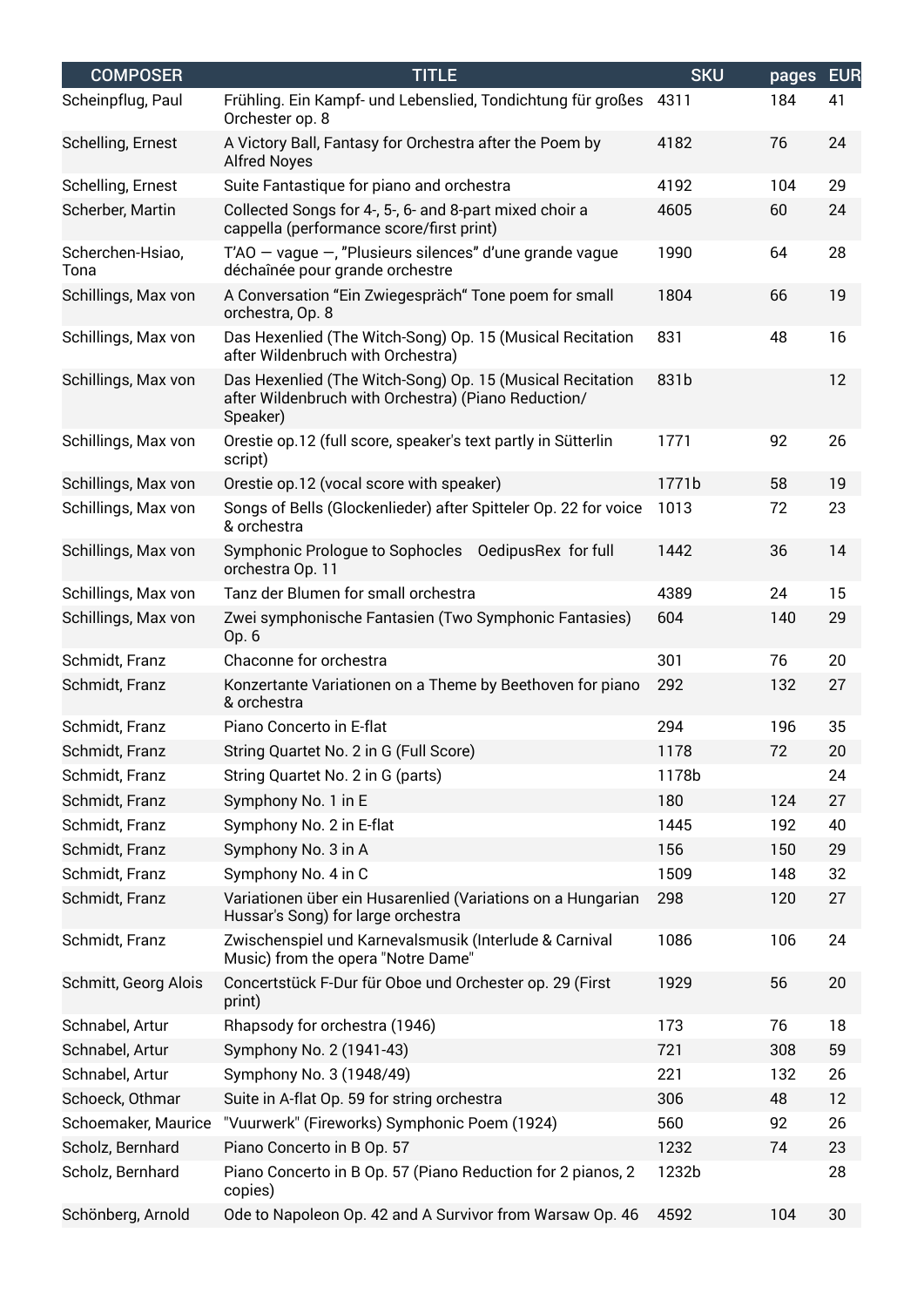| <b>COMPOSER</b>                                                    | <b>TITLE</b>                                                                                                                                                                                                                                                                                               | <b>SKU</b> | pages EUR |    |
|--------------------------------------------------------------------|------------------------------------------------------------------------------------------------------------------------------------------------------------------------------------------------------------------------------------------------------------------------------------------------------------|------------|-----------|----|
| Schreker, Franz                                                    | "Vom ewigen Leben" for solo voice (soprano) and full<br>orchestra                                                                                                                                                                                                                                          | 1590       | 48        | 17 |
| Schreker, Franz                                                    | Der Geburtstag der Infantin (The Birthday of the Infanta).<br>Suite for full orchestra                                                                                                                                                                                                                     | 1521       | 110       | 28 |
| Schreker, Franz                                                    | Der Geburtstag der Infantin (Version 1908), Pantomime for<br>Chamber Orchestra                                                                                                                                                                                                                             | 3093       | 164       | 36 |
| Schreker, Franz                                                    | Ein Tanzspiel for orchestra                                                                                                                                                                                                                                                                                | 1444       | 48        | 17 |
| Schreker, Franz                                                    | Ekkehard. Symphonic Overture Op. 12                                                                                                                                                                                                                                                                        | 1074       | 56        | 20 |
| Schreker, Franz                                                    | Intermezzo Op. 8 for orchestra                                                                                                                                                                                                                                                                             | 1323       | 16        | 12 |
| Schreker, Franz                                                    | Memnon, Prelude to a Grand Opera for orchestra                                                                                                                                                                                                                                                             | 1723       | 100       | 26 |
| Schreker, Franz                                                    | Vier kleine Stücke (Four Little Pieces) for large orchestra                                                                                                                                                                                                                                                | 1083       | 40        | 16 |
| Schreker, Franz                                                    | Vorspiel zu einem Drama (Prelude to a Drama) for large<br>orchestra                                                                                                                                                                                                                                        | 1076       | 88        | 26 |
| Schubert, Franz                                                    | Konzertstück in D for violin & orchestra                                                                                                                                                                                                                                                                   | 1027       | 32        | 14 |
| Schubert, Franz                                                    | Konzertstück in D for violin & orchestra (Piano Reduction/<br>Solo)                                                                                                                                                                                                                                        | 1027b      |           | 12 |
| Schubert, Franz                                                    | Lazarus oder die Feier der Auferstehung (Oratorio,<br>unfinished)                                                                                                                                                                                                                                          | 1008       | 114       | 24 |
| Schubert, Franz                                                    | Lazarus oder die Feier der Auferstehung (Oratorio,<br>unfinished) / Vocal Score with German libretto                                                                                                                                                                                                       | 1008b      |           | 22 |
| Schubert, Franz                                                    | Overture to Der Teufel als Hydraulicus, D 4 / Overture in D, D<br>556 7 Overture in B-flat, D 470 / Overture in D, D 26 /<br>Overture inItalian style in D, D 590 / Overture<br>intalian<br>style in C, D 591 / Overture in E minor, D 648 / Overture to<br>Der Spiegelritter, D 11 / Ouvertüre in D, D 12 | 1024       | 192       | 39 |
| Schubert, Franz                                                    | Rosamunde (Complete incidental music) / Piano reduction<br>with German libretto                                                                                                                                                                                                                            | 485b       |           | 14 |
| Schubert, Franz                                                    | Rosamunde (Complete incidental music), Die Zauberharfe<br>(Overture)                                                                                                                                                                                                                                       | 485        | 208       | 36 |
| Schubert, Franz                                                    | Scherzo in B minor D 759/3 (Completed Performing Version<br>by Nicola Samale & Benjamin-Gunnar Cohrs) & Orchestral<br>Movement in B minor D 797/1 (Conjectural Finale to the<br>unfinished Symphony D 759)                                                                                                 | 884        | 101       | 23 |
| Schubert, Franz                                                    | <b>Smaller Sacred Works</b>                                                                                                                                                                                                                                                                                | 3036       | 236       | 40 |
| Schubert, Franz / arr.<br>Joachim, Joseph                          | Symphony in C after the Grand Duo D 812                                                                                                                                                                                                                                                                    | 3041       | 222       | 44 |
| Schubert, Franz /<br>compl. & orch.<br>Weingartner, Felix          | Symphony in E (completion & orchestrated by Weingartner)                                                                                                                                                                                                                                                   | 210        | 156       | 32 |
| Schubert, Franz /<br>orch. Herbeck,<br>Johann                      | Deutsche Tänze (German Dances) for orchestra                                                                                                                                                                                                                                                               | 1402       | 60        | 17 |
| Schubert, Franz /<br>orch. Lachner, Franz                          | Mirjam's Siegesgesang Op.136 for soprano solo, choir and<br>orchestra                                                                                                                                                                                                                                      | 4049       | 110       | 29 |
| Schubert, Franz /<br>orch. Liszt, Franz und<br>Erdmannsdörfer, Max | Divertissement à la hongroise Op. 54                                                                                                                                                                                                                                                                       | 1266       | 146       | 33 |
| Schubert, Franz /<br>orch. Mottl, Felix                            | Fantasy in F minor Op. 103 (Version for orchestra)                                                                                                                                                                                                                                                         | 373        | 60        | 16 |
| Schubert, Franz /<br>orch. Rudorff, Ernst                          | Fantasy in F Minor Op. 103 for orchestra                                                                                                                                                                                                                                                                   | 259        | 132       | 26 |
| Schubert, Heinz                                                    | 'Die Seele' after the 'Upanishads' in the German adaptation<br>by Paul Eberhardt (set of full score/first print, vocal score/<br>first print and version for contralto solo and organ)                                                                                                                     | 4224       | 66        | 40 |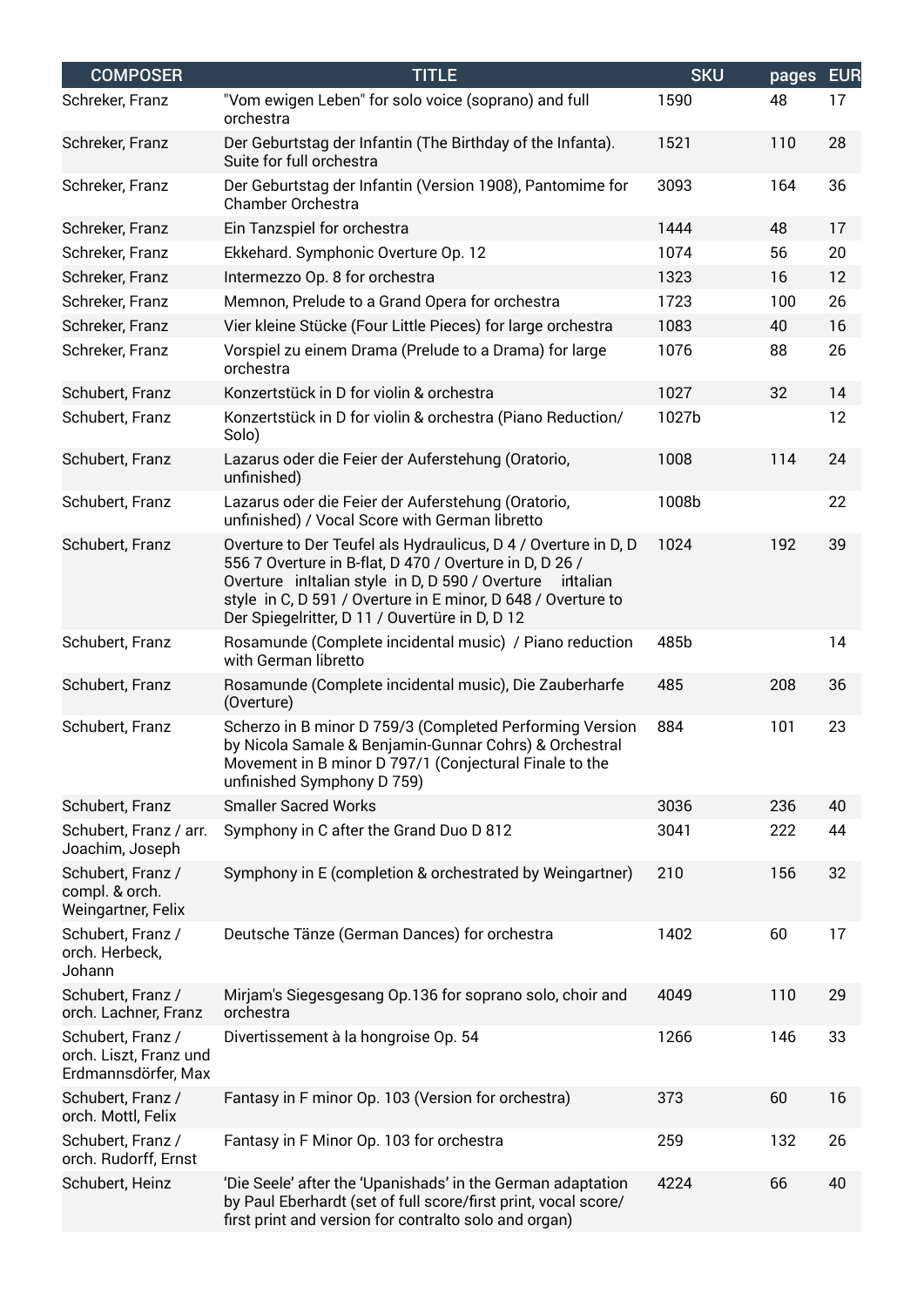| <b>COMPOSER</b>  | <b>TITLE</b>                                                                                                                                    | <b>SKU</b> | pages | <b>EUR</b> |
|------------------|-------------------------------------------------------------------------------------------------------------------------------------------------|------------|-------|------------|
| Schubert, Heinz  | 'Die Seele' after the 'Upanishads' in the German adaptation<br>by Paul Eberhardt (Version for contralto solo and organ)                         | 4224c      | 12    | 14         |
| Schubert, Heinz  | 'Die Seele' after the 'Upanishads' in the German adaptation<br>by Paul Eberhardt (Vocal score with German libretto / first<br>print)            | 4224b      |       | 18         |
| Schubert, Heinz  | 'Die Seele' after the 'Upanishads' in the German adaptation<br>by Paul Eberhardt for contralto solo and orchestra (full<br>score / first print) | 4224a      | 40    | 22         |
| Schubert, Heinz  | "Vom Unendlichen" (From Infinity) for soprano and 3 string<br>quintets                                                                          | 396        | 54    | 14         |
| Schubert, Heinz  | Concertante Suite for violin and chamber orchestra                                                                                              | 3092       | 36    | 16         |
| Schubert, Heinz  | Das ewige Reich, for baritone solo, male choir, and orchestra                                                                                   | 4496       | 64    | 22         |
| Schubert, Heinz  | Hymnic Concerto for orchestra and organ with solo soprano<br>and tenor                                                                          | 1813       | 88    | 25         |
| Schubert, Heinz  | Lyric Concerto for viola and chamber orchestra                                                                                                  | 1806       | 52    | 20         |
| Schubert, Heinz  | Präludium und Toccata (Prelude and Toccata) for double<br>string orchestra (1936)                                                               | 300        | 56    | 14         |
| Schubert, Heinz  | Sinfonietta for orchestra                                                                                                                       | 4369       | 94    | 27         |
| Schulhoff, Erwin | Concerto doppio per flauto e piano con accompagnamento<br>orchestra d'archi e due corni                                                         | 3054       | 78    | 23         |
| Schulhoff, Erwin | Concerto per Quartetto d'Archi con accompagnamento<br>d'Orchestra a Fiato                                                                       | 1835       | 102   | 28         |
| Schulhoff, Erwin | Five Pieces for String Quartet (score and parts)                                                                                                | 1595       | 56    | 24         |
| Schulhoff, Erwin | Symphony No. 1 (1925)                                                                                                                           | 178        | 138   | 28         |
| Schulhoff, Erwin | Symphony No. 3 in C                                                                                                                             | 1736       | 132   | 32         |
| Schulhoff, Erwin | Symphony No. 5                                                                                                                                  | 1452       | 220   | 43         |
| Schumann, Georg  | Deutsche Tänze (German Dances) Op. 79 for orchestra                                                                                             | 1503       | 74    | 23         |
| Schumann, Georg  | Variationen und Gigue über ein Thema von Händel Op. 72 for<br>orchestra                                                                         | 1488       | 126   | 29         |
| Schumann, Robert | "Konzertstück" for 4 horns and orchestra Op. 86                                                                                                 | 122        | 78    | 18         |
| Schumann, Robert | "Verzweifle nicht im Schmerzensthal", Motet for double male 448<br>choir & orchestra Op. 93 (1852)                                              |            | 68    | 18         |
| Schumann, Robert | 2 Concert Pieces for piano & orchestra: Introduction and<br>Allegro appassionato Op. 92 / Concert Allegro mit<br>Introduction Op. 134           | 1038       | 80    | 22         |
| Schumann, Robert | Beim Abschied zu singen Op. 84 / Adventlied Op. 71 /<br>Nachtlied Op. 108 / Neujahrslied Op. 144 (works for voices<br>and orchestra)            | 1494       | 178   | 38         |
| Schumann, Robert | Das Glück von Edenhall Op. 143 for solo voices, male chorus<br>and orchestra                                                                    | 355        | 56    | 17         |
| Schumann, Robert | Das Glück von Edenhall Op. 143 for solo voices, male chorus<br>and orchestra (Vocal Score)                                                      | 355b       |       | 12         |
| Schumann, Robert | Das Paradies und die Peri Op. 50 (Oratorio)                                                                                                     | 383        | 248   | 42         |
| Schumann, Robert | Das Paradies und die Peri Op. 50 (Oratorio) / Vocal Score<br>with German libretto                                                               | 383b       |       | 30         |
| Schumann, Robert | Der Königssohn (The King's Son) for soli, choir and orchestra<br>Op. 116 (Vocal Score with German libretto)                                     | 1375b      |       | 16         |
| Schumann, Robert | Der Königssohn (The King sSon) Op. 116 for soli, choir and<br>orchestra (after Ludwig Uhland)                                                   | 1375       | 88    | 25         |
| Schumann, Robert | Der Rose Pilgerfahrt Op. 112 for soli, choir and orchestra<br>(after Moritz Horn)                                                               | 151        | 130   | 26         |
| Schumann, Robert | Der Rose Pilgerfahrt Op. 112 for soli, choir and orchestra<br>(Vocal Score with German libretto)                                                | 151b       |       | 24         |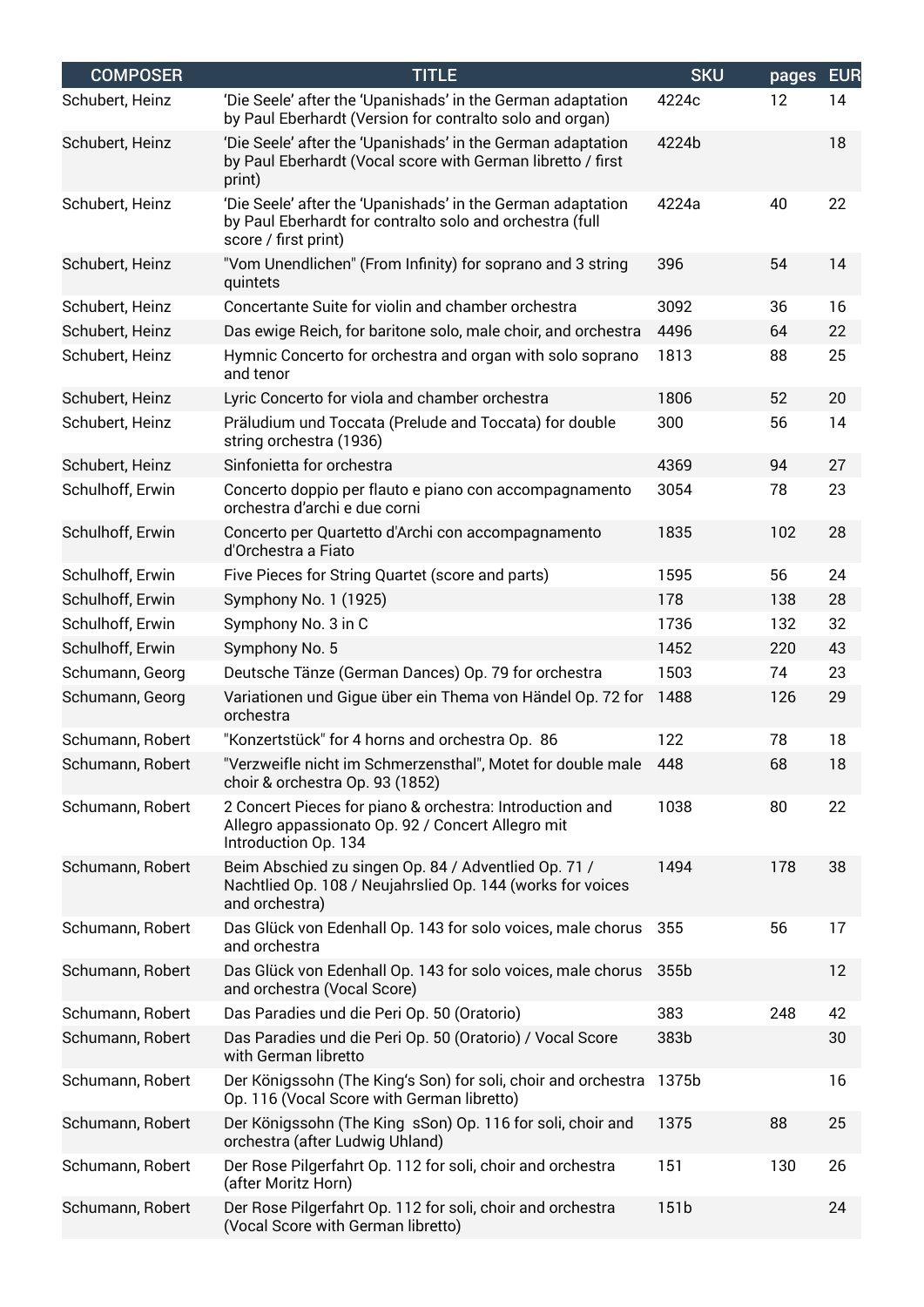| <b>COMPOSER</b>                                    | <b>TITLE</b>                                                                                                  | <b>SKU</b> | pages | <b>EUR</b> |
|----------------------------------------------------|---------------------------------------------------------------------------------------------------------------|------------|-------|------------|
| Schumann, Robert                                   | Des Sängers Fluch Op. 139 for soli, choir and orchestra<br>(after Ludwig Uhland)                              | 364        | 128   | 26         |
| Schumann, Robert                                   | Fantasy for violin with orchestra Op. 131 (Piano Reduction/<br>Solo)                                          | 1035b      |       | 18         |
| Schumann, Robert                                   | Festouvertüre über das Rheinweinlied Op. 123                                                                  | 842        | 32    | 14         |
| Schumann, Robert                                   | Festouvertüre über das Rheinweinlied Op. 123 (Vocal Score)                                                    | 842b       |       | 8          |
| Schumann, Robert                                   | Fünf Gesänge Op. 137 (Jagdlieder) for male-choir and 4<br>Horns                                               | 1324       | 16    | 10         |
| Schumann, Robert                                   | Hermann und Dorothea Overture Op. 136                                                                         | 826        | 36    | 14         |
| Schumann, Robert                                   | Manfred Op. 115 for solo voices, chorus and orchestra                                                         | 353        | 108   | 21         |
| Schumann, Robert                                   | Manfred Op. 115 for solo voices, chorus and orchestra<br>(Vocal Score with German libretto)                   | 353b       |       | 12         |
| Schumann, Robert                                   | Missa Sacra Op. 147 for orchestra                                                                             | 691        | 120   | 28         |
| Schumann, Robert                                   | Missa Sacra Op. 147 for orchestra (Vocal Score)                                                               | 691b       |       | 18         |
| Schumann, Robert                                   | Overture to "Julius Cäsar"                                                                                    | 787        | 68    | 19         |
| Schumann, Robert                                   | Overture to Friedrich Schiller's "Die Braut von Messina" (The<br><b>Bride from Messina)</b>                   | 989        | 44    | 17         |
| Schumann, Robert                                   | Phantasie (Fantasy) for violin with orchestra Op. 131                                                         | 1035       | 36    | 16         |
| Schumann, Robert                                   | Requiem für Mignon Op. 98b                                                                                    | 408        | 56    | 17         |
| Schumann, Robert                                   | Requiem Op. 148                                                                                               | 690        | 104   | 23         |
| Schumann, Robert                                   | Szenen aus Goethes Faust (Scenes from Goethe's Faust) /<br>Vocal Score with German libretto                   | 393b       |       | 34         |
| Schumann, Robert                                   | Szenen aus Goethes Faust (Scenes from Goethe sFaust)                                                          | 393        | 324   | 56         |
| Schumann, Robert                                   | Vom Pagen und der Königstochter Op. 140 for soli, choir and<br>orchestra (after Emanuel Geibel)               | 477        | 116   | 25         |
| Schumann, Robert                                   | Vom Pagen und der Königstochter Op. 140 for soli, choir and<br>orchestra (after Emanuel Geibel) (Vocal Score) | 477b       |       | 12         |
| Schumann, Robert /<br>orch.<br>Erdmannsdörfer, Max | Märchenbilder Op. 113, orchestrated by Max<br>Erdmannsdörfer                                                  | 1316       | 114   | 25         |
| Schumann, Robert /<br>orch. Pfitzner, Hans         | 8 Frauenchöre (8 Female Chorusses) with small orchestra                                                       | 308        | 64    | 17         |
| Schwarz-Schilling,<br>Reinhard                     | Cantata "Die Botschaft" (The Message, 1979-82)                                                                | 246        | 106   | 20         |
| Schwarz-Schilling,<br>Reinhard                     | Sinfonia diatonica (1957)                                                                                     | 282        | 52    | 13         |
| Schwarz-Schilling,<br>Reinhard                     | Violin Concerto (1953)                                                                                        | 238        | 72    | 17         |
| Seixas, Carlos                                     | Overture in D Major (score and parts)                                                                         | 1855       | 90    | 25         |
| Sekles, Bernhard                                   | Der Zwerg und die Infantin (The Dwarf and the Infanta). Suite<br>Op. 22 for orchestra                         | 775        | 94    | 23         |
| Sekles, Bernhard                                   | Die Temperamente Op. 25, four movements for grand<br>orchestra                                                | 4231       | 148   | 34         |
| Sekles, Bernhard                                   | Gesichte (Faces) for orchestra Op. 29                                                                         | 725        | 76    | 19         |
| Sekles, Bernhard                                   | Kleine Suite for orchestra Op. 21                                                                             | 4450       | 76    | 24         |
| Sekles, Bernhard                                   | Serenade for 11 solo instruments Op. 14                                                                       | 712        | 78    | 20         |
| Sekles, Bernhard                                   | String Quartet Op. 31 (Parts)                                                                                 | 872b       |       | 18         |
| Sekles, Bernhard                                   | String Quartet Op. 31 & Passacaglia und Fuge im vierfachen<br>Kontrapunkt Op. 23 for string quartet           | 872        | 60    | 17         |
| Sekles, Bernhard                                   | Symphony No. 1 Op. 37                                                                                         | 814        | 82    | 22         |
| Selmer, Johan                                      | Prometheus Op. 50 for orchestra                                                                               | 4547       | 156   | 36         |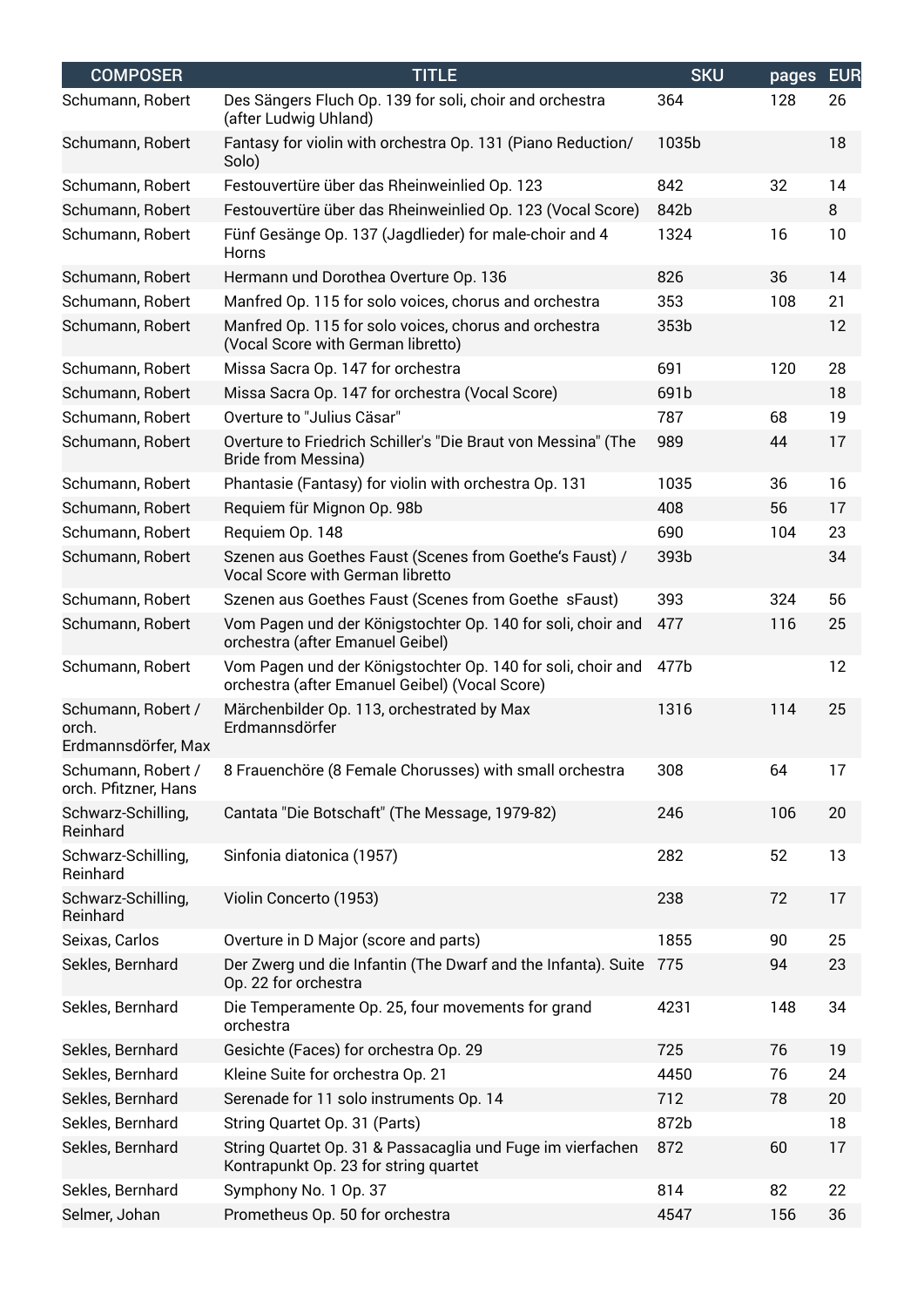| <b>COMPOSER</b>                         | <b>TITLE</b>                                                                                                                           | <b>SKU</b> | pages | <b>EUR</b> |
|-----------------------------------------|----------------------------------------------------------------------------------------------------------------------------------------|------------|-------|------------|
| Sels, Jack                              | Amberes 1961. Portrait of my city - Modern concerto for<br>chamber orchestra (woodwinds & strings / landscape<br>format / first print) | 2537       | 34    | 18         |
| Sels, Jack                              | Bay's Drum for Jazz Bigband, featuring drums (Set score &<br>parts / 420 x 297 mm, landscape format / first print)                     | 2544       | 88    | 38         |
| Sels, Jack                              | Embers for Jazz Bigband (first print)                                                                                                  | 2549       | 16    | 22         |
| Sels, Jack                              | Nick's kick, Saxophone quintet, trumpet, tenor saxophone<br>lead and rhythm section (420 x 297 mm, landscape format /<br>first print)  | 2551       | 14    | 20         |
| Servais, Adrien<br>François             | Cello Concerto in B minor Op. 5                                                                                                        | 529        | 160   | 31         |
| Servais, Adrien<br>François             | Cello Concerto in B minor Op. 5 (Piano Reduction/Solo)                                                                                 | 529b       |       | 20         |
| Sgambati, Giovanni                      | Concerto for piano and orchestra Op. 15                                                                                                | 412        | 124   | 27         |
| Sgambati, Giovanni                      | Piano Quintet in F minor Op. 4 (Full Score)                                                                                            | 1015       | 84    | 22         |
| Sgambati, Giovanni                      | Piano Quintet in F-minor Op. 4 (parts)                                                                                                 | 1015b      |       | 40         |
| Sgambati, Giovanni                      | String Quartet in C-sharp minor Op. 17 (Full Score)                                                                                    | 1017       | 60    | 17         |
| Sgambati, Giovanni                      | String Quartet in C-sharp minor, Op.17 (parts)                                                                                         | 1017b      |       | 24         |
| Sgambati, Giovanni                      | Symphony No. 1 in D                                                                                                                    | 155        | 104   | 21         |
| Simon, Henri                            | Trois solo pour le violon avec accompagnement d'un second<br>violon (2 copies)                                                         | 2576       | 36    | 22         |
| Sinding, Christian                      | Episodes chevaleresques Op. 35 for orchestra                                                                                           | 1329       | 108   | 28         |
| Sinding, Christian                      | Legende Op.46 for violin and orchestra                                                                                                 | 4515       | 48    | 18         |
| Sinding, Christian                      | Piano Concerto in D-flat Op. 6                                                                                                         | 1336       | 164   | 36         |
| Sinding, Christian                      | Piano Concerto in D-flat Op. 6 (Piano Reduction for 2 pianos,<br>2 copies)                                                             | 1336b      |       | 30         |
| Sinding, Christian                      | Piano Quintet in E minor Op. 5 (score and parts)                                                                                       | 1298       | 160   | 32         |
| Sinding, Christian                      | Romance in D Major Op.100 for violin and orchestra                                                                                     | 4335       | 40    | 17         |
| Sinding, Christian                      | Rondo Infinito Op.42 for orchestra                                                                                                     | 4055       | 72    | 23         |
| Sinding, Christian                      | Symphony No. 1 in D minor Op. 21                                                                                                       | 1249       | 172   | 38         |
| Sinding, Christian                      | Symphony No. 2 in D Major Op. 83                                                                                                       | 1961       | 138   | 32         |
| Sinding, Christian                      | Violin Concerto No. 1 in A Op. 45                                                                                                      | 1276       | 60    | 19         |
| Sinding, Christian                      | Violin Concerto No. 1 in A Op. 45 (Piano Reduction/Solo)                                                                               | 1276b      |       | 18         |
| Sinding, Christian                      | Violin Concerto No. 2 in D Op. 60                                                                                                      | 1272       | 120   | 29         |
| Sinding, Christian                      | Violin Concerto No. 2 in D Op. 60 (Piano Reduction/Solo)                                                                               | 1272b      |       | 20         |
| Sinding, Christian/<br>orch. Sitt, Hans | Frühlingsrauschen (Rustles of Spring) Op. 32 No. 3 (set of<br>version for orchestra, arranged by Hans Sitt, and for piano<br>solo)     | 1312       | 48    | 20         |
| Sinigaglia, Leone                       | Danze piemontesi for orchestra op. 31                                                                                                  | 1611       | 76    | 23         |
| Sinigaglia, Leone                       | Lamento in memoria di un giovane artista (Natale Canti)<br>op.38 for orchestra                                                         | 3019       | 32    | 17         |
| Sinigaglia, Leone                       | Le Baruffe Chiozzotte (Overture)                                                                                                       | 1796       | 56    | 19         |
| Sinigaglia, Leone                       | Piemonte op. 36 for orchestra                                                                                                          | 4039       | 164   | 36         |
| Sinigaglia, Leone                       | Rondo for violin and orchestra, Op. 42                                                                                                 | 1669       | 56    | 19         |
| Sinigaglia, Leone                       | Violin Concerto Op. 20                                                                                                                 | 1667       | 92    | 26         |
| Sinigaglia, Leone                       | Violin Concerto Op. 20 (Piano reduction/Solo)                                                                                          | 1667b      |       | 24         |
| Sivertsen, Kenneth                      | "HÅP" (Hope). Symphony No. 1 (first print)                                                                                             | 4171       | 30    | 22         |
| Sivertsen, Kenneth                      | »Eiketreet« for Harmonica and Strings (first print, score and<br>parts)                                                                | 4147       | 76    | 30         |
| Sivertsen, Kenneth                      | Brevet til Loise for women's choir with flute, cello and piano<br>(first print, score and parts)                                       | 4127       | 44    | 30         |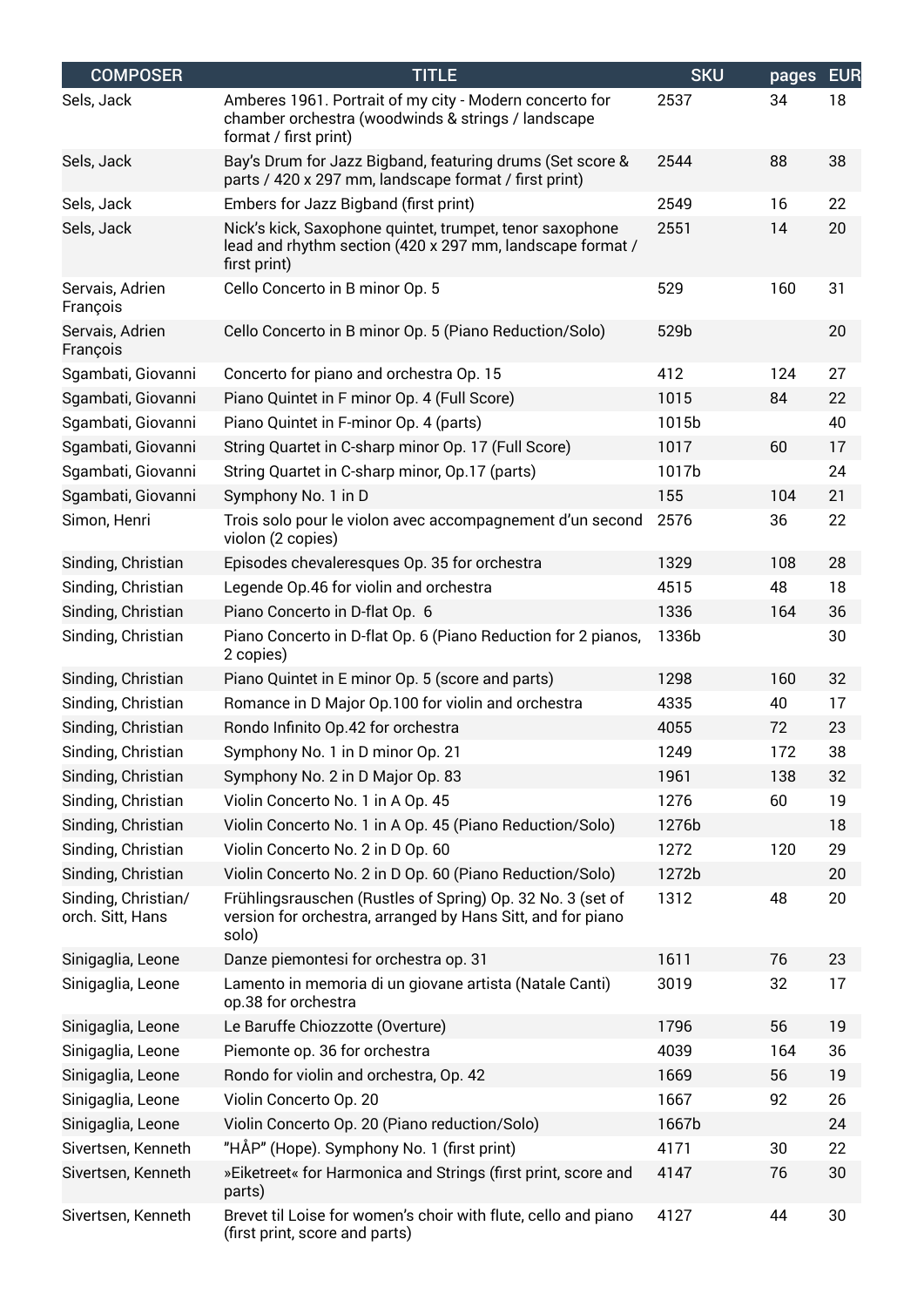| <b>COMPOSER</b>            | <b>TITLE</b>                                                                                                                                                        | <b>SKU</b> | pages | <b>EUR</b> |
|----------------------------|---------------------------------------------------------------------------------------------------------------------------------------------------------------------|------------|-------|------------|
| Sivertsen, Kenneth         | Døtrene for violin, guitar and mixed choir (score and parts,<br>first print)                                                                                        | 4056       | 58    | 36         |
| Sivertsen, Kenneth         | Dragning for clarinet and string orchestra (score and parts /<br>first print)                                                                                       | 1948       | 124   | 30         |
| Sivertsen, Kenneth         | For Ope Hav for tenor saxophone and string quartet (score<br>and parts) first print                                                                                 | 1876       | 62    | 28         |
| Sivertsen, Kenneth         | Largo (December) in Bb minor for tenor saxophone, piano<br>and string orchestra (score and parts)                                                                   | 1935       | 44    | 22         |
| Sivertsen, Kenneth         | Miniature Suite for blåsetrio (for brass trio) (first print / score<br>and parts)                                                                                   | 3010       | 26    | 22         |
| Sivertsen, Kenneth         | Spør Vinden for cello and guitar (first print / score and parts)                                                                                                    | 4379       | 20    | 16         |
| Sivertsen, Kenneth         | Steingarden, Five Fables and a String Quartet (score and<br>parts / first print)                                                                                    | 3047       | 166   | 38         |
| Sivertsen, Kenneth         | Timeglaset og Morgonstjerna (Symphony no. 2 / first print)                                                                                                          | 4466       | 48    | 24         |
| Sivertsen, Kenneth         | Whistling Wind, for female choir, flute, percussion,<br>synthesizer & piano (score and parts / first print)                                                         | 4002       | 48    | 25         |
| Skalkottas, Nikos          | 5 Greek Dances for strings                                                                                                                                          | 183        | 20    | 6          |
| Skalkottas, Nikos          | Concertino for two Pianos and Orchestra                                                                                                                             | 4415       | 80    | 24         |
| Skalkottas, Nikos          | Largo sinfonico for orchestra                                                                                                                                       | 195        | 84    | 19         |
| Skalkottas, Nikos          | Violin Concerto (1938)                                                                                                                                              | 182        | 116   | 25         |
| Smetana, Bedřich           | Hakon Jarl Op. 16                                                                                                                                                   | 457        | 100   | 20         |
| Smetana, Bedřich           | Má vlast (all six symphonic poems in two volumes in A4<br>format)                                                                                                   | 1715       | 512   | 68         |
| Smetana, Bedřich           | Miscellaneous Orchestral Works (early pieces and juvenilia,<br>student exercises, abandoned compositions)                                                           | 937        | 224   | 38         |
| Smetana, Bedřich           | Orchestral Works Vol. I: Doctor Faust / Oldrich and Bozena /<br>The March for the Festival of Shakespeare / The Fanfares to<br>the drama by Shakespeare Richard III | 1384       | 80    | 23         |
| Smetana, Bedřich           | Orchestral Works Vol. II: Festival Overture in C / The<br>Fisherman / Libu a sJudgement / The Peasant Girl / The<br>Carnival of Prague                              | 1392       | 116   | 29         |
| Smetana, Bedřich           | Praque Carnival for orchestra                                                                                                                                       | 1836       | 44    | 17         |
| Smetana, Bedřich           | Richard III. Op. 11                                                                                                                                                 | 453        | 80    | 20         |
| Smetana, Bedřich           | Slavnostní Symfonie (Triumph-Symphonie)                                                                                                                             | 337        | 244   | 41         |
| Smetana, Bedřich           | Wallensteins Lager (Wallenstein's Camp) Op. 14                                                                                                                      | 456        | 104   | 21         |
| Smith, Judge               | The Climber, song story for baritone rock voice, four-part<br>male choir and double bass (first print)                                                              | 4459       | 136   | 33         |
| Smyth, Ethel               | The Prison, Symphony for Soprano, Bass-Baritone, Chorus<br>and Orchestra (Vocal score with English libretto)                                                        | 1654b      |       | 24         |
| Smyth, Ethel               | Concerto for violin, horn and orchestra, arranged by the<br>composer for violin, horn (or viola or violoncello) and<br>pianoforte (score and parts)                 | 4081       | 114   | 32         |
| Smyth, Ethel               | String Quintet in E Major, Op. 1 for two violins, viola and two<br>celli (score and parts)                                                                          | 1707       | 104   | 30         |
| Smyth, Ethel               | The Prison, Symphony for Soprano, Bass-Baritone, Chorus<br>and Orchestra                                                                                            | 1654       | 222   | 44         |
| Smyth, Ethel               | Variations on Bonnie Sweet Robin (Ophelia's Song) for flute,<br>oboe and piano (score and parts)                                                                    | 1724       | 34    | 16         |
| Sonnleithner,<br>Christoph | String Quartet No. 2 (score and parts, newly engraved and<br>edited by Tim Pack)                                                                                    | 1571       | 60    | 26         |
| Spendiarov,<br>Alexander   | Les trois palmiers, Symphonic poem, Op. 10                                                                                                                          | 1844       | 118   | 29         |
| Spohr Louis                | Symphony No. 3 in C minor Op. 78                                                                                                                                    | 648        | 156   | 32         |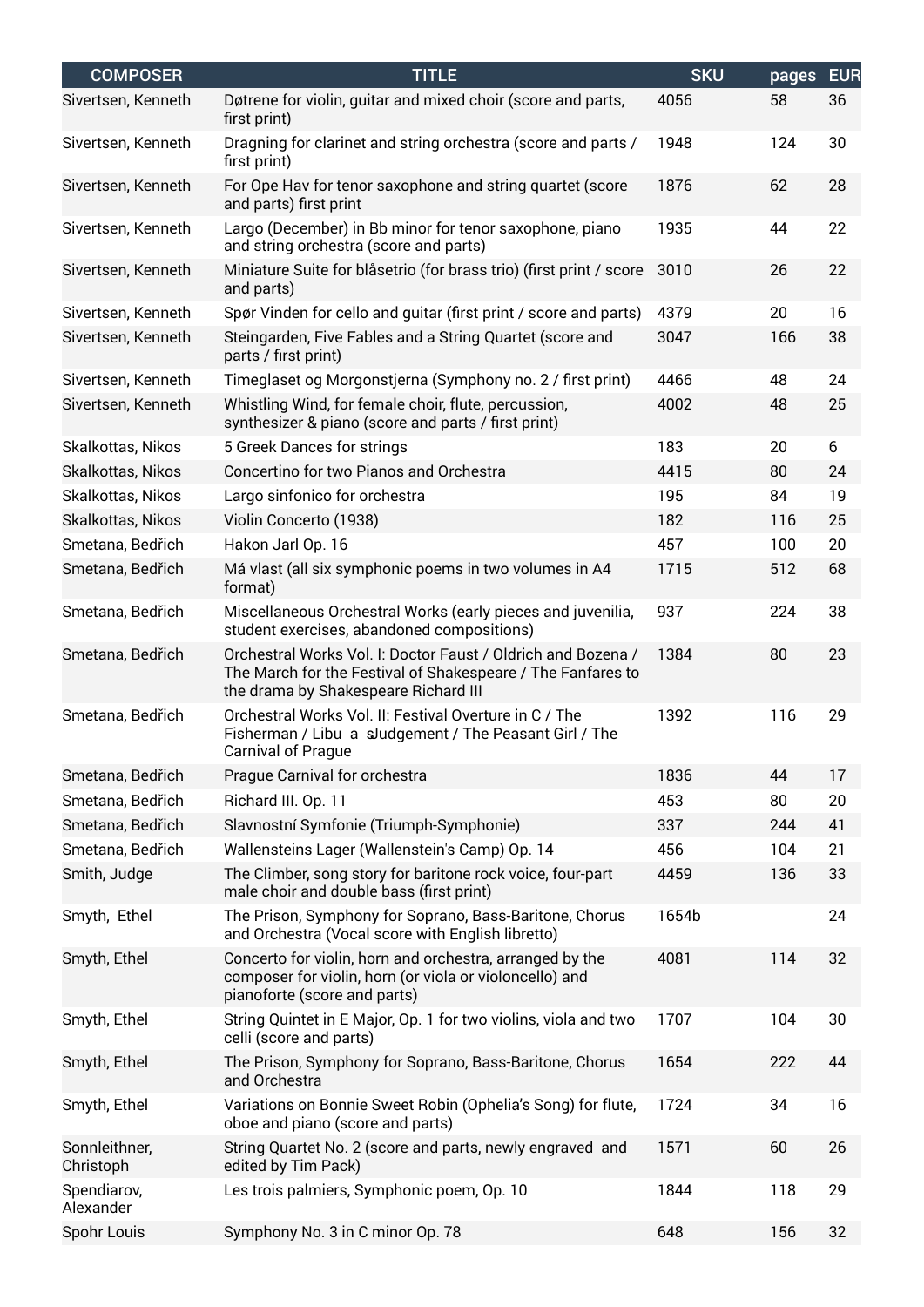| <b>COMPOSER</b>                                        | <b>TITLE</b>                                                                                                                                                                                                         | <b>SKU</b> | pages | <b>EUR</b> |
|--------------------------------------------------------|----------------------------------------------------------------------------------------------------------------------------------------------------------------------------------------------------------------------|------------|-------|------------|
| Spohr, Louis                                           | Des Heilands letzte Stunden (Our Saviour sFinal Hours).<br>Oratorio for choir and orchestra                                                                                                                          | 1136       | 238   | 46         |
| Spohr, Louis                                           | Die letzten Dinge (The Last Judgement) Oratorio                                                                                                                                                                      | 1138       | 230   | 44         |
| Spohr, Louis                                           | Doppelquartett (Double String Quartet) No. 2 Op. 77                                                                                                                                                                  | 1071       | 76    | 20         |
| Spohr, Louis                                           | Doppelquartett (Double String Quartet) No. 3 in E minor Op.<br>87 (score and parts)                                                                                                                                  | 1309       | 162   | 28         |
| Spohr, Louis                                           | Doppelquartett (Double String Quartet) No.1 in D minor Op.<br>65                                                                                                                                                     | 1002       | 64    | 19         |
| Spohr, Louis                                           | Doppelquartett No. 4 in G Minor, Op. 136                                                                                                                                                                             | 1583       | 60    | 17         |
| Spohr, Louis                                           | Septet in A minor Op. 147 (Full Score)                                                                                                                                                                               | 1202       | 100   | 26         |
| Spohr, Louis                                           | Septet Op. 147 in A minor (parts for flute, clarinet, horn,<br>bassoon, violin, cello)                                                                                                                               | 1202b      |       | 24         |
| Spohr, Louis                                           | Symphony No. 2 in D minor Op. 49                                                                                                                                                                                     | 1197       | 78    | 23         |
| Spohr, Louis                                           | Symphony No. 5 in C minor Op. 102                                                                                                                                                                                    | 460        | 176   | 33         |
| Spohr, Louis                                           | Symphony No. 9 "Die Jahreszeiten" (The Seasons) in B<br>minor Op. 143                                                                                                                                                | 615        | 172   | 32         |
| Spohr, Louis                                           | Violin Concerto No. 6 in A                                                                                                                                                                                           | 1164       | 90    | 23         |
| Spohr, Louis                                           | Violin Concerto No. 6 in A (Piano Reduction/Solo)                                                                                                                                                                    | 1164b      |       | 14         |
| Spontini, Gaspare                                      | Julie, overture                                                                                                                                                                                                      | 4012       | 36    | 16         |
| Stalheim, Jostein                                      | Av Garde I for Solo violin (1995. Rev. 2018 / first print)                                                                                                                                                           | 4596       | 8     | 14         |
| Stalheim, Jostein                                      | Glimpses of a Daylight for flute, Bass Clarinet, Percussion,<br>Piano, Violin, and Cello (score and parts, first print)                                                                                              | 4504       | 110   | 34         |
| Stalheim, Jostein                                      | Jordiske Makter for violin and cello (score and parts / first<br>print)                                                                                                                                              | 4462       | 48    | 21         |
| Stamitz, Johann                                        | Orchestral Works: Orchestral trio in C, Op. 1/1; Sinfonia in D,<br>'La Melodia Germanica', Op. 11/1; Sinfonia in G, 'Die<br>periodische Ouvertüre' nr. 9, Op. 3/1; Sinfonia in D, op. 3/2;<br>Sinfonia in B, Op. 8/5 | 1927       | 96    | 26         |
| Stamitz, Johann /<br>Stamitz, Karl /<br>Stamitz, Anton | Flute Concertos of the Stamitz Family: Johann: Flute<br>Concerto G Major / Karl: Flute Concerto D Major / Anton:<br>Flute Concerto D Major                                                                           | 1998       | 72    | 23         |
| Stanford, Charles<br><b>Villiers</b>                   | Irish Rhapsody No. 1 Op. 78                                                                                                                                                                                          | 309        | 72    | 17         |
| Stanford, Charles<br><b>Villiers</b>                   | Piano Concerto No. 2 in C minor Op. 126                                                                                                                                                                              | 1043       | 170   | 35         |
| Stanford, Charles<br><b>Villiers</b>                   | Piano Concerto No. 2 in C minor Op. 126 (Piano Reduction<br>for 2 pianos, 2 copies)                                                                                                                                  | 1043b      |       | 28         |
| Stanford, Charles<br><b>Villiers</b>                   | Requiem Op. 63                                                                                                                                                                                                       | 707        | 212   | 36         |
| Stanford, Charles<br><b>Villiers</b>                   | String Quartet No. 2 in A minor Op. 45 (score and parts)                                                                                                                                                             | 1300       | 88    | 23         |
| Stanford, Charles<br>Villiers                          | String Quartet No. 2 in A minor Op. 45 (score)                                                                                                                                                                       | 1300b      | 44    | 17         |
| Stanford, Charles<br><b>Villiers</b>                   | Symphony No. 5 in D-Major "L'Allegro ed il Penseroso", Op.<br>56                                                                                                                                                     | 4154       | 154   | 35         |
| Stanford, Charles<br><b>Villiers</b>                   | Symphony No. 7 in D minor Op. 124                                                                                                                                                                                    | 498        | 120   | 27         |
| Stanford, Charles<br><b>Villiers</b>                   | Symphony No.4 in F op. 31                                                                                                                                                                                            | 451        | 196   | 35         |
| Stanford, Charles<br><b>Villiers</b>                   | The Irish Symphony in F minor Op. 28                                                                                                                                                                                 | 478        | 192   | 34         |
| Stavenhagen,<br><b>Bernhard</b>                        | Piano Concerto in B minor Op. 4                                                                                                                                                                                      | 1225       | 94    | 26         |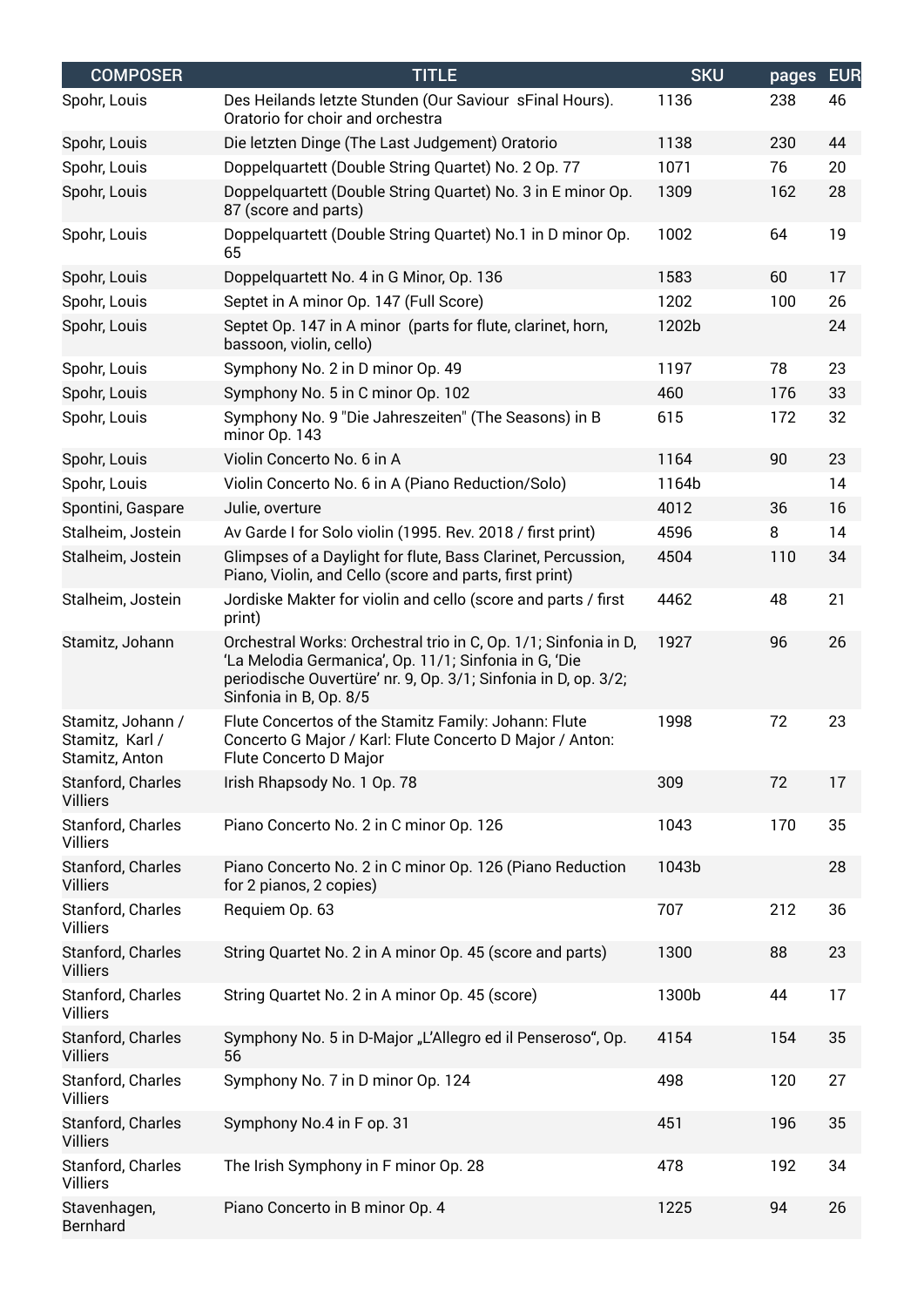| <b>COMPOSER</b>          | <b>TITLE</b>                                                                                                 | <b>SKU</b> | pages | <b>EUR</b> |
|--------------------------|--------------------------------------------------------------------------------------------------------------|------------|-------|------------|
| Stavenhagen,<br>Bernhard | Piano Concerto in B minor Op. 4 (Piano Reduction for 2<br>pianos, 2 copies)                                  | 1225b      |       | 32         |
| Steibelt, Daniel         | Ouverture de La Vestale (arrangée pour le piano forte avec<br>accompagnement de violon ad libitum)           | 2546       | 12    | 12         |
| Steinberg, Maximilian    | Tokhir and Zukhra Op. 30, overture                                                                           | 4572       | 52    | 21         |
| Stenhammar,<br>Wilhelm   | Excelsior! Concert Overture Op. 13                                                                           | 1345       | 76    | 23         |
| Stenhammar,<br>Wilhelm   | Folket i Nifelhem for choir and orchestra                                                                    | 4344       | 44    | 18         |
| Stenhammar,<br>Wilhelm   | Interlude (Mellanspel) from the Cantata "Sången" (The Song)                                                  | 1295       | 12    | 10         |
| Stenhammar,<br>Wilhelm   | Lodolezzi Sjunger, incidental music                                                                          | 4553       | 44    | 19         |
| Stenhammar,<br>Wilhelm   | Midvinter Op. 24 for mixed Chorus and Orchestra                                                              | 1422       | 76    | 23         |
| Stenhammar,<br>Wilhelm   | Piano Concerto No. 2 in D Minor Op. 23                                                                       | 4461       | 134   | 33         |
| Stenhammar,<br>Wilhelm   | Piano Concerto No. 2 in D Minor, Op. 23 (Piano reduction, 2<br>copies)                                       | 4461b      |       | 30         |
| Stenhammar,<br>Wilhelm   | Reverenza for orchestra                                                                                      | 4342       | 32    | 17         |
| Stenhammar,<br>Wilhelm   | Serenade for large orchestra Op. 31                                                                          | 697        | 160   | 31         |
| Stenhammar,<br>Wilhelm   | String Quartet No. 3 in F Op. 18                                                                             | 819        | 68    | 19         |
| Stenhammar,<br>Wilhelm   | String Quartet No. 4 in A minor Op. 25                                                                       | 820        | 52    | 17         |
| Stenhammar,<br>Wilhelm   | String Quartet No. 6 in D minor Op. 35                                                                       | 944        | 64    | 19         |
| Stenhammar,<br>Wilhelm   | Symphony No. 1 in F                                                                                          | 876        | 186   | 37         |
| Stenhammar,<br>Wilhelm   | Symphony No. 2 in G minor Op. 34                                                                             | 696        | 160   | 31         |
| Stenhammar,<br>Wilhelm   | Two Sentimental Romances (Tva sentimentala Romanser)<br>Op. 28 for violin & orchestra                        | 1301       | 32    | 16         |
| Stenhammar,<br>Wilhelm   | Two Sentimental Romances (Tva sentimentala Romanser)<br>Op. 28 for violin & orchestra (Piano Reduction/Solo) | 1301b      |       | 14         |
| Stephan, Rudi            | (I.) Musik für Orchester (long version, 1909-10)                                                             | 260        | 108   | 21         |
| Stephan, Rudi            | Liebeszauber (Love sSpell) Ballad for Baritone and<br>Orchestra                                              | 1666       | 48    | 20         |
| Stephan, Rudi            | Musik für Geige und Orchester (Music for violin and<br>orchestra)                                            | 174        | 40    | 12         |
| Stephan, Rudi            | Musik für Geige und Orchester (Piano Reduction/Solo)                                                         | 174b       |       | 22         |
| Stephan, Rudi            | Opus 1 für Orchester (Stephan s"lost" debut work for<br>orchestra)                                           | 638        | 80    | 20         |
| Sternefeld, Daniel       | Internationale, arrangement for symphonic orchestra (first<br>print)                                         | 2613       | 32    | 18         |
| Stojowski, Sigismond     | Piano Concerto No. 1 in F-sharp minor, Op. 3                                                                 | 1999       | 110   | 28         |
| Stojowski, Sigismond     | Piano Concerto No. 1 in F-sharp minor, Op. 3 (Piano<br>Reduction for 2 pianos, 2 copies)                     | 1999b      |       | 34         |
| Stojowski, Sigismund     | Suite in E flat for grand orchestra Op. 9                                                                    | 1737       | 82    | 25         |
| Stojowski, Sigismund     | Symphonie in d- Moll für grosses Orchester Op. 21                                                            | 1738       | 168   | 36         |
| Stoltzer, Thomas         | Octo tonorum Melodiae, five-part fantasies in the eight                                                      | 4418       | 28    | 15         |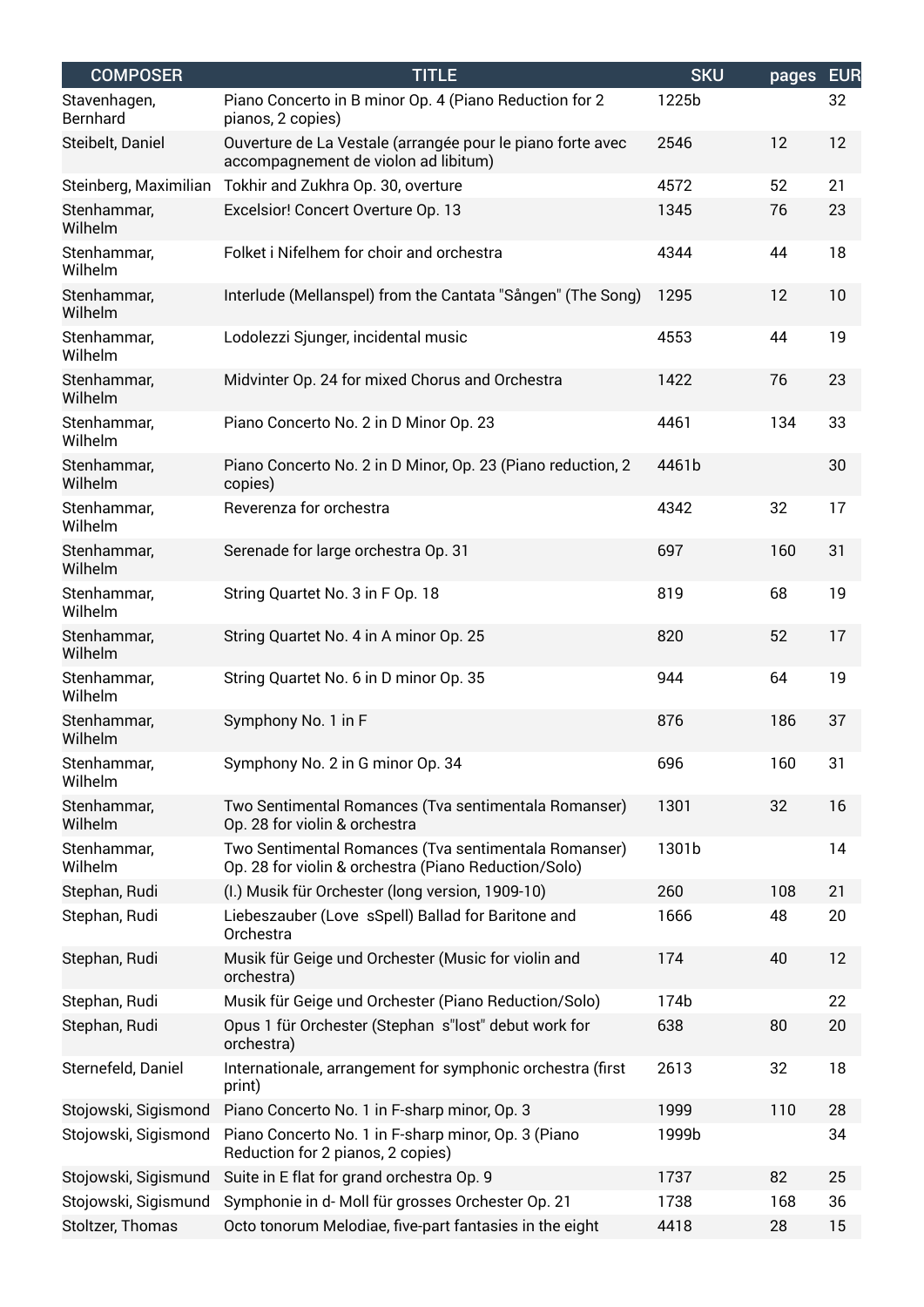| <b>COMPOSER</b>             | <b>TITLE</b>                                                                                                                                                                                                               | <b>SKU</b> | pages EUR |    |
|-----------------------------|----------------------------------------------------------------------------------------------------------------------------------------------------------------------------------------------------------------------------|------------|-----------|----|
|                             | church modes, instruments ad libitum                                                                                                                                                                                       |            |           |    |
| Straesser, Ewald            | Symphony No. 1 in G Op. 22                                                                                                                                                                                                 | 1406       | 172       | 38 |
| Straesser, Ewald            | Symphony No. 2 in D minor Op. 27                                                                                                                                                                                           | 1407       | 180       | 38 |
| Strauss, Josef              | Die Spinnerin Op. 192, Die Libelle Op. 204, Frohes Leben Op.<br>272 (3 Waltz Cycles)                                                                                                                                       | 620        | 116       | 25 |
| Strauss, Josef              | Moulinet Op. 57, Perlen der Liebe Op. 39, Pizzicato - Polka                                                                                                                                                                | 1203       | 78        | 24 |
| Strauss, Josef              | Ungarischer Krönungsmarsch (Hungarian Coronation<br>March) Op. 225, Delirien Op. 212, Vélocipéde Op. 259 (Waltz<br>Cycles)                                                                                                 | 1185       | 78        | 24 |
| Strauss, Josef              | Winterlust Op. 121, Dorfschwalben aus Österreich Op. 164,<br>Aus der Ferne Op. 270 (Waltz Cycles)                                                                                                                          | 656        | 94        | 21 |
| Strauss, Richard            | Panathenäenzug Op. 74, symphonic studies in the form of a<br>Passacaglia for piano (left hand) and orchestra                                                                                                               | 4402       | 172       | 39 |
| Strauss, Richard            | Schlagobers, orchestral suite from the ballet                                                                                                                                                                              | 4475       | 242       | 48 |
| Strauss, Richard            | Symphony in F minor Op. 12                                                                                                                                                                                                 | 245        | 252       | 44 |
| Strauss, Richard            | Taillefer Op. 52 for voices, choir and orchestra Op. 52<br>(German & English libretto)                                                                                                                                     | 4594       | 86        | 27 |
| Strauss, Richard            | Wandrers Sturmlied Op. 14 for six-part choir and grand<br>orchestra                                                                                                                                                        | 4563       | 62        | 23 |
| Strong, George<br>Templeton | Die Nacht (The Night) for orchestra                                                                                                                                                                                        | 4283       | 90        | 26 |
| Strong, George<br>Templeton | Elegy for violoncello and orchestra                                                                                                                                                                                        | 4208       | 24        | 15 |
| Strong, George<br>Templeton | Elegy for violoncello and orchestra (piano reduction &<br>violoncello part)                                                                                                                                                | 4208b      |           | 12 |
| Strong, George<br>Templeton | Le Roi Arthur, symphonic poem                                                                                                                                                                                              | 4092       | 146       | 33 |
| Strong, George<br>Templeton | Symphony No. 2 in G minor, 'Sintram: the Struggle of<br>Man(kind) against Evil Powers' Op. 50                                                                                                                              | 4282       | 224       | 45 |
| Stubbs, Mike                | Doric Star for chorus and orchestra (first print)                                                                                                                                                                          | 1802       | 40        | 16 |
| Stucken, Frank van<br>der   | Pagina d amoreOp. 10, Idylle Op. 20 (works for orchestra)                                                                                                                                                                  | 527        | 68        | 18 |
| Stucken, Frank van<br>der   | Pax Triumphans Op. 26 / Festzug (Festive Procession) Op.<br>12                                                                                                                                                             | 526        | 144       | 29 |
| Stucken, Frank van<br>der   | Pax triumphans Op. 26, Sinfonischer Fest-Prolog für grosses<br>Orchester (arrangement for two pianos by Theodor Bohlman,<br>final chorus with organ or harmonium ad libitum / first print,<br>performance score, 2 copies) | 2594       | 112       | 30 |
| Stucken, Frank van<br>der   | Sinfonischer Prolog (Symphonic Prologue) Op. 6                                                                                                                                                                             | 506        | 80        | 20 |
| Stucken, Frank van<br>der   | Three Pieces for Piano Op. 6                                                                                                                                                                                               | 2608       | 24        | 18 |
| Suk, Josef                  | Asrael Op. 27 for orchestra                                                                                                                                                                                                | 494        | 256       | 45 |
| Suk, Josef                  | Epilog Op. 37 for choir and orchestra                                                                                                                                                                                      | 757        | 208       | 40 |
| Suk, Josef                  | Fantastické Scherzo (Scherzo fantastique) Op. 25 for<br>orchestra                                                                                                                                                          | 895        | 84        | 22 |
| Suk, Josef                  | Fantasy Op. 24 for violin and orchestra                                                                                                                                                                                    | 774        | 104       | 24 |
| Suk, Josef                  | Fantasy Op. 24 for violin and orchestra (Piano Reduction/<br>Solo)                                                                                                                                                         | 774b       |           | 16 |
| Suk, Josef                  | Legenda o Mrtvých Vitezích Op. 35b (Legend of the Dead<br>Victors) for large orchestra                                                                                                                                     | 982        | 36        | 14 |
| Suk, Josef                  | Meditation on the Old Czech Choral "St. Wenceslas" Op. 35a<br>for string orchestra                                                                                                                                         | 751        | 20        | 7  |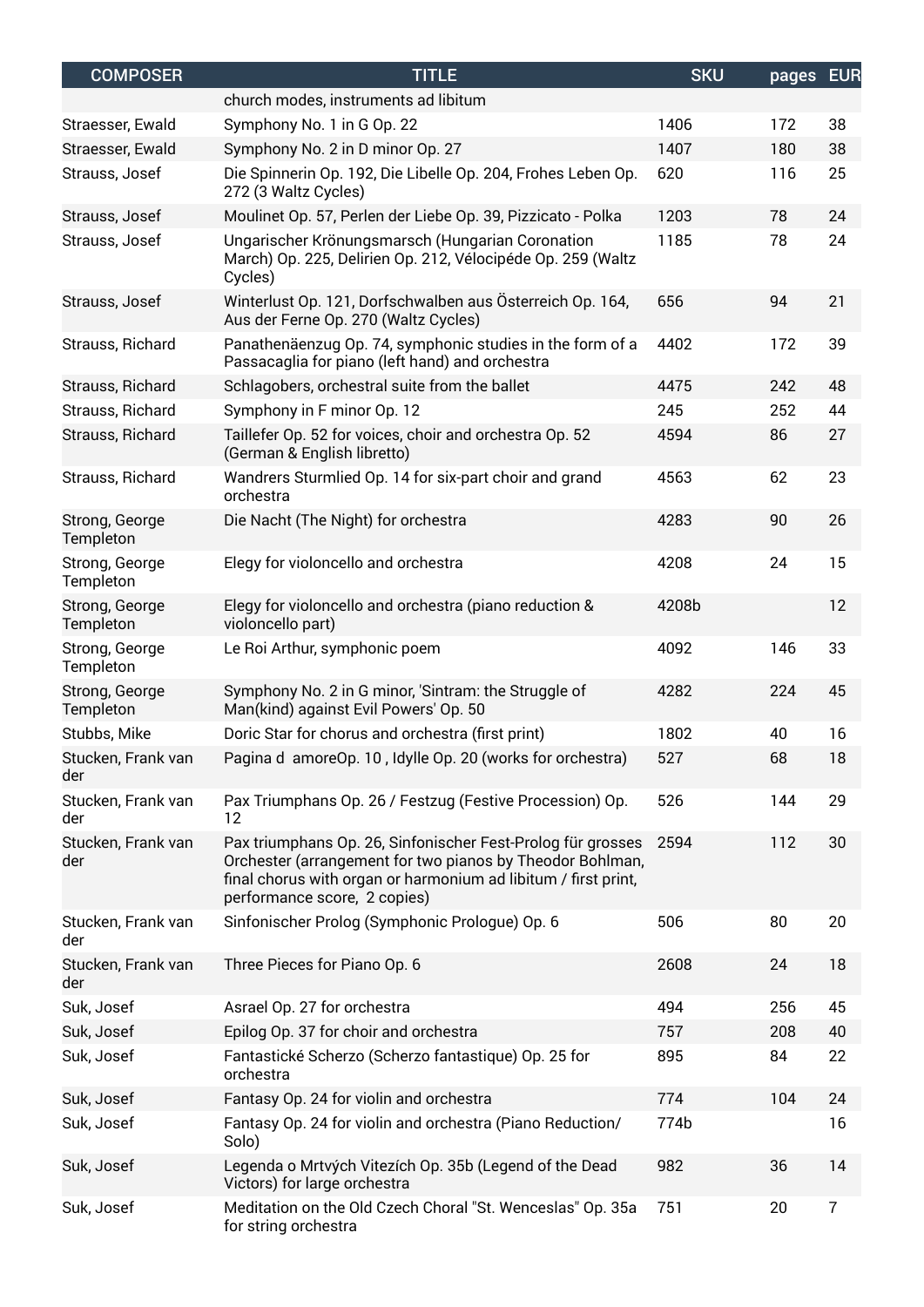| <b>COMPOSER</b>            | <b>TITLE</b>                                                                                                                                                                                                 | <b>SKU</b>       | pages | <b>EUR</b>     |
|----------------------------|--------------------------------------------------------------------------------------------------------------------------------------------------------------------------------------------------------------|------------------|-------|----------------|
| Suk, Josef                 | Neuem Leben entgegen (Towards a New Life). Festival<br>March for the Olympic Games 1932 Op. 35c for mixed choir<br>and orchestra                                                                             | 730              | 56    | 17             |
| Suk, Josef                 | Ouverture dramatique Op. 4                                                                                                                                                                                   | 698              | 68    | 19             |
| Suk, Josef                 | Pohádka (Fairy Tale) Op. 16 for orchestra                                                                                                                                                                    | 489              | 94    | 20             |
| Suk, Josef                 | Pohádka Leta (Summer Tale) Op. 29 for orchestra                                                                                                                                                              | 490              | 216   | 37             |
| Suk, Josef                 | Praga Op. 26 for orchestra                                                                                                                                                                                   | 616              | 132   | 27             |
| Suk, Josef                 | Serenade for strings in E flat Op. 6                                                                                                                                                                         | 617              | 60    | 17             |
| Suk, Josef                 | String Quartet No. 1 in B-flat Op. 11 (Full Score)                                                                                                                                                           | 1130             | 56    | 17             |
| Suk, Josef                 | String Quartet No. 1 in B-flat Op. 11 (parts)                                                                                                                                                                | 1130b            |       | 22             |
| Suk, Josef                 | String Quartet No. 2 Op. 31 (Full Score)                                                                                                                                                                     | 1052             | 66    | 19             |
| Suk, Josef                 | String Quartet No. 2 Op. 31(parts)                                                                                                                                                                           | 1052b            |       | 22             |
| Suk, Josef                 | Symphony in E Op. 14                                                                                                                                                                                         | 488              | 108   | 22             |
| Suk, Josef                 | Zráni (Lebensreifen / The Ripening) Op. 34                                                                                                                                                                   | 601              | 192   | 34             |
| Sullivan, Arthur           | Henry VIII (Incidental music)                                                                                                                                                                                | 1211             | 52    | 19             |
| Sullivan, Arthur           | Overture di Ballo for orchestra                                                                                                                                                                              | 1817             | 82    | 25             |
| Sullivan, Arthur           | Overture in C "In memoriam"                                                                                                                                                                                  | 1175             | 78    | 23             |
| Sullivan, Arthur           | Symphony in E (Irish Symphony)                                                                                                                                                                               | 606              | 216   | 37             |
| Sullivan, Arthur           | Te Deum Laudamus (Boer War Te Deum) with Sullivan's<br>original hymn Onward Christian Soldiers                                                                                                               | 963              | 40    | 16             |
| Sullivan, Arthur           | The Tempest, incidental music                                                                                                                                                                                | 4549             | 208   | 44             |
| Suppé, Franz von           | Isabella / Frau Meisterin (Overtures)                                                                                                                                                                        | 668              | 122   | 27             |
| Suppé, Franz von           | Leichte Kavallerie (Light Cavalry) / Paragraph 3 / Pique<br>Dame (Overtures)                                                                                                                                 | 667              | 160   | 30             |
| Suppé, Franz von           | Tantalusqualen / Dichter und Bauer (Poet and Peasant) /<br>Franz Schubert (Overtures)                                                                                                                        | 669              | 152   | 29             |
| Suremont, Pierre<br>Jean   | Ouverture for wind orchestra (First print)                                                                                                                                                                   | 2591             | 64    | 22             |
| Suter, Hermann             | Le Laudi di San Francesco d'Assisi (Cantico delle Creature)<br>Op. 25 for soli, choir and orchestra (Vocal Score)                                                                                            | 1568b            |       | 36             |
| Suter, Hermann             | Le Laudi di San Francesco d Assisi(Cantico delle Creature)<br>Op. 25 for soli, choir and orchestra                                                                                                           | 1568             | 218   | 43             |
| Suter, Hermann             | Symphony in D minor Op. 17                                                                                                                                                                                   | 1577             | 176   | 38             |
| Svendsen, Johan<br>Severin | Cello Concerto in D Op. 7                                                                                                                                                                                    | 216              | 76    | 18             |
| Svendsen, Johan<br>Severin | Festpolonaise (Festival Polonaise) Op. 12 for orchestra                                                                                                                                                      | 1075             | 64    | 19             |
| Svendsen, Johan<br>Severin | Four Norwegian Rhapsodies for Orchestra opp. 17, 19, 21, 22                                                                                                                                                  | 926              | 242   | 42             |
| Svendsen, Johan<br>Severin | Karneval in Paris (Carnival in Paris) Op. 9 for orchestra                                                                                                                                                    | 310              | 52    | 13             |
| Svendsen, Johan<br>Severin | Norwegischer Künstlerkarneval (Norwegian Artists Carnival)<br>Op. 14 for orchestra; Two Swedish Folk Melodies for strings;<br>Funeral March for Thorvaldsen' Burial (by J.P.E. Hartmann /<br>orch. Svendsen) | 379              | 68    | 18             |
| Svendsen, Johan<br>Severin | Octet for strings Op. 3 (Full Score)                                                                                                                                                                         | 272              | 56    | 14             |
| Svendsen, Johan<br>Severin | Octet for Strings Op.3 (4 VI/ 2 Viola/ 2 Vc)                                                                                                                                                                 | 272 <sub>b</sub> |       | 38             |
| Svendsen, Johan<br>Severin | Romance for Violin & Orchestra Op. 26                                                                                                                                                                        | 227              | 16    | $\overline{7}$ |
| Svendsen, Johan            | Romance for Violin & Orchestra Op. 26 (Piano Reduction/                                                                                                                                                      | 227 <sub>b</sub> |       | 10             |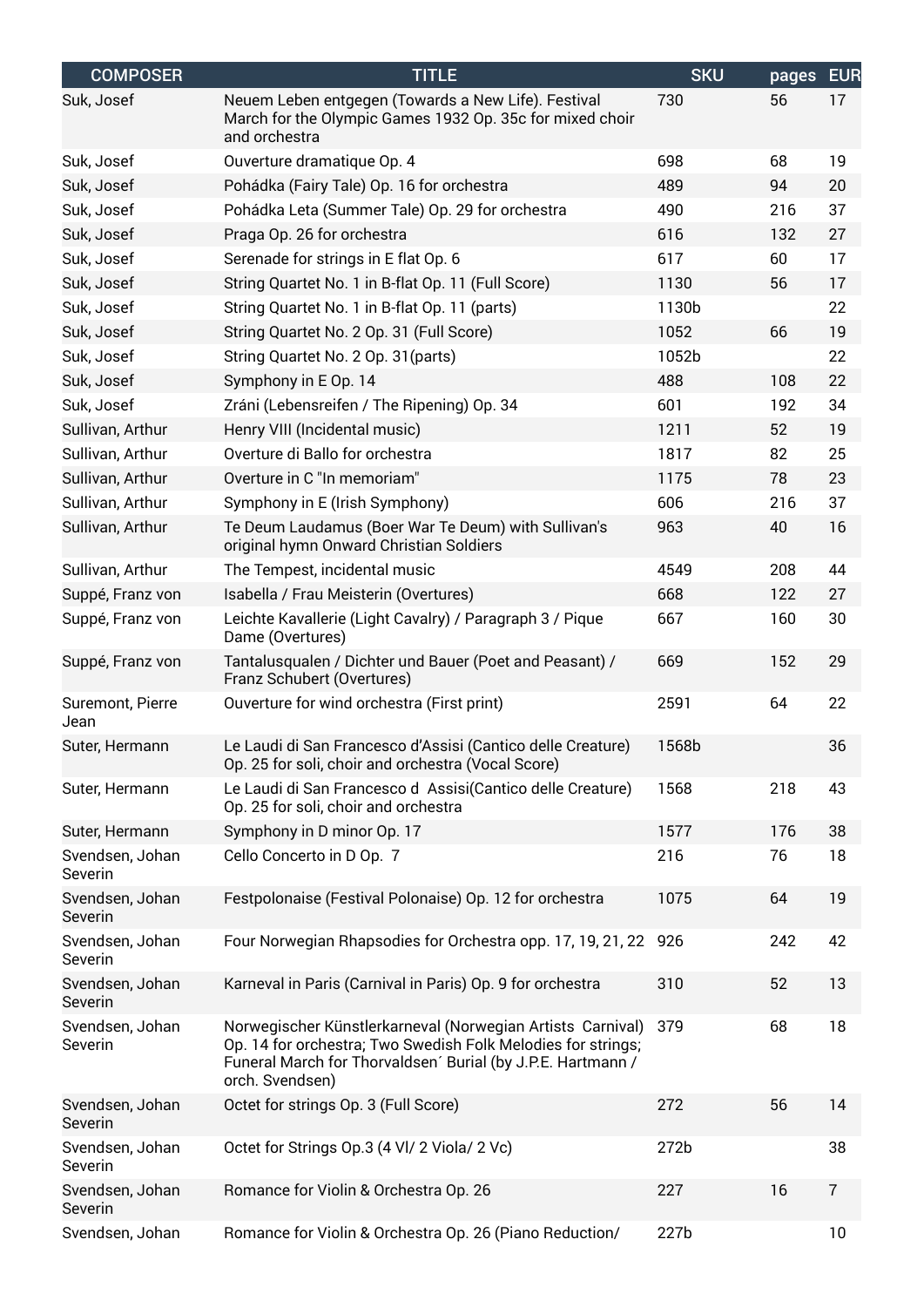| <b>COMPOSER</b>                                      | <b>TITLE</b>                                                                                              | <b>SKU</b> | pages | <b>EUR</b> |
|------------------------------------------------------|-----------------------------------------------------------------------------------------------------------|------------|-------|------------|
| Severin                                              | Solo)                                                                                                     |            |       |            |
| Svendsen, Johan<br>Severin                           | Romeo und Julia Op. 18 for orchestra                                                                      | 476        | 64    | 17         |
| Svendsen, Johan<br>Severin                           | Symphony No. 1 in D Op. 4                                                                                 | 276        | 200   | 36         |
| Svendsen, Johan<br>Severin                           | Symphony No. 2 in B-flat Op. 15                                                                           | 277        | 112   | 27         |
| Svendsen, Johan<br>Severin                           | Two Icelandic Melodies for string orchestra Op. 30                                                        | 951        | 12    | 10         |
| Svendsen, Johan<br>Severin                           | Violin Concerto in A Op. 6                                                                                | 1000       | 156   | 30         |
| Svendsen, Johan<br>Severin                           | Violin Concerto in A Op. 6 (Piano reduction / Solo violin part)                                           | 1000b      |       | 22         |
| Svendsen, Johan<br>Severin                           | Zorahayda Op. 11 / Norwegische Volksmelodie (Norwegian<br>Folk Melody for strings) Op. 31                 | 471        | 70    | 17         |
| Szymanowski, Karol                                   | Songs of the Infatuated Muezzin, op. 42 (Vocal Score with<br>Polish, English & German libretto, 2 copies) | 1818b      |       | 16         |
| Szymanowski, Karol                                   | Stabat Mater for Solo Voices, Mixed Chorus and Orchestra                                                  | 1988       | 66    | 21         |
| Szymanowski, Karol                                   | String Quartets Nos. 1 & 2 opp. 37 & 56                                                                   | 971        | 52    | 19         |
| Szymanowski, Karol                                   | Symphonie concertante (Symphony No. 4) Op. 61 for piano<br>and orchestra                                  | 883        | 98    | 23         |
| Szymanowski, Karol                                   | Symphony No. 2 Op. 19                                                                                     | 198        | 150   | 29         |
| Szymanowski, Karol                                   | Violin Concerto No. 2 Op. 60                                                                              | 821        | 120   | 25         |
| Szymanowski, Karol                                   | Demeter for alto solo, female chorus, and orchestra                                                       | 1822       | 32    | 14         |
| Szymanowski, Karol                                   | Litany to the Virgin Mary Op. 59 for soprano, women s<br>chorus and orchestra                             | 1601       | 28    | 14         |
| Szymanowski, Karol                                   | Love Songs of Hafiz for solo voice and orchestra, Op. 26                                                  | 1821       | 94    | 26         |
| Szymanowski, Karol                                   | Penthesilea for soprano and orchestra Op. 18                                                              | 1524       | 20    | 12         |
| Szymanowski, Karol                                   | Songs of the Infatuated Muezzin, Op. 42                                                                   | 1818       | 57    | 20         |
| Szymanowski, Karol                                   | Veni creator                                                                                              | 1690       | 32    | 16         |
| Szymanowski,<br>Karol / orch.<br>Fitelberg, Grzegorz | Notturno & Tarantella Op. 28 for orchestra                                                                | 394        | 76    | 18         |
| Takács, Jenö                                         | Vom fremden Ländern und Menschen (Of Foreign Lands and<br>Peoples) Op. 37b for orchestra                  | 194        | 52    | 12         |
| Tal, Josef                                           | Reflections for string orchestra                                                                          | 413        | 40    | 12         |
| Tanejew, Alexander                                   | Symphonie Nr. 3 op. 36                                                                                    | 4113       | 94    | 27         |
| Taneyev, Sergey                                      | Concert Suite for violin and orchestra Op. 28                                                             | 499        | 208   | 36         |
| Taneyev, Sergey                                      | Concert Suite for violin and orchestra Op. 28 (Piano<br>Reduction/Solo)                                   | 499b       |       | 24         |
| Taneyev, Sergey                                      | Ioann Damaskin (St. John of Damascus). Cantata Op. 1                                                      | 1034       | 92    | 23         |
| Taneyev, Sergey                                      | Oresteia Ouverture, Op. 6                                                                                 | 1698       | 90    | 25         |
| Taneyev, Sergey                                      | Overture on a Russian Theme                                                                               | 1258       | 94    | 26         |
| Taneyev, Sergey                                      | Piano Quintet in G minor Op. 30 (score and parts)                                                         | 1294       | 186   | 40         |
| Taneyev, Sergey                                      | Po prochtenii psalma (Upon Reading a Psalm) Cantata Op.<br>36                                             | 631        | 276   | 45         |
| Taneyev, Sergey                                      | String Quartet No. 3 in D minor Op. 7 (Full Score)                                                        | 1060       | 48    | 15         |
| Taneyev, Sergey                                      | String Quartet No. 3 in D minor Op. 7 (parts)                                                             | 1060b      |       | 25         |
| Taneyev, Sergey                                      | String Quartet No. 4 in A minor Op. 11 (Full Score)                                                       | 1042       | 68    | 19         |
| Taneyev, Sergey                                      | String Quartet No. 4 in A minor Op. 11 (parts)                                                            | 1042b      |       | 28         |
| Taneyev, Sergey                                      | String Quintet No. 1 in G Op. 14 (Full Score)                                                             | 1326a      | 108   | 22         |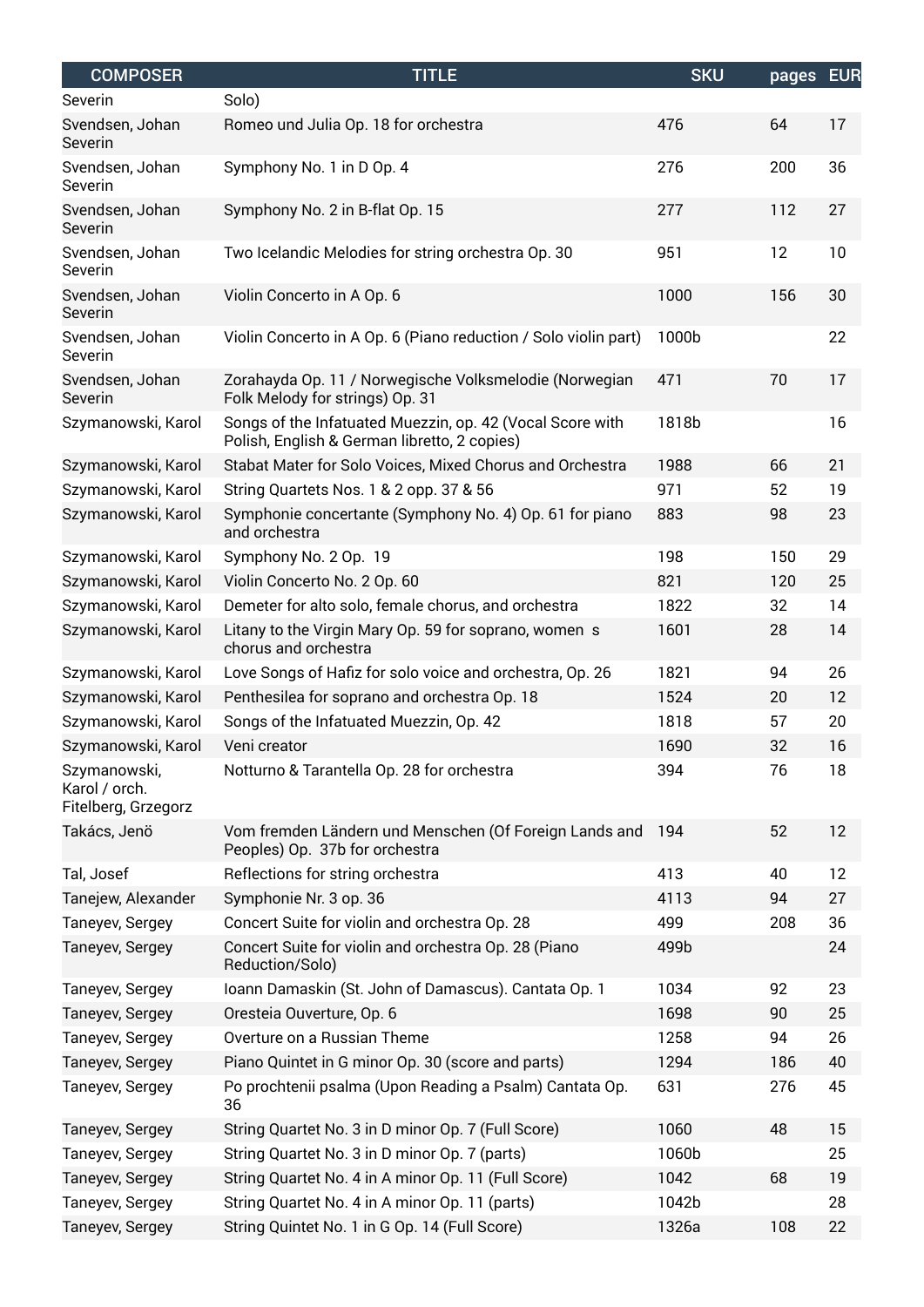| <b>COMPOSER</b>                           | <b>TITLE</b>                                                                                                            | <b>SKU</b> | pages | <b>EUR</b> |
|-------------------------------------------|-------------------------------------------------------------------------------------------------------------------------|------------|-------|------------|
| Taneyev, Sergey                           | String Quintet No. 1 in G Op. 14 (Parts)                                                                                | 1326b      | 98    | 20         |
| Taneyev, Sergey                           | Symphony No. 2 in B-flat                                                                                                | 218        | 184   | 32         |
| Taneyev, Sergey                           | Symphony No.1 in E minor                                                                                                | 641        | 192   | 34         |
| Taneyev, Sergey                           | Symphony No.4 in C minor Op. 12                                                                                         | 636        | 226   | 38         |
| Taneyev, Sergey                           | Third Symphony in D minor                                                                                               | 4264       | 228   | 45         |
| Tansman, Alexandre                        | Sinfonia Piccola                                                                                                        | 4114       | 104   | 28         |
| Tansman, Alexandre                        | Sinfonietta for chamber orchestra                                                                                       | 376        | 58    | 17         |
| Tansman, Alexandre                        | Suite Baroque for chamber orchestra                                                                                     | 4338       | 52    | 20         |
| Tartini, Giuseppe                         | Violin Concerto in A, D 92                                                                                              | 1286       | 42    | 15         |
| Tartini, Giuseppe                         | Violin Concerto in A, D 92 (Piano reduction/Solo)                                                                       | 1286b      |       | 21         |
| Tartini, Giuseppe /<br>Respighi, Ottorino | Pastorale. Free transcription of Giuseppe Tartini's Sonata in<br>A for violin and string orchestra                      | 1068       | 20    | 10         |
| Tcherepnin,<br>Alexander                  | Three Pieces for Chamber Orchestra, Op. 37                                                                              | 4133       | 52    | 20         |
| Tcherepnin, Nicolai                       | Le Pavillon d'Armide, Suite for orchestra                                                                               | 4148       | 168   | 37         |
| Tcherepnin, Nicolai                       | Le Pavillon d'Armide, Suite for orchestra (Solo version for<br>piano by Tcherepnin)                                     | 4148b      |       | 28         |
| Tcherepnin, Nicolai                       | Le Royaume enchanté, tone poem                                                                                          | 4125       | 72    | 24         |
| Tcherepnin, Nikolai                       | The Tale of the Fisherman and the Fish, Op. 41 for orchestra                                                            | 1950       | 72    | 23         |
| Telemann, Georg<br>Philipp                | 12 Violin Concertos                                                                                                     | 970        | 208   | 36         |
| Teodorescu-<br>Ciocănea, Livia            | Mysterium tremendum Cantata for mezzo-soprano (ossia<br>Tenor) and orchestra (first print)                              | 4452       | 78    | 24         |
| Teodorescu-<br>Ciocănea, Livia            | Poppy Fields - Câmpuri de maci, Oratorio in memory of the<br>soldiers who died during the First World War (first print) | 4323       | 132   | 36         |
| Thomas, Ambroise                          | Mignon Overture                                                                                                         | 1303       | 40    | 16         |
| Thuille, Ludwig                           | Piano Quintet Op. 20 (score and parts)                                                                                  | 1453       | 140   | 34         |
| Thuille, Ludwig                           | Romantische Ouvertüre (Romantic Overture) Op. 16                                                                        | 483        | 40    | 12         |
| Thuille, Ludwig                           | Sextet in Bb Op. 6 for Piano and Winds (score and parts)                                                                | 4320       | 110   | 32         |
| Tiessen, Heinz                            | Hamlet Suite Op. 30 for orchestra                                                                                       | 160        | 40    | 16         |
| Tiessen, Heinz                            | Music for String Orchestra Op. 32a                                                                                      | 163b       | 40    | 12         |
| Tiessen, Heinz                            | Rondo G-Dur Op. 21 for orchestra                                                                                        | 1968       | 58    | 20         |
| Tiessen, Heinz                            | String Quintet Op. 32                                                                                                   | 163a       | 40    | 12         |
| Tiessen, Heinz                            | Symphony No. 2 Op. 17 "Stirb und Werde!" (Die and<br>Emerge!)                                                           | 200        | 90    | 25         |
| Tiessen, Heinz                            | Visionen (Visions) for violin and small orchestra                                                                       | 497        | 40    | 12         |
| Tinel, Edgar                              | 3 Morceaux de Fantaisie, Op. 2 / Scherzo en ut mineur, Op.<br>3 for piano solo                                          | 594        | 40    | 18         |
| Tinel, Edgar                              | 4 Adventliederen Op. 35 for mixed choir and piano (after<br>Guido Gezelle)                                              | 566        | 48    | 18         |
| Tinel, Edgar                              | Au printemps: cinq morceaux de fantaisie pour le piano, Op.<br>14                                                       | 574        | 32    | 16         |
| Tinel, Edgar                              | Bunte Blätter Op. 32 (Six morceaux de piano)                                                                            | 559        | 36    | 16         |
| Tinel, Edgar                              | Cantique nuptial (wedding song) Op. 45 for high voice, organ<br>and harpe or piano                                      | 549        | 24    | 12         |
| Tinel, Edgar                              | Franciscus (Oratorio) Op. 36                                                                                            | 521        | 474   | 75         |
| Tinel, Edgar                              | Hochzeitsmarsch (Wedding March) Op. 30 for orchestra                                                                    | 567        | 44    | 17         |
| Tinel, Edgar                              | Kollebloemen Op. 20 for Tenor, mixed choir ans orchestra                                                                | 572        | 108   | 28         |
| Tinel, Edgar                              | Six Hymns to Mary, op. 34 for four-part mixed choir<br>unaccompanied                                                    | 2577       | 40    | 20         |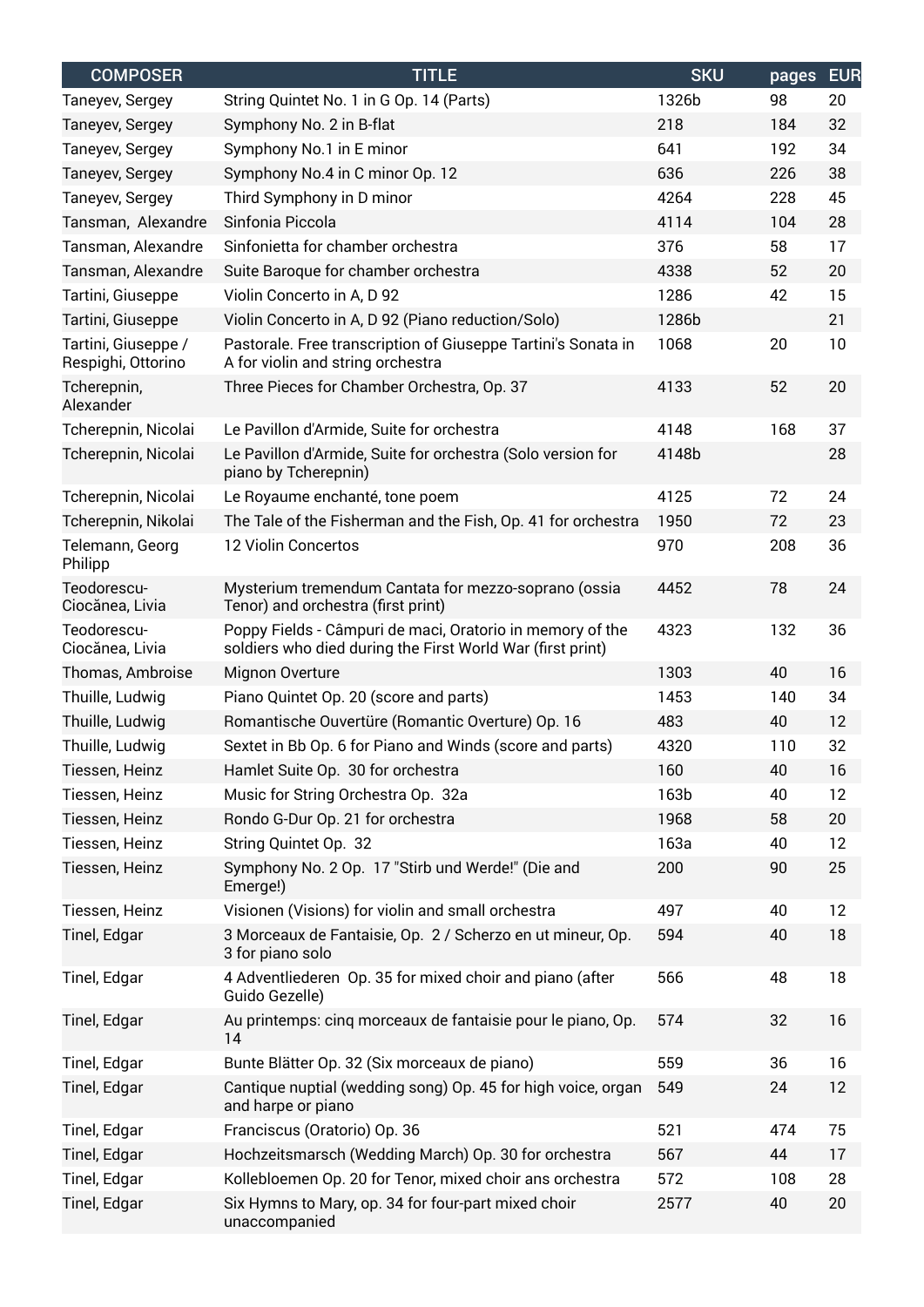| <b>COMPOSER</b>                                            | <b>TITLE</b>                                                                                                                                                  | <b>SKU</b> | pages | <b>EUR</b> |
|------------------------------------------------------------|---------------------------------------------------------------------------------------------------------------------------------------------------------------|------------|-------|------------|
| Tinel, Edgar                                               | Sonate in f-Moll, opus 9 for piano                                                                                                                            | 2574       | 40    | 18         |
| Tinel, Edgar                                               | Te Deum pour Choeur et orgue Op. 46                                                                                                                           | 514        | 40    | 12         |
| Tinel, Edgar                                               | Te Deum pour choeur mixte à six voix, orgue et orchestre Op.<br>46                                                                                            | 590        | 48    | 16         |
| Tinel, Edgar                                               | Trois tableaux symphoniques pour orchestre tirés de la<br>tragédie Polyeucte de P. Corneille, Op. 21                                                          | 591        | 214   | 43         |
| Tinel, Jef                                                 | Suite voor strijkorkest (first print)                                                                                                                         | 2616       | 40    | 18         |
| Tinel, Tinel / arr.<br>Jongen, Joseph and<br>De Pauw, J.B. | Organ transcriptions from Tinel's Franciscus op.<br>36. Präludium arr. by Joseph Jongen / Trauermarsch arr. by<br>J.B. De Pauw                                | 2569       | 28    | 16         |
| Toduta, Sigismund                                          | Concerto per archi no. 3 in stile antico                                                                                                                      | 4245       | 78    | 24         |
| Toeschi, Karl Joseph                                       | Concerto in F major for Flute and Orchestra                                                                                                                   | 1928       | 20    | 12         |
| Tournemire, Charles                                        | Poème Op. 38 for organ and orchestra                                                                                                                          | 1471       | 112   | 29         |
| Tournemire, Charles                                        | Psaume LVII, Op. 37 for organ and orchestra                                                                                                                   | 4288       | 82    | 26         |
| Tovey, Donald<br>Francis                                   | Cello Concerto in C major, Op. 40                                                                                                                             | 4425       | 114   | 30         |
| Tovey, Donald<br>Francis                                   | Variations on a theme by Gluck for flute and string quartet<br>Op. 28 (score and parts)                                                                       | 1491       | 40    | 26         |
| Toye, Geoffrey<br>Edward                                   | Ruddigore, Overture on themes by Sir Arthur Sullivan,<br>composed for the 1921 D'Oyly Carte production (first print /<br>edited by Phillip Brookes)           | 3040       | 48    | 17         |
| Tschaikowsky, Peter                                        | "Hamlet" Op. 67a (Incidental music)                                                                                                                           | 1156       | 124   | 27         |
| Tschaikowsky, Peter                                        | 14 various student works                                                                                                                                      | 900        | 124   | 25         |
| Tschaikowsky, Peter                                        | Festival Overture in D on the Danish National Hymn                                                                                                            | 1993       | 66    | 21         |
| Tschaikowsky, Peter                                        | Incidental music to Dmitrythe Pretender and Vasily Shuisky<br>(Ostrovsky) & "The Barber of Seville" (Beaumarchais)                                            | 1176       | 24    | 14         |
| Tschaikowsky, Peter                                        | Konzertfantasie (Concert Fantasy) for piano and orchestra<br>Op. 56                                                                                           | 472        | 140   | 29         |
| Tschaikowsky, Peter                                        | L'orage Op. 76. Symphonic Poem                                                                                                                                | 923        | 84    | 22         |
| Tschaikowsky, Peter                                        | Piano Concerto No. 2 in G major, op. 44 (original version)                                                                                                    | 3057       | 138   | 32         |
| Tschaikowsky, Peter                                        | Serenade melancolique Op. 26 for violin & orchestra                                                                                                           | 1327       | 36    | 14         |
| Tschaikowsky, Peter                                        | Sleeping Beauty (Dornröschen), complete ballet Op. 66 (in<br>three volumes)                                                                                   | 643        | 1.102 | 136        |
| Tschaikowsky, Peter                                        | Snégúrochka Op. 12 (The Snow Maiden). Incidental music to<br>a play by Ostrovsky                                                                              | 1104       | 264   | 46         |
| Tschaikowsky, Peter                                        | Souvenir de Florence Op. 70 for string sextet (Full Score)                                                                                                    | 1006       | 112   | 25         |
| Tschaikowsky, Peter                                        | Souvenir de Florence Op. 70 for string sextet (parts)                                                                                                         | 1006b      |       | 36         |
| Tschaikowsky, Peter                                        | Suite No. 1 Op. 43 for orchestra                                                                                                                              | 319        | 156   | 32         |
| Tschaikowsky, Peter                                        | Suite No. 2 Op. 53 for orchestra                                                                                                                              | 608        | 192   | 34         |
| Tschaikowsky, Peter                                        | Swan Lake Op. 20, complete ballet (in two volumes)                                                                                                            | 639        | 816   | 115        |
| Tschaikowsky, Peter                                        | Symphony in E-flat (reconstructed by Semyon Bogatyryev)                                                                                                       | 920        | 250   | 42         |
| Tschaikowsky, Peter                                        | The Nutcracker Op. 71 (complete ballet in two volumes)                                                                                                        | 1234       | 672   | 112        |
| Tschaikowsky, Peter                                        | The Voyevode Op. 78 (Symphonic Ballad)                                                                                                                        | 1155       | 62    | 21         |
| Tschaikowsky,<br>Peter / orch.<br>Glazunov, Alexander      | Souvenirs d'un lieu cher Op. 42 (Meditation / Scherzo /<br>Melodie) for violin and orchestra                                                                  | 1131       | 56    | 20         |
| Turcanu, Dan                                               | Suite in Romanian Style No. 1 for small orchestra (first print)                                                                                               | 4479       | 48    | 20         |
| Turcanu, Dan                                               | Variations on variations for string orchestra and percussion<br>based on the theme and variations of Paganini's 24th<br>caprice for violin solo (first print) | 4588       | 32    | 18         |
| Turcanu, Anatol                                            | Ballet Class Music, 23 pieces for Barre vol. II (First print)                                                                                                 | 2914       | 40    | 26         |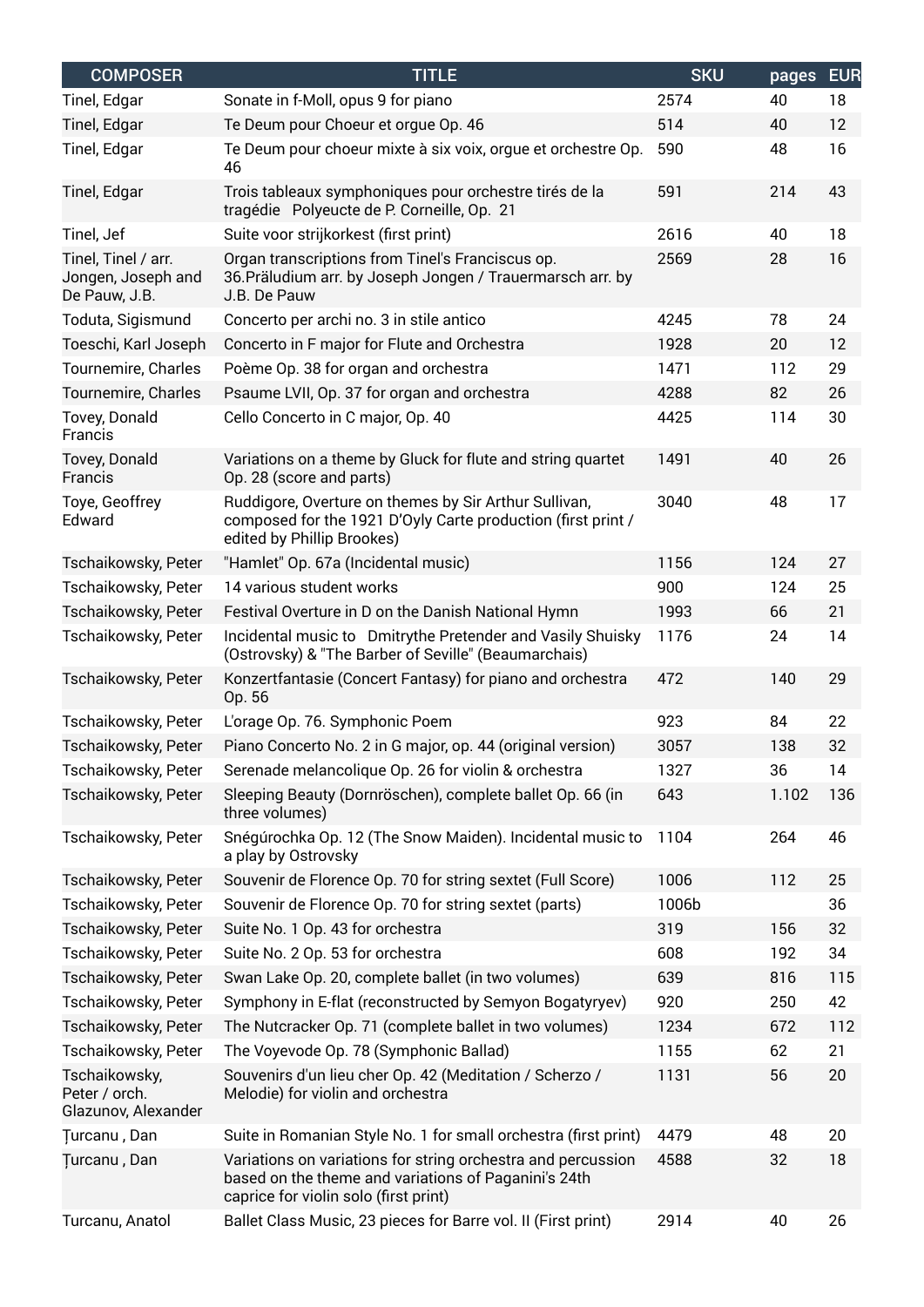| <b>COMPOSER</b>                                                            | <b>TITLE</b>                                                                                                               | <b>SKU</b> | pages | <b>EUR</b> |
|----------------------------------------------------------------------------|----------------------------------------------------------------------------------------------------------------------------|------------|-------|------------|
| Turcanu, Anatol                                                            | Ballet Class Music, 24 pieces for Barre vol. I (First print)                                                               | 2908       | 40    | 26         |
| Turcanu, Dan                                                               | Cello Concertino "Kubi", for cello and piano (First print)                                                                 | 2910b      | 24    | 16         |
| Turcanu, Dan                                                               | Easy Oriental Music, for violin beginners with Student-<br>Teacher duets (First print)                                     | 2911       | 16    | 12         |
| Turcanu, Dan                                                               | Learn to Play 'Ishy Bilady' the National Anthem of UAE in<br>nine lessons, for violin beginner with Student-Teacher duets. | 2912       | 16    | 12         |
| Turcanu, Dan                                                               | Piano Sonata - Fantasia (First print)                                                                                      | 2905       | 24    | 20         |
| Turcanu, Dan                                                               | Pizzicato, A lesson book with chamber music arrangemts,<br>Beginner 1 (First print)                                        | 2901       | 32    | 12         |
| Turcanu, Dan                                                               | Preludes for Piano, vol. I, "Musical Dumplings", for piano solo<br>(First print)                                           | 2903       | 28    | 22         |
| Turcanu, Dan                                                               | Preludes for Piano, vol. II, "Musical Dumplings", for piano<br>solo (First print)                                          | 2904       | 40    | 22         |
| Turcanu, Dan                                                               | Seven Easy Pieces, for violin beginners (with piano<br>accompaniment) (First print)                                        | 2902       | 28    | 13         |
| Turcanu, Dan                                                               | Sonata for Cello and Harp "Mandarin" - adaptations from<br>Chinese classical music (First print)                           | 2913e      | 36    | 24         |
| Turcanu, Dan                                                               | Sonata for Cello and Piano "Mandarin" - adaptations from<br>Chinese classical music (First print)                          | 2913b      | 36    | 24         |
| Turcanu, Dan                                                               | Sonata for Viola and Harp "Mandarin" - adaptations from<br>Chinese classical music (First print)                           | 2913d      | 36    | 24         |
| Turcanu, Dan                                                               | Sonata for Viola and Piano "Mandarin" - adaptations from<br>Chinese classical music (First print)                          | 2913a      | 36    | 24         |
| Turcanu, Dan                                                               | Sonata for Violin and Harp "Mandarin" - adaptations from<br>Chinese classical music (First print)                          | 2913c      | 36    | 24         |
| Turcanu, Dan                                                               | Sonata for Violin and Piano "Mandarin" - adaptations from<br>Chinese classical music (First print)                         | 2913       | 36    | 24         |
| Turcanu, Dan                                                               | Suite for Violin and Piano "Romanian Dances and<br>Stories" (First print)                                                  | 2907       | 48    | 24         |
| Turcanu, Dan                                                               | Two Sonatas for Violin Solo (First print)                                                                                  | 2906       | 32    | 24         |
| Turcanu, Dan                                                               | Viola Concertino "Kubi", for viola and piano (First print)                                                                 | 2910a      | 24    | 16         |
| Turcanu, Dan                                                               | Violin Concertino "Kubi", for violin and piano (First print)                                                               | 2910       | 24    | 16         |
| Turina, Joaquin                                                            | Danzas Fantasticas Op. 22 (versions for orchestra and piano<br>solo)                                                       | 4258       | 134   | 33         |
| Turina, Joaquin                                                            | La Procession du Rocio for orchestra                                                                                       | 4297       | 52    | 20         |
| Ungureanu-Biser,<br>Mirela / arr. Kiss,<br>Corinna                         | Practical Songs for Voice & Piano, arr. for Piano by Corina<br>Kiss (vocal exercises / first print)                        | 4486       | 20    | 12         |
| Urspruch, Anton                                                            | Piano Concerto in E-flat Op. 9                                                                                             | 1449       | 132   | 29         |
| Vaage, Knut                                                                | Svev for piano trio /violin, cello, piano (3 performance<br>scores / first print / landscape format)                       | 4451       | 132   | 35         |
| Van der Eyken,<br>Ernest                                                   | Refereynen ende liedekens for string orchestra                                                                             | 2505       | 28    | 14         |
| Van Nieuwenhove,<br>Ernest                                                 | Deuxième suite pour quatre violoncelles (first edition / score<br>and parts)                                               | 2527       | 92    | 26         |
| van Wassenaer,<br>Unico Willem /<br>Pergolesi, Giovanni<br><b>Battista</b> | Sei Concerti Armonici for four violins, viola violoncello and<br>thorough bass (formerly misattributed to Pergolesi)       | 4362       | 170   | 38         |
| Vanden Berghe,<br>Philippe                                                 | Mazurka de salon op. 30 for piano solo                                                                                     | 2595       | 16    | 13         |
| Vanden Berghe,<br>Philippe                                                 | Pier-Lala, Fantaisie pour Piano, opus 24 / Allegro Agitato<br>pour Piano, opus 28                                          | 2548       | 36    | 17         |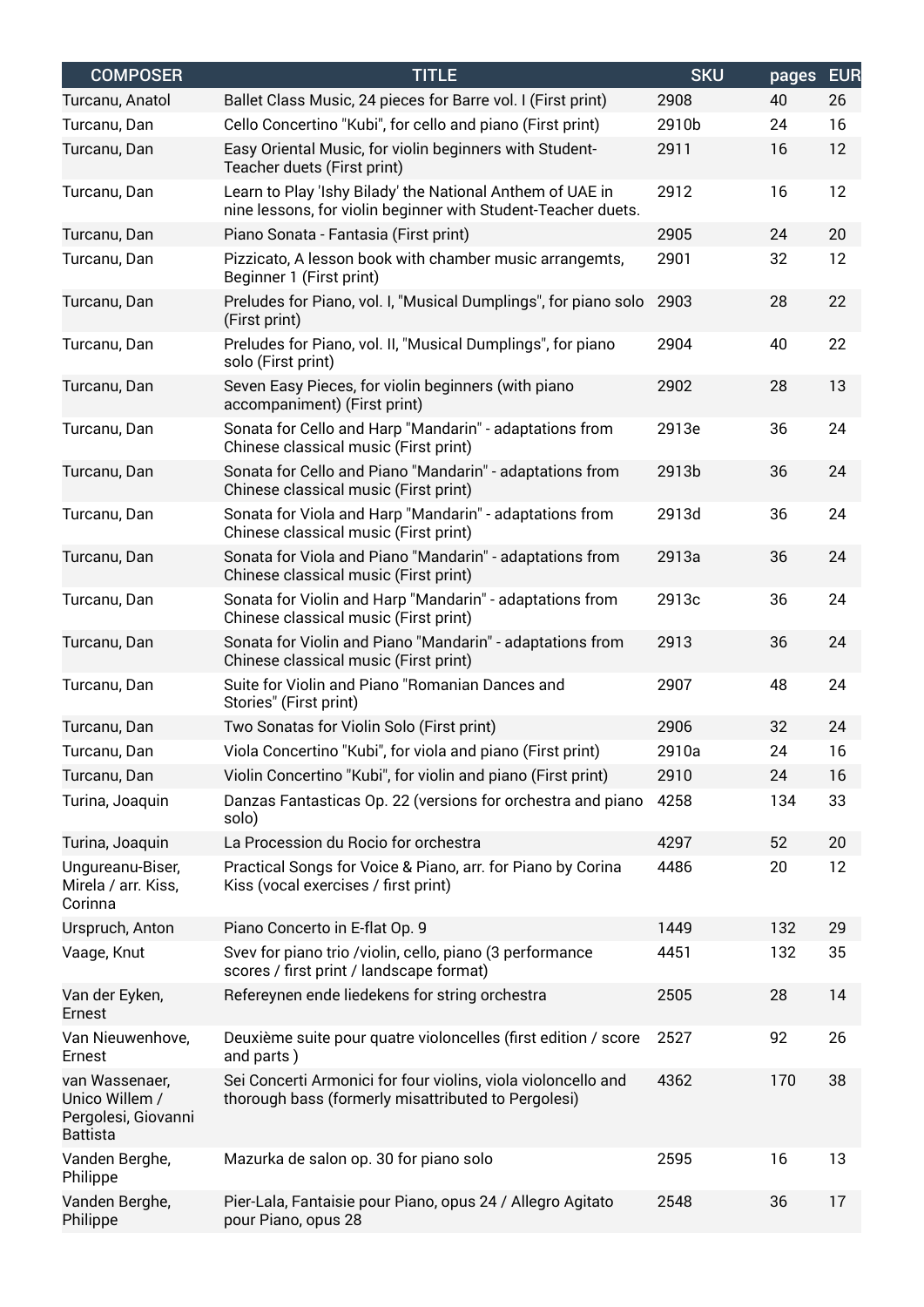| <b>COMPOSER</b>                                         | <b>TITLE</b>                                                                              | <b>SKU</b> | pages | <b>EUR</b> |
|---------------------------------------------------------|-------------------------------------------------------------------------------------------|------------|-------|------------|
| Vanden Berghe,<br>Philippe                              | Rondo capriccioso pour piano, opus 25                                                     | 2543       | 20    | 12         |
| Vanden Berghe,<br>Philippe                              | Simple mélodie pour piano op. 29                                                          | 2605       | 8     | 10         |
| Vandenbosch, Pierre<br>Joseph                           | Quatre sonates pour le clavecin, avec un violon et basse ad<br>libitum, opus 5            | 2563       | 40    | 16         |
| Variu, Dan                                              | BarTikTók for string quartet (First print, score and parts)                               | 4412       | 76    | 28         |
| Variu, Dan                                              | Dixtuor for string and woodwind quintets (score and parts /<br>first print)               | 4463       | 108   | 32         |
| Variu, Dan                                              | MikroDivertisment for string orchestra (score and parts /<br>first print)                 | 4376       | 36    | 18         |
| Velden, Renier Van<br>der                               | Nocturne voor beeldhouwer Marc Macken (arr. by Wilfried<br>Westerlinck) for wind ensemble | 582        | 38    | 20         |
| Vellones, Pierre                                        | Concerto pour Saxophone-Alto et Orchestre Op. 65                                          | 4559       | 136   | 34         |
| Verheyen, Pieter                                        | Miserere for choir, strings and organ (first print / score and<br>parts)                  | 2593       | 128   | 42         |
| Vierne, Louis                                           | Marche triomphale                                                                         | 3020       | 20    | 12         |
| Vierne, Louis                                           | Piano Quintet in C minor Op. 42                                                           | 1099       | 72    | 23         |
| Vieuxtemps, Henri                                       | Cello Concerto No. 1 in A minor Op. 46                                                    | 1127       | 182   | 38         |
| Vieuxtemps, Henri                                       | Cello Concerto No. 1 in A minor Op. 46 (Piano Reduction/<br>Solo)                         | 1127b      |       | 22         |
| Vieuxtemps, Henri                                       | Violin Concerto No. 4 in D minor Op. 31                                                   | 723        | 192   | 34         |
| Vieuxtemps, Henri                                       | Violin Concerto No. 4 in D minor Op. 31 (Piano Reduction/<br>Solo)                        | 723b       |       | 16         |
| Vieuxtemps, Henri                                       | Violin Concerto No. 5 in A minor Op. 37                                                   | 397        | 64    | 15         |
| Vieuxtemps, Henri                                       | Violin Concerto No. 5 in A minor Op. 37 (Piano Reduction/<br>Solo)                        | 397b       |       | 16         |
| Vilaginés, Jordi                                        | Trío para violín, cello y piano (para Lupita) (Score and parts)                           | 1450       | 40    | 18         |
| Vitali, Tomaso<br>Antonio / orch.<br>Respighi, Ottorino | Ciaconna for violin, organ and strings                                                    | 930        | 32    | 14         |
| Vitols, Jazeps                                          | Spriditis Op. 37 for orchestra                                                            | 4531       | 62    | 23         |
| Vivaldi, Antonio                                        | Il cimento dell'armonia e dell'inventione, Op.8: La Primavera                             | 4070       | 36    | 18         |
| Vivaldi, Antonio                                        | Magnificat RV 610a / RV 611                                                               | 1705       | 94    | 26         |
| Vivaldi, Antonio                                        | Motetti a Canto Solo con Stromenti                                                        | 1321       | 150   | 33         |
| Vlad, Ulpiu                                             | Reverberații De Legendă (Legendary Reverberations) for<br>orchestra (first print)         | 4203       | 184   | 40         |
| Vlad, Ulpiu                                             | The light of roads for orchestra (new print)                                              | 4467       | 88    | 26         |
| Vladigerov, Pantcho                                     | Vardar Rhapsody for orchestra (1922/28)                                                   | 265        | 72    | 18         |
| Vladigerov, Pantcho                                     | Violin Concerto No. 1 in F minor Op. 11                                                   | 288        | 156   | 28         |
| Vocht, Lodewijk de                                      | In ballingschap, symphonic poem (first print)                                             | 2555       | 32    | 16         |
| Vocht, Lodewijk de                                      | Meizangen (Songs of May, Symphonic Poem, 1909)                                            | 536        | 72    | 20         |
| Vocht, Lodewijk de                                      | Missa in honorem angelorum (ad tres voces aequales sive<br>inaequales organo comitante)   | 2509       | 24    | 14         |
| Vocht, Lodewijk de                                      | Missa in honorem Sti Josephi                                                              | 2524       | 28    | 14         |
| Vocht, Lodewijk de                                      | Missa Pastorum A + B (Score and parts)                                                    | 593        | 84    | 28         |
| Vocht, Lodewijk de                                      | Naar hoger Licht (Towards a Higher Light, Symphonic Poem<br>with solo cello)              | 520        | 40    | 12         |
| Vocht, Lodwijk de                                       | Cello Concerto in D (Full Score, Piano Reduction, Cello Part)                             | 573a       | 158   | 48         |
| Vocht, Lodwijk de                                       | Cello Concerto in D (full score)                                                          | 573b       | 106   | 19         |
| Vogel, Wladimir                                         | Ritmica Ostinata for orchestra                                                            | 4059       | 50    | 18         |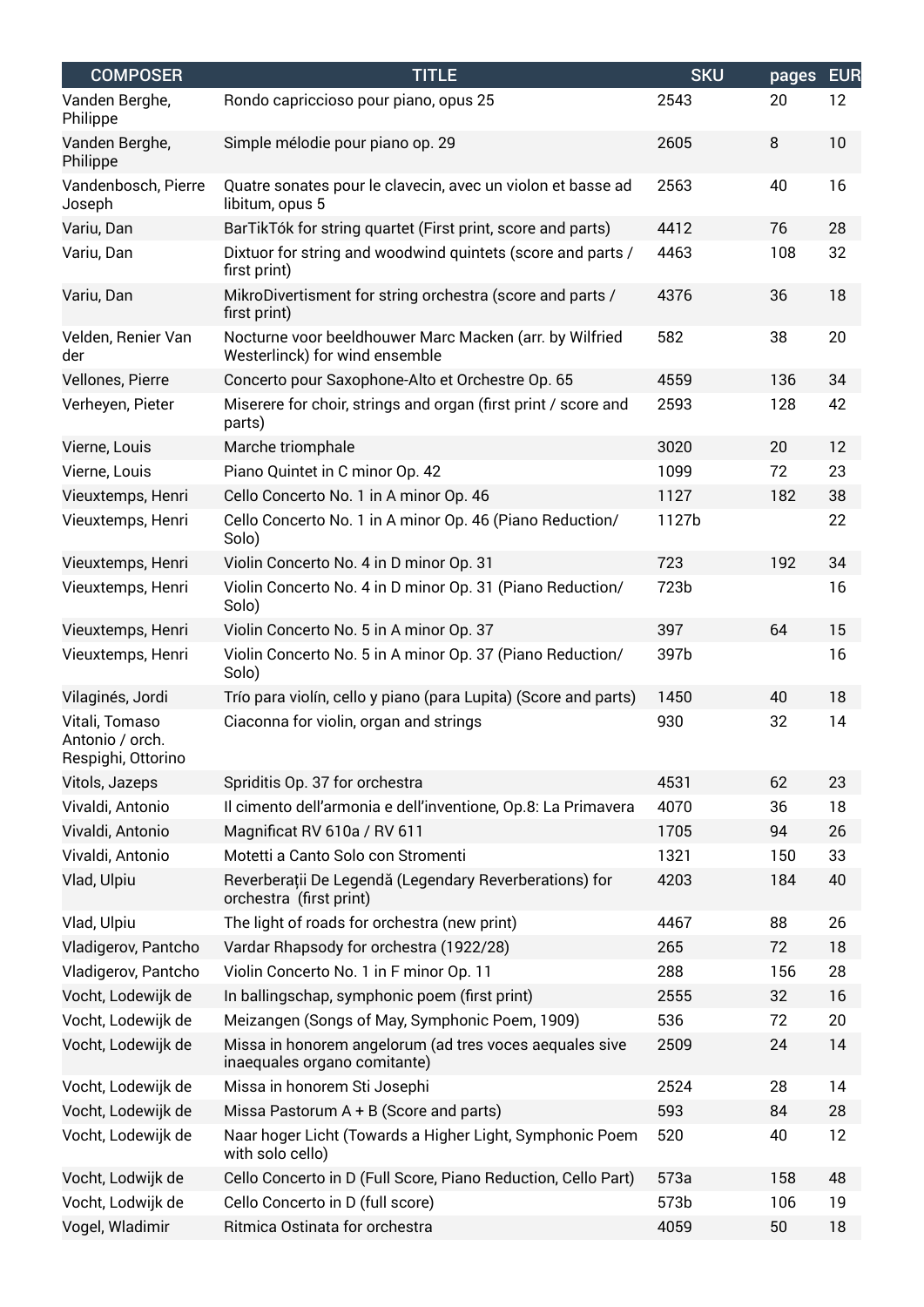| <b>COMPOSER</b>                 | <b>TITLE</b>                                                                                                                     | <b>SKU</b> | pages | <b>EUR</b> |
|---------------------------------|----------------------------------------------------------------------------------------------------------------------------------|------------|-------|------------|
| Vogel, Wladimir<br>Rudolfovitch | »Spiegelungen« for orchestra                                                                                                     | 4497       | 108   | 30         |
| Volbach, Fritz                  | Raffael Op. 26 for chorus and orchestra, op. 26                                                                                  | 1805       | 82    | 25         |
| Volbach, Fritz                  | Symphony in B Minor Op. 33                                                                                                       | 4238       | 148   | 34         |
| Volkmann, Robert                | 3 Serenades for string orchestra Opp. 62, 63, 69                                                                                 | 254        | 84    | 20         |
| Volkmann, Robert                | Complete String Quartets Nos. 1-6 (in a box)                                                                                     | 1158       | 220   | 44         |
| Volkmann, Robert                | Concert Overture in C major for orchestra                                                                                        | 1919       | 28    | 14         |
| Volkmann, Robert                | Piano Trios opp. 3 in F & 5 in B-flat minor (Full Score)                                                                         | 898        | 96    | 22         |
| Volkmann, Robert                | Piano Trios opp. 3 in F & 5 in B-flat minor (parts)                                                                              | 898b       | 128   | 32         |
| Volkmann, Robert                | Piano Works Vol. I: Piano Sonata in C minor Op. 12 /<br>Fantasie Op. 25a / Variations on a Theme by Handel Op. 26                | 1426       | 68    | 21         |
| Volkmann, Robert                | Richard III. Shakespeare Overture Op. 68                                                                                         | 988        | 52    | 17         |
| Volkmann, Robert                | String Quartet No. 1 in A minor Op. 9 (first printed edition /<br>score & parts)                                                 | 1680       | 136   | 36         |
| Volkmann, Robert                | Symphony No. 1 in D minor Op. 44                                                                                                 | 101        | 190   | 32         |
| Volkmann, Robert                | Symphony No. 2 in B-flat Op. 53                                                                                                  | 102        | 154   | 28         |
| Volkmann, Robert                | Weihnachtslied aus dem 12. Jahrhundert (Christmas Carol<br>from the 12th century) Op. 59 for choir a cappella (Full<br>Score)    | 368        | 40    | 12         |
| Vorisek, Jan Vaclav             | Symphony in D                                                                                                                    | 904        | 72    | 19         |
| Wagenaar, Johann                | Cyrano de Bergerac. Overture Op. 23                                                                                              | 1416       | 92    | 26         |
| Wagner-Régeny,<br>Rudolf        | Orchestermusik mit Klavier                                                                                                       | 4442       | 102   | 29         |
| Wagner, Richard                 | American Centennial March (Großer Festmarsch)                                                                                    | 687        | 52    | 13         |
| Wagner, Richard                 | Das Liebesmahl der Apostel (The Feast of Pentecost) for<br>male chorusses & orchestra                                            | 733        | 56    | 18         |
| Wagner, Richard                 | Das Liebesmahl der Apostel (The Feast of Pentecost) for<br>male chorusses & orchestra (Piano Reduction)                          | 733b       |       | 14         |
| Wagner, Richard                 | Early Chorusses: Der Tag erscheint, Im treuen Sachsenland,<br>An Webers Grabe, New Year's Cantata, Nicolai                       | 806        | 92    | 23         |
| Wagner, Richard                 | Huldigungsmarsch (Homage March)                                                                                                  | 659        | 28    | 10         |
| Wagner, Richard                 | Kaisermarsch (Emperor March)                                                                                                     | 677        | 40    | 12         |
| Wagner, Richard                 | Overtures in D minor & C major                                                                                                   | 789        | 52    | 17         |
| Wagner, Richard                 | Overtures: König Enzio / Rule Britannia / Polonia / Christoph<br>Columbus                                                        | 760        | 216   | 37         |
| Wagner, Richard                 | Parsifal (Prelude with ending of the third act ad.lib.)                                                                          | 1885       | 36    | 14         |
| Wagner, Richard                 | Symphony in C                                                                                                                    | 141        | 88    | 19         |
| Wagner, Richard                 | Vampyr-Arie (Vampyre-Aria), numbers for insertion in "Marie,<br>Max und Michel" and Bellini's Norma, Descente de la<br>Courtille | 713        | 102   | 21         |
| Wagner, Siegfried               | Bruder Lustig, overture                                                                                                          | 4353       | 48    | 18         |
| Wagner, Siegfried               | Concerto for Flute and Small Orchestra                                                                                           | 955        | 44    | 16         |
| Wagner, Siegfried               | Concerto for Flute and Small Orchestra (Piano reduction/<br>Solo)                                                                | 955b       |       | 12         |
| Wagner, Siegfried               | Der Bärenhäuter - Overture                                                                                                       | 1708       | 60    | 19         |
| Wagner, Siegfried               | Der Friedensengel (The Angel of Peace) Overture                                                                                  | 1371       | 32    | 16         |
| Wagner, Siegfried               | Herzog Wildfang, Introduction to Act 3 and Kirmess Waltz                                                                         | 4560       | 52    | 21         |
| Wagner, Siegfried               | Sonnenflammen overture                                                                                                           | 4322       | 54    | 20         |
| Wagner, Siegfried               | Violin Concerto in G                                                                                                             | 728        | 92    | 20         |
| Wagner, Siegfried               | Violin Concerto in G (Piano Reduction/Solo)                                                                                      | 728b       |       | 20         |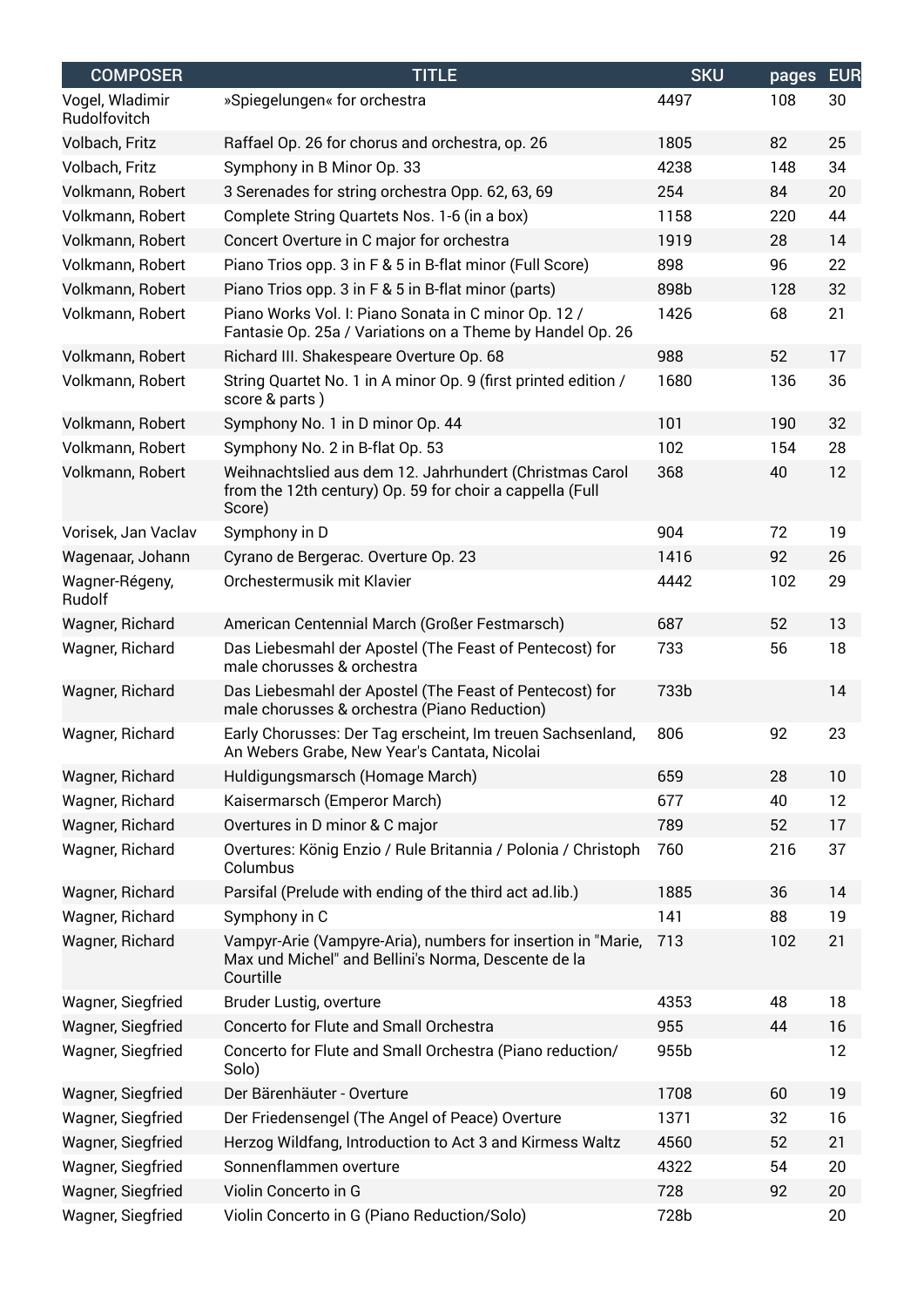| <b>COMPOSER</b>                   | <b>TITLE</b>                                                                                                                           | <b>SKU</b> | pages | <b>EUR</b> |
|-----------------------------------|----------------------------------------------------------------------------------------------------------------------------------------|------------|-------|------------|
| Waldstein, Ferdinand<br>Graf von  | Symphony in D                                                                                                                          | 3074       | 36    | 16         |
| <b>Walford Davies,</b><br>Henry   | Solemn Melody, Versions for Organ and Orchestra, Cello and<br>Piano, Piano solo                                                        | 4545       | 24    | 16         |
| Wallace, William                  | Villon. Symphonic Poem No. 6                                                                                                           | 981        | 52    | 19         |
| Wambach, Emile                    | Andante appassionata pour cello et piano (score and part /<br>first print)                                                             | 2601       | 14    | 14         |
| Wambach, Emile                    | Concertaria for trombone (or tuba), versions for trombone<br>and strings and for trombone and piano (first print / score<br>and parts) | 2582       | 60    | 24         |
| Wambach, Emile                    | Prière belge pour 1916 (Belgian prayer for 1916) for mixed<br>choir (Performance Score)                                                | 2542       | 16    | 12         |
| Warren, Purcell                   | Variations on an Original Theme for String Quartet (score<br>and parts)                                                                | 4093       | 36    | 17         |
| Wartensee, Xaver<br>Schneider von | Symphony Militaire No.3 in B-flat major                                                                                                | 4403       | 252   | 51         |
| Weber, Carl Maria<br>von          | Concertino for Clarinet in E flat Major, Op. 26                                                                                        | 3008       | 24    | 16         |
| Weber, Carl Maria<br>von          | Grand Pot-Pourri pour le Violoncelle, J. 64, Op. 20                                                                                    | 1797       | 82    | 25         |
| Weber, Carl Maria<br>von          | Jubel-Ouvertüre Op. 59                                                                                                                 | 771        | 56    | 17         |
| Weber, Carl Maria<br>von          | Piano Concerto No. 1 in C Op. 11                                                                                                       | 933        | 168   | 31         |
| Weber, Carl Maria<br>von          | Piano Concerto No. 1 in C Op. 11 (Piano Reduction, 2 copies)                                                                           | 933b       |       | 22         |
| Weber, Carl Maria<br>von          | Turandot Op. 37 (incidental music)                                                                                                     | 1640       | 54    | 19         |
| Weckbacher, Lorenzo               | Ouverture pour le jour de la naissance du Roi de Prusse<br>(Score and parts)                                                           | 589        | 66    | 17         |
| Weigl, Karl                       | Rhapsody Op. 30 for string orchestra or string sextet                                                                                  | 162        | 70    | 17         |
| Weigl, Karl                       | Symphony No. 1 in E Op. 5                                                                                                              | 211        | 190   | 34         |
| Weiner, Laszlo                    | Concerto for Piano, Flute, Viola and String Orchestra                                                                                  | 4241       | 68    | 22         |
| Weiner, Leo                       | Concertino, Op. 15 for piano and orchestra                                                                                             | 4060       | 106   | 28         |
| Weingartner, Felix                | Aus ernster Zeit op.56, Concert Overture                                                                                               | 1943       | 58    | 19         |
| Weingartner, Felix                | Aus fernen Welten Op. 39, Song cycle for voice and<br>orchestra                                                                        | 1874       | 72    | 23         |
| Weingartner, Felix                | Dame Kobold Op. 57 overture                                                                                                            | 1761       |       | 21         |
| Weingartner, Felix                | Das Gefilde der Seligen. Symphonic Poem Op. 21                                                                                         | 1472       | 82    | 25         |
| Weingartner, Felix                | Frühling Op. 80, symphonic poem                                                                                                        | 4309       | 70    | 22         |
| Weingartner, Felix                | King Lear. Symphonic Poem for large orchestra Op. 20                                                                                   | 1510       | 96    | 25         |
| Weingartner, Felix                | La Burla: Allerlei Heiteres in sechs kleinen Orchesterstücke<br>Op. 78, symphonic poem                                                 | 4310       | 70    | 22         |
| Weingartner, Felix                | Lustige Ouvertüre Op. 53 (Merry Overture) for orchestra                                                                                | 1363       | 86    | 22         |
| Weingartner, Felix                | Serenade in F for string orchestra Op. 6 (new edition)                                                                                 | 1387       | 14    | 12         |
| Weingartner, Felix                | Sinfonietta Op. 83 for string trio and small orchestra                                                                                 | 196        | 134   | 27         |
| Weingartner, Felix                | Sturm-Suite (Tempest Suite) Op. 65 for orchestra                                                                                       | 1339       | 64    | 21         |
| Weingartner, Felix                | Symphonisches Zwischenspiel (Symphonic Intermezzo)<br>from the Opera Malawika                                                          | 1513       | 56    | 19         |
| Weingartner, Felix                | Symphony No. 1 in G Op. 23                                                                                                             | 1372       | 146   | 33         |
| Weingartner, Felix                | Symphony No. 2 in E-flat Op. 29                                                                                                        | 1482       | 182   | 40         |
| Weingartner, Felix                | Symphony No. 3 in E major, op. 49                                                                                                      | 1760       | 248   | 45         |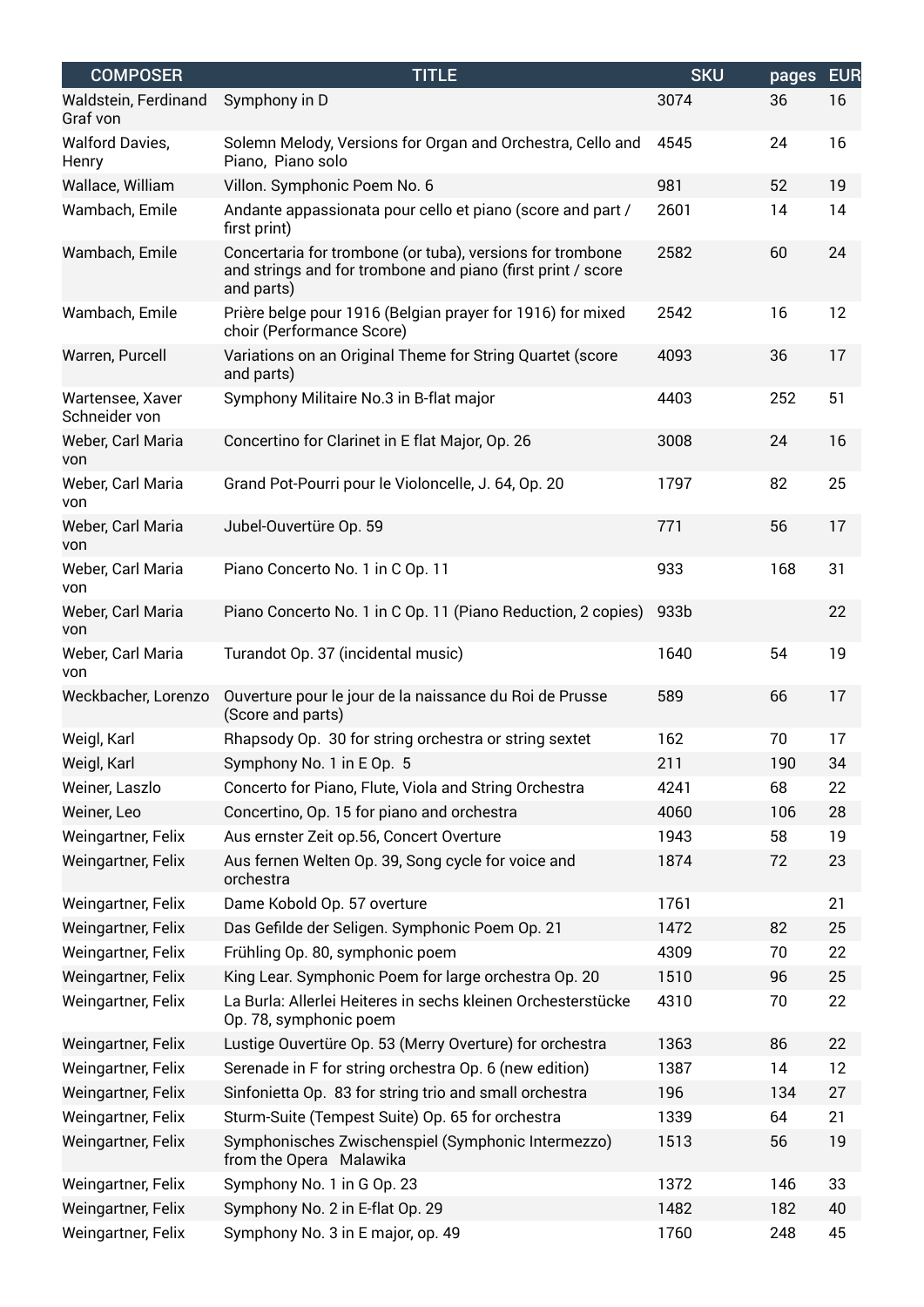| <b>COMPOSER</b>               | <b>TITLE</b>                                                                                                                                                                                                  | <b>SKU</b> | pages | <b>EUR</b>     |
|-------------------------------|---------------------------------------------------------------------------------------------------------------------------------------------------------------------------------------------------------------|------------|-------|----------------|
| Weingartner, Felix            | Symphony No. 4 in F Op. 61                                                                                                                                                                                    | 380        | 116   | 25             |
| Weingartner, Felix            | Symphony No. 5 in C minor, op. 71                                                                                                                                                                             | 1819       | 96    | 26             |
| Weingartner, Felix            | Symphony No. 6 in B minor LaTragica Op. 74                                                                                                                                                                    | 1380       | 76    | 23             |
| Weingartner, Felix            | Traumnacht und Sturmhymnus (Dreamy Night and<br>Tempestuous Hymn) for choir & orchestra Op. 38                                                                                                                | 1333       | 136   | 32             |
| Weingartner, Felix            | Violin Concerto in G Op. 52                                                                                                                                                                                   | 1429       | 80    | 23             |
| Weingartner, Felix            | Violin Concerto in G Op. 52 (Piano Reduction/Solo)                                                                                                                                                            | 1429b      |       | 24             |
| Weingartner, Felix            | Zwei Gesänge von Gottfried Keller für eine tiefere<br>Singstimme mit Begleitung des Orchesters Op. 35 & Vier<br>Gesänge für eine höhere Singstimme mit Begleitung des<br>Orchesters Op. 36 (orchestral songs) | 1534       | 126   | 29             |
| Welffens, Peter               | Prayer before the Apocalypse for six horns in F (first print /<br>score and parts)                                                                                                                            | 2596       | 36    | 18             |
| Wellesz, Egon                 | Suite for violin and sextet Op. 38                                                                                                                                                                            | 177        | 20    | $\overline{7}$ |
| Wellesz, Egon                 | Vorfrühling Op. 12 for orchestra                                                                                                                                                                              | 377        | 28    | $\overline{7}$ |
| Westerlinck, Wilfried         | Christmas Burlesques for violin and piano (score and part)                                                                                                                                                    | 2588       | 40    | 22             |
| Westerlinck, Wilfried         | Landschappen VI (Landscape VI) - string quartet (First<br>Edition) score and parts                                                                                                                            | 595        | 42    | 25             |
| Wetz, Richard                 | Kleist-Ouvertüre Op. 16                                                                                                                                                                                       | 439        | 48    | 13             |
| Wetz, Richard                 | Symphony No. 2 in A major, op. 47                                                                                                                                                                             | 1831       | 142   | 33             |
| Wetz, Richard                 | Symphony No.1 in C minor Op. 40                                                                                                                                                                               | 440        | 180   | 32             |
| Wetzler, Hermann<br>Hans      | "Wie es Euch gefällt" Overture from the Incidental Music to<br>Shakespeare s"As You Like It" Op. 7                                                                                                            | 1512       | 72    | 23             |
| Wetzler, Hermann<br>Hans      | Assisi. Legend for Orchestra Op. 13                                                                                                                                                                           | 1480       | 54    | 19             |
| Wetzler, Hermann<br>Hans      | Suite from the Incidental Music to Shakespeare's As You<br>Like It, op. 7                                                                                                                                     | 1913       | 56    | 19             |
| Wetzler, Hermann<br>Hans      | Symphonic Dance in Basque Style from the opera 'Die<br>Baskische Venus' Op. 14                                                                                                                                | 4558       | 112   | 31             |
| Wetzler, Hermann<br>Hans      | Visions: Six Symphonic Movements Op. 12                                                                                                                                                                       | 1549       | 138   | 31             |
| Wetzler, Hermann<br>Hans      | Symphonic Fantasy in E-flat Op. 10                                                                                                                                                                            | 1542       | 90    | 25             |
| Whittaker, William<br>Gillies | Among the Northumbrian Hills, Free Variations on an<br>Original Theme for Pianoforte, Two Violins, Viola &<br>Violoncello                                                                                     | 1762       |       | 21             |
| Widor, Charles-Marie          | "La Korrigane". Ballet fantastique (orchestral suite)                                                                                                                                                         | 791        | 132   | 28             |
| Widor, Charles-Marie          | "Salvum fac populum tuum" Op. 84 for brass instruments,<br>percussion and organ & Manuscript of the orchestral version                                                                                        | 1140       | 52    | 20             |
| Widor, Charles-Marie          | Choral et Variations pour harpe et orchestre Op. 74                                                                                                                                                           | 941        | 80    | 20             |
| Widor, Charles-Marie          | Choral et Variations pour harpe et orchestre Op. 74 (Piano<br>Reduction/Solo)                                                                                                                                 | 941b       |       | 18             |
| Widor, Charles-Marie          | Fantaisie pour piano et orchestre Op. 62                                                                                                                                                                      | 910        | 126   | 27             |
| Widor, Charles-Marie          | La Korrigane, Ballet fantastique (Piano reduction)                                                                                                                                                            | 791b       |       | 56             |
| Widor, Charles-Marie          | Piano Quintet Op. 68 (Full Score)                                                                                                                                                                             | 1198       | 120   | 29             |
| Widor, Charles-Marie          | Sinfonia Sacra for organ & orchestra Op. 81 (Solo Organ)                                                                                                                                                      | 1279b      |       | 10             |
| Widor, Charles-Marie          | Sinfonia Sacra Op. 81 for organ and orchestra                                                                                                                                                                 | 1279       | 74    | 23             |
| Widor, Charles-Marie          | Symphonie Antique Op. 83                                                                                                                                                                                      | 849        | 285   | 55             |
| Widor, Charles-Marie          | Symphony No. 2 in A Op. 54                                                                                                                                                                                    | 1004       | 178   | 32             |
| Widor, Charles-Marie          | Symphony No. 3 Op. 69 for organ and orchestra                                                                                                                                                                 | 788        | 120   | 25             |
| Wieniawski, Henri             | Violin Concerto No. 2 in D minor Op. 22                                                                                                                                                                       | 796        | 124   | 27             |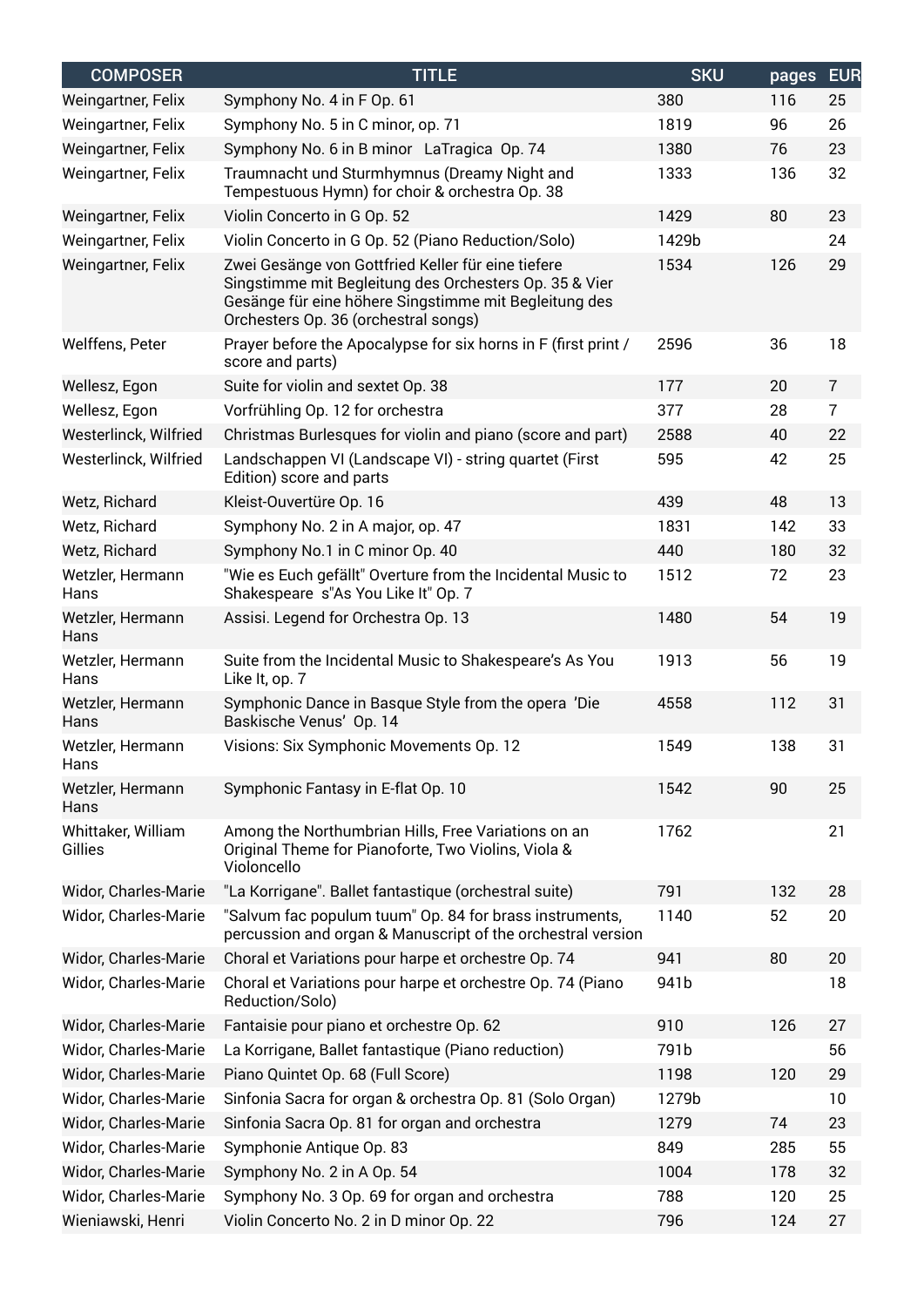| <b>COMPOSER</b>              | <b>TITLE</b>                                                                                                                                                                                          | <b>SKU</b> | pages | <b>EUR</b> |
|------------------------------|-------------------------------------------------------------------------------------------------------------------------------------------------------------------------------------------------------|------------|-------|------------|
| Wieniawski, Henri            | Violin Concerto No. 2 in D minor Op. 22 (Piano Reduction/<br>Solo)                                                                                                                                    | 796b       |       | 16         |
| Wilford, Arthur              | Lerchenkrieg (The War of Larks) Musical Melodramatic<br>Scene for Women's Choir (with 3 Solo Voices), Bass Solo,<br>Baritone Solo and Recitation, Op. 29 (German and English<br>libretto) Piano Score | 592        | 40    | 14         |
| Windhagauer, Horst<br>Rudolf | Das Granatapfelhaus (A House of Pommegranates) for 2<br>violins, viola and violoncello (First print / score & parts)                                                                                  | 2809       | 72    | 32         |
| Windhagauer, Horst<br>Rudolf | Marcia grave e con sentimento for four Violoncelli 2002/WN<br>6                                                                                                                                       | 2804       | 24    | 20         |
| Windhagauer, Horst<br>Rudolf | Mem'ries of Erin. A Symphonie for Strings (2004) / first print                                                                                                                                        | 2811       | 44    | 22         |
| Windhagauer, Horst<br>Rudolf | Passacaglia für vier Violoncelli/2016 (First print / score &<br>parts)                                                                                                                                | 2807       | 32    | 22         |
| Windhagauer, Horst<br>Rudolf | Sáppho und Pháon. Poem for Piano, Violin, Viola and<br>Violoncello, WN 2 (first print / set score & parts)                                                                                            | 2803       | 44    | 24         |
| Windhagauer, Horst<br>Rudolf | Schule für Violoncello. Von den leeren Saiten bis zur<br>sechsten Lage (language: German / first print)                                                                                               | 2810       | 84    | 26         |
| Windhagauer, Horst<br>Rudolf | Suite en miniature for Viola and Piano, 2012/WN 1                                                                                                                                                     | 2805       | 16    | 18         |
| Wirén, Dag                   | Sinfonietta Op. 7a for orchestra                                                                                                                                                                      | 188        | 110   | 23         |
| Witkowski, Georges<br>Martin | Symphonie en ré mineur                                                                                                                                                                                | 1612       | 148   | 33         |
| Witt, Friedrich              | Symphony in C ("Jena Symphony", previously attributed to<br>Beethoven)                                                                                                                                | 838        | 52    | 17         |
| Wolf-Ferrari,<br>Ermanno     | "Invocation", Concerto for Violoncello and Orchestra op. 31                                                                                                                                           | 4359       | 92    | 27         |
| Wolf-Ferrari,<br>Ermanno     | Concertino for English horn, string orchestra and two horns<br>in A flat major op. 34 (Piano reduction / Solo English horn<br>part)                                                                   | 4212b      |       | 20         |
| Wolf-Ferrari,<br>Ermanno     | Concertino for English horn, string orchestra and two horns<br>in A flat major op.34                                                                                                                  | 4212       | 48    | 18         |
| Wolf-Ferrari,<br>Ermanno     | Concerto "Invocation" for Violoncello and Orchestra op. 31<br>(piano reduction / cello part)                                                                                                          | 4359b      |       | 24         |
| Wolf-Ferrari,<br>Ermanno     | Concerto per violino e orchestra in re maggiore op. 26                                                                                                                                                | 4530       | 84    | 27         |
| Wolf-Ferrari,<br>Ermanno     | Der Liebhaber als Arzt (L'amore medico), overture                                                                                                                                                     | 4375       | 40    | 17         |
| Wolf-Ferrari,<br>Ermanno     | Die vier Grobiane, Intermezzo from the opera                                                                                                                                                          | 4350       | 20    | 13         |
| Wolf-Ferrari,<br>Ermanno     | Il campiello, Intermezzo and Ritornello from the opera                                                                                                                                                | 4405       | 24    | 15         |
| Wolf-Ferrari,<br>Ermanno     | La Vita Nuova (Das neue Leben) Cantica su parole di Dante<br>Op. 9                                                                                                                                    | 4175       | 192   | 42         |
| Wolf-Ferrari,<br>Ermanno     | La Vita Nuova (Das neue Leben) Cantica su parole di Dante<br>Op. 9 (Vocal score with Italian & German libretto)                                                                                       | 4175b      |       | 28         |
| Wolf-Ferrari,<br>Ermanno     | Sinfonia da Camera (Kammersymphonie) in B flat major, Op.<br>8                                                                                                                                        | 4185       | 88    | 26         |
| Wolf-Ferrari,<br>Ermanno     | Suite Veneziana                                                                                                                                                                                       | 4262       | 48    | 18         |
| Wolf-Ferrari,<br>Ermanno     | Triptychon for orchestra                                                                                                                                                                              | 4366       | 28    | 16         |
| Wolf, Hugo                   | Der Corregidor (Overture and Intermezzo)                                                                                                                                                              | 1624       | 28    | 12         |
| Wolf, Hugo                   | Italienische Serenade for small orchestra                                                                                                                                                             | 1433b      | 32    | 16         |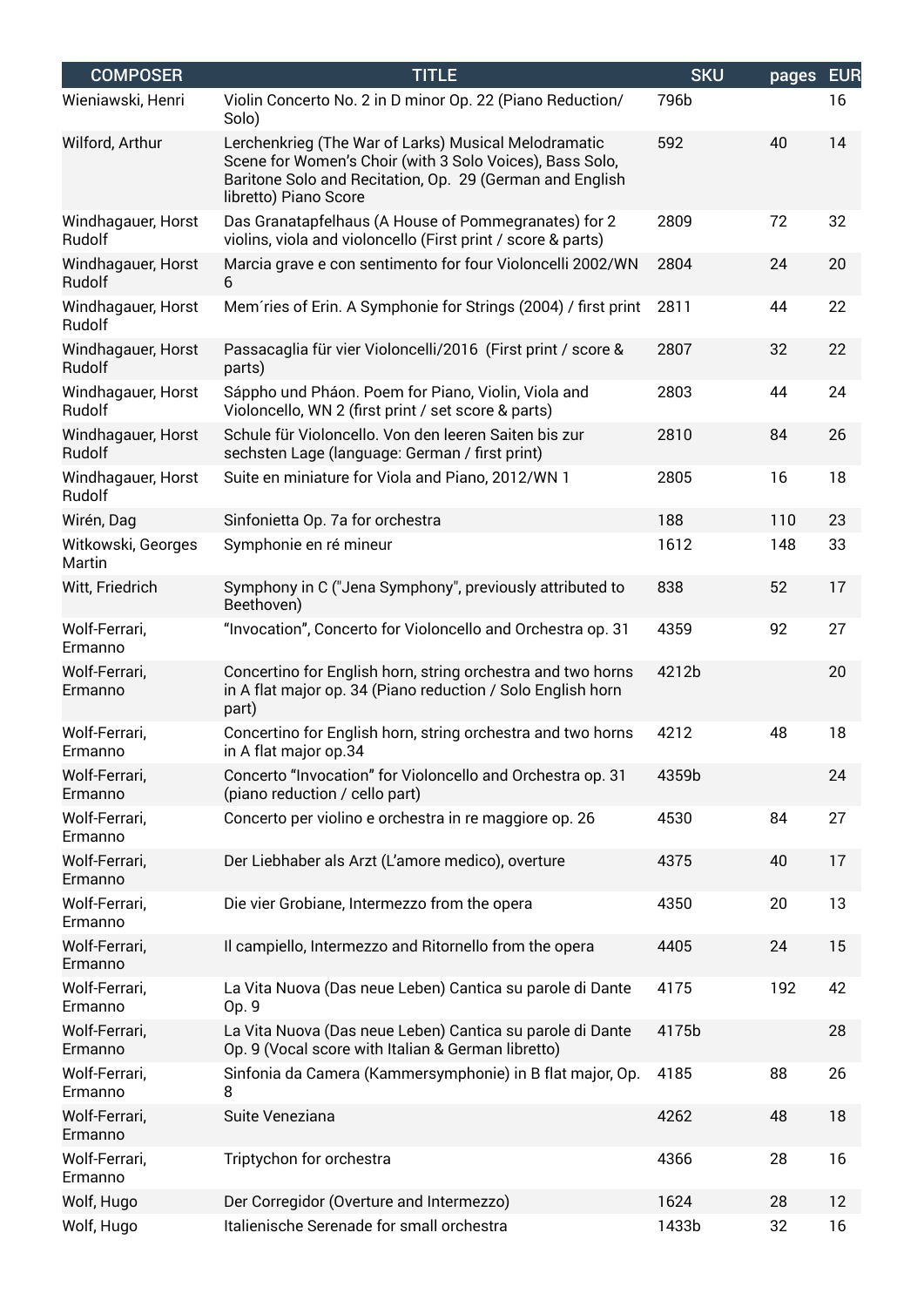| <b>COMPOSER</b>                                                | <b>TITLE</b>                                                                                                                     | <b>SKU</b> | pages | <b>EUR</b>     |
|----------------------------------------------------------------|----------------------------------------------------------------------------------------------------------------------------------|------------|-------|----------------|
| Wolf, Hugo                                                     | Italienische Serenade for string quartet (score and parts)                                                                       | 1433a      | 56    | 22             |
| Woyrsch, Felix                                                 | Drei Böcklin-Phantasien Op. 53 for orchestra                                                                                     | 4598       | 92    | 28             |
| Woyrsch, Felix                                                 | Symphonic Prologue to Dante's "Divina Commedia" Op. 40<br>for large Orchestra                                                    | 1979       | 96    | 26             |
| Woyrsch, Felix                                                 | Symphony No. 1 in C minor, Op. 52                                                                                                | 1989       | 146   | 33             |
| Woyrsch, Felix                                                 | Symphony No. 2 in C Op. 60                                                                                                       | 1600       | 154   | 34             |
| Woyrsch, Felix                                                 | Symphony No. 3 in E-flat minor, Op. 70                                                                                           | 1828       | 136   | 32             |
| Wranitsky, Paul /<br>previously attributed<br>to Haydn, Joseph | Octet in F Major (Hob. II: F7) for two oboes, two clarinets,<br>two horns and two bassoons (score and parts)                     | 1716       | 120   | 29             |
| Ysaÿe, Eugène                                                  | «Exil!» Op. 25 for high strings (Vl. + Ve.)                                                                                      | 234        | 16    | $\overline{7}$ |
| Ysaÿe, Eugène                                                  | Caprice d'après L'Etude en Forme de Valse op. 52, No. 6 de<br>C. Saint-Saëns for violin and orchestra (Piano Reduction/<br>Solo) | 1616b      |       | 18             |
| Ysaÿe, Eugène                                                  | Caprice d aprèsL Etudeen Forme de Valse op. 52, No. 6 de<br>C. Saint-Saëns for violin and orchestra                              | 1616       | 80    | 20             |
| Ysaÿe, Eugène                                                  | Extase Op. 21 for violin & orchestra                                                                                             | 299        | 36    | 12             |
| Ysaÿe, Eugène                                                  | Extase Op. 21 for violin & orchestra (Piano Reduction/ Solo)                                                                     | 299b       |       | 14             |
| Zach, Jan                                                      | Concerto for Cembalo and String Orchestra                                                                                        | 1856       | 28    | 14             |
| Zandonai, Ricardo                                              | Colombina Concert overture                                                                                                       | 3071       | 80    | 23             |
| Zandonai, Ricardo                                              | Quadri di Segantini for orchestra                                                                                                | 1870       | 140   | 32             |
| Zandonai, Riccardo                                             | Fra gli alberghi delle Dolomiti; echi sinfonici for orchestra                                                                    | 1933       | 88    | 25             |
| Zandonai, Riccardo                                             | Giulietta e Romeo: Episodio sinfonico dalla Danza del<br>Torchio e Cavalcata                                                     | 1931       | 92    | 26             |
| Zandonai, Riccardo                                             | Rapsodia Trentina for orchestra                                                                                                  | 1932       | 92    | 26             |
| Zeisl, Eric                                                    | Little Symphony (after Pictures of Roswitha Bitterlich)                                                                          | 4016       | 124   | 31             |
| Zelenka, Jan Dismas                                            | Concerto in Sol a 8 concertanti                                                                                                  | 1285       | 60    | 19             |
| Zelenka, Jan Dismas                                            | <b>Five Capriccios</b>                                                                                                           | 1423       | 104   | 28             |
| Zelenka, Jan Dismas                                            | Lamentationes Jeremiae Prophetae                                                                                                 | 902        | 100   | 23             |
| Zelenka, Jan Dismas                                            | Sinfonia a 8 in A minor / Hipocondria a 7 concertanti in A<br>major                                                              | 1432       | 68    | 21             |
| Zelenka, Jan Dismas                                            | Sub olea pacis et palma virtutis: Melodrama de Sancto<br>Wenceslao for choir and orchestra                                       | 1526       | 252   | 50             |
| Zemlinsky, Alexander                                           | Der 23. Psalm for mixed choir and orchestra                                                                                      | 1671       | 44    | 17             |
| Zemlinsky, Alexander                                           | Symphony No. 2 in B-flat                                                                                                         | 176        | 164   | 34             |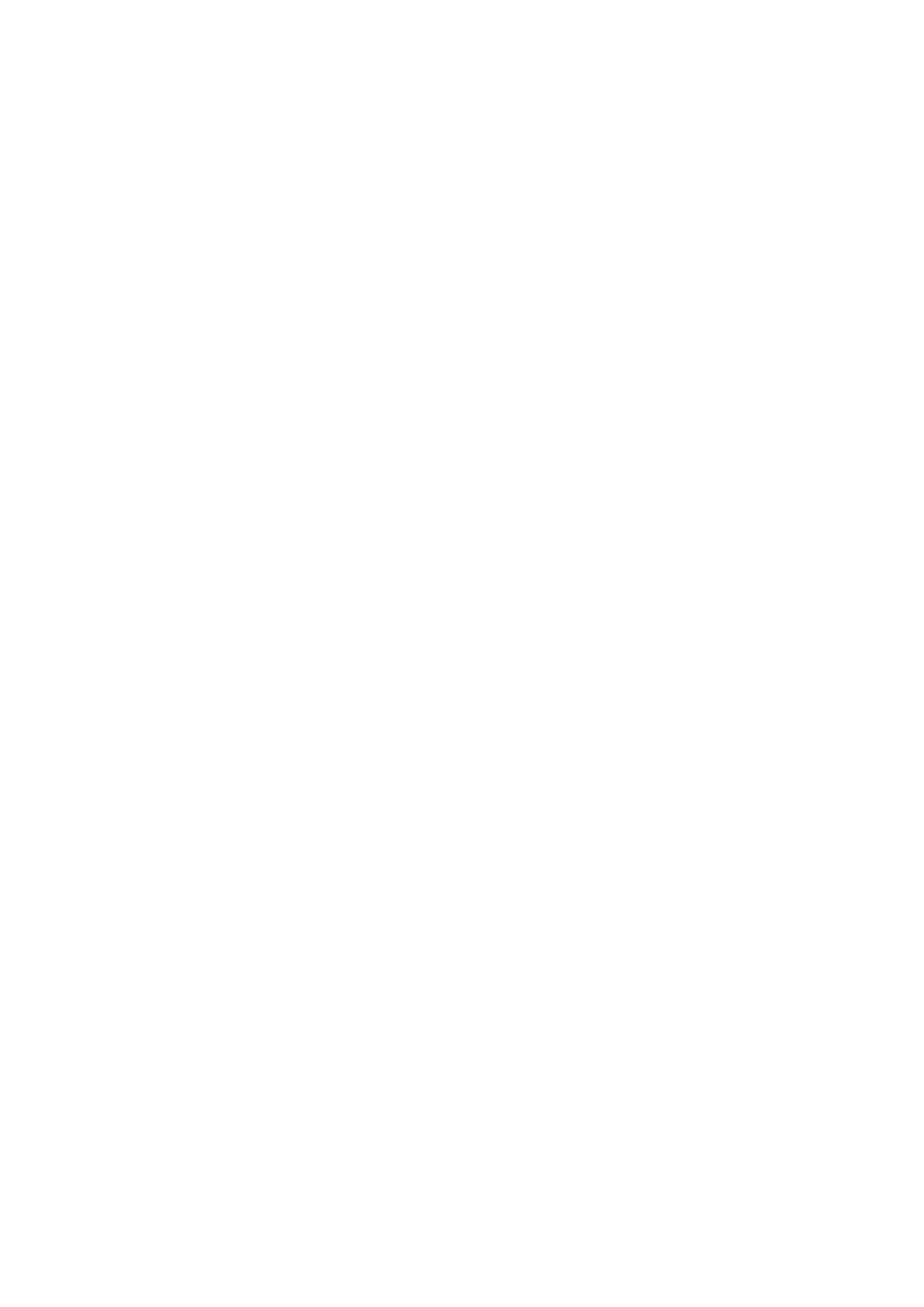## OperaExplorer

| <b>COMPOSER</b>                      | <b>TITLE</b>                                                                                                                                                       | <b>SKU</b>      | pages | <b>EUR</b> |
|--------------------------------------|--------------------------------------------------------------------------------------------------------------------------------------------------------------------|-----------------|-------|------------|
| Albert, Eugen d'                     | Der Golem (full opera score with German libretto)                                                                                                                  | 2113            | 428   | 70         |
| Albert, Eugen d'                     | Der Stier von Olivera (full opera score with German libretto)                                                                                                      | 2114            | 530   | 78         |
| Albert, Eugen d'                     | Die toten Augen (Vocal score with French libretto)                                                                                                                 | 41 <sub>b</sub> |       | 30         |
| Albert, Eugen d'                     | Kain (with German libretto)                                                                                                                                        | 2055            | 338   | 65         |
| Albert, Eugen d'                     | Tiefland. Musical drama in two acts (Vocal score with German &<br>English libretto)                                                                                | 2047b           |       | 40         |
| Albert, Eugen d'                     | Kain. Musical drama in one act (Vocal score with German libretto)                                                                                                  | 2055b           |       | 22         |
| Albert, Eugen d'                     | Die Abreise - The Departure - (Vocal Score with German libretto)                                                                                                   | 5b              |       | 20         |
| Albert, Eugen d'                     | Die Abreise (The Departure)                                                                                                                                        | 5               | 160   | 33         |
| Albert, Eugen d'                     | Die toten Augen                                                                                                                                                    | 41              | 436   | 75         |
| Albert, Eugen d'                     | Tiefland (in three volumes plus German libretto)                                                                                                                   | 2047            | 618   | 95         |
| Bellini, Vincenzo                    | La Somnambula (Vocal score with Italian libretto)                                                                                                                  | 2013b           |       | 34         |
| Bellini, Vincenzo                    | La Somnambula (with Italian libretto)                                                                                                                              | 2013            | 462   | 78         |
| Bellini, Vincenzo                    | Norma                                                                                                                                                              | 62              | 446   | 75         |
| Bellini, Vincenzo                    | Norma (Vocal Score with German & Italian libretto)                                                                                                                 | 62 <sub>b</sub> |       | 28         |
| Benda, Jiri Antonín                  | Der Jahrmarkt (with German libretto)                                                                                                                               | 95              | 178   | 38         |
| Berlioz, Hector                      | Béatrice et Bénédict (Vocal score with German & French libretto)                                                                                                   | 2019b           |       | 34         |
| Berlioz, Hector                      | Béatrice et Bénédict (with German libretto)                                                                                                                        | 2019            | 306   | 56         |
| Berlioz, Hector                      | Benvenuto Cellini                                                                                                                                                  | 29              | 534   | 84         |
| Berlioz, Hector                      | Benvenuto Cellini (Vocal Score with German and French libretto)                                                                                                    | 29 <sub>b</sub> |       | 40         |
| Berlioz, Hector                      | Les Troyens (in two volumes with French libretto)                                                                                                                  | 2023            | 754   | 108        |
| Berwald, Franz<br>Adolf              | Drottningen av Golconda (in two volumes with Swedish libretto)                                                                                                     | 2024            | 563   | 82         |
| Bittner, Julius                      | Das Höllisch Gold. Ein deutsches Singspiel in einem Aufzug (Vocal<br>score with German libretto / English translation by Krista Bowers<br>Sharpe and Gary Schmidt) | 2109b           |       | 25         |
| Bittner, Julius                      | Das Höllisch Gold. Ein deutsches Singspiel in einem Aufzug (with<br>German and English libretto / English translation by Krista Bowers<br>Sharpe and Gary Schmidt) | 2109            | 282   | 60         |
| <b>Blacher, Boris</b>                | Romeo und Julia. Chamber Opera in Three Parts (with German and<br>English libretto)                                                                                | 2065            | 140   | 34         |
| Boieldieu, François<br>Adrien        | La Dame Blanche                                                                                                                                                    | 25              | 352   | 67         |
| Boito, Arrigo                        | Mefistofele (full opera score with Italian libretto)                                                                                                               | 58              | 484   | 78         |
| Boito, Arrigo                        | Mefistofele (Vocal score with Italian libretto)                                                                                                                    | 58b             |       | 38         |
| Borodin, Alexander                   | Prince Igor (in two volumes)                                                                                                                                       | 48              | 762   | 107        |
| Borodin, Alexander                   | Prince Igor (Vocal Score with German, French & Russian libretto / 2<br>volumes)                                                                                    | 48b             |       | 50         |
| Bortnjanski, Dmitri<br>Stepanowitsch | Le Faucon (in two volumes with Russian and French libretto)                                                                                                        | 2011            | 678   | 96         |
| Boyce, William                       | The Shepherd sLottery                                                                                                                                              | 94              | 80    | 22         |
| Brand, Max                           | Maschinist Hopkins (in two volumes with German and English libretto)                                                                                               | 2080            | 542   | 76         |
| Braunfels, Walter                    | Die Vögel, Op. 30 (in two volumes with German libretto. First time<br>available for sale)                                                                          | 2057            | 468   | 72         |
| Braunfels, Walter                    | Don Gil von den grünen Hosen                                                                                                                                       | 34              | 516   | 83         |
| Busoni, Ferruccio                    | Arlecchino                                                                                                                                                         | 27              | 208   | 48         |
| Busoni, Ferruccio                    | Doktor Faust, Poetry for Music on a libretto by the composer /<br>Unfinished original version without the completions by Philipp Jarnach                           | 2095            | 708   | 98         |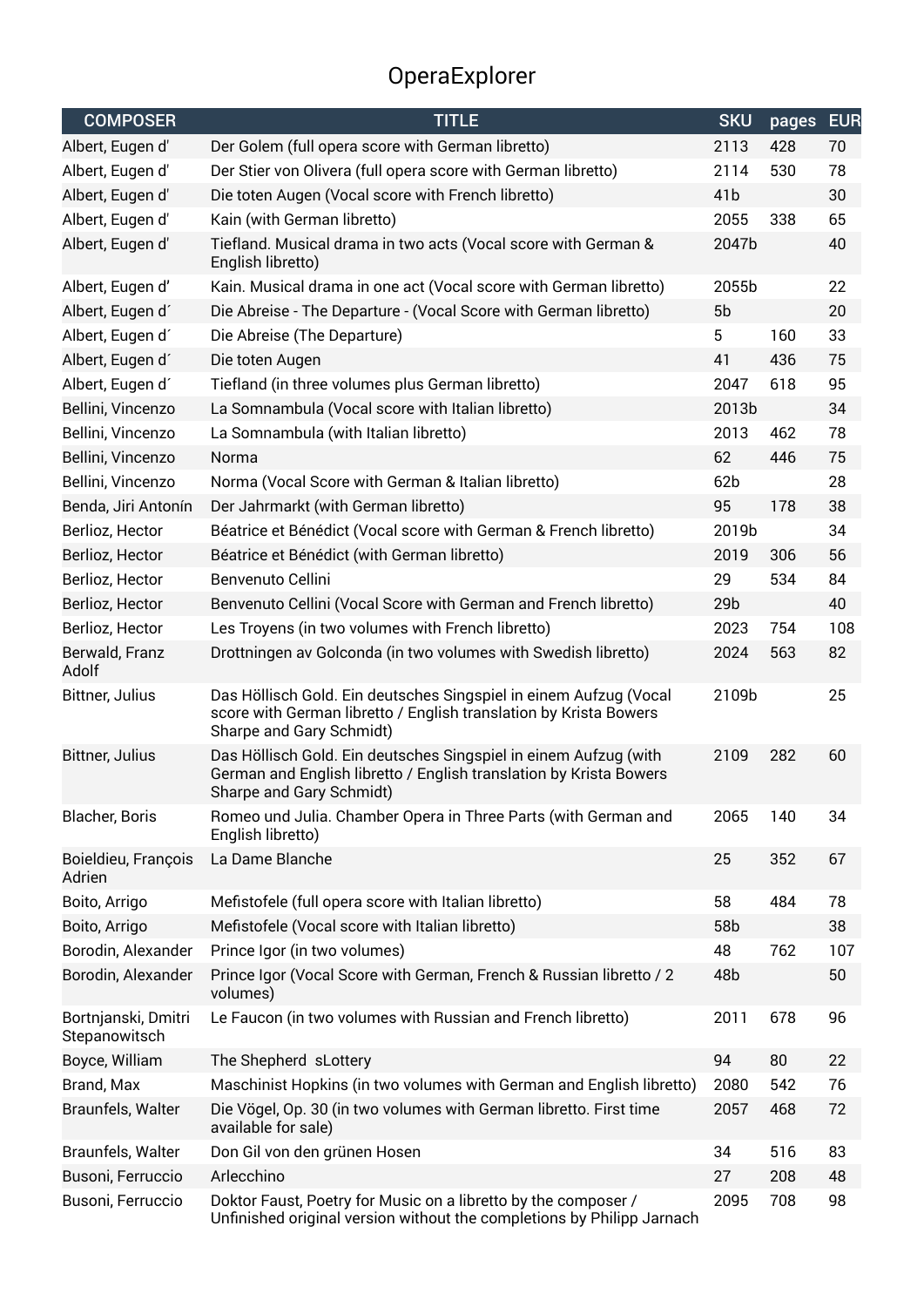| <b>COMPOSER</b>                        | <b>TITLE</b>                                                                                                            | <b>SKU</b>      | pages | <b>EUR</b> |
|----------------------------------------|-------------------------------------------------------------------------------------------------------------------------|-----------------|-------|------------|
|                                        | and Antony Beaumont (in three volumes with German libretto)                                                             |                 |       |            |
| Catalani, Alfredo                      | La Wally (full opera score with Italian libretto)                                                                       | 2070            | 486   | 73         |
| Catalani, Alfredo                      | La Wally (full opera score with Italian libretto)                                                                       | 2070b           |       | 36         |
| Cesti, Marc Antonio                    | Il pomo d'oro (in two volumes with Italian libretto and 25 full-page<br>depictions)                                     | 2032            | 372   | 72         |
| Chabrier,<br>Emmanuel                  | Gwendoline                                                                                                              | 64              | 480   | 78         |
| Chabrier,<br>Emmanuel                  | Gwendoline (vocal score with French & German libretto)                                                                  | 64 <sub>b</sub> |       | 46         |
| Charpentier, Marc-<br>Antoine          | Medée (Opera in two volumes with French libretto)                                                                       | 2096            | 604   | 80         |
| Chausson, Ernest                       | Le Roi Arthus                                                                                                           | 78              | 632   | 95         |
| Chausson, Ernest                       | Le Roi Arthus (Vocal Score with French libretto)                                                                        | 78b             |       | 48         |
| Cherubini, Luigi                       | Lodoiska                                                                                                                | 47              | 446   | 75         |
| Cherubini, Luigi                       | The Water Carrier (Les deux journées)                                                                                   | 21              | 216   | 48         |
| Cilea, Francesco                       | Adriana Lecouvreur (Vocal score with Italian libretto)                                                                  | 2084b           |       | 45         |
| Cilea, Francesco                       | Adriana Lecouvreur (with Italian libretto)                                                                              | 2084            | 502   | 74         |
| Cimarosa,<br>Domenico                  | Gli Orazi e i Curiazi (opera in three acts with Italian and French libretto)                                            | 2094            | 444   | 72         |
| Cornelius, Peter                       | Der Barbier von Bagdad (The Barber of Bagdad)                                                                           | 15              | 384   | 68         |
| Cornelius, Peter                       | Der Barbier von Bagdad (The Barber of Bagdad) (Vocal Score with<br>German and English libretto)                         | 15 <sub>b</sub> |       | 36         |
| Cornelius, Peter                       | Der Cid                                                                                                                 | 37              | 400   | 73         |
| Cornelius, Peter                       | Der Cid (Vocal score with German libretto)                                                                              | 37 <sub>b</sub> |       | 28         |
| Cornelius, Peter                       | Gunlöd, opera in 3 acts (Vocal score with German libretto /<br>supplemented and orchestrated by Waldemar von Baussnern) | 2117b           |       | 34         |
| Cornelius, Peter /<br><b>Baussnern</b> | Gunlöd (with German libretto / supplemented and orchestred by<br>Waldemar von Baussnern)                                | 2117            | 460   | 73         |
| Delibes, Léo                           | Le Roi l'a dit                                                                                                          | 38              | 486   | 78         |
| Dell'Acqua, Eva                        | Une ruse de Pierrette (Opéra comique en un acte)                                                                        | 2523            | 76    | 23         |
| Donizetti, Gaetano                     | L'Elisir d'amore (in two volumes with a French libretto)                                                                | 2003            | 620   | 95         |
| Draeseke, Felix                        | Gudrun. Grand Opera in 3 Acts (Vocal Score with German libretto)                                                        | 2100b           |       | 36         |
| Draeseke, Felix                        | Gudrun. Grand Opera in 3 Acts (with German libretto)                                                                    | 2100            | 382   | 69         |
| Draeseke, Felix                        | Herrat                                                                                                                  | 2002            | 420   | 88         |
| Draeseke, Felix                        | Herrat (Vocal score with German libretto)                                                                               | 2002b           |       | 34         |
| Dukas, Paul                            | Ariane et Barbe-Bleue (in two volumes)                                                                                  | 52              | 592   | 96         |
| Dukas, Paul                            | Ariane et Barbe-Bleue (Vocal score with French & English libretto)                                                      | 52 <sub>b</sub> |       | 36         |
| Dvorák, Antonín                        | Rusalka (in four volumes with English and Czech libretto)                                                               | 2001            | 642   | 95         |
| Fauré, Gabriel                         | Pénélope (in two volumes with French libretto)                                                                          | 97              | 526   | 84         |
| Fauré, Gabriel                         | Pénélope. Poème lyrique in three acts (Vocal score with French<br>libretto)                                             | 97 <sub>b</sub> |       | 38         |
| Flotow, Friedrich<br>von               | Martha, oder Der Markt zu Richmond (in three volumes with German<br>libretto)                                           | 2050            | 552   | 78         |
| Flotow, Friedrich<br>von               | Martha, oder Der Markt zu Richmond (Martha, or Richmond Fair /<br>Vocal Score with German & English libretto)           | 2050b           |       | 36         |
| Foerster, Bohuslav                     | Eva, Op. 50 (in two volumes with Czech and German libretto)                                                             | 2061            | 558   | 77         |
| Fux, Johann<br>Joseph                  | Costanza e Fortezza (with three large-scale illustrations and Italian<br>libretto)                                      | 2037            | 274   | 59         |
| Gál, Hans                              | Das Lied der Nacht, Op. 23 (in two volumes, with German libretto)                                                       | 2076            | 508   | 74         |
| Gevaert, Francois-                     | Quentin Durward, comic opera in 3 acts (2 volumes with French                                                           | 2602            | 613   | 80         |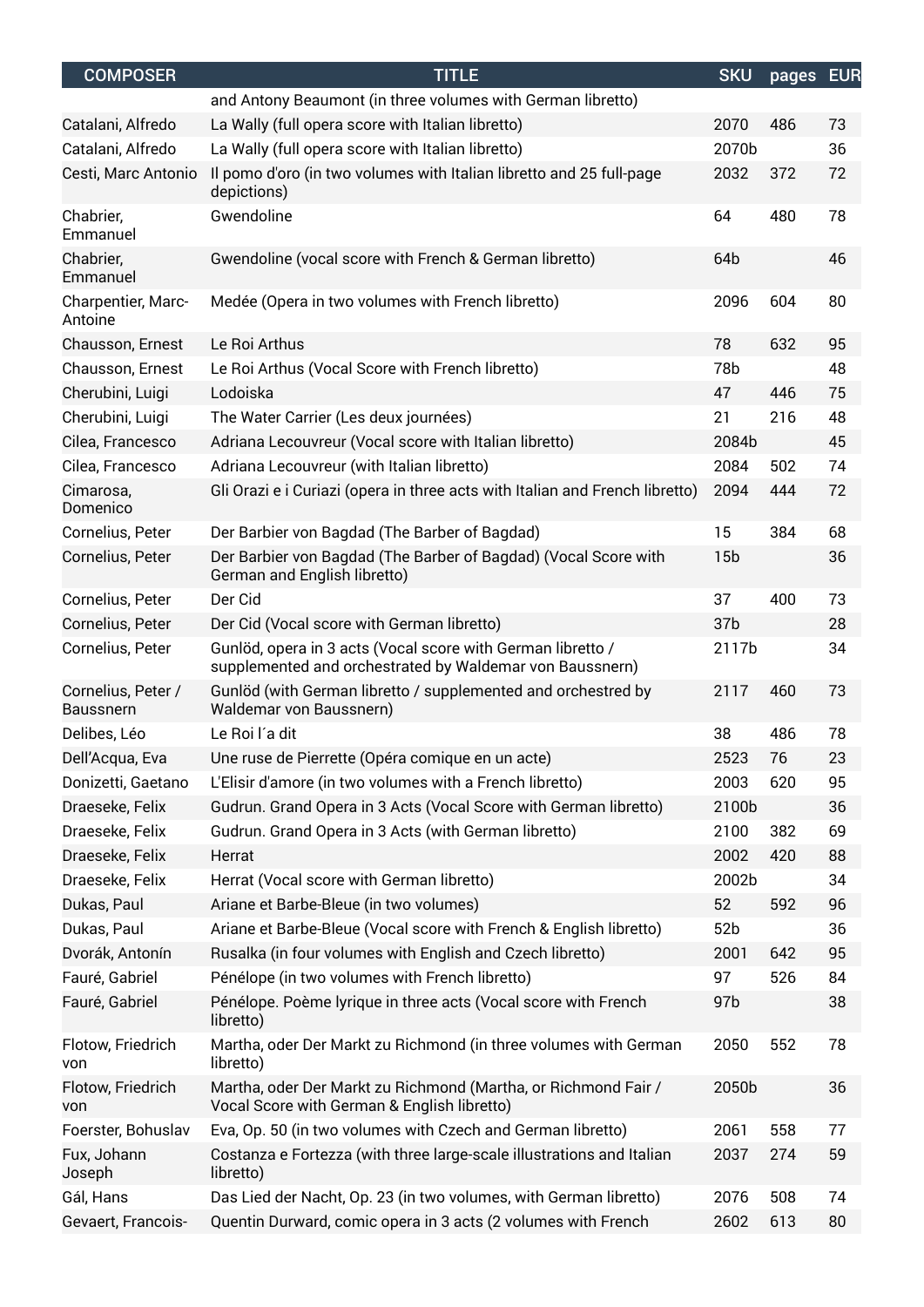| <b>COMPOSER</b>                  | <b>TITLE</b>                                                                                                                                                                                                                                    | <b>SKU</b> | pages EUR |     |
|----------------------------------|-------------------------------------------------------------------------------------------------------------------------------------------------------------------------------------------------------------------------------------------------|------------|-----------|-----|
| Auguste                          | libretto)                                                                                                                                                                                                                                       |            |           |     |
| Gevaert, Francois-<br>Auguste    | Quentin Durward, comic opera in 3 acts (Vocal score with French<br>libretto)                                                                                                                                                                    | 2602b      |           | 46  |
| Giannini, Vittorio               | Lucedia, A Legend from Pagan Times. Tragical Opera in a Prelude and<br>three Acts (1931-32). (Vocal score by Otto Lindemann with German &<br>Italian libretto / The full opera score has been lost during the turmoil of<br>the 2nd World War.) | 4490       | 402       | 60  |
| Giordano, Umberto                | Andrea Chénier, dramma istorico in quattro atti (with Italian libretto)                                                                                                                                                                         | 2089       | 366       | 68  |
| Glinka, Michail<br>Ivanovich     | A Life for the Tsar (in three volumes with Russian libretto)                                                                                                                                                                                    | 65         | 1.056     | 127 |
| Glinka, Michail<br>Ivanovich     | Ruslan and Lyudmila (in three volumes with German/English/Russian<br>libretto)                                                                                                                                                                  | 68         | 1.174     | 135 |
| Glinka, Michail<br>Ivanovich     | Ruslan and Lyudmila (with Russian & German libretto)                                                                                                                                                                                            | 68b        |           | 46  |
| Gluck, Christoph<br>Wilhelm      | Iphigénie en Aulide                                                                                                                                                                                                                             | 51         | 260       | 52  |
| Gluck, Christoph<br>Willibald    | Écho et Narcisse (with French and German libretto)                                                                                                                                                                                              | 2051       | 240       | 46  |
| Gluck, Christoph<br>Willibald    | Iphigénie en Aulide, Opera in 3 acts (Vocal Score with German &<br>French libretto)                                                                                                                                                             | 51b        |           | 26  |
| Gluck, Christoph<br>Willibald    | Iphigénie en Tauride (with German and French libretto)                                                                                                                                                                                          | 2107       | 178       | 39  |
| Goetz, Hermann                   | Der Widerspänstigen Zähmung (The Taming of the Shrew)                                                                                                                                                                                           | 4          | 300       | 57  |
| Goetz, Hermann                   | Der Widerspänstigen Zähmung / The Taming of the Shrew (Vocal<br>Score with English & German libretto)                                                                                                                                           | 4b         |           | 38  |
| Goldmark, Carl                   | The Queen of Sheba (Opera in four acts with German libretto)                                                                                                                                                                                    | 2123       | 390       | 70  |
| Goldmark, Karl                   | The Queen of Sheba, opera in four acts (vocal score with German<br>libretto)                                                                                                                                                                    | 2123b      |           | 40  |
| Gounod, Charles                  | Faust (Margarete) / Vocal Score with German & French libretto                                                                                                                                                                                   | 2005b      |           | 36  |
| Gounod, Charles                  | Faust (with German, English, French libretto)                                                                                                                                                                                                   | 2005       | 464       | 76  |
| Gounod, Charles                  | Roméo et Juliette (Vocal Score with French & English libretto)                                                                                                                                                                                  | 2008b      |           | 38  |
| Gounod, Charles                  | Roméo et Juliette (with French libretto)                                                                                                                                                                                                        | 2008       | 564       | 95  |
| Graener, Paul                    | Hanneles Himmelfahrt (Vocal score with German libretto)                                                                                                                                                                                         | 2074b      |           | 24  |
| Graener, Paul                    | Hanneles Himmelfahrt, complete opera                                                                                                                                                                                                            | 2074       | 166       | 38  |
| Grétry, André                    | L amantjaloux, ou Les fausses apparences (with French libretto)                                                                                                                                                                                 | 2039       | 180       | 38  |
| Grétry, André                    | Le Tableau parlant (with French libretto)                                                                                                                                                                                                       | 2041       | 182       | 38  |
| Grétry, André                    | Le Tableau parlant, one-act comic opera (Vocal score with French<br>libretto)                                                                                                                                                                   | 2041b      |           | 26  |
| Grétry, André                    | Raoul Barbe-Bleue (with French libretto)                                                                                                                                                                                                        | 2116       | 214       | 45  |
| Grétry, André                    | Richard Coeur-de-lion, opera-comique en trois actes (Vocal score with<br>French libretto)                                                                                                                                                       | 2118b      |           | 30  |
| Grétry, André                    | Richard Coeur-de-lion, opera-comique en trois actes (with French<br>libretto)                                                                                                                                                                   | 2118       | 284       | 60  |
| Grétry, André                    | Zémire et Azor, comédie-ballet (full score with French libretto)                                                                                                                                                                                | 2124       | 272       | 57  |
| Grétry, André-<br>Ernest-Modeste | Lucile (with French libretto)                                                                                                                                                                                                                   | 2105       | 162       | 37  |
| Grisar, Albert                   | Le Carilloneur de Bruges                                                                                                                                                                                                                        | 35         | 502       | 80  |
| Gurlitt, Manfred                 | Wozzeck                                                                                                                                                                                                                                         | 17         | 218       | 48  |
| Hasse, Johann<br>Adolph          | Il Ruggiero ovvero L eroicagratitudine (with Italian libretto)                                                                                                                                                                                  | 2045       | 454       | 70  |
| Hoffmann, E.T.A.                 | Aurora (in two volumes with German libretto)                                                                                                                                                                                                    | 2043       | 540       | 75  |
| Hoffmann, E.T.A.                 | Die Lustigen Musikanten (with German libretto in two volumes)                                                                                                                                                                                   | 2034       | 516       | 75  |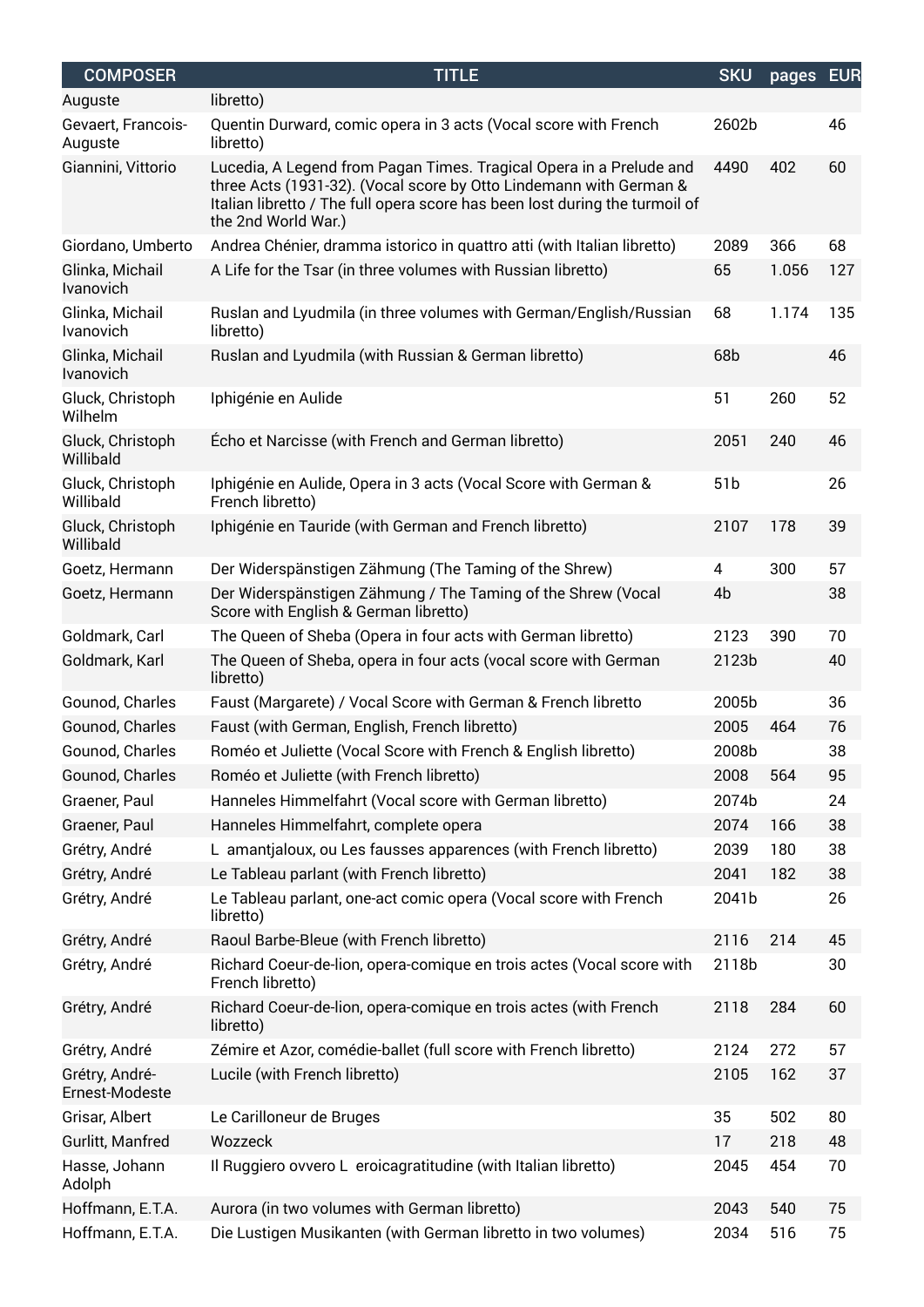| <b>COMPOSER</b>           | <b>TITLE</b>                                                                                                                  | <b>SKU</b>      | pages | <b>EUR</b> |
|---------------------------|-------------------------------------------------------------------------------------------------------------------------------|-----------------|-------|------------|
| Hoffmann, E.T.A.          | Undine (in two volumes with German libretto)                                                                                  | 2040            | 512   | 76         |
| Hoffmann, E.T.A.          | Undine (vocal score with German libretto)                                                                                     | 2040b           |       | 36         |
| Hubay, Jenö               | Anna Karenina Op. 112 (with German libretto)                                                                                  | 2072            | 428   | 70         |
| Hubay, Jenö               | The Luthier of Cremona (Vocal score with German & French libretto)                                                            | 2086b           |       | 24         |
| Hubay, Jenö               | The Luthier of Cremona (with German and French libretto)                                                                      | 2086            | 300   | 60         |
| Humperdinck,<br>Engelbert | Dornröschen (full opera score with German libretto)                                                                           | 2121            | 218   | 45         |
| Humperdinck,<br>Engelbert | Dornröschen (vocal score with German libretto)                                                                                | 2121b           |       | 27         |
| Humperdinck,<br>Engelbert | Königskinder (with German libretto)                                                                                           | 22              | 430   | 72         |
| Humperdinck,<br>Engelbert | Königskinder. A Fairy Tale Opera in three acts (Vocal Score with<br>German libretto)                                          | 22 <sub>b</sub> |       | 44         |
| Indy, Vincent d'          | Fervaal Op. 40 (in two volumes with French libretto)                                                                          | 2022            | 682   | 100        |
| Indy, Vincent d'          | Fervaal Op. 40 (Vocal score with French libretto)                                                                             | 2022b           |       | 50         |
| Indy, Vincent d'          | L'Étranger, Action musicale en deux Actes (Vocal score with French<br>libretto)                                               | 2104b           |       | 36         |
| Indy, Vincent d'          | L'Étranger, Action musicale en deux Actes (with French libretto)                                                              | 2104            | 364   | 68         |
| Indy, Vincent d'          | Le Chant de la Cloche Op. 18, dramatic legend in a prologue and seven<br>pictures (Vocal score with French & German libretto) | 2103b           |       | 32         |
| Indy, Vincent d'          | Le Chant de la Cloche Op. 18, dramatic legend in a prologue and seven<br>pictures (with French libretto)                      | 2103            | 316   | 64         |
| Kienzl, Wilhelm           | Der Evangelimann, Op. 45 (Vocal Score with German libretto)                                                                   | 2054b           |       | 30         |
| Kienzl, Wilhelm           | Der Evangelimann, Op. 45 (with German libretto)                                                                               | 2054            | 410   | 70         |
| Klenau, Paul von          | Die Lästerschule (with German libretto)                                                                                       | 2085            | 464   | 72         |
| Klenau, Paul von          | Sulamith (full opera score with German libretto)                                                                              | 2112            | 210   | 43         |
| Klose, Friedrich          | Ilsebill. The Fairytale of the Fisherman and his Wife (Vocal score with<br>German libretto)                                   | 2083b           |       | 40         |
| Klose, Friedrich          | Ilsebill. The Fairytale of the Fisherman and his Wife (with german<br>libretto)                                               | 2083            | 532   | 78         |
| Krauze, Zygmunt           | Gwiarzda (The Star) (mit deutschem Libretto)                                                                                  | 2075            | 76    | 25         |
| Krenek, Ernst             | Das geheime Königreich Op. 50                                                                                                 | 45              | 178   | 39         |
| Krenek, Ernst             | Der Sprung über den Schatten                                                                                                  | 44              | 360   | 70         |
| Krenek, Ernst             | Jonny spielt auf                                                                                                              | 12              | 356   | 70         |
| Krenek, Ernst             | Karl V                                                                                                                        | 13              | 512   | 83         |
| Krenek, Ernst             | Leben des Orest Op. 60 (in two volumes with German libretto)                                                                  | 2111            | 680   | 98         |
| Krenek, Ernst             | Schwergewicht oder Die Ehre der Nation Op. 55                                                                                 | 46              | 138   | 32         |
| Krenek, Ernst             | The Dictator (Der Diktator)                                                                                                   | 36              | 120   | 31         |
| Lalo, Edouard             | Le Roi d'Ys / Légende bretonne (Vocal score with French libretto)                                                             | 11 <sub>b</sub> |       | 35         |
| Lalo, Edouard             | Le Roid Ys                                                                                                                    | 11              | 440   | 75         |
| Liebermann, Rolf          | Schule der Frauen (In two volumes with German libretto)                                                                       | 2060            | 494   | 74         |
| Lortzing, Albert          | Undine (Vocal Score with German libretto)                                                                                     | 20 <sub>b</sub> |       | 32         |
| Lortzing, Albert          | Der Waffenschmied                                                                                                             | 39              | 352   | 65         |
| Lortzing, Albert          | Der Waffenschmied (Vocal Score with German libretto)                                                                          | 39b             |       | 36         |
| Lortzing, Albert          | Der Wildschütz                                                                                                                | 8               | 444   | 75         |
| Lortzing, Albert          | Der Wildschütz. A comic opera (Vocal score with German libretto)                                                              | 8b              |       | 32         |
| Lortzing, Albert          | Die Opernprobe                                                                                                                | 63              | 118   | 30         |
| Lortzing, Albert          | Die Opernprobe (The opera rehearsal). Comic opera in one act (Vocal<br>Score with German libretto)                            | 63 <sub>b</sub> |       | 16         |
| Lortzing, Albert          | Undine                                                                                                                        | 20              | 496   | 79         |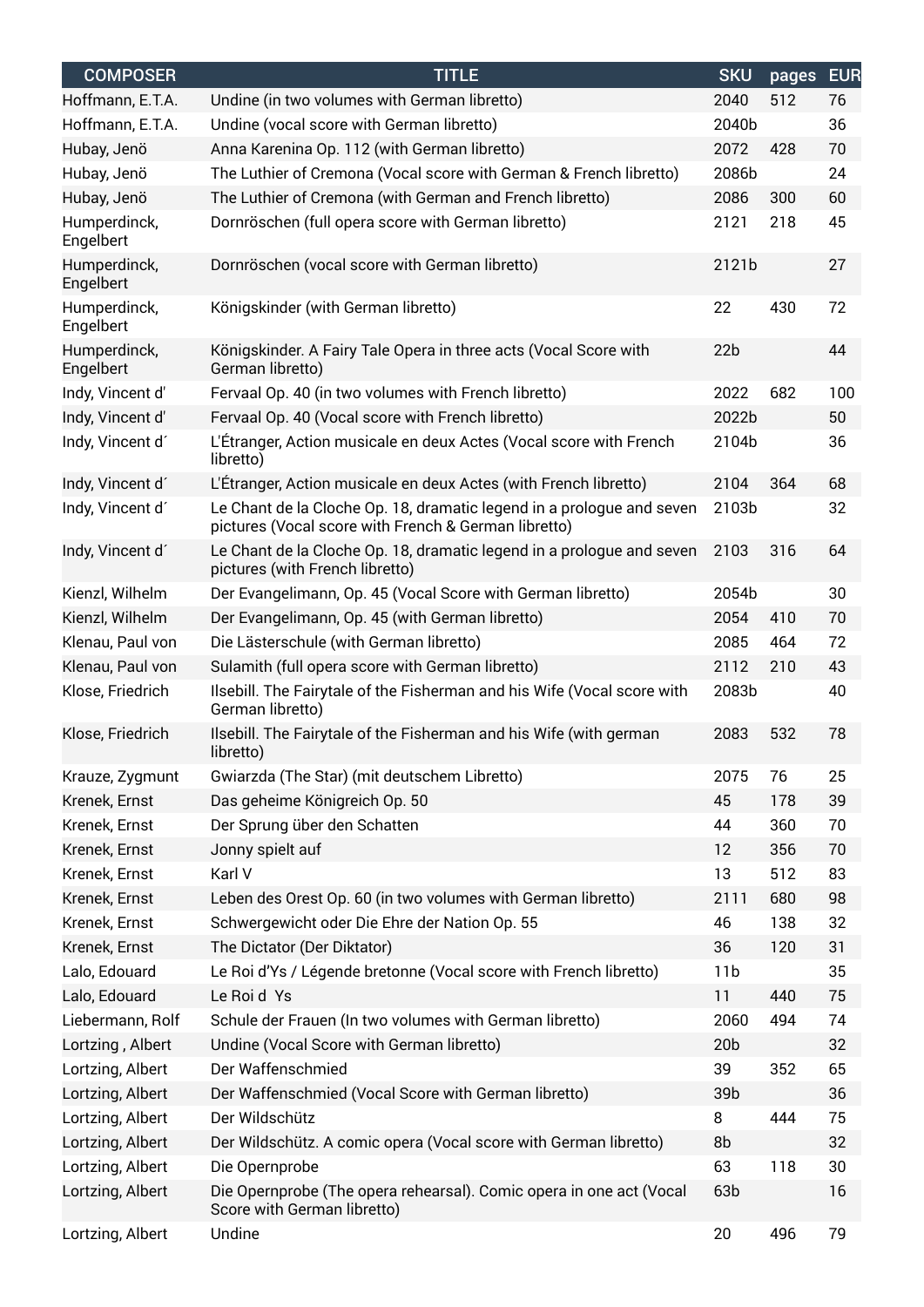| <b>COMPOSER</b>                  | <b>TITLE</b>                                                                                                         | <b>SKU</b>      | pages | <b>EUR</b> |
|----------------------------------|----------------------------------------------------------------------------------------------------------------------|-----------------|-------|------------|
| Lortzing, Albert                 | Zar und Zimmermann                                                                                                   | 16              | 426   | 75         |
| Lully, Jean-Baptiste             | Le Bourgeois gentilhomme                                                                                             | 82              | 84    | 22         |
| Lully, Jean-Baptiste             | Le Bourgeois gentilhomme (Vocal Score with French libretto)                                                          | 82b             |       | 20         |
| Marschner,<br>Heinrich           | Hans Heiling                                                                                                         | $\overline{2}$  | 292   | 54         |
| Marschner,<br>Heinrich           | Hans Heiling (Vocal Score with German libretto)                                                                      | 2 <sub>b</sub>  |       | 34         |
| Martin, Frank                    | Der Sturm (The Tempest) / in three volumes with German libretto                                                      | 2058            | 952   | 120        |
| Massenet, Jules                  | Cléopâtre (Vocal Score with French libretto)                                                                         | 2030b           |       | 34         |
| Massenet, Jules                  | Cléopâtre (with French libretto)                                                                                     | 2030            | 401   | 65         |
| Massenet, Jules                  | Don Quichote (full opera score with French libretto)                                                                 | 2108            | 438   | 72         |
| Massenet, Jules                  | Don Quichote (Vocal score with French & English libretto)                                                            | 2108b           |       | 36         |
| Massenet, Jules                  | La Navarraise (Vocal score with German libretto)                                                                     | 2025b           |       | 22         |
| Massenet, Jules                  | La Navarraise (with French libretto)                                                                                 | 2025            | 180   | 38         |
| Massenet, Jules                  | Le Portrait de Manon (opera in one act with French libretto)                                                         | 2091            | 178   | 39         |
| Massenet, Jules                  | Le Portrait de Manon (opera in one act) / (Vocal score with French<br>libretto)                                      | 2091b           |       | 23         |
| Massenet, Jules                  | Manon (with French libretto)                                                                                         | 2088            | 428   | 60         |
| Massenet, Jules                  | Thaïs (Vocal score with French libretto)                                                                             | 2110b           |       | 42         |
| Massenet, Jules                  | Thais (with French libretto / revised version by Jules Massenet. 1898 /<br>completed scenes added in new pagination) | 2110            | 626   | 86         |
| Méhul, Etienne<br><b>Nicolas</b> | Joseph                                                                                                               | 7               | 160   | 35         |
| Méhul, Etienne<br><b>Nicolas</b> | Joseph (Vocal Score with German libretto)                                                                            | 7b              |       | 28         |
| Méhul, Etienne<br><b>Nicolas</b> | Uthal                                                                                                                | 2018            | 162   | 36         |
| Mendelssohn-<br>Bartholdy, Felix | Die beiden Pädagogen (with German libretto)                                                                          | 2021            | 174   | 38         |
| Mendelssohn-<br>Bartholdy, Felix | Die Hochzeit des Camacho (Camacho sWedding)                                                                          | 26              | 380   | 68         |
| Mendelssohn-<br>Bartholdy, Felix | Die Loreley Op. 98                                                                                                   | 98              | 96    | 24         |
| Mendelssohn-<br>Bartholdy, Felix | Die Loreley Op. 98 (Vocal score with German libretto)                                                                | 98b             |       | 12         |
| Mendelssohn-<br>Bartholdy, Felix | Heimkehr aus der Fremde Op. 89                                                                                       | 2009            | 144   | 33         |
| Mendelssohn-<br>Bartholdy, Felix | Heimkehr aus der Fremde Op. 89 (Vocal score with German libretto)                                                    | 2009b           |       | 23         |
| Meyerbeer,<br>Giacomo            | Dinorah ou le Pardon de Ploermel (in two volumes)                                                                    | 50              | 564   | 95         |
| Meyerbeer,<br>Giacomo            | Dinorah ou le Pardon de Ploermel (Vocal score with Italian & English<br>libretto)                                    | 50 <sub>b</sub> |       | 38         |
| Meyerbeer,<br>Giacomo            | L'Africaine (in four volumes with French libretto, with supplements)                                                 | 2059            | 942   | 120        |
| Meyerbeer,<br>Giacomo            | L'Africaine (Vocal Score with German & Italian libretto / 2 volumes)                                                 | 2059b           |       | 52         |
| Milhaud, Darius                  | Christophe Colomb, Op. 102 (in two volumes with German and French<br>Libretto)                                       | 2071            | 598   | 85         |
| Moniuszko,<br>Stanislaw          | Halka, opera in four acts (full score with Polish and Italian libretto)                                              | 2122            | 472   | 74         |
| Moniuszko,                       | Halka, opera in four acts (Vocal score with Polish & Italian libretto)                                               | 2122b           |       | 36         |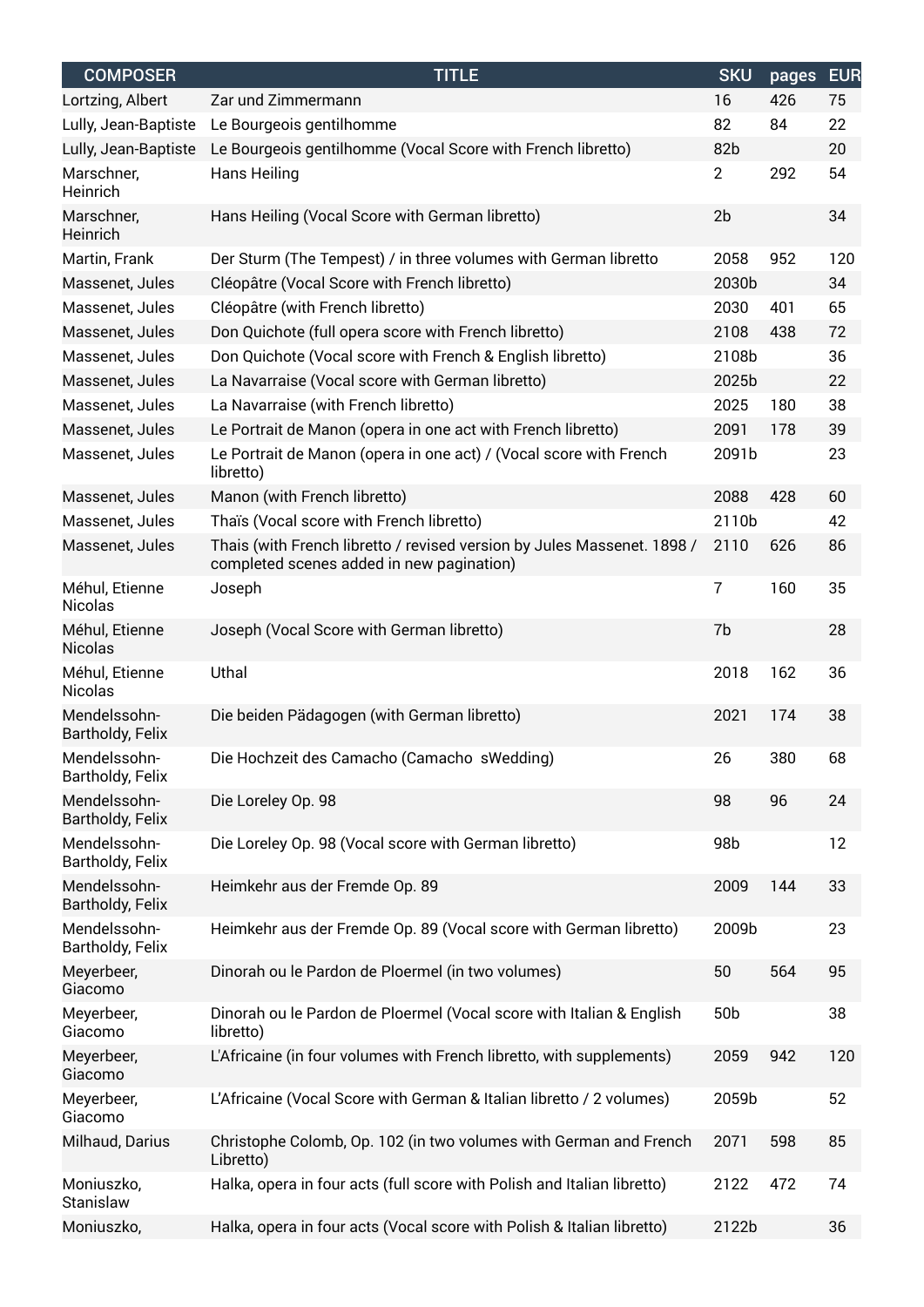| <b>COMPOSER</b>                | <b>TITLE</b>                                                                                                                    | <b>SKU</b>      | pages EUR |    |
|--------------------------------|---------------------------------------------------------------------------------------------------------------------------------|-----------------|-----------|----|
| Stanislaw                      |                                                                                                                                 |                 |           |    |
| Mozart, Wolfgang<br>Amadeus    | Apollo et Hyacinthus (with German libretto)                                                                                     | 2044            | 100       | 26 |
| Mozart, Wolfgang<br>Amadeus    | Ascanio in Alba (with Italian libretto)                                                                                         | 2049            | 198       | 41 |
| Mozart, Wolfgang<br>Amadeus    | Ascanio in Alba. Festa teatrale in two acts (Vocal score with German &<br>Italian libretto)                                     | 2049b           |           | 30 |
| Mussorgsky,<br>Modest          | Khovanshchina (Completed and orchestrated by Nikolai Rimsky-<br>Korsakov / Vocal Score with German, English & Russian libretto) | 70b             |           | 36 |
| Mussorgsky,<br>Modest          | Khovanshchina (in two volumes with a German/Russian libretto)                                                                   | 70              | 502       | 80 |
| Nicolai, Otto                  | Die lustigen Weiber von Windsor - The Merry Wives of Windsor - (Vocal<br>Score with German libretto)                            | 6 <sub>b</sub>  |           | 36 |
| Nicolai, Otto                  | Die lustigen Weiber von Windsor (The Merry Wives of Windsor)                                                                    | 6               | 384       | 68 |
| Pierné, Gabriel                | Sophie Arnould (Vocal score with French libretto)                                                                               | 2093b           |           | 25 |
| Pierné, Gabriel                | Sophie Arnould, comédie lyrique in one act (with French libretto)                                                               | 2093            | 188       | 40 |
| Ponchielli,<br>Amilcare        | La Gioconda (in two volumes)                                                                                                    | 57              | 564       | 95 |
| Ponchielli,<br>Amilcare        | La Gioconda (Vocal Score with Italian libretto)                                                                                 | 57b             |           | 36 |
| Puccini, Giacomo               | Le villi (Opera ballo in two acts with Italian libretto)                                                                        | 2035            | 208       | 42 |
| Puccini, Giacomo               | Le villi (Vocal score with Italian libretto)                                                                                    | 2035b           |           | 28 |
| Rachmaninoff,<br>Sergey        | Aleko (with Russian and English libretto)                                                                                       | 2028            | 242       | 48 |
| Rachmaninoff,<br>Sergey        | The Miserly Knight (Vocal Score with Russian & German libretto)                                                                 | 2029b           |           | 26 |
| Rachmaninoff,<br>Sergey        | The Miserly Knight (with Russian, German and English libretto)                                                                  | 2029            | 278       | 55 |
| Rameau, Jean<br>Phillip        | Platée (with French libretto)                                                                                                   | 2082            | 454       | 72 |
| Ravel, Maurice                 | L'enfant et les sortilèges (full opera score)                                                                                   | 71              | 230       | 50 |
| Ravel, Maurice                 | L'Heure Espagnole                                                                                                               | 96              | 224       | 50 |
| Ravel, Maurice                 | L'enfant et les sortilèges (Vocal Score with French & English libretto)                                                         | 71 <sub>b</sub> |           | 23 |
| Ravel, Maurice                 | L'Heure Espagnole, Comédie musicale in one act (Vocal score with<br>French & English libretto)                                  | 96b             |           | 24 |
| Reinecke, Carl                 | König Manfred                                                                                                                   | 61              | 438       | 75 |
| Reinecke, Carl                 | König Manfred (Vocal Score with German libretto)                                                                                | 61b             |           | 30 |
| Respighi, Ottorino             | Lucrezia (full opera score with Italian libretto)                                                                               | 2120            | 204       | 45 |
| Reznicek, Emil<br>Nikolaus von | Holofernes (Opera in two acts with German libretto)                                                                             | 2098            | 208       | 43 |
| Reznicek, Emil<br>Nikolaus von | Holofernes. Opera in two acts (Vocal score with German libretto)                                                                | 2098b           |           | 26 |
| Reznicek, Emil<br>Nikolaus von | Spiel oder Ernst? (opera in one act with German libretto)                                                                       | 2097            | 150       | 34 |
| Reznicek, Emil<br>Nikolaus von | Spiel oder Ernst? One-act comic opera (Vocal score with German<br>libretto)                                                     | 2097b           |           | 23 |
| Rimsky-Korsakov,<br>Nicolai    | Boyarinya Vera Sheloga (The Noblewoman Wera Scheloga) (with<br>English - Russian libretto)                                      | 88              | 156       | 33 |
| Rimsky-Korsakov,<br>Nicolai    | Majskaja notsch / «May Night» (Vocal Score with Russian & German<br>libretto)                                                   | 60b             |           | 36 |
| Rimsky-Korsakov,<br>Nicolai    | May Night (in three volumes, Russian and German libretto)                                                                       | 60              | 730       | 99 |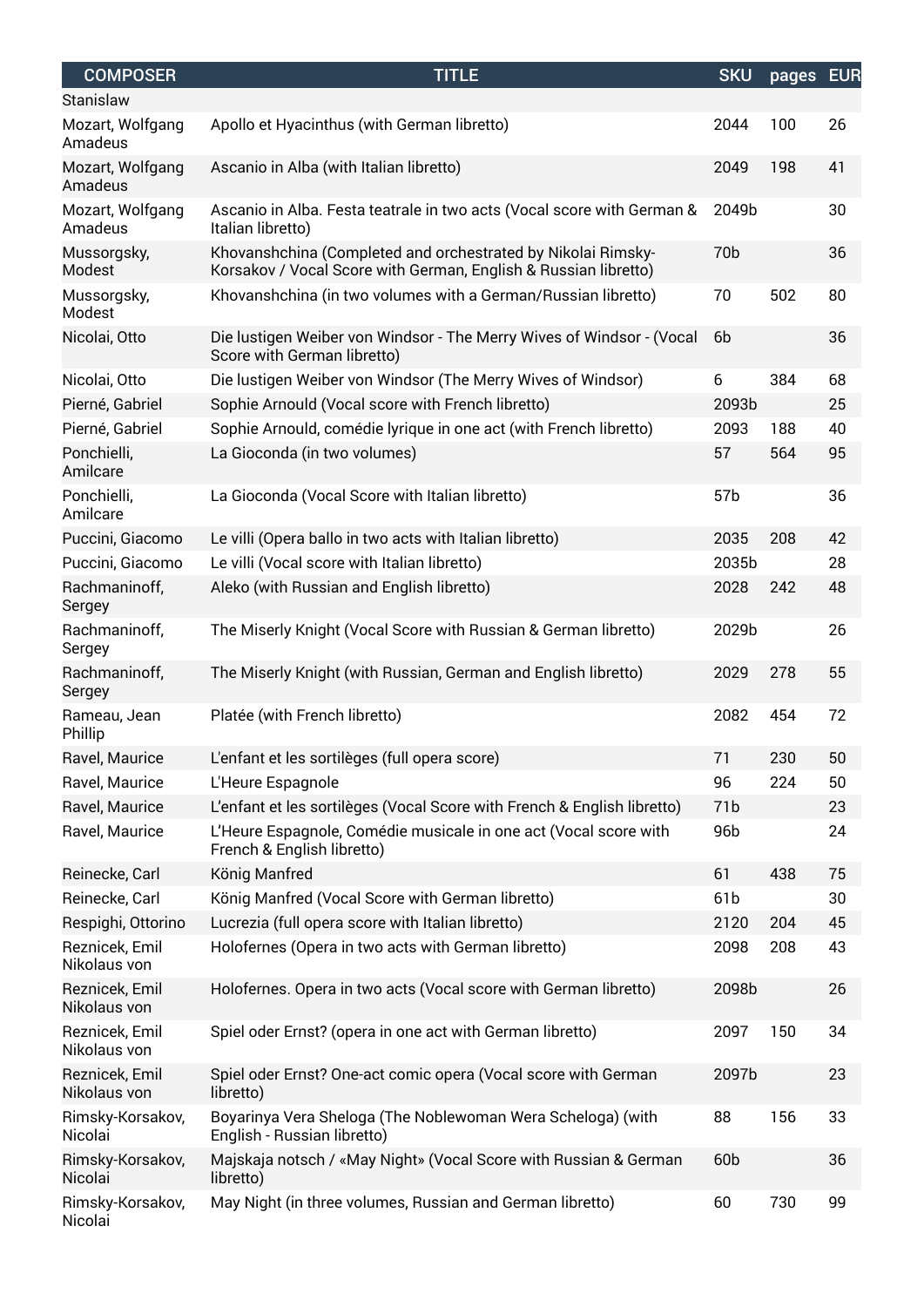| <b>COMPOSER</b>             | <b>TITLE</b>                                                                                                                                                            | <b>SKU</b> | pages | <b>EUR</b> |
|-----------------------------|-------------------------------------------------------------------------------------------------------------------------------------------------------------------------|------------|-------|------------|
| Rimsky-Korsakov,<br>Nicolai | Mlada (in three volumes with English / Russian libretto)                                                                                                                | 93         | 564   | 95         |
| Rimsky-Korsakov,<br>Nicolai | Mozart und Salieri (Vocal Score with Russian, German & French<br>libretto)                                                                                              | 79b        |       | 18         |
| Rimsky-Korsakov,<br>Nicolai | Mozart und Salieri (with German/Russian libretto)                                                                                                                       | 79         | 232   | 50         |
| Rimsky-Korsakov,<br>Nicolai | Pan Voyevoda (in three volumes with English / Russian libretto)                                                                                                         | 91         | 654   | 95         |
| Rimsky-Korsakov,<br>Nicolai | Pskovityanka (The Maid of Pskov) First Version 1866-72 (in two<br>volumes with Russian libretto)                                                                        | 87         | 588   | 79         |
| Rimsky-Korsakov,<br>Nicolai | Pskovityanka (The Maid of Pskov) First Version 1866-72 (Vocal score<br>with Italian & English libretto)                                                                 | 87b        |       | 38         |
| Rimsky-Korsakov,<br>Nicolai | Servilia (in three volumes with German / Russian libretto)                                                                                                              | 85         | 628   | 95         |
| Rimsky-Korsakov,<br>Nicolai | The Golden Cockerel - Der Goldene Hahn - (Vocal Score with German &<br>English libretto)                                                                                | 80b        |       | 32         |
| Rimsky-Korsakov,<br>Nicolai | The Golden Cockerel (in three volumes with English/Russian libretto)                                                                                                    | 80         | 618   | 94         |
| Rimsky-Korsakov,<br>Nicolai | The Legend of the Invisible City of Kitezh and the Maiden Fevronija (in<br>three volumes with French/Russian libretto)                                                  | 74         | 824   | 112        |
| Rimsky-Korsakov,<br>Nicolai | The Legend of the Invisible City of Kitezh and the Maiden Fevronija<br>(Vocal score with Russian, French and German libretto)                                           | 74b        |       | 46         |
| Rimsky-Korsakov,<br>Nicolai | The Tale of Tsar Saltan (in two volumes with a German/Russian<br>libretto)                                                                                              | 59         | 904   | 118        |
| Rimsky-Korsakov,<br>Nicolai | The Tale of Tsar Saltan, opera in a prologue and four acts (Vocal score<br>with Russian & German libretto)                                                              | 59b        |       | 40         |
| Ritter, Alexander           | Der faule Hans (note: full score version with German libretto partly in<br>Sütterlin script, the vocal score No. 2106b contains German libretto<br>with regular script) | 2106       | 298   | 61         |
| Ritter, Alexander           | Der faule Hans (vocal score with German libretto / regular script)                                                                                                      | 2106b      |       | 34         |
| Rossini,<br>Gioacchino      | Guillaume Tell (full opera score in 2 volumes with French libretto)                                                                                                     | 92         | 854   | 112        |
| Rossini,<br>Gioacchino      | La Cambiale di matrimonio                                                                                                                                               | 2016       | 308   | 62         |
| Roussel, Albert             | Padmâvatî Op. 18                                                                                                                                                        | 77         | 486   | 87         |
| Roussel, Albert             | Padmâvatî Op. 18 (Vocal Score with French libretto)                                                                                                                     | 77b        |       | 32         |
| Rubinstein, Anton           | Christus (with German libretto)                                                                                                                                         | 2020       | 384   | 68         |
| Rubinstein, Anton           | Christus, Sacred opera in seven scenes (Vocal score with German<br>libretto)                                                                                            | 2020b      |       | 38         |
| Rubinstein, Anton           | Das Verlorene Paradies (Paradise Lost) Op. 54 / Sacred opera/oratorio<br>in three acts with German libretto                                                             | 2066       | 390   | 68         |
| Rubinstein, Anton           | Der Thurm zu Babel, Op. 80 (with German libretto)                                                                                                                       | 2063       | 250   | 48         |
| Rubinstein, Anton           | Moses Op. 112. Sacred Opera in 8 Scenes / with German libretto                                                                                                          | 2073       | 506   | 74         |
| Rubinstein, Anton           | Paradise lost, sacred opera/oratorio in three acts Op. 54 (Vocal score<br>with English libretto)                                                                        | 2066b      |       | 46         |
| Rubinstein, Anton           | The Demon, opera in three acts (vocal score with German libretto)                                                                                                       | 2056b      |       | 36         |
| Rubinstein, Anton           | The Demon, Opera in three acts and seven scenes (in three voiumes<br>with German and English libretto)                                                                  | 2056       | 554   | 78         |
| Rubinstein, Anton           | The Parrot (Der Papagei) - Vocal score with German libretto                                                                                                             | 2078b      |       | 25         |
| Rubinstein, Anton           | The Parrot (with German libretto)                                                                                                                                       | 2078       | 158   | 34         |
| Saint-Saëns<br>Camille      | Ascanio (Vocal Score with French libretto)                                                                                                                              | 2031b      |       | 42         |
| Saint-Saëns,                | Ascanio (in two volumes with French libretto)                                                                                                                           | 2031       | 452   | 72         |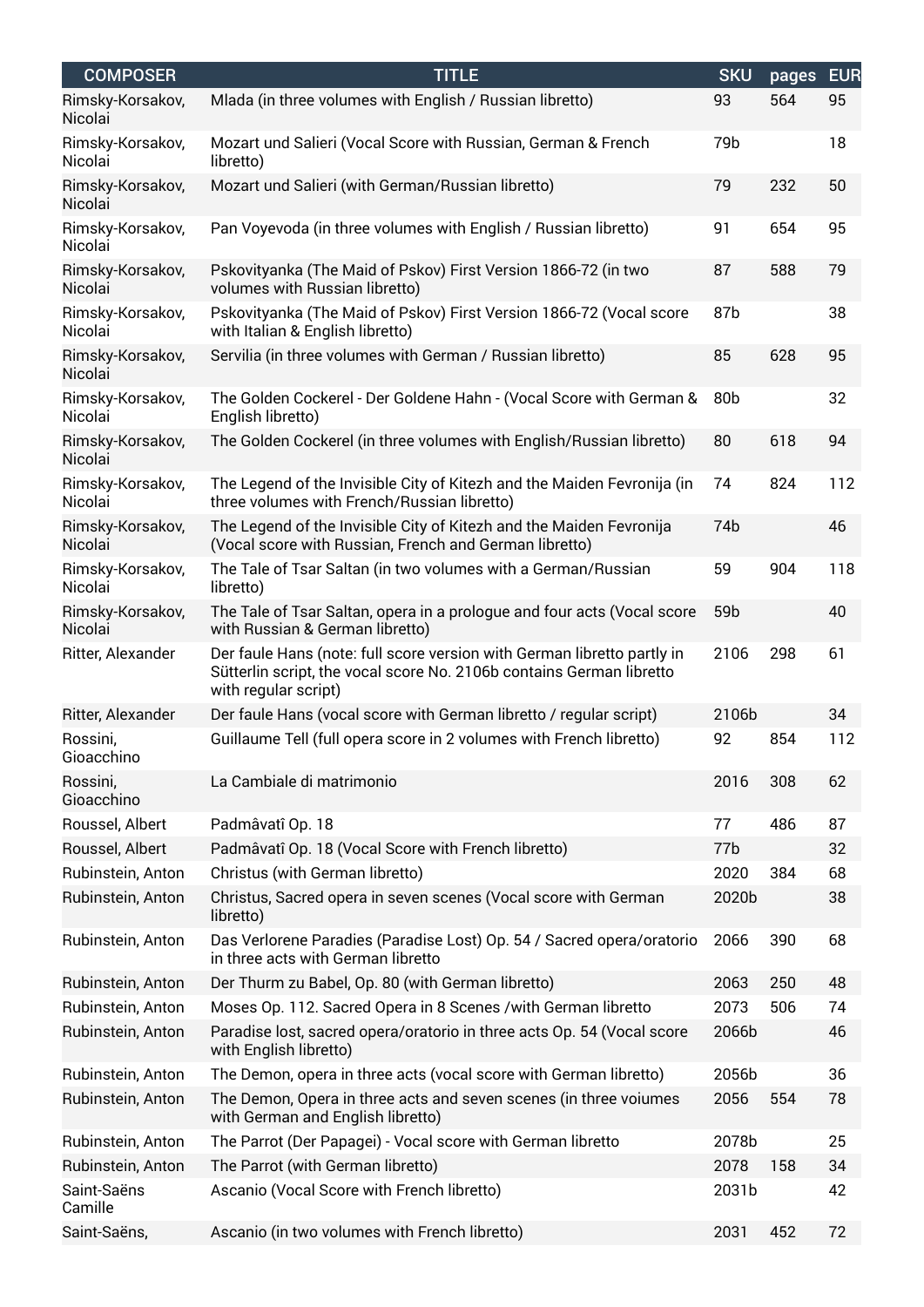| <b>COMPOSER</b>         | <b>TITLE</b>                                                                                                                                          | <b>SKU</b>      | pages EUR |     |
|-------------------------|-------------------------------------------------------------------------------------------------------------------------------------------------------|-----------------|-----------|-----|
| Camille                 |                                                                                                                                                       |                 |           |     |
| Saint-Saëns,<br>Camille | Déjanire (with French libretto)                                                                                                                       | 2038            | 424       | 65  |
| Saint-Saëns,<br>Camille | Déjanire. Tragédie-lyrique in four acts (Vocal score with French<br>libretto)                                                                         | 2038b           |           | 34  |
| Saint-Saëns,<br>Camille | Hélène (with French libretto)                                                                                                                         | 2027            | 210       | 42  |
| Saint-Saëns,<br>Camille | Hélène, opera in one act (Vocal score with French libretto)                                                                                           | 2027b           |           | 24  |
| Saint-Saëns,<br>Camille | Henry VIII, opera in four acts (Vocal score with French libretto)                                                                                     | 2092b           |           | 76  |
| Saint-Saëns,<br>Camille | L'ancêtre. Lyric drama in 3 acts (Vocal Score with French libretto)                                                                                   | 2087b           |           | 36  |
| Saint-Saëns,<br>Camille | L'ancêtre. Lyric drama in 3 acts (with French libretto)                                                                                               | 2087            | 348       | 65  |
| Saint-Saëns,<br>Camille | Les barbares                                                                                                                                          | 2036            | 424       | 83  |
| Saint-Saëns,<br>Camille | Les barbares (Vocal score with French libretto)                                                                                                       | 2036b           |           | 38  |
| Saint-Saëns,<br>Camille | Phryné (full opera score with French libretto)                                                                                                        | 2115            | 186       | 42  |
| Saint-Saëns,<br>Camille | Phryné, comic opera in two acts (Vocal score with French libretto)                                                                                    | 2115b           |           | 26  |
| Saint-Saëns,<br>Camille | Proserpine / Drame lyrique in four acts (Vocal score with French<br>libretto)                                                                         | 2090b           |           | 38  |
| Saint-Saëns,<br>Camille | Proserpine, Drame lyrique in four acts (with French libretto)                                                                                         | 2090            | 302       | 63  |
| Saint-Saëns,<br>Camille | Samson et Dalila                                                                                                                                      | 53              | 512       | 83  |
| Saint-Saëns,<br>Camille | Samson et Dalila (Vocal score with French libretto)                                                                                                   | 53 <sub>b</sub> |           | 40  |
| Saint-Saëns,<br>Camille | Henry VIII, opera in four acts                                                                                                                        | 2092            | 658       | 95  |
| Schillings, Max von     | Ingwelde Op. 3 (in three volumes with German libretto)                                                                                                | 2012            | 522       | 98  |
| Schillings, Max von     | Ingwelde Op. 3 (Vocal score with German libretto)                                                                                                     | 2012b           |           | 26  |
| Schillings, Max von     | Moloch op.20 (in two volumes with German libretto)                                                                                                    | 2068            | 592       | 79  |
| Schillings, Max von     | Moloch op.20 (Vocal Score with German libretto)                                                                                                       | 2068b           |           | 38  |
| Schjelderup,<br>Gerhard | Sturmvögel (full opera score with German libretto)                                                                                                    | 2119            | 310       | 64  |
| Schmidt, Franz          | Notre Dame (in three volumes with German libretto)                                                                                                    | 2048            | 742       | 98  |
| Schmidt, Franz          | Notre Dame (Vocal Score with German libretto)                                                                                                         | 2048b           |           | 30  |
| Schoeck, Othmar         | Das Schloss Dürande (Dürande Castle). New version with German<br>libretto by Joseph von Eichendorff, edited by Franceso Micieli (in three<br>volumes) | 2064            | 862       | 114 |
| Schreker, Franz         | Das Spielwerk (with German libretto)                                                                                                                  | 2033            | 346       | 68  |
| Schreker, Franz         | Der Schatzgräber (in three volumes with German libretto)                                                                                              | 2046            | 498       | 78  |
| Schreker, Franz         | Der Schmied von Ghent (with German libretto / 2 volumes / special<br>format 27 x 38 cm)                                                               | 2067            | 494       | 90  |
| Schreker, Franz         | Der singende Teufel (in two volumes)                                                                                                                  | 2006            | 442       | 86  |
| Schreker, Franz         | Die Gezeichneten (in two volumes with German libretto)                                                                                                | 2007            | 604       | 98  |
| Schreker, Franz         | Irrelohe (with German libretto)                                                                                                                       | 2053            |           | 70  |
| Schubert, Franz         | Alfonso und Estrella                                                                                                                                  | 31              | 546       | 84  |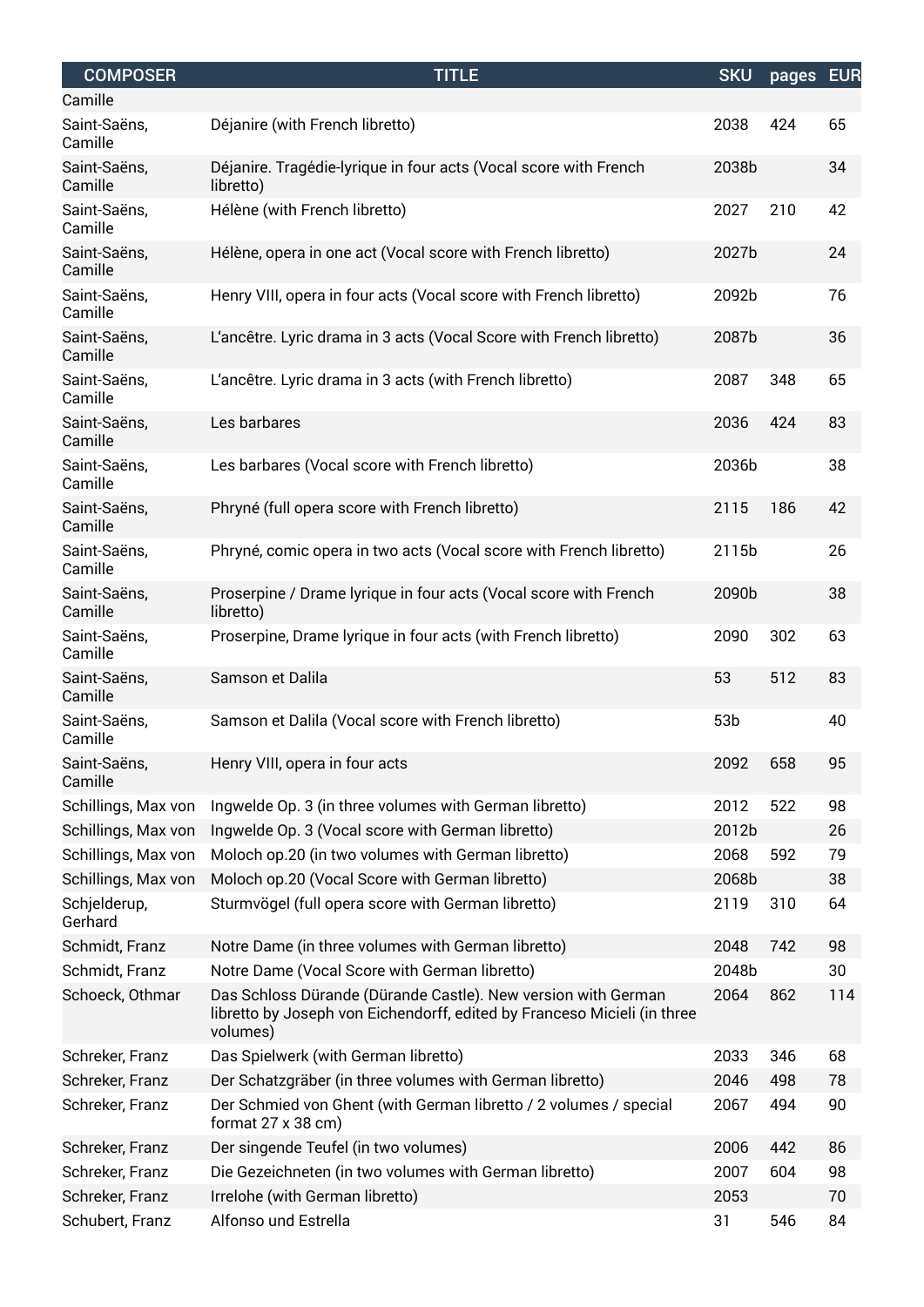| <b>COMPOSER</b>    | <b>TITLE</b>                                                                                    | <b>SKU</b>      | pages | <b>EUR</b> |
|--------------------|-------------------------------------------------------------------------------------------------|-----------------|-------|------------|
| Schubert, Franz    | Claudine von Villabella, Der Spiegelritter, Die Bürgschaft, Adrast, Das<br>Zauberglöckchen      | 76              | 452   | 75         |
| Schubert, Franz    | Der vierjährige Posten                                                                          | 49              | 116   | 28         |
| Schubert, Franz    | Des Teufels Lustschloss                                                                         | 40              | 350   | 66         |
| Schubert, Franz    | Die Freunde von Salamanca                                                                       | 75              | 226   | 49         |
| Schubert, Franz    | Die Freunde von Salamanca (Vocal score with German libretto)                                    | 75b             |       | 26         |
| Schubert, Franz    | Die Verschworenen                                                                               | 73              | 256   | 52         |
| Schubert, Franz    | Die Verschworenen (Vocal Score with German libretto)                                            | 73 <sub>b</sub> |       | 25         |
| Schubert, Franz    | Die Zauberharfe                                                                                 | 32              | 356   | 70         |
| Schubert, Franz    | Die Zwillingsbrüder                                                                             | 33              | 120   | 30         |
| Schubert, Franz    | Fernando                                                                                        | 54              | 64    | 18         |
| Schubert, Franz    | Fierrabras                                                                                      | 24              | 552   | 85         |
| Schumann, Robert   | Genoveva Op. 81                                                                                 | 1               | 320   | 60         |
| Schumann, Robert   | Genoveva Op. 81 (Vocal Score with German libretto)                                              | 1b              |       | 30         |
| Sévérac, Déodat de | Le Coeur du Moulin (Vocal score with French libretto)                                           | 2102b           |       | 32         |
| Sévérac, Déodat de | Le Coeur du Moulin (with French libretto)                                                       | 2102            | 342   | 67         |
| Smetana, Bedřich   | Hubička (The Kiss) folk opera (full score/three volumes with Czech &<br>English libretto)       | 99              | 554   | 87         |
| Smetana, Bedřich   | Hubicka (The Kiss), folk opera (Vocal score with Czech libretto)                                | 99 <sub>b</sub> |       | 32         |
| Smetana, Bedřich   | Dalibor (in two volumes)                                                                        | 55              | 654   | 95         |
| Smetana, Bedřich   | Dalibor (Vocal score with Czech libretto)                                                       | 55 <sub>b</sub> |       | 28         |
| Smetana, Bedřich   | Die Teufelswand (in two volumes)                                                                | 56              | 704   | 98         |
| Smetana, Bedřich   | Die Teufelswand. A comic-romantic opera (Vocal score with Czech<br>libretto)                    | 56 <sub>b</sub> |       | 33         |
| Smetana, Bedřich   | Die verkaufte Braut (The Bartered Bride, Prodaná Nevesta / Vocal<br>Score with German libretto) | 18 <sub>b</sub> |       | 38         |
| Smetana, Bedřich   | Die verkaufte Braut (The Bartered Bride, Prodaná Nevesta)                                       | 18              | 648   | 95         |
| Smetana, Bedřich   | Libuse                                                                                          | 42              | 720   | 99         |
| Smetana, Bedřich   | Libuse, opera in three acts (Vocal score with Czech libretto)                                   | 42 <sub>b</sub> |       | 42         |
| Smetana, Bedřich   | The Brandenburgers in Bohemia (in three volumes with German,<br>English and Czech libretto)     | 2026            | 666   | 98         |
| Smetana, Bedřich   | The Secret (in three volumes with German and Czech libretto)                                    | 2010            | 610   | 95         |
| Smetana, Bedřich   | The Two Widows (in three volumes with German and Czech libretto)                                | 2014            | 685   | 98         |
| Smetana, Bedřich   | The Two Widows, Comic opera in two acts (Vocal score with German<br>and Czech libretto)         | 2014b           |       | 36         |
| Sommer, Hans       | Lorelei (with German libretto)                                                                  | 2077            | 390   | 68         |
| Sommer, Hans       | Lorelei Op. 13 (Vocal score with German libretto)                                               | 2077b           |       | 36         |
| Sommer, Hans       | Saint Foix op. 20 (Vocal score with German libretto)                                            | 2062b           |       | 26         |
| Sommer, Hans       | Saint Foix op. 20 (with German libretto)                                                        | 2062            | 242   | 48         |
| Spohr, Louis       | Faust (Full Opera Score & German Libretto)                                                      | 2052            | 548   | 75         |
| Spohr, Louis       | Faust, Op. 60 (Vocal Score with German & Italian libretto)                                      | 2052b           |       | 32         |
| Spohr, Louis       | Jessonda                                                                                        | 9               | 292   | 58         |
| Spohr, Louis       | Jessonda (Vocal Score with German libretto)                                                     | 9b              |       | 26         |
| Spontini, Gasparo  | Fernand Cortez ou Le conquête du Mexique                                                        | 72              | 612   | 97         |
| Stephan, Rudi      | Die ersten Menschen (in three volumes with German and English<br>libretto)                      | 2042            | 474   | 76         |
| Stephan, Rudi      | Die ersten Menschen / The First Human Beings (Vocal Score with<br>German libretto)              | 2042b           |       | 24         |
| Sullivan, Arthur   | Mikado or The Town of Titipu (in two volumes with English libretto)                             | 2004            | 406   | 70         |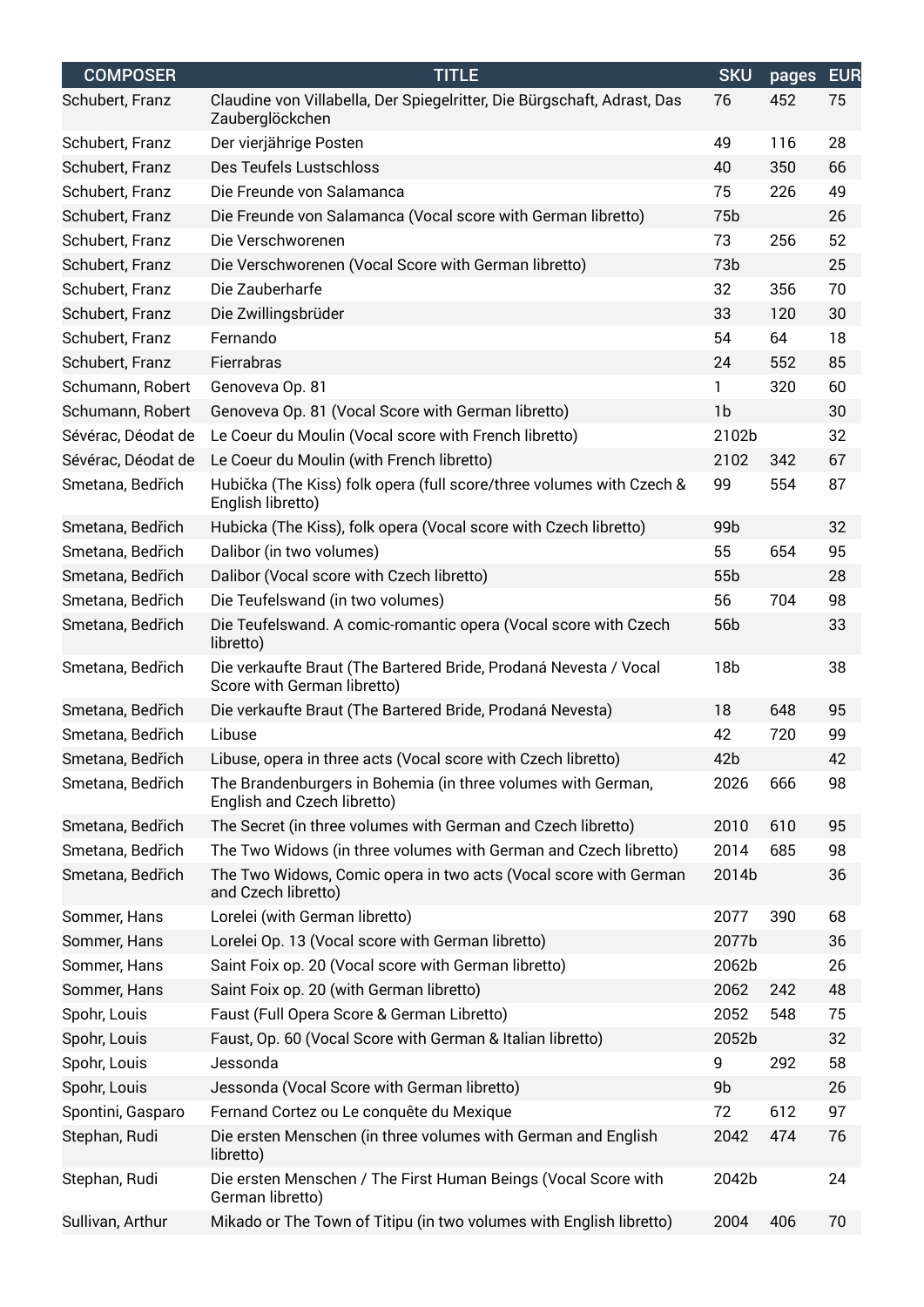| <b>COMPOSER</b>            | <b>TITLE</b>                                                                                                                         | <b>SKU</b>      | pages | <b>EUR</b> |
|----------------------------|--------------------------------------------------------------------------------------------------------------------------------------|-----------------|-------|------------|
| Taneyev, Sergey            | Oresteia (in two volumes with German / French / Russian libretto)                                                                    | 89              | 618   | 95         |
| Taneyev, Sergey            | Oresteia. Opera in three acts (Vocal Score with Russian, French &<br>German libretto)                                                | 89b             |       | 46         |
| Telemann, Georg<br>Philipp | Pimpinone oder die ungleiche Heirat (with German and Italian libretto)                                                               | 2081            | 110   | 30         |
| Thuille, Ludwig            | Lobetanz                                                                                                                             | 90              | 278   | 53         |
| Thuille, Ludwig            | Lobetanz, Musical Play in Three Acts (Vocal Score with German<br>libretto)                                                           | 90b             |       | 26         |
| Tschaikowsky,<br>Peter     | Iolanta, lyric opera in one act                                                                                                      | 83              | 394   | 72         |
| Tschaikowsky,<br>Peter     | Pique Dame, Op. 68 (in two volumes with Russian / German libretto)                                                                   | 81              | 604   | 95         |
| Tschaikowsky,<br>Peter     | The Maid of Orléans (in four volumes with German and Russian<br>libretto)                                                            | 84              | 1.034 | 140        |
| Tschaikowsky,<br>Peter     | Mazepa (in three volumes with German / Russian libretto)                                                                             | 86              | 884   | 112        |
| Van Hove, Luc              | La Strada op. 45. Opera in two acts and a prologue after Fellini's film<br>(Libretto: Eric de Kuyper) 2008 (printed in large format) | 535             | 312   | 120        |
| Verdi, Giuseppe            | I due Foscari (in two volumes with Italian libretto)                                                                                 | 2017            | 504   | 83         |
| Verdi, Giuseppe            | I due Foscari, lyric tragedy in three acts (Vocal score with Italian<br>libretto)                                                    | 2017b           |       | 32         |
| Wagner, Richard            | Das Liebesverbot                                                                                                                     | 19              | 592   | 93         |
| Wagner, Richard            | Die Feen                                                                                                                             | 28              | 472   | 76         |
| Wagner, Richard            | Die Feen, romantic opera in three acts (Vocal score with German<br>libretto)                                                         | 28 <sub>b</sub> |       | 46         |
| Wagner, Richard            | Die Hochzeit (The Wedding)                                                                                                           | 67              | 44    | 14         |
| Wagner, Richard            | Rienzi (in three volumes)                                                                                                            | 66              | 1.204 | 139        |
| Wagner, Richard            | Rienzi (Vocal Score with German libretto)                                                                                            | 66 <sub>b</sub> |       | 44         |
| Wagner, Siegfried          | Der Bärenhäuter                                                                                                                      | 69              | 610   | 93         |
| Wagner, Siegfried          | Der Bärenhäuter (Vocal score with German libretto)                                                                                   | 69b             |       | 34         |
| Weber, Carl Maria<br>von   | Abu Hassan (Vocal Score with German libretto)                                                                                        | 10 <sub>b</sub> |       | 20         |
| Weber, Carl Maria<br>von   | Euryanthe                                                                                                                            | 3               | 360   | 65         |
| Weber, Carl Maria<br>von   | Euryanthe (Vocal Score with German libretto)                                                                                         | 3b              |       | 28         |
| Weber, Carl Maria<br>von   | Oberon                                                                                                                               | 23              | 254   | 52         |
| Weber, Carl Maria<br>von   | Oberon (Romantic opera in three acts) / Vocal Score with German<br>libretto                                                          | 23 <sub>b</sub> |       | 26         |
| Weber, Carl Maria<br>von   | Peter Schmoll und seine Nachbarn                                                                                                     | 30              | 148   | 31         |
| Weber, Carl Maria<br>von   | Silvana                                                                                                                              | 14              | 208   | 48         |
| Weber, Carl Maria<br>von   | Abu Hassan                                                                                                                           | 10              | 132   | 31         |
| Weingartner, Felix         | Kain und Abel Op. 54 (vocal score with German libretto)                                                                              | 2101b           |       | 24         |
| Weingartner, Felix         | Kain und Abel Op. 54 (with German libretto)                                                                                          | 2101            | 268   | 54         |
| Wolf, Hugo                 | Der Corregidor                                                                                                                       | 43              | 452   | 75         |
| Wolf, Hugo                 | Der Corregidor (Vocal Score with German libretto)                                                                                    | 43 <sub>b</sub> |       | 32         |
| Zemlinsky,<br>Alexander    | Eine florentinische Tragödie Op. 16 (Vocal Score with German libretto)                                                               | 2015b           |       | 22         |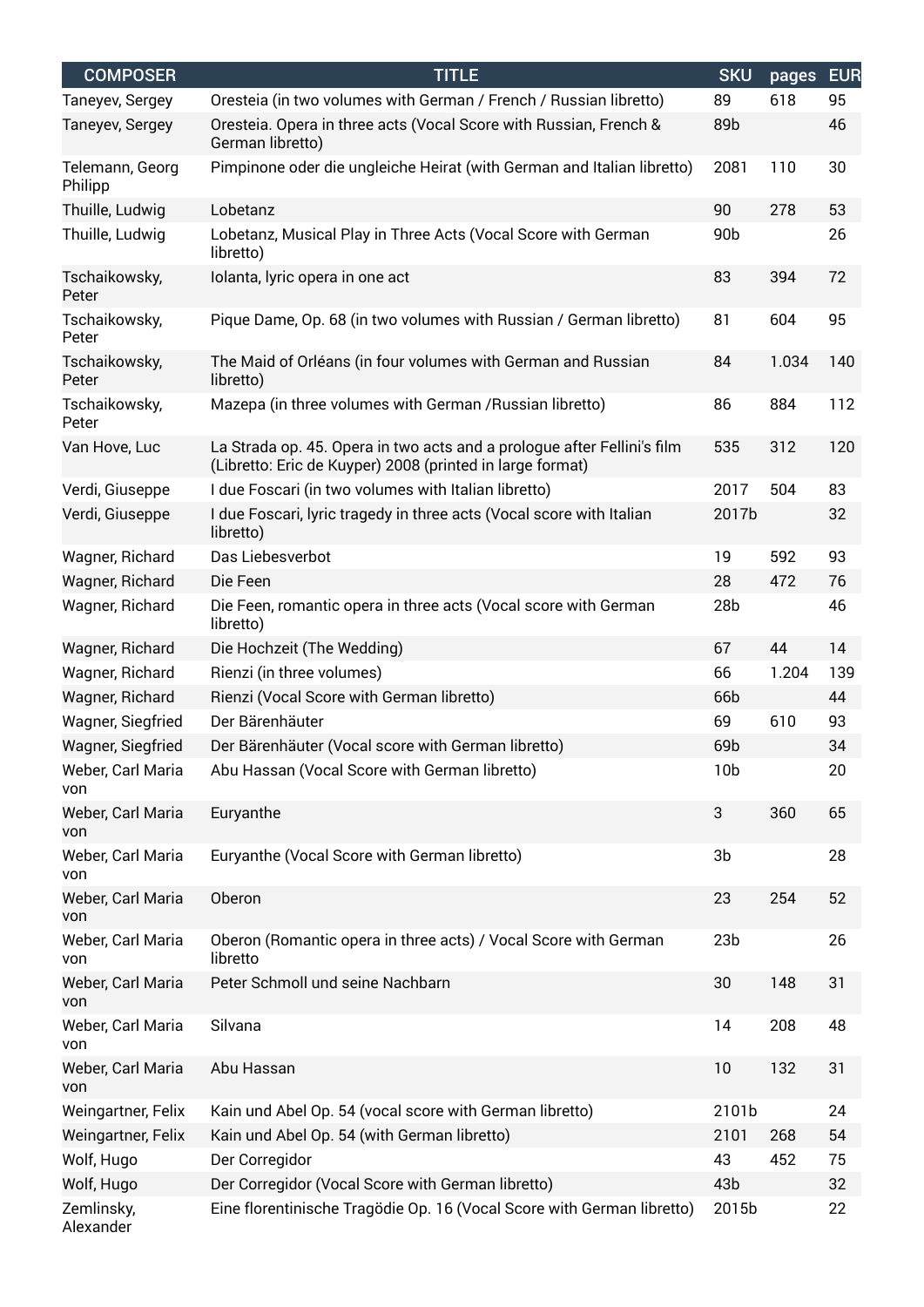| LCOMPOSER 1             | TITLE                                                      |          | SKU pages EUR |  |
|-------------------------|------------------------------------------------------------|----------|---------------|--|
| Zemlinsky,<br>Alexander | Eine florentinische Tragödie Op. 16 (with German libretto) | 2015 322 |               |  |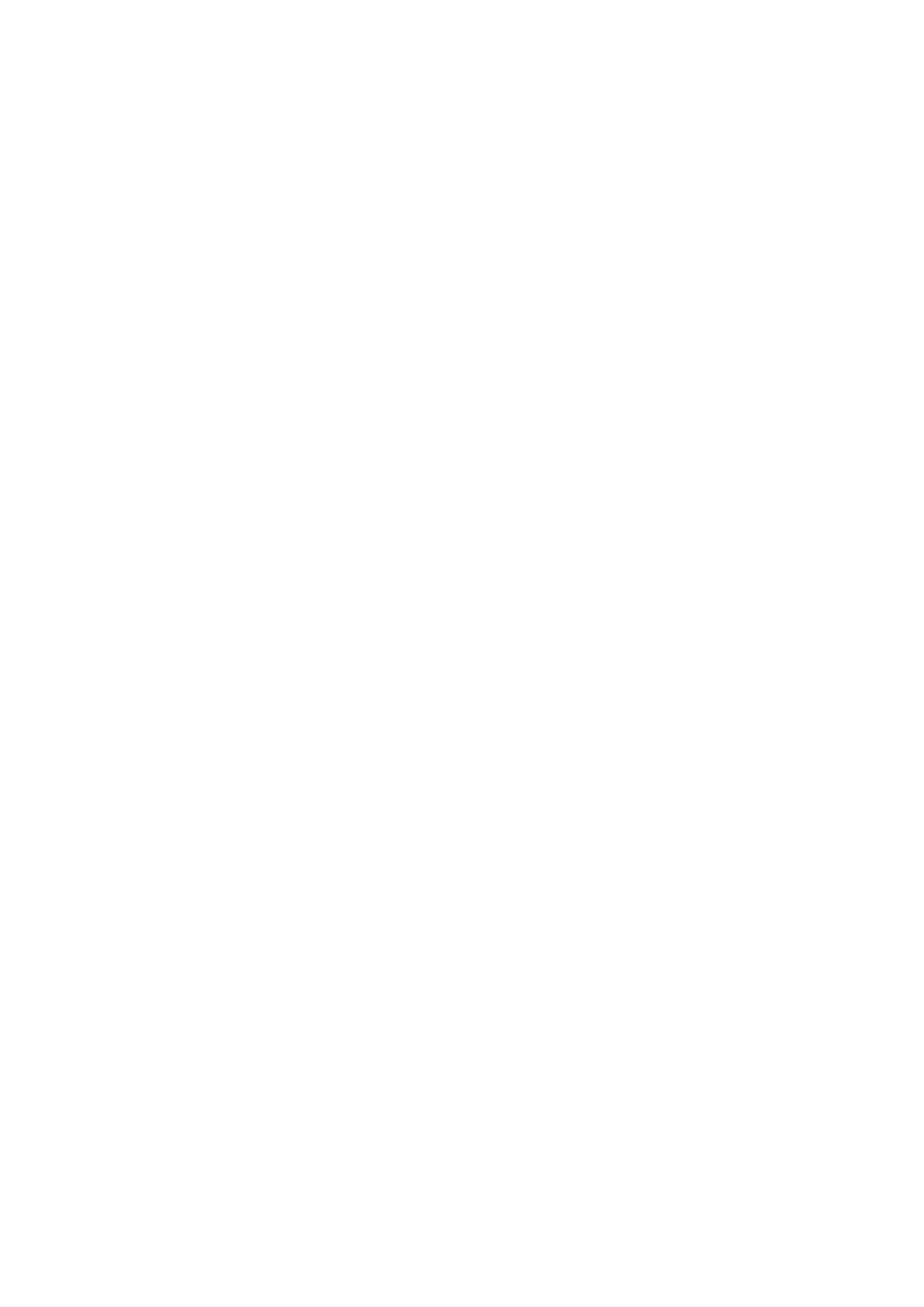## Beyond the Waves

| <b>COMPOSER</b>                                                                | <b>TITLE</b>                                                                                                                                                                           | <b>SKU</b> | pages | <b>EUR</b>     |
|--------------------------------------------------------------------------------|----------------------------------------------------------------------------------------------------------------------------------------------------------------------------------------|------------|-------|----------------|
| Afanassjew, Nikolai                                                            | Doppelquartett D-Dur for four violins, two violas and two cellos (Set<br>Score & 8 Parts) (First Print)                                                                                | 5391       | 198   | 48             |
| Albéniz, Isaac                                                                 | A Book of Waltzes for piano solo                                                                                                                                                       | 5004       | 51    | 13             |
| Albéniz, Isaac                                                                 | Deseo. "Estudio de Concierto" op. 40 for piano solo                                                                                                                                    | 5165       | 19    | 8              |
| Albert, Eugen d'                                                               | Ballade op. 16/4 for piano solo                                                                                                                                                        | 5125       | 16    | 9              |
| Albert, Eugen d'                                                               | Suite op. 1 for piano solo                                                                                                                                                             | 5095       | 21    | 8              |
| Alkan, Charles-Valentin                                                        | Konzert op. 39/8-10 for piano solo                                                                                                                                                     | 5225       | 122   | 29             |
| Alkan, Charles-Valentin                                                        | La Festin d'Ésope op. 39/12 for piano solo                                                                                                                                             | 5223       | 26    | 9              |
| Alkan, Charles-Valentin                                                        | Scherzo Diabolico op. 39/3 for piano solo                                                                                                                                              | 5226       | 15    | 8              |
| Alkan, Charles-Valentin                                                        | Symphonie op. 39/4-7 for piano solo                                                                                                                                                    | 5224       | 52    | 17             |
| Amani, Nikolai                                                                 | Trio op. 1 for violin, viola and cello (Score & 3 Parts)                                                                                                                               | 5429       | 72    | 29             |
| Amberg, Johan                                                                  | Three Sketches op. 13 for flute and piano                                                                                                                                              | 5062       | 16    | 12             |
| Arensky, Anton                                                                 | Trio F minor op. 73 for violin, cello and piano (Set score & parts)                                                                                                                    | 5255       | 101   | 33             |
| Arriaga, Juan<br>Crisóstomo de                                                 | Romanza de "Agar" for voice and piano (2 copies)                                                                                                                                       | 5254       | 8     | 11             |
| Aulin, Tor                                                                     | Four serbian folk songs for voice and piano (2 copies)                                                                                                                                 | 5007       | 15    | 17             |
| Aulin, Tor                                                                     | Gottländische Tänze for violin and piano                                                                                                                                               | 5005       | 36    | 18             |
| Aulin, Tor                                                                     | Melody and Rhythm for violin and piano                                                                                                                                                 | 5006       | 24    | 14             |
| Bach, Johann<br>Sebastian / arr.<br>Turcanu, Dan                               | Das Wohltemperierte Klavier, Preludes and Fugues 1-6, BWV<br>846-851; transcription for Viola solo (First Print)                                                                       | 5320       | 33    | 17             |
| Bach, Johann<br>Sebastian / arr.<br>Turcanu, Dan                               | Das Wohltemperierte Klavier, Preludes and Fugues 1-6, BWV<br>846-851; transcription for Violin solo (First Print)                                                                      | 5319       | 33    | 17             |
| Bargiel, Woldemar                                                              | Suite G minor op. 31 for piano solo                                                                                                                                                    | 5079       | 29    | 9              |
| Baußnern, Waldemar<br>von                                                      | O bellissima Italia! Trio in G for violin, cello and piano (Set Score &<br>2 Parts)                                                                                                    | 5379       | 56    | 27             |
| Beer-Walbrunn, Anton                                                           | Vier Lieder op. 37, nos. 1 & 3, op. 59, nos 2 & 5 (for voice and<br>piano /2 copies)                                                                                                   | 5127       | 18    | 18             |
| Beethoven, Ludwig<br>van / Hug-Rütti,<br>Praxedis & Hug,<br>Praxedis Genevèive | Adagio sostenuto from the "Moonlight Sonata" op. 27/2 arranged<br>and edited by Praxedis Hug-Rütti and Praxedis Geneviève Hug for<br>harp and piano (Set Score & 2 Parts)(First Print) | 5461       | 14    | 13             |
| Bennett, William<br>Sterndale                                                  | Chamber Trio op. 26 for violin, cello and piano                                                                                                                                        | 5111       | 49    | 22             |
| Berger, Wilhelm                                                                | 24 Volkslieder for mezzo-soprano (with second voice ad libitum)<br>and piano (2 Copies)                                                                                                | 5450       | 30    | 23             |
| Berger, Wilhelm                                                                | Humoresken op. 58 for piano solo                                                                                                                                                       | 5362       | 36    | 12             |
| Bertini, Henri                                                                 | 24 Etüden op. 29 for piano solo                                                                                                                                                        | 5085       | 39    | 11             |
| Bezekirsky, Vasily                                                             | Rapsodie Finlandaise op. 21 for violin and piano (Set Score & 1<br>Part)                                                                                                               | 5458       | 21    | 16             |
| Bezekirsky, Vasily                                                             | Sarabanda op. 6 for violin solo                                                                                                                                                        | 5457       | 5     | $\overline{7}$ |
| Biferno, Antonio                                                               | Three Bird Dances (Il Cardellino - L'Allodola - La Capinera) for flute<br>and piano                                                                                                    | 5178       | 26    | 15             |
| Bill, Joh.                                                                     | Songs opp. 2-6 for voice and piano (2 copies)                                                                                                                                          | 5242       | 17    | 18             |
| Bischoff, Hermann                                                              | Das Goldstück (nach Franz Wedekind) op. 7 for (medium) voice<br>and piano (2 Copies)                                                                                                   | 5355       | 11    | 12             |
| Bischoff, Hermann                                                              | Drei Gedichte (nach Conrad Ferd. Meyer) op. 3 for (low) voice and<br>piano (2 Copies)                                                                                                  | 5353       | 22    | 16             |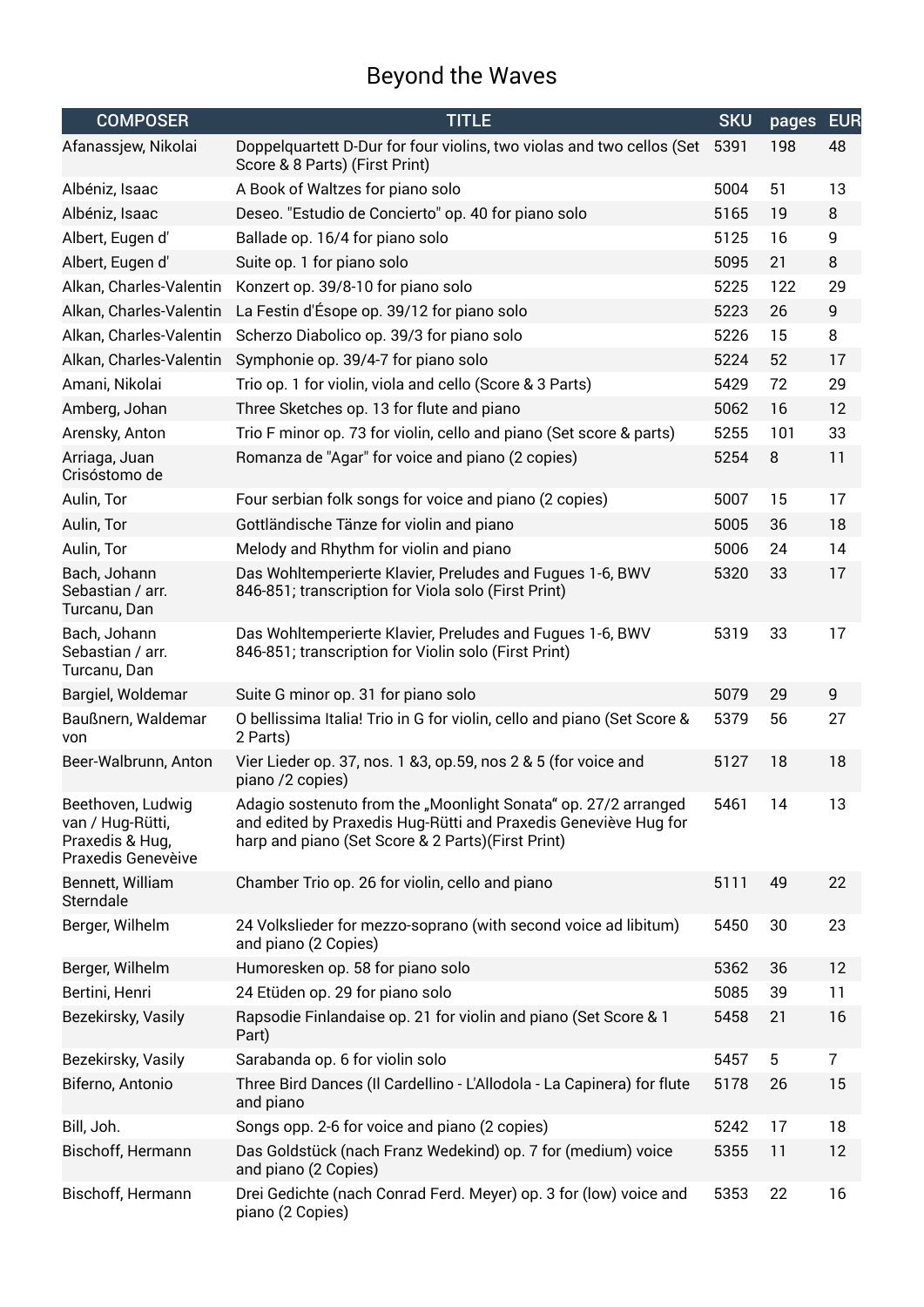| <b>COMPOSER</b>                       | <b>TITLE</b>                                                                                                      | <b>SKU</b> | pages | <b>EUR</b> |
|---------------------------------------|-------------------------------------------------------------------------------------------------------------------|------------|-------|------------|
| Bischoff, Hermann                     | Drei Lieder (Begleitung - Ruhe - Hyazinthenträume) op. 6 for (high)<br>voice and piano (2 Copies)                 | 5354       | 14    | 13         |
| Bittner, Julius                       | Shimmy auf den Namen BACH for piano solo (First Print)                                                            | 5383       | 8     | 9          |
| Bizet, Georges                        | Entr'Acte from Carmen for harp and piano (Set Score & 2 Parts)                                                    | 5459       | 12    | 13         |
| Blumenfeld, Felix                     | Etude for the left hand alone op. 36 (piano solo)                                                                 | 5069       | 10    | 7          |
| Bohnke, Emil                          | Sonate op. 13/1 for violin solo                                                                                   | 5403       | 11    | 8          |
| Bohnke, Emil                          | Sonate op. 13/2 for viola solo                                                                                    | 5404       | 8     | 6          |
| Bordogni, Marco                       | 24 Vocalises for voice and piano (2 copies)                                                                       | 5008       | 65    | 35         |
| Borodin, Alexander                    | Petite Suite for piano solo                                                                                       | 5260       | 22    | 8          |
| Bossi, Marco Enrico                   | Trio Sinfonico in D major op. 123 for violin, cello and piano                                                     | 5064       | 102   | 33         |
| Boulanger, Lili                       | Cortège for violin and piano                                                                                      | 5253       | 10    | 9          |
| Bréville, Pierre de                   | Sonatine for oboe (or flute, or violin) and piano (Set Score & 1 Part)                                            | 5359       | 29    | 19         |
| Bull, Ole                             | Nocturne op. 2 for violin and piano                                                                               | 5009       | 8     | 8          |
| Busoni, Ferruccio                     | Violin Sonata op. 29                                                                                              | 5280       | 50    | 24         |
| Busoni, Ferruccio                     | Zweites Quartett d-Moll op. 26 for two violins, viola and cello (Set<br>Score & 4 Parts)                          | 5339       | 82    | 32         |
| Catoire, Georgi                       | 1. Violin Sonata op. 15                                                                                           | 5234       | 79    | 33         |
| Catoire, Georgi                       | 2. Violin Sonata "Poème" op. 20                                                                                   | 5235       | 38    | 17         |
| Catoire, Georgi                       | Quatre Préludes op. 17 for piano solo                                                                             | 5236       | 14    | 8          |
| Čiurlionis, Mikalojus<br>Konstantinas | 3 Pieces with different variations for piano solo                                                                 | 5017       | 23    | 8          |
| Čiurlionis, Mikalojus<br>Konstantinas | Marios op. 28 for piano solo                                                                                      | 5018       | 11    | 7          |
| Čiurlionis, Mikalojus<br>Konstantinas | Pjesès from the years 1899-1901 for piano solo                                                                    | 5014       | 44    | 12         |
| Čiurlionis, Mikalojus<br>Konstantinas | Pjesès from the years 1903 and 1905 for piano solo                                                                | 5015       | 15    | 7          |
| Čiurlionis, Mikalojus<br>Konstantinas | Polifoniniai kūriniai from the year 1902 opp. 9-11 for piano solo                                                 | 5016       | 31    | 9          |
| Čiurlionis, Mikalojus<br>Konstantinas | Preliudai from the year 1908 for piano solo                                                                       | 5012       | 25    | 9          |
| Čiurlionis, Mikalojus<br>Konstantinas | Preliudai from the year 1909 for piano solo                                                                       | 5013       | 29    | 9          |
| Čiurlionis, Mikalojus<br>Konstantinas | Preliudai from the years 1901 and 1905 for piano solo                                                             | 5010       | 44    | 12         |
| Čiurlionis, Mikalojus<br>Konstantinas | Preliudai from the years 1906 and 1907 for piano solo                                                             | 5011       | 44    | 12         |
| Coleridge-Taylor,<br>Samuel           | Variations in B-flat minor for cello and piano                                                                    | 5061       | 36    | 18         |
| Concone, Giuseppe                     | 15 Vocalises servant d'Etudes de Perfectionnement op. 12 for<br>voice and piano (2 copies)                        | 5068       | 43    | 22         |
| Courvoisier, Walter                   | Lieder auf alte deutsche Gedichte op. 29 for voice and piano (2<br>Copies)                                        | 5472       | 60    | 35         |
| Courvoisier, Walter                   | Passacaglia und Fuge op.20 for piano solo                                                                         | 5466       | 11    | 9          |
| Courvoisier, Walter                   | Sieben Gesänge von Peter Cornelius op. 8 for voice and piano (Two<br>Copies)                                      | 5467       | 21    | 23         |
| Courvoisier, Walter                   | Sonette op. 18 for voice and piano (Two Copies)                                                                   | 5468       | 13    | 19         |
| Courvoisier, Walter                   | Suiten op. 32 for cello solo (First Print)                                                                        | 5465       | 31    | 15         |
| Courvoisier, Walter                   | Variationen über ein eigenes Thema in D-Dur (Variations on an<br>original theme in D major) op. 22 for piano solo | 5182       | 19    | 9          |
| Courvoisier, Walter                   | Variationen und Fuge über ein eigenes Thema (Variations and                                                       | 5181       | 31    | 10         |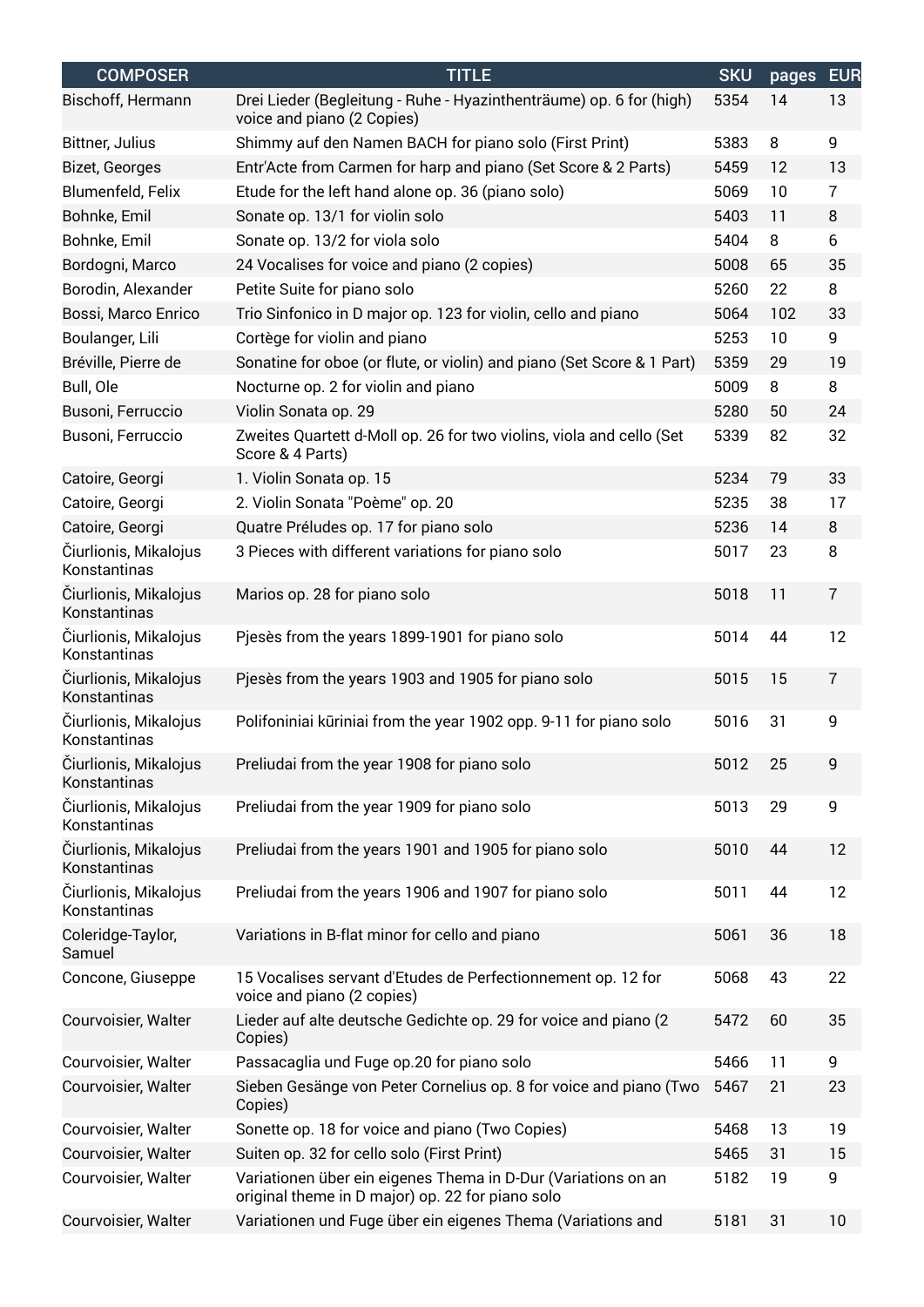| <b>COMPOSER</b>          | <b>TITLE</b>                                                                                     | <b>SKU</b> | pages | <b>EUR</b>     |
|--------------------------|--------------------------------------------------------------------------------------------------|------------|-------|----------------|
|                          | Fugue on an original theme) op. 21 for piano solo                                                |            |       |                |
| Cui Quartett             | String Quartet No. 1 in c Minor op. 45 for two violins, viola and cello<br>(Set Score & 4 Parts) | 5470       | 127   | 38             |
| Devienne, François       | Achtzehn kleine Flötenduette (Eighteen small flute duets) (2<br>copies)                          | 5077       | 19    | 19             |
| Draeseke, Felix          | Canons for six, seven and eight voices op. 37 for piano four hands                               | 5002       | 35    | 12             |
| Draeseke, Felix          | Dämmerungsträume op. 14 for piano solo                                                           | 5001       | 11    | 8              |
| Draeseke, Felix          | Piano Sonata op. 6                                                                               | 5000       | 39    | 15             |
| Draeseke, Felix          | Scene op. 69 for violin and piano (set score & parts)                                            | 5300       | 18    | 16             |
| Draeseke, Felix          | Sechs Fugen op. 15 for piano solo                                                                | 5386       | 21    | 9              |
| Dubois, Théodore         | Sonata for piano solo                                                                            | 5389       | 37    | 13             |
| Dukas, Paul              | Sonate in E flat Minor for piano solo                                                            | 5358       | 57    | 18             |
| Dusík, Jan Ladislav      | 2 Piano Sonatas op. 47                                                                           | 5177       | 31    | 10             |
| Dusík, Jan Ladislav      | 3 Piano Sonatas op. 10                                                                           | 5167       | 62    | 17             |
| Dusík, Jan Ladislav      | 3 Piano Sonatas op. 35                                                                           | 5172       | 68    | 17             |
| Dusík, Jan Ladislav      | 3 Piano Sonatas op. 39                                                                           | 5173       | 50    | 15             |
| Dusík, Jan Ladislav      | 3 Piano Sonatas op. 45                                                                           | 5176       | 62    | 17             |
| Dusík, Jan Ladislav      | 3 Piano Sonatas op. 9                                                                            | 5166       | 62    | 17             |
| Dusík, Jan Ladislav      | Four Songs for voice and piano (2 copies)                                                        | 5213       | 26    | 23             |
| Dusík, Jan Ladislav      | Grande Sonate "The Farewell" op. 44 for piano solo                                               | 5175       | 32    | 10             |
| Dusík, Jan Ladislav      | Grande Sonate op. 43 for piano solo                                                              | 5174       | 21    | 9              |
| Dusík, Jan Ladislav      | Notturno Concertant op. 68 for violin, horn and piano                                            | 5196       | 50    | 23             |
| Dusík, Jan Ladislav      | Piano Sonata op. 18/2                                                                            | 5168       | 18    | 9              |
| Dusík, Jan Ladislav      | Piano Sonata op. 23                                                                              | 5169       | 17    | 9              |
| Dusík, Jan Ladislav      | Piano Sonata op. 25/2                                                                            | 5170       | 16    | 8              |
| Dusík, Jan Ladislav      | Piano Sonata op. 31/2                                                                            | 5171       | 16    | 8              |
| Dusík, Jan Ladislav      | Six Sonatines for harp solo                                                                      | 5190       | 21    | 9              |
| Falla, Manuel da         | Nocturne f Minor                                                                                 | 5388       | 7     | 6              |
| Fauré, Gabriel           | Romance A major op. 69 for cello and piano                                                       | 5019       | 10    | 8              |
| Felix, Victor            | Fantasie über "Martha" von Flotow for violin and piano                                           | 5144       | 17    | 13             |
| Felix, Victor            | Two Opera Fantasies (Wagner: Lohengrin & Gounod: Faust) for<br>piano solo                        | 5217       | 15    | $\overline{7}$ |
| Ferrata, Giuseppe        | Two Studies on the Waltz op. 64/1 by Frédéric Chopin for piano<br>solo                           | 5074       | 14    | 7              |
| Ferroud, Pierre-Octave   | Cello Sonate en La                                                                               | 5066       | 45    | 20             |
| Ferroud, Pierre-Octave   | Quatuor en Ut for two violins, viola and cello                                                   | 5263       | 111   | 34             |
| Ferroud, Pierre-Octave   | Trio en Mi for oboe, clarinet and bassoon (Set Score & 3 Parts)                                  | 5333       | 55    | 25             |
| Fibich, Zdeněk           | String Quartets A major & G major op. 8 (parts)                                                  | 5220       | 76    | 32             |
| Foote, Arthur            | Drei Clavierstücke für die linke Hand allein op. 37 for piano solo<br>(left hand)                | 5219       | 11    | 5              |
| Forchhammer,<br>Theophil | Ständchen for violin (or viola) and piano                                                        | 5273       | 11    | 11             |
| Franke, Max              | In The Forest (Im Wald und auf der Heide) op. 41 for piano solo                                  | 5314       | 21    | 9              |
| Fuchs, Robert            | Sieben Intermezzi op. 82 for violin and piano                                                    | 5216       | 54    | 24             |
| Fuchs, Robert            | Sonata no. 4 in E major op. 77 for violin and piano                                              | 5020       | 47    | 21             |
| Fuchs, Robert            | Trio op. 94 for violin, viola and cello (Set Score & 3 Parts)                                    | 5445       | 68    | 29             |
| Fuchs, Robert            | Violin Sonata Nr. 6 in G minor op. 103                                                           | 5161       | 47    | 20             |
| Gaubert, Philippe        | Habanera for violin and piano                                                                    | 5212       | 10    | 9              |
| Gernsheim, Friedrich     | Auf der Lagune, Fantasiestück für Pianoforte (On the lagoon,                                     | 5024       | 6     | 6              |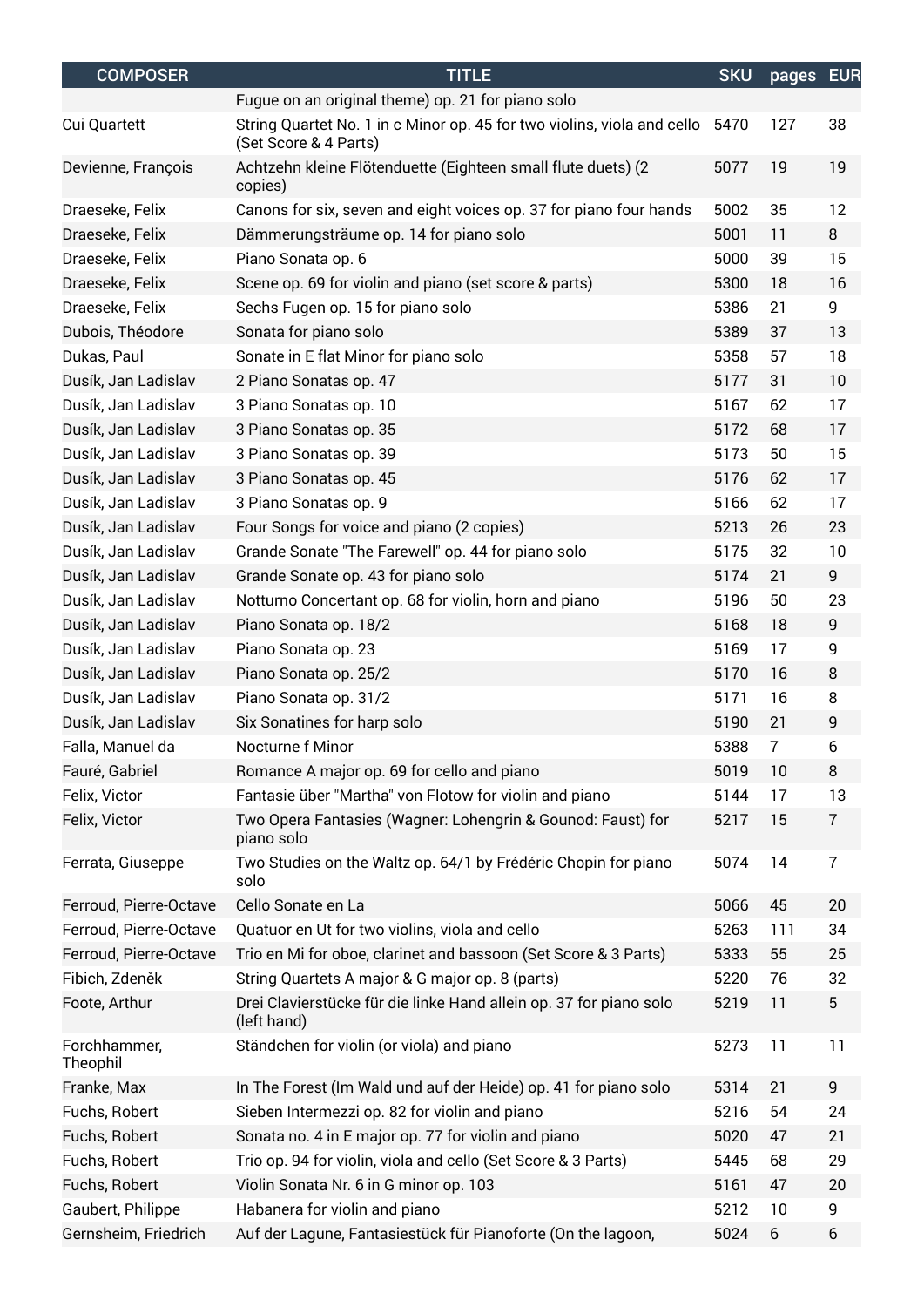| <b>COMPOSER</b>                            | <b>TITLE</b>                                                                                               | <b>SKU</b> | pages EUR      |                |
|--------------------------------------------|------------------------------------------------------------------------------------------------------------|------------|----------------|----------------|
|                                            | fantasy piece for piano solo) op. 71                                                                       |            |                |                |
| Gernsheim, Friedrich                       | Fantasy F minor op. 81 for piano solo                                                                      | 5080       | 14             | 7              |
| Gernsheim, Friedrich                       | Legende op. 44 for piano solo                                                                              | 5097       | 19             | 8              |
| Gernsheim, Friedrich                       | Piano Sonata op. 1                                                                                         | 5021       | 23             | 8              |
| Gernsheim, Friedrich                       | Preludes op. 2 for piano solo                                                                              | 5022       | 21             | 8              |
| Gernsheim, Friedrich                       | Stimmungsbilder op. 36 for piano solo                                                                      | 5023       | 21             | 8              |
| Gernsheim, Friedrich                       | String Quartet No. 4 in e Minor op. 66 (Set Score & 4 Parts)                                               | 5452       | 120            | 36             |
| Gernsheim, Friedrich                       | Vier Clavierstücke (Four piano pieces) op. 61                                                              | 5081       | 15             | $\overline{7}$ |
| Gilson, Paul                               | Trio for oboe, clarinet and piano (Set Score & 2 Parts)                                                    | 5475       | 33             | 19             |
| Glinka, Michail / arr.<br>Ritter, Hermann  | La Séperation (Nocturne) arranged for violin, viola and piano (Set<br>score & parts)                       | 5257       | $\overline{7}$ | 8              |
| Glinka, Michail<br>Iwanowitsch             | Grand Septet in E-flat major for oboe, horn, bassoon, two violins,<br>cello and bass (Set Score & 7 Parts) | 5400       | 142            | 43             |
| Glinka, Michail<br>Iwanowitsch             | Quartet D major for two violins, viola and cello (set score & parts)                                       | 5275       | 131            | 41             |
| Glinka, Michail<br>Iwanowitsch             | Quartet F major for two violins, viola and cello                                                           | 5274       | 73             | 32             |
| Glinka, Michail<br>Iwanowitsch             | Sonata d Minor for viola and piano                                                                         | 5265       | 34             | 14             |
| Godard, Benjamin                           | 2. Mazurk op. 54 for piano solo                                                                            | 5151       | 9              | 6              |
| Godard, Benjamin                           | Second Valse op. 56 for piano solo                                                                         | 5218       | 8              | 6              |
| Goldmark, Carl                             | Suite op. 11 for violin and piano                                                                          | 5078       | 56             | 23             |
| Goltermann, Georg                          | 4 Morceaux caracteristiques op. 54 for cello and piano                                                     | 5136       | 26             | 17             |
| Goltermann, Georg                          | Romanzen for cello and piano                                                                               | 5137       | 55             | 24             |
| Graener, Paul                              | Trio op. 61 for violin, cello and piano (Set score & parts)                                                | 5256       | 46             | 21             |
| Grieg, Edvard / arr.<br>Goltermann, Georg  | Lyric Pieces arranged for cello and piano                                                                  | 5130       | 26             | 19             |
| Grieg, Edvard /arr.<br>Pickhardt, Wolfgang | Peer Gynt from the suites op. 46 and op. 55, newly compiled and<br>arranged for piano solo - First Print   | 5241       | 47             | 17             |
| Halm, August                               | Piano Works                                                                                                | 5298       | 76             | 19             |
| Halm, August                               | Quartett B-Dur for two violins, viola and cello (set score & parts)                                        | 5299       | 51             | 24             |
| Halvorsen, Johan                           | 6 Stimmungsbilder for violin and piano                                                                     | 5026       | 18             | 13             |
| Halvorsen, Johan                           | Elégy for violin and piano                                                                                 | 5025       | 8              | 6              |
| Halvorsen, Johan                           | Sarabande with Variations (Theme by Händel) for violin and viola<br>(2 copies) - New Print                 | 5200       | 13             | 19             |
| Hartmann, Emil / arr.<br>Sitt, Hans        | Berceuse for violin and piano                                                                              | 5027       | 9              | 9              |
| Harty, Hamilton                            | Irish Fantasy for violin and piano (Set Score & 1 Part)                                                    | 5380       | 16             | 14             |
| Harty, Hamilton                            | Romance & Scherzo op. 8 for cello and piano (Score & 1 Part)                                               | 5428       | 22             | 17             |
| Harty, Hamilton                            | Two Pieces for Cello and Piano (Set Score & 1 Part)                                                        | 5384       | 16             | 14             |
| Heller, Stephen                            | 24 Preludes op. 81 for piano solo                                                                          | 5184       | 41             | 13             |
| Heller, Stephen                            | Tarantelle As-Dur op. 85/2 for piano solo                                                                  | 5162       | 11             | 6              |
| Heller, Stephen /<br>Schubert, Franz       | Die Forelle op. 33 for piano solo                                                                          | 5139       | 10             | 8              |
| Hennessy, Swan                             | Deuxième quatuor à cordes op. 49 for two violins, viola and cello<br>(Set Score & Parts)                   | 5282       | 53             | 25             |
| Hennessy, Swan                             | Petit Trio celtique op. 52 for violin, viola and cello (Set Score &<br>Parts)                              | 5285       | 41             | 21             |
| Hennessy, Swan                             | Premier quatuor à cordes (Suite) op. 46 for two violins, viola and<br>cello (Set Score & Parts)            | 5281       | 58             | 26             |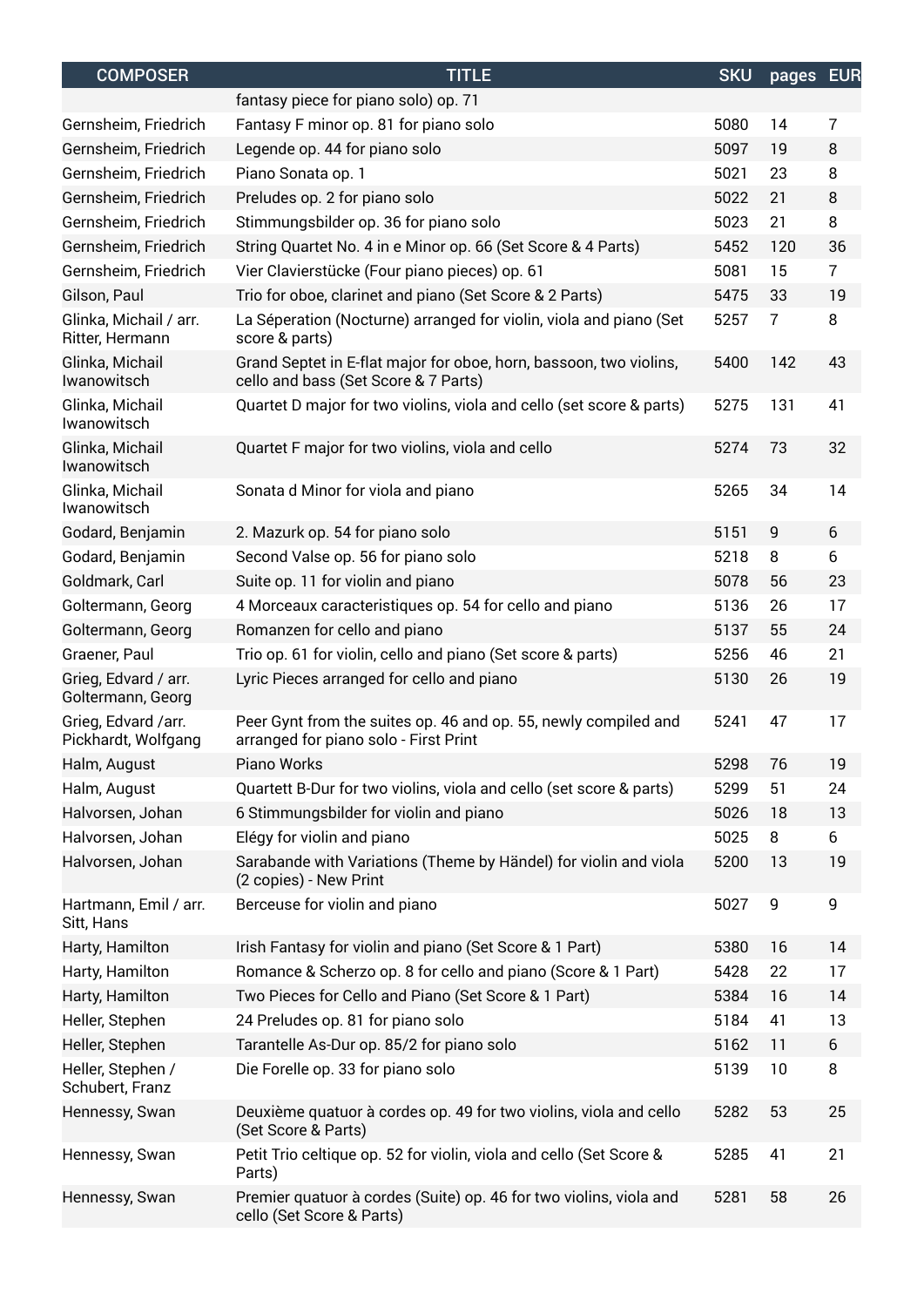| <b>COMPOSER</b>               | <b>TITLE</b>                                                                                                                 | <b>SKU</b> | pages          | <b>EUR</b>     |
|-------------------------------|------------------------------------------------------------------------------------------------------------------------------|------------|----------------|----------------|
| Hennessy, Swan                | Quatrième quatuor à cordes op. 75 for two violins, viola and cello<br>(Set Score & Parts)                                    | 5284       | 97             | 36             |
| Hennessy, Swan                | Sérénade op. 65 for two violins, viola and cello (Set Score & Parts)                                                         | 5286       | 30             | 19             |
| Hennessy, Swan                | Troisième quatuor à cordes op. 61 for two violins, viola and cello<br>(Set Score & Parts)                                    | 5283       | 68             | 29             |
| Henriques, Fini               | Melodiske Profiler. 20 Klaverstykker op. 38 for piano solo                                                                   | 5433       | 41             | 13             |
| Henriques, Fini               | Suite op. 19 for piano solo                                                                                                  | 5432       | 19             | 9              |
| Hermann, Robert               | Piano Quartet op. 9 in f Minor for violin, viola, cello and piano (Set<br>Score & 3 Parts)                                   | 5371       | 96             | 38             |
| Herrmann, Eduard Emil         | Three Russian Songs by Glinka for Piano Trio op.5 (for violin, viola<br>and piano)                                           | 5259       | 18             | 13             |
| Herrmann, Eduard Emil         | Two Russian Songs for Piano Trio based on songs by Glinka and<br>Balakirev (for violin, viola and piano / Set score & parts) | 5258       | 11             | 10             |
| Herzogenberg,<br>Heinrich von | 8 Variationen op. 3 for piano solo                                                                                           | 5133       | 15             | 6              |
| Herzogenberg,<br>Heinrich von | Dainu Balsai, Lithuanian folksongs op. 76 for piano duo                                                                      | 5134       | 32             | 9              |
| Herzogenberg,<br>Heinrich von | Legenden op. 62 for viola (or cello) and piano                                                                               | 5122       | 43             | 20             |
| Herzogenberg,<br>Heinrich von | Piano Quintet op. 43 for oboe, clarinet, horn, bassoon and piano                                                             | 5123       | 104            | 33             |
| Herzogenberg,<br>Heinrich von | Piano Trio op. 61 for oboe, horn and piano                                                                                   | 5129       | 54             | 21             |
| Herzogenberg,<br>Heinrich von | String Trio op. 27/1 for violin, viola and cello (parts)                                                                     | 5128       | 37             | 16             |
| Höffer, Paul                  | Bratschen-Musik mit Klavier (Music for Viola with Piano) (Set<br>Score & 1 Part)                                             | 5446       | 28             | 19             |
| Höffer, Paul                  | Zwölf Klavieretüden                                                                                                          | 5444       | 40             | 13             |
| Holzkamp, Franck<br>Adrian    | Casanova - oder: der reife Gesang. (The mature chant) (w 230a) for<br>piano solo                                             | 5361       | 36             | 19             |
| Holzkamp, Franck<br>Adrian    | Klaviersonate in G für Alexandra Vogt (w. 191) - First Print                                                                 | 5246       | 17             | 10             |
| Holzkamp, Franck<br>Adrian    | Moment Musical "Nachdenken über den Freund" (w 262) for<br>clarinet and piano (Score & 1 Part; First Print)                  | 5325       | 10             | 13             |
| Holzkamp, Franck<br>Adrian    | Moment Musical "Nachdenken über den Freund" (w 262) for piano<br>solo (First Print)                                          | 5326       | 5              | 8              |
| Holzkamp, Franck<br>Adrian    | Pour Alain Delon (w281) for piano solo (First Print)                                                                         | 5481       | 7              | 9              |
| Holzkamp, Franck<br>Adrian    | Slow Air for lost lovers (w 205) for string quartet - First Print                                                            | 5247       | 28             | 19             |
| Holzkamp, Franck<br>Adrian    | Sonata in b flat (w 272) for piano solo (First Print)                                                                        | 5370       | 14             | 10             |
| Hopekirk, Helen               | Gavotte in B for piano solo                                                                                                  | 5157       | 8              | $\overline{1}$ |
| Hopekirk, Helen               | My lady of sleep for voice and piano (2 copies) - New Print                                                                  | 5158       | 5              | 12             |
| Hopekirk, Helen               | Romance for piano solo                                                                                                       | 5156       | 7              | 7              |
| Hopekirk, Helen               | Sundown for piano solo                                                                                                       | 5155       | $\overline{7}$ | $\overline{7}$ |
| Hummel, Ferdinand             | Cello Sonata A minor op. 2                                                                                                   | 5243       | 38             | 19             |
| Hummel, Ferdinand             | Fantasie-Impromptu. Concertstück op. 23 for harp solo                                                                        | 5237       | 15             | 8              |
| Hummel, Ferdinand             | Piano Quintet a Minor op. 47 for two violins, viola, cello and piano                                                         | 5248       | 138            | 38             |
| Hummel, Johann<br>Nepomuk     | Grand Trio op. 83 for violin, cello and piano (set score & parts)                                                            | 5306       | 65             | 29             |
| Hummel, Johann                | Grand Trio op. 93 for violin, cello and piano (set score & parts)                                                            | 5307       | 51             | 25             |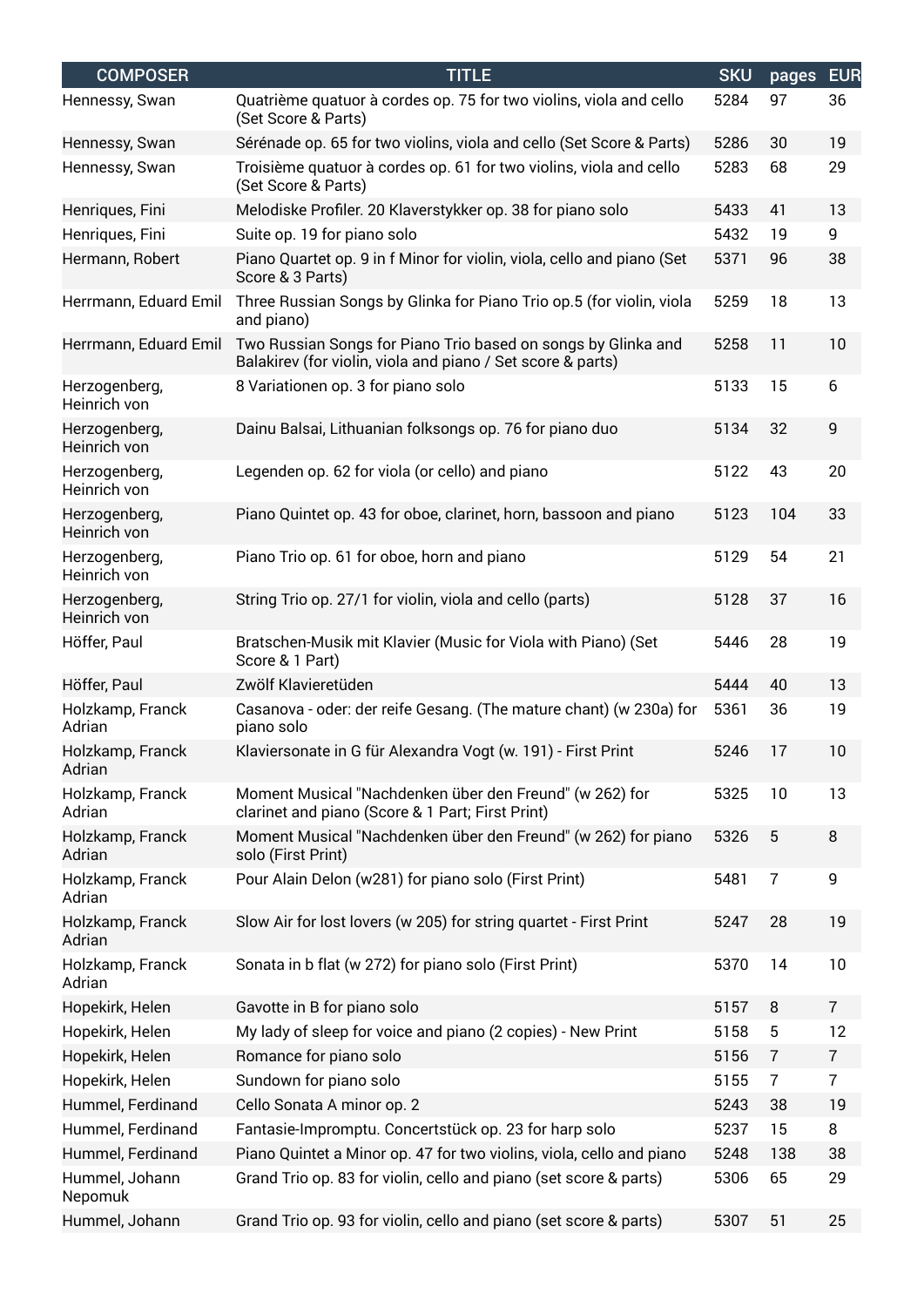| <b>COMPOSER</b>             | <b>TITLE</b>                                                                                                                                                                                                           | <b>SKU</b> | pages EUR |    |
|-----------------------------|------------------------------------------------------------------------------------------------------------------------------------------------------------------------------------------------------------------------|------------|-----------|----|
| Nepomuk                     |                                                                                                                                                                                                                        |            |           |    |
| Hummel, Johann<br>Nepomuk   | Trio op. 12 for violin, cello and piano (set score & parts)                                                                                                                                                            | 5305       | 47        | 23 |
| Humperdinck,<br>Engelbert   | Chamber Music Songs (Die Wasserrose, Ballade, Die<br>wunderschöne Zeit, Wiegenlied, Altdeutsches Minnelied) arranged<br>by Thomas Probst for voice, various strings and piano (Set Score<br>and 6 Parts) (First Print) | 5453       | 107       | 35 |
| Jaroslav Ježek              | Bugatti-Step for piano solo                                                                                                                                                                                            | 5375       | 5         | 4  |
| Jaroslav Ježek              | Equatorial Rag for piano solo                                                                                                                                                                                          | 5376       | 3         | 4  |
| Jaroslav Ježek              | Two Foxtrots (Echo of the Music Hall & Rhythm Feet) for piano solo                                                                                                                                                     | 5377       | 7         | 5  |
| Joseffy, Rafael             | Concert-Study on the Waltz op. 64/1 by Frédéric Chopin for piano<br>solo                                                                                                                                               | 5076       | 8         | 6  |
| Joseffy, Rafael             | Two Sketches for the piano (Arabesque; Oriental)                                                                                                                                                                       | 5451       | 8         | 8  |
| Juon, Paul                  | Legende op. 83 for violin, cello and piano                                                                                                                                                                             | 5290       | 47        | 24 |
| Kalliwoda, Johann<br>Wenzel | Drei Ländler op. 237 for violin and piano                                                                                                                                                                              | 5118       | 23        | 15 |
| Kalliwoda, Johann<br>Wenzel | Heimatlied (Homesong) op. 117 for soprano, clarinet and piano                                                                                                                                                          | 5121       | 18        | 11 |
| Kalliwoda, Johann<br>Wenzel | Introduction und Variationen op. 128 for clarinet and piano                                                                                                                                                            | 5117       | 23        | 15 |
| Kalliwoda, Johann<br>Wenzel | Morceau de Salon op. 288 for oboe and piano                                                                                                                                                                            | 5135       | 20        | 11 |
| Kalliwoda, Johann<br>Wenzel | Trois Duos op. 116 for two violins (parts)                                                                                                                                                                             | 5120       | 38        | 19 |
| Kalliwoda, Johann<br>Wenzel | Trois Duos op. 179 for two violins (parts)                                                                                                                                                                             | 5119       | 14        | 11 |
| Kálmán, Chován              | Nocturne op. 27 for piano solo                                                                                                                                                                                         | 5141       | 5         | 6  |
| Kaminski, Heinrich          | Musik für zwei Violinen und Cembalo (Music for two violins and<br>harpsichord) (Set Score & 2 Parts)                                                                                                                   | 5350       | 55        | 29 |
| Kaminski, Heinrich          | Prelude and Fugue for viola solo                                                                                                                                                                                       | 5214       | 8         | 9  |
| Kaprálová, Vítězslava       | Dubnová preludia op. 13 for piano solo                                                                                                                                                                                 | 5180       | 14        | 7  |
| Keußler, Gerhard von        | Gesänge nach eigenen Dichtungen (Songs on original lyrics): An<br>die Einsamkeit (2 Copies)                                                                                                                            | 5369       | 16        | 14 |
| Keußler, Gerhard von        | Gesänge nach eigenen Dichtungen (Songs on original lyrics): Aus<br>dem Tagebuch (2 Copies)                                                                                                                             | 5366       | 30        | 20 |
| Keußler, Gerhard von        | Gesänge nach eigenen Dichtungen (Songs on original lyrics): Der<br>alte Herd (2 Copies)                                                                                                                                | 5368       | 23        | 17 |
| Keußler, Gerhard von        | Gesänge nach eigenen Dichtungen (Songs on original lyrics): Die<br>Gefährtin (2 Copies)                                                                                                                                | 5367       | 52        | 27 |
| Keußler, Gerhard von        | Gesänge nach eigenen Dichtungen (Songs on original lyrics):<br>Rhapsodie (2 Copies)                                                                                                                                    | 5365       | 39        | 24 |
| Keußler, Gerhard von        | Gesänge nach eigenen Dichtungen (Songs on original lyrics):<br>Unterwegs (2 Copies)                                                                                                                                    | 5364       | 28        | 19 |
| Kiel, Friedrich             | Piano Trio op. 3 for violin, cello and piano                                                                                                                                                                           | 5028       | 45        | 19 |
| Kjerulf, Halfdan            | Polonaise C major op. 13 for piano four hands                                                                                                                                                                          | 5029       | 15        | 7  |
| Kjerulf, Halfdan            | Scherzo op. 29 for piano solo                                                                                                                                                                                          | 5030       | 7         | 6  |
| Köhler, Ernesto             | Au vol d'Oiseau. Scènes pittoresques op. 98 for flute, violin, cello<br>(ad. lib.) and piano                                                                                                                           | 5189       | 28        | 16 |
| Köhler, Ernesto             | Papillon. Etude de Concert op. 30 for flute and piano                                                                                                                                                                  | 5188       | 12        | 10 |
| Köhler, Ernesto             | Souvenir Russe op. 60 for flute and piano                                                                                                                                                                              | 5187       | 11        | 10 |
| Komitas                     | Msho Shoror (In the style of nay, zurna and drums) for piano solo                                                                                                                                                      | 5160       | 14        | 9  |
| Komitas                     | Songs, dances and children pieces for piano solo                                                                                                                                                                       | 5159       | 40        | 13 |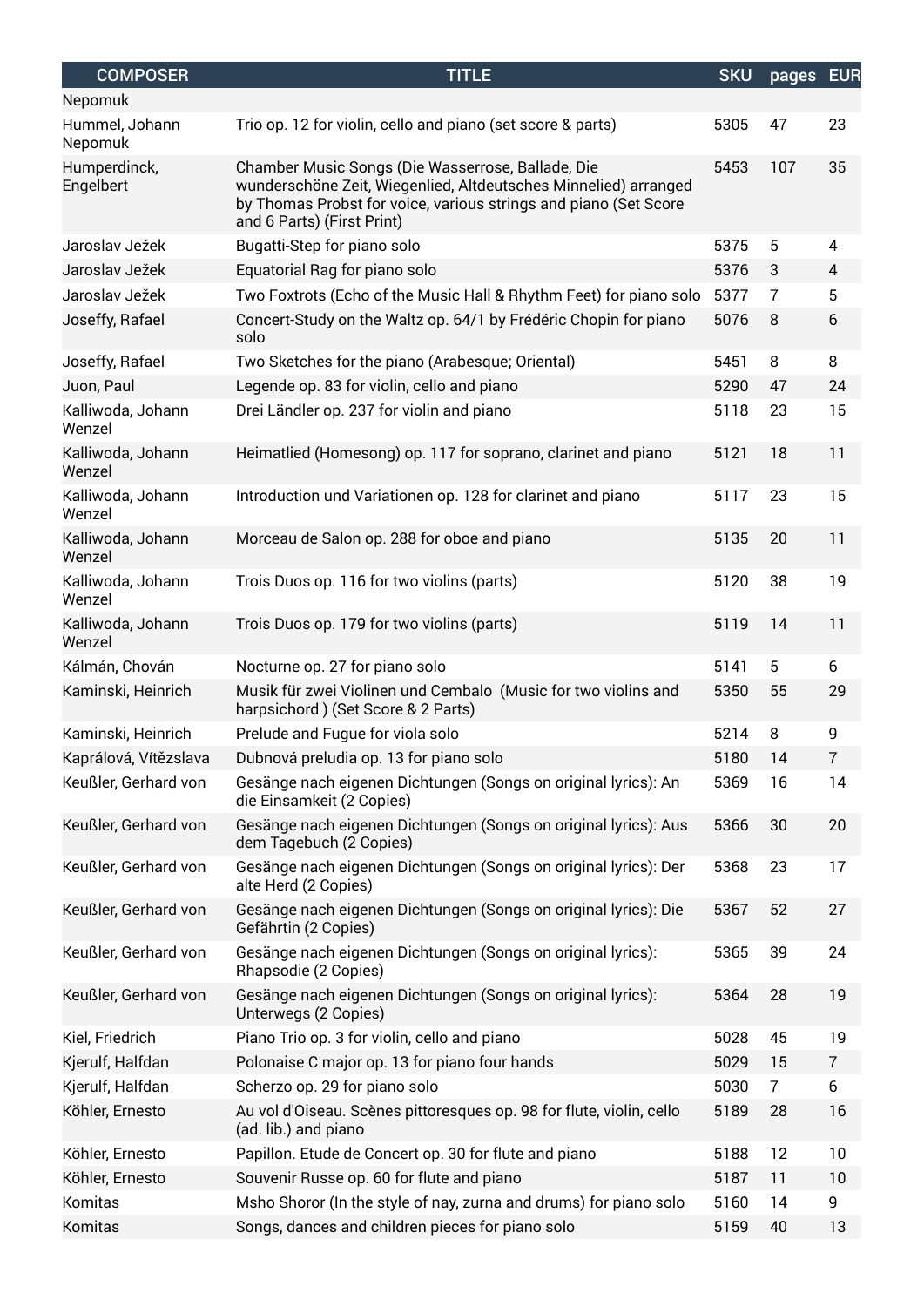| <b>COMPOSER</b>                     | <b>TITLE</b>                                                                                                                                        | <b>SKU</b> | pages          | <b>EUR</b> |
|-------------------------------------|-----------------------------------------------------------------------------------------------------------------------------------------------------|------------|----------------|------------|
| Kosenko, Viktor                     | 11 Etudes in form of old dances op. 19 for piano solo                                                                                               | 5329       | 81             | 23         |
| Kosenko, Viktor                     | 2 Concert Valses op. 22 for piano solo                                                                                                              | 5346       | 51             | 18         |
| Kosenko, Viktor                     | 2 Poeme-Fantaisies from op. 11 for piano solo                                                                                                       | 5341       | 18             | 10         |
| Kosenko, Viktor                     | 2 Poèmes op. 5 for piano solo                                                                                                                       | 5331       | 18             | 9          |
| Kosenko, Viktor                     | 2 Poèmes-Legends op. 12 for piano solo                                                                                                              | 5342       | 12             | 8          |
| Kosenko, Viktor                     | 3 Mazurken & Minuet op. 2 for piano solo                                                                                                            | 5330       | 15             | 8          |
| Kosenko, Viktor                     | 3 Morceaux op. 9 for piano solo                                                                                                                     | 5340       | 16             | 9          |
| Kosenko, Viktor                     | Children's Pieces (24 Pieces op. 25 & 4 Pieces) for piano solo                                                                                      | 5344       | 53             | 18         |
| Kosenko, Viktor                     | Clasical Trio in D major op. 17 for violin, cello and piano (Set Score<br>& 2 Parts)                                                                | 5408       | 143            | 43         |
| Kosenko, Viktor                     | Five Romances after Alexandr Pushkin op. 20 (text: ukrainian and<br>russian) (2 Copies)                                                             | 5492       | 21             | 21         |
| Kosenko, Viktor                     | Introduction and Prologue from the music to Ivan Kocherga's play<br>"Bitter Almond Fairy" for two violins, cello and piano (Set Score & 3<br>Parts) | 5407       | 28             | 19         |
| Kosenko, Viktor                     | Romances op. 7 for voice and piano (text: ukrainian and russian) (2<br>Copies)                                                                      | 5490       | 43             | 29         |
| Kosenko, Viktor                     | Second Sonata op. 14 for piano solo                                                                                                                 | 5347       | 40             | 13         |
| Kosenko, Viktor                     | Six Romances op. 16 for voice and piano (text: ukrainian and<br>russian) (2 Copies)                                                                 | 5491       | 40             | 28         |
| Kosenko, Viktor                     | Sonata A minor op. 18 for violin and piano (Set Score & 1 Part)                                                                                     | 5398       | 50             | 25         |
| Kosenko, Viktor                     | Sonata D minor op. 10 for cello and piano (Set Score & 1 Part)                                                                                      | 5397       | 62             | 28         |
| Kosenko, Viktor                     | Third Sonata op. 15 for piano solo                                                                                                                  | 5348       | 24             | 10         |
| Kosenko, Viktor                     | Three Fragments from the film of O"Neill "Desire under the elms"<br>for two violins, cello and piano (Set Score & 3 Parts)'                         | 5406       | 43             | 24         |
| Kosenko, Viktor                     | Two Pieces (Dreams, Impromptu) op. 4bis for violin and piano (Set<br>Score & 1 Part)                                                                | 5396       | 31             | 19         |
| Kraus, Joseph Martin                | Trio D-Dur for violin, cello and piano                                                                                                              | 5233       | 47             | 22         |
| Kron, Louis                         | Im Familiensalon (In the family salon) op. 412, 38 easy pieces for<br>violin and piano                                                              | 5084       | 82             | 29         |
| Krumpholz, Johann<br><b>Baptist</b> | Sonate for flute (or violin) and harp (or piano)                                                                                                    | 5209       | 20             | 14         |
| Krumpholz, Johann<br><b>Baptist</b> | Sonate for harp solo                                                                                                                                | 5208       | 15             | 8          |
| Küffner, Joseph                     | Serenade op. 55 for guitar and piano                                                                                                                | 5067       | 16             | 10         |
| Kullak, Theodor                     | Children's Life. Twelve piano pieces op. 62                                                                                                         | 5164       | 17             | 8          |
| Lalo, Édouard                       | 11 Songs for voice and piano (2 copies)                                                                                                             | 5083       | 40             | 28         |
| Lalo, Édouard                       | 12 Songs for voice and piano (2 copies)                                                                                                             | 5082       | 44             | 29         |
| Landwehr von<br>Pragenau, Lutz      | Berührungen for piano four hands with conga (First Print)                                                                                           | 5318       | 10             | 12         |
| Landwehr von<br>Pragenau, Lutz      | Sonatine for piano solo (First print)                                                                                                               | 5287       | 12             | 12         |
| Landwehr von<br>Pragenau, Lutz      | Three Pieces for violin solo (First print)                                                                                                          | 5288       | 10             | 12         |
| Landwehr, Johann                    | Capriccietto op. 17 for piano solo                                                                                                                  | 5269       | 10             | 9          |
| Landwehr, Johann                    | Natalka, Mazourka de Salon op. 21 for piano solo                                                                                                    | 5270       | $\overline{7}$ | 8          |
| Landwehr, Johann                    | Six Morceaux Caracteristiques pour les jeunes Elèves for piano<br>solo                                                                              | 5271       | 22             | 10         |
| Lazăr, Filip                        | Sonata op. 15 for piano solo                                                                                                                        | 5231       | 15             | 5          |
| Lekeu, Guillaume                    | Piano Trio for violin, cello and piano                                                                                                              | 5116       | 81             | 29         |
| Lekeu, Guillaume                    | Violin Sonata G major                                                                                                                               | 5031       | 65             | 24         |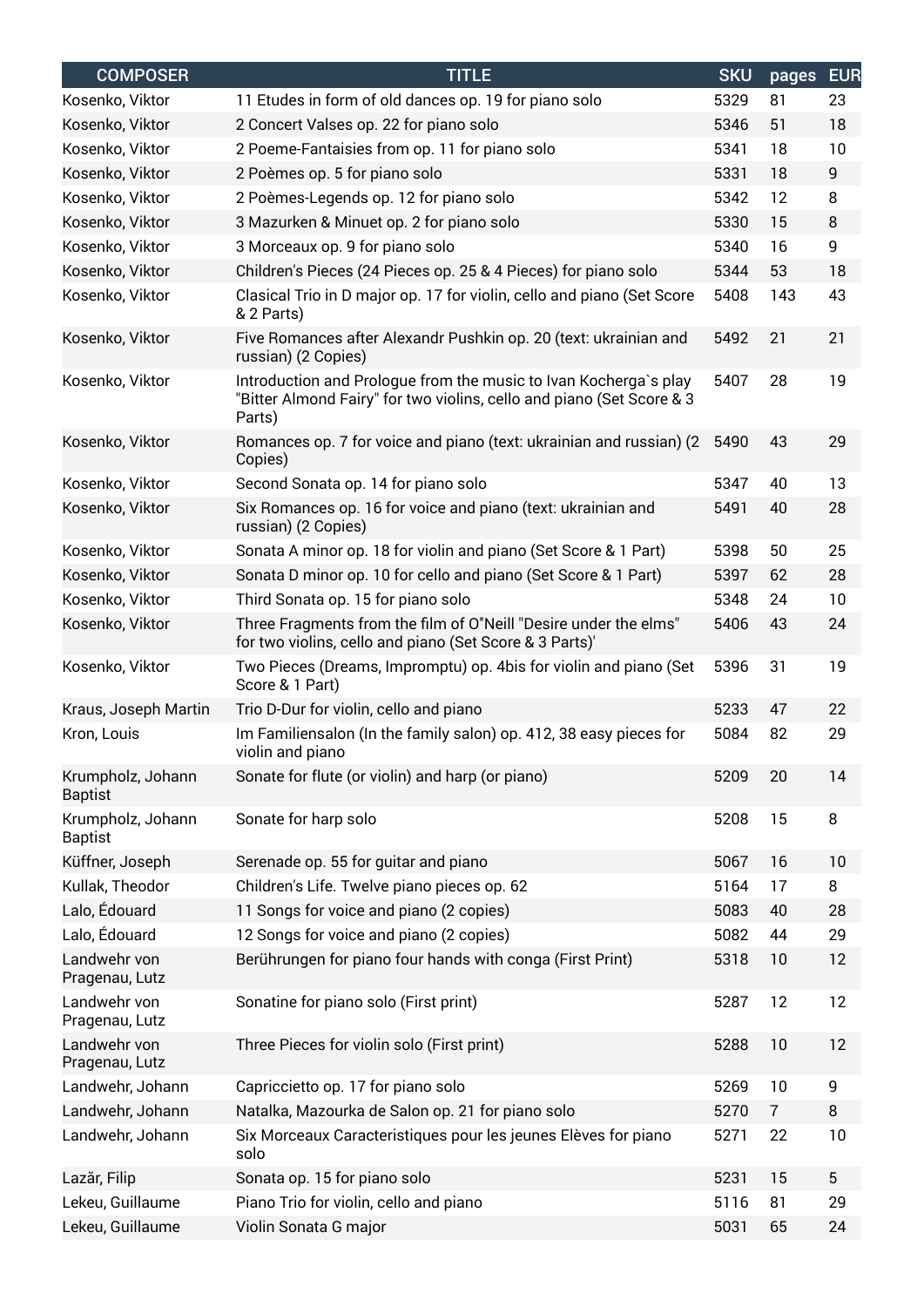| <b>TITLE</b>                                                                                   | <b>SKU</b>                                                                                                                                                                                                                                                                                                                                                                                                                                                                                                                                                                                                                                                                                                                                                                                                                                                                                                                                                                                                                                            | pages                                                                                                                                | <b>EUR</b>                                                                    |
|------------------------------------------------------------------------------------------------|-------------------------------------------------------------------------------------------------------------------------------------------------------------------------------------------------------------------------------------------------------------------------------------------------------------------------------------------------------------------------------------------------------------------------------------------------------------------------------------------------------------------------------------------------------------------------------------------------------------------------------------------------------------------------------------------------------------------------------------------------------------------------------------------------------------------------------------------------------------------------------------------------------------------------------------------------------------------------------------------------------------------------------------------------------|--------------------------------------------------------------------------------------------------------------------------------------|-------------------------------------------------------------------------------|
| 1. Piano Sonata op. 32                                                                         | 5100                                                                                                                                                                                                                                                                                                                                                                                                                                                                                                                                                                                                                                                                                                                                                                                                                                                                                                                                                                                                                                                  | 27                                                                                                                                   | 9                                                                             |
| 2. Piano Sonata op. 36                                                                         | 5101                                                                                                                                                                                                                                                                                                                                                                                                                                                                                                                                                                                                                                                                                                                                                                                                                                                                                                                                                                                                                                                  | 24                                                                                                                                   | 8                                                                             |
| 24 Piccoli Pezzi in tutti i toni maggiori e minori op. 24 for piano<br>solo                    | 5186                                                                                                                                                                                                                                                                                                                                                                                                                                                                                                                                                                                                                                                                                                                                                                                                                                                                                                                                                                                                                                                  | 48                                                                                                                                   | 12                                                                            |
| 3. Piano Sonata op. 63                                                                         | 5102                                                                                                                                                                                                                                                                                                                                                                                                                                                                                                                                                                                                                                                                                                                                                                                                                                                                                                                                                                                                                                                  | 27                                                                                                                                   | 9                                                                             |
| 4. Piano Sonata op. 66                                                                         | 5103                                                                                                                                                                                                                                                                                                                                                                                                                                                                                                                                                                                                                                                                                                                                                                                                                                                                                                                                                                                                                                                  | 23                                                                                                                                   | 8                                                                             |
|                                                                                                |                                                                                                                                                                                                                                                                                                                                                                                                                                                                                                                                                                                                                                                                                                                                                                                                                                                                                                                                                                                                                                                       | 27                                                                                                                                   | 9                                                                             |
|                                                                                                | 5105                                                                                                                                                                                                                                                                                                                                                                                                                                                                                                                                                                                                                                                                                                                                                                                                                                                                                                                                                                                                                                                  | 25                                                                                                                                   | 9                                                                             |
|                                                                                                | 5106                                                                                                                                                                                                                                                                                                                                                                                                                                                                                                                                                                                                                                                                                                                                                                                                                                                                                                                                                                                                                                                  | 31                                                                                                                                   | 10                                                                            |
|                                                                                                |                                                                                                                                                                                                                                                                                                                                                                                                                                                                                                                                                                                                                                                                                                                                                                                                                                                                                                                                                                                                                                                       |                                                                                                                                      | 39                                                                            |
|                                                                                                |                                                                                                                                                                                                                                                                                                                                                                                                                                                                                                                                                                                                                                                                                                                                                                                                                                                                                                                                                                                                                                                       |                                                                                                                                      | 19                                                                            |
|                                                                                                |                                                                                                                                                                                                                                                                                                                                                                                                                                                                                                                                                                                                                                                                                                                                                                                                                                                                                                                                                                                                                                                       |                                                                                                                                      | 5                                                                             |
|                                                                                                |                                                                                                                                                                                                                                                                                                                                                                                                                                                                                                                                                                                                                                                                                                                                                                                                                                                                                                                                                                                                                                                       |                                                                                                                                      | 6                                                                             |
|                                                                                                |                                                                                                                                                                                                                                                                                                                                                                                                                                                                                                                                                                                                                                                                                                                                                                                                                                                                                                                                                                                                                                                       |                                                                                                                                      | 6                                                                             |
|                                                                                                |                                                                                                                                                                                                                                                                                                                                                                                                                                                                                                                                                                                                                                                                                                                                                                                                                                                                                                                                                                                                                                                       |                                                                                                                                      | $\overline{7}$                                                                |
|                                                                                                |                                                                                                                                                                                                                                                                                                                                                                                                                                                                                                                                                                                                                                                                                                                                                                                                                                                                                                                                                                                                                                                       |                                                                                                                                      | 5                                                                             |
|                                                                                                |                                                                                                                                                                                                                                                                                                                                                                                                                                                                                                                                                                                                                                                                                                                                                                                                                                                                                                                                                                                                                                                       |                                                                                                                                      | 6                                                                             |
|                                                                                                |                                                                                                                                                                                                                                                                                                                                                                                                                                                                                                                                                                                                                                                                                                                                                                                                                                                                                                                                                                                                                                                       |                                                                                                                                      | 10                                                                            |
|                                                                                                |                                                                                                                                                                                                                                                                                                                                                                                                                                                                                                                                                                                                                                                                                                                                                                                                                                                                                                                                                                                                                                                       |                                                                                                                                      | 10                                                                            |
|                                                                                                |                                                                                                                                                                                                                                                                                                                                                                                                                                                                                                                                                                                                                                                                                                                                                                                                                                                                                                                                                                                                                                                       |                                                                                                                                      | 9                                                                             |
|                                                                                                |                                                                                                                                                                                                                                                                                                                                                                                                                                                                                                                                                                                                                                                                                                                                                                                                                                                                                                                                                                                                                                                       |                                                                                                                                      | 8                                                                             |
|                                                                                                | 5063                                                                                                                                                                                                                                                                                                                                                                                                                                                                                                                                                                                                                                                                                                                                                                                                                                                                                                                                                                                                                                                  | 29                                                                                                                                   | 17                                                                            |
|                                                                                                |                                                                                                                                                                                                                                                                                                                                                                                                                                                                                                                                                                                                                                                                                                                                                                                                                                                                                                                                                                                                                                                       |                                                                                                                                      | 23                                                                            |
| Suite for violin and piano (Score & 1 Part)                                                    |                                                                                                                                                                                                                                                                                                                                                                                                                                                                                                                                                                                                                                                                                                                                                                                                                                                                                                                                                                                                                                                       | 44                                                                                                                                   | 23                                                                            |
|                                                                                                | 5277                                                                                                                                                                                                                                                                                                                                                                                                                                                                                                                                                                                                                                                                                                                                                                                                                                                                                                                                                                                                                                                  | 17                                                                                                                                   | 14                                                                            |
|                                                                                                | 5276                                                                                                                                                                                                                                                                                                                                                                                                                                                                                                                                                                                                                                                                                                                                                                                                                                                                                                                                                                                                                                                  | 19                                                                                                                                   | 9                                                                             |
|                                                                                                |                                                                                                                                                                                                                                                                                                                                                                                                                                                                                                                                                                                                                                                                                                                                                                                                                                                                                                                                                                                                                                                       | 106                                                                                                                                  | 48                                                                            |
|                                                                                                |                                                                                                                                                                                                                                                                                                                                                                                                                                                                                                                                                                                                                                                                                                                                                                                                                                                                                                                                                                                                                                                       |                                                                                                                                      | 8                                                                             |
| Paraphrase on the Waltz op. 64/1 by Frédéric Chopin for piano solo                             | 5072                                                                                                                                                                                                                                                                                                                                                                                                                                                                                                                                                                                                                                                                                                                                                                                                                                                                                                                                                                                                                                                  | 8                                                                                                                                    | 6                                                                             |
| Tango èrotique) for piano solo (First Print)                                                   | 5416                                                                                                                                                                                                                                                                                                                                                                                                                                                                                                                                                                                                                                                                                                                                                                                                                                                                                                                                                                                                                                                  | 24                                                                                                                                   | 19                                                                            |
| Serenade Caprice for flute and piano (Set Score & 1 Part) (First<br>Print)                     | 5443                                                                                                                                                                                                                                                                                                                                                                                                                                                                                                                                                                                                                                                                                                                                                                                                                                                                                                                                                                                                                                                  | 14                                                                                                                                   | 14                                                                            |
| Scherzo B flat major op. 1 for piano solo                                                      | 5035                                                                                                                                                                                                                                                                                                                                                                                                                                                                                                                                                                                                                                                                                                                                                                                                                                                                                                                                                                                                                                                  | 19                                                                                                                                   | 8                                                                             |
| Spanish Dances op. 12 (arranged by the composer for piano solo)<br>op. 12                      | 5036                                                                                                                                                                                                                                                                                                                                                                                                                                                                                                                                                                                                                                                                                                                                                                                                                                                                                                                                                                                                                                                  | 31                                                                                                                                   | 9                                                                             |
| Serenata op. 15 for piano solo                                                                 | 5317                                                                                                                                                                                                                                                                                                                                                                                                                                                                                                                                                                                                                                                                                                                                                                                                                                                                                                                                                                                                                                                  | 3                                                                                                                                    | 5                                                                             |
| Transcription of the Waltz op. 64/1 by Frédéric Chopin for piano<br>solo                       | 5073                                                                                                                                                                                                                                                                                                                                                                                                                                                                                                                                                                                                                                                                                                                                                                                                                                                                                                                                                                                                                                                  | $\overline{7}$                                                                                                                       | 6                                                                             |
| Valse brillante for piano solo                                                                 | 5338                                                                                                                                                                                                                                                                                                                                                                                                                                                                                                                                                                                                                                                                                                                                                                                                                                                                                                                                                                                                                                                  | 11                                                                                                                                   | 8                                                                             |
| Piano Quartet f sharp minor op. 40 for violin, viola, cello and piano<br>(Set Score & 3 Parts) | 5378                                                                                                                                                                                                                                                                                                                                                                                                                                                                                                                                                                                                                                                                                                                                                                                                                                                                                                                                                                                                                                                  | 92                                                                                                                                   | 32                                                                            |
| Rondo alla Turca from the Sonata A major KV 331 (Set Score & 2<br>Parts)                       | 5460                                                                                                                                                                                                                                                                                                                                                                                                                                                                                                                                                                                                                                                                                                                                                                                                                                                                                                                                                                                                                                                  | 23                                                                                                                                   | 19                                                                            |
| Quatuor op. 42 for violin, viola, cello and piano (Set Score & 3                               | 5478                                                                                                                                                                                                                                                                                                                                                                                                                                                                                                                                                                                                                                                                                                                                                                                                                                                                                                                                                                                                                                                  | 116                                                                                                                                  | 35                                                                            |
|                                                                                                | 5. Piano Sonata op. 67<br>6. Piano Sonata op. 70<br>7. Piano Sonata op. 72<br>Complete Piano Sonatas opp. 32, 36, 63, 66, 67, 70 & 72<br>Six Small Suites op. 29 for piano solo<br>A Musical Snuff-Box op. 32 for piano solo<br>Four Pieces op. 64 for piano solo<br>From days of old op. 21 for piano solo<br>Three Pieces op. 57 for piano solo<br>Two Bagatelles op. 17 for piano solo<br>Fireside Tales op. 61 for piano solo<br>New England Idyls op. 62 for piano solo<br>Piano Sonata no. 4 (Keltic) op. 59<br>Sea Pictures op. 55 for piano solo<br>Woodland Sketches op. 51 for piano solo<br>Trio in A major for flute (violin), cello and piano<br>Quatre Poèmes en Musique op. 15 for voice and piano (2 Copies)<br>Bilder aus den vier Jahreszeiten (Pictures from the four seasons).<br>Romanze for violin, cello and piano<br>Rondo scherzando op. 81 for piano four hands<br>Balladen vom Tod op. 1 for voice and piano (2 Copies)<br>Preludier op. 85 for piano solo<br>Four Jazz-Dances (Foolish Spring, Jazz macabre, Grotesk Fox, | 5104<br>5099<br>5185<br>5089<br>5091<br>5088<br>5090<br>5087<br>5096<br>5053<br>5032<br>5034<br>5033<br>5360<br>5431<br>5464<br>5126 | 193<br>76<br>5<br>7<br>8<br>10<br>5<br>21<br>34<br>31<br>38<br>28<br>34<br>13 |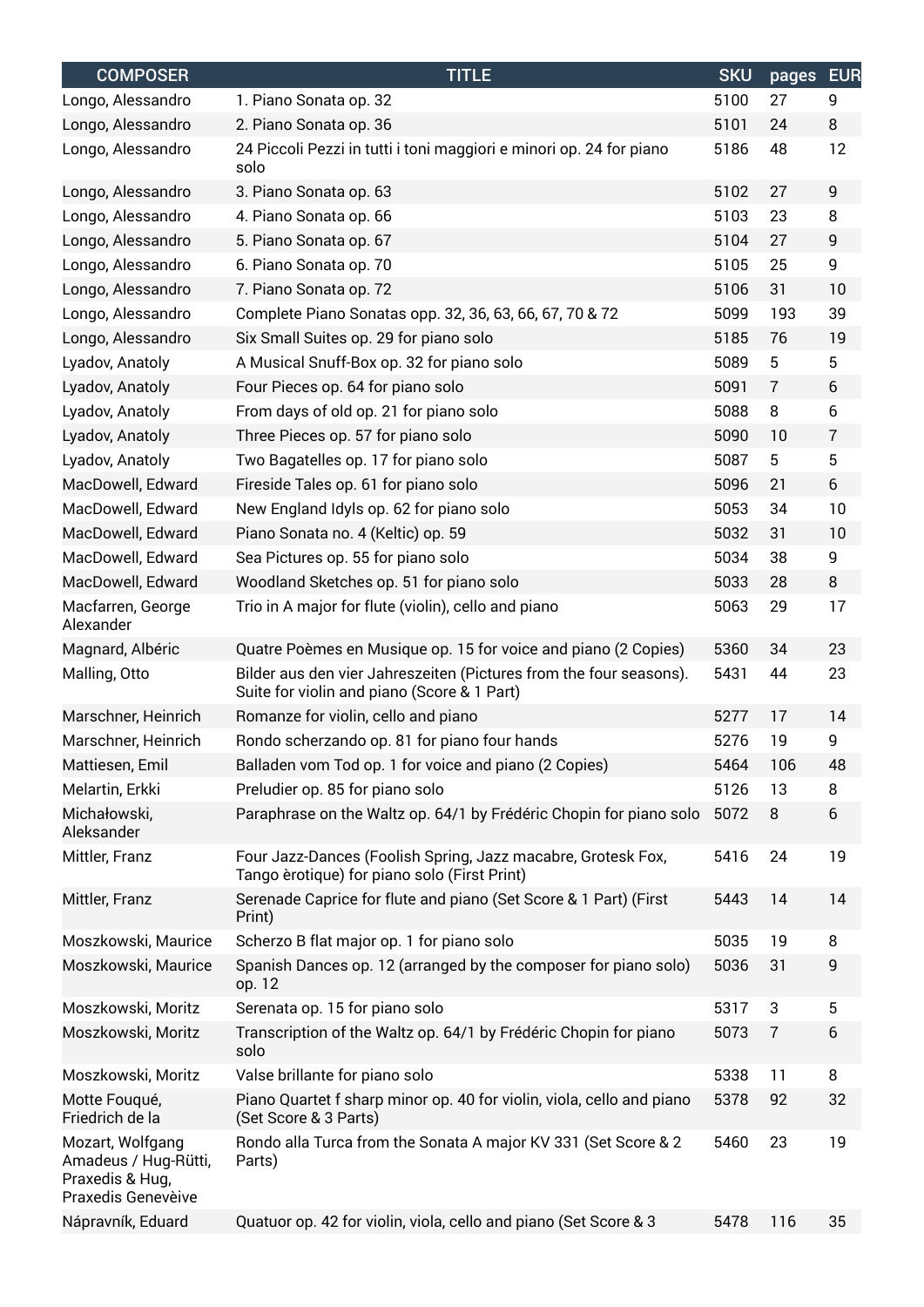| <b>COMPOSER</b>                    | <b>TITLE</b>                                                                                                             | <b>SKU</b> | pages EUR |                |
|------------------------------------|--------------------------------------------------------------------------------------------------------------------------|------------|-----------|----------------|
|                                    | Parts)                                                                                                                   |            |           |                |
| Nápravník, Eduard                  | Trio Nr. 2 in d-Minor op. 62 (Set Score & 2 Parts)                                                                       | 5487       | 81        | 32             |
| Náprávnik, Eduard                  | Quatre Pièces op. 64 for violin and piano (Set Score & 1 Part)                                                           | 5476       | 39        | 23             |
| Nicodé, Jean Louis                 | 1. Sonata for cello and piano op. 23 (Set Score & 1 Part)                                                                | 5327       | 62        | 27             |
| Nicodé, Jean Louis                 | 2. Sonata for cello and piano op. 25 (Set Score & 1 Part)                                                                | 5328       | 70        | 32             |
| Nicodé, Jean Louis                 | Ein Liebesleben (Une vie d'amour) op. 22 for piano solo                                                                  | 5322       | 35        | 12             |
| Nicodé, Jean Louis                 | Variationen und Fuge über ein Originalthema op. 18 for piano solo                                                        | 5321       | 23        | 10             |
| Nicodé, Jean Louis                 | Walzer-Capricen for piano four hands                                                                                     | 5382       | 19        | 9              |
| Paganini, Nicolo /<br>Turcanu, Dan | Variations on Variations (on the Caprice No. 24) for two flutes and<br>two clarinets (First Print) (Set Score & 4 Parts) | 5435       | 34        | 23             |
| Peters, Guido                      | Cello Sonata f Minor                                                                                                     | 5206       | 66        | 29             |
| Petterson-Berger,<br>Wilhelm       | "Frösöblomster", 8 melodies op. 16 for piano solo                                                                        | 5037       | 17        | 8              |
| Petyrek, Felix                     | Arizona-Foxtrot for piano solo                                                                                           | 5482       | 5         | 9              |
| Pfohl, Ferdinand                   | Sirenenlieder. Dichtungen aus Max Haushofer's "Die Verbannten"<br>op. 9 for voice (mezzo-soprano) and piano (2 Copies)   | 5349       | 31        | 22             |
| Pfohl, Ferdinand                   | Strandbilder op. 8 for piano solo                                                                                        | 5417       | 47        | 13             |
| Pfohl, Ferdinand                   | Suite élégiaque. Cinq morceaux pour piano op. 11                                                                         | 5415       | 51        | 17             |
| Ponchielli, Amilcare               | Capriccio for oboe and piano                                                                                             | 5060       | 25        | 16             |
| Rabl, Walter                       | Songs opp. 3 & 4 for voice and piano (2 copies)                                                                          | 5221       | 29        | 24             |
| Raitio, Väinö                      | Summer Idylls. Three pieces for piano solo                                                                               | 5232       | 10        | 8              |
| Rangström, Ture                    | Arioso for violin and piano                                                                                              | 5267       | 6         | 8              |
| Rangström, Ture                    | Improvisata "Vårnätterna" for violin and piano                                                                           | 5268       | 10        | 9              |
| Rebikow, Wladimir                  | Selected Works for piano solo                                                                                            | 5264       | 80        | 19             |
| Reger, Max                         | Präludium und Fuge a-Moll (1902) & Präludium e-Moll (1915) for<br>violin solo                                            | 5399       | 8         | 8              |
| Reger, Max                         | Violinsonate c-Moll op. 139 for violin and piano (Set Score & 1 Part)                                                    | 5387       | 71        | 31             |
| Reichardt, Johann<br>Friedrich     | A Collection of Songs for voice and piano (2 copies)                                                                     | 5211       | 47        | 30             |
| Reinhold, Hugo                     | Impromptu op. 28/1 for piano solo                                                                                        | 5142       | 11        | $\overline{7}$ |
| Reinhold, Hugo                     | Miniaturbilder op. 39 for piano solo                                                                                     | 5183       | 25        | 9              |
| Reinhold, Hugo                     | Traumbilder, fünf Fantasiestücke op. 63 for piano solo                                                                   | 5152       | 17        | 8              |
| Reznicek, Emil<br>Nikolaus von     | Quartet D minor for two violins, viola and cello (Score & 4 Parts)                                                       | 5427       | 77        | 32             |
| Reznicek, Emil<br>Nikolaus von     | Nachtstück for violin or cello and piano (Set Score & 2 Parts)                                                           | 5335       | 15        | 13             |
| Reznicek, Emil<br>Nikolaus von     | Quartet c minor for two violins, viola and cello (Score & 4 Parts)                                                       | 5455       | 60        | 27             |
| Reznicek, Emil<br>Nikolaus von     | Valse sérieuse for piano solo                                                                                            | 5337       | 9         | 8              |
| Reznicek, Emil<br>Nikolaus von     | Vier Stücke for piano solo                                                                                               | 5323       | 9         | 7              |
| Reznicek, Emil<br>Nikolaus von     | Zwei Phantasiestücke (Notturno - Scherzo) for piano solo                                                                 | 5336       | 15        | 9              |
| Rieger, Christian                  | Arkadia. 9 paradiesische Klavierstücke op. 28 for piano solo - First<br>Print                                            | 5050       | 33        | 12             |
| Rieger, Christian                  | Elegien. 10 Intermezzi zu Rilkes Duineser Elegien op. 44 for piano<br>solo - First Print                                 | 5052       | 31        | 11             |
| Rieger, Christian                  | Opusculum opp. 18, 37, 42, 57, 80 & 85 for piano solo - First Print                                                      | 5051       | 44        | 14             |
| Rohde, Wilhelm                     | Piano Trio op. 21 for violin, cello and piano (Set Score & 2 Parts)                                                      | 5332       | 69        | 29             |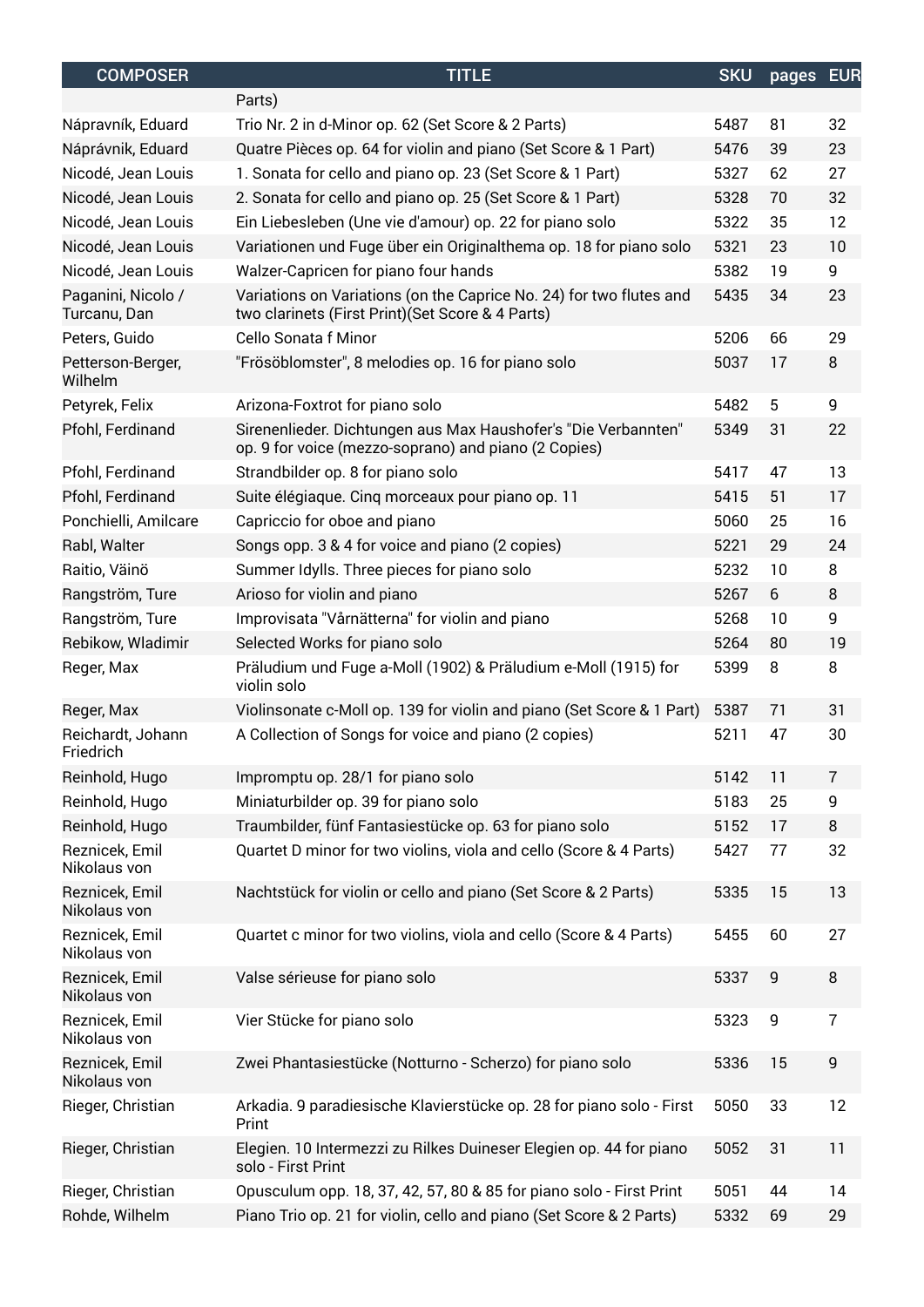| <b>COMPOSER</b>                            | <b>TITLE</b>                                                                                                                                                                                                                                                                                                                                                              | <b>SKU</b> | pages          | <b>EUR</b> |
|--------------------------------------------|---------------------------------------------------------------------------------------------------------------------------------------------------------------------------------------------------------------------------------------------------------------------------------------------------------------------------------------------------------------------------|------------|----------------|------------|
| Rootham, Cyril Bradley                     | Suite in three movements for flute and piano                                                                                                                                                                                                                                                                                                                              | 5132       | 16             | 10         |
| Rootham, Cyril Bradley                     | Violin Sonata in G minor                                                                                                                                                                                                                                                                                                                                                  | 5131       | 40             | 19         |
| Rosenthal, Moriz                           | Study on the Waltz op. 64/1 by Frédéric Chopin for piano solo                                                                                                                                                                                                                                                                                                             | 5071       | $\overline{7}$ | 6          |
| Rösler, Josef                              | Five Songs for voice and piano (2 copies)                                                                                                                                                                                                                                                                                                                                 | 5202       | 32             | 25         |
| Roussel, Albert                            | Complete Piano Music (Des heures passent op. 1, Conte à la<br>poupée - New Print, Restiques op. 5, Suite pour piano op. 14,<br>Sonatine op. 16, Petit canon perpétuel, Doute, L'Accueil des<br>Muses, Prélude et fugue op. 46, Trois pièces pour piano op. 49,<br>Segovia op. 29 arranged by the composer, Impromptu op. 21<br>arranged by Oliver Fraenzke - First Print) | 5222       | 180            | 39         |
| Roussel, Albert                            | Sérénade op. 30 for flute, violin, viola, cello and harp (Set Score & 5<br>Parts)                                                                                                                                                                                                                                                                                         | 5372       | 131            | 43         |
| Roussel, Albert / arr.<br>Fraenzke, Oliver | Impromptu, arranged for piano solo (originally for harp solo) - First<br>Print                                                                                                                                                                                                                                                                                            | 5070       | 8              | 9          |
| Rubinstein, Anton                          | 6 Etudes op. 23 for piano solo                                                                                                                                                                                                                                                                                                                                            | 5278       | 67             | 19         |
| Rubinstein, Anton                          | Deux Melodies for piano solo                                                                                                                                                                                                                                                                                                                                              | 5437       | 9              | 7          |
| Rubinstein, Anton                          | Violin Sonata op. 13                                                                                                                                                                                                                                                                                                                                                      | 5138       | 53             | 26         |
| Rudorff, Ernst                             | Complete Works for piano solo (Eight Fantasy Pieces)                                                                                                                                                                                                                                                                                                                      | 5414       | 147            | 37         |
| Rudorff, Ernst                             | Six Pieces op. 4 for piano four hands                                                                                                                                                                                                                                                                                                                                     | 5316       | 33             | 11         |
| Rudorff, Ernst                             | Variationen op. 1 for two pianos (2 Parts)                                                                                                                                                                                                                                                                                                                                | 5315       | 37             | 22         |
| Rust, Friedrich Wilhelm                    | 12 Keyboard Sonatas for piano solo                                                                                                                                                                                                                                                                                                                                        | 5279       | 134            | 33         |
| Sauer, Emil                                | Echo de Vienne, Valse de Concert for piano solo                                                                                                                                                                                                                                                                                                                           | 5153       | 15             | 6          |
| Scharwenka, Philipp                        | Duo mit Klavierbegleitung (Duo with piano accompaniment) op.<br>105 for violin, viola and piano                                                                                                                                                                                                                                                                           | 5115       | 43             | 20         |
| Scharwenka, Philipp                        | Piano Trio in g-Major op. 112 for violin, cello and piano                                                                                                                                                                                                                                                                                                                 | 5107       | 71             | 27         |
| Scharwenka, Philipp                        | Piano Trio op. 100 for violin, cello and piano                                                                                                                                                                                                                                                                                                                            | 5114       | 63             | 25         |
| Scharwenka, Philipp                        | Piano Trio op. 121 for violin, viola and piano                                                                                                                                                                                                                                                                                                                            | 5110       | 45             | 20         |
| Scharwenka, Philipp                        | Viola Sonata op. 106                                                                                                                                                                                                                                                                                                                                                      | 5113       | 37             | 18         |
| Scharwenka, Xaver                          | Ballata op. 8 for piano solo                                                                                                                                                                                                                                                                                                                                              | 5094       | 15             | 7          |
| Scharwenka, Xaver                          | Cello Sonata op. 46                                                                                                                                                                                                                                                                                                                                                       | 5112       | 48             | 21         |
| Scharwenka, Xaver                          | First Piano Sonata C-sharp minor op. 6                                                                                                                                                                                                                                                                                                                                    | 5092       | 29             | 9          |
| Scharwenka, Xaver                          | Five polish national dances op. 3 for piano solo                                                                                                                                                                                                                                                                                                                          | 5109       | 21             | 9          |
| Scharwenka, Xaver                          | Piano Quartet op. 37 for violin, viola, cello and piano                                                                                                                                                                                                                                                                                                                   | 5108       | 114            | 34         |
| Scharwenka, Xaver                          | Second Piano Sonata E-flat major op. 36                                                                                                                                                                                                                                                                                                                                   | 5093       | 41             | 12         |
| Scharwenka, Xaver                          | Two polish dances op. 40 for piano solo                                                                                                                                                                                                                                                                                                                                   | 5124       | 25             | 9          |
| Scheinpflug, Paul                          | Piano Quartet in E major op. 4 for violin, viola, cello and piano (Set<br>Score & 3 Parts)                                                                                                                                                                                                                                                                                | 5413       | 163            | 46         |
| Schenker, Heinrich                         | Two piano pieces op. 1                                                                                                                                                                                                                                                                                                                                                    | 5003       | 9              | 8          |
| Schneider-Krawc,<br>Bernhard               | Wendische Volkslieder for voice and piano (2 Copies)                                                                                                                                                                                                                                                                                                                      | 5456       | 73             | 36         |
| Schubert, Heinz                            | Kammersonate for violin, viola and cello (Set Score & 3 Parts)                                                                                                                                                                                                                                                                                                            | 5343       | 51             | 24         |
| Schwarz-Schilling,<br>Reinhard             | Drei frühe Klavierstücke (Allegretto Grazioso; Menuett im<br>doppelten Kontrapunkt; Variationen über ein Weihnachtslied)(First<br>Print)                                                                                                                                                                                                                                  | 5469       | 11             | 13         |
| Schytté, Ludvig                            | 24 Modern Études op. 68 for piano solo                                                                                                                                                                                                                                                                                                                                    | 5038       | 43             | 12         |
| Schytté, Ludvig                            | Sonate op. 53 for piano solo                                                                                                                                                                                                                                                                                                                                              | 5436       | 23             | 11         |
| Schytté, Ludvig                            | Zwei Concertstücke op. 115 for piano duo (Parts)                                                                                                                                                                                                                                                                                                                          | 5039       | 32             | 17         |
| Simon, Anton                               | Berceuse op. 28 for violin and piano                                                                                                                                                                                                                                                                                                                                      | 5143       | 10             | 9          |
| Sinding, Christian                         | Five Pieces op. 24 for piano solo                                                                                                                                                                                                                                                                                                                                         | 5040       | 27             | 9          |
| Sinding, Christian                         | Romance E minor op. 9 for violin and piano                                                                                                                                                                                                                                                                                                                                | 5042       | 15             | 12         |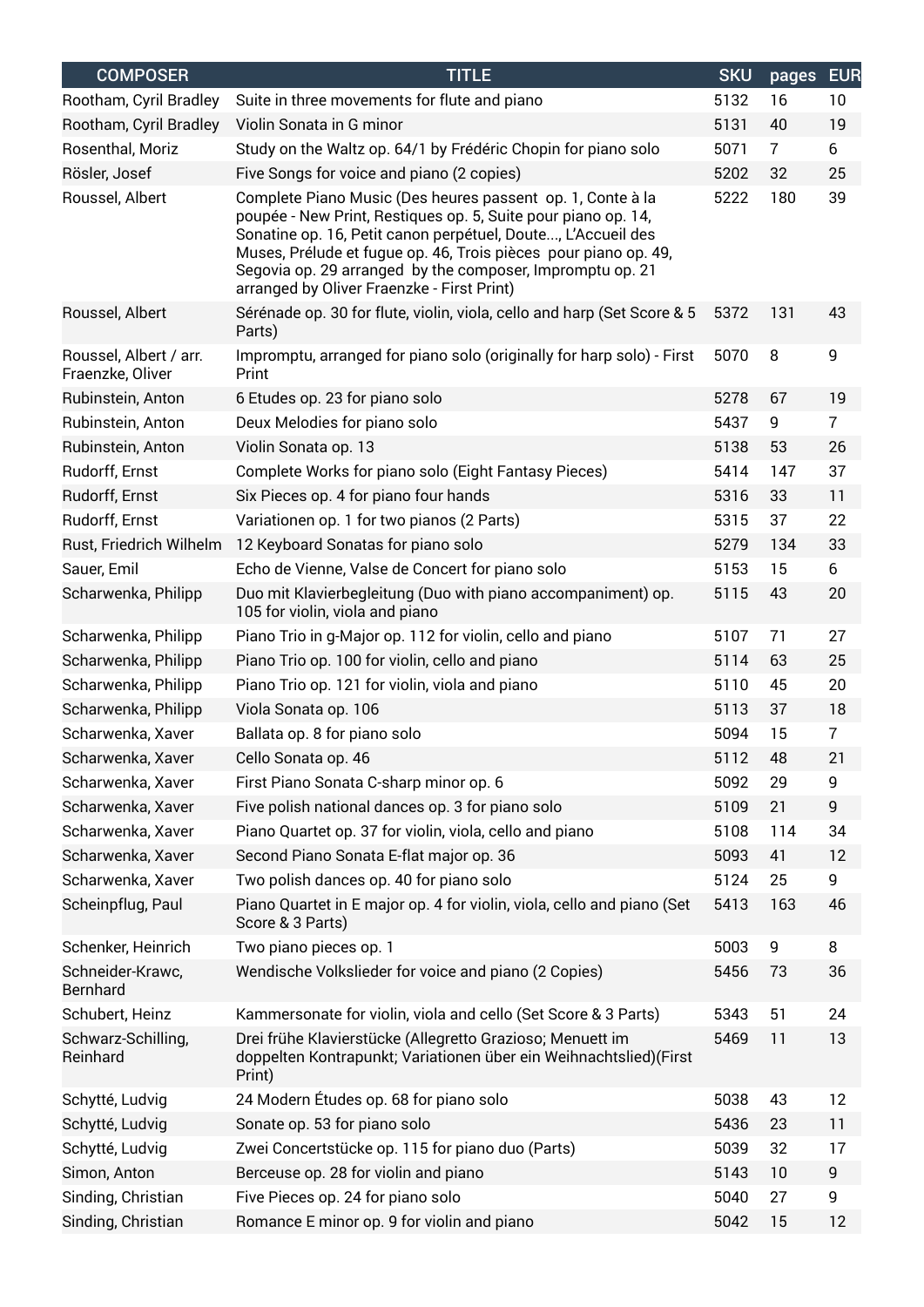| <b>COMPOSER</b>               | <b>TITLE</b>                                                                                                                               | <b>SKU</b> | pages          | <b>EUR</b>     |
|-------------------------------|--------------------------------------------------------------------------------------------------------------------------------------------|------------|----------------|----------------|
| Sinding, Christian            | Seven Pieces op. 25 for piano solo                                                                                                         | 5041       | 36             | 10             |
| Sinding, Christian            | Sonate op. 91 for piano solo                                                                                                               | 5345       | 39             | 13             |
| Sinding, Christian            | Violin Sonata F major op. 73                                                                                                               | 5154       | 53             | 24             |
| Sitt, Hans                    | Berceuse op. 56 for violin and piano                                                                                                       | 5043       | 9              | $\overline{9}$ |
| Sjögren, Emil                 | Piano Sonata e-Minor op. 35                                                                                                                | 5374       | 21             | 10             |
| Sjögren, Emil                 | Violin Sonata op. 19                                                                                                                       | 5044       | 34             | 18             |
| Smetana, Bedřich              | Dances for piano solo                                                                                                                      | 5207       | 27             | 9              |
| Smith, Sydney                 | 3. Tarantelle op. 66 for piano solo                                                                                                        | 5146       | 11             | 8              |
| Smith, Sydney                 | Marche des Tambours op. 40 for piano solo                                                                                                  | 5145       | 9              | 8              |
| Smith, Sydney                 | Marche Funebre op. 175 for piano solo - New Print                                                                                          | 5147       | $\overline{7}$ | 9              |
| Smith, Sydney                 | Paraphrase on Mendelssohn's third symphony op. 101 for piano<br>solo                                                                       | 5148       | 19             | 9              |
| Sommer, Hans                  | Letztes Blühen. Ein Cyclus für Bariton nach Dichtungen von Prinz<br>Emil von Schönaich-Coralath op. 30 for voice and piano (two<br>copies) | 5308       | 15             | 14             |
| Sperger, Johannes<br>Matthias | Cassatio in D for two horns, viola and cello (parts)                                                                                       | 5086       | 20             | 14             |
| Spohr, Louis                  | Variations sur l'air "Je suis encore dans mon printemps" op. 36 for<br>harp solo                                                           | 5210       | 11             | 9              |
| Stenhammar, Wilhelm           | Impromptu for piano solo                                                                                                                   | 5058       | 5              | 6              |
| Stenhammar, Wilhelm           | Piano Sonata op. 12                                                                                                                        | 5054       | 31             | 9              |
| Stenhammar, Wilhelm           | Serenad C-Dur (String Quintet Nr. 5) (Set Score & 4 Parts)                                                                                 | 5385       | 107            | 34             |
| Stenhammar, Wilhelm           | Three Fantasies op. 11 for piano solo                                                                                                      | 5056       | 19             | 8              |
| Stenhammar, Wilhelm           | Three small piano pieces                                                                                                                   | 5057       | $6\,$          | 6              |
| Stenhammar, Wilhelm           | Två Visor for voice and piano (2 copies)                                                                                                   | 5059       | $\overline{7}$ | 10             |
| Stenhammar, Wilhelm           | Violin Sonata op. 19                                                                                                                       | 5055       | 47             | 21             |
| Straesser, Ewald              | Drei kleine Gesänge für mittlere Stimme und Klavier (2 Copies)                                                                             | 5425       | 6              | 13             |
| Straesser, Ewald              | Fünf Lieder op. 20 for medium voice and piano (2 Copies)                                                                                   | 5410       | 21             | 19             |
| Straesser, Ewald              | Kleine Sonate op. 54 for piano solo                                                                                                        | 5409       | 19             | 9              |
| Straesser, Ewald              | Sonate D-Dur op. 32 for violin and piano (Set Score & 1 Part)                                                                              | 5373       | 51             | 24             |
| Straesser, Ewald              | Stimmungsbilder op. 7 for piano solo                                                                                                       | 5426       | 23             | 11             |
| Straesser, Ewald              | String Quartet Nr. 4 op. 42 for two violins, viola and cello (set score<br>& parts)                                                        | 5311       | 76             | 30             |
| Straesser, Ewald              | Suite D-Dur op. 23 for piano solo                                                                                                          | 5302       | 25             | 12             |
| Straesser, Ewald              | Vier Lieder op. 30 for high voice and piano (2 Copies)                                                                                     | 5411       | 12             | 15             |
| Strässer, Ewald               | Rhapsodie e-Moll op. 21 for piano solo                                                                                                     | 5045       | 15             | $\overline{7}$ |
| Strauss, Richard              | Capriccio. Dances from the opera for violin, cello and harpsichord<br>[or piano] (Set Score & 2 Parts)                                     | 5393       | 20             | 14             |
| Streicher, Theodor            | Hafis-Lieder for voice and piano (2 Copies)                                                                                                | 5449       | 38             | 25             |
| Streicher, Theodor            | Michelangelo. Zwölf Lieder for voice and piano (2 Copies)                                                                                  | 5447       | 51             | 28             |
| Talexy, Adrien                | Etude-Mazurke op. 19 for piano solo                                                                                                        | 5163       | $\overline{7}$ | 6              |
| Taneyev, Sergey               | Trio op. 21 for two violins and viola                                                                                                      | 5046       | 63             | 23             |
| Tcherepnin, Nikolai           | Divertissement en Trois Mouvements for flute, oboe and bassoon                                                                             | 5098       | 37             | 19             |
| Tcherepnin, Nikolai           | Four piano pieces (La Tsarine, Étoiles, Les Douceurs, Général)                                                                             | 5252       | 12             | 7              |
| Tcherepnin, Nikolai           | Humoresque for piano solo                                                                                                                  | 5251       | 6              | 6              |
| Tcherepnin, Nikolai           | Improvisation for piano solo                                                                                                               | 5250       | $\overline{7}$ | 6              |
| Tcherepnin, Nikolai           | Six Quartets for four horns                                                                                                                | 5244       | 40             | 19             |
| Tcherepnin, Nikolai           | Two Preludes for piano solo                                                                                                                | 5249       | 8              | 6              |
| Tillmetz, Rudolf              | Andante sostenuto e Rondo á la zingarese op. 23 for flute and                                                                              | 5197       | 22             | 15             |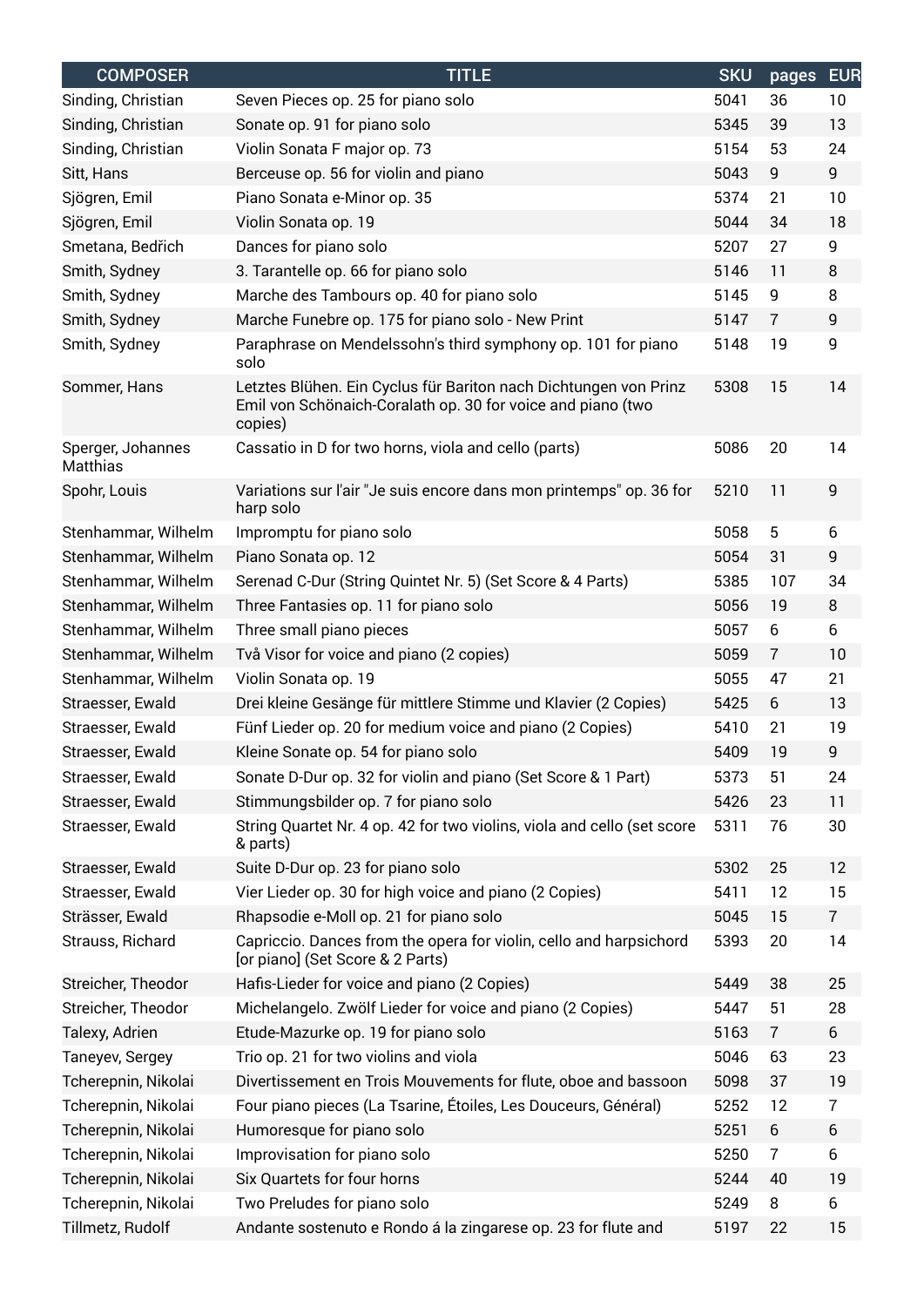| <b>COMPOSER</b>                          | <b>TITLE</b>                                                                                                                                                                                                                                   | <b>SKU</b> | pages EUR      |                |
|------------------------------------------|------------------------------------------------------------------------------------------------------------------------------------------------------------------------------------------------------------------------------------------------|------------|----------------|----------------|
|                                          | piano                                                                                                                                                                                                                                          |            |                |                |
| Tillmetz, Rudolf                         | Concert-Etude D-Dur op. 22 for flute and piano                                                                                                                                                                                                 | 5191       | 14             | 11             |
| Tillmetz, Rudolf                         | Concert-Etude op. 27 for flute and piano                                                                                                                                                                                                       | 5192       | 18             | 13             |
| Tillmetz, Rudolf                         | Fantasie über Fr. Kückens Lied "Das Blitzende Sternelein" (Fantasy<br>on Fr. Kückens song "The glittering star") op. 5 for flute and piano                                                                                                     | 5193       | 10             | 7              |
| Tillmetz, Rudolf                         | Five Characterpieces from op. 32 for flute and piano                                                                                                                                                                                           | 5194       | 30             | 19             |
| Tillmetz, Rudolf                         | Nocturne op. 11 for flute and piano (Score & part)                                                                                                                                                                                             | 5261       | 11             | 10             |
| Tillmetz, Rudolf                         | Poème élégiaque op. 48 for flute and piano                                                                                                                                                                                                     | 5198       | 13             | 12             |
| Tillmetz, Rudolf                         | Ungarische Phantasie op. 25 for flute and piano                                                                                                                                                                                                | 5199       | 25             | 17             |
| Tournemire, Charles                      | Sonate-Poème op. 65 for violin and piano (Set Score & 1 Part)                                                                                                                                                                                  | 5488       | 40             | 21             |
| <b>Tovey, Donald Francis</b>             | Sonata Eroica C minor op. 29 for violin solo                                                                                                                                                                                                   | 5272       | 17             | 10             |
| <b>Tovey, Donald Francis</b>             | Sonata in D major op. 30 for cello solo                                                                                                                                                                                                        | 5418       | 19             | 10             |
| <b>Tovey, Donald Francis</b>             | Trio op. 8 for clarinet, horn and piano (Set Score & 2 Parts)                                                                                                                                                                                  | 5477       | 50             | 26             |
| Tschaikowsky, Peter                      | 18 Pieces op. 72 for piano solo                                                                                                                                                                                                                | 5301       | 132            | 34             |
| Turcanu, Dan                             | Sonatina for French horn and piano "Scenes from Ilinca's<br>Childhood"                                                                                                                                                                         | 5448       | 24             | 19             |
| Turcanu, Dan                             | Three Miniatures for Trumpet and Piano (Set Score & 1 Part) (First<br>Print)                                                                                                                                                                   | 5483       | 11             | 12             |
| Turcanu, Dan                             | Two Nocturnes for Trumpet and Piano (Set Score & 1 Part) (First<br>Print)                                                                                                                                                                      | 5484       | 16             | 15             |
| Urspruch, Anton                          | Piano Trio op. 12                                                                                                                                                                                                                              | 5047       | 82             | 30             |
| Vecsey, Ferenc                           | Preludio e Fuga for violin solo                                                                                                                                                                                                                | 5150       | $\overline{7}$ | $\overline{7}$ |
| Vecsey, Ferenc                           | Trois Morceaux for violin and piano                                                                                                                                                                                                            | 5149       | 19             | 14             |
| Vecsey, Ferenc                           | Valse Triste for violin and piano                                                                                                                                                                                                              | 5140       | 8              | 8              |
| Volkmann, Robert                         | Die Tageszeiten (From morn to eve). 12 Piano pieces for four<br>hands op. 39                                                                                                                                                                   | 5201       | 53             | 17             |
| Volkmann, Robert                         | Wanderskizzen op. 23 for piano solo                                                                                                                                                                                                            | 5390       | 19             | 9              |
| Volkmann, Robert                         | Zwei Klavierstücke (Cavantine - Barcarole) op. 19 for piano solo                                                                                                                                                                               | 5334       | 11             | 8              |
| Vollerthun, Georg                        | Lieder aus Niederdeutschland nach Texten von Hermann Allmers<br>op.27 for medium voice and piano (2 Copies)                                                                                                                                    | 5439       | 31             | 21             |
| Vollerthun, Georg                        | Lieder der Andacht nach Gedichten von Carl Lange op. 31 for<br>medium voice and piano (2 Copies)                                                                                                                                               | 5438       | 31             | 21             |
| Vollerthun, Georg                        | Lieder der Anmut. Gedichte aus dem Rokoko und von R. C.<br>Muschler op. 24 for medium voice and piano (2 Copies)                                                                                                                               | 5440       | 35             | 23             |
| Vollerthun, Georg                        | Lieder vergangener Tage op. 36 for medium voice and piano (2<br>Copies)                                                                                                                                                                        | 5441       | 34             | 23             |
| Voříšek, Jan Václav                      | Four Songs for voice and piano (2 copies)                                                                                                                                                                                                      | 5203       | 27             | 23             |
| Voříšek, Jan Václav                      | Impromptus op. 7 for piano solo                                                                                                                                                                                                                | 5215       | 29             | 9              |
| Wagner, Richard / arr.<br>Brassin, Louis | Feuerzauber aus "Die Walküre", transcribed for piano solo                                                                                                                                                                                      | 5324       | 9              | $\overline{7}$ |
| Weingartner, Felix                       | Blüten aus dem Osten. Ein Liebesspiel nach Gedichten aus Hans<br>Bethges "Chinesische Flöte" (Flowers from the East. An amorous<br>play after poems by Hans Bethge from the "chinese flute") Op. 63<br>for soprano, tenor and piano (3 copies) | 5049       | 132            | 41             |
| Weingartner, Felix                       | Quartett d-Moll op. 24 for two violins, viola and cello (Set Score & 4<br>Parts)                                                                                                                                                               | 5351       | 107            | 36             |
| Weingartner, Felix                       | Quartett in f-Moll op. 26 for two violins, viola and cello op. 26 (Set<br>Score & 4 Parts)                                                                                                                                                     | 5352       | 105            | 36             |
| Weingartner, Felix                       | Violin Sonata D major op. 42 no. 1                                                                                                                                                                                                             | 5048       | 44             | 20             |
| Weisse, Hans                             | Vier Quartette für Sopran, Alt, Tenor und Bass mit Klavierbegleitung<br>op. 6 (for vocal quartet and piano) (score/5 copies)                                                                                                                   | 5266       | 50             | 53             |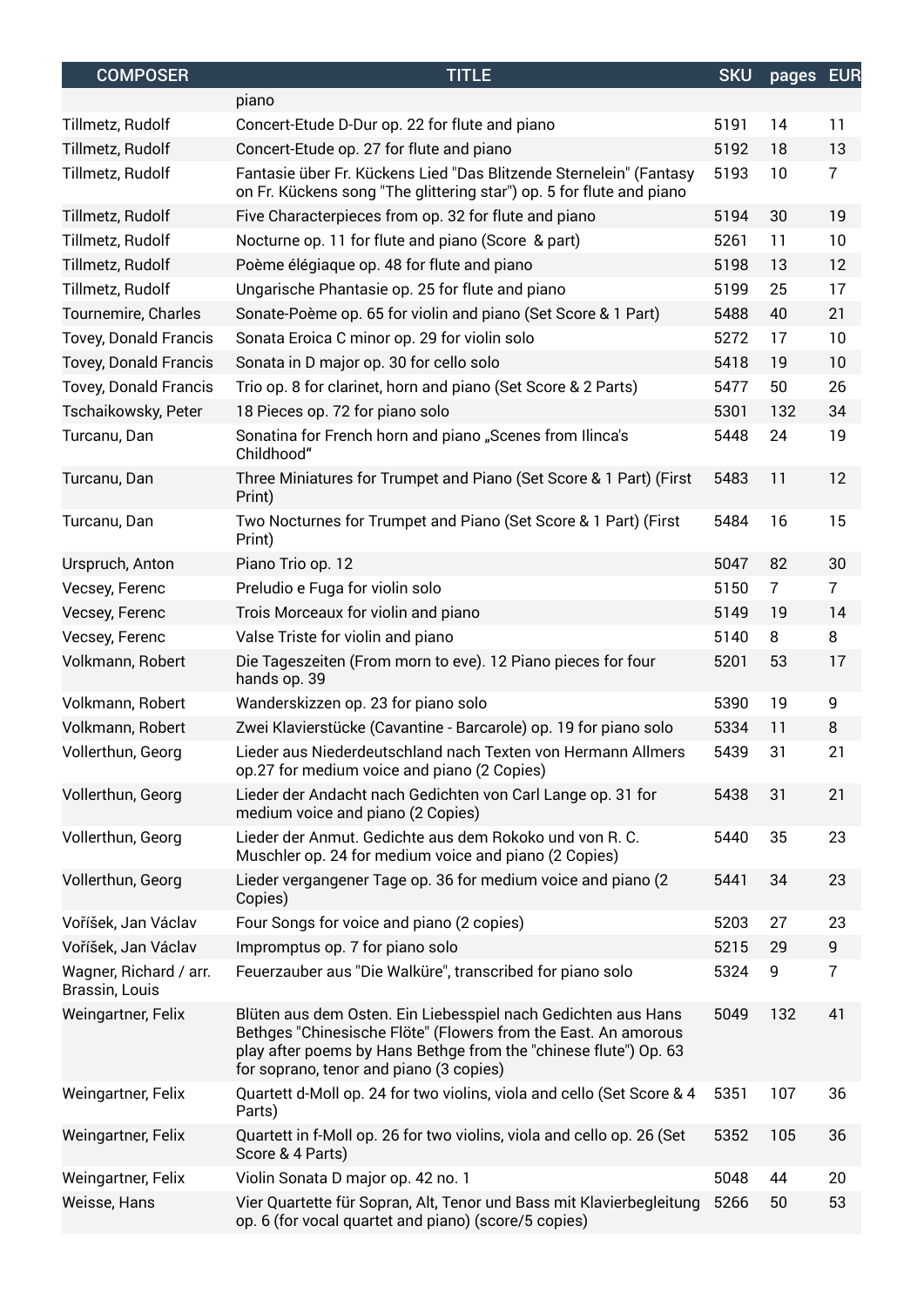| <b>COMPOSER</b>  | <b>TITLE</b>                                                                              | <b>SKU</b> | pages EUR |    |
|------------------|-------------------------------------------------------------------------------------------|------------|-----------|----|
| Wetz, Richard    | 3 Gedichte op. 30 for voice and piano (2 Copies)                                          | 5422       | 7         | 14 |
| Wetz, Richard    | Fünf heitere Lieder op. 23 for (high) voice and piano (2 Copies)                          | 5421       | 13        | 17 |
| Wetz, Richard    | Fünf Lieder op. 10 for voice and piano (two copies)                                       | 5291       | 11        | 12 |
| Wetz, Richard    | Fünf Lieder op. 18 for voice and piano (two copies)                                       | 5310       | 13        | 13 |
| Wetz, Richard    | Fünf Lieder op. 20 for voice and piano (2 Copies)                                         | 5401       | 19        | 15 |
| Wetz, Richard    | Fünf Lieder op. 21 for voice and piano (2 Copies)                                         | 5402       | 15        | 13 |
| Wetz, Richard    | Fünf Lieder op. 22 for voice and piano (two copies)                                       | 5304       | 15        | 14 |
| Wetz, Richard    | Fünf Lieder op. 24 for voice and piano (2 Copies)                                         | 5479       | 11        | 13 |
| Wetz, Richard    | Fünf Lieder op. 26 for voice and piano (two copies)                                       | 5292       | 13        | 13 |
| Wetz, Richard    | Fünf Lieder op. 28 for voice and piano (two copies)                                       | 5294       | 14        | 13 |
| Wetz, Richard    | Fünf Lieder op. 35 for voice and piano (two copies)                                       | 5295       | 11        | 12 |
| Wetz, Richard    | Fünf Lieder op. 7 for voice and piano (2 Copies)                                          | 5392       | 11        | 12 |
| Wetz, Richard    | Fünf Lieder op. 9 for voice and piano (2 Copies)                                          | 5394       | 16        | 14 |
| Wetz, Richard    | Quartet Nr. 1 f Minor op. 43 for two violins, viola and cello (Set<br>Score & 4 Parts)    | 5356       | 100       | 37 |
| Wetz, Richard    | Quartet Nr. 2 e Minor op. 49 for two violins, viola and cello (Set<br>Score & 4 Parts)    | 5357       | 117       | 39 |
| Wetz, Richard    | Romantische Variationen über ein eigenes Thema op. 42 (for piano<br>solo)                 | 5381       | 19        | 9  |
| Wetz, Richard    | Sechs Gedichte op. 41 for voice and piano (2 Copies)                                      | 5424       | 19        | 20 |
| Wetz, Richard    | Sechs Gedichte op. 5 for voice and piano (2 Copies)                                       | 5423       | 15        | 18 |
| Wetz, Richard    | Sechs Lieder op. 15 for voice and piano (two copies)                                      | 5309       | 11        | 12 |
| Wetz, Richard    | Sechs Lieder op. 17 for (high) voice and piano (2 Copies)                                 | 5420       | 15        | 18 |
| Wetz, Richard    | Sechs Lieder op. 25 for voice and piano (two copies)                                      | 5303       | 15        | 14 |
| Wetz, Richard    | Sechs Lieder op. 36 for voice and piano (two copies)                                      | 5296       | 15        | 14 |
| Wetz, Richard    | Sonata op. 33 for violin solo                                                             | 5297       | 11        | 9  |
| Wetz, Richard    | Two Songs for voice and organ (or piano) (2 Copies)                                       | 5405       | 6         | 13 |
| Wetz, Richard    | Vier Lieder op. 27 for voice and piano (two copies)                                       | 5293       | 9         | 11 |
| Wetz, Richard    | Vier Lieder op. 45 for voice and piano (2 Copies)                                         | 5395       | 12        | 12 |
| Wetzger, Paul    | The Elfs. Fantasie Caprice op. 30 for flute and piano                                     | 5179       | 13        | 10 |
| Wetzger, Paul    | Zwei musikalische Scherze. Avant et Retour for two players (parts)                        | 5195       | 8         | 8  |
| Widor, Charles   | Introduction et Rondo op. 72 for clarinet and piano (Set Score & 1<br>Part)               | 5473       | 19        | 13 |
| Widor, Charles   | Violin Sonata op. 80                                                                      | 5065       | 62        | 27 |
| Wihtol, Joseph   | Quatuor (Sor majeur) op. 27 for two violins, viola and cello (Score &<br>4 Parts)         | 5430       | 78        | 31 |
| Winkler, Max     | Larghetto op. 49 for cello and piano (Score & part)                                       | 5262       | 10        | 9  |
| Wolf, Hugo       | Paraphrase über Wagners "Die Meistersinger von Nürnberg" for<br>piano solo                | 5230       | 16        | 8  |
| Wolf, Hugo       | Paraphrase über Wagners "Die Walküre" for piano solo                                      | 5229       | 36        | 11 |
| Wolf, Hugo       | Sonata G major for piano solo                                                             | 5228       | 27        | 10 |
| Wolf, Hugo       | Variations for piano solo                                                                 | 5227       | 17        | 9  |
| Wolfrum, Philipp | Quintet op. 21 for two violins, viola, cello and piano                                    | 5289       | 110       | 39 |
| Wurm, Vasily     | 30 Trios for three trumpets (3 copies)                                                    | 5204       | 27        | 29 |
| Wurm, Vasily     | 40 Etudes for trumpet solo                                                                | 5205       | 35        | 10 |
| Zador, Eugen     | Bagatellen in Jazz for piano solo (First time available)                                  | 5442       | 10        | 10 |
| Zador, Eugen     | Hungarian Fantasy for violin and piano (Set Score & 1 Part)                               | 5454       | 27        | 19 |
| Zador, Eugen     | Lullaby for Master Thomas Tuckwell for horn and piano (Score and<br>1 Part) (First Print) | 5471       | 6         | 12 |